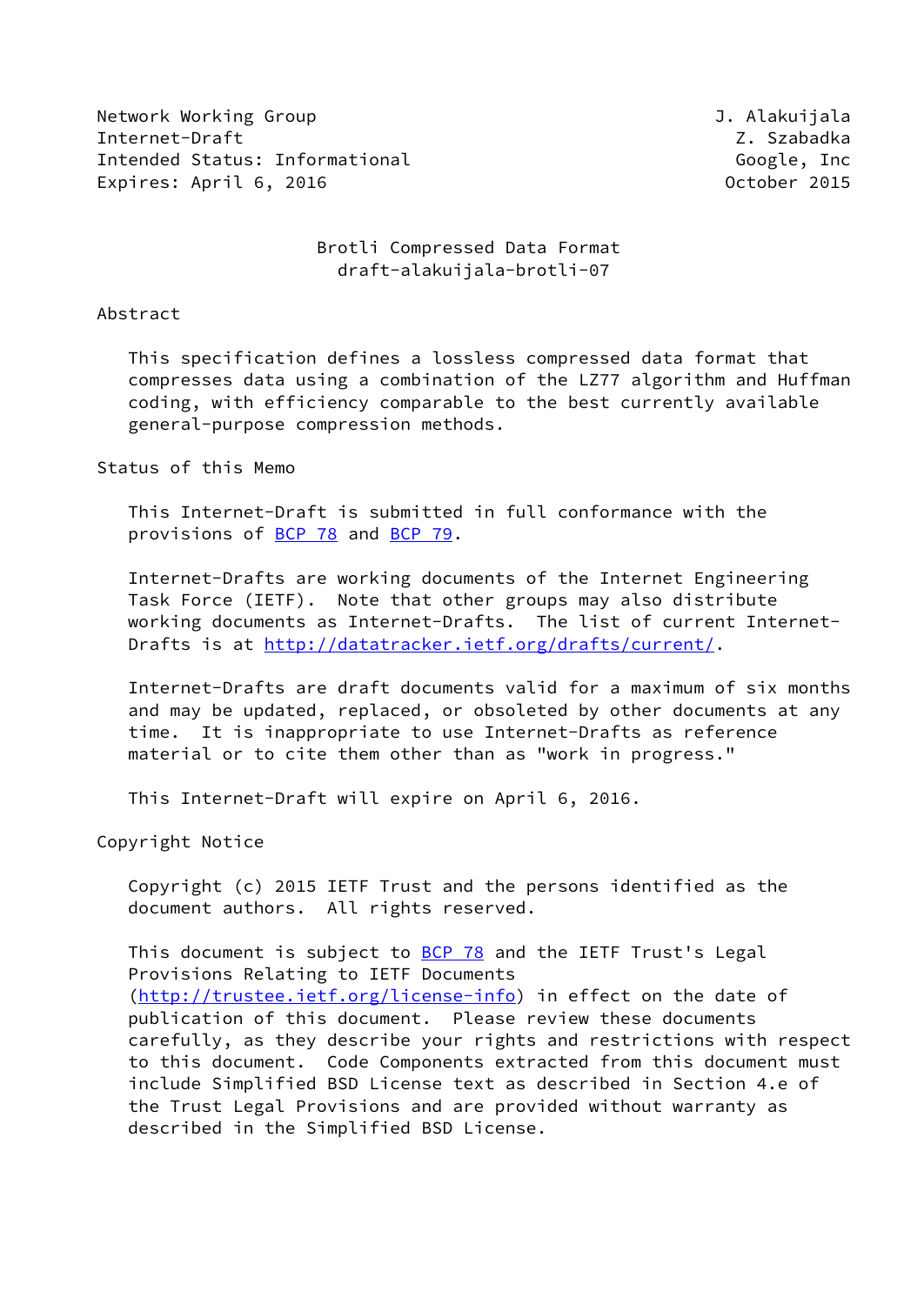Internet-Draft **Brotli** Brotli **Communist** Brotli **Communist** October 2015

# Table of Contents

| $1$ .                                                                                          |  |
|------------------------------------------------------------------------------------------------|--|
| 1.1.<br>Purpose                                                                                |  |
| Intended audience $\cdots$ , $\cdots$ , $\cdots$ , $\cdots$ , $\cdots$ , $\frac{3}{2}$<br>1.2. |  |
| Scope<br>1.3.                                                                                  |  |
|                                                                                                |  |
| Definitions of terms and conventions used $\cdots$ 4<br>1.5.                                   |  |
| 1.5.1. Packing into bytes 4                                                                    |  |
| Compressed representation overview 5<br>$\overline{2}$ .                                       |  |
| Compressed representation of prefix codes 9<br>3.                                              |  |
| Introduction to prefix coding $\cdots$ 9<br>3.1.                                               |  |
| $3.2$ . Use of prefix coding in the brotli format 10                                           |  |
|                                                                                                |  |
| 3.4. Simple prefix codes 12                                                                    |  |
| $3.5$ . Complex prefix codes 13                                                                |  |
| $\overline{4}$ .                                                                               |  |
| Encoding of literal insertion lengths and copy lengths $\ldots$ $\ldots$ 17<br>5.              |  |
| Encoding of block switch commands $\ldots$ 19<br>6.                                            |  |
| 7.                                                                                             |  |
| Context modes and context ID lookup for literals $\ldots$ $\frac{21}{2}$<br>7.1.               |  |
| 7.2. Context ID for distances 23                                                               |  |
| 7.3. Encoding of the context map 23                                                            |  |
| 8.                                                                                             |  |
| 9.                                                                                             |  |
| 9.1. Format of the stream header 27                                                            |  |
| 9.2. Format of the meta-block header 28                                                        |  |
| 9.3. Format of the meta-block data 31                                                          |  |
| Decoding algorithm $\ldots$ 32<br>10.                                                          |  |
| Security Considerations 34<br>11.                                                              |  |
| 12.                                                                                            |  |
| Informative References 35<br>13.                                                               |  |
| 14.                                                                                            |  |
| 15.                                                                                            |  |
| Appendix A. Static dictionary data 35                                                          |  |
| Appendix B. List of word transformations 116                                                   |  |
|                                                                                                |  |
|                                                                                                |  |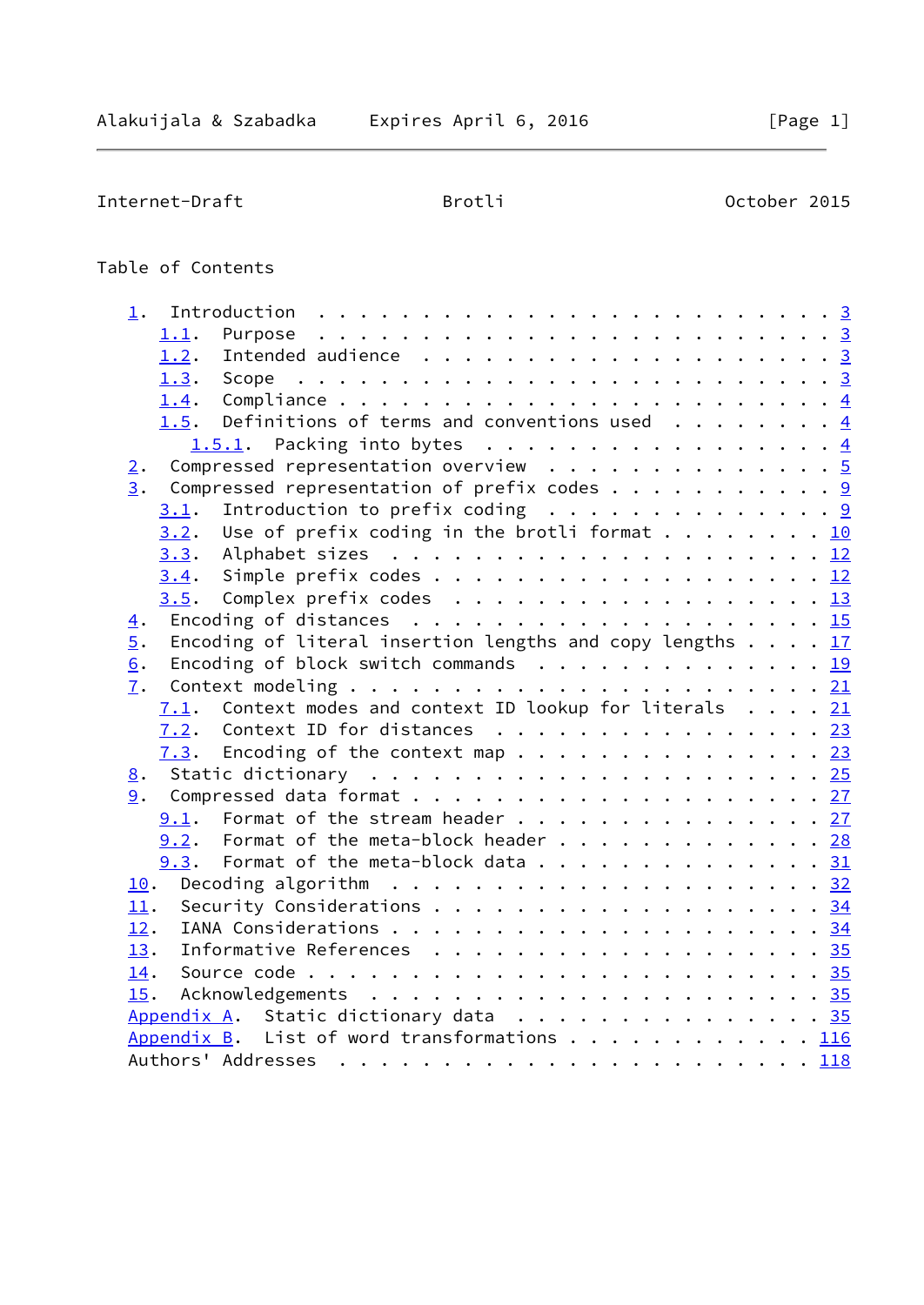<span id="page-2-1"></span>Internet-Draft Brotli October 2015

<span id="page-2-0"></span>[1](#page-2-0). Introduction

## <span id="page-2-2"></span>[1.1](#page-2-2). Purpose

 The purpose of this specification is to define a lossless compressed data format that:

- \* Is independent of CPU type, operating system, file system, and character set, and hence can be used for interchange;
- $*$  Can be produced or consumed, even for an arbitrarily long sequentially presented input data stream, using only an a priori bounded amount of intermediate storage, and hence can be used in data communications or similar structures, such as Unix filters;
- $*$  Compresses data with a compression ratio comparable to the best currently available general-purpose compression methods, and in particular considerably better than the gzip program;
- \* Decompresses much faster than current LZMA implementations.

The data format defined by this specification does not attempt to:

- \* Allow random access to compressed data;
- \* Compress specialized data (e.g., raster graphics) as well as the best currently available specialized algorithms.

## <span id="page-2-3"></span>[1.2](#page-2-3). Intended audience

 This specification is intended for use by software implementers to compress data into and/or decompress data from the brotli format.

 The text of the specification assumes a basic background in programming at the level of bits and other primitive data representations. Familiarity with the technique of Huffman coding is helpful but not required.

 This specification uses heavily the notations and terminology introduced in the DEFLATE format specification  $[RFC 1951]$  $[RFC 1951]$ . For the sake of completeness, we always include the whole text of the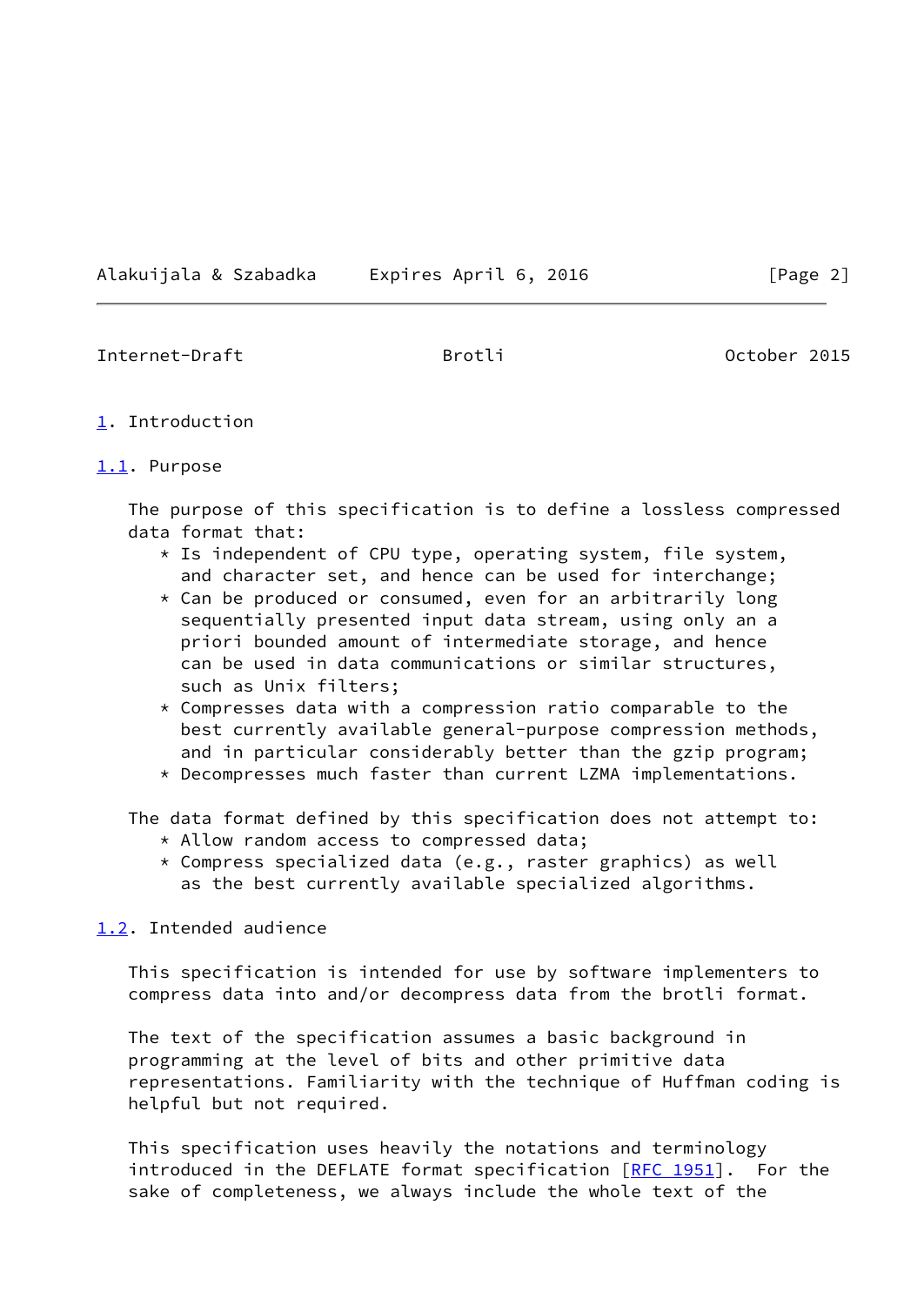relevant parts of [RFC 1951](https://datatracker.ietf.org/doc/pdf/rfc1951), therefore familiarity with the DEFLATE format is helpful but not required.

 The compressed data format defined in this specification is an integral part of the WOFF 2.0 web font file format [[WOFF2\]](#page-39-3), therefore this specification is also intended for implementers of WOFF 2.0 compressors and decompressors.

### <span id="page-3-0"></span>[1.3](#page-3-0). Scope

 The specification specifies a method for representing a sequence of bytes as a (usually shorter) sequence of bits, and a method for

| Alakuijala & Szabadka | Expires April 6, 2016 | [Page 3] |
|-----------------------|-----------------------|----------|
|-----------------------|-----------------------|----------|

<span id="page-3-2"></span>Internet-Draft Brotli October 2015

packing the latter bit sequence into bytes.

<span id="page-3-1"></span>[1.4](#page-3-1). Compliance

 Unless otherwise indicated below, a compliant decompressor must be able to accept and decompress any data set that conforms to all the specifications presented here. A compliant compressor must produce data sets that conform to all the specifications presented here.

<span id="page-3-3"></span>[1.5](#page-3-3). Definitions of terms and conventions used

 Byte: 8 bits stored or transmitted as a unit (same as an octet). For this specification, a byte is exactly 8 bits, even on machines which store a character on a number of bits different from eight. See below for the numbering of bits within a byte.

String: a sequence of arbitrary bytes.

 Bytes stored within a computer do not have a "bit order", since they are always treated as a unit. However, a byte considered as an integer between 0 and 255 does have a most- and least- significant bit, and since we write numbers with the most- significant digit on the left, we also write bytes with the most- significant bit on the left. In the diagrams below, we number the bits of a byte so that bit 0 is the least-significant bit, i.e., the bits are numbered:

 +--------+ |76543210| +--------+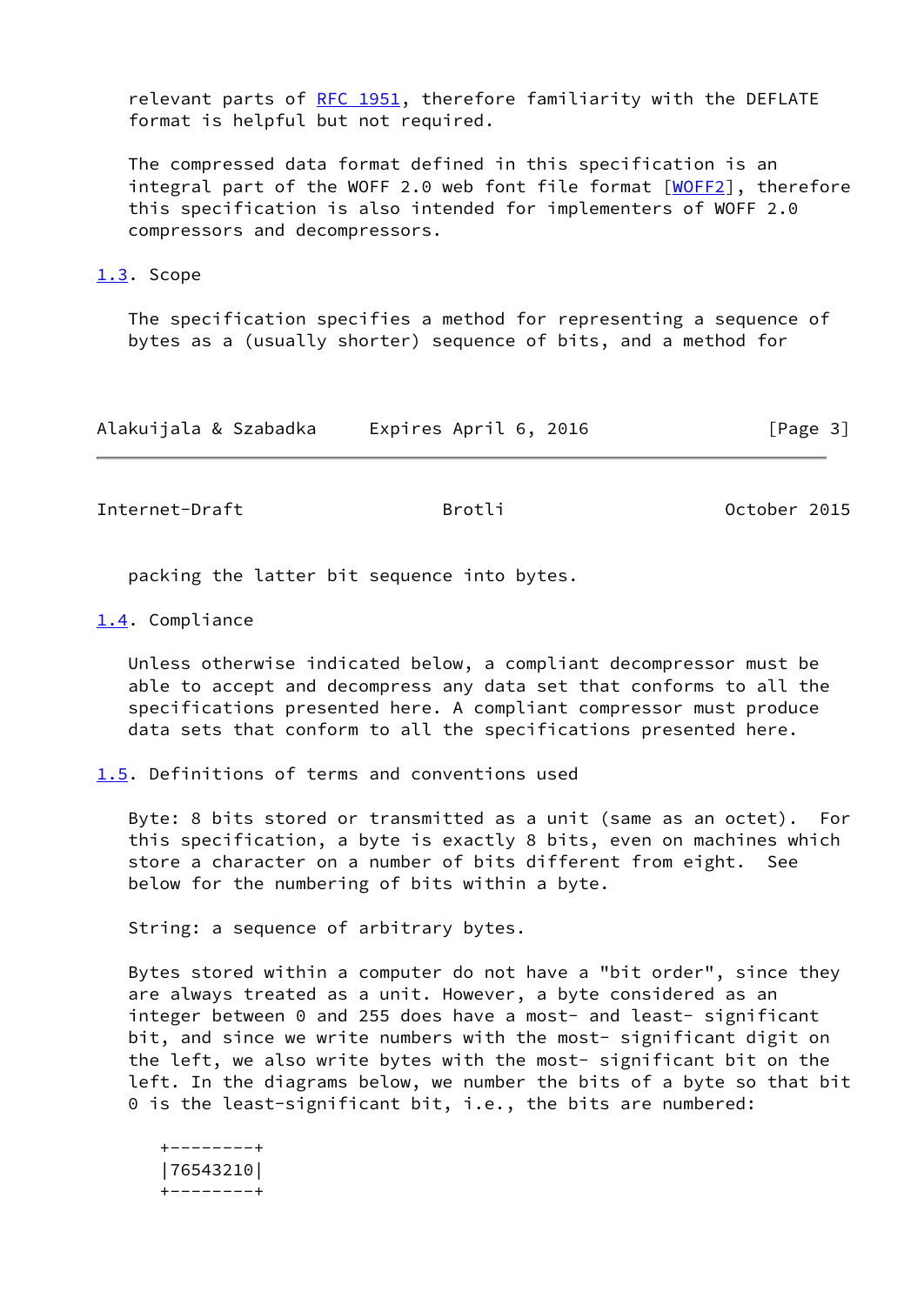Within a computer, a number may occupy multiple bytes. All multi-byte numbers in the format described here are stored with the least significant byte first (at the lower memory address). For example, the decimal number 520 is stored as:

```
 0 1
      +--------+--------+
      |00001000|00000010|
      +--------+--------+
\wedge \wedge | |
             | + more significant byte = 2 x 256
      + less significant byte = 8
```
<span id="page-4-0"></span>[1.5.1](#page-4-0). Packing into bytes

 This document does not address the issue of the order in which bits of a byte are transmitted on a bit-sequential medium, since the final

Alakuijala & Szabadka Expires April 6, 2016 [Page 4]

```
Internet-Draft Brotli October 2015
```
 data format described here is byte- rather than bit-oriented. However, we describe the compressed block format below as a sequence of data elements of various bit lengths, not a sequence of bytes. We must therefore specify how to pack these data elements into bytes to form the final compressed byte sequence:

- \* Data elements are packed into bytes in order of increasing bit number within the byte, i.e., starting with the least-significant bit of the byte.
- \* Data elements other than prefix codes are packed starting with the least-significant bit of the data element. These are referred to here as integer values and are considered unsigned.
- \* Prefix codes are packed starting with the most significant bit of the code.

 In other words, if one were to print out the compressed data as a sequence of bytes, starting with the first byte at the \*right\* margin and proceeding to the \*left\*, with the most- significant bit of each byte on the left as usual, one would be able to parse the result from right to left, with fixed-width elements in the correct MSB-to-LSB order and prefix codes in bit-reversed order (i.e., with the first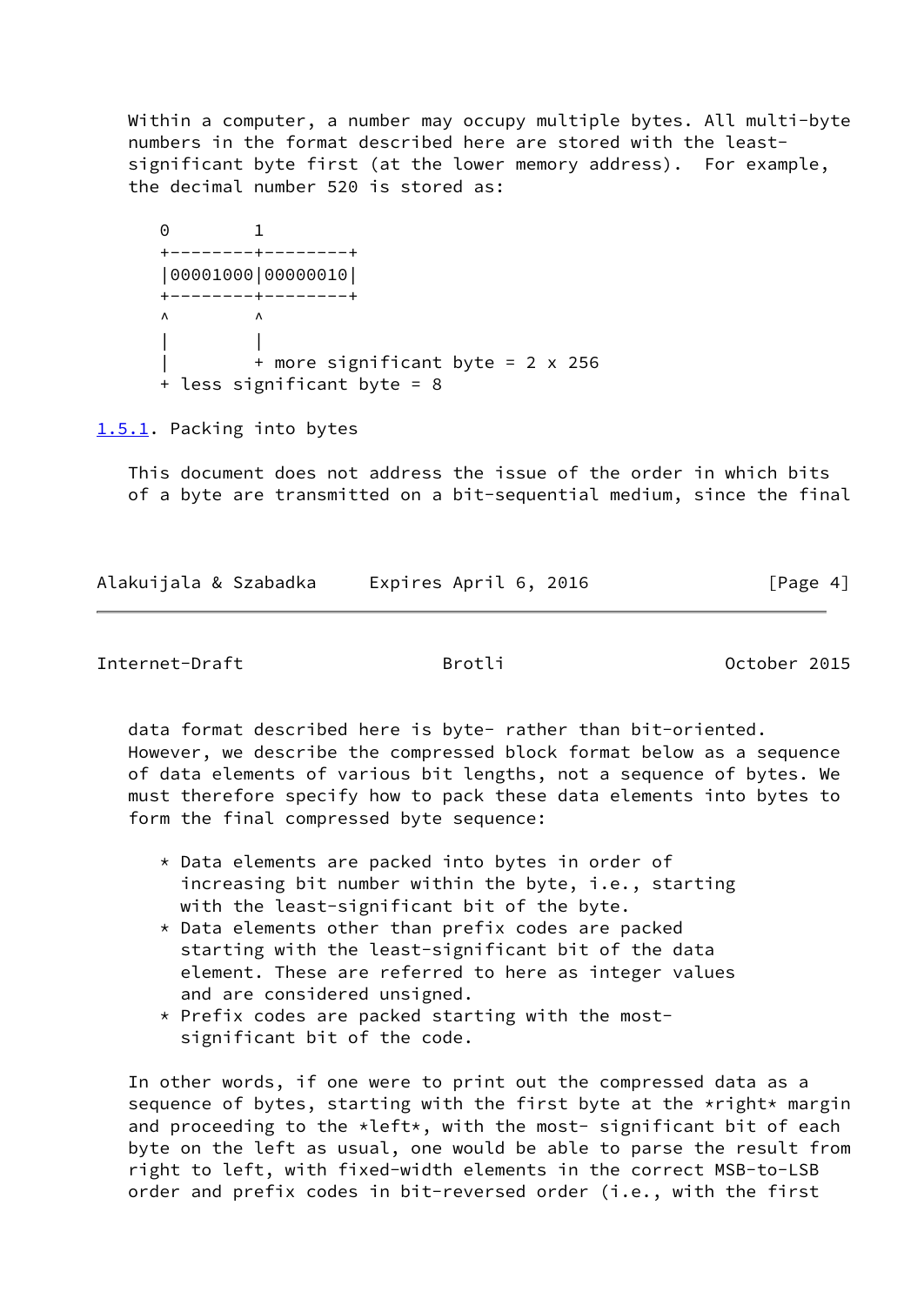bit of the code in the relative LSB position).

<span id="page-5-0"></span>[2](#page-5-0). Compressed representation overview

 A compressed data set consists of a header and a series of meta blocks. Each meta-block decompresses to a sequence of 0 to 16,777,216 (16 MiB) uncompressed bytes. The final uncompressed data is the concatenation of the uncompressed sequences from each meta-block.

 The header contains the size of the sliding window that was used during compression. The decompressor must retain at least that amount of uncompressed data prior to the current position in the stream, in order to be able to decompress what follows. The sliding window size is a power of two, minus 16, where the power is in the range of 10 to 24. The possible sliding window sizes range from 1 KiB  $-$  16 B to 16 MiB  $-$  16 B.

 Each meta-block is compressed using a combination of the LZ77 algorithm (Lempel-Ziv 1977,  $[L277]$ ) and Huffman coding. The result of Huffman coding is referred to here as a prefix code. The prefix codes for each meta-block are independent of those for previous or subsequent meta-blocks; the LZ77 algorithm may use a reference to a duplicated string occurring in a previous meta-block, up to the sliding window size of uncompressed bytes before. In addition, in the brotli format, a string reference may instead refer to a static dictionary entry.

| Alakuijala & Szabadka | Expires April 6, 2016 | [Page 5] |
|-----------------------|-----------------------|----------|
|                       |                       |          |

Internet-Draft Brotli October 2015

 Each meta-block consists of two parts: a meta-block header that describes the representation of the compressed data part, and a compressed data part. The compressed data consists of a series of commands. Each command consists of two parts: a sequence of literal bytes (of strings that have not been detected as duplicated within the sliding window), and a pointer to a duplicated string, represented as a pair <length, backward distance>. There can be zero literal bytes in the command. The minimum length of the string to be duplicated is two, but the last command in the meta-block is permitted to have only literals and no pointer to a string to duplicate.

 Each command in the compressed data is represented using three categories of prefix codes: one set of prefix codes are for the literal sequence lengths (also referred to as literal insertion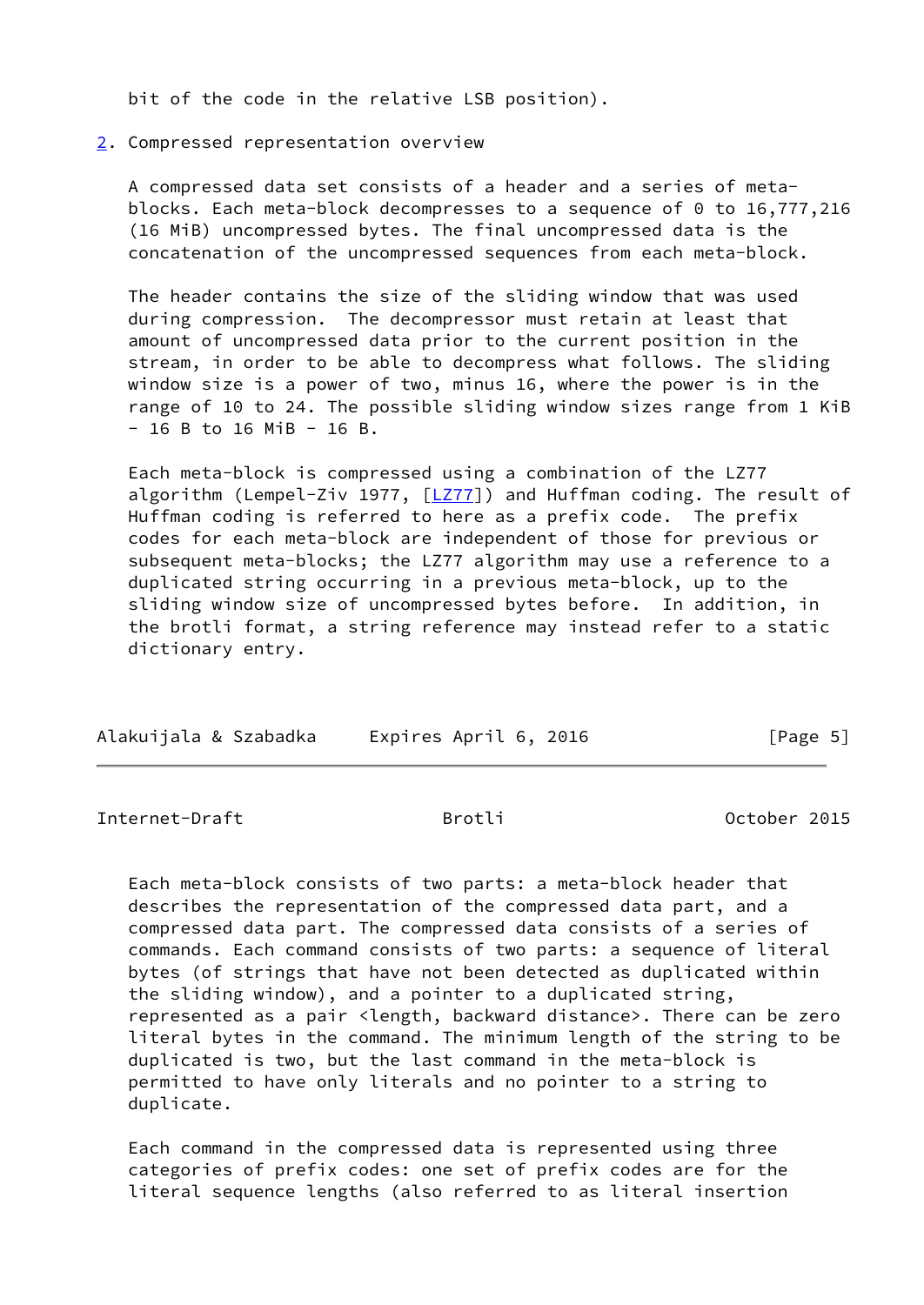lengths) and backward copy lengths (that is, a single code word represents two lengths, one of the literal sequence and one of the backward copy), a separate set of prefix codes are for literals, and a third set of prefix codes are for distances. The prefix code descriptions for each meta-block appear in a compact form just before the compressed data in the meta-block header. The insert and copy length and distance prefix codes may be followed by extra bits that are added to the base values determined by the codes. The number of extra bits is determined by the code.

One meta-block command then appears as a sequence of prefix codes:

Insert and copy length, literal, literal, ..., literal, distance

 where the insert and copy defines the number of literals that immediately follow and the copy length, and the distance defines how far back to go for the copy, used in combination with the copy length. The resulting uncompressed data is the sequence of bytes:

literal, literal, ..., literal, copy, copy, ..., copy

 where the number of literal bytes and copy bytes are determined by the insert and copy length code. (The number of bytes copied for a static dictionary entry can vary from the copy length.)

 The last command in the meta-block may end with the last literal if the total uncompressed length of the meta-block has been satisfied. In that case there is no distance in the last command, and the copy length is ignored.

 There can be more than one prefix code for each category, where the prefix code to use for the next element of that category is determined by the context of the compressed stream that precedes that

| Alakuijala & Szabadka | Expires April 6, 2016 | [Page 6] |
|-----------------------|-----------------------|----------|
|-----------------------|-----------------------|----------|

Internet-Draft Brotli October 2015

 element. Part of that context is three current block types, one for each category. A block type is in the range of 0..255. For each category there is a count of how many elements of that category remain to be decoded using the current block type. Once that count is expended, a new block type and block count is read from the stream immediately preceding the next element of that category, which will use the new block type.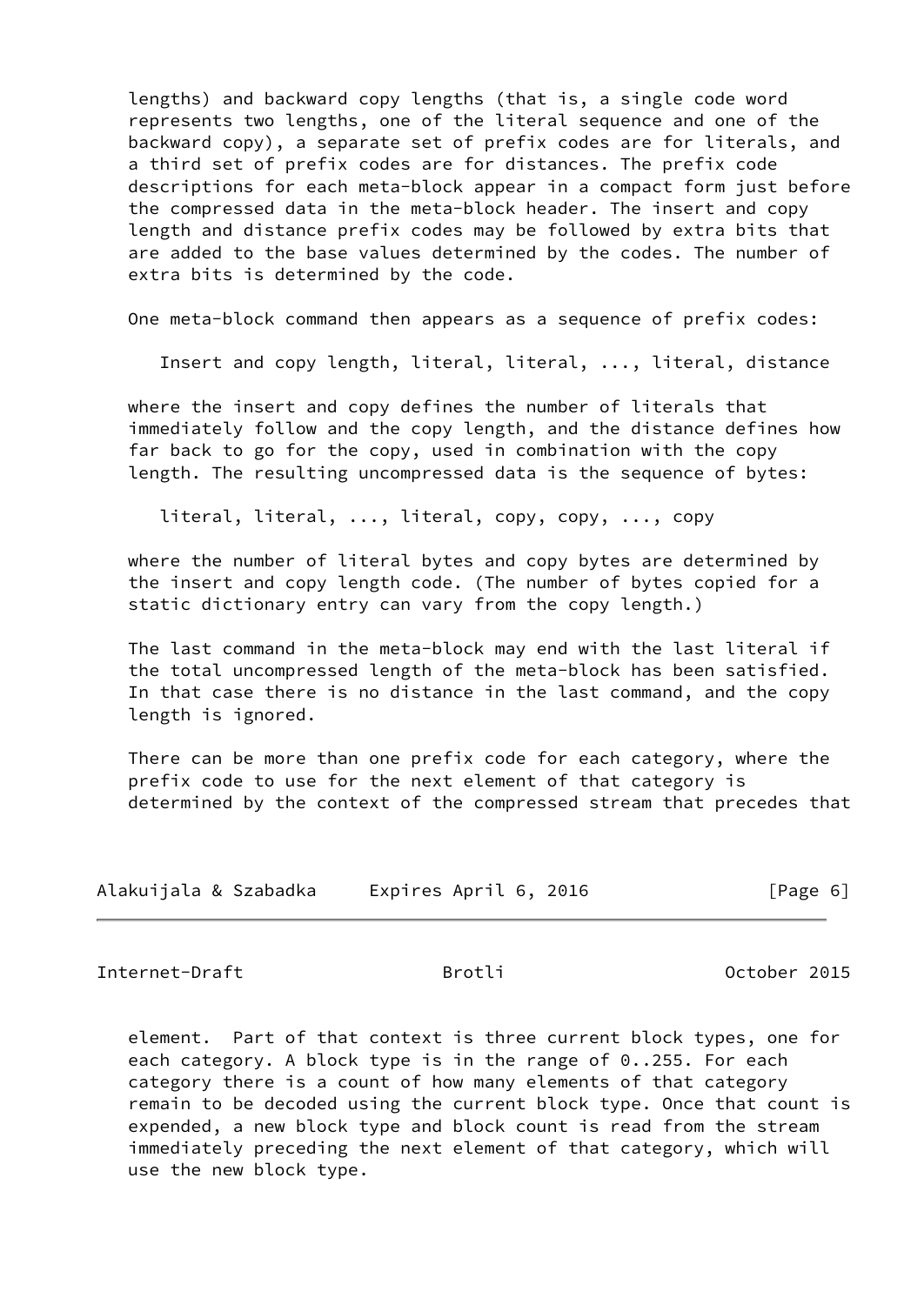The insert and copy block type directly determines which prefix code to use for the next insert and copy element. For the literal and distance elements, the respective block type is used in combination with other context information to determine which prefix code to use for the next element.

Consider the following example:

(IaC0, L0, L1, L2, D0)(IaC1, D1)(IaC2, L3, L4, D2)(IaC3, L5, D3)

 The meta-block here has four commands, contained in parentheses for clarity, where each of the three categories of symbols within these commands can be interpreted using different block types. Here we separate out each category as its own sequence to show an example of block types assigned to those elements. Each square-bracketed group is a block that uses the same block type:

[IaC0, IaC1][IaC2, IaC3] <-- insert-and-copy: block types 0 and 1 [L0, L1][L2, L3, L4][L5] <-- literals: block types 0, 1, and 0 [D0][D1, D2, D3] <-- distances: block types 0 and 1

 The subsequent blocks within each block category must have different block types, but we see that block types can be reused later in the meta-block. The block types are numbered from 0 to the maximum block type number of 255 and the first block of each block category is type 0. The block structure of a meta-block is represented by the sequence of block-switch commands for each block category, where a block switch command is a pair <block type, block count>. The block-switch commands are represented in the compressed data before the start of each new block using a prefix code for block types and a separate prefix code for block counts for each block category. For the above example the physical layout of the meta-block is then:

 IaC0 L0 L1 LBlockSwitch(1, 3) L2 D0 IaC1 DBlockSwitch(1, 3) D1 IaCBlockSwitch(1, 2) IaC2 L3 L4 D2 IaC3 LBlockSwitch(0, 1) L5 D3

where  $*BlockSwitch(t, n)$  switches to block type t for a count of n elements. Note that in this example DBlockSwitch(1, 3) immediately

Alakuijala & Szabadka Expires April 6, 2016 [Page 7]

Internet-Draft Brotli October 2015

precedes the next required distance D1. It does not follow the last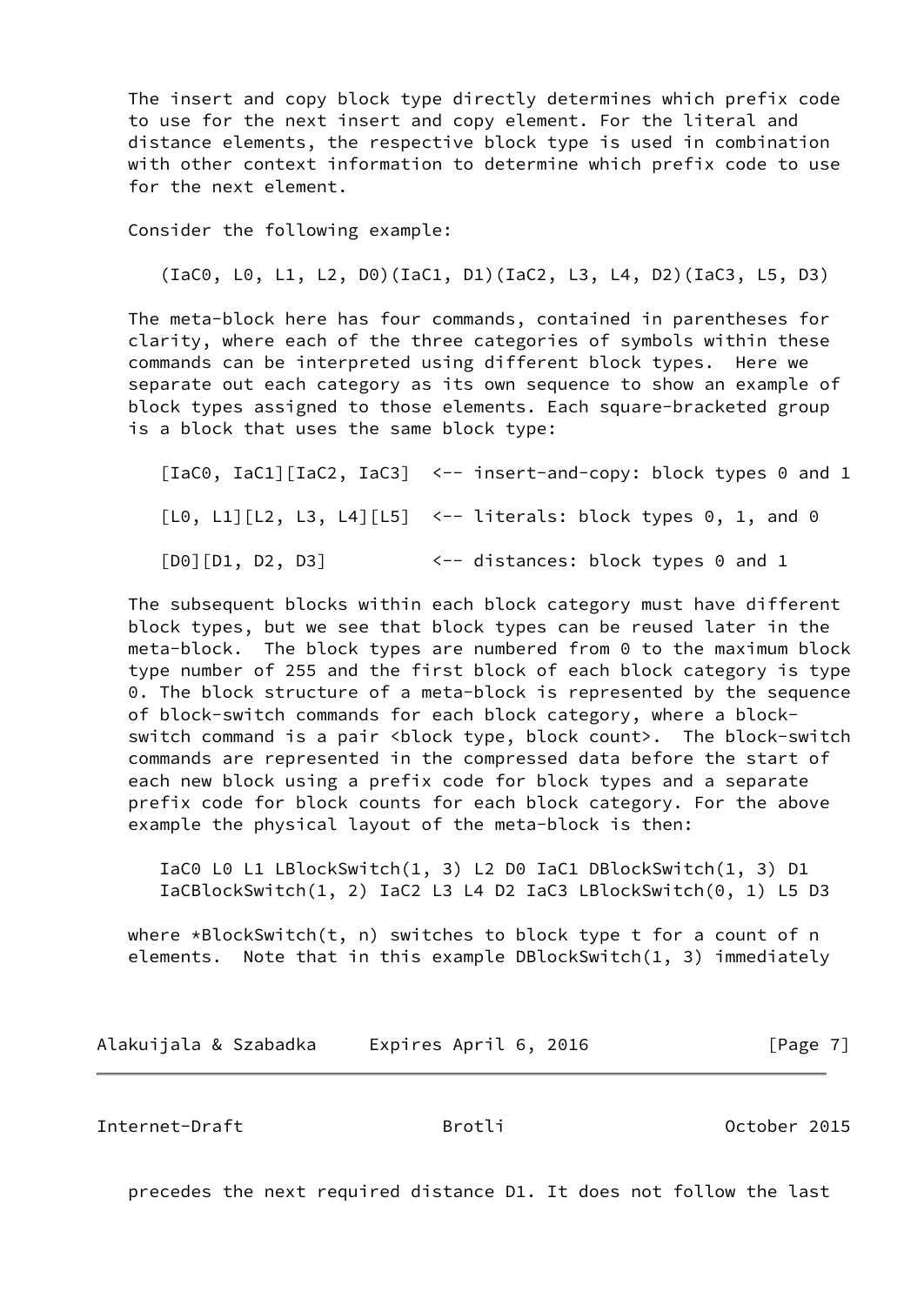distance of the previous block, D0. Whenever an element of a category is needed, and the block count for that category has reached zero, then a new block type and count is read from the stream just before reading that next element.

 The block switch commands for the first blocks of each category are not part of the meta-block compressed data. Instead the first block type is defined to be 0, and the first block count for each category is encoded in the meta-block header. The prefix codes for the block types and counts, a total of six prefix codes over the three categories, are defined in a compact form in the meta-block header.

 Each category of value (insert-and-copy lengths, literals and distances) can be encoded with any prefix code from a collection of prefix codes belonging to the same category appearing in the meta block header. The particular prefix code used can depend on two factors: the block type of the block the value appears in, and the context of the value. In the case of the literals, the context is the previous two bytes in the uncompressed data, and in the case of distances, the context is the copy length from the same command. For insert-and-copy lengths, no context is used and the prefix code depends only on the block type. In the case of literals and distances, the context is mapped to a context ID in the range 0..63 for literals and 0..3 for distances and the matrix of the prefix code indices for each block type and context ID, called the context map, is encoded in a compact form in the meta- block header.

 For example, the prefix code to use to decode L2 depends on the block type (1), and the literal context ID determined by the two uncompressed bytes that were decoded from L0 and L1. Similarly, the prefix code to use to decode D0 depends on the block type (0), and the distance context ID determined by the copy length decoded from IaC0. The prefix code to use to decode IaC3 depends only on the block type (1).

 In addition to the parts listed above (prefix code for insert- and copy lengths, literals, distances, block types and block counts and the context map), the meta-block header contains the number of uncompressed bytes coded in the meta-block and two additional parameters used in the representation of match distances: the number of postfix bits and the number of direct distance codes.

 A compressed meta-block may be marked in the header as the last meta block, which terminates the compressed stream.

 A meta-block may instead simply store the uncompressed data directly as bytes on byte boundaries with no coding or matching strings. In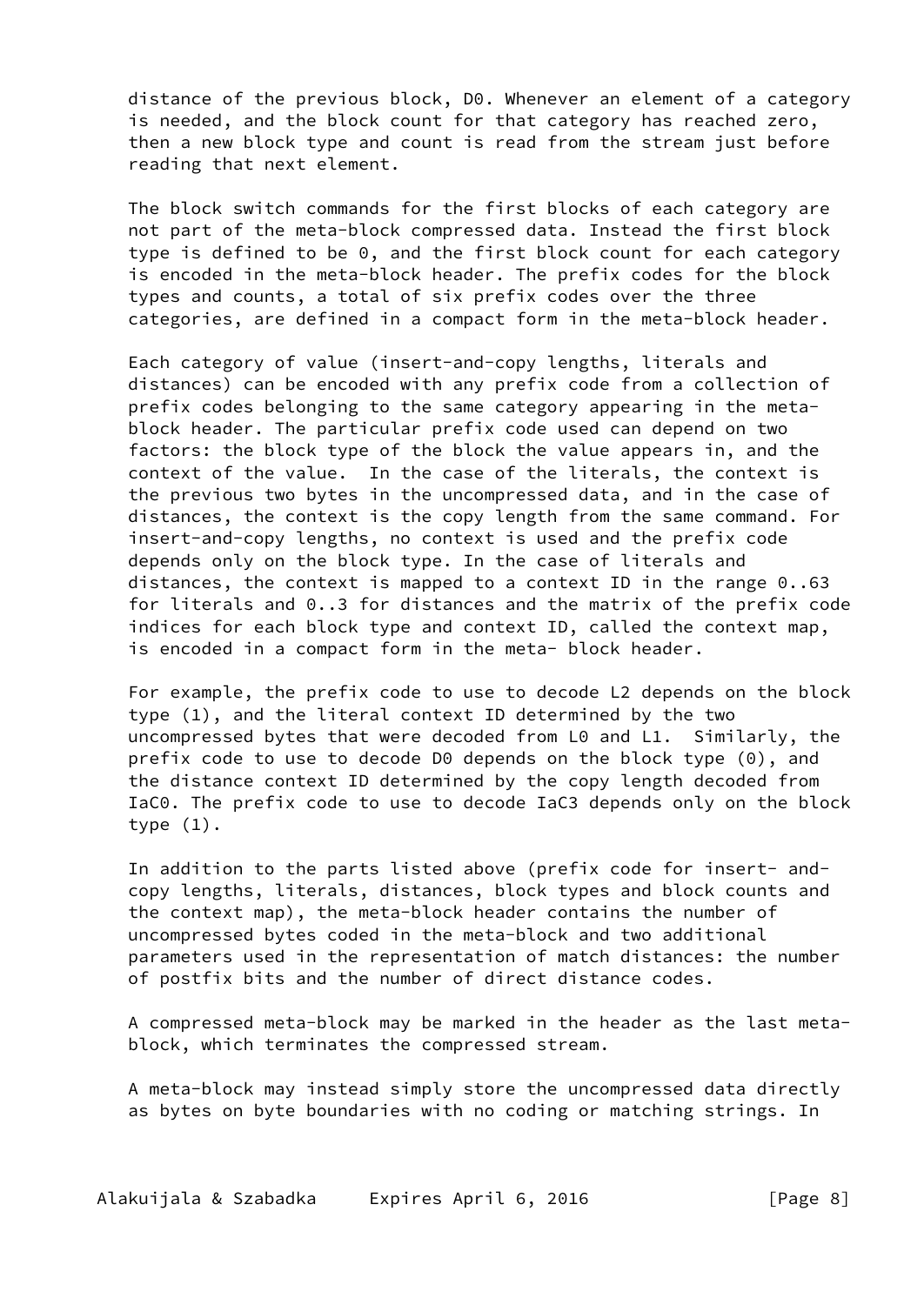<span id="page-9-1"></span> this case the meta-block header information only contains the number of uncompressed bytes and the indication that the meta-block is uncompressed. An uncompressed meta-block cannot be the last meta block.

 A meta-block may also be empty, which generates no uncompressed data at all. An empty meta-block may contain metadata information as bytes starting on byte boundaries, which are not part of either the sliding window or the uncompressed data. Thus, these metadata bytes can not be used to create matching strings in subsequent meta-blocks and are not used as context bytes for literals.

<span id="page-9-0"></span>[3](#page-9-0). Compressed representation of prefix codes

<span id="page-9-2"></span>[3.1](#page-9-2). Introduction to prefix coding

 Prefix coding represents symbols from an a priori known alphabet by bit sequences (codes), one code for each symbol, in a manner such that different symbols may be represented by bit sequences of different lengths, but a parser can always parse an encoded string unambiguously symbol-by-symbol.

 We define a prefix code in terms of a binary tree in which the two edges descending from each non-leaf node are labeled 0 and 1 and in which the leaf nodes correspond one-for-one with (are labeled with) the symbols of the alphabet; then the code for a symbol is the sequence of 0's and 1's on the edges leading from the root to the leaf labeled with that symbol. For example:

|        | Symbol | Code     |
|--------|--------|----------|
| 0<br>1 |        |          |
|        | Α      | $\Theta$ |
| Β      | Β      | 1        |
| 0<br>1 | С      | 011      |
|        | D      | 010      |
| Α      |        |          |
| 0<br>1 |        |          |
|        |        |          |
| I)     |        |          |

 A parser can decode the next symbol from the compressed stream by walking down the tree from the root, at each step choosing the edge corresponding to the next compressed data bit.

 Given an alphabet with known symbol frequencies, the Huffman algorithm allows the construction of an optimal prefix code (one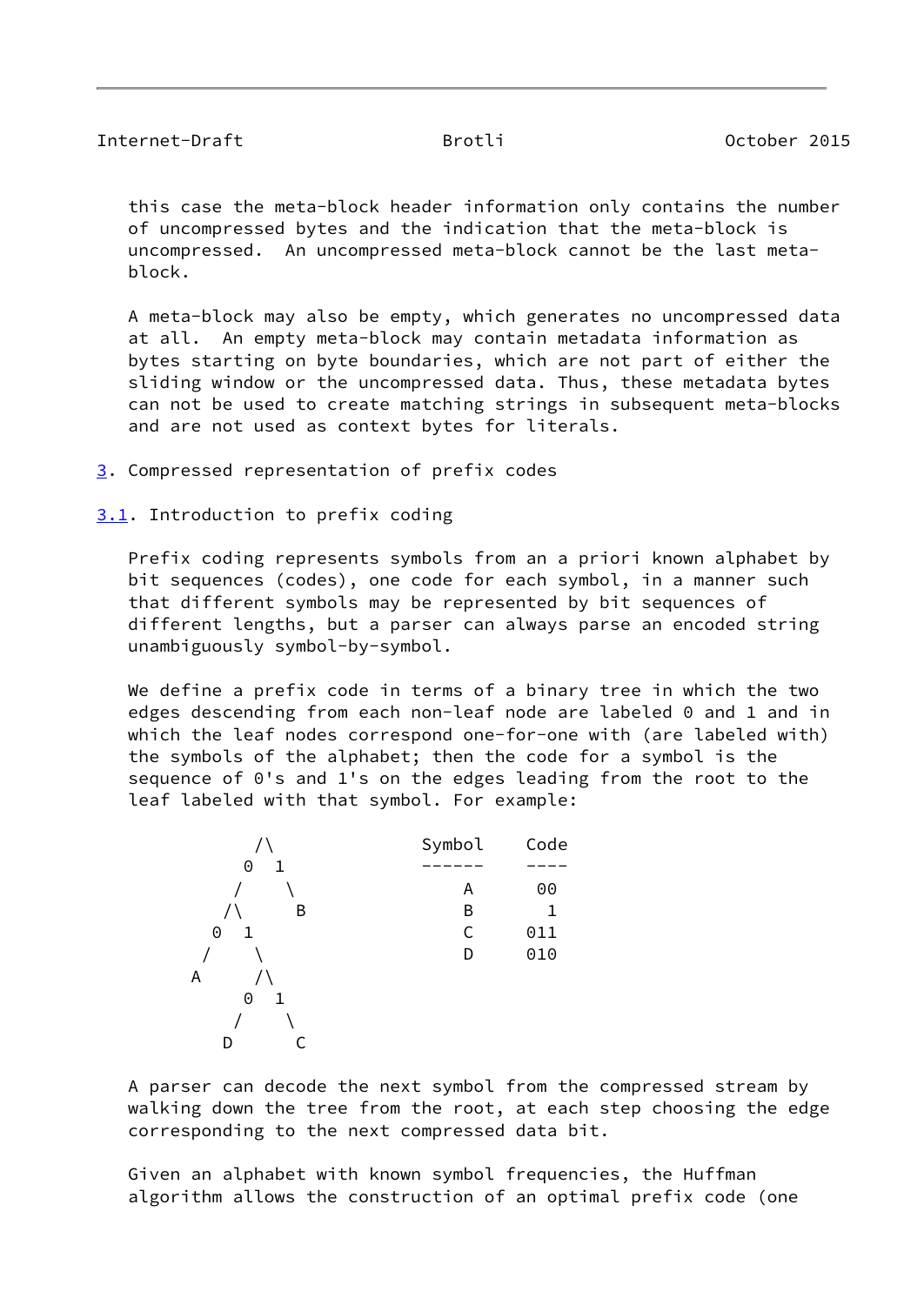which represents strings with those symbol frequencies using the fewest bits of any possible prefix codes for that alphabet). Such a

Alakuijala & Szabadka Expires April 6, 2016 [Page 9]

<span id="page-10-1"></span>Internet-Draft Brotli October 2015

prefix code is called a Huffman code. (See [[HUFFMAN\]](#page-38-5) in Chapter 5, references for additional information on Huffman codes.)

 Note that in the brotli format, the prefix codes for the various alphabets must not exceed certain maximum code lengths. This constraint complicates the algorithm for computing code lengths from symbol frequencies. Again, see Chapter 5, references for details.

<span id="page-10-0"></span>[3.2](#page-10-0). Use of prefix coding in the brotli format

 The prefix codes used for each alphabet in the brotli format are canonical prefix codes, which have two additional rules:

- \* All codes of a given bit length have lexicographically consecutive values, in the same order as the symbols they represent;
- \* Shorter codes lexicographically precede longer codes.

 We could recode the example above to follow this rule as follows, assuming that the order of the alphabet is ABCD:

| Symbol | Code |
|--------|------|
|        |      |
| А      | 10   |
| B      | റ    |
| C.     | 110  |
| ו ו    | 111  |

 I.e., 0 precedes 10 which precedes 11x, and 110 and 111 are lexicographically consecutive.

 Given this rule, we can define the canonical prefix code for an alphabet just by giving the bit lengths of the codes for each symbol of the alphabet in order; this is sufficient to determine the actual codes. In our example, the code is completely defined by the sequence of bit lengths (2, 1, 3, 3). The following algorithm generates the codes as integers, intended to be read from most- to least significant bit. The code lengths are initially in tree[I].Len; the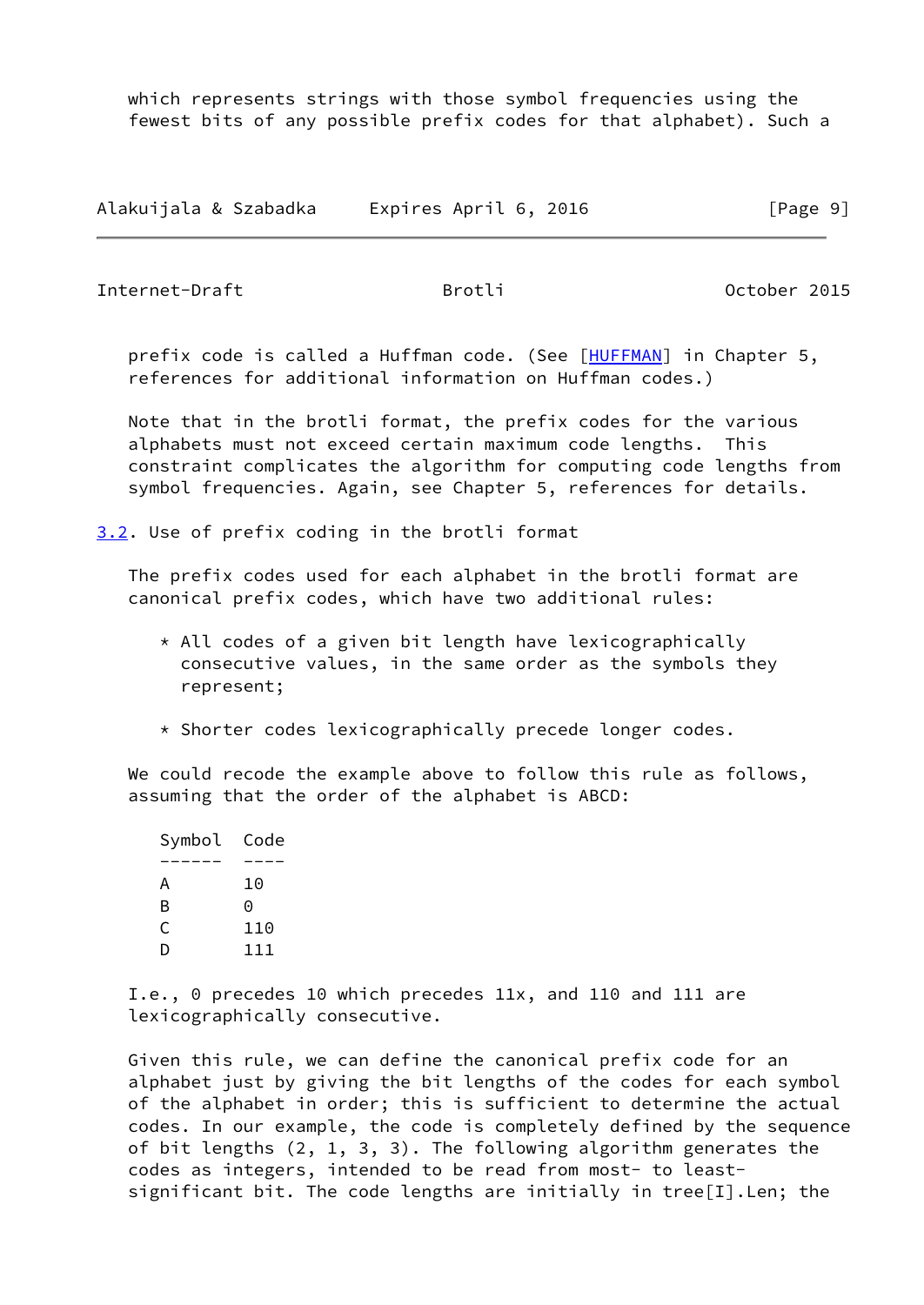codes are produced in tree[I].Code.

- 1) Count the number of codes for each code length. Let bl\_count[N] be the number of codes of length N, N  $> = 1$ .
- 2) Find the numerical value of the smallest code for each code length:

| Alakuijala & Szabadka |  | Expires April 6, 2016 |  |  |
|-----------------------|--|-----------------------|--|--|
|                       |  |                       |  |  |

 $[Page 10]$ 

```
Internet-Draft Brotli Brotli Communist Brotli October 2015
```

```
code = 0;bl_{count[0]} = 0;for (bits = 1; bits \leq MAX_BITS; bits++) {
               code = (code + bl_count[bits-1]) \leq 1; next_code[bits] = code;
 }
```
 3) Assign numerical values to all codes, using consecutive values for all codes of the same length with the base values determined at step 2. Codes that are never used (which have a bit length of zero) must not be assigned a value.

```
for (n = 0; n \le max\_code; n++) {
               len = tree[n].Len;
               if (len != 0) {
                  tree[n].Code = next_code[len];
                  next_code[len]++;
 }
 }
```
Example:

 Consider the alphabet ABCDEFGH, with bit lengths (3, 3, 3, 3, 3, 2, 4, 4). After step 1, we have:

| Ν | bl_count[N] |
|---|-------------|
|   |             |
| 2 | ı           |
| 3 | 5           |
|   |             |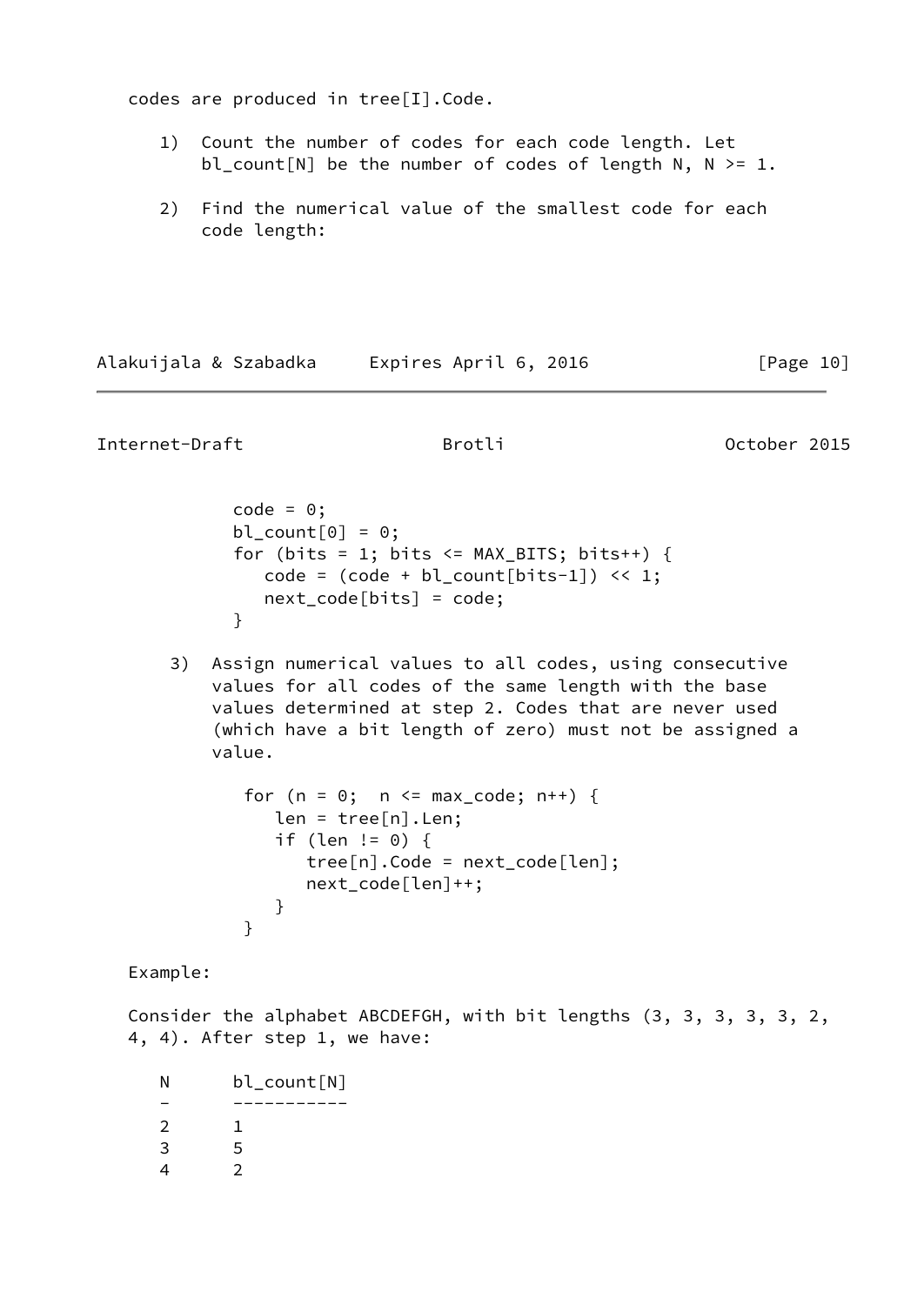Step 2 computes the following next\_code values:

| Ν             |    | next_code[N] |
|---------------|----|--------------|
|               |    |              |
| Т.            | റ  |              |
| $\mathcal{P}$ | 0  |              |
| 3             | 2  |              |
|               | 14 |              |

Step 3 produces the following code values:

| Alakuijala & Szabadka | Expires April 6, 2016 | [Page 11] |  |
|-----------------------|-----------------------|-----------|--|
|                       |                       |           |  |

```
Internet-Draft Brotli October 2015
```

| Symbol Length |                | Code |
|---------------|----------------|------|
|               |                |      |
| Α             | 3              | 010  |
| B             | 3              | 011  |
| C             | 3              | 100  |
| D             | 3              | 101  |
| Е             | 3              | 110  |
| F             | $\overline{2}$ | 00   |
| G             | 4              | 1110 |
|               | 4              | 1111 |

# <span id="page-12-0"></span>[3.3](#page-12-0). Alphabet sizes

 Prefix codes are used for different purposes in the brotli format, and each purpose has a different alphabet size. For literal codes the alphabet size is 256. For insert-and-copy length codes the alphabet size is 704. For block count codes, the alphabet size is 26. For distance codes, block type codes and the prefix codes used in compressing the context map, the alphabet size is dynamic and is based on other parameters.

## <span id="page-12-2"></span>[3.4](#page-12-2). Simple prefix codes

 The first two bits of the compressed representation of each prefix code distinguishes between simple and complex prefix codes. If this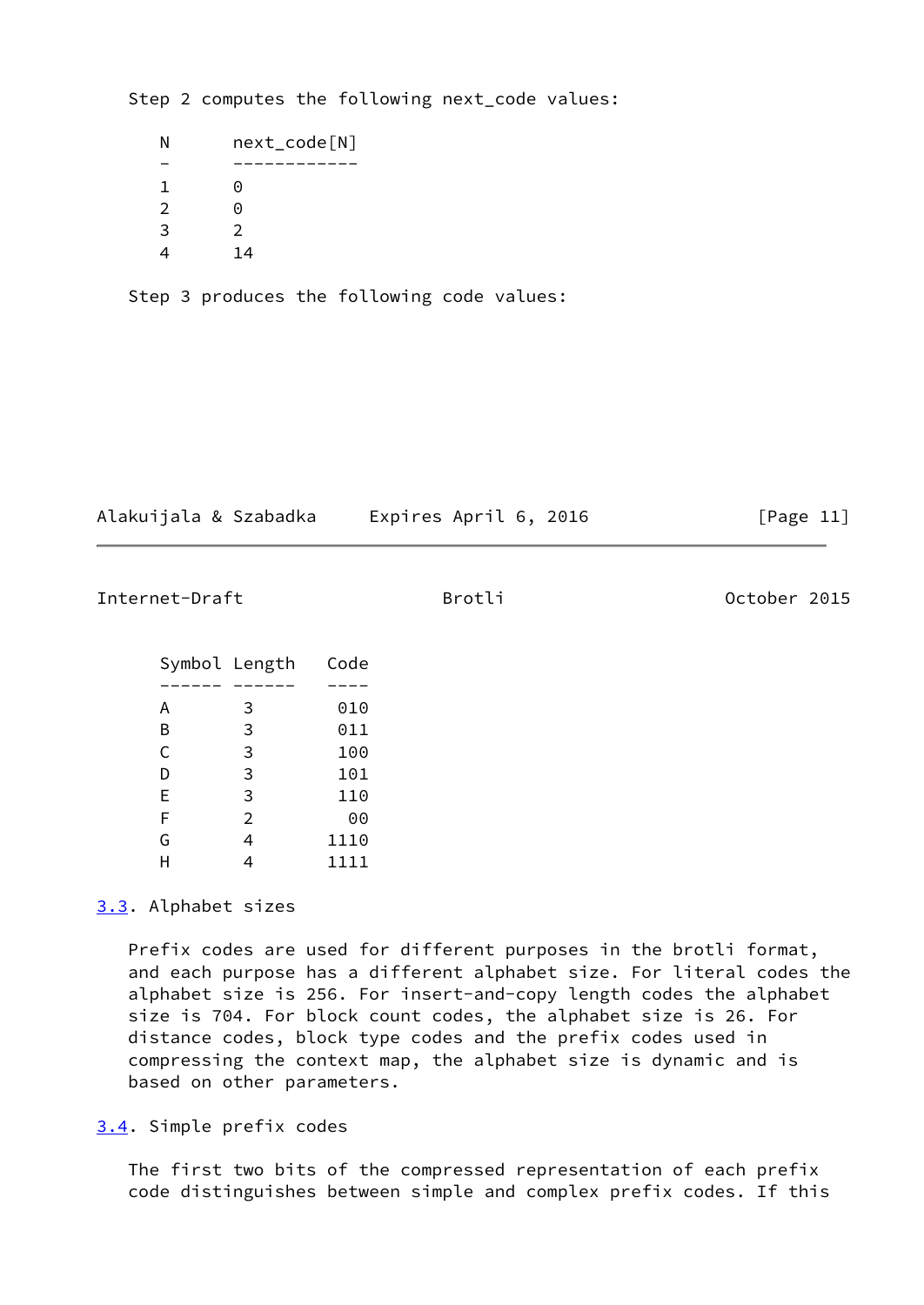value is 1, then a simple prefix code follows. Otherwise the value indicates the number of leading zeros.

 A simple prefix code can have only up to four symbols with non- zero code length. The format of the simple prefix code is as follows:

 2 bits: value of 1 indicates a simple prefix code 2 bits:  $NSYM - 1$ , where  $NSYM = #$  of symbols coded

NSYM symbols, each encoded using ALPHABET\_BITS bits

1 bit: tree-select, present only for NSYM = 4

 The value of ALPHABET\_BITS depends on the alphabet of the prefix code: it is the smallest number of bits that can represent all symbols in the alphabet. E.g. for the alphabet of literal bytes, ALPHABET BITS is 8. The value of each of the NSYM symbols above is the value of the ALPHABETS\_BITS width integer value. (If the integer value is greater than or equal to the alphabet size, then the stream should be rejected as invalid.)

 Note that the NSYM symbols may not be presented in sorted order. Prefix codes of the same bit length must be assigned to the symbols

| Alakuijala & Szabadka | Expires April 6, 2016 | [Page 12] |
|-----------------------|-----------------------|-----------|
|                       |                       |           |

<span id="page-13-0"></span>Internet-Draft Brotli October 2015

in sorted order.

 The (non-zero) code lengths of the symbols can be reconstructed as follows:

- $*$  if NSYM = 1, the code length for the one symbol is zero  $-$  when encoding this symbol in the compressed data stream using this prefix code, no actual bits are emitted. Similarly, when decoding a symbol using this prefix code, no bits are read and the one symbol is returned.
- $*$  if NSYM = 2, both symbols have code length 1.
- $*$  if NSYM = 3, the code lengths for the symbols are 1, 2, 2 in the order they appear in the representation of the simple prefix code.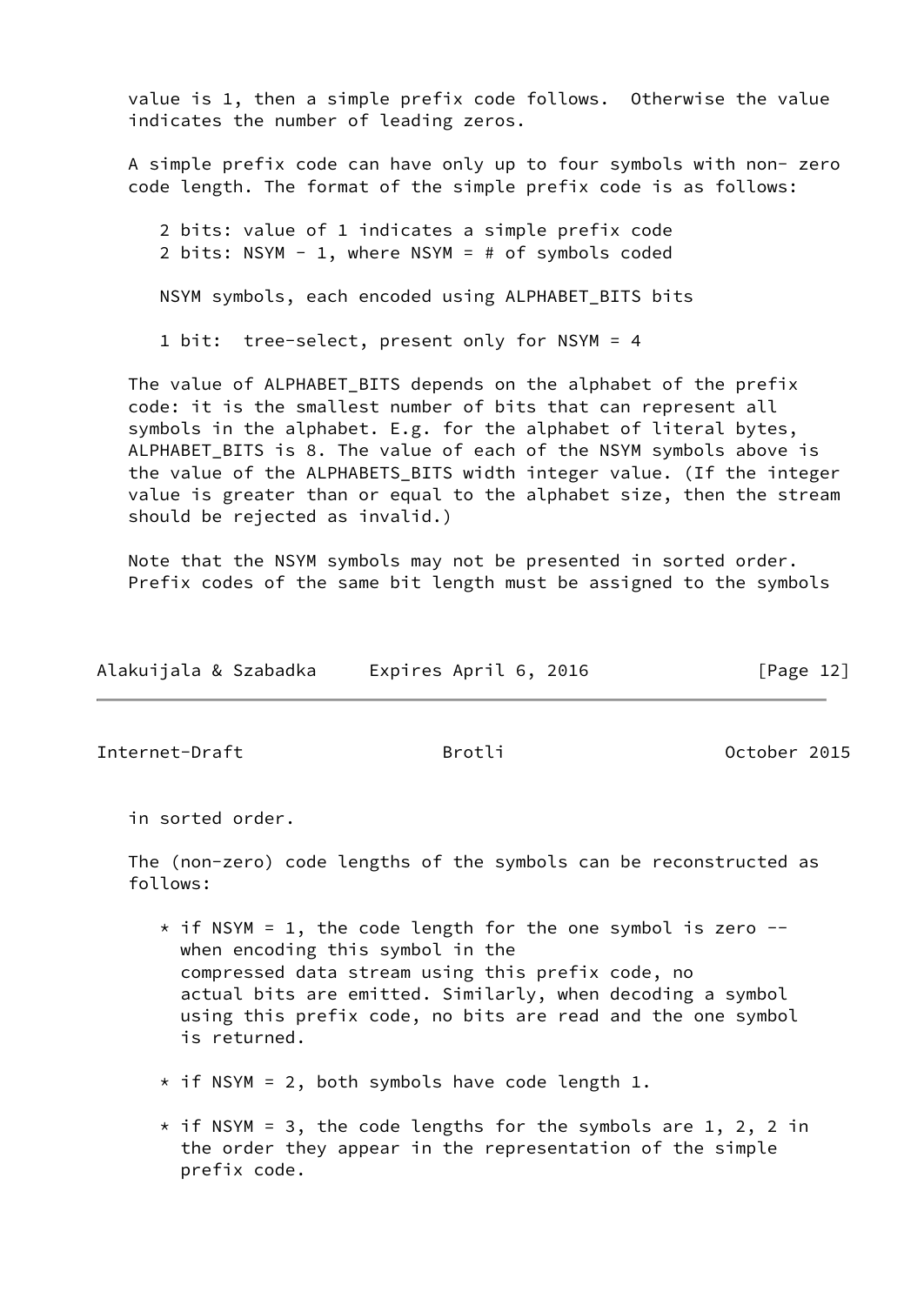$*$  if NSYM = 4, the code lengths (in order of symbols decoded) depend on the tree-select bit: 2, 2, 2, 2, (tree-select bit 0) or 1, 2, 3, 3 (tree-select bit 1).

<span id="page-14-0"></span>[3.5](#page-14-0). Complex prefix codes

 A complex prefix code is a canonical prefix code, defined by the sequence of code lengths, as discussed in Paragraph 3.2, above. For even greater compactness, the code length sequences themselves are compressed using a prefix code. The alphabet for code lengths is as follows:

```
0 - 15: Represent code lengths of 0 - 15 16: Copy the previous non-zero code length 3 - 6 times
         The next 2 bits indicate repeat length
              (0 = 3, \ldots, 3 = 6) If this is the first code length, or all previous
         code lengths are zero, a code length of 8 is
        repeated 3 - 6 times
         A repeated code length code of 16 modifies the
         repeat count of the previous one as follows:
           repeat count = (4 * (repeat count - 2)) + (3 - 6 on the next 2 bits)
         Example: Codes 7, 16 (+2 bits 11), 16 (+2 bits 10)
                   will expand to 22 code lengths of 7
                  (1 + 4 \times (6 - 2) + 5)17: Repeat a code length of 0 for 3 - 10 times.
         (3 bits of length)
         A repeated code length code of 17 modifies the
         repeat count of the previous one as follows:
```
Alakuijala & Szabadka Expires April 6, 2016 [Page 13]

Internet-Draft Brotli October 2015

repeat count =  $(8 * (repeat count - 2)) +$ (3 - 10 on the next 3 bits)

 Note that a code of 16 that follows an immediately preceding 16 modifies the previous repeat count, which becomes the new repeat count. The same is true for a 17 following a 17. A sequence of three or more 16 codes in a row or three of more 17 codes in a row is possible, modifying the count each time. Only the final repeat count is used. The modification only applies if the same code follows. A 16 repeat does not modify an immediately preceding 17 count, nor vice versa.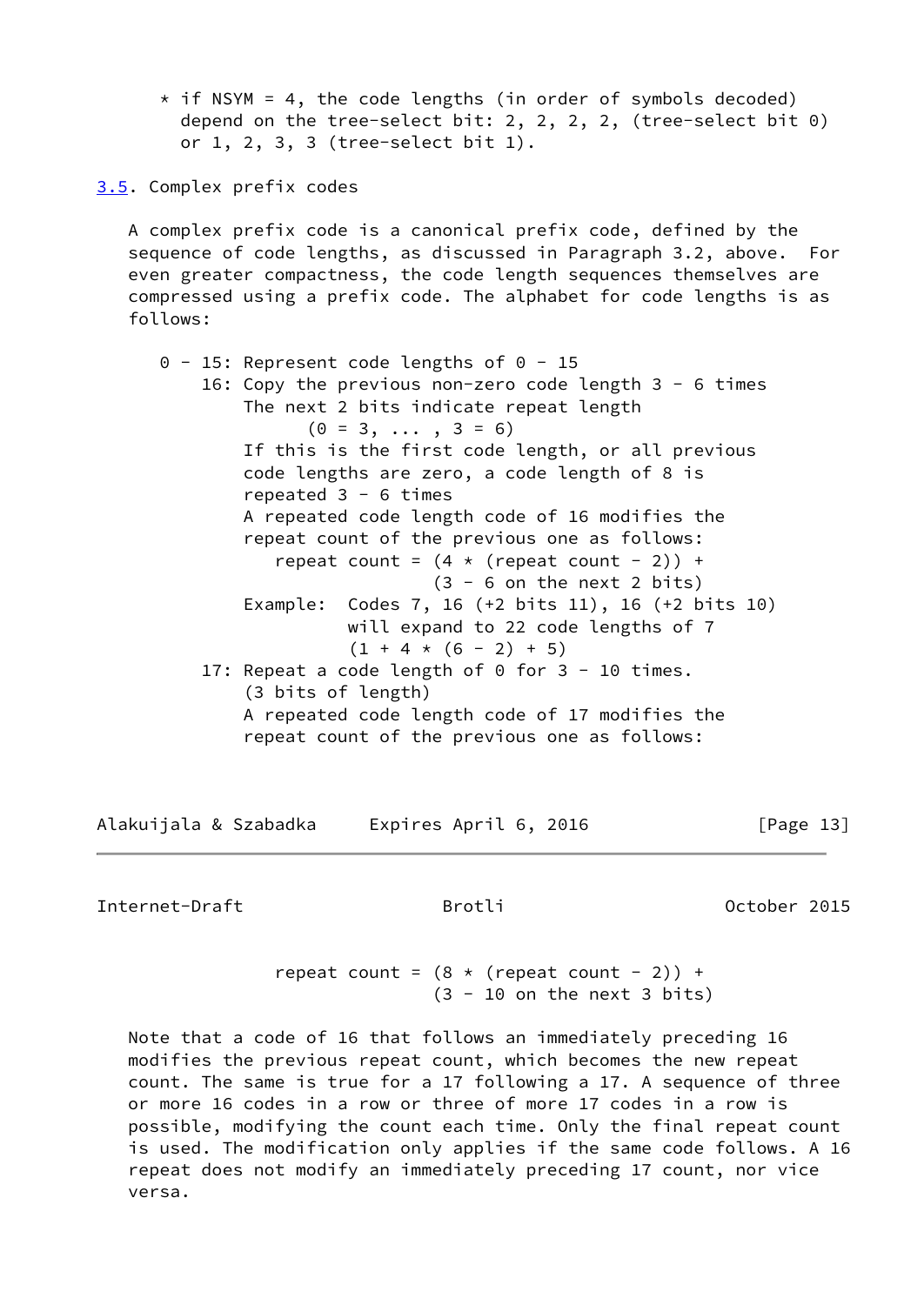A code length of 0 indicates that the corresponding symbol in the alphabet will not occur in the compressed data, and should not participate in the prefix code construction algorithm given earlier. A complex prefix code must have at least two non-zero code lengths.

 The bit lengths of the prefix code over the code length alphabet are compressed with the following static prefix code (where the bits shown are reversed in the actual compressed stream):

| Symbol         | Code |
|----------------|------|
|                |      |
| 0              | 00   |
| 1              | 1110 |
| $\overline{2}$ | 110  |
| 3              | 01   |
| 4              | 10   |
| 5              | 1111 |

We can now define the format of the complex prefix code as follows:

- 2 bits: HSKIP, values of 0, 2 or 3 represent the respective number of skipped code lengths. The skipped lengths are taken to be zero. (An HSKIP of 1 indicates a Simple prefix code.)
- Code lengths for symbols in the code length alphabet given just above, in the order: 1, 2, 3, 4, 0, 5, 17, 6, 16, 7, 8, 9, 10, 11, 12, 13, 14, 15. If HSKIP is 2, then the code lengths for symbols 1 and 2 are zero, and the first code length is for symbol 3. If HSKIP is 3, then the code length for symbol 3 is also zero, and the first code length is for symbol 4.

 The code lengths of code length symbols are between 0 and 5 and they are represented with 2 - 4 bits according to the static prefix code above. A code length of 0 means

| Alakuijala & Szabadka | Expires April 6, 2016 | [Page 14] |
|-----------------------|-----------------------|-----------|
|-----------------------|-----------------------|-----------|

<span id="page-15-0"></span>Internet-Draft Brotli October 2015

the corresponding code length symbol is not used.

 If HSKIP is 2 or 3, a respective number of leading code lengths are implicit zeros and are not present in the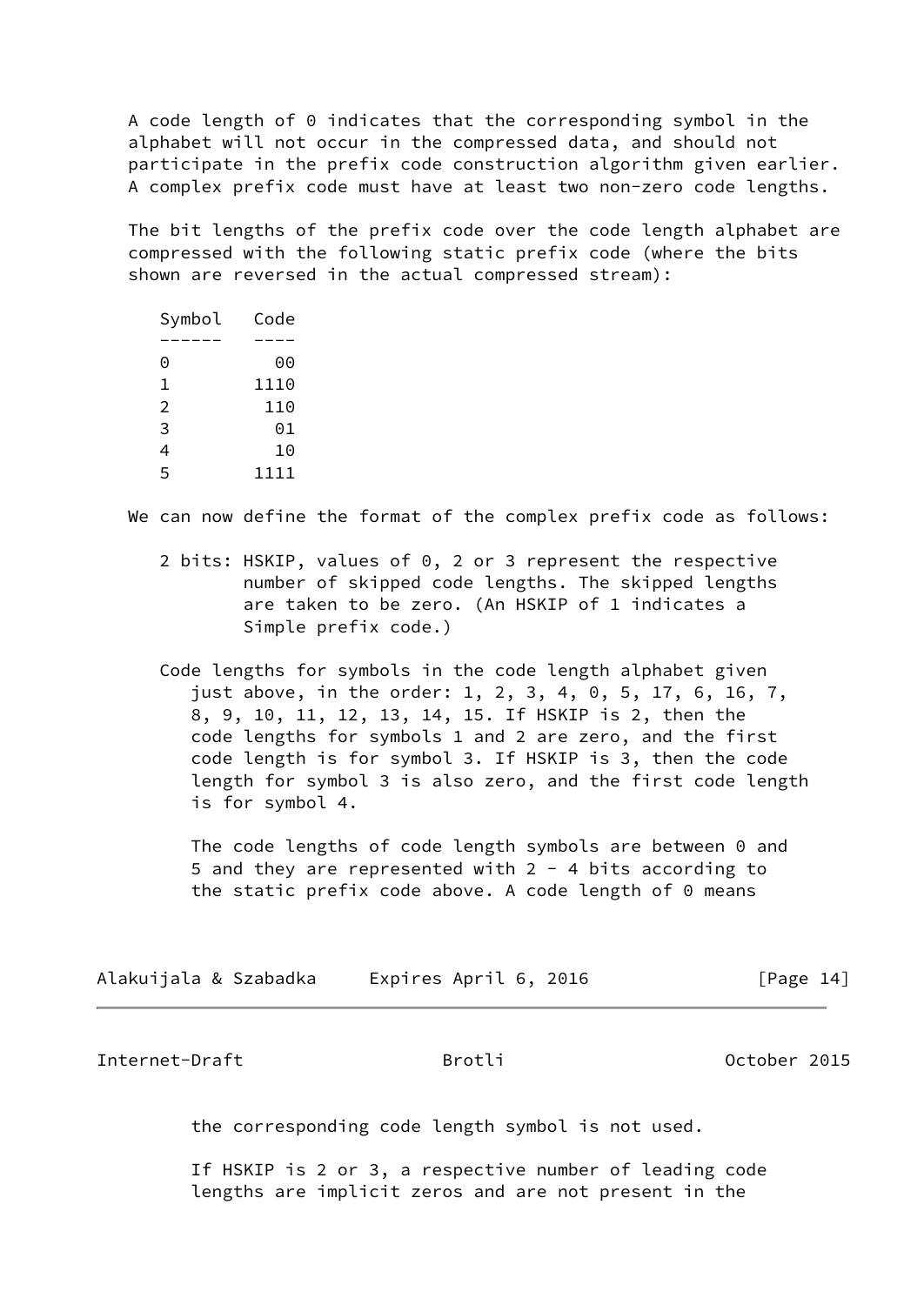code lengths sequence above.

 If there are at least two non-zero code lengths, any trailing zero code lengths are omitted, i.e. the last code length in the sequence must be non-zero. In this case the sum of (32 >> code length) over all the non-zero code lengths must equal to 32.

 If the lengths have been read for the entire code length alphabet and there was only one non-zero code length, then the prefix code has one symbol whose code has zero length. In this case, that symbol results in no bits being emitted by the compressor, and no bits consumed by the decompressor. That single symbol is immediately returned when this code is decoded. An example of where this occurs is if the entire code to be represented has symbols of length 8. E.g. a literal code that represents all literal values with equal probability. In this case the single symbol is 16, which repeats the previous length. The previous length is taken to be 8 before any code length code lengths are read.

- Sequence of code lengths symbols, encoded using the code length prefix code. Any trailing 0 or 17 must be omitted, i.e. the last encoded code length symbol must be between 1 and 16. The sum of (32768 >> code length) over all the non-zero code lengths in the alphabet, including those encoded using repeat code(s) of 16, must equal to 32768. If the number of times to repeat the previous length or repeat a zero length would result in more lengths in total than the number of symbols in the alphabet, then the stream should be rejected as invalid.
- <span id="page-16-0"></span>[4](#page-16-0). Encoding of distances

As described in  $Section 2$ , one component of a compressed meta-block is a sequence of backward distances. In this section we provide the details to the encoding of distances.

 Each distance in the compressed data part of a meta-block is represented with a pair <distance code, extra bits>. The distance code and the extra bits are encoded back-to-back, the distance code is encoded using a prefix code over the distance alphabet, while the

| Alakuijala & Szabadka | Expires April 6, 2016 | [Page $15$ ] |
|-----------------------|-----------------------|--------------|
|-----------------------|-----------------------|--------------|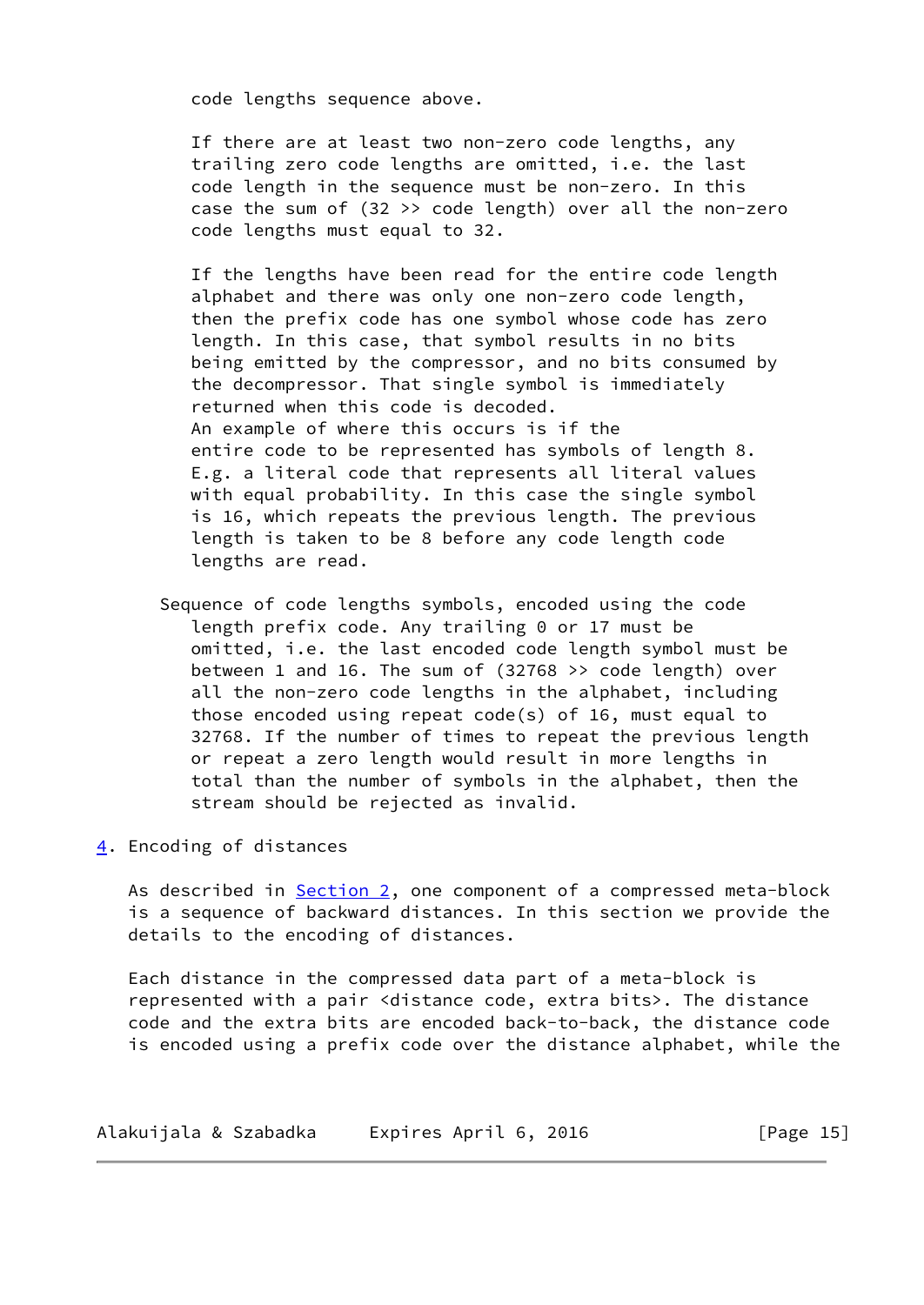extra bits value is encoded as a fixed-width integer value. The number of extra bits can be  $0 - 24$ , and it is dependent on the distance code.

 To convert a distance code and associated extra bits to a backward distance, we need the sequence of past distances and two additional parameters, the number of "postfix bits", denoted by NPOSTFIX (0..3), and the number of direct distance codes, denoted by NDIRECT (0..120). Both of these parameters are encoded in the meta-block header. We will also use the following derived parameter:

POSTFIX MASK =  $((1 \leq x \leq N)$ POSTFIX $) - 1$ 

 The first 16 distance symbols are special symbols that reference past distances as follows:

```
 0: last distance
  1: second-to-last distance
  2: third-to-last distance
  3: fourth-to-last distance
  4: last distance - 1
  5: last distance + 1
  6: last distance - 2
  7: last distance + 2
  8: last distance - 3
  9: last distance + 3
 10: second-to-last distance - 1
 11: second-to-last distance + 1
 12: second-to-last distance - 2
 13: second-to-last distance + 2
 14: second-to-last distance - 3
 15: second-to-last distance + 3
```
 The ring buffer of four last distances is initialized by the values 16, 15, 11 and 4 (i.e. the fourth-to-last is set to 16, the third-to last to 15, the second-to-last to 11 and the last distance to 4) at the beginning of the  $*$ stream $*$  (as opposed to the beginning of the meta- block) and it is not reset at meta-block boundaries. When a distance symbol 0 appears, the distance it represents (i.e. the last distance in the sequence of distances) is not pushed to the ring buffer of last distances, in other words, the expression "(second, third, fourth)-to-last distance" means the (second, third, fourth)-to-last distance that was not represented by a 0 distance symbol. Similarly, distances that represent static dictionary words (see Section  $8.$ ) are not pushed to the ring buffer of last distances.

The next NDIRECT distance symbols, from 16 to 15 + NDIRECT, represent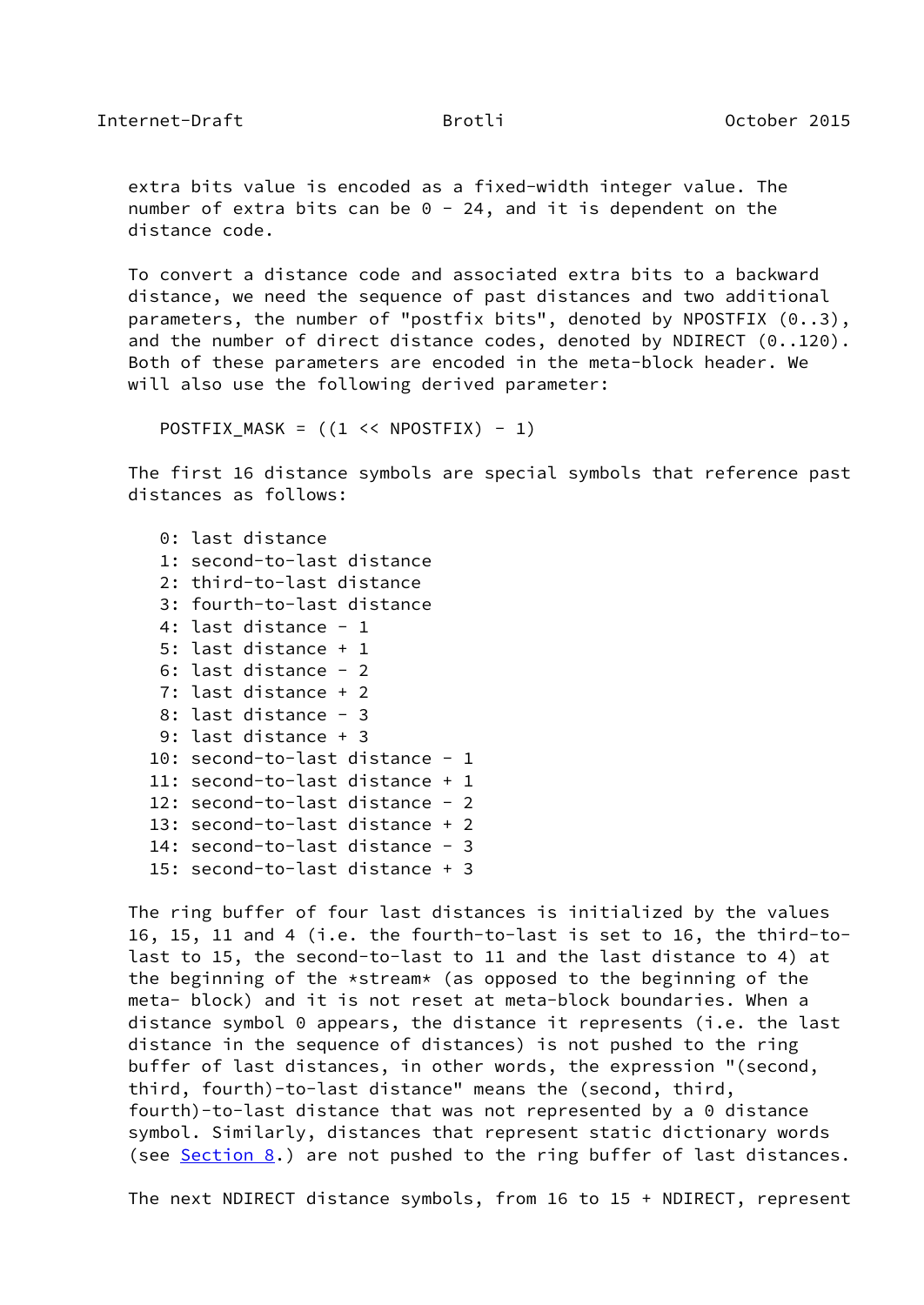distances from 1 to NDIRECT. Neither the distance special symbols,

Alakuijala & Szabadka Expires April 6, 2016 [Page 16]

```
Internet-Draft Brotli October 2015
   nor the NDIRECT direct distance symbols are followed by any extra
   bits.
   Distance symbols 16 + NDIRECT and greater all have extra bits, where
   the number of extra bits for a distance symbol "dcode" is given by
   the following formula:
     ndistbits = 1 + ((dcode - NDIFF - 16) >> (NPOSTFIX + 1)) The maximum number of extra bits is 24, therefore the size of the
   distance symbol alphabet is (16 + NDIRECT + (48 << NPOSTFIX)).
  Given a distance symbol "dcode" (>= 16 + NDIRECT), and extra bits
    "dextra", the backward distance is given by the following formula:
     hcode = (dcode - NDIFFCT - 16) >> NPOSTFIXlcode = (dcode - NDIRECT - 16) & POSTFIX MASK
     offset = ((2 + (hcode & 1)) \leq hcdot ndistbits) - 4;
     distance = ((offset + dextra) << NPOSTFLX) + lcode + NDIRECT + 15. Encoding of literal insertion lengths and copy lengths
  As described in Section 2, the literal insertion lengths and backward
    copy lengths are encoded using a single prefix code. This section
   provides the details to this encoding.
   Each <insertion length, copy length> pair in the compressed data part
   of a meta-block is represented with the following triplet:
```
<span id="page-18-0"></span><insert-and-copy length code, insert extra bits, copy extra bits>

 The insert-and-copy length code, the insert extra bits and the copy extra bits are encoded back-to-back, the insert-and-copy length code is encoded using a prefix code over the insert-and-copy length code alphabet, while the extra bits values are encoded as fixed-width integer values. The number of insert and copy extra bits can be  $0 -$ 24, and they are dependent on the insert-and-copy length code.

 Some of the insert-and-copy length codes also express the fact that the distance symbol of the distance in the same command is 0, i.e.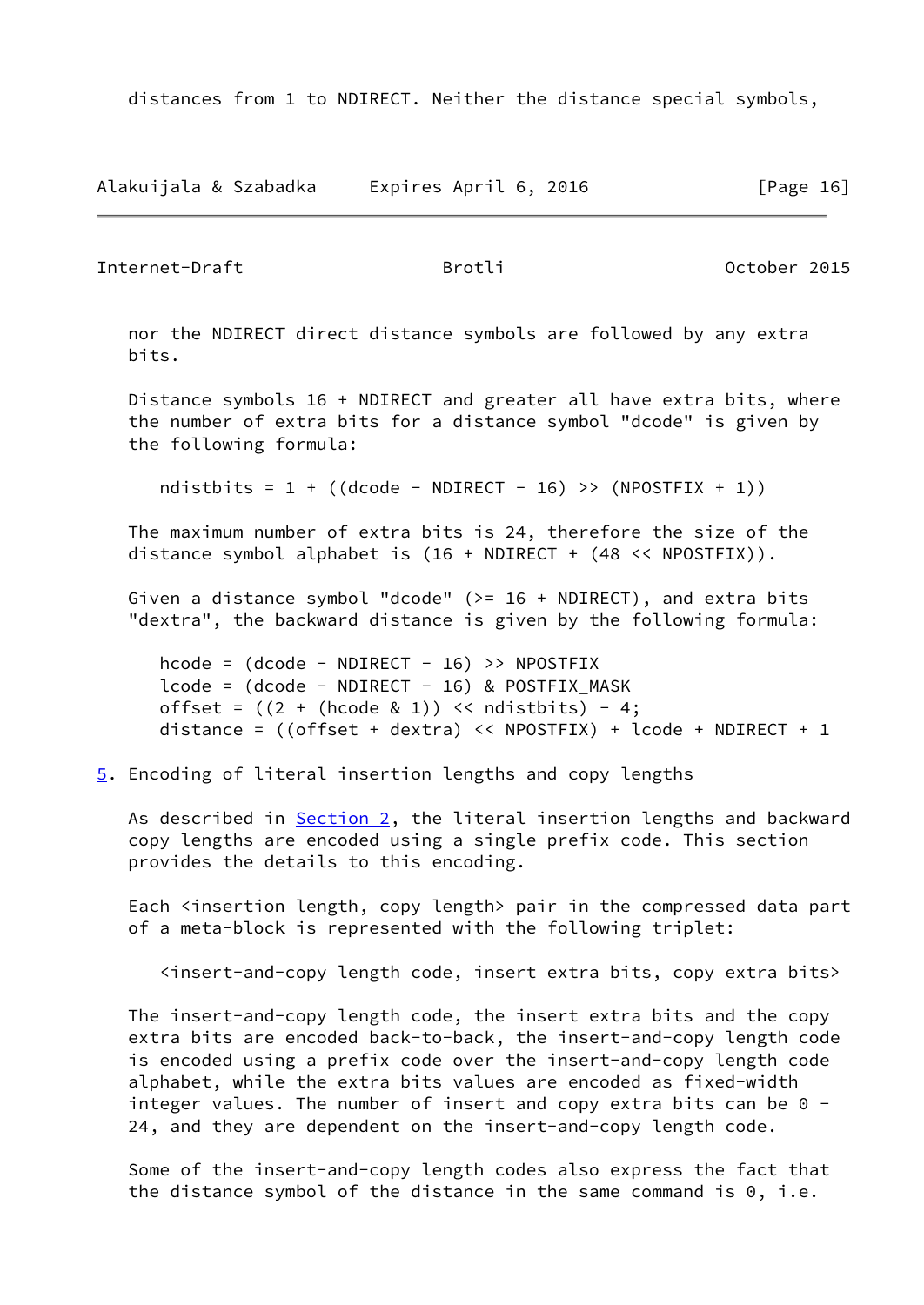the distance component of the command is the same as that of the previous command. In this case, the distance code and extra bits for the distance are omitted from the compressed data stream.

We describe the insert-and-copy length code alphabet in terms of the (not directly used) insert length code and copy length code alphabets. The symbols of the insert length code alphabet, along with the number of insert extra bits and the range of the insert lengths

| Alakuijala & Szabadka | Expires April 6, 2016 | [Page 17] |
|-----------------------|-----------------------|-----------|
|-----------------------|-----------------------|-----------|

Internet-Draft Brotli October 2015

are as follows:

|   | Extra    |                   |    | Extra |                   |    | Extra |                   |
|---|----------|-------------------|----|-------|-------------------|----|-------|-------------------|
|   |          | Code Bits Lengths |    |       | Code Bits Lengths |    |       | Code Bits Lengths |
|   |          |                   |    |       |                   |    |       |                   |
| 0 | 0        | 0                 | 8  | 2     | $10 - 13$         | 16 | 6     | $130 - 193$       |
| 1 | 0        |                   | 9  | 2     | $14 - 17$         | 17 |       | 194-321           |
| 2 | 0        | 2                 | 10 | 3     | $18 - 25$         | 18 | 8     | $322 - 577$       |
| 3 | $\Theta$ | 3                 | 11 | 3     | $26 - 33$         | 19 | 9     | 578-1089          |
| 4 | 0        | 4                 | 12 | 4     | $34 - 49$         | 20 | 10    | 1090-2113         |
| 5 | $\Theta$ | 5                 | 13 | 4     | $50 - 65$         | 21 | 12    | 2114-6209         |
| 6 |          | 6,7               | 14 | 5     | $66 - 97$         | 22 | 14    | 6210-22593        |
|   |          | 8,9               | 15 | 5     | $98 - 129$        | 23 | 24    | 22594-16799809    |
|   |          |                   |    |       |                   |    |       |                   |

 The symbols of the copy length code alphabet, along with the number of copy extra bits and the range of copy lengths are as follows:

|   | Extra    | Code Bits Lengths |    | Extra | Code Bits Lengths |    | Extra | Code Bits Lengths |
|---|----------|-------------------|----|-------|-------------------|----|-------|-------------------|
| 0 | 0        | $\overline{2}$    | 8  | 1     | 10, 11            | 16 | 5     | $70 - 101$        |
|   | $\Theta$ | 3                 | 9  | 1     | 12, 13            | 17 | 5     | $102 - 133$       |
| 2 | $\Theta$ | 4                 | 10 | 2     | $14 - 17$         | 18 | 6     | $134 - 197$       |
| 3 | $\Theta$ | 5                 | 11 | 2     | $18 - 21$         | 19 | 7     | $198 - 325$       |
| 4 | $\Theta$ | 6                 | 12 | 3     | $22 - 29$         | 20 | 8     | $326 - 581$       |
| 5 | $\Theta$ | 7                 | 13 | 3     | $30 - 37$         | 21 | 9     | 582-1093          |
| 6 | 0        | 8                 | 14 | 4     | $38 - 53$         | 22 | 10    | 1094-2117         |
|   | 0        | 9                 | 15 | 4     | $54 - 69$         | 23 | 24    | 2118-16779333     |

 To convert an insert-and-copy length code to an insert length code and a copy length code, the following table can be used: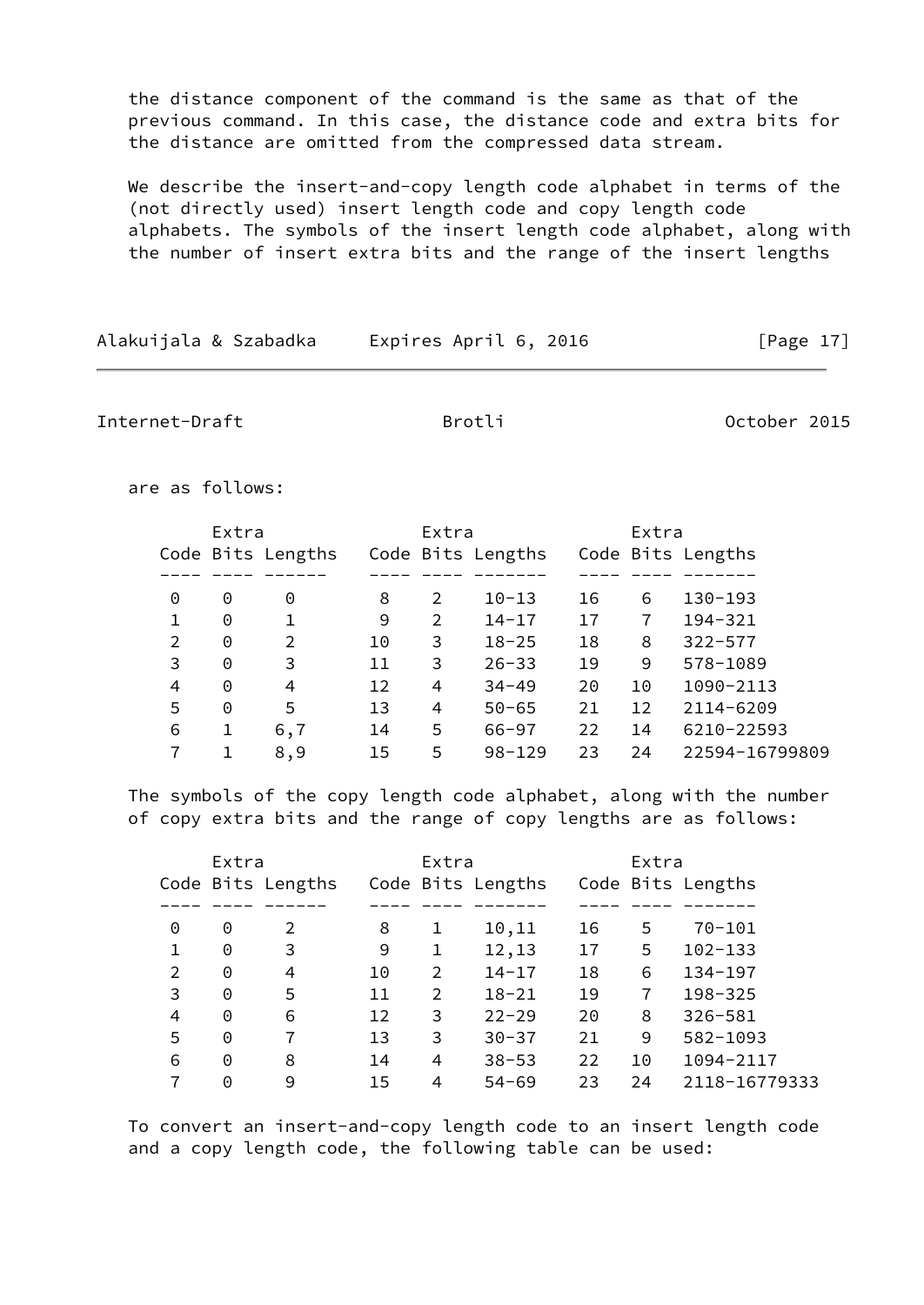| Alakuijala & Szabadka | Expires April 6, |
|-----------------------|------------------|
|-----------------------|------------------|

```
2016 [Page 18]
```
<span id="page-20-0"></span>Internet-Draft Brotli October 2015

 Insert length Copy length code code 0-7 8-15 16-23 +---------+---------+ | | | 0-7 | 0-63 | 64-127 | <--- distance symbol 0 | | | +---------+---------+---------+ | | | | 0-7 | 128-191 | 192-255 | 384-447 | | | | | +---------+---------+---------+ | | | | 8-15 | 256-319 | 320-383 | 512-575 | | | | | +---------+---------+---------+ | | | | 16-23 | 448-511 | 576-639 | 640-703 | | | | | +---------+---------+---------+

 First, look up the cell with the 64 value range containing the insert-and-copy length code, this gives the insert length code and the copy length code ranges, both 8 values long. The copy length code within its range is determined by the lowest 3 bits of the insert and-copy length code, and the insert length code within its range is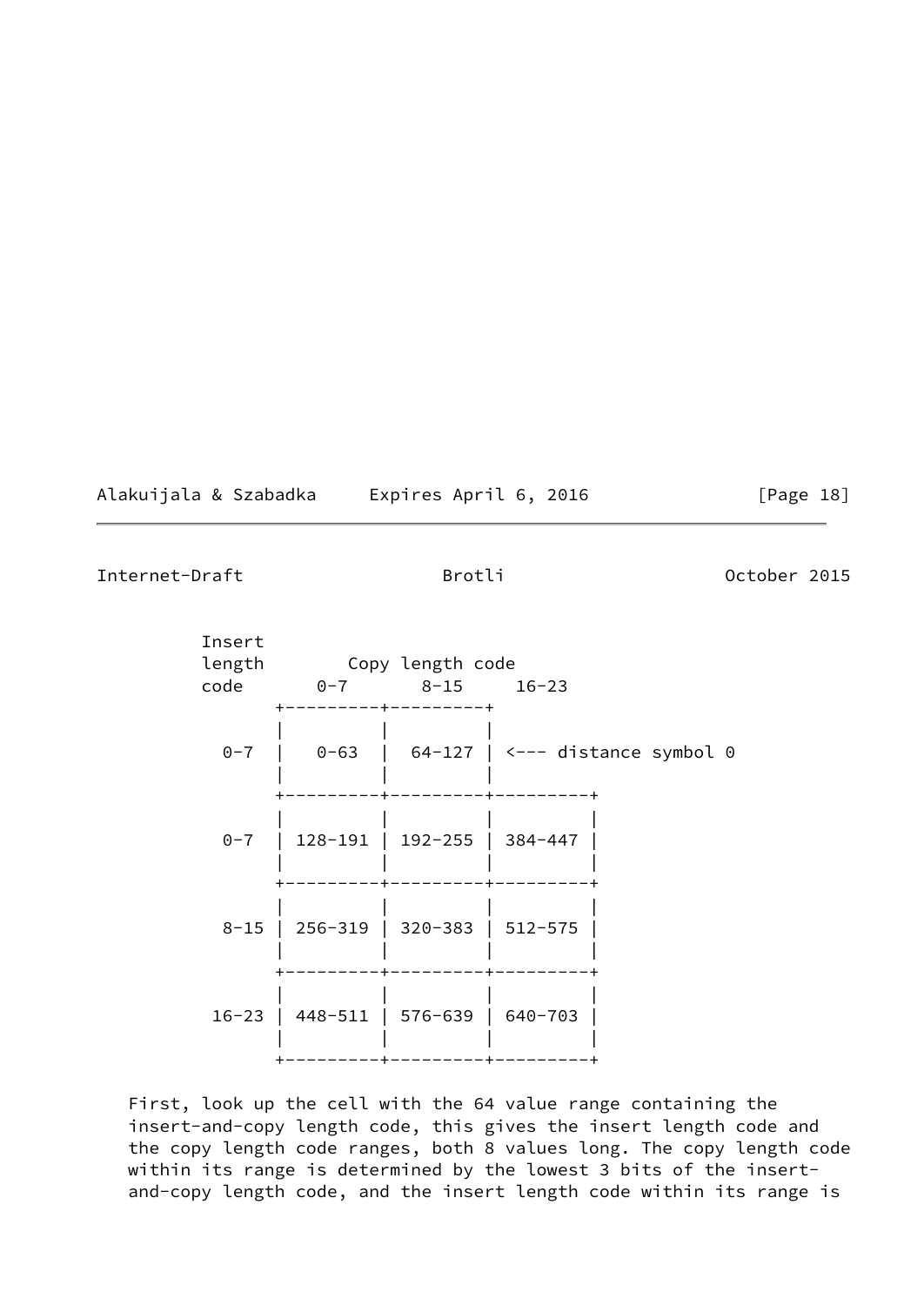determined by bits 3-5 (counted from the LSB) of the insert- and-copy length code. Given the insert length and copy length codes, the actual insert and copy lengths can be obtained by reading the number of extra bits given by the tables above.

 If the insert-and-copy length code is between 0 and 127, the distance code of the command is set to zero (the last distance reused).

<span id="page-21-0"></span>[6](#page-21-0). Encoding of block switch commands

As described in [Section 2](#page-5-0), a block-switch command is a pair <br/>block type, block count>. These are encoded in the compressed data part of the meta-block, right before the start of each new block of a particular block category.

 Each block type in the compressed data is represented with a block type code, encoded using a prefix code over the block type code alphabet. A block type symbol 0 means that the new block type is the same as the type of the previous block from the same block category, i.e. the block type that preceded the current type, while a block type symbol 1 means that the new block type equals the current block type plus one. If the current block type is the maximal possible,

| Alakuijala & Szabadka | Expires April 6, 2016 | [Page 19] |
|-----------------------|-----------------------|-----------|
|-----------------------|-----------------------|-----------|

Internet-Draft Brotli October 2015

 then a block type symbol of 1 results in wrapping to a new block type of 0. Block type symbols 2 - 257 represent block types 0 - 255 respectively. The previous and current block types are initialized to 1 and 0, respectively, at the end of the meta-block header.

 Since the first block type of each block category is 0, the block type of the first block switch command is not encoded in the compressed data. Instead the block count for each category that has more than one type is encoded in the meta-block header.

 Since the end of the meta-block is detected by the number of uncompressed bytes produced, the block counts for any of the three categories need not count down to exactly zero at the end of the meta-block.

 The number of different block types in each block category, denoted by NBLTYPESL, NBLTYPESI, and NBLTYPESD for literals, insert-and-copy lengths and distances, respectively, is encoded in the meta-block header, and it must equal to the largest block type plus one in that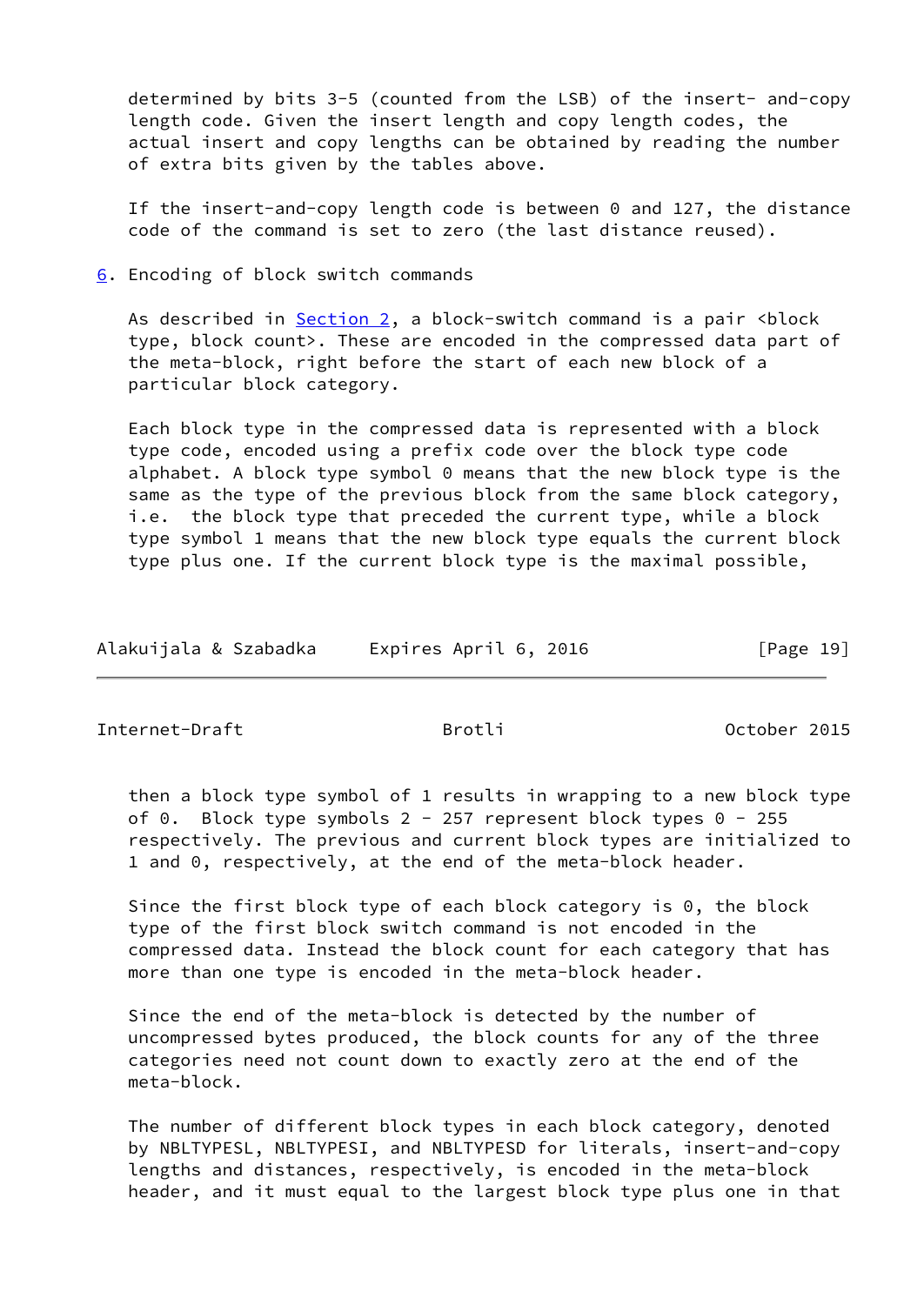block category. In other words, the set of literal, insert-and-copy length and distance block types must be [0..NBLTYPESL-1], [0..NBLTYPESI-1], and [0..NBLTYPESD-1], respectively. From this it follows that the alphabet size of literal, insert-and-copy length and distance block type codes is NBLTYPES + 2, NBLTYPESI + 2 and NBLTYPESD + 2, respectively.

 Each block count in the compressed data is represented with a pair <block count code, extra bits>. The block count code and the extra bits are encoded back-to-back, the block count code is encoded using a prefix code over the block count code alphabet, while the extra bits value is encoded as a fixed-width integer value. The number of extra bits can be  $0 - 24$ , and it is dependent on the block count code. The symbols of the block count code alphabet, along with the number of extra bits and the range of block counts are as follows:

|   | Extra          |                   |    | Extra |                   | Extra |    |                   |  |  |
|---|----------------|-------------------|----|-------|-------------------|-------|----|-------------------|--|--|
|   |                | Code Bits Lengths |    |       | Code Bits Lengths |       |    | Code Bits Lengths |  |  |
|   |                |                   |    |       |                   |       |    |                   |  |  |
| 0 | $\overline{2}$ | $1 - 4$           | 9  | 4     | $65 - 80$         | 18    | 7  | $369 - 496$       |  |  |
| 1 | $\mathfrak{D}$ | $5 - 8$           | 10 | 4     | $81 - 96$         | 19    | 8  | $497 - 752$       |  |  |
| 2 | $\overline{2}$ | $9 - 12$          | 11 | 4     | $97 - 112$        | 20    | 9  | 753-1264          |  |  |
| 3 | $\overline{2}$ | $13 - 16$         | 12 | 5     | $113 - 144$       | 21    | 10 | 1265-2288         |  |  |
| 4 | 3              | $17 - 24$         | 13 | 5     | 145-176           | 22    | 11 | 2289-4336         |  |  |
| 5 | 3              | $25 - 32$         | 14 | 5     | $177 - 208$       | 23    | 12 | 4337-8432         |  |  |
| 6 | 3              | $33 - 40$         | 15 | 5     | $209 - 240$       | 24    | 13 | 8433-16624        |  |  |
| 7 | 3              | $41 - 48$         | 16 | 6     | $241 - 304$       | 25    | 24 | 16625-16793840    |  |  |
| 8 | 4              | $49 - 64$         | 17 | 6     | $305 - 368$       |       |    |                   |  |  |
|   |                |                   |    |       |                   |       |    |                   |  |  |

|  | Alakuijala & Szabadka | Expires Apri |  |
|--|-----------------------|--------------|--|
|  |                       |              |  |

1 6, 2016 [Page 20]

### <span id="page-22-1"></span>Internet-Draft Brotli October 2015

 The first block switch command of each block category is special in the sense that it is encoded in the meta-block header, and as described earlier the block type code is omitted, since it is an implicit zero.

### <span id="page-22-0"></span>[7](#page-22-0). Context modeling

As described in  $Section 2$ , the prefix tree used to encode a literal byte or a distance code depends on the context ID and the block type. This section specifies how to compute the context ID for a particular literal and distance code, and how to encode the context map that maps a <context ID, block type> pair to the index of a prefix code in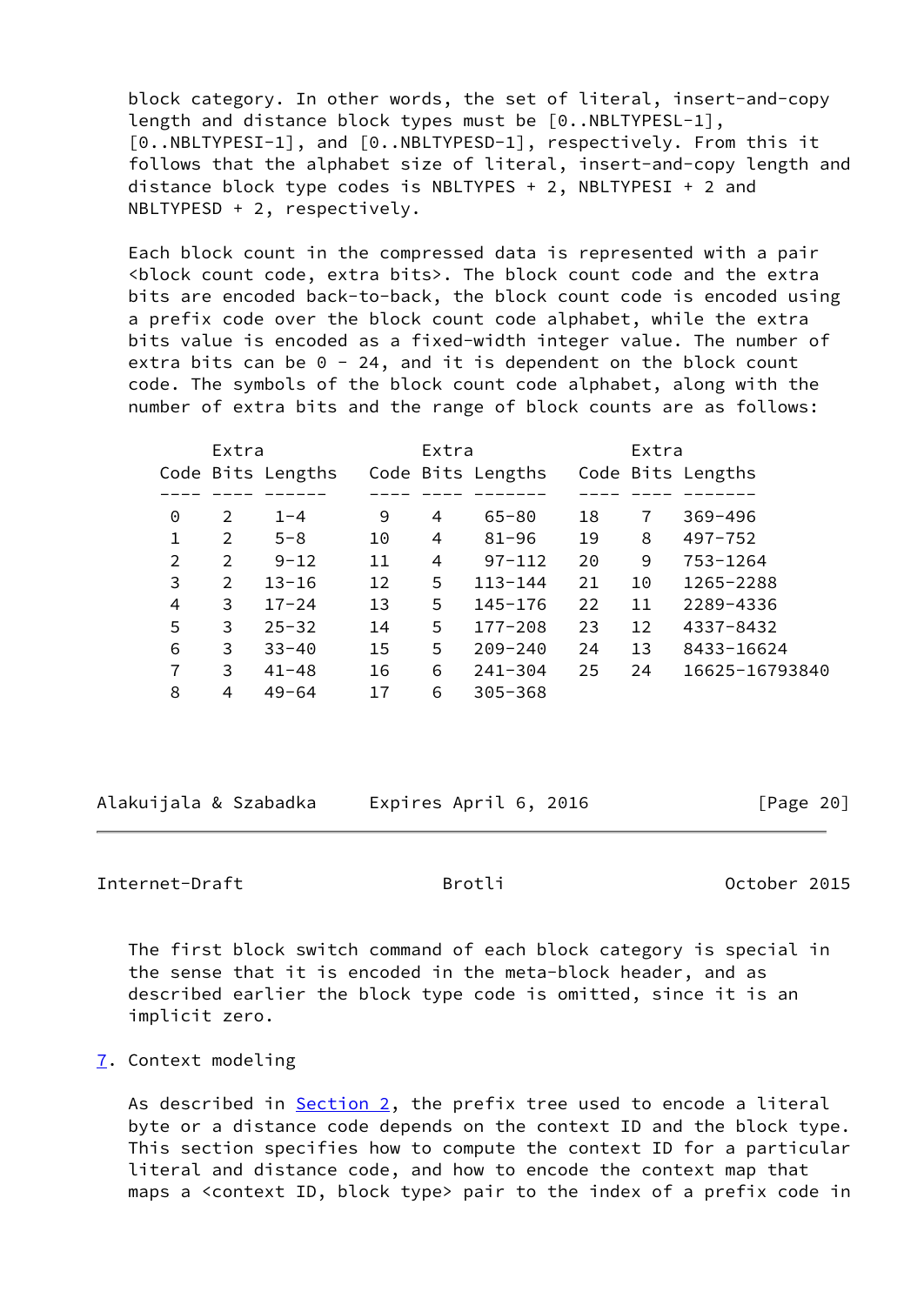the array of literal and distance prefix codes.

<span id="page-23-0"></span>[7.1](#page-23-0). Context modes and context ID lookup for literals

 The context for encoding the next literal is defined by the last two bytes in the stream (p1, p2, where p1 is the most recent byte), regardless if these bytes are produced by backward references or by literal insertions. At the start of the stream p1 and p2 are initialized to zero.

 There are four methods, called context modes, to compute the Context ID:

- \* MSB6, where the Context ID is the value of six most significant bits of p1,
- \* LSB6, where the Context ID is the value of six least significant bits of p1,
- $*$  UTF8, where the Context ID is a complex function of p1, p2, optimized for text compression, and
- $*$  Signed, where Context ID is a complex function of p1, p2, optimized for compressing sequences of signed integers.

 The Context ID for the UTF8 and Signed context modes is computed using the following lookup tables Lut0, Lut1, and Lut2.

|  | $Lut0 :=$ | $\Theta$ , $\Theta$ , |  |  |  |  | $0, 1, 0, 1, 0, 1, 0, 1, 0, 1, 0, 1, 0, 1, 0, 1, 0, 1,$<br>$0, 1, 0, 1, 0, 1, 0, 1, 0, 1, 0, 1, 0, 1, 0, 1, 0, 1,$<br>$0, 1, 0, 1, 0, 1, 0, 1, 0, 1, 0, 1, 0, 1, 0, 1, 0, 1,$ | 8, 12, 16, 12, 12, 20, 12, 16, 24, 28, 12, 12, 32, 12, 36, 12,<br>12, 48, 52, 52, 52, 48, 52, 52, 52, 48, 52, 52, 52, 52, 52, 48,<br>52, 52, 52, 52, 52, 48, 52, 52, 52, 52, 52, 24, 12, 28, 12, 12,<br>12, 56, 60, 60, 60, 56, 60, 60, 60, 56, 60, 60, 60, 60, 60, 56,<br>$60, 60, 60, 60, 60, 56, 60, 60, 60, 60, 60, 24, 12, 28, 12, 0,$ |
|--|-----------|-----------------------|--|--|--|--|-------------------------------------------------------------------------------------------------------------------------------------------------------------------------------|---------------------------------------------------------------------------------------------------------------------------------------------------------------------------------------------------------------------------------------------------------------------------------------------------------------------------------------------|

Alakuijala & Szabadka Expires April 6, 2016 [Page 21]

Internet-Draft Brotli October 2015

 0, 1, 0, 1, 0, 1, 0, 1, 0, 1, 0, 1, 0, 1, 0, 1, 2, 3, 2, 3, 2, 3, 2, 3, 2, 3, 2, 3, 2, 3, 2, 3, 2, 3, 2, 3, 2, 3, 2, 3, 2, 3, 2, 3, 2, 3, 2, 3, 2, 3, 2, 3, 2, 3, 2, 3, 2, 3, 2, 3, 2, 3, 2, 3, 2, 3, 2, 3, 2, 3, 2, 3, 2, 3, 2, 3, 2, 3, 2, 3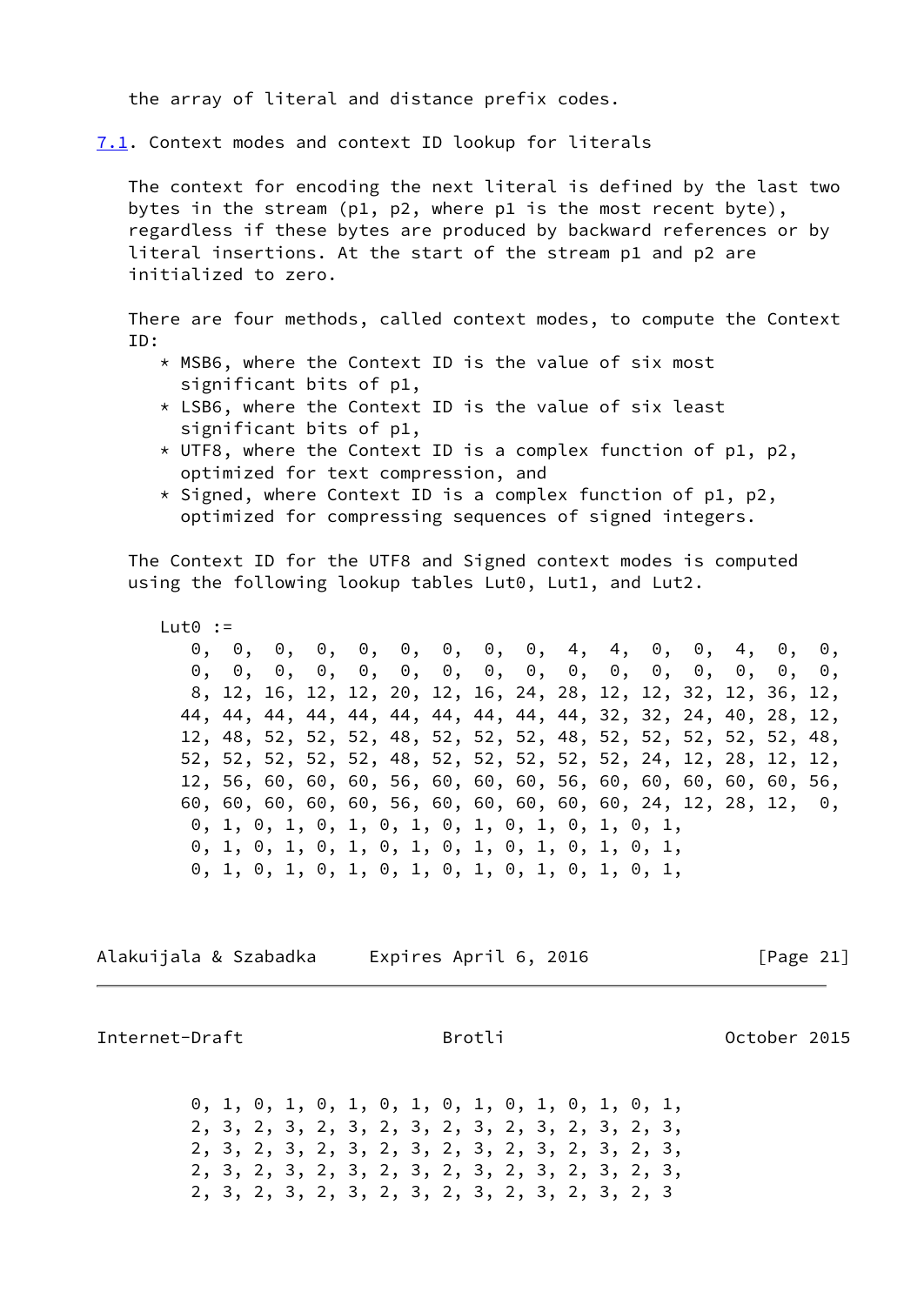| $Lut1 :=$ |            |            |                                        |            |                                        |                     |                 |                 |                     |                                  |                     |                         |            |                                        |                |
|-----------|------------|------------|----------------------------------------|------------|----------------------------------------|---------------------|-----------------|-----------------|---------------------|----------------------------------|---------------------|-------------------------|------------|----------------------------------------|----------------|
|           |            |            |                                        |            |                                        |                     |                 |                 |                     |                                  |                     |                         |            |                                        |                |
|           | 0,         | $\Theta$ , | 0,                                     |            | $\circ$ , $\circ$ ,                    |                     |                 |                 |                     | 0, 0, 0, 0, 0, 0, 0, 0, 0, 0, 0, |                     |                         |            |                                        | $\Theta$ ,     |
|           | 0,         | 1,         | 1,                                     | 1,         |                                        |                     |                 |                 |                     | 1, 1, 1, 1, 1, 1, 1, 1,          |                     | 1,                      | 1,         | 1,                                     | 1,             |
|           | 2,         | 2,         | 2,                                     |            | 2, 2, 2, 2, 2, 2, 2, 1, 1,             |                     |                 |                 |                     |                                  |                     | 1,                      | 1,         | 1,                                     | 1,             |
|           | 1,         | 2,         | 2,                                     |            | 2, 2, 2, 2, 2, 2, 2, 2, 2, 2,          |                     |                 |                 |                     |                                  |                     |                         | 2,         | 2,                                     | 2,             |
|           | 2,         | 2,         | 2,                                     |            | 2, 2, 2, 2, 2, 2, 2, 2, 1, 1,          |                     |                 |                 |                     |                                  |                     |                         | 1,         | 1,                                     | 1,             |
|           | 1,         | 3,         | 3,                                     |            | 3, 3, 3, 3, 3, 3, 3, 3, 3, 3, 3,       |                     |                 |                 |                     |                                  |                     |                         |            | 3,                                     | 3,             |
|           | 3,         | 3,         | 3,                                     |            | 3, 3, 3, 3, 3, 3, 3, 3, 1,             |                     |                 |                 |                     |                                  |                     | 1,                      | 1,         | 1,                                     | 0,             |
|           | $\Theta$ , | $\Theta$ , | $\Theta$ ,                             | 0,         | $\bm{\theta}$ ,                        | $\circ$ ,           |                 |                 |                     | 0, 0, 0, 0, 0,                   | $\mathbf{\Theta}$ , | $\Theta$ ,              | $\Theta$ , | $\Theta$ ,                             | $\Theta$ ,     |
|           | 0,         | $\Theta$ , | $\Theta$ ,                             | $\Theta$ , | $\Theta$ ,                             | $\Theta$ ,          | 0,              |                 |                     | 0, 0, 0, 0,                      | $\bm{\theta}$ ,     | $\Theta$ ,              | 0,         | $\Theta$ ,                             | 0,             |
|           | 0,         | 0,         | 0,                                     | 0,         | $\Theta$ ,                             | $\bm{\Theta}$ ,     | $\bm{\Theta}$ , | $\circ$ ,       |                     | $\circ$ , $\circ$ , $\circ$ ,    | 0,                  | $\boldsymbol{\Theta}$ , | $\Theta$ , | 0,                                     | 0,             |
|           | 0,         | $\Theta$ , | $\Theta$ ,                             | 0,         | 0,                                     | 0,                  | $\Theta$ ,      | $\bm{\theta}$ , |                     | $\circ$ , $\circ$ , $\circ$ ,    | $\bm{\Theta}$ ,     | 0,                      | $\Theta$ , | $\Theta$ ,                             | $\Theta$ ,     |
|           | 0,         | 0,         | 0,                                     | 0,         | $\Theta$ ,                             | $\mathbf{\Theta}$ , | 0,              | $\bm{\Theta}$ , | $\circ$ , $\circ$ , | 0,                               | 0,                  | $\Theta$ ,              | $\Theta$ , | $\Theta$ ,                             | 0,             |
|           | 0,         | 0,         | $\Theta$ ,                             | $\Theta$ , | $\bm{\theta}$ ,                        |                     |                 |                 |                     | 0, 0, 0, 0, 0, 0,                | $\Theta$ ,          | $\Theta$ ,              | $\Theta$ , | $\Theta$ ,                             | 0,             |
|           | 2,         | 2,         | 2,                                     |            | 2, 2, 2, 2, 2, 2, 2, 2, 2,             |                     |                 |                 |                     |                                  |                     |                         | 2, 2,      | 2,                                     | 2,             |
|           |            | 2, 2,      |                                        |            |                                        |                     |                 |                 |                     |                                  |                     |                         |            | 2, 2, 2, 2, 2, 2, 2, 2, 2, 2, 2, 2, 2, | $\overline{2}$ |
|           |            |            |                                        |            |                                        |                     |                 |                 |                     |                                  |                     |                         |            |                                        |                |
| Lut2 $:=$ |            |            |                                        |            |                                        |                     |                 |                 |                     |                                  |                     |                         |            |                                        |                |
|           | 0,         | 1,         |                                        |            | 1, 1, 1, 1, 1, 1, 1, 1, 1, 1, 1,       |                     |                 |                 |                     |                                  |                     |                         | 1,         | 1,                                     | 1,             |
|           | 2,         | 2,         | 2,                                     |            | 2, 2, 2, 2, 2, 2, 2, 2, 2, 2, 2,       |                     |                 |                 |                     |                                  |                     |                         |            | 2,                                     | 2,             |
|           | 2,         |            |                                        |            |                                        |                     |                 |                 |                     |                                  |                     |                         |            | 2, 2, 2, 2, 2, 2, 2, 2, 2, 2, 2, 2, 2, |                |
|           | 2,         | 2,<br>2,   | 2,                                     |            | 2, 2, 2, 2, 2, 2, 2, 2, 2, 2, 2,       |                     |                 |                 |                     |                                  |                     |                         |            | 2,                                     | 2,             |
|           | 3,         | 3,         | 3,                                     |            | 3, 3, 3, 3, 3, 3, 3, 3, 3, 3,          |                     |                 |                 |                     |                                  |                     |                         | 3,         | 3,                                     | 3,             |
|           | 3,         | 3,         | 3,                                     | 3,         |                                        |                     |                 |                 |                     | 3, 3, 3, 3, 3, 3, 3, 3, 3,       |                     |                         | 3,         | 3,                                     | З,             |
|           | 3,         | 3,         |                                        |            | 3, 3, 3, 3, 3, 3, 3, 3, 3, 3, 3, 3,    |                     |                 |                 |                     |                                  |                     |                         |            | 3,                                     | 3,             |
|           | 3,         | 3,         |                                        |            | 3, 3, 3, 3, 3, 3, 3, 3, 3, 3,          |                     |                 |                 |                     |                                  |                     | 3,                      | 3,         | 3,                                     | 3,             |
|           | 4,         | 4,         | 4,                                     | 4,         | 4,                                     |                     |                 |                 |                     | 4, 4, 4, 4, 4, 4, 4,             |                     | 4,                      | 4,         | 4,                                     | 4,             |
|           | 4,         | 4,         | 4,                                     | 4,         | 4,                                     |                     |                 |                 |                     | 4, 4, 4, 4, 4, 4, 4,             |                     | 4,                      | 4,         | 4,                                     | 4,             |
|           | 4,         | 4,         | 4,                                     | 4,         | 4,                                     | 4,                  |                 | 4, 4, 4, 4,     |                     | 4,                               | 4,                  | 4,                      | 4,         | 4,                                     | 4,             |
|           | 4,         | 4,         | 4,                                     | 4,         | 4,                                     |                     |                 |                 |                     | 4, 4, 4, 4, 4, 4,                | 4,                  | 4,                      | 4,         | 4,                                     | 4,             |
|           | 5,         | 5,         | 5,                                     | 5,         |                                        |                     |                 |                 |                     | 5, 5, 5, 5, 5, 5, 5, 5, 5, 5,    |                     |                         |            | 5,                                     | 5,             |
|           | 5,         | 5,         |                                        |            | 5, 5, 5, 5, 5, 5, 5, 5, 5, 5, 5, 5, 5, |                     |                 |                 |                     |                                  |                     |                         |            | 5,                                     | 5,             |
|           |            |            | 6, 6, 6, 6, 6, 6, 6, 6, 6, 6, 6, 6, 6, |            |                                        |                     |                 |                 |                     |                                  |                     |                         |            |                                        | 5,             |

 The lengths and zlib CRC-32 (ITU-T Recommendation V.42) check values of each of these tables as a sequence of bytes are as follows:

| Table | Length | $CRC-32$   |
|-------|--------|------------|
|       |        |            |
| Lut0. | 256    | 0x8e91efb7 |

| Alakuijala & Szabadka | Expires April 6, 2016 | [Page 22] |
|-----------------------|-----------------------|-----------|
|-----------------------|-----------------------|-----------|

<span id="page-24-0"></span>Internet-Draft **Brotli** Brotli **Communist** Brotli **Communist** October 2015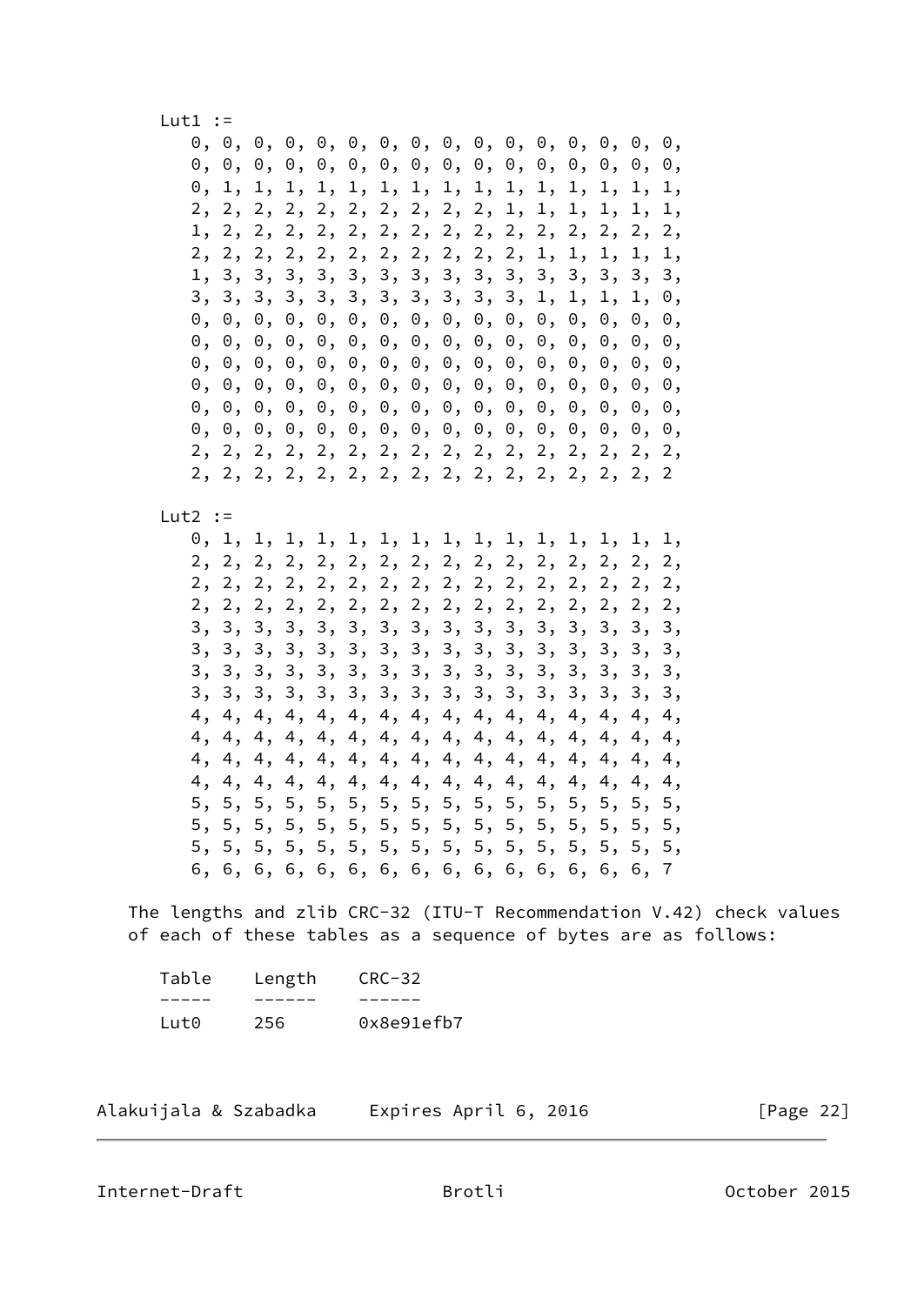| Lut1 | 256 | 0xd01a32f4 |
|------|-----|------------|
| Lut2 | 256 | 0x0dd7a0d6 |

 Given p1 is the last uncompressed byte and p2 is the second-to-last uncompressed byte the context IDs can be computed as follows:

For LSB6 : Context ID = p1 & 0x3f For MSB6 : Context ID =  $p1 \gg 2$ For UTF8 : Context ID =  $Lut0[p1]$  |  $Lut1[p2]$ For Signed: Context ID =  $(Lut2[p1] \leq 3)$  | Lut2 $[p2]$ 

 The context modes LSB6, MSB6, UTF8, and Signed are denoted by integers 0, 1, 2, 3.

 The context mode is defined for each literal block type and they are stored in a consecutive array of bits in the meta-block header, always two bits per block type.

<span id="page-25-0"></span>[7.2](#page-25-0). Context ID for distances

 The context for encoding a distance code is defined by the copy length corresponding to the distance. The context IDs are 0, 1, 2, and 3 for copy lengths 2, 3, 4, and more than 4, respectively.

<span id="page-25-1"></span>[7.3](#page-25-1). Encoding of the context map

 There are two context maps, one for literals and one for distances. The size of the context map is 64  $*$  NBLTYPESL for literals, and 4  $*$  NBLTYPESD for distances. Each value in the context map is an integer between 0 and 255, indicating the index of the prefix code to be used when encoding the next literal or distance.

The context map is encoded as a one-dimensional array,  $CMAPL[0..(64 *$ NBLTYPESL - 1)] and CMAPD $[0..(4 * NBLYPESD - 1)].$ 

 The index of the prefix code for encoding a literal or distance code with context ID "cid" and block type "bltype" is

index of literal prefix code = CMAPL[bltype  $* 64 + cid$ ]

index of distance prefix code = CMAPD[bltype  $*$  4 + cid]

 The values of the context map are encoded with the combination of run length encoding for zero values and prefix coding. Let RLEMAX denote the number of run length codes and NTREES denote the maximum value in the context map plus one. NTREES must equal the number of different values in the context map, in other words, the different values in the context map must be the [0..NTREES-1] interval. The alphabet of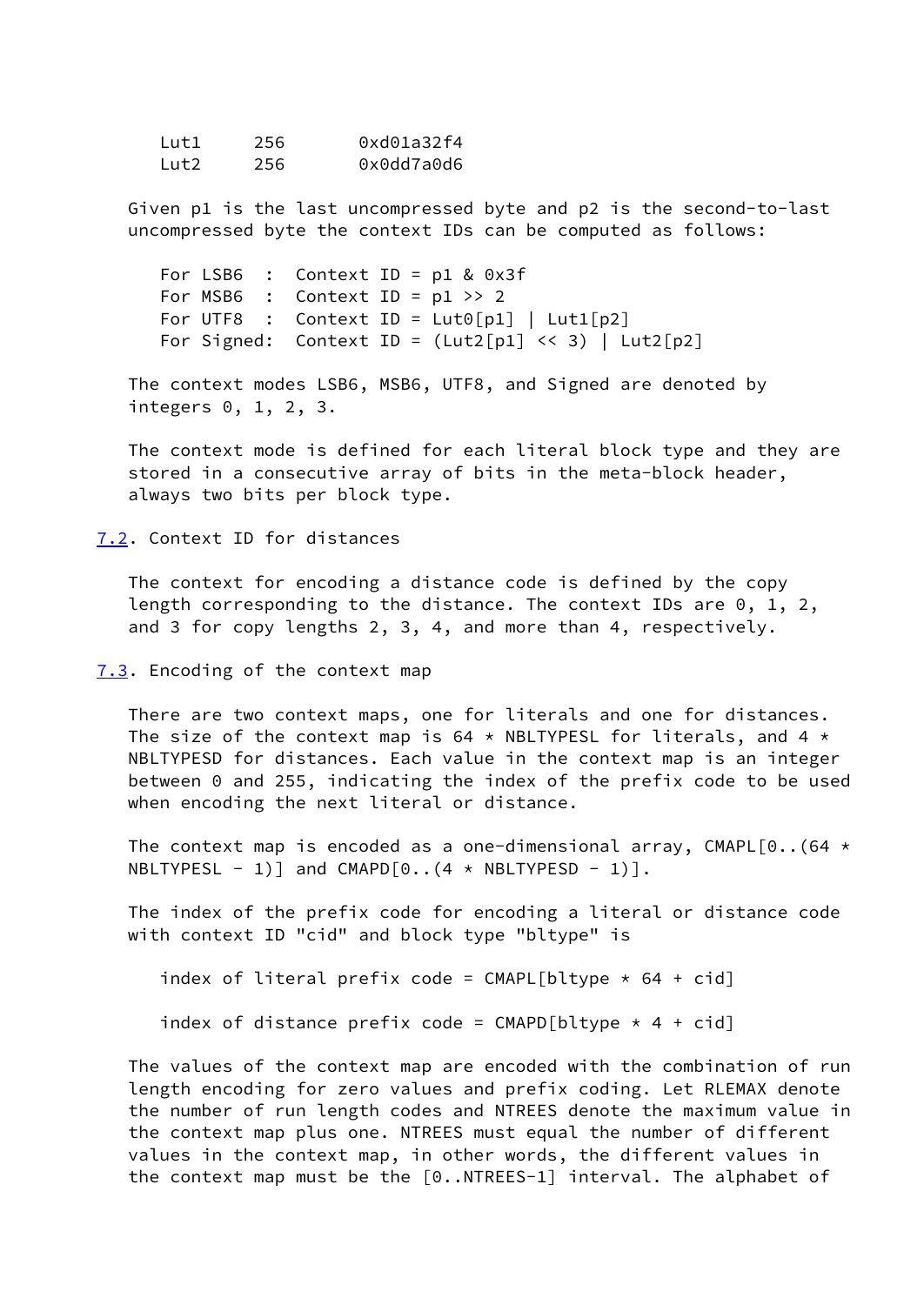```
Internet-Draft Brotli October 2015
   the prefix code has the following RLEMAX + NTREES symbols:
      0: value zero
       1: repeat a zero 2 to 3 times, read 1 bit for repeat length
       2: repeat a zero 4 to 7 times, read 2 bits for repeat length
       ...
      RLEMAX: repeat a zero (1 \leq k RLEMAX) to (1 \leq k (RLEMAX+1))-1
              times, read RLEMAX bits for repeat length
      RLEMAX + 1: value 1
       ...
      RLEMAX + NTREES - 1: value NTREES - 1
   If RLEMAX = 0, the run length coding is not used, and the symbols of
   the alphabet are directly the values in the context map. We can now
   define the format of the context map (the same format is used for
   literal and distance context maps):
       1-5 bits: RLEMAX, 0 is encoded with one 0 bit, and values
                 1 - 16 are encoded with bit pattern xxxx1 (so 01001
                 is 5)
      Prefix code with alphabet size NTREES + RLEMAX
      Context map size values encoded with the above prefix code
```
- and run length coding for zero values. If a run length would result in more lengths in total than the size of the context map, then the stream should be rejected as invalid.
- 1 bit: IMTF bit, if set, we do an inverse move-to-front transform on the values in the context map to get the prefix code indexes

 Note that RLEMAX may be larger than the value necessary to represent the longest sequence of zero values.

 For the encoding of NTREES see [Section 9.2](#page-31-0). We define the inverse move-to-front transform used in this specification by the following C language function:

 void InverseMoveToFrontTransform(uint8\_t\* v, int v\_len) { uint8\_t mtf[256];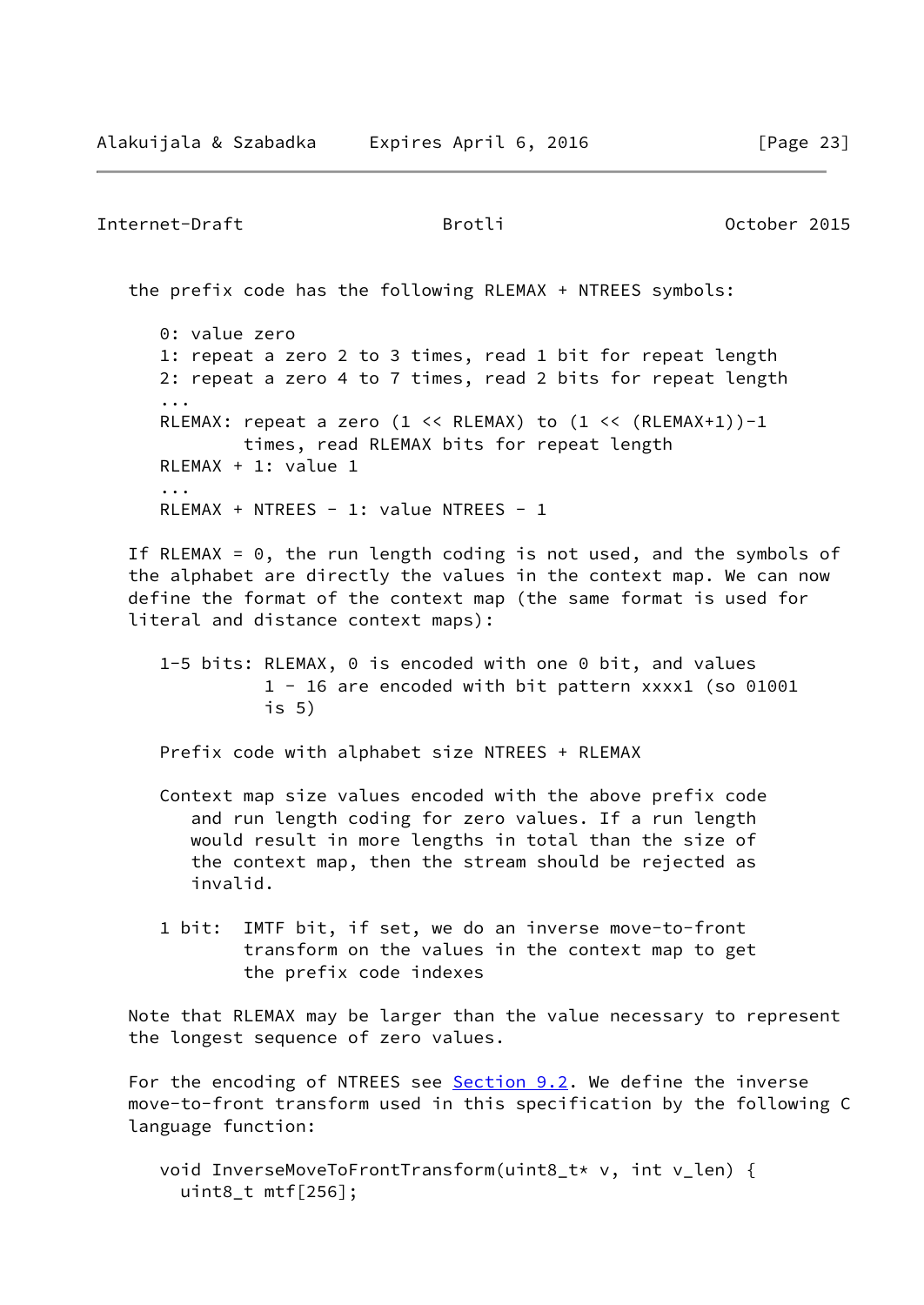```
 int i;
        for (i = 0; i < 256; ++i) {
          mtf[i] = (uint8_t)i; }
        for (i = 0; i < v_{\text{len}}; ++i) {
          uint8_t index = v[i];
```
Alakuijala & Szabadka Expires April 6, 2016 [Page 24]

```
Internet-Draft Brotli October 2015
```

```
 uint8_t value = mtf[index];
         v[i] = value; for (; index; --index) {
           mtf[index] = mtf[index - 1]; }
         mtf[0] = value; }
      }
```

```
8. Static dictionary
```
 At any given point during decoding the compressed data, a reference to a duplicated string in the uncompressed data produced so far has a maximum backward distance value, which is the minimum of the window size and the number of uncompressed bytes produced. However, decoding a distance from the compressed stream, as described in [section 4,](#page-16-0) can produce distances that are greater than this maximum allowed value. The difference between these distances and the first invalid distance value is treated as reference to a word in the static dictionary given in [Appendix A.](#page-39-2) The copy length for a static dictionary reference must be between 4 and 24. The static dictionary has three parts:

```
 * DICT[0..DICTSIZE], an array of bytes
```
- \* DOFFSET[0..24], an array of byte offset values for each length
- \* NDBITS[0..24], an array of bit-depth values for each length

The number of static dictionary words for a given length is:

 $NWORDS[length] = 0$  (if length < 4)  $NWORDS[length] = (1 \leq \text{NDBITS}[\text{length}])$  (if length >= 4)

DOFFSET and DICTSIZE are defined by the following recursion:

 $DOFFSET[0] = 0$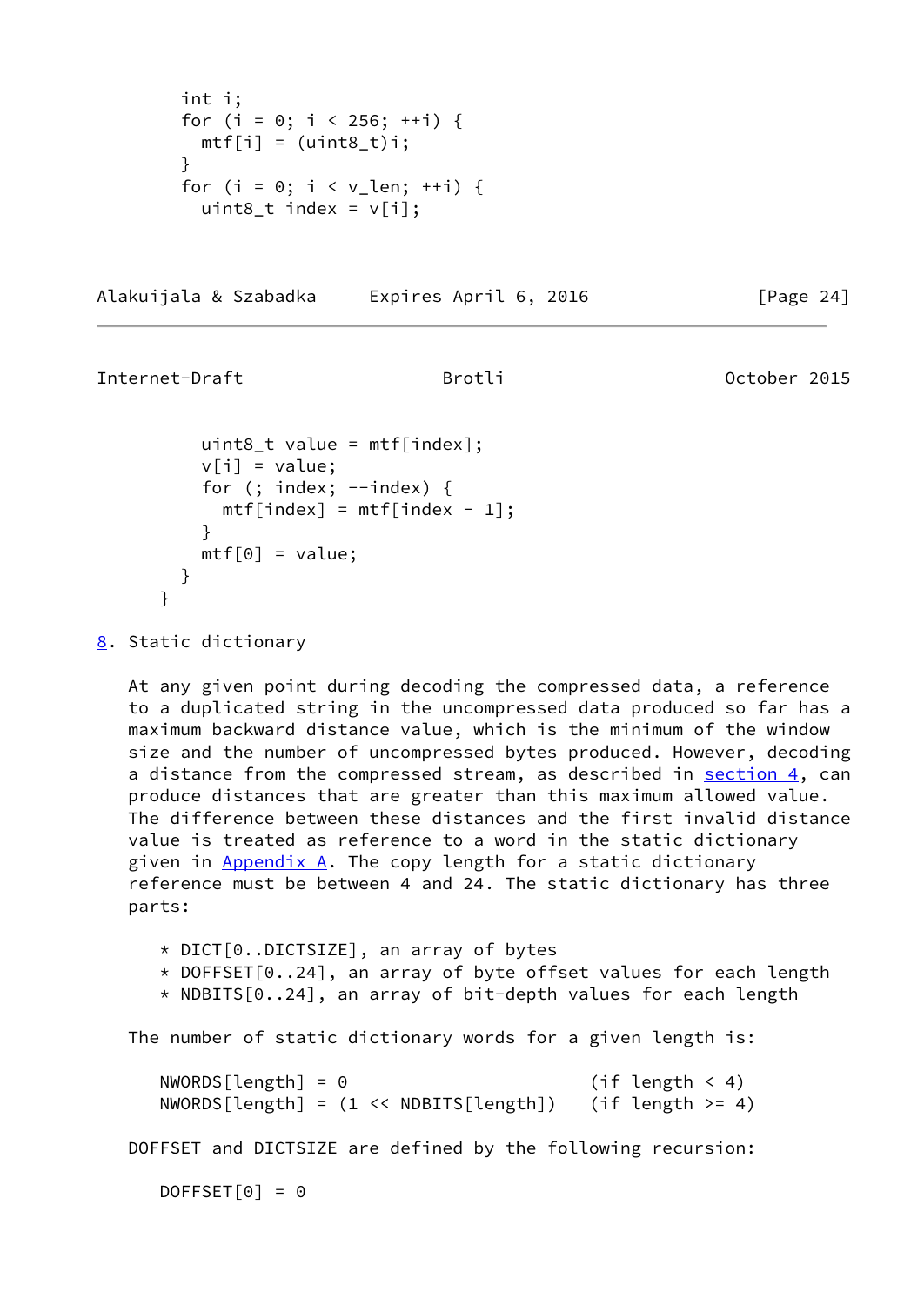DOFFSET[length + 1] = DOFFSET[length] + length \* NWORDS[length] DICTSIZE =  $DOFFSET[24] + 24 \times NWORDS[24]$  The offset of a word within the DICT array for a given length and index is: offset(length,  $index) = DOFFSET[length] + index \times length$  Each static dictionary word has 121 different forms, given by applying a word transformation to a base word in the DICT array. The list of word transformations is given in [Appendix B.](#page-130-0) The static dictionary word for a <length, distance> pair can be reconstructed as follows:

| Alakuijala & Szabadka | Expires April 6, 2016 | [Page 25] |
|-----------------------|-----------------------|-----------|
|-----------------------|-----------------------|-----------|

Internet-Draft Brotli October 2015

word\_id = distance - (max allowed distance + 1) index = word\_id % NWORDS[length] base\_word = DICT[offset(length, index)..offset(length, index+1)-1] transform  $id = word id \gg NDBITS[length]$ 

 The string copied to the uncompressed stream is computed by applying the transformation to the base dictionary word. If transform\_id is greater than 120 or length is smaller than 4 or greater than 24, then the compressed stream should be rejected as invalid.

Each word transformation has the following form:

 $transform_i(word) = prefix_i + T_i(word) + suffix_i$ 

where the \_i subscript denotes the transform\_id above. Each T\_i is one of the following 21 elementary transforms:

 Identity, OmitLast1, ..., OmitLast9, UppercaseFirst, UppercaseAll, OmitFirst1, ..., OmitFirst9

The form of these elementary transforms are as follows:

Identity(word) = word

OmitLastk(word) = the first (length(word) - k) bytes of word, or empty string if length(word) < k

UppercaseFirst(word) = first UTF-8 character of word upper-cased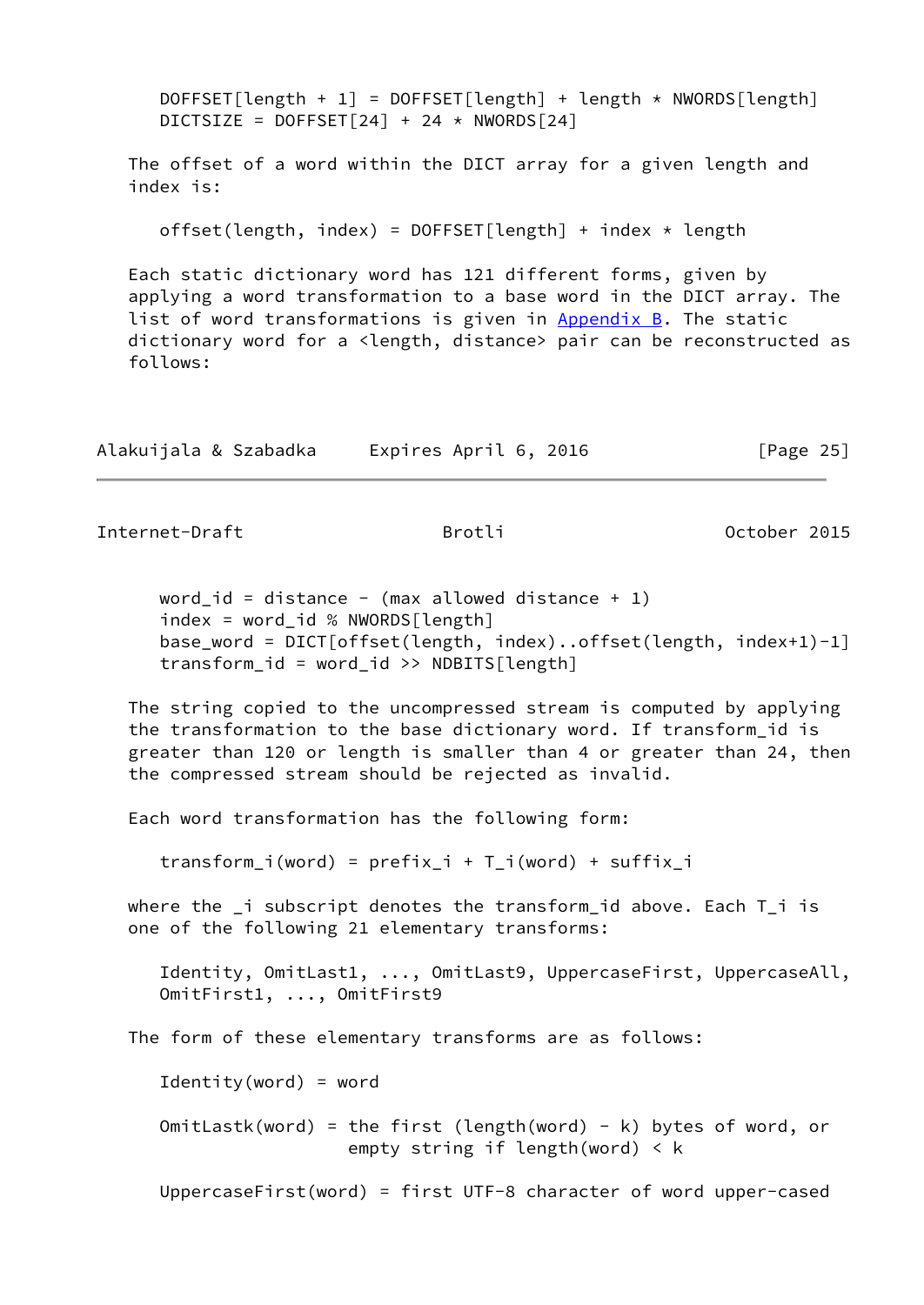UppercaseAll(word) = all UTF-8 characters of word upper-cased OmitFirstk(word) = the last (length(word) - k) bytes of word, or empty string if length(word) < k For the purposes of UppercaseAll, word is parsed into UTF-8

characters and converted to upper-case by taking  $1 - 3$  bytes at a time, using the algorithm below:

Alakuijala & Szabadka Expires April 6, 2016 [Page 26]

```
Internet-Draft Brotli October 2015
```

```
i = 0while i < length(word):
   if word[i] < 192:
      if word[i] >= 97 and word[i] <= 122:
         word[i] = word[i] \land 32i = i + 1 else if word[i] < 224:
      if i + 1 < length(word):
         word[i + 1] = word[i + 1] ^ 32
      i = i + 2 else:
       if i + 2 < length(word):
          word[i + 2] = word[i + 2] ^ 5
      i = i + 3
```
 For UppercaseFirst, the same algorithm is used, but the loop is executed only once.

[Appendix B](#page-130-0). contains the list of transformations by specifying the prefix, elementary transform and suffix components of each of them. Note that the OmitFirst8 elementary transform is not used in the list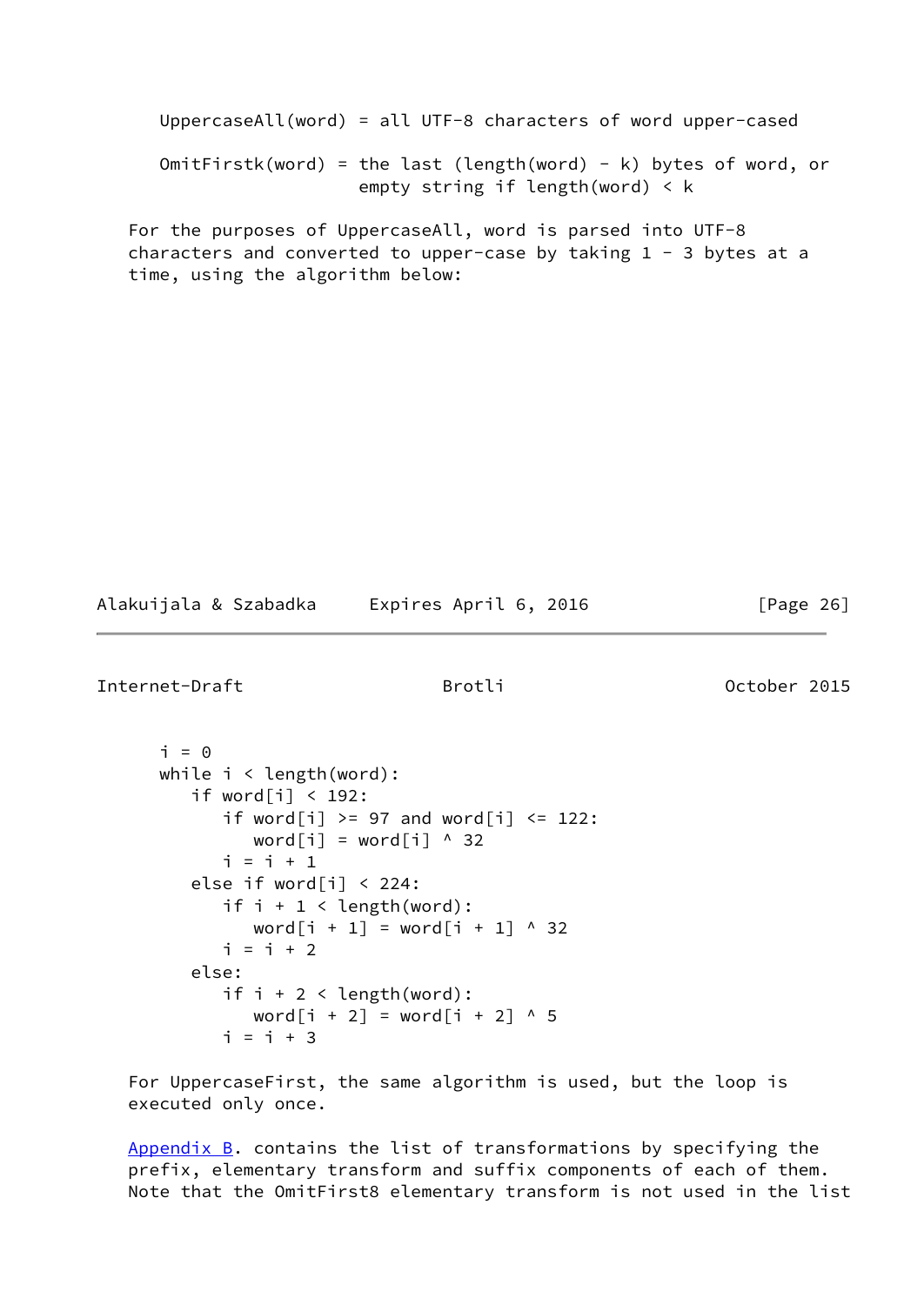of transformations. The strings in  $Appendix B$ . are in C string format with respect to escape (backslash) characters.

<span id="page-30-0"></span>[9](#page-30-0). Compressed data format

 In this section we describe the format of the compressed data set in terms of the format of the individual data items described in the previous sections.

<span id="page-30-1"></span>[9.1](#page-30-1). Format of the stream header

The stream header has only the following one field:

 1-7 bits: WBITS, a value in the range 10 - 24, encoded with the following variable length code (as it appears in the compressed data, where the bits are parsed from right to left):

| Value | Bit Pattern |
|-------|-------------|
|       |             |
| 10    | 0100001     |
| 11    | 0110001     |
| 12    | 1000001     |
| 13    | 1010001     |
| 14    | 1100001     |
| 15    | 1110001     |
| 16    | 0           |

<span id="page-30-2"></span>

| Alakuijala & Szabadka |    | Expires April 6, 2016 | [Page $27$ ]                                                    |
|-----------------------|----|-----------------------|-----------------------------------------------------------------|
| Internet-Draft        |    | Brotli                | October 2015                                                    |
|                       | 17 | 0000001               |                                                                 |
|                       | 18 | 0011                  |                                                                 |
|                       | 19 | 0101                  |                                                                 |
|                       | 20 | 0111                  |                                                                 |
|                       | 21 | 1001                  |                                                                 |
|                       | 22 | 1011                  |                                                                 |
|                       | 23 | 1101                  |                                                                 |
|                       | 24 | 1111                  |                                                                 |
|                       |    |                       | Note that $\frac{1}{2}$ nottore 0010001 is invalid and must not |

 Note that bit pattern 0010001 is invalid and must not be used.

 The size of the sliding window, which is the maximum value of any non-dictionary reference backward distance, is given by the following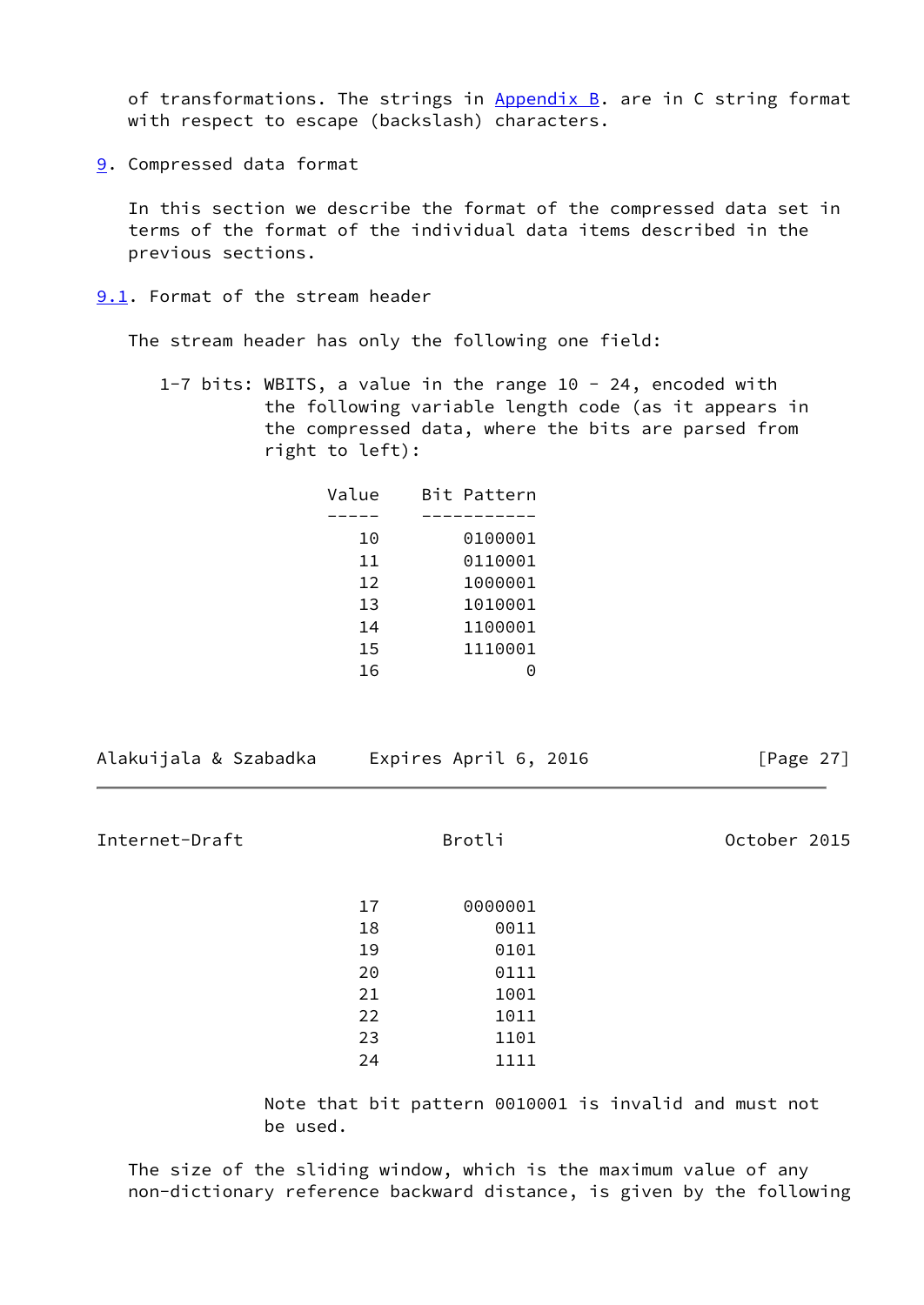formula:

window size =  $(1 \leq \text{WBITS}) - 16$ 

<span id="page-31-0"></span>[9.2](#page-31-0). Format of the meta-block header

 A compliant compressed data set has at least one meta-block. Each meta-block contains a header with information about the uncompressed length of the meta-block, and a bit signaling if the meta-block is the last one. The format of the meta-block header is the following:

- 1 bit: ISLAST, set to 1 if this is the last meta-block
- 1 bit: ISLASTEMPTY, if set to 1, the meta-block is empty; this field is only present if ISLAST bit is set -- if it is 1, then the meta-block and the brotli stream ends at that bit, with any remaining bits in the last byte of the compressed stream filled with zeros (if the fill bits are not zero, then the stream should be rejected as invalid)
- 2 bits: MNIBBLES, # of nibbles to represent the uncompressed length, encoded as follows: if set to 3, MNIBBLES is 0, otherwise MNIBBLES is the value of this field plus 4. If MNIBBLES is 0, the meta-block is empty, i.e. it does not generate any uncompressed data. In this case, the rest of the meta-block has the following format:
	- 1 bit: reserved, must be zero
	- 2 bits: MSKIPBYTES, # of bytes to represent metadata length
	- MSKIPBYTES x 8 bits: MSKIPLEN 1, where MSKIPLEN is the number of metadata bytes; this field is only present if MSKIPBYTES is positive,

| Alakuijala & Szabadka | Expires April 6, 2016 | [Page 28] |
|-----------------------|-----------------------|-----------|
|-----------------------|-----------------------|-----------|

Internet-Draft Brotli October 2015

 otherwise MSKIPLEN is 0 (if MSKIPBYTES is greater than 1, and the last byte is all zeros, then the stream should be rejected as invalid)

 0 - 7 bits: fill bits until the next byte boundary, must be all zeros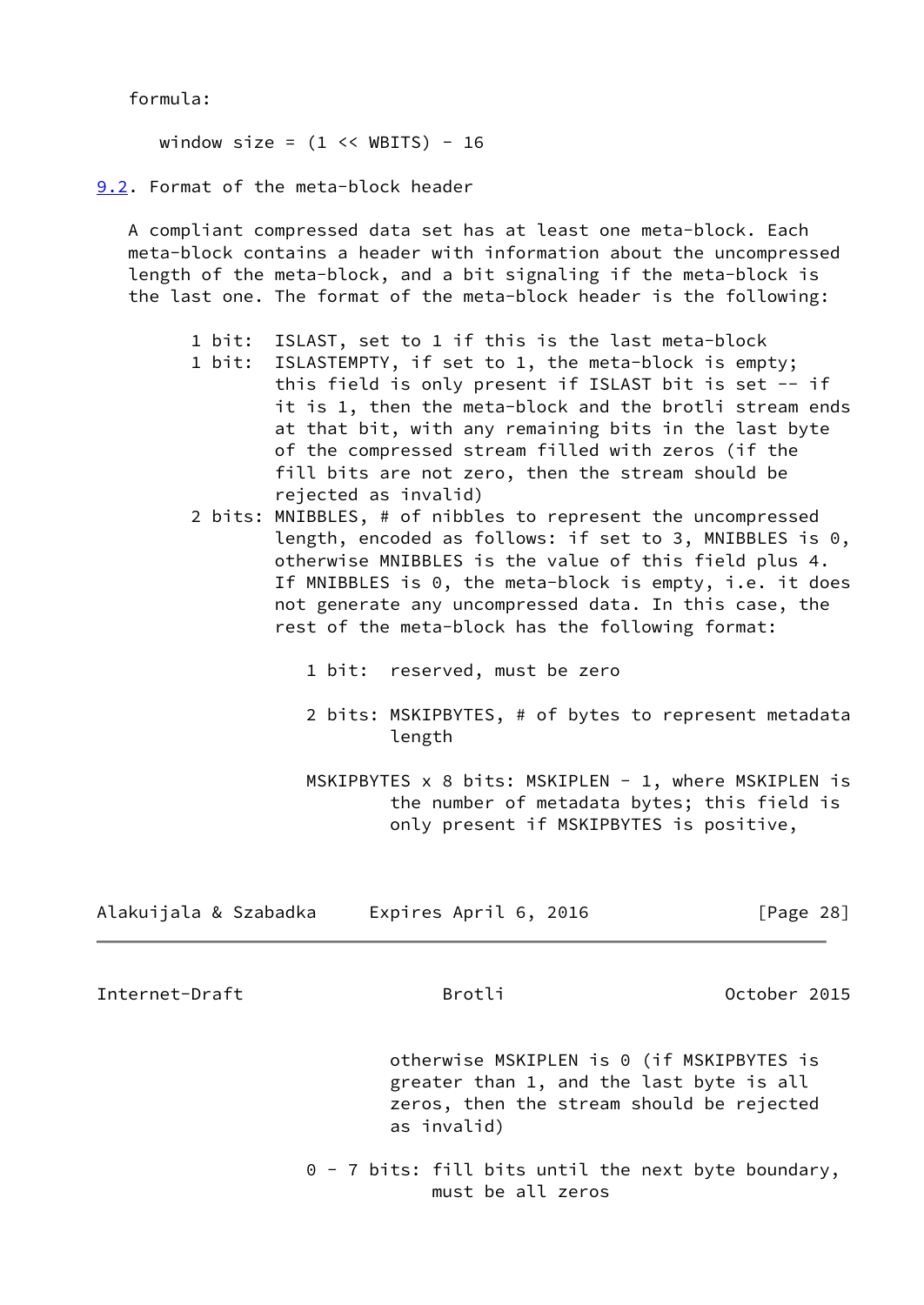MSKIPLEN bytes of metadata, not part of the uncompressed data or the sliding window

- MNIBBLES  $x$  4 bits: MLEN 1, where MLEN is the length of the meta-block uncompressed data in bytes (if the number of nibbles is greater than 4, and the last nibble is all zeros, then the stream should be rejected as invalid)
	- 1 bit: ISUNCOMPRESSED, if set to 1, any bits of compressed data up to the next byte boundary are ignored, and the rest of the meta-block contains MLEN bytes of literal data; this field is only present if the ISLAST bit is not set (if the ignored bits are not all zeros, the stream should be rejected as invalid)
- 1-11 bits: NBLTYPESL, # of literal block types, encoded with the following variable length code (as it appears in the compressed data, where the bits are parsed from right to left, so 0110111 has the value 12):

| Value          | Bit Pattern |
|----------------|-------------|
|                |             |
| $\mathbf 1$    | 0           |
| $\overline{2}$ | 0001        |
| $3 - 4$        | x0011       |
| $5 - 8$        | xx0101      |
| $9 - 16$       | xxx0111     |
| $17 - 32$      | xxxx1001    |
| $33 - 64$      | xxxxx1011   |
| $65 - 128$     | xxxxxx1101  |
| $129 - 256$    | xxxxxxx1111 |

- Prefix code over the block type code alphabet for literal block types, appears only if NBLTYPESL >= 2
- Prefix code over the block count code alphabet for literal block counts, appears only if NBLTYPESL >= 2
- Block count code + Extra bits for first literal block

| Alakuijala & Szabadka | Expires April 6, 2016 | [Page 29] |
|-----------------------|-----------------------|-----------|
|-----------------------|-----------------------|-----------|

Internet-Draft Brotli October 2015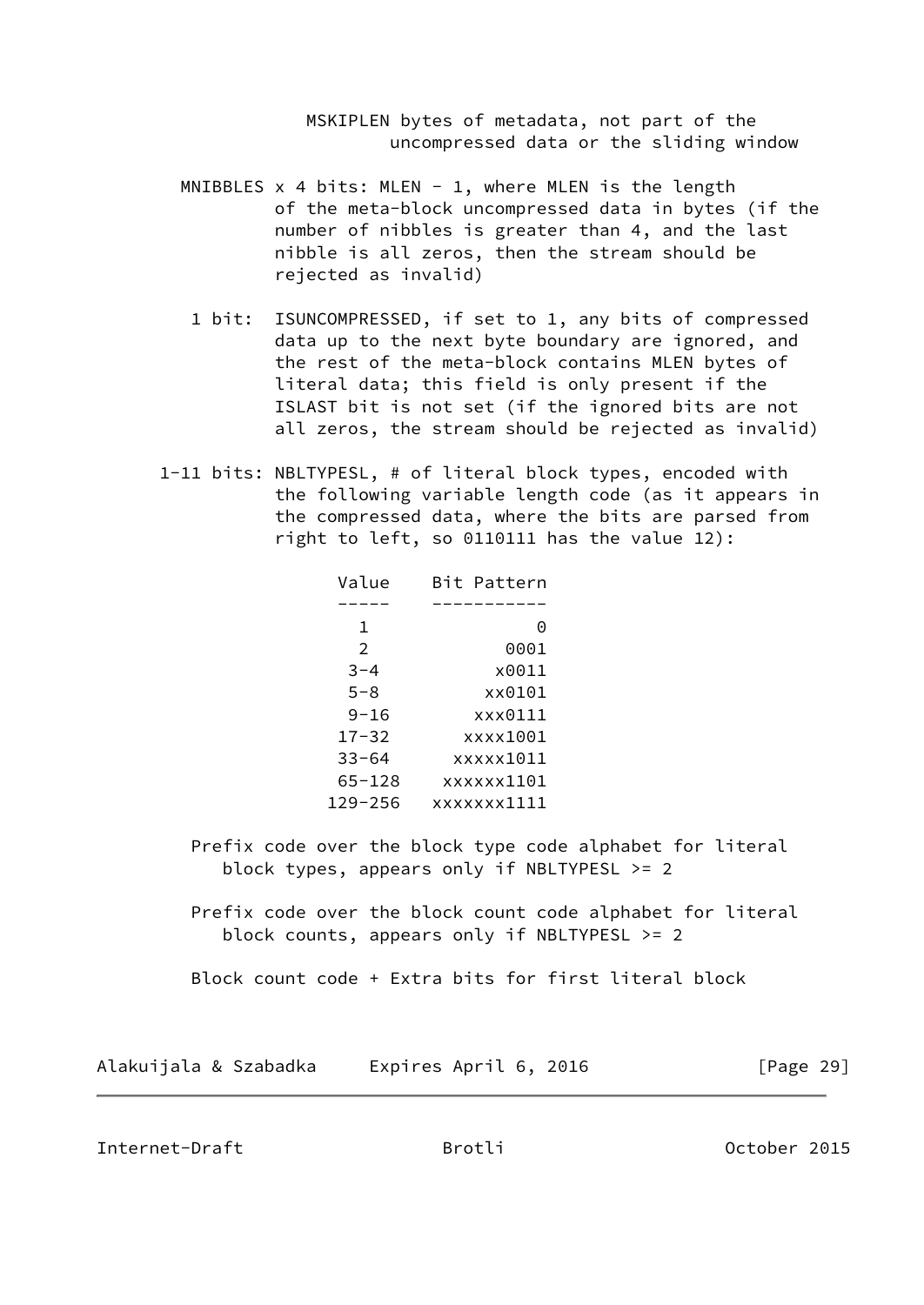count, appears only if NBLTYPESL >= 2

 1-11 bits: NBLTYPESI, # of insert-and-copy block types, encoded with the same variable length code as above

 Prefix code over the block type code alphabet for insert and-copy block types, only if NBLTYPESI  $> = 2$ 

 Prefix code over the block count code alphabet for insert and-copy block counts, only if NBLTYPESI  $> = 2$ 

 Block count code + Extra bits for first insert-and-copy block count, only if NBLTYPESI >= 2

 1-11 bits: NBLTYPESD, # of distance block types, encoded with the same variable length code as above

 Prefix code over the block type code alphabet for distance block types, appears only if NBLTYPESD >= 2

 Prefix code over the block count code alphabet for distance block counts, only if NBLTYPESD >= 2

 Block count code + Extra bits for first distance block count, only if NBLTYPESD >= 2

2 bits: NPOSTFIX, parameter used in the distance coding

 4 bits: four most significant bits of NDIRECT, to get the actual value of the parameter NDIRECT, left-shift this four bit number by NPOSTFIX bits

NBLTYPESL x 2 bits: context mode for each literal block type

- 1-11 bits: NTREESL, # of literal prefix trees, encoded with the same variable length code as NBLTYPESL
	- Literal context map, encoded as described in Paragraph 7.3, appears only if NTREESL  $>= 2$ , otherwise the context map has only zero values
- 1-11 bits: NTREESD, # of distance prefix trees, encoded with the same variable length code as NBLTYPESD
	- Distance context map, encoded as described in Paragraph 7.3, appears only if NTREESD  $>= 2$ , otherwise the context map has only zero values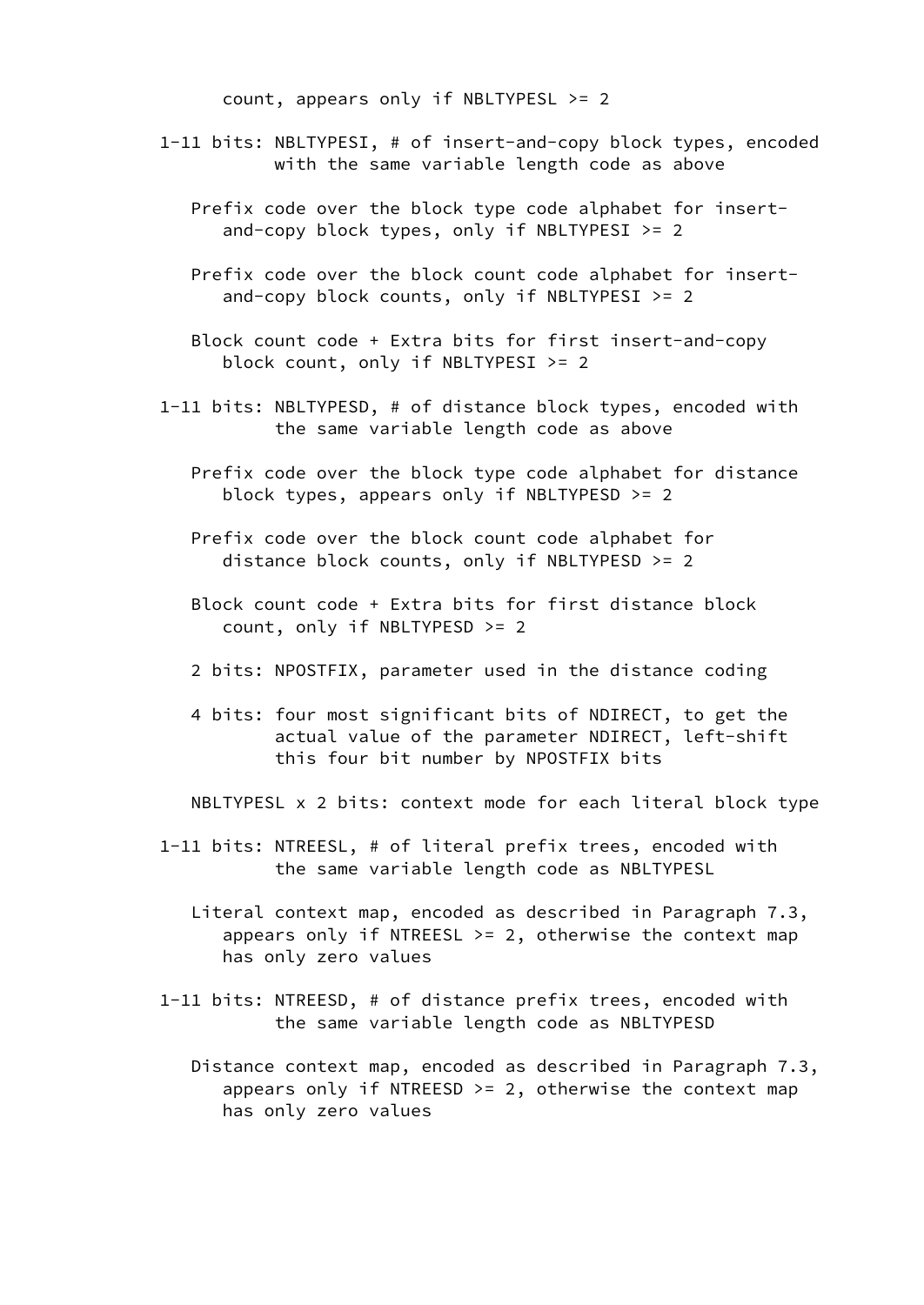<span id="page-34-1"></span>Internet-Draft Brotli October 2015

NTREESL prefix codes for literals

NBLTYPESI prefix codes for insert-and-copy lengths

NTREESD prefix codes for distances

<span id="page-34-0"></span>[9.3](#page-34-0). Format of the meta-block data

 The compressed data part of a meta-block consists of a series of commands. Each command has the following format:

- Block type code for next insert-and-copy block type, appears only if NBLTYPESI >= 2 and the previous insert-and-copy block count is zero
- Block count code + Extra bits for next insert-and-copy block count, appears only if NBLTYPESI >= 2 and the previous insert-and-copy block count is zero
- Insert-and-copy length, encoded as in [section 5,](#page-18-0) using the insert-and-copy length prefix code with the current insert-and-copy block type index
- Insert length number of literals, with the following format:
	- Block type code for next literal block type, appears only if NBLTYPESL  $>= 2$  and the previous literal block count is zero
	- Block count code + Extra bits for next literal block count, appears only if NBLTYPESL >= 2 and the previous literal block count is zero
	- Next byte of the uncompressed data, encoded with the literal prefix code with the index determined by the previous two bytes of the uncompressed data, the current literal block type, and the context map, as described in Paragraph 7.3.
- Block type code for next distance block type, appears only if NBLTYPESD >= 2 and the previous distance block count is zero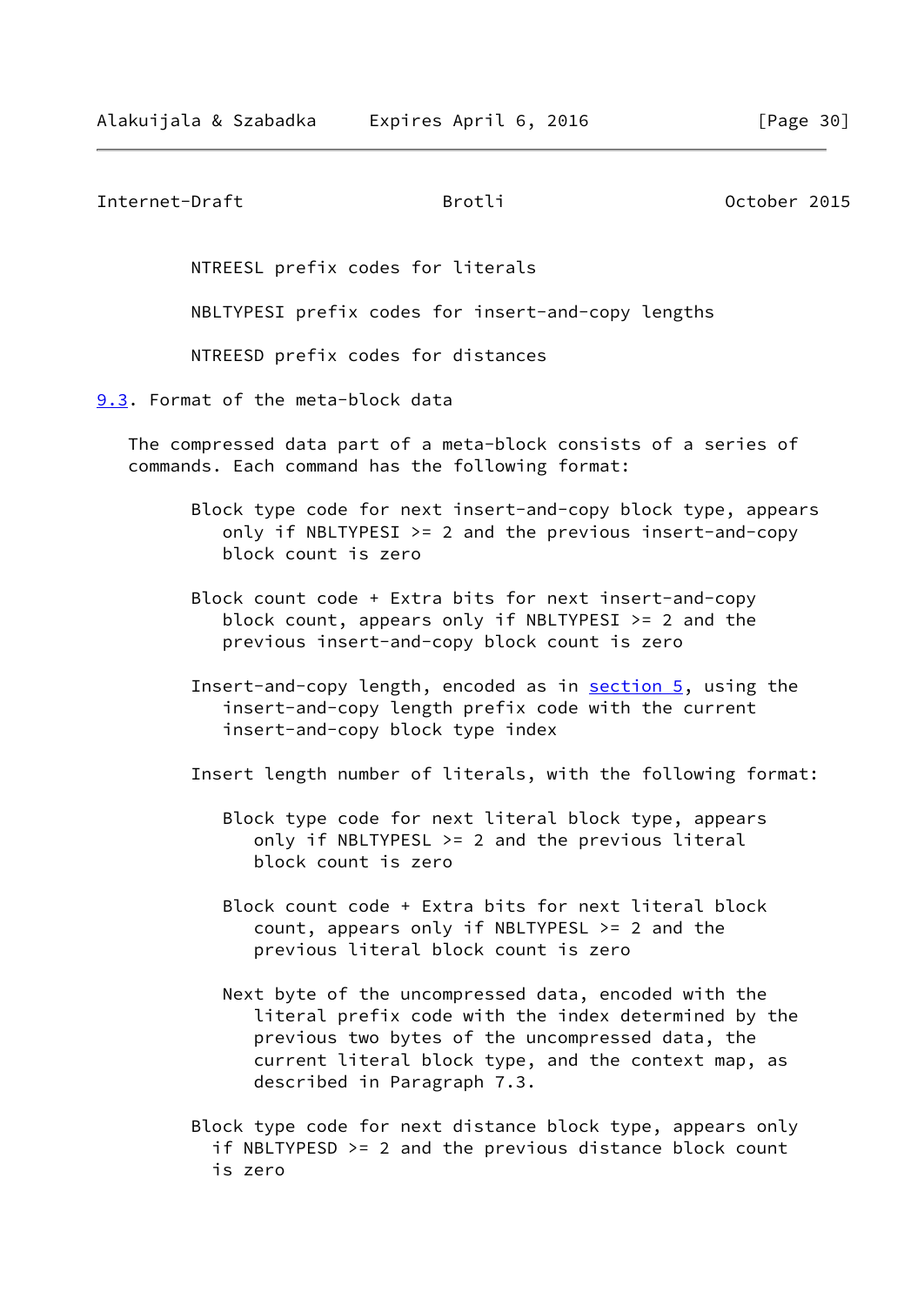Block count code + Extra bits for next distance block length, appears only if NBLTYPESD  $> = 2$  and the previous distance block count is zero

Distance code, encoded as in  $section 4$ , using the distance

Alakuijala & Szabadka Expires April 6, 2016 [Page 31]

<span id="page-35-1"></span>Internet-Draft Brotli October 2015

 prefix code with the current distance block type index, appears only if the distance code is not an implicit  $0$ , as indicated by the insert-and-copy length code

 The number of commands in the meta-block is such that the sum of the uncompressed bytes produced (i.e. the number of literals inserted plus the number of bytes copied from past data or generated from the static dictionary) over all the commands gives the uncompressed length, MLEN encoded in the meta-block header.

 If the total number of uncompressed bytes produced after the insert part of the last command equals MLEN, then the copy length of the last command is ignored and will not produce any uncompressed output. In this case the copy length of the last command can have any value. In any other case, if the number of literals to insert, the copy length, or the resulting dictionary word length would cause MLEN to be exceeded, then the stream should be rejected as invalid.

 If the last command of the last non-empty meta-block does not end on a byte boundary, the unused bits in the last byte must be zeros.

<span id="page-35-0"></span>[10.](#page-35-0) Decoding algorithm

 The decoding algorithm that produces the uncompressed data is as follows:

 read window size do read ISLAST bit if ISLAST read ISLASTEMPTY bit if ISLASTEMPTY break from loop read MNIBBLES if MNIBBLES is zero verify reserved bit is zero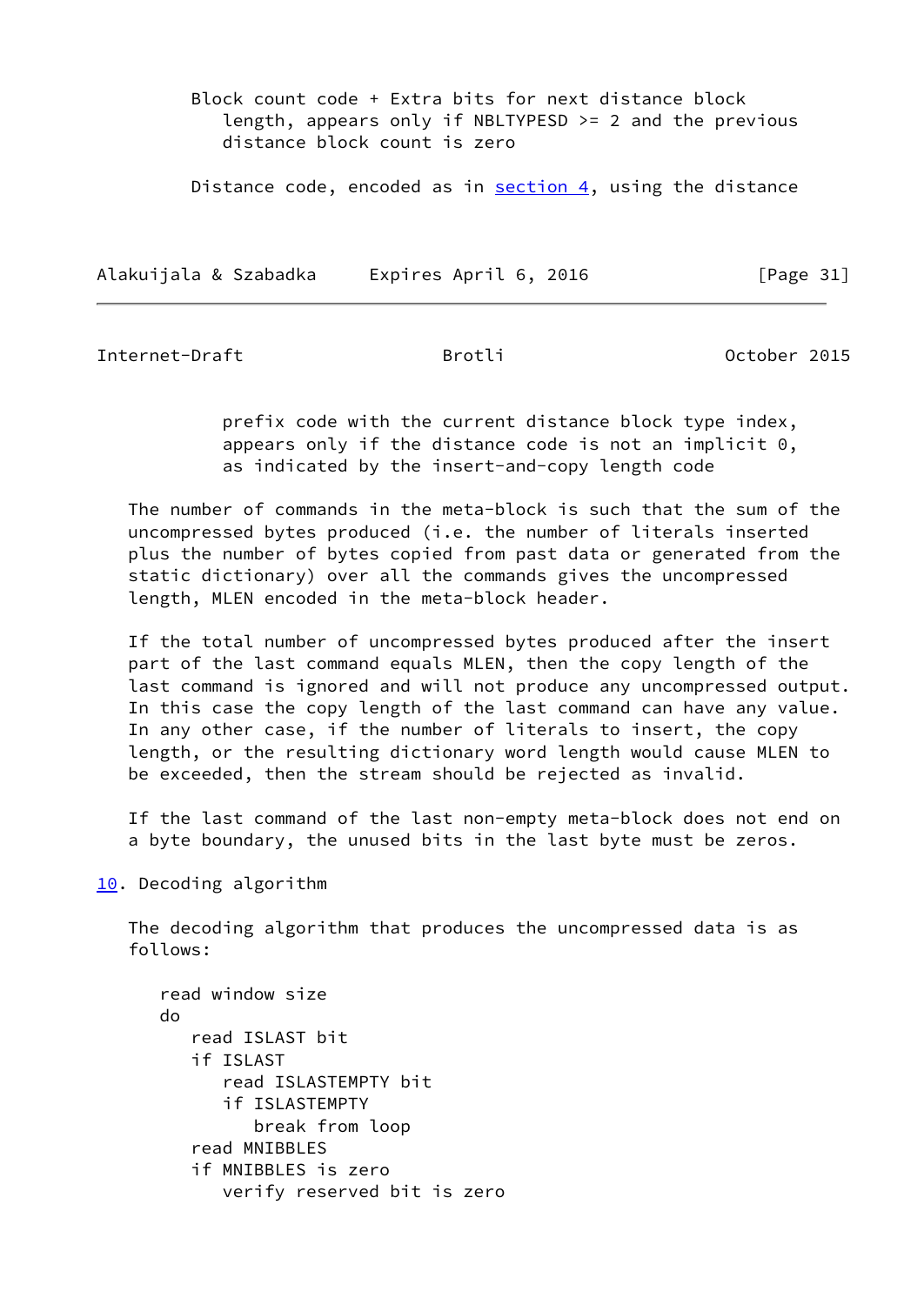```
 read MSKIPLEN
             skip any bits up to the next byte boundary
             skip MSKIPLEN bytes
             continue to the next meta-block
          else
             read MLEN
          if not ISLAST
             read ISUNCOMPRESSED bit
             if ISUNCOMPRESSED
                skip any bits up to the next byte boundary
                copy MLEN bytes of compressed data as literals
                continue to the next meta-block
Alakuijala & Szabadka Expires April 6, 2016 [Page 32]
Internet-Draft Brotli October 2015
         loop for each three block categories (i = L, I, D) read NBLTYPESi
             if NBLTYPESi >= 2
                read prefix code for block types, HTREE_BTYPE_i
                read prefix code for block counts, HTREE_BLEN_i
                read block count, BLEN_i
                set block type, BTYPE_i to 0
                initialize second-to-last and last block types to 0 and 1
             else
                set block type, BTYPE_i to 0
                set block count, BLEN_i to 268435456
          read NPOSTFIX and NDIRECT
          read array of literal context modes, CMODE[]
          read NTREESL
         if NTREESL >= 2 read literal context map, CMAPL[]
          else
             fill CMAPL[] with zeros
          read NTREESD
          if NTREESD >= 2
             read distance context map, CMAPD[]
          else
             fill CMAPD[] with zeros
          read array of prefix codes for literals, HTREEL[]
          read array of prefix codes for insert-and-copy, HTREEI[]
          read array of prefix codes for distances, HTREED[]
          do
             if BLEN_I is zero
                read block type using HTREE_BTYPE_I and set BTYPE_I
```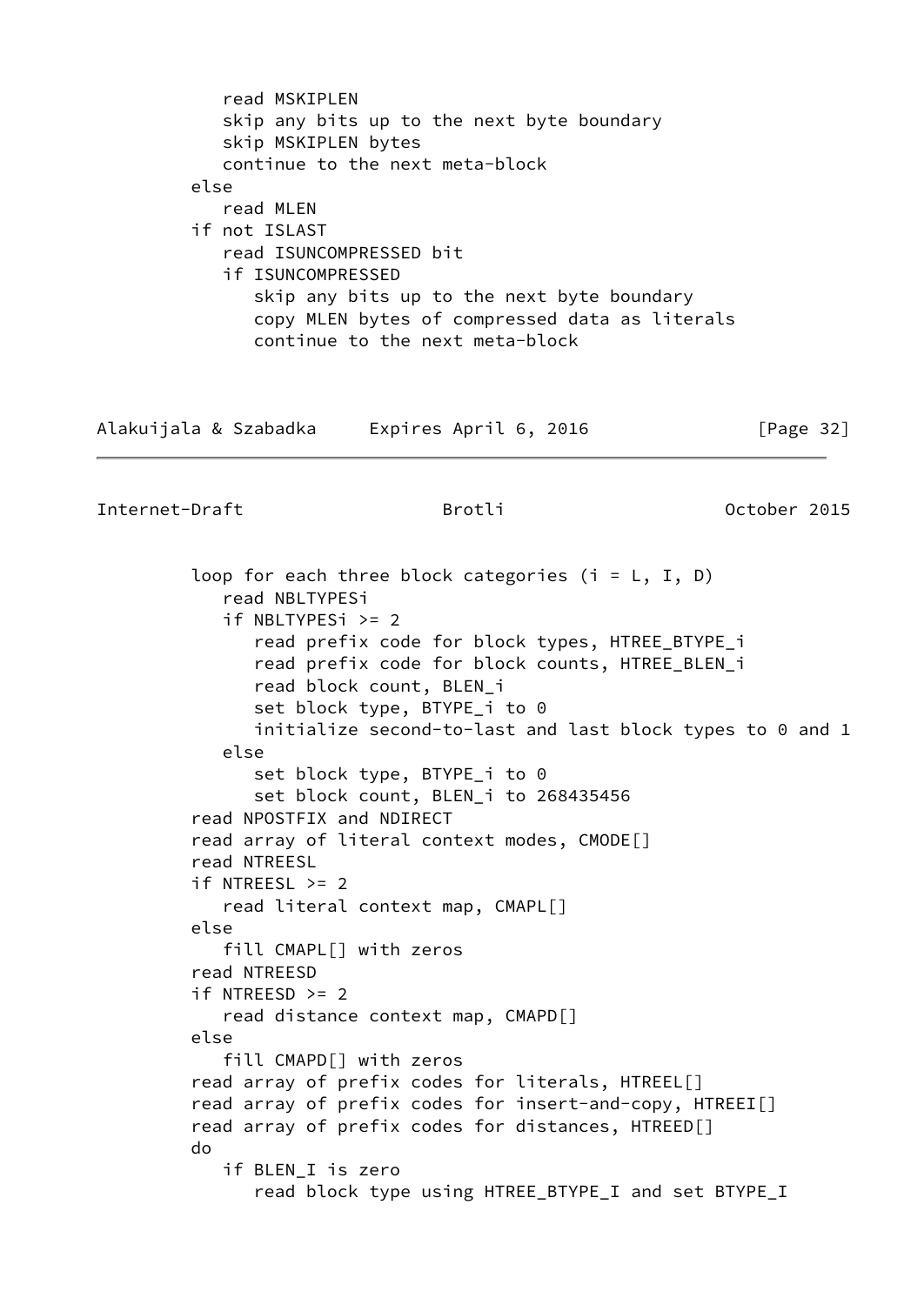save previous block type read block count using HTREE\_BLEN\_I and set BLEN\_I decrement BLEN\_I read insert and copy length, ILEN, CLEN with HTREEI[BTYPE\_I] loop for ILEN if BLEN\_L is zero read block type using HTREE BTYPE L and set BTYPE L save previous block type read block count using HTREE\_BLEN\_L and set BLEN\_L decrement BLEN\_L look up context mode CMODE[BTYPE\_L] compute context ID, CIDL from last two uncompressed bytes read literal using HTREEL[CMAPL[64 \* BTYPE\_L + CIDL]] write literal to uncompressed stream if number of uncompressed bytes produced in the loop for this meta-block is MLEN, then break from loop (in this case the copy length is ignored and can have any value) if distance code is implicit zero from insert-and-copy code set backward distance to the last distance

Alakuijala & Szabadka Expires April 6, 2016 [Page 33]

Internet-Draft Brotli October 2015

else

 if BLEN\_D is zero read block type using HTREE\_BTYPE\_D and set BTYPE\_D save previous block type read block count using HTREE\_BLEN\_D and set BLEN\_D decrement BLEN\_D compute context ID, CIDD from CLEN read distance code with HTREED[CMAPD[4 \* BTYPE\_D + CIDD]] compute distance by distance short code substitution move backwards distance bytes in the uncompressed data and copy CLEN bytes from this position to the uncompressed stream, or look up the static dictionary word, transform the word as directed, and copy the result to the uncompressed stream while number of uncompressed bytes for this meta-block < MLEN while not ISLAST

 If the stream ends before the completion of the last meta-block, then the stream should be rejected as invalid.

 Note that a duplicated string reference may refer to a string in a previous meta-block, i.e. the backward distance may cross one or more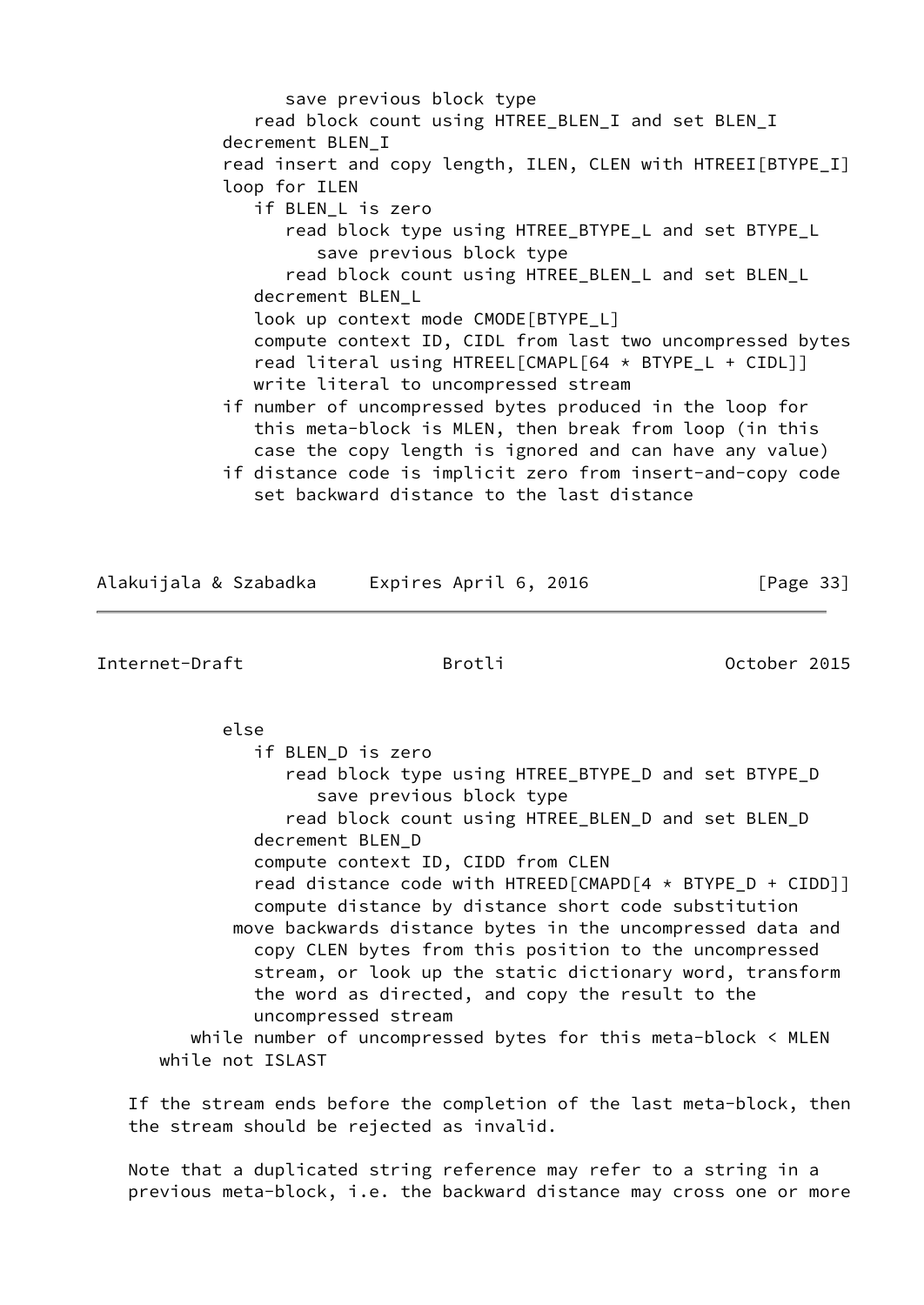meta-block boundaries. However a backward copy distance will not refer past the beginning of the uncompressed stream or the window size; any such distance is interpreted as a reference to a static dictionary word. Also note that the referenced string may overlap the current position, for example, if the last 2 bytes decoded have values X and Y, a string reference with  $\langle$ length = 5, distance = 2> adds X,Y,X,Y,X to the uncompressed stream.

<span id="page-38-0"></span>[11.](#page-38-0) Security Considerations

 As with any compressed file formats, decompressor implementations should handle all compressed data byte sequences, not only those that conform to this specification, where non-conformant compressed data sequences should be discarded. A possible attack against a system containing a decompressor implementation (e.g. a web browser) is to exploit a buffer overflow caused by an invalid compressed data. Therefore decompressor implementations should perform bound-checking for each memory access that result from values decoded from the compressed stream.

<span id="page-38-1"></span>[12.](#page-38-1) IANA Considerations

 The "HTTP Content Coding Registry" has been updated with the registration below:

| Alakuijala & Szabadka         | Expires April 6, 2016 | [Page $34$ ] |
|-------------------------------|-----------------------|--------------|
| Internet-Draft                | Brotli                | October 2015 |
| Name<br>---------+----------- | Description           | Reference    |
|                               |                       |              |

+----------+----------------------------------------+---------------+

| br | Brotli Compressed Data Format | RFCXXXX |

## <span id="page-38-2"></span>[13.](#page-38-2) Informative References

- [HUFFMAN] Huffman, D. A., "A Method for the Construction of Minimum Redundancy Codes", Proceedings of the Institute of Radio Engineers, September 1952, Volume 40, Number 9, pp. 1098-1101.
- [LZ77] Ziv J., Lempel A., "A Universal Algorithm for Sequential Data Compression", IEEE Transactions on Information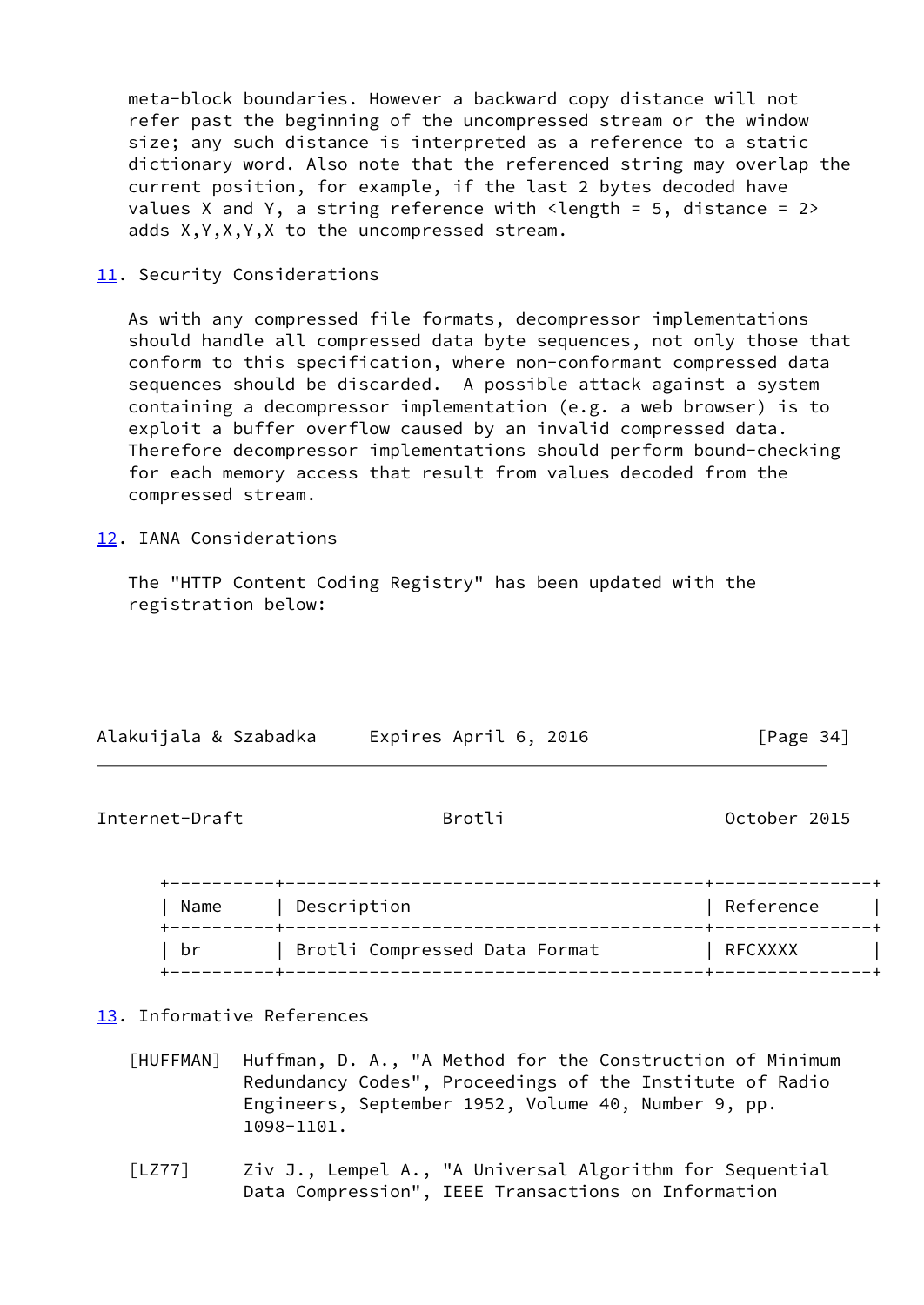Theory, Vol. 23, No. 3, pp. 337-343.

- [RFC1951] Deutsch, P., "DEFLATE Compressed Data Format Specification version 1.3", [RFC 1951](https://datatracker.ietf.org/doc/pdf/rfc1951), Aladdin Enterprises, May 1996. <http://www.ietf.org/rfc/rfc1951.txt>
- [WOFF2] Levantovsky, V. (ed.), Levien, R. (ed.), "WOFF File Format 2.0", W3C WebFonts Working Group, <http://www.w3.org/TR/WOFF2/>

## <span id="page-39-0"></span>[14.](#page-39-0) Source code

 Source code for a C language implementation of a brotli compliant decompressor and a C++ language implementation of a compressor is available in the brotli open-source project: <https://github.com/google/brotli>

<span id="page-39-1"></span>[15.](#page-39-1) Acknowledgements

 The authors would like to thank Mark Adler for providing helpful review comments, validating the specification by writing an independent decompressor and suggesting improvements to the format and the text of the specification.

<span id="page-39-2"></span>[Appendix A.](#page-39-2) Static dictionary data

 The hexadecimal form of the DICT array is the following, where the length is 122,784 bytes and the zlib CRC-32 of the byte sequence is 0x5136cb04.

 74696d65646f776e6c6966656c6566746261636b636f64656461746173686f77 6f6e6c7973697465636974796f70656e6a7573746c696b6566726565776f726b 74657874796561726f766572626f64796c6f7665666f726d626f6f6b706c6179

| Alakuijala & Szabadka | Expires April 6, 2016 | [Page 35] |
|-----------------------|-----------------------|-----------|
|-----------------------|-----------------------|-----------|

Internet-Draft **Brotli** Brotli **Communist** Brotli **Communist** October 2015

 6c6976656c696e6568656c70686f6d65736964656d6f7265776f72646c6f6e67 7468656d7669657766696e64706167656461797366756c6c686561647465726d 656163686172656166726f6d747275656d61726b61626c6575706f6e68696768 646174656c616e646e6577736576656e6e65787463617365626f7468706f7374 757365646d61646568616e6468657265776861746e616d654c696e6b626c6f67 73697a656261736568656c646d616b656d61696e757365722729202b686f6c64 656e6473776974684e65777372656164776572657369676e74616b6568617665 67616d657365656e63616c6c7061746877656c6c706c75736d656e7566696c6d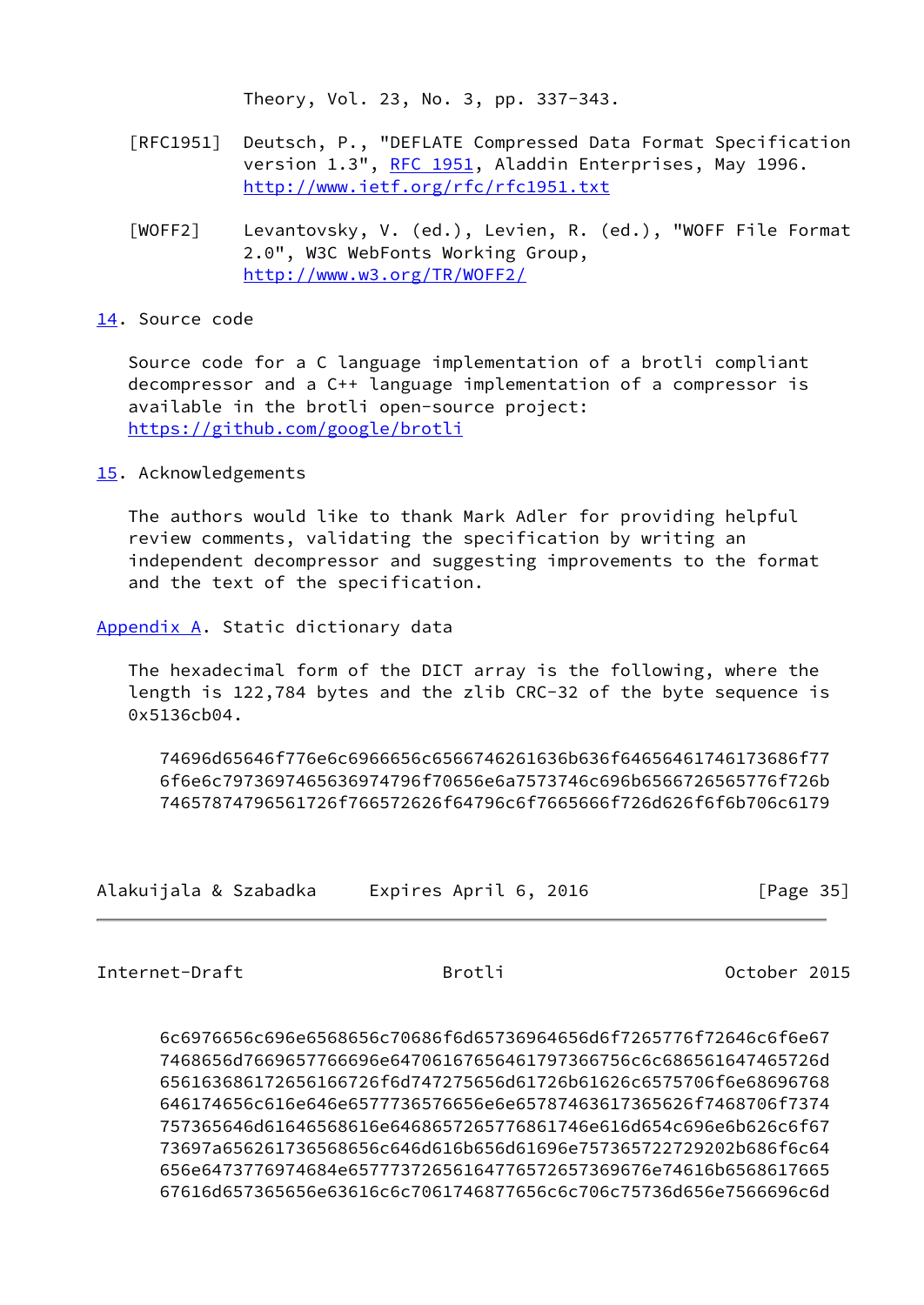706172746a6f696e746869736c697374676f6f646e6565647761797377657374 6a6f62736d696e64616c736f6c6f676f72696368757365736c6173747465616d 61726d79666f6f646b696e6777696c6c65617374776172646265737466697265 506167656b6e6f77617761792e706e676d6f76657468616e6c6f616467697665 73656c666e6f74656d756368666565646d616e79726f636b69636f6e6f6e6365 6c6f6f6b6869646564696564486f6d6572756c65686f7374616a6178696e666f 636c75626c6177736c65737368616c66736f6d65737563687a6f6e6531303025 6f6e65736361726554696d6572616365626c7565666f75727765656b66616365 686f706567617665686172646c6f73747768656e7061726b6b65707470617373 73686970726f6f6d48544d4c706c616e54797065646f6e65736176656b656570 666c61676c696e6b736f6c6466697665746f6f6b72617465746f776e6a756d70 746875736461726b6361726466696c6566656172737461796b696c6c74686174 66616c6c6175746f657665722e636f6d74616c6b73686f70766f746564656570 6d6f6465726573747475726e626f726e62616e6466656c6c726f736575726c28 736b696e726f6c65636f6d6561637473616765736d656574676f6c642e6a7067 6974656d7661727966656c747468656e73656e6464726f7056696577636f7079 312e30223c2f613e73746f70656c73656c696573746f75727061636b2e676966 706173746373733f677261796d65616e2667743b7269646573686f746c617465 73616964726f6164766172206665656c6a6f686e7269636b706f727466617374 2755412d646561643c2f623e706f6f7262696c6c74797065552e532e776f6f64 6d7573743270783b496e666f72616e6b7769646577616e7477616c6c6c656164 5b305d3b7061756c776176657375726524282723776169746d61737361726d73 676f65736761696e6c616e6770616964212d2d206c6f636b756e6974726f6f74 77616c6b6669726d77696665786d6c22736f6e6774657374323070786b696e64 726f7773746f6f6c666f6e746d61696c73616665737461726d617073636f7265 7261696e666c6f77626162797370616e736179733470783b3670783b61727473 666f6f747265616c77696b696865617473746570747269706f72672f6c616b65 7765616b746f6c64466f726d6361737466616e7362616e6b7665727972756e73 6a756c797461736b3170783b676f616c67726577736c6f776564676569643d22 736574733570783b2e6a733f3430707869662028736f6f6e736561746e6f6e65 747562657a65726f73656e747265656466616374696e746f676966746861726d 3138707863616d6568696c6c626f6c647a6f6f6d766f69646561737972696e67 66696c6c7065616b696e6974636f73743370783b6a61636b7461677362697473 726f6c6c656469746b6e65776e6561723c212d2d67726f774a534f4e64757479 4e616d6573616c65796f75206c6f74737061696e6a617a7a636f6c6465796573 666973687777772e7269736b7461627370726576313070787269736532357078 426c756564696e673330302c62616c6c666f72646561726e77696c64626f782e 666169726c61636b76657273706169726a756e6574656368696628217069636b 6576696c242822237761726d6c6f7264646f657370756c6c2c30303069646561 647261776875676573706f7466756e646275726e6872656663656c6c6b657973

Alakuijala & Szabadka Expires April 6, 2016 [Page 36]

Internet-Draft Brotli October 2015

7469636b686f75726c6f73736675656c31327078737569746465616c52535322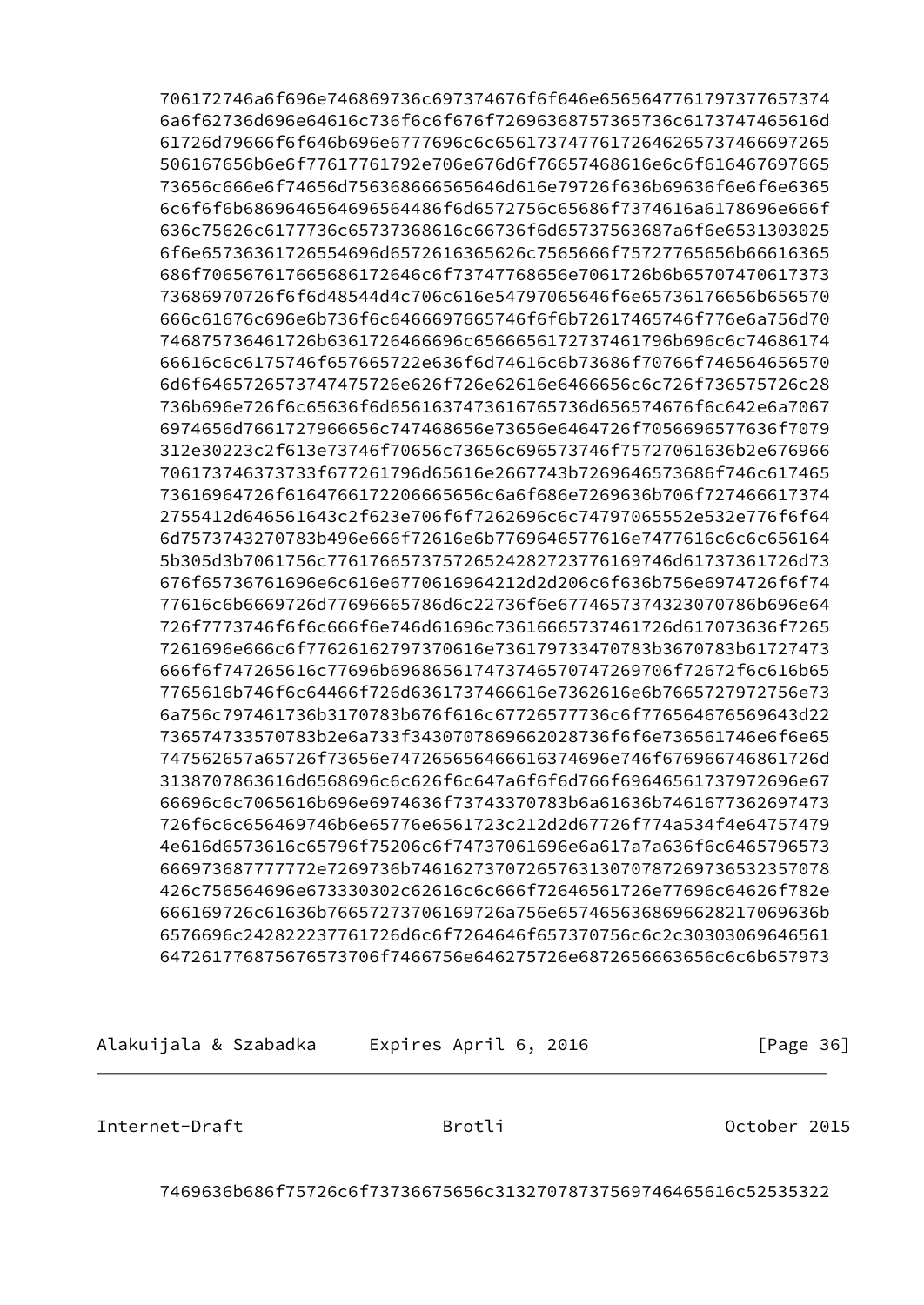6167656467726579474554226561736561696d736769726c616964733870783b 6e617679677269647469707323393939776172736c61647963617273293b207d 7068703f68656c6c74616c6c77686f6d7a683ae52a2f0d0a2031303068616c6c 2e0a0a413770783b70757368636861743070783b637265772a2f3c2f68617368 37357078666c6174726172652026262074656c6c63616d706f6e746f6c616964 6d697373736b697074656e7466696e656d616c6567657473706c6f743430302c 0d0a0d0a636f6f6c666565742e7068703c62723e657269636d6f737467756964 62656c6c64657363686169726d61746861746f6d2f696d67262338326c75636b 63656e743030303b74696e79676f6e6568746d6c73656c6c6472756746524545 6e6f64656e69636b3f69643d6c6f73656e756c6c7661737477696e6452535320 7765617272656c796265656e73616d6564756b656e6173616361706577697368 67756c665432333a68697473736c6f74676174656b69636b626c757274686579 313570782727293b293b223e6d73696577696e7362697264736f727462657461 7365656b5431383a6f726473747265656d616c6c363070786661726de2809973 626f79735b305d2e27293b22504f5354626561726b696473293b7d7d6d617279 74656e6428554b29717561647a683ae62d73697a2d2d2d2d70726f7027293b0d 6c6966745431393a76696365616e6479646562743e525353706f6f6c6e65636b 626c6f775431363a646f6f726576616c5431373a6c6574736661696c6f72616c 706f6c6c6e6f7661636f6c7367656e6520e28094736f6674726f6d6574696c6c 726f73733c68333e706f75726661646570696e6b3c74723e6d696e69297c2128 6d696e657a683ae862617273686561723030293b6d696c6b202d2d3e69726f6e 667265646469736b77656e74736f696c707574732f6a732f686f6c795432323a 4953424e5432303a6164616d736565733c68323e6a736f6e272c2027636f6e74 5432313a205253536c6f6f70617369616d6f6f6e3c2f703e736f756c4c494e45 666f7274636172745431343a3c68313e38307078212d2d3c3970783b5430343a 6d696b653a34365a6e696365696e6368596f726b726963657a683ae42729293b 707572656d61676570617261746f6e65626f6e643a33375a5f6f665f275d293b 3030302c7a683ae774616e6b79617264626f776c627573683a35365a4a617661 333070780a7c7d0a254333253a33345a6a656666455850496361736876697361 676f6c66736e6f777a683ae9717565722e6373737369636b6d6561746d696e2e 62696e6464656c6c686972657069637372656e743a33365a485454502d323031 666f746f776f6c66454e442078626f783a35345a424f44596469636b3b0a7d0a 657869743a33355a7661727362656174277d293b646965743939393b616e6e65 7d7d3c2f5b695d2e4c616e676b6dc2b277697265746f7973616464737365616c 616c65783b0a097d6563686f6e696e652e6f726730303529746f6e796a657773 73616e646c656773726f6f66303030292032303077696e6567656172646f6773 626f6f74676172796375747374796c6574656d7074696f6e2e786d6c636f636b 67616e672428272e3530707850682e446d697363616c616e6c6f616e6465736b 6d696c657279616e756e697864697363293b7d0a64757374636c6970292e0a0a 373070782d32303044564473375d3e3c7461706564656d6f692b2b2977616765 6575726f7068696c6f707473686f6c65464151736173696e2d3236546c616273 7065747355524c2062756c6b636f6f6b3b7d0d0a484541445b305d2961626272 6a75616e283139386c6573687477696e3c2f693e736f6e79677579736675636b 706970657c2d0a21303032296e646f775b315d3b5b5d3b0a4c6f672073616c74 0d0a090962616e677472696d62617468297b0d0a303070780a7d293b6b6f3aec 6665657361643e0d733a2f2f205b5d3b746f6c6c706c756728297b0a7b0d0a20 2e6a7327323030706475616c626f61742e4a5047293b0a7d71756f74293b0a0a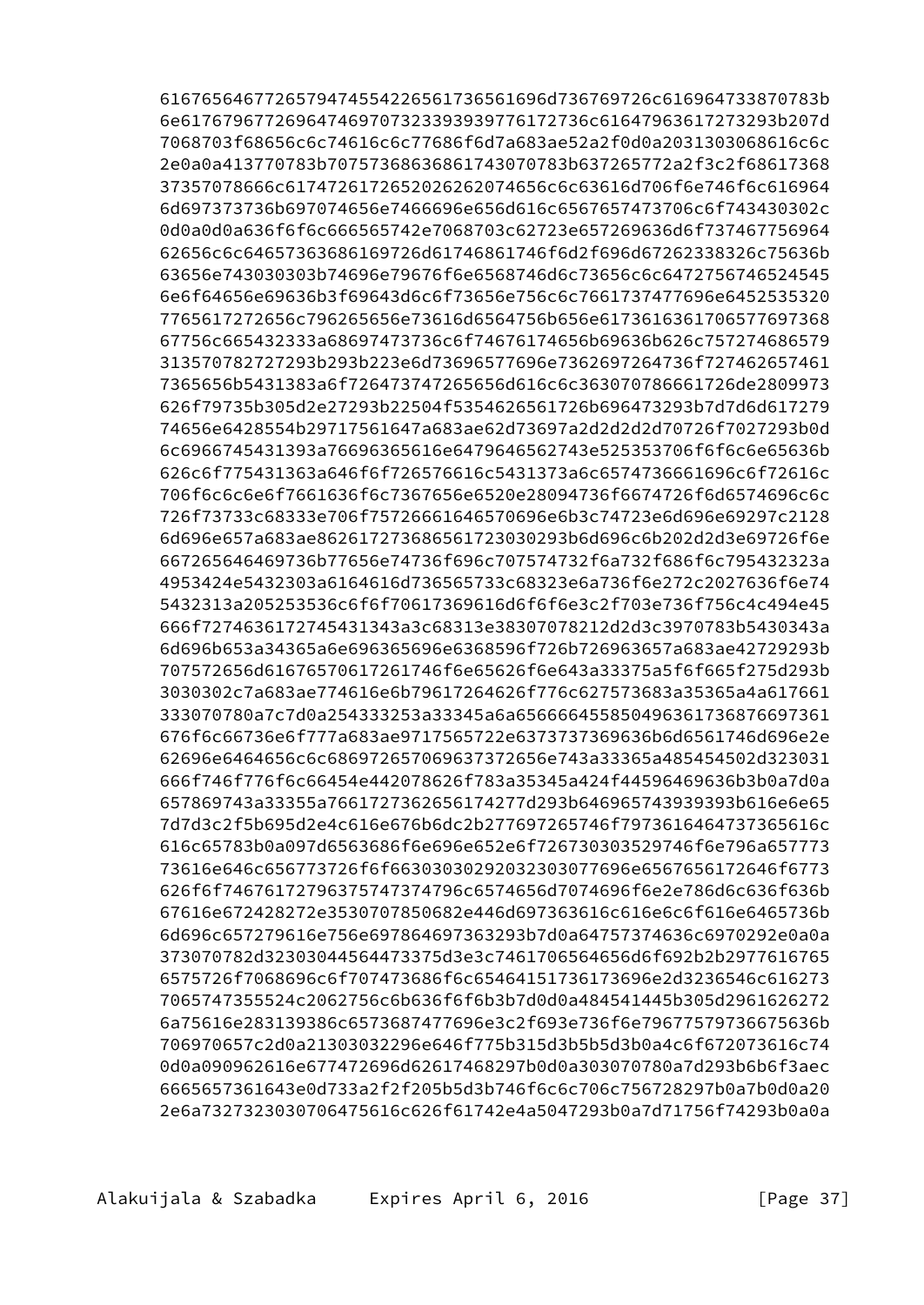27293b0a0d0a7d0d323031343230313532303136323031373230313832303139 3230323032303231323032323230323332303234323032353230323632303237 3230323832303239323033303230333132303332323033333230333432303335 3230333632303337323031333230313232303131323031303230303932303038 3230303732303036323030353230303432303033323030323230303132303030 3139393931393938313939373139393631393935313939343139393331393932 3139393131393930313938393139383831393837313938363139383531393834 3139383331393832313938313139383031393739313937383139373731393736 3139373531393734313937333139373231393731313937303139363931393638 3139363731393636313936353139363431393633313936323139363131393630 3139353931393538313935373139353631393535313935343139353331393532 31393531313935303130303031303234313339343030303039393939636f6d6f 6dc3a17365737465657374617065726f746f646f686163656361646161c3b16f 6269656e64c3ad616173c3ad766964616361736f6f74726f666f726f736f6c6f 6f7472616375616c64696a6f7369646f6772616e7469706f74656d6164656265 616c676f7175c3a96573746f6e61646174726573706f636f6361736162616a6f 746f646173696e6f6167756170756573756e6f73616e7465646963656c756973 656c6c616d61796f7a6f6e61616d6f727069736f6f627261636c6963656c6c6f 64696f73686f726163617369d0b7d0b0d0bdd0b0d0bed0bcd180d0b0d180d183 d182d0b0d0bdd0b5d0bfd0bed0bed182d0b8d0b7d0bdd0bed0b4d0bed182d0be d0b6d0b5d0bed0bdd0b8d185d09dd0b0d0b5d0b5d0b1d18bd0bcd18bd092d18b d181d0bed0b2d18bd0b2d0bed09dd0bed0bed0b1d09fd0bed0bbd0b8d0bdd0b8 d0a0d0a4d09dd0b5d09cd18bd182d18bd09ed0bdd0b8d0bcd0b4d0b0d097d0b0 d094d0b0d09dd183d09ed0b1d182d0b5d098d0b7d0b5d0b9d0bdd183d0bcd0bc d0a2d18bd183d0b6d981d98ad8a3d986d985d8a7d985d8b9d983d984d8a3d988 d8b1d8afd98ad8a7d981d989d987d988d984d985d984d983d8a7d988d984d987 d8a8d8b3d8a7d984d8a5d986d987d98ad8a3d98ad982d8afd987d984d8abd985 d8a8d987d984d988d984d98ad8a8d984d8a7d98ad8a8d983d8b4d98ad8a7d985 d8a3d985d986d8aad8a8d98ad984d986d8add8a8d987d985d985d8b4d988d8b4 6669727374766964656f6c69676874776f726c646d656469617768697465636c 6f7365626c61636b7269676874736d616c6c626f6f6b73706c6163656d757369 636669656c646f72646572706f696e7476616c75656c6576656c7461626c6562 6f617264686f75736567726f7570776f726b7379656172737374617465746f64 6179776174657273746172747374796c656465617468706f77657270686f6e65 6e696768746572726f72696e70757461626f75747465726d737469746c65746f 6f6c736576656e746c6f63616c74696d65736c61726765776f72647367616d65 7373686f72747370616365666f637573636c6561726d6f64656c626c6f636b67 75696465726164696f7368617265776f6d656e616761696e6d6f6e6579696d61 67656e616d6573796f756e676c696e65736c61746572636f6c6f72677265656e 66726f6e7426616d703b7761746368666f726365707269636572756c65736265 67696e616674657276697369746973737565617265617362656c6f77696e6465 78746f74616c686f7572736c6162656c7072696e7470726573736275696c746c 696e6b73737065656473747564797472616465666f756e6473656e7365756e64 657273686f776e666f726d7372616e676561646465647374696c6c6d6f766564 74616b656e61626f7665666c61736866697865646f6674656e6f746865727669 657773636865636b6c6567616c72697665726974656d73717569636b73686170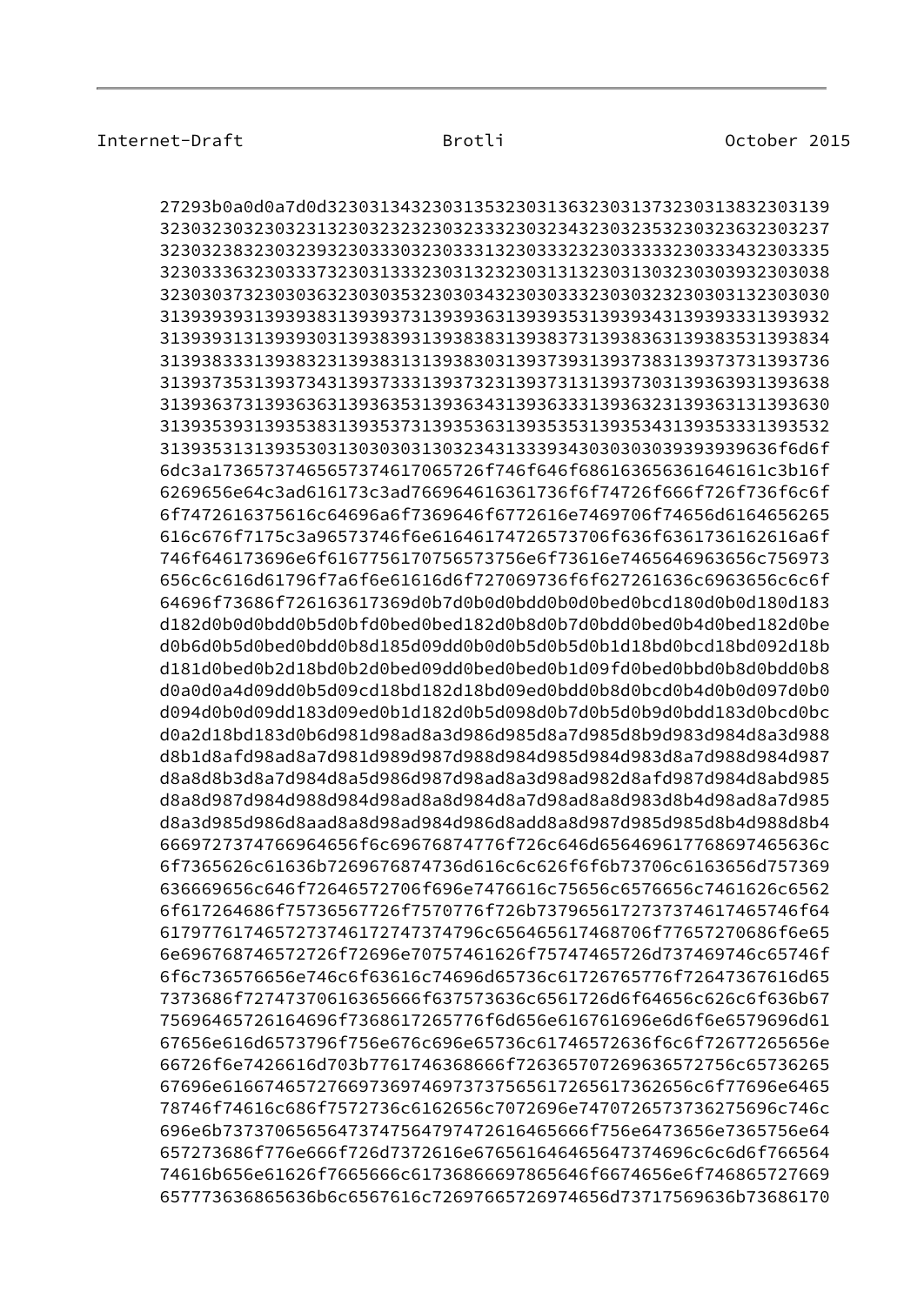Alakuijala & Szabadka Expires April 6, 2016 [Page 38]

Internet-Draft Brotli October 2015

 65737573657273647269766573746f7265627265616b736f757468766f696365 73697465736d6f6e746877686572656275696c6477686963686561727468666f 72756d746872656573706f72747061727479436c69636b6c6f7765726c697665 73636c6173736c61796572656e74727973746f72797573616765736f756e6463 6f757274796f7572206269727468706f70757074797065736170706c79496d61 67656265696e6775707065726e6f746573657665727973686f77736d65616e73 65787472616d61746368747261636b6b6e6f776e6561726c79626567616e7375 70657270617065726e6f7274686c6561726e676976656e6e616d6564656e6465 645465726d73706172747347726f75706272616e647573696e67776f6d616e66 616c73657265616479617564696f74616b65737768696c652e636f6d2f6c6976 656463617365736461696c796368696c6467726561746a7564676574686f7365 756e6974736e6576657262726f6164636f617374636f7665726170706c656669 6c65736379636c657363656e65706c616e73636c69636b777269746571756565 6e7069656365656d61696c6672616d656f6c64657270686f746f6c696d697463 61636865636976696c7363616c65656e7465727468656d657468657265746f75 6368626f756e64726f79616c61736b656477686f6c6573696e636573746f636b 206e616d6566616974686865617274656d7074796f6666657273636f70656f77 6e65646d69676874616c62756d7468696e6b626c6f6f6461727261796d616a6f 72747275737463616e6f6e756e696f6e636f756e7476616c696473746f6e6553 74796c654c6f67696e68617070796f636375726c6566743a6672657368717569 746566696c6d7367726164656e65656473757262616e66696768746261736973 686f7665726175746f3b726f7574652e68746d6c6d6978656466696e616c596f 757220736c696465746f70696362726f776e616c6f6e65647261776e73706c69 747265616368526967687464617465736d6172636871756f7465676f6f64734c 696e6b73646f7562746173796e637468756d62616c6c6f776368696566796f75 74686e6f76656c313070783b7365727665756e74696c68616e6473436865636b 537061636571756572796a616d6573657175616c7477696365302c3030305374 61727470616e656c736f6e6773726f756e6465696768747368696674776f7274 68706f7374736c656164737765656b7361766f696474686573656d696c657370 6c616e65736d617274616c706861706c616e746d61726b737261746573706c61 7973636c61696d73616c65737465787473737461727377726f6e673c2f68333e 7468696e672e6f72672f6d756c74696865617264506f7765727374616e64746f 6b656e736f6c696428746869736272696e677368697073737461666674726965 6463616c6c7366756c6c7966616374736167656e7454686973202f2f2d2d3e61 646d696e65677970744576656e74313570783b456d61696c747275652263726f 73737370656e74626c6f6773626f78223e6e6f7465646c656176656368696e61 73697a657367756573743c2f68343e726f626f746865617679747275652c7365 76656e6772616e646372696d657369676e73617761726564616e636570686173 653e3c212d2d656e5f5553262333393b32303070785f6e616d656c6174696e65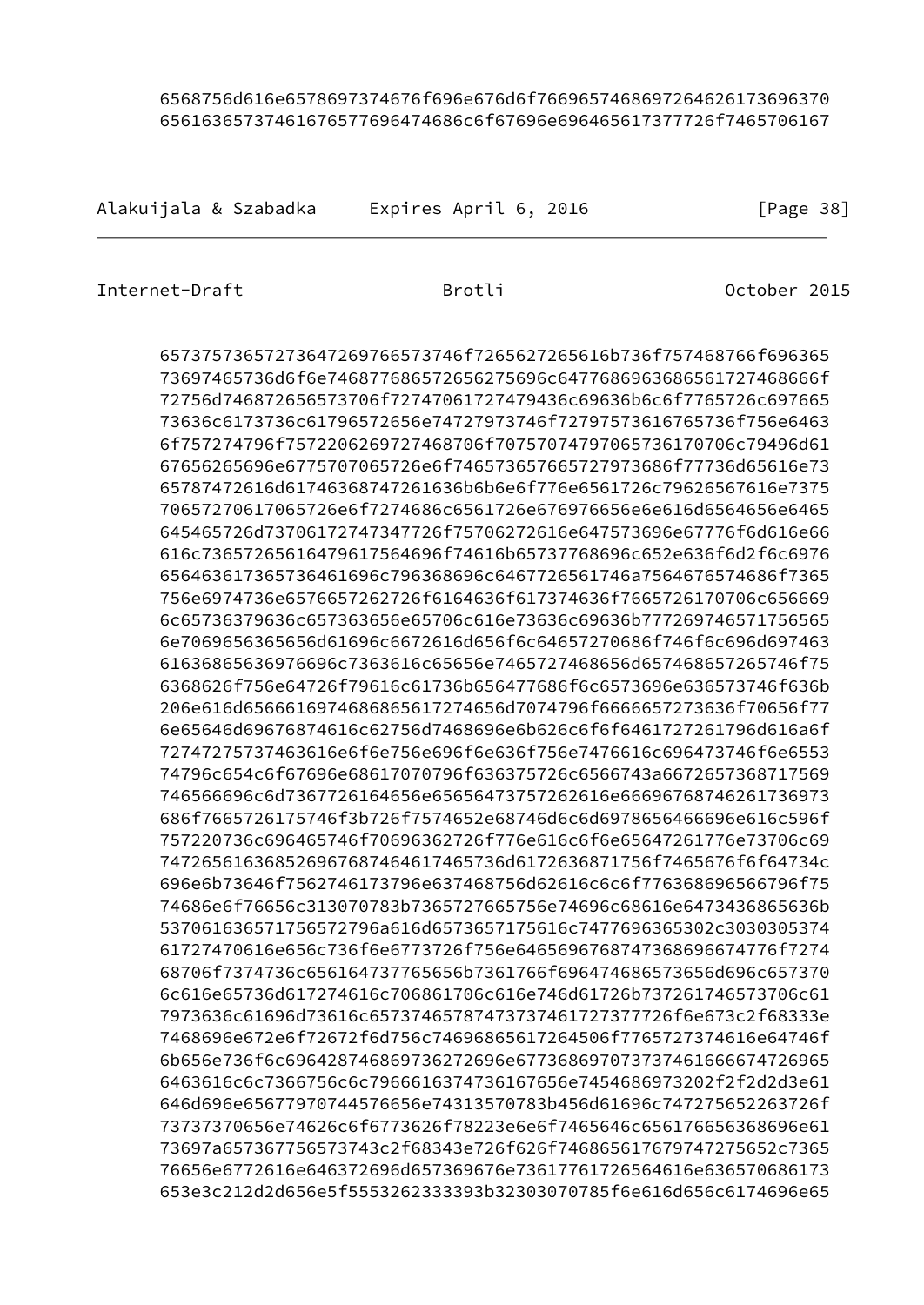6e6a6f79616a61782e6174696f6e736d697468552e532e20686f6c6473706574 6572696e6469616e6176223e636861696e73636f7265636f6d6573646f696e67 7072696f7253686172653139393073726f6d616e6c697374736a6170616e6661 6c6c73747269616c6f776e657261677265653c2f68323e6162757365616c6572 746f70657261222d2f2f57636172647368696c6c737465616d7350686f746f74 72757468636c65616e2e7068703f7361696e746d6574616c6c6f7569736d6561 6e7470726f6f666272696566726f77223e67656e7265747275636b6c6f6f6b73 56616c75654672616d652e6e65742f2d2d3e0a3c747279207b0a766172206d61 6b6573636f737473706c61696e6164756c747175657374747261696e6c61626f

| Alakuijala & Szabadka | Expires April 6, 2016 | [Page 39] |
|-----------------------|-----------------------|-----------|
|-----------------------|-----------------------|-----------|

Internet-Draft Brotli October 2015

 7268656c707363617573656d616769636d6f746f72746865697232353070786c 656173747374657073436f756e74636f756c64676c617373736964657366756e 6473686f74656c61776172646d6f7574686d6f76657370617269736769766573 6475746368746578617366727569746e756c6c2c7c7c5b5d3b746f70223e0a3c 212d2d504f5354226f6365616e3c62722f3e666c6f6f72737065616b64657074 682073697a6562616e6b7363617463686368617274323070783b616c69676e64 65616c73776f756c64353070783b75726c3d227061726b736d6f7573654d6f73 74202e2e2e3c2f616d6f6e67627261696e626f6479206e6f6e653b6261736564 636172727964726166747265666572706167655f686f6d652e6d657465726465 6c6179647265616d70726f76656a6f696e743c2f74723e64727567733c212d2d 20617072696c696465616c616c6c656e6578616374666f727468636f6465736c 6f67696356696577207365656d73626c616e6b706f7274732028323030736176 65645f6c696e6b676f616c736772616e74677265656b686f6d657372696e6773 7261746564333070783b77686f7365706172736528293b2220426c6f636b6c69 6e75786a6f6e6573706978656c27293b223e293b6966282d6c65667464617669 64686f727365466f6375737261697365626f786573547261636b656d656e743c 2f656d3e626172223e2e7372633d746f776572616c743d226361626c6568656e 7279323470783b73657475706974616c7973686172706d696e6f727461737465 77616e7473746869732e7265736574776865656c6769726c732f6373732f3130 30253b636c75627373747566666269626c65766f74657320313030306b6f7265 617d293b0d0a62616e647371756575653d207b7d3b383070783b636b696e677b 0d0a09096168656164636c6f636b69726973686c696b6520726174696f737461 7473466f726d227961686f6f295b305d3b41626f757466696e64733c2f68313e 64656275677461736b7355524c203d63656c6c737d2928293b313270783b7072 696d6574656c6c737475726e7330783630302e6a706722737061696e62656163 6874617865736d6963726f616e67656c2d2d3e3c2f676966747373746576652d 6c696e6b626f64792e7d293b0a096d6f756e7420283139394641513c2f726f67 65726672616e6b436c617373323870783b66656564733c68313e3c73636f7474 7465737473323270783b6472696e6b29207c7c206c657769737368616c6c2330 33393b20666f72206c6f7665647761737465303070783b6a613ae38273696d6f 6e3c666f6e747265706c796d65657473756e7465726368656170746967687442 72616e642920213d206472657373636c697073726f6f6d736f6e6b65796d6f62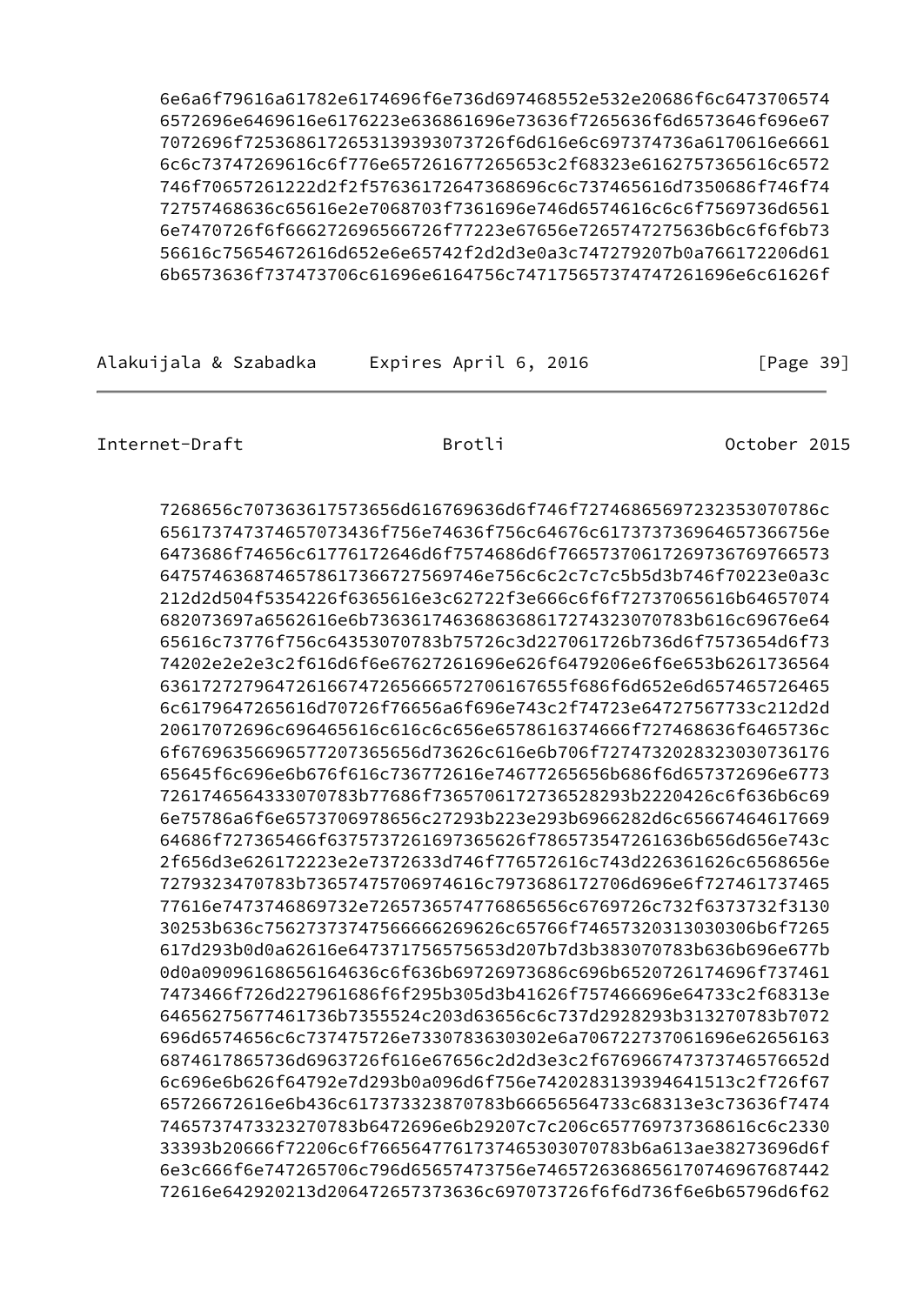696c6d61696e2e4e616d6520706c61746566756e6e797472656573636f6d2f22 312e6a7067776d6f6465706172616d53544152546c65667420696464656e2c20 323031293b0a7d0a666f726d2e766972757363686169727472616e73776f7273 7450616765736974696f6e70617463683c212d2d0a6f2d6361636669726d7374 6f7572732c30303020617369616e692b2b297b61646f626527295b305d69643d 3130626f74683b6d656e75202e322e6d692e706e67226b6576696e636f616368 4368696c646272756365322e6a706755524c292b2e6a70677c7375697465736c 69636568617272793132302220737765657474723e0d0a6e616d653d64696567 6f706167652073776973732d2d3e0a0a236666663b223e4c6f672e636f6d2274 7265617473686565742920262620313470783b736c6565706e74656e7466696c 65646a613ae38369643d22634e616d6522776f72736573686f74732d626f782d 64656c74610a266c743b62656172733a34385a3c646174612d727572616c3c2f 613e207370656e6462616b657273686f70733d2022223b706870223e6374696f 6e313370783b627269616e68656c6c6f73697a653d6f3d253246206a6f696e6d 617962653c696d6720696d67223e2c20666a73696d67222022295b305d4d546f 704254797065226e65776c7944616e736b637a656368747261696c6b6e6f7773

Alakuijala & Szabadka Expires April 6, 2016

 $\lceil \text{Page } 40 \rceil$ 

Internet-Draft

Brotli

October 2015

3c2f68353e666171223e7a682d636e3130293b0a2d3122293b747970653d626c 7565737472756c7964617669732e6a73273b3e0d0a3c21737465656c20796f75 2068323e0d0a666f726d206a6573757331303025206d656e752e0d0a090d0a77 616c65737269736b73756d656e746464696e67622d6c696b7465616368676966 2220766567617364616e736b6565737469736871697073756f6d69736f627265 6465736465656e747265746f646f73707565646561c3b16f73657374c3a17469 656e6568617374616f74726f737061727465646f6e64656e7565766f68616365 72666f726d616d69736d6f6d656a6f726d756e646f617175c3ad64c3ad617373 c3b36c6f61797564616665636861746f64617374616e746f6d656e6f73646174 6f736f74726173736974696f6d7563686f61686f72616c756761726d61796f72 6573746f73686f72617374656e6572616e746573666f746f7365737461737061 c3ad736e7565766173616c7564666f726f736d6564696f717569656e6d657365 73706f6465726368696c65736572c3a1766563657364656369726a6f73c3a965 7374617276656e7461677275706f686563686f656c6c6f7374656e676f616d69 676f636f7361736e6976656c67656e74656d69736d6161697265736a756c696f 74656d617368616369616661766f726a756e696f6c6962726570756e746f6275 656e6f6175746f72616272696c6275656e61746578746f6d61727a6f73616265 726c697374616c7565676f63c3b36d6f656e65726f6a7565676f706572c3ba68 616265726573746f796e756e63616d756a657276616c6f7266756572616c6962 726f6775737461696775616c766f746f736361736f736775c3ad61707565646f 736f6d6f73617669736f7573746564646562656e6e6f63686562757363616661 6c74616575726f737365726965646963686f637572736f636c61766563617361 736c65c3b36e706c617a6f6c6172676f6f62726173766973746161706f796f6a 756e746f7472617461766973746f637265617263616d706f68656d6f7363696e 636f636172676f7069736f736f7264656e686163656ec3a1726561646973636f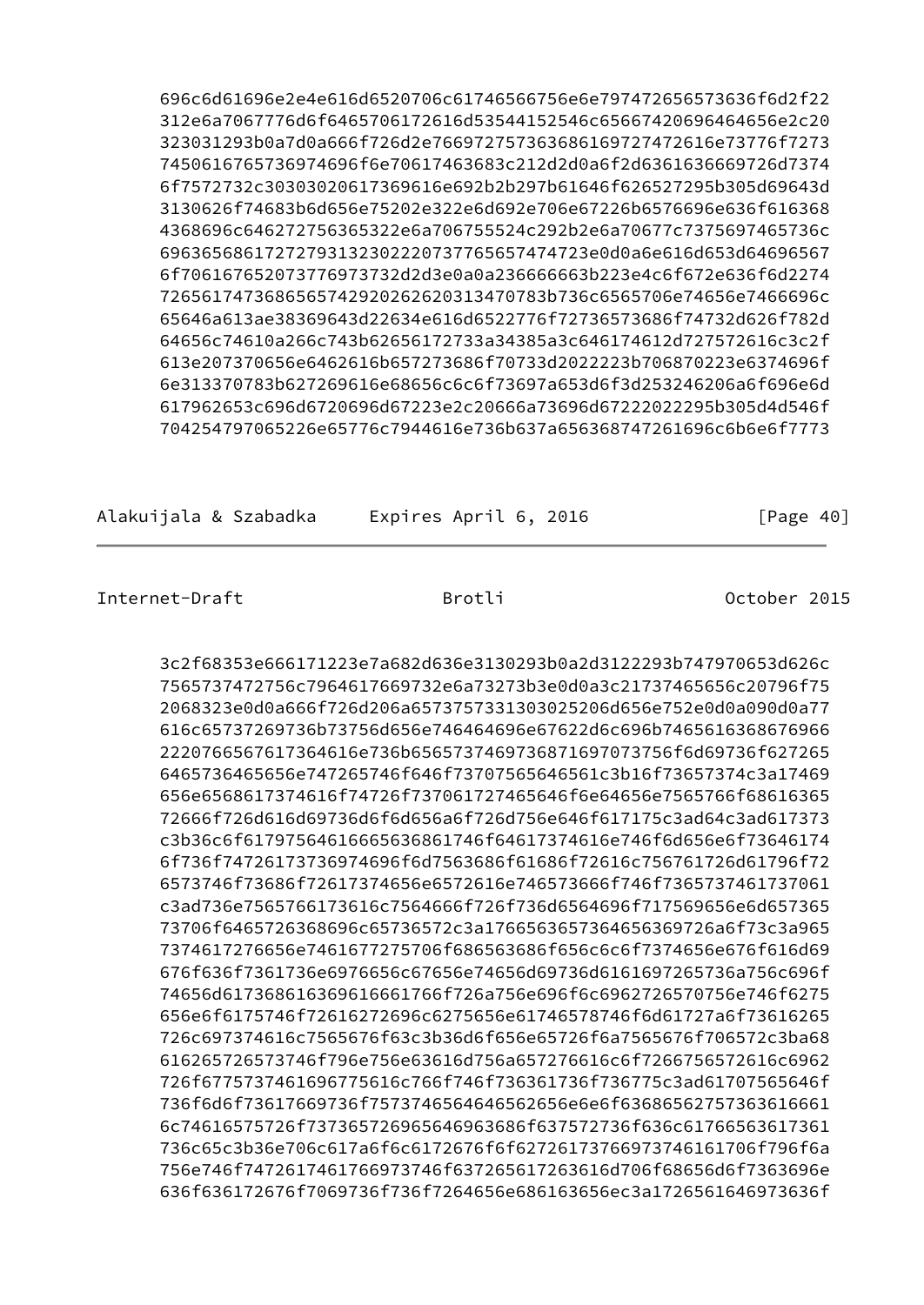706564726f63657263617075656461706170656c6d656e6f72c3ba74696c636c 61726f6a6f72676563616c6c65706f6e657274617264656e616469656d617263 617369677565656c6c61737369676c6f636f6368656d6f746f736d6164726563 6c617365726573746f6e69c3b16f7175656461706173617262616e636f68696a 6f737669616a657061626c6fc3a97374657669656e657265696e6f64656a6172 666f6e646f63616e616c6e6f7274656c657472616361757361746f6d61726d61 6e6f736c756e65736175746f7376696c6c6176656e646f70657361727469706f 7374656e67616d6172636f6c6c6576617061647265756e69646f76616d6f737a 6f6e6173616d626f7362616e64616d61726961616275736f6d75636861737562 697272696f6a617669766972677261646f6368696361616c6cc3ad6a6f76656e 6469636861657374616e74616c657373616c69727375656c6f7065736f736669 6e65736c6c616d61627573636fc3a97374616c6c6567616e6567726f706c617a 6168756d6f7270616761726a756e7461646f626c6569736c6173626f6c736162 61c3b16f6861626c616c75636861c381726561646963656e6a756761726e6f74 617376616c6c65616c6cc3a16361726761646f6c6f726162616a6f657374c3a9 677573746f6d656e74656d6172696f6669726d61636f73746f6669636861706c 617461686f67617261727465736c65796573617175656c6d7573656f62617365 73706f636f736d697461646369656c6f636869636f6d6965646f67616e617273 616e746f65746170616465626573706c61796172656465737369657465636f72 7465636f7265616475646173646573656f7669656a6f64657365616167756173 2671756f743b646f6d61696e636f6d6d6f6e7374617475736576656e74736d61 7374657273797374656d616374696f6e62616e6e657272656d6f76657363726f 6c6c757064617465676c6f62616c6d656469756d66696c7465726e756d626572

| Alakuijala & Szabadka | Expires April 6, 2016 | [Page 41] |
|-----------------------|-----------------------|-----------|
|                       |                       |           |

Internet-Draft Brotli October 2015

 6368616e6765726573756c747075626c696373637265656e63686f6f73656e6f 726d616c74726176656c697373756573736f7572636574617267657473707269 6e676d6f64756c656d6f62696c6573776974636870686f746f73626f72646572 726567696f6e697473656c66736f6369616c616374697665636f6c756d6e7265 636f7264666f6c6c6f777469746c653e6569746865726c656e67746866616d69 6c79667269656e646c61796f7574617574686f72637265617465726576696577 73756d6d6572736572766572706c61796564706c61796572657870616e64706f 6c696379666f726d6174646f75626c65706f696e747373657269657370657273 6f6e6c6976696e6764657369676e6d6f6e746873666f72636573756e69717565 77656967687470656f706c65656e657267796e61747572657365617263686669 67757265686176696e67637573746f6d6f66667365746c657474657277696e64 6f777375626d697472656e64657267726f75707375706c6f61646865616c7468 6d6574686f64766964656f737363686f6f6c667574757265736861646f776465 6261746576616c7565734f626a6563746f74686572737269676874736c656167 75656368726f6d6573696d706c656e6f74696365736861726564656e64696e67 736561736f6e7265706f72746f6e6c696e65737175617265627574746f6e696d 61676573656e61626c656d6f76696e676c617465737477696e7465724672616e 6365706572696f647374726f6e677265706561744c6f6e646f6e64657461696c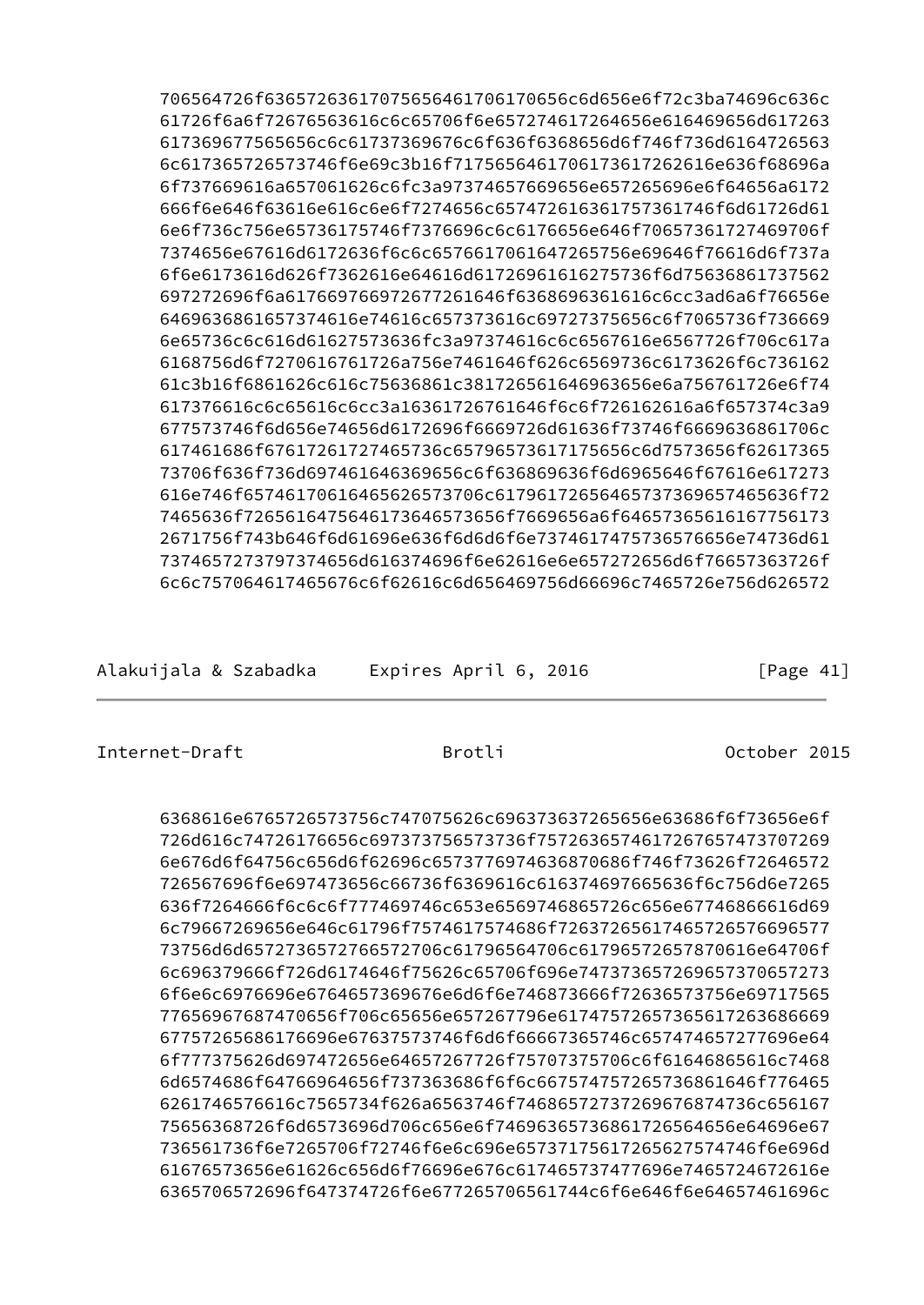666f726d656464656d616e64736563757265706173736564746f67676c65706c 6163657364657669636573746174696363697469657373747265616d79656c6c 6f7761747461636b737472656574666c6967687468696464656e696e666f223e 6f70656e656475736566756c76616c6c65796361757365736c65616465727365 637265747365636f6e6464616d61676573706f72747365786365707472617469 6e677369676e65647468696e67736566666563746669656c6473737461746573 6f666669636576697375616c656469746f72766f6c756d655265706f72746d75 7365756d6d6f76696573706172656e746163636573736d6f73746c796d6f7468 6572222069643d226d61726b657467726f756e646368616e6365737572766579 6265666f726573796d626f6c6d6f6d656e747370656563686d6f74696f6e696e 736964656d617474657243656e7465726f626a6563746578697374736d696464 6c654575726f706567726f7774686c65676163796d616e6e6572656e6f756768 636172656572616e737765726f726967696e706f7274616c636c69656e747365 6c65637472616e646f6d636c6f736564746f70696373636f6d696e6766617468 65726f7074696f6e73696d706c7972616973656465736361706563686f73656e 636875726368646566696e65726561736f6e636f726e65726f75747075746d65 6d6f7279696672616d65706f6c6963656d6f64656c734e756d62657264757269 6e676f66666572737374796c65736b696c6c65646c697374656463616c6c6564 73696c7665726d617267696e64656c65746562657474657262726f7773656c69 6d697473476c6f62616c73696e676c6577696467657463656e74657262756467 65746e6f77726170637265646974636c61696d73656e67696e65736166657479 63686f6963657370697269742d7374796c657370726561646d616b696e676e65 65646564727573736961706c65617365657874656e7453637269707462726f6b 656e616c6c6f7773636861726765646976696465666163746f726d656d626572 2d62617365647468656f7279636f6e66696761726f756e64776f726b65646865 6c706564436875726368696d7061637473686f756c64616c776179736c6f676f 2220626f74746f6d6c697374223e297b766172207072656669786f72616e6765 4865616465722e7075736828636f75706c6567617264656e6272696467656c61 756e636852657669657774616b696e67766973696f6e6c6974746c6564617469 6e67427574746f6e6265617574797468656d6573666f72676f74536561726368

Alakuijala & Szabadka Expires April 6, 2016 [Page 42]

Internet-Draft Brotli October 2015

 616e63686f72616c6d6f73746c6f616465644368616e676572657475726e7374 72696e6772656c6f61644d6f62696c65696e636f6d65737570706c79536f7572 63656f7264657273766965776564266e6273703b636f7572736541626f757420 69736c616e643c68746d6c20636f6f6b69656e616d653d22616d617a6f6e6d6f 6465726e616476696365696e3c2f613e3a20546865206469616c6f67686f7573 6573424547494e204d657869636f73746172747363656e747265686569676874 616464696e6749736c616e64617373657473456d706972655363686f6f6c6566 666f72746469726563746e6561726c796d616e75616c53656c6563742e0a0a4f 6e656a6f696e65646d656e75223e5068696c697061776172647368616e646c65 696d706f72744f6666696365726567617264736b696c6c736e6174696f6e5370 6f7274736465677265657765656b6c792028652e672e626568696e64646f6374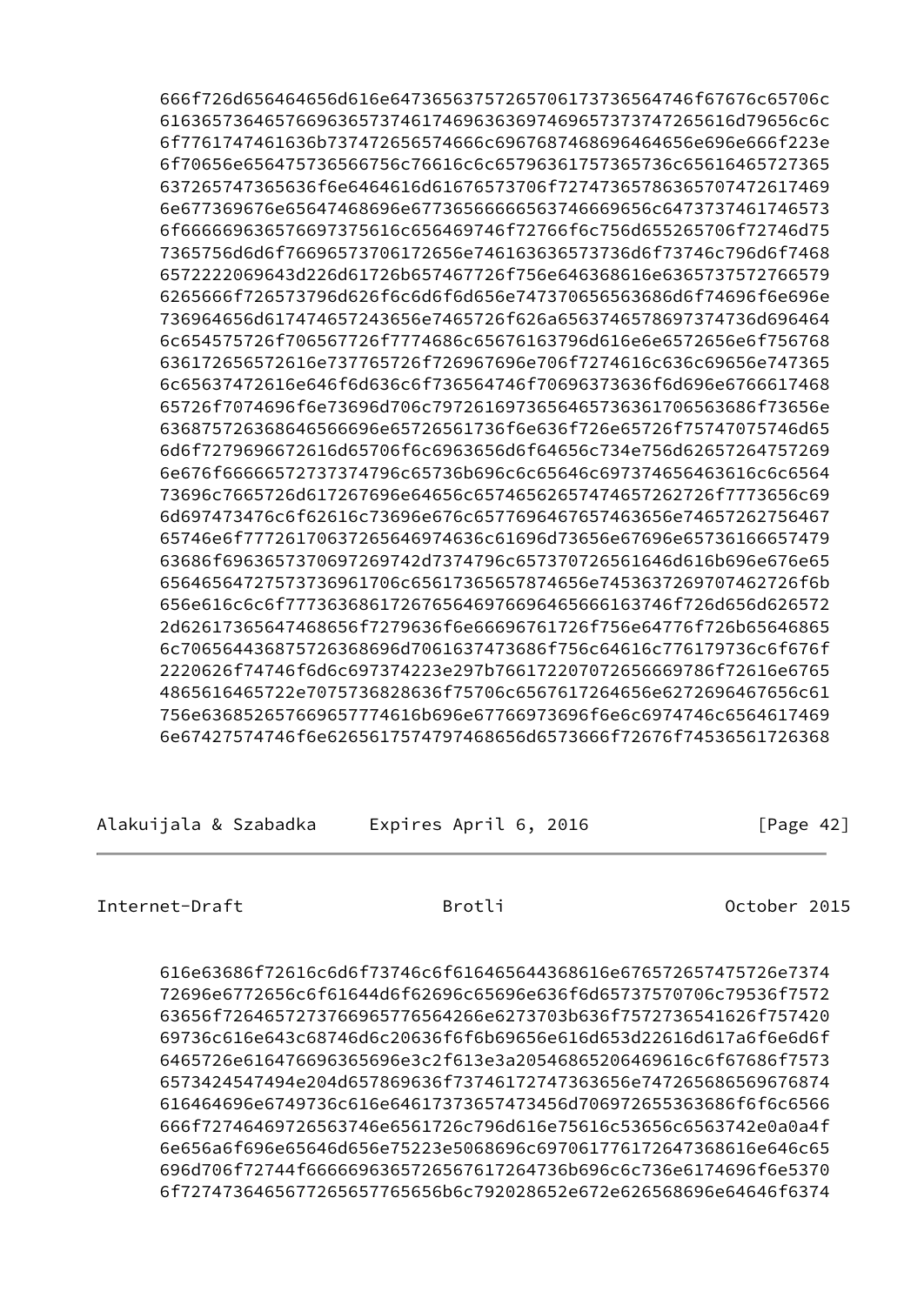6f726c6f67676564756e697465643c2f623e3c2f626567696e73706c616e7473 61737369737461727469737469737375656433303070787c63616e6164616167 656e6379736368656d6572656d61696e4272617a696c73616d706c656c6f676f 223e6265796f6e642d7363616c656163636570747365727665646d6172696e65 466f6f74657263616d6572613c2f68313e0a5f666f726d226c65617665737374 7265737322202f3e0d0a2e67696622206f6e6c6f61646c6f616465724f78666f 72647369737465727375727669766c697374656e66656d616c6544657369676e 73697a653d2261707065616c74657874223e6c6576656c737468616e6b736869 67686572666f72636564616e696d616c616e796f6e6541667269636161677265 6564726563656e7450656f706c653c6272202f3e776f6e646572707269636573 7475726e65647c7c207b7d3b6d61696e223e696e6c696e6573756e6461797772 6170223e6661696c656463656e7375736d696e757465626561636f6e71756f74 657331353070787c65737461746572656d6f7465656d61696c226c696e6b6564 72696768743b7369676e616c666f726d616c312e68746d6c7369676e75707072 696e6365666c6f61743a2e706e672220666f72756d2e41636365737370617065 7273736f756e6473657874656e64486569676874736c696465725554462d3822 26616d703b204265666f72652e205769746873747564696f6f776e6572736d61 6e61676570726f6669746a5175657279616e6e75616c706172616d73626f7567 687466616d6f7573676f6f676c656c6f6e676572692b2b29207b69737261656c 736179696e67646563696465686f6d65223e686561646572656e737572656272 616e6368706965636573626c6f636b3b737461746564746f70223e3c72616369 6e67726573697a652d2d2667743b70616369747973657875616c627572656175 2e6a7067222031302c3030306f627461696e7469746c6573616d6f756e742c20 496e632e636f6d6564796d656e7522206c7972696373746f6461792e696e6465 6564636f756e74795f6c6f676f2e46616d696c796c6f6f6b65644d61726b6574 6c7365206966506c617965727475726b6579293b76617220666f726573746769 76696e676572726f7273446f6d61696e7d656c73657b696e73657274426c6f67 3c2f666f6f7465726c6f67696e2e6661737465726167656e74733c626f647920 313070782030707261676d616672696461796a756e696f72646f6c6c6172706c 61636564636f76657273706c7567696e352c3030302070616765223e626f7374 6f6e2e74657374286176617461727465737465645f636f756e74666f72756d73 736368656d61696e6465782c66696c6c6564736861726573726561646572616c 657274286170706561725375626d69746c696e65223e626f6479223e0a2a2054 686554686f756768736565696e676a65727365794e6577733c2f766572696679 657870657274696e6a75727977696474683d436f6f6b69655354415254206163 726f73735f696d6167657468726561646e6174697665706f636b6574626f7822 3e0a53797374656d20446176696463616e6365727461626c657370726f766564

| Alakuijala & Szabadka | Expires April 6, 2016 | [Page $43$ ] |
|-----------------------|-----------------------|--------------|
|-----------------------|-----------------------|--------------|

Internet-Draft Brotli October 2015

 417072696c207265616c6c796472697665726974656d223e6d6f7265223e626f 61726473636f6c6f727363616d7075736669727374207c7c205b5d3b6d656469 612e67756974617266696e69736877696474683a73686f7765644f7468657220 2e7068702220617373756d656c617965727377696c736f6e73746f7265737265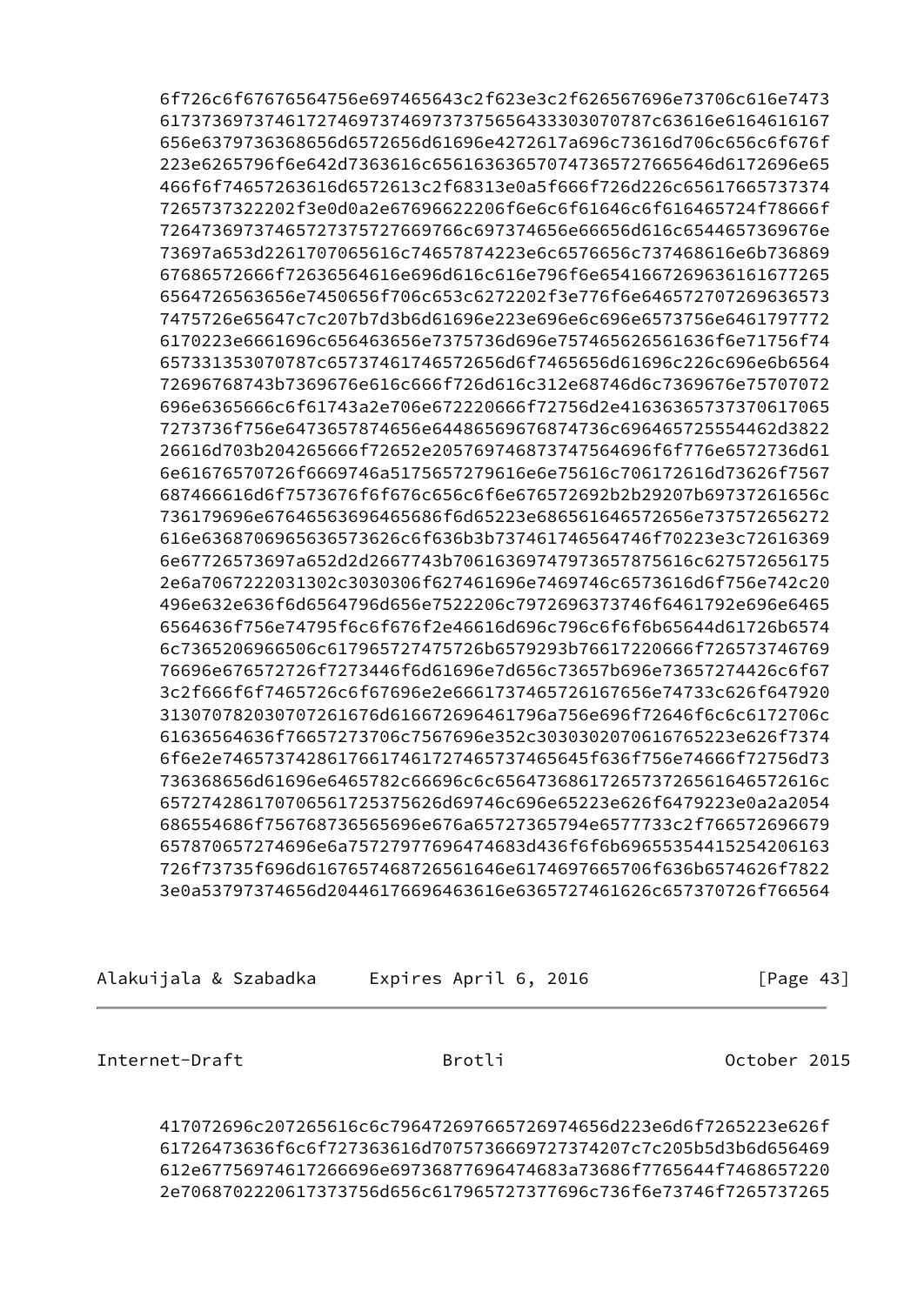6c69656673776564656e437573746f6d656173696c7920796f75722053747269 6e670a0a5768696c7461796c6f72636c6561723a7265736f72746672656e6368 74686f7567682229202b20223c626f64793e627579696e676272616e64734d65 6d6265726e616d65223e6f7070696e67736563746f723570783b223e76737061 6365706f737465726d616a6f7220636f666665656d617274696e6d6174757265 68617070656e3c2f6e61763e6b616e7361736c696e6b223e496d616765733d66 616c73657768696c65206873706163653026616d703b200a0a496e2020706f77 6572506f6c736b692d636f6c6f726a6f7264616e426f74746f6d537461727420 2d636f756e74322e68746d6c6e657773223e30312e6a70674f6e6c696e652d72 696768746d696c6c657273656e696f724953424e2030302c3030302067756964 657376616c756529656374696f6e7265706169722e786d6c2220207269676874 732e68746d6c2d626c6f636b7265674578703a686f76657277697468696e7669 7267696e70686f6e65733c2f74723e0d7573696e67200a09766172203e27293b 0a093c2f74643e0a3c2f74723e0a62616861736162726173696c67616c65676f 6d6167796172706f6c736b69737270736b69d8b1d8afd988e4b8ade69687e7ae 80e4bd93e7b981e9ab94e4bfa1e681afe4b8ade59bbde68891e4bbace4b880e4 b8aae585ace58fb8e7aea1e79086e8aebae59d9be58fafe4bba5e69c8de58aa1 e697b6e997b4e4b8aae4babae4baa7e59381e887aae5b7b1e4bc81e4b89ae69f a5e79c8be5b7a5e4bd9ce88194e7b3bbe6b2a1e69c89e7bd91e7ab99e68980e6 9c89e8af84e8aebae4b8ade5bf83e69687e7aba0e794a8e688b7e9a696e9a1b5 e4bd9ce88085e68a80e69cafe997aee9a298e79bb8e585b3e4b88be8bdbde690 9ce7b4a2e4bdbfe794a8e8bdafe4bbb6e59ca8e7babfe4b8bbe9a298e8b584e6 9699e8a786e9a291e59b9ee5a48de6b3a8e5868ce7bd91e7bb9ce694b6e8978f e58685e5aeb9e68ea8e88d90e5b882e59cbae6b688e681afe7a9bae997b4e58f 91e5b883e4bb80e4b988e5a5bde58f8be7949fe6b4bbe59bbee78987e58f91e5 b195e5a682e69e9ce6898be69cbae696b0e997bbe69c80e696b0e696b9e5bc8f e58c97e4baace68f90e4be9be585b3e4ba8ee69bb4e5a49ae8bf99e4b8aae7b3 bbe7bb9fe79fa5e98193e6b8b8e6888fe5b9bfe5918ae585b6e4bb96e58f91e8 a1a8e5ae89e585a8e7acace4b880e4bc9ae59198e8bf9be8a18ce782b9e587bb e78988e69d83e794b5e5ad90e4b896e7958ce8aebee8aea1e5858de8b4b9e695 99e882b2e58aa0e585a5e6b4bbe58aa8e4bb96e4bbace59586e59381e58d9ae5 aea2e78eb0e59ca8e4b88ae6b5b7e5a682e4bd95e5b7b2e7bb8fe79599e8a880 e8afa6e7bb86e7a4bee58cbae799bbe5bd95e69cace7ab99e99c80e8a681e4bb b7e6a0bce694afe68c81e59bbde99985e993bee68ea5e59bbde5aeb6e5bbbae8 aebee69c8be58f8be99885e8afbbe6b395e5be8be4bd8de7bdaee7bb8fe6b58e e98089e68ba9e8bf99e6a0b7e5bd93e5898de58886e7b1bbe68e92e8a18ce59b a0e4b8bae4baa4e69893e69c80e5908ee99fb3e4b990e4b88de883bde9809ae8 bf87e8a18ce4b89ae7a791e68a80e58fafe883bde8aebee5a487e59088e4bd9c e5a4a7e5aeb6e7a4bee4bc9ae7a094e7a9b6e4b893e4b89ae585a8e983a8e9a1 b9e79baee8bf99e9878ce8bf98e698afe5bc80e5a78be68385e586b5e794b5e8 8491e69687e4bbb6e59381e7898ce5b8aee58aa9e69687e58c96e8b584e6ba90 e5a4a7e5ada6e5ada6e4b9a0e59cb0e59d80e6b58fe8a788e68a95e8b584e5b7 a5e7a88be8a681e6b182e6808ee4b988e697b6e58099e58a9fe883bde4b8bbe8 a681e79baee5898de8b584e8aeafe59f8ee5b882e696b9e6b395e794b5e5bdb1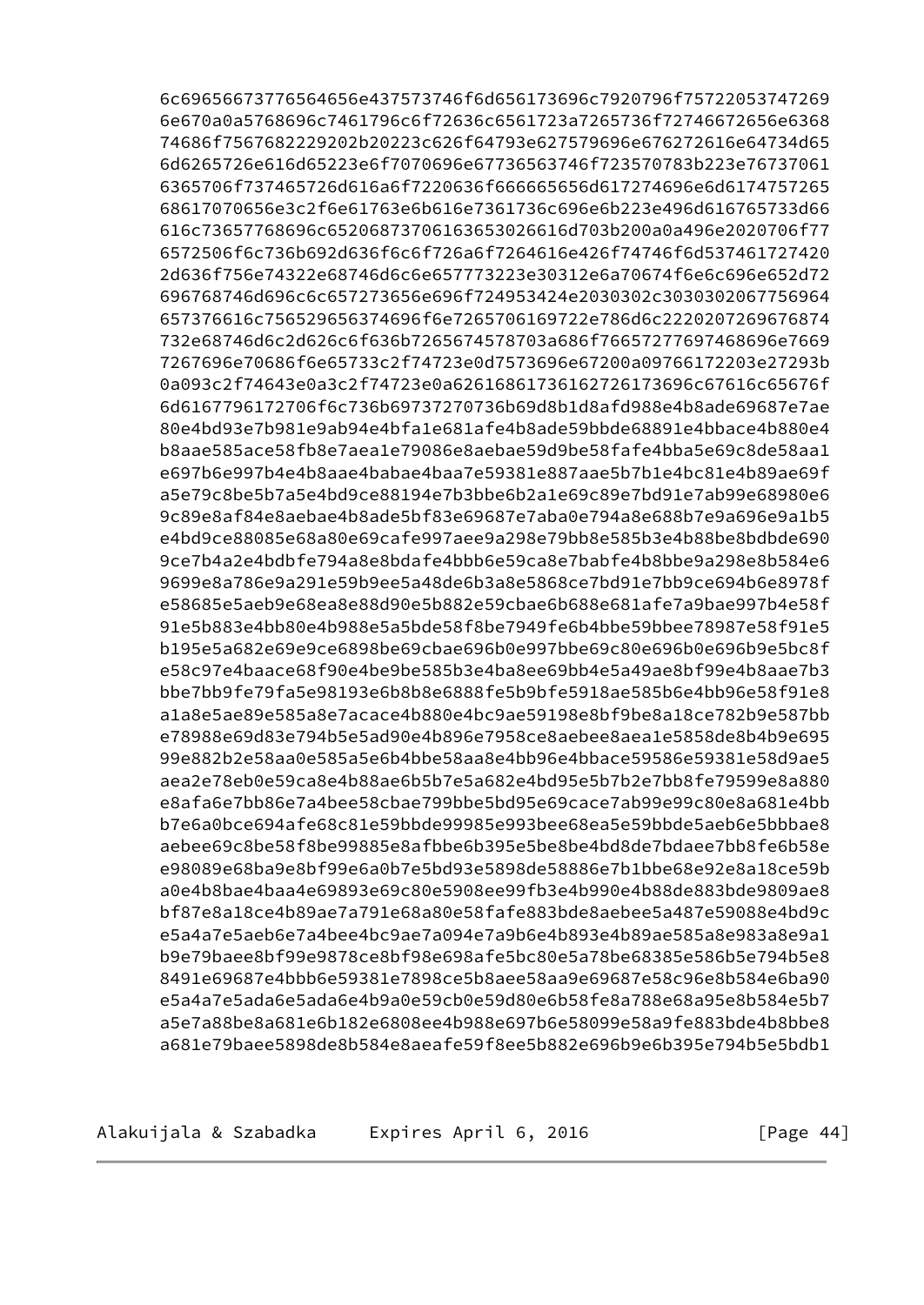e68b9be88198e5a3b0e6988ee4bbbbe4bd95e581a5e5bab7e695b0e68daee7be 8ee59bbde6b1bde8bda6e4bb8be7bb8de4bd86e698afe4baa4e6b581e7949fe4 baa7e68980e4bba5e794b5e8af9de698bee7a4bae4b880e4ba9be58d95e4bd8d e4babae59198e58886e69e90e59cb0e59bbee69785e6b8b8e5b7a5e585b7e5ad a6e7949fe7b3bbe58897e7bd91e58f8be5b896e5ad90e5af86e7a081e9a291e9 8193e68ea7e588b6e59cb0e58cbae59fbae69cace585a8e59bbde7bd91e4b88a e9878de8a681e7acace4ba8ce5969ce6aca2e8bf9be585a5e58f8be68385e8bf 99e4ba9be88083e8af95e58f91e78eb0e59fb9e8aeade4bba5e4b88ae694bfe5 ba9ce68890e4b8bae78eafe5a283e9a699e6b8afe5908ce697b6e5a8b1e4b990 e58f91e98081e4b880e5ae9ae5bc80e58f91e4bd9ce59381e6a087e58786e6ac a2e8bf8ee8a7a3e586b3e59cb0e696b9e4b880e4b88be4bba5e58f8ae8b4a3e4 bbbbe68896e88085e5aea2e688b7e4bba3e8a1a8e7a7afe58886e5a5b3e4baba e695b0e7a081e99480e594aee587bae78eb0e7a6bbe7babfe5ba94e794a8e588 97e8a1a8e4b88de5908ce7bc96e8be91e7bb9fe8aea1e69fa5e8afa2e4b88de8 a681e69c89e585b3e69cbae69e84e5be88e5a49ae692ade694bee7bb84e7bb87 e694bfe7ad96e79bb4e68ea5e883bde58a9be69da5e6ba90e69982e99693e79c 8be588b0e783ade997a8e585b3e994aee4b893e58cbae99d9ee5b8b8e88bb1e8 afade799bee5baa6e5b88ce69c9be7be8ee5a5b3e6af94e8be83e79fa5e8af86 e8a784e5ae9ae5bbbae8aeaee983a8e997a8e6848fe8a781e7b2bee5bda9e697 a5e69cace68f90e9ab98e58f91e8a880e696b9e99da2e59fbae98791e5a484e7 9086e69d83e99990e5bdb1e78987e993b6e8a18ce8bf98e69c89e58886e4baab e789a9e59381e7bb8fe890a5e6b7bbe58aa0e4b893e5aeb6e8bf99e7a78de8af 9de9a298e8b5b7e69da5e4b89ae58aa1e585ace5918ae8aeb0e5bd95e7ae80e4 bb8be8b4a8e9878fe794b7e4babae5bdb1e5938de5bc95e794a8e68aa5e5918a e983a8e58886e5bfabe9809fe592a8e8afa2e697b6e5b09ae6b3a8e6848fe794 b3e8afb7e5ada6e6a0a1e5ba94e8afa5e58e86e58fb2e58faae698afe8bf94e5 9b9ee8b4ade4b9b0e5908de7a7b0e4b8bae4ba86e68890e58a9fe8afb4e6988e e4be9be5ba94e5ada9e5ad90e4b893e9a298e7a88be5ba8fe4b880e888ace69c 83e593a1e58faae69c89e585b6e5ae83e4bf9de68aa4e8808ce4b894e4bb8ae5 a4a9e7aa97e58fa3e58aa8e68081e78ab6e68081e789b9e588abe8aea4e4b8ba e5bf85e9a1bbe69bb4e696b0e5b08fe8afb4e68891e58091e4bd9ce4b8bae5aa 92e4bd93e58c85e68bace982a3e4b988e4b880e6a0b7e59bbde58685e698afe5 90a6e6a0b9e68daee794b5e8a786e5ada6e999a2e585b7e69c89e8bf87e7a88b e794b1e4ba8ee4babae6898de587bae69da5e4b88de8bf87e6ada3e59ca8e698 8ee6989fe69585e4ba8be585b3e7b3bbe6a087e9a298e59586e58aa1e8be93e5 85a5e4b880e79bb4e59fbae7a180e69599e5ada6e4ba86e8a7a3e5bbbae7ad91 e7bb93e69e9ce585a8e79083e9809ae79fa5e8aea1e58892e5afb9e4ba8ee889 bae69cafe79bb8e5868ce58f91e7949fe79c9fe79a84e5bbbae7ab8be7ad89e7 baa7e7b1bbe59e8be7bb8fe9aa8ce5ae9ee78eb0e588b6e4bd9ce69da5e887aa e6a087e7adbee4bba5e4b88be58e9fe5889be697a0e6b395e585b6e4b8ade580 8be4babae4b880e58887e68c87e58d97e585b3e997ade99b86e59ba2e7acace4 b889e585b3e6b3a8e59ba0e6ada4e785a7e78987e6b7b1e59cb3e59586e4b89a e5b9bfe5b79ee697a5e69c9fe9ab98e7baa7e69c80e8bf91e7bbbce59088e8a1 a8e7a4bae4b893e8be91e8a18ce4b8bae4baa4e9809ae8af84e4bbb7e8a789e5 be97e7b2bee58d8ee5aeb6e5baade5ae8ce68890e6849fe8a789e5ae89e8a385 e5be97e588b0e982aee4bbb6e588b6e5baa6e9a39fe59381e899bde784b6e8bd ace8bdbde68aa5e4bbb7e8aeb0e88085e696b9e6a188e8a18ce694bfe4babae6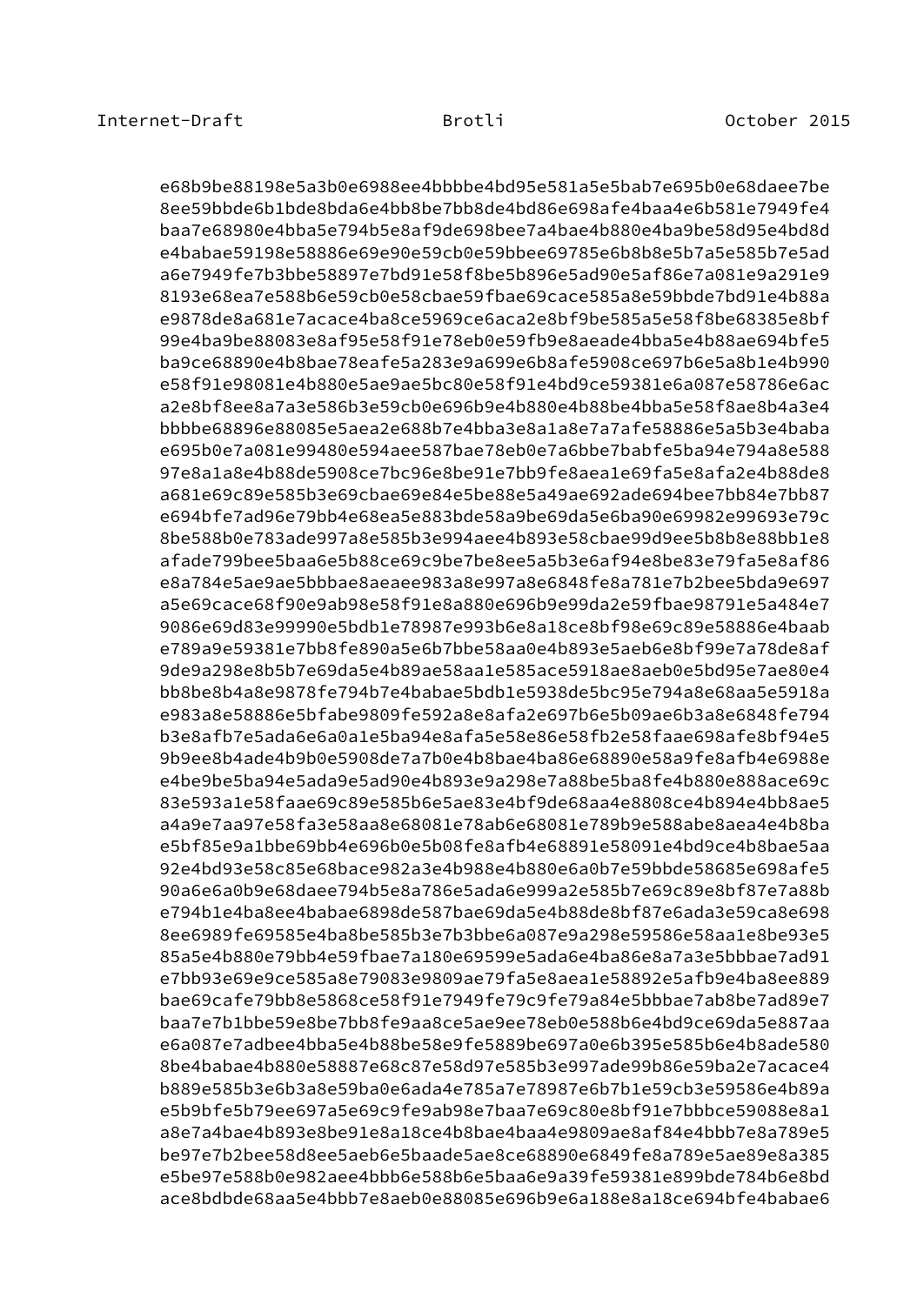Alakuijala & Szabadka Expires April 6, 2016 [Page 45]

Internet-Draft Brotli October 2015

 e4bb98e6acbee783ade782b9e4bba5e5898de5ae8ce585a8e58f91e5b896e8ae bee7bdaee9a286e5afbce5b7a5e4b89ae58cbbe999a2e79c8be79c8be7bb8fe5 85b8e58e9fe59ba0e5b9b3e58fb0e59084e7a78de5a29ee58aa0e69d90e69699 e696b0e5a29ee4b98be5908ee8818ce4b89ae69588e69e9ce4bb8ae5b9b4e8ae bae69687e68891e59bbde5918ae8af89e78988e4b8bbe4bfaee694b9e58f82e4 b88ee68993e58db0e5bfabe4b990e69cbae6a2b0e8a782e782b9e5ad98e59ca8 e7b2bee7a59ee88eb7e5be97e588a9e794a8e7bba7e7bbade4bda0e4bbace8bf 99e4b988e6a8a1e5bc8fe8afade8a880e883bde5a49fe99b85e8998ee6938de4 bd9ce9a38ee6a0bce4b880e8b5b7e7a791e5ada6e4bd93e882b2e79fade4bfa1 e69da1e4bbb6e6b2bbe79697e8bf90e58aa8e4baa7e4b89ae4bc9ae8aeaee5af bce888aae58588e7949fe88194e79b9fe58fafe698afe5958fe9a18ce7bb93e6 9e84e4bd9ce794a8e8b083e69fa5e8b387e69699e887aae58aa8e8b49fe8b4a3 e5869ce4b89ae8aebfe997aee5ae9ee696bde68ea5e58f97e8aea8e8aebae982 a3e4b8aae58f8de9a688e58aa0e5bcbae5a5b3e680a7e88c83e59bb4e69c8de5 8b99e4bc91e997b2e4bb8ae697a5e5aea2e69c8de8a780e79c8be58f82e58aa0 e79a84e8af9de4b880e782b9e4bf9de8af81e59bbee4b9a6e69c89e69588e6b5 8be8af95e7a7bbe58aa8e6898de883bde586b3e5ae9ae882a1e7a5a8e4b88de6 96ade99c80e6b182e4b88de5be97e58a9ee6b395e4b98be997b4e98787e794a8 e890a5e99480e68a95e8af89e79baee6a087e788b1e68385e69184e5bdb1e69c 89e4ba9be8a487e8a3bde69687e5ada6e69cbae4bc9ae695b0e5ad97e8a385e4 bfaee8b4ade789a9e5869ce69d91e585a8e99da2e7b2bee59381e585b6e5ae9e e4ba8be68385e6b0b4e5b9b3e68f90e7a4bae4b88ae5b882e8b0a2e8b0a2e699 aee9809ae69599e5b888e4b88ae4bca0e7b1bbe588abe6ad8ce69bb2e68ba5e6 9c89e5889be696b0e9858de4bbb6e58faae8a681e697b6e4bba3e8b387e8a88a e8bebee588b0e4babae7949fe8aea2e99885e88081e5b888e5b195e7a4bae5bf 83e79086e8b4b4e5ad90e7b6b2e7ab99e4b8bbe9a18ce887aae784b6e7baa7e5 88abe7ae80e58d95e694b9e99da9e982a3e4ba9be69da5e8afb4e68993e5bc80 e4bba3e7a081e588a0e999a4e8af81e588b8e88a82e79baee9878de782b9e6ac a1e695b8e5a49ae5b091e8a784e58892e8b584e98791e689bee588b0e4bba5e5 908ee5a4a7e585a8e4b8bbe9a1b5e69c80e4bdb3e59b9ee7ad94e5a4a9e4b88b e4bf9de99a9ce78eb0e4bba3e6a380e69fa5e68a95e7a5a8e5b08fe697b6e6b2 92e69c89e6ada3e5b8b8e7949ae887b3e4bba3e79086e79baee5bd95e585ace5 bc80e5a48de588b6e98791e89e8de5b9b8e7a68fe78988e69cace5bda2e68890 e58786e5a487e8a18ce68385e59b9ee588b0e6809de683b3e6808ee6a0b7e58d 8fe8aeaee8aea4e8af81e69c80e5a5bde4baa7e7949fe68c89e785a7e69c8de8 a385e5b9bfe4b89ce58aa8e6bcabe98787e8b4ade696b0e6898be7bb84e59bbe e99da2e69dbfe58f82e88083e694bfe6b2bbe5aeb9e69893e5a4a9e59cb0e58a aae58a9be4babae4bbace58d87e7baa7e9809fe5baa6e4babae789a9e8b083e6 95b4e6b581e8a18ce980a0e68890e69687e5ad97e99fa9e59bbde8b4b8e69893 e5bc80e5b195e79bb8e9979ce8a1a8e78eb0e5bdb1e8a786e5a682e6ada4e7be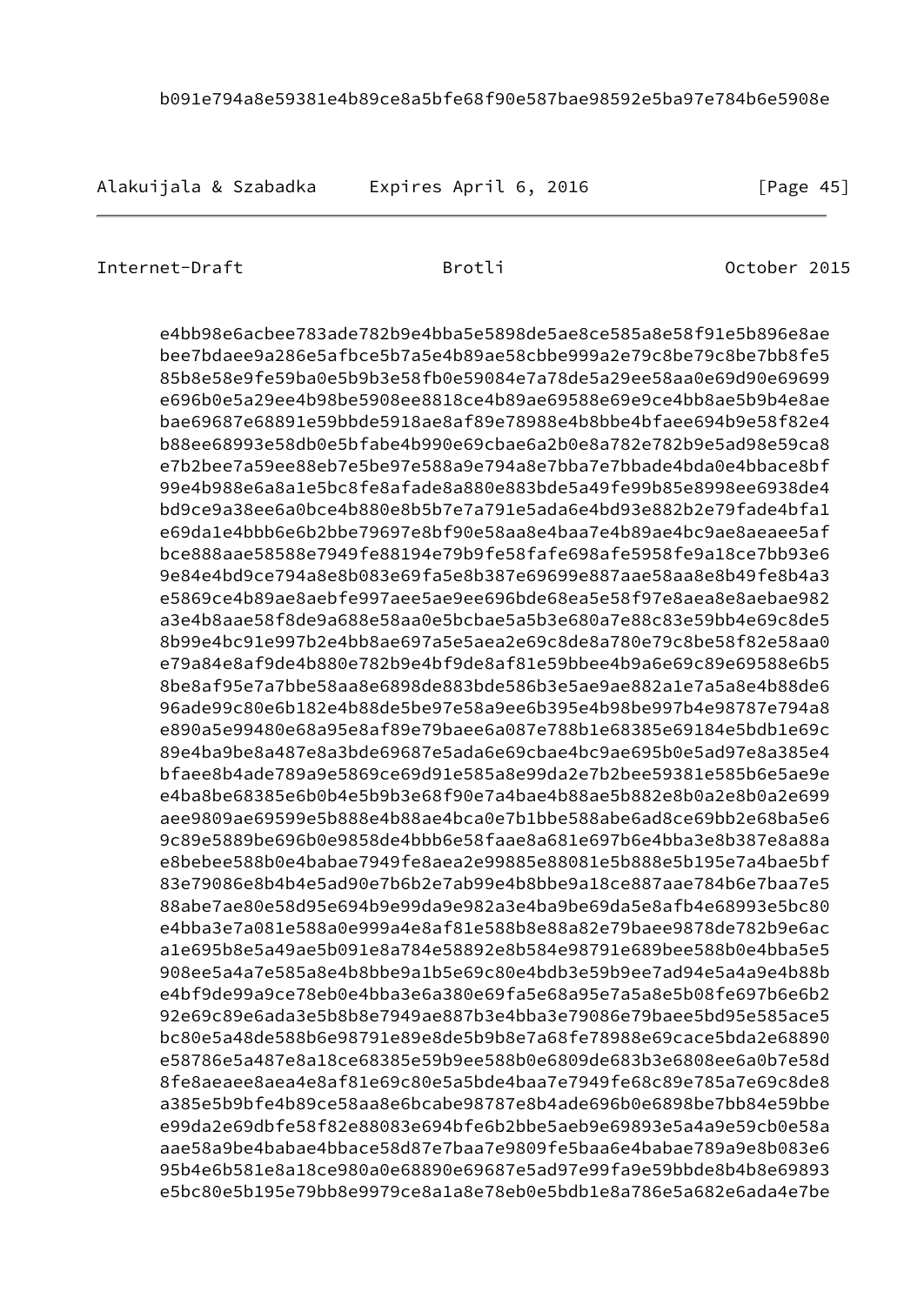8ee5aeb9e5a4a7e5b08fe68aa5e98193e69da1e6acbee5bf83e68385e8aeb8e5 a49ae6b395e8a784e5aeb6e5b185e4b9a6e5ba97e8bf9ee68ea5e7ab8be58db3 e4b8bee68aa5e68a80e5b7a7e5a5a5e8bf90e799bbe585a5e4bba5e69da5e790 86e8aebae4ba8be4bbb6e887aae794b1e4b8ade58d8ee58a9ee585ace5a688e5 a688e79c9fe6ada3e4b88de99499e585a8e69687e59088e5908ce4bbb7e580bc e588abe4babae79b91e79da3e585b7e4bd93e4b896e7baaae59ba2e9989fe588 9be4b89ae689bfe68b85e5a29ee995bfe69c89e4babae4bf9de68c81e59586e5 aeb6e7bbb4e4bfaee58fb0e6b9bee5b7a6e58fb3e882a1e4bbbde7ad94e6a188

| Alakuijala & Szabadka | Expires April 6, 2016 | [Page 46] |
|-----------------------|-----------------------|-----------|
|                       |                       |           |

Internet-Draft Brotli October 2015

 e5ae9ee99985e794b5e4bfa1e7bb8fe79086e7949fe591bde5aea3e4bca0e4bb bbe58aa1e6ada3e5bc8fe789b9e889b2e4b88be69da5e58d8fe4bc9ae58faae8 83bde5bd93e784b6e9878de696b0e585a7e5aeb9e68c87e5afbce8bf90e8a18c e697a5e5bf97e8b3a3e5aeb6e8b685e8bf87e59c9fe59cb0e6b599e6b19fe694 afe4bb98e68ea8e587bae7ab99e995bfe69dade5b79ee689a7e8a18ce588b6e9 80a0e4b98be4b880e68ea8e5b9bfe78eb0e59cbae68f8fe8bfb0e58f98e58c96 e4bca0e7bb9fe6ad8ce6898be4bf9de999a9e8afbee7a88be58cbbe79697e7bb 8fe8bf87e8bf87e58ebbe4b98be5898de694b6e585a5e5b9b4e5baa6e69d82e5 bf97e7be8ee4b8bde69c80e9ab98e799bbe99986e69caae69da5e58aa0e5b7a5 e5858de8b4a3e69599e7a88be78988e59d97e8baabe4bd93e9878de5ba86e587 bae594aee68890e69cace5bda2e5bc8fe59c9fe8b186e587bae583b9e4b89ce6 96b9e982aee7aeb1e58d97e4baace6b182e8818ce58f96e5be97e8818ce4bd8d e79bb8e4bfa1e9a1b5e99da2e58886e9929fe7bd91e9a1b5e7a1aee5ae9ae59b bee4be8be7bd91e59d80e7a7afe69e81e99499e8afafe79baee79a84e5ae9de8 b49de69cbae585b3e9a38ee999a9e68e88e69d83e79785e6af92e5aea0e789a9 e999a4e4ba86e8a995e8ab96e796bee79785e58f8ae697b6e6b182e8b4ade7ab 99e782b9e584bfe7aba5e6af8fe5a4a9e4b8ade5a4aee8aea4e8af86e6af8fe4 b8aae5a4a9e6b4a5e5ad97e4bd93e58fb0e781a3e7bbb4e68aa4e69cace9a1b5 e4b8aae680a7e5ae98e696b9e5b8b8e8a781e79bb8e69cbae68898e795a5e5ba 94e5bd93e5be8be5b888e696b9e4bebfe6a0a1e59bade882a1e5b882e688bfe5 b18be6a08fe79baee59198e5b7a5e5afbce887b4e7aa81e784b6e98193e585b7 e69cace7bd91e7bb93e59088e6a1a3e6a188e58ab3e58aa8e58fa6e5a496e7be 8ee58583e5bc95e8b5b7e694b9e58f98e7acace59b9be4bc9ae8aea1e8aaaae6 988ee99a90e7a781e5ae9de5ae9de8a784e88c83e6b688e8b4b9e585b1e5908c e5bf98e8aeb0e4bd93e7b3bbe5b8a6e69da5e5908de5ad97e799bce8a1a8e5bc 80e694bee58aa0e79b9fe58f97e588b0e4ba8ce6898be5a4a7e9878fe68890e4 babae695b0e9878fe585b1e4baabe58cbae59f9fe5a5b3e5ada9e58e9fe58899 e68980e59ca8e7bb93e69d9fe9809ae4bfa1e8b685e7baa7e9858de7bdaee5bd 93e697b6e4bc98e7a780e680a7e6849fe688bfe4baa7e9818ae688b2e587bae5 8fa3e68f90e4baa4e5b0b1e4b89ae4bf9de581a5e7a88be5baa6e58f82e695b0 e4ba8be4b89ae695b4e4b8aae5b1b1e4b89ce68385e6849fe789b9e6ae8ae588 86e9a19ee6909ce5b08be5b19ee4ba8ee997a8e688b7e8b4a2e58aa1e5a3b0e9 9fb3e58f8ae585b6e8b4a2e7bb8fe59d9ae68c81e5b9b2e983a8e68890e7ab8b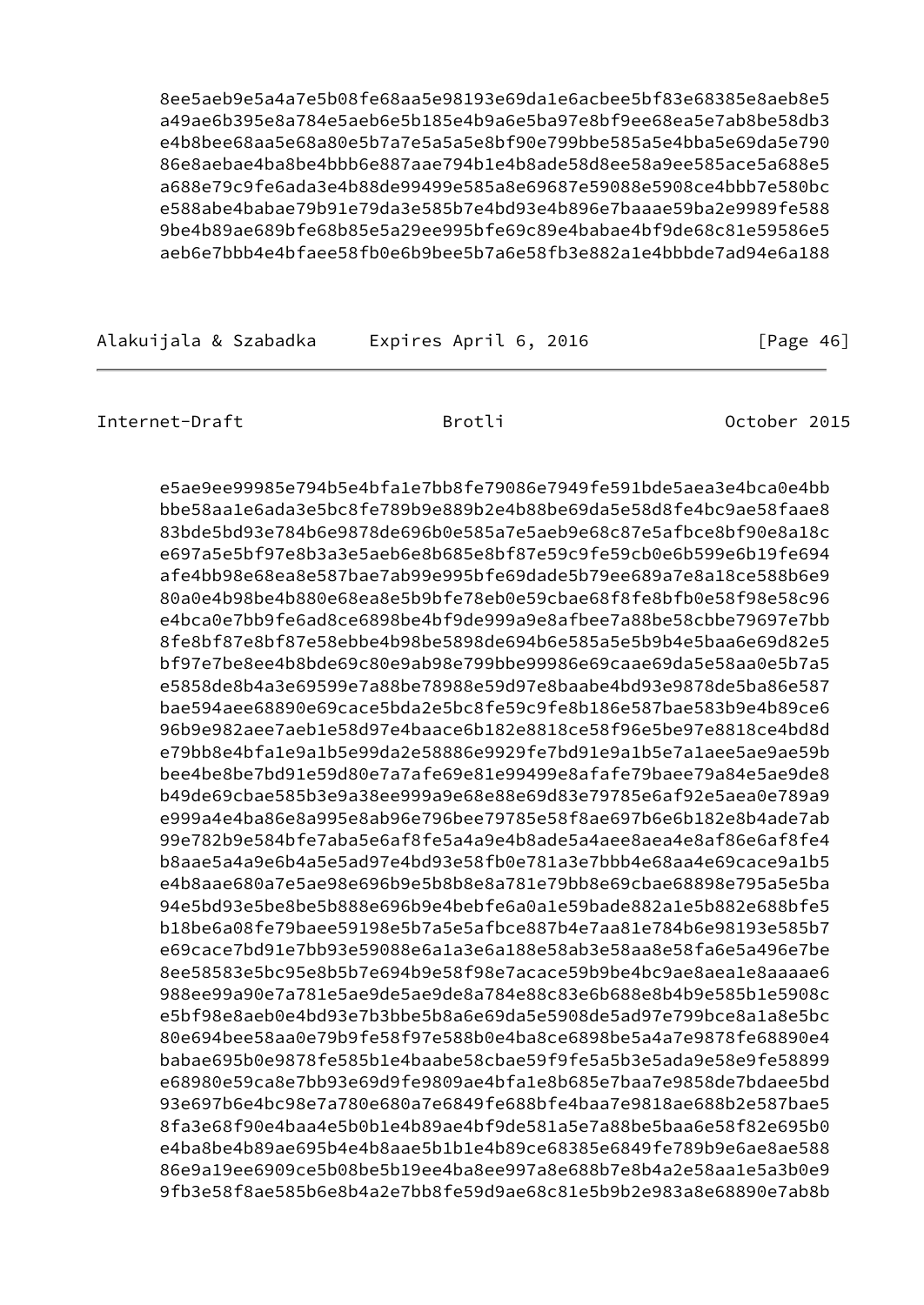e588a9e79b8ae88083e89991e68890e983bde58c85e8a385e794a8e688b6e6af 94e8b59be69687e6988ee68b9be59586e5ae8ce695b4e79c9fe698afe79cbce7 9d9be4bc99e4bcb4e5a881e69c9be9a286e59f9fe58dabe7949fe4bc98e683a0 e8ab96e5a387e585ace585b1e889afe5a5bde58585e58886e7aca6e59088e999 84e4bbb6e789b9e782b9e4b88de58fafe88bb1e69687e8b584e4baa7e6a0b9e6 9cace6988ee698bee5af86e7a2bce585ace4bc97e6b091e6978fe69bb4e58aa0 e4baabe58f97e5908ce5ada6e590afe58aa8e98082e59088e58e9fe69da5e997 aee7ad94e69cace69687e7be8ee9a39fe7bbbfe889b2e7a8b3e5ae9ae7bb88e4 ba8ee7949fe789a9e4be9be6b182e6909ce78b90e58a9be9878fe4b8a5e9878d e6b0b8e8bf9ce58699e79c9fe69c89e99990e7ab9ee4ba89e5afb9e8b1a1e8b4 b9e794a8e4b88de5a5bde7bb9de5afb9e58d81e58886e4bf83e8bf9be782b9e8 af84e5bdb1e99fb3e4bc98e58abfe4b88de5b091e6aca3e8b58fe5b9b6e4b894 e69c89e782b9e696b9e59091e585a8e696b0e4bfa1e794a8e8aebee696bde5bd a2e8b1a1e8b584e6a0bce7aa81e7a0b4e99a8fe79d80e9878de5a4a7e4ba8ee6 98afe6af95e4b89ae699bae883bde58c96e5b7a5e5ae8ce7be8ee59586e59f8e

| Alakuijala & Szabadka |  | Expires April 6, 2016 |  |
|-----------------------|--|-----------------------|--|
|-----------------------|--|-----------------------|--|

October 2015

e7bb9fe4b880e587bae78988e68993e980a0e794a2e59381e6a682e586b5e794 a8e4ba8ee4bf9de79599e59ba0e7b4a0e4b8ade59c8be5ad98e582a8e8b4b4e5 9bbee69c80e6849be995bfe69c9fe58fa3e4bbb7e79086e8b4a2e59fbae59cb0 e5ae89e68e92e6ada6e6b189e9878ce99da2e5889be5bbbae5a4a9e7a9bae9a6 96e58588e5ae8ce59684e9a9b1e58aa8e4b88be99da2e4b88de5868de8af9ae4 bfa1e6848fe4b989e998b3e58589e88bb1e59bbde6bc82e4baaee5869be4ba8b e78ea9e5aeb6e7bea4e4bc97e5869ce6b091e58db3e58fafe5908de7a8b1e5ae b6e585b7e58aa8e794bbe683b3e588b0e6b3a8e6988ee5b08fe5ada6e680a7e8 83bde88083e7a094e7a1ace4bbb6e8a782e79c8be6b885e6a59ae6909ee7ac91 e9a696e9a081e9bb84e98791e98082e794a8e6b19fe88b8fe79c9fe5ae9ee4b8 bbe7aea1e998b6e6aeb5e8a8bbe5868ae7bfbbe8af91e69d83e588a9e5819ae5 a5bde4bcbce4b98ee9809ae8aeafe696bde5b7a5e78b80e6858be4b99fe8aeb8 e78eafe4bf9de59fb9e585bbe6a682e5bfb5e5a4a7e59e8be69cbae7a5a8e790 86e8a7a3e58cbfe5908d6375616e646f656e766961726d616472696462757363 6172696e6963696f7469656d706f706f727175656375656e746165737461646f 70756564656e6a7565676f73636f6e747261657374c3a16e6e6f6d6272657469 656e656e70657266696c6d616e657261616d69676f7363697564616463656e74 726f61756e71756570756564657364656e74726f7072696d657270726563696f 736567c3ba6e6275656e6f73766f6c76657270756e746f7373656d616e616861 62c3ad6161676f73746f6e7565766f73756e69646f736361726c6f7365717569 706f6e69c3b16f736d7563686f73616c67756e61636f7272656f696d6167656e 7061727469726172726962616d6172c3ad61686f6d627265656d706c656f7665 7264616463616d62696f6d7563686173667565726f6e70617361646f6cc3ad6e 65617061726563656e7565766173637572736f7365737461626171756965726f 6c6962726f736375616e746f61636365736f6d696775656c766172696f736375 6174726f7469656e6573677275706f73736572c3a16e6575726f70616d656469

Internet-Draft

## Brotli

[Page  $47$ ]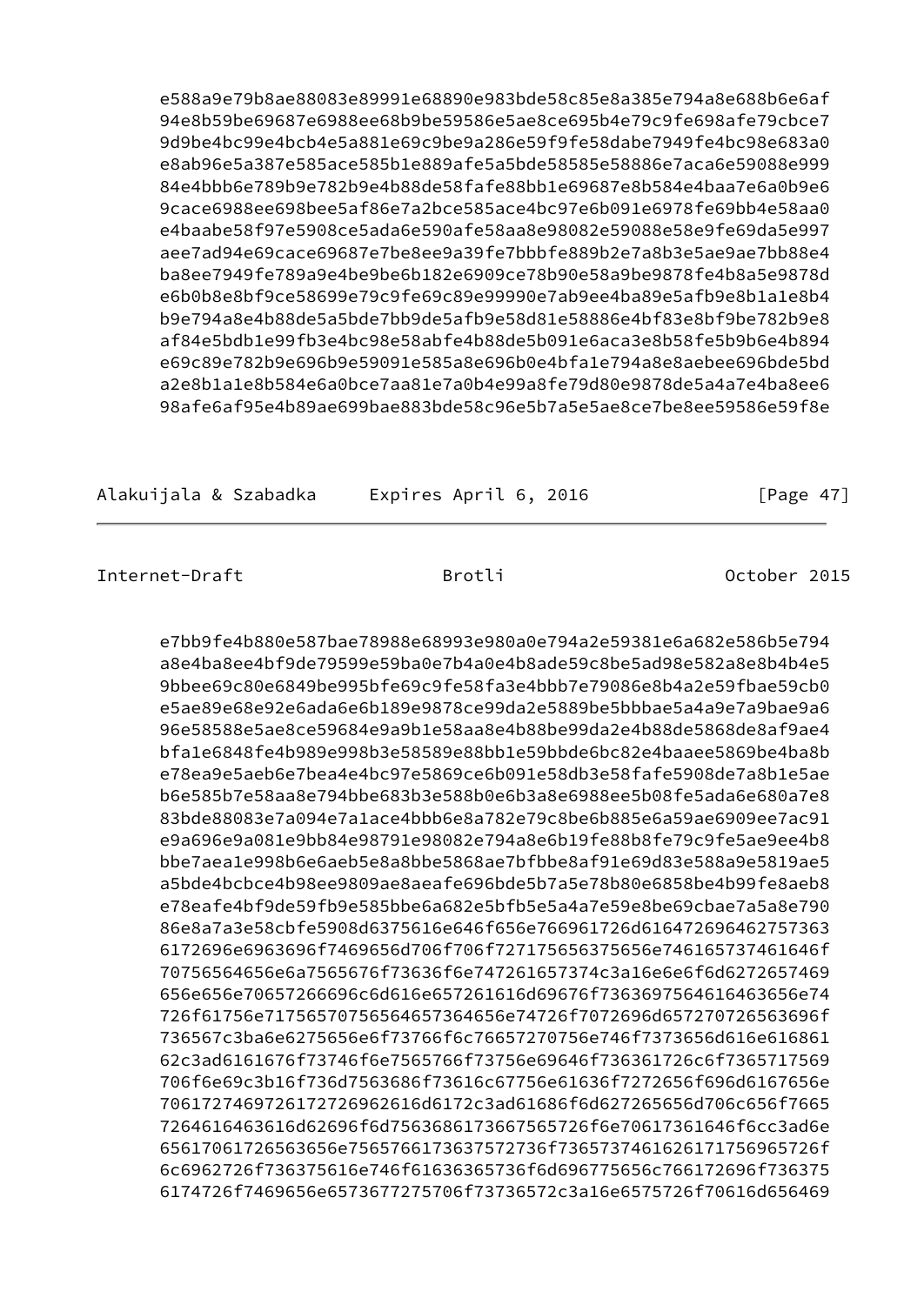6f736672656e746561636572636164656dc3a1736f6665727461636f63686573 6d6f64656c6f6974616c69616c6574726173616c67c3ba6e636f6d7072616375 616c657365786973746563756572706f7369656e646f7072656e73616c6c6567 61727669616a657364696e65726f6d7572636961706f6472c3a170756573746f 64696172696f707565626c6f7175696572656d616e75656c70726f70696f6372 6973697363696572746f73656775726f6d75657274656675656e746563657272 61726772616e646565666563746f7061727465736d656469646170726f706961 6f6672656365746965727261652d6d61696c766172696173666f726d61736675 7475726f6f626a65746f73656775697272696573676f6e6f726d61736d69736d 6f73c3ba6e69636f63616d696e6f736974696f7372617ac3b36e64656269646f 707275656261746f6c65646f74656ec3ad616a6573c3ba7365737065726f636f 63696e616f726967656e7469656e64616369656e746f63c3a164697a6861626c 6172736572c3ad616c6174696e61667565727a61657374696c6f677565727261 656e74726172c3a97869746f6cc3b370657a6167656e646176c3ad64656f6576 69746172706167696e616d6574726f736a617669657270616472657366c3a163 696c636162657a61c3a17265617373616c696461656e76c3ad6f6a6170c3b36e 616275736f736269656e6573746578746f736c6c6576617270756564616e6675 65727465636f6dc3ba6e636c6173657368756d616e6f74656e69646f62696c62 616f756e69646164657374c3a17365646974617263726561646fd0b4d0bbd18f d187d182d0bed0bad0b0d0bad0b8d0bbd0b8d18dd182d0bed0b2d181d0b5d0b5 d0b3d0bed0bfd180d0b8d182d0b0d0bad0b5d189d0b5d183d0b6d0b5d09ad0b0 d0bad0b1d0b5d0b7d0b1d18bd0bbd0bed0bdd0b8d092d181d0b5d0bfd0bed0b4

Alakuijala & Szabadka Expires April 6, 2016 [Page 48]

Internet-Draft Brotli October 2015

 d0add182d0bed182d0bed0bcd187d0b5d0bcd0bdd0b5d182d0bbd0b5d182d180 d0b0d0b7d0bed0bdd0b0d0b3d0b4d0b5d0bcd0bdd0b5d094d0bbd18fd09fd180 d0b8d0bdd0b0d181d0bdd0b8d185d182d0b5d0bcd0bad182d0bed0b3d0bed0b4 d0b2d0bed182d182d0b0d0bcd0a1d0a8d090d0bcd0b0d18fd0a7d182d0bed0b2 d0b0d181d0b2d0b0d0bcd0b5d0bcd183d0a2d0b0d0bad0b4d0b2d0b0d0bdd0b0 d0bcd18dd182d0b8d18dd182d183d092d0b0d0bcd182d0b5d185d0bfd180d0be d182d183d182d0bdd0b0d0b4d0b4d0bdd18fd092d0bed182d182d180d0b8d0bd d0b5d0b9d092d0b0d181d0bdd0b8d0bcd181d0b0d0bcd182d0bed182d180d183 d0b1d09ed0bdd0b8d0bcd0b8d180d0bdd0b5d0b5d09ed09ed09ed0bbd0b8d186 d18dd182d0b0d09ed0bdd0b0d0bdd0b5d0bcd0b4d0bed0bcd0bcd0bed0b9d0b4 d0b2d0b5d0bed0bdd0bed181d183d0b4e0a495e0a587e0a4b9e0a588e0a495e0 a580e0a4b8e0a587e0a495e0a4bee0a495e0a58be0a494e0a4b0e0a4aae0a4b0 e0a4a8e0a587e0a48fe0a495e0a495e0a4bfe0a4ade0a580e0a487e0a4b8e0a4 95e0a4b0e0a4a4e0a58be0a4b9e0a58be0a486e0a4aae0a4b9e0a580e0a4afe0 a4b9e0a4afe0a4bee0a4a4e0a495e0a4a5e0a4be6a616772616ee0a486e0a49c e0a49ce0a58be0a485e0a4ace0a4a6e0a58be0a497e0a488e0a49ce0a4bee0a4 97e0a48fe0a4b9e0a4aee0a487e0a4a8e0a4b5e0a4b9e0a4afe0a587e0a4a5e0 a587e0a4a5e0a580e0a498e0a4b0e0a49ce0a4ace0a4a6e0a580e0a495e0a488 e0a49ce0a580e0a4b5e0a587e0a4a8e0a488e0a4a8e0a48fe0a4b9e0a4b0e0a4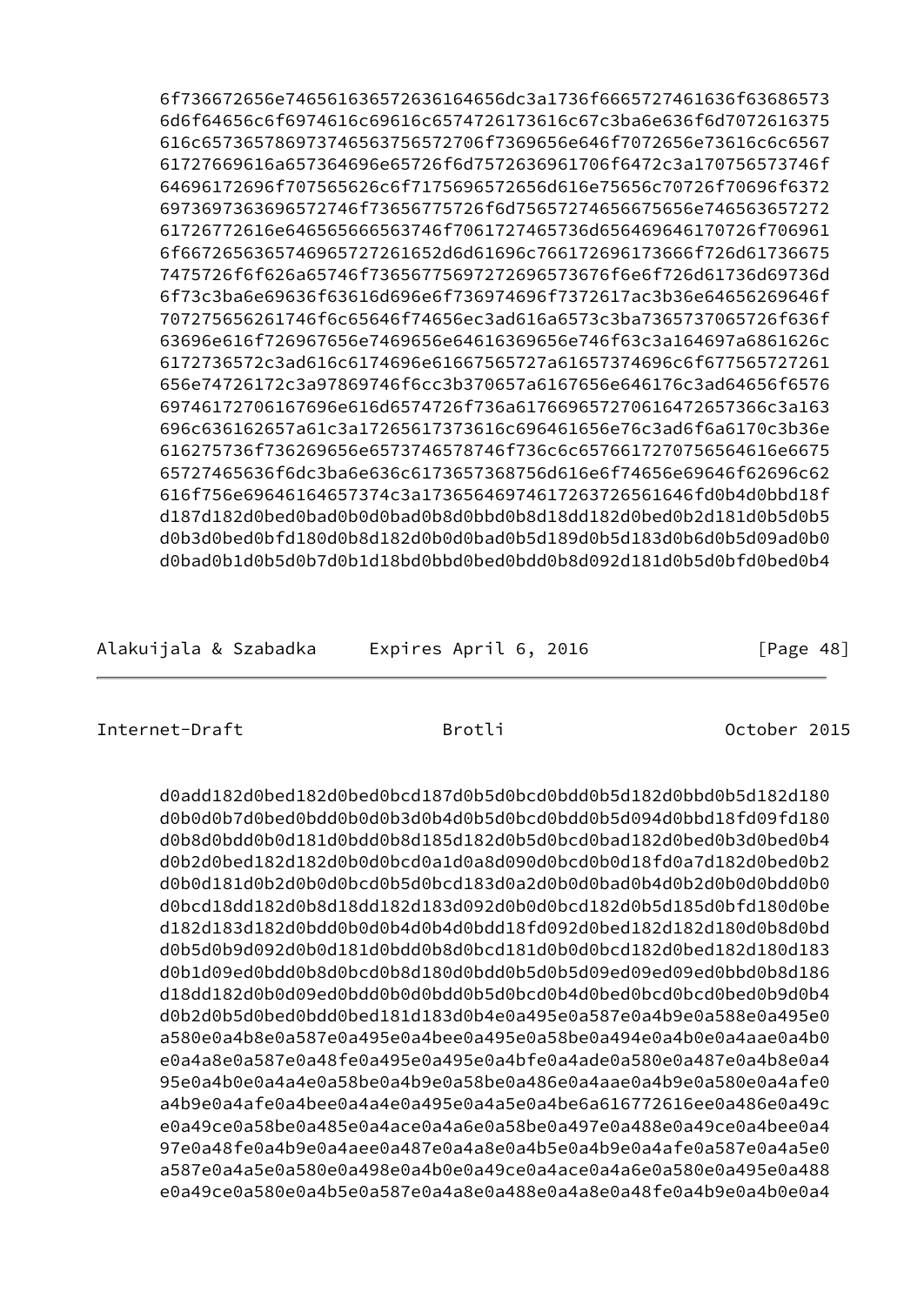89e0a4b8e0a4aee0a587e0a495e0a4aee0a4b5e0a58be0a4b2e0a587e0a4b8e0 a4ace0a4aee0a488e0a4a6e0a587e0a493e0a4b0e0a486e0a4aee0a4ace0a4b8 e0a4ade0a4b0e0a4ace0a4a8e0a49ae0a4b2e0a4aee0a4a8e0a486e0a497e0a4 b8e0a580e0a4b2e0a580d8b9d984d989d8a5d984d989d987d8b0d8a7d8a2d8ae d8b1d8b9d8afd8afd8a7d984d989d987d8b0d987d8b5d988d8b1d8bad98ad8b1 d983d8a7d986d988d984d8a7d8a8d98ad986d8b9d8b1d8b6d8b0d984d983d987 E89bb8ebT68ba8ebT68b68ebb8ebed8bb8ebT68bS8eb58eb88eb688ebT68ba8eb d986d8add8aad989d982d8a8d984d988d8add8a9d8a7d8aed8b1d981d982d8b7 d8b9d8a8d8afd8b1d983d986d8a5d8b0d8a7d983d985d8a7d8a7d8abd8afd8a5 d984d8a7d981d982d8a8b188d8b68d8b6d983d98ab188b58b58b58b58b588b d986d988d987d988d8a3d986d8a7d8acd8afd8a7d984d987d8a7d8b88b88b d8b9d986d8afd984d98ad8b3d8b9d8a8d8b1d8b5d984d989d985d986d8b0d8a8 d987d8a7d8a3d986d987d985d8abd984d983d986d8aad8a7d984d8a7d8add98a d8abd985d8b5d8b1d8b4d8b1d8add8add988d984d988d981d98ad8a7d8b0d8a7 d984d983d984d985d8b1d8a9d8a7d986d8aad8a7d984d981d8a3d8a8d988d8ae d8a7d8b5d8a3d986d8aad8a7d986d987d8a7d984d98ad8b9d8b6d988d988d982 d8afd8a7d8a8d986d8aed98ad8b1d8a8d986d8aad984d983d985d8b4d8a7d8a1 d988d987d98ad8a7d8a8d988d982d8b5d8b5d988d985d8a7d8b1d982d985d8a3 d8add8afd986d8add986d8b9d8afd985d8b1d8a3d98ad8a7d8add8a9d983d8aa d8a8d8afd988d986d98ad8acd8a8d985d986d987d8aad8add8aad8acd987d8a9 d8b3d986d8a9d98ad8aad985d983d8b1d8a9d8bad8b2d8a9d986d981d8b3d8a8 d98ad8aad984d984d987d984d986d8a7d8aad984d983d982d984d8a8d984d985 d8a7d8b9d986d987d8a3d988d984d8b4d98ad8a1d986d988d8b1d8a3d985d8a7 d981d98ad983d8a8d983d984d8b0d8a7d8aad8b1d8aad8a8d8a8d8a3d986d987 d985d8b3d8a7d986d983d8a8d98ad8b9d981d982d8afd8add8b3d986d984d987 d985d8b4d8b9d8b1d8a3d987d984d8b4d987d8b1d982d8b7d8b1d8b7d984d8a8 70726f66696c657365727669636564656661756c7468696d73656c6664657461 696c73636f6e74656e74737570706f7274737461727465646d65737361676573 75636365737366617368696f6e3c7469746c653e636f756e7472796163636f75

| Alakuijala & Szabadka | Expires April 6, 2016 | [Page 49] |
|-----------------------|-----------------------|-----------|
|                       |                       |           |

Internet-Draft

Brotli

October 2015

6e746372656174656473746f72696573726573756c747372756e6e696e677072 6f6365737377726974696e676f626a6563747376697369626c6577656c636f6d 6561727469636c65756e6b6e6f776e6e6574776f726b636f6d70616e7964796e 616d696362726f777365727072697661637970726f626c656d53657276696365 72657370656374646973706c6179726571756573747265736572766577656273 697465686973746f7279667269656e64736f7074696f6e73776f726b696e6776 657273696f6e6d696c6c696f6e6368616e6e656c77696e646f772e6164647265 73737669736974656477656174686572636f727265637470726f647563746564 6972656374666f7277617264796f752063616e72656d6f7665647375626a6563 74636f6e74726f6c6172636869766563757272656e7472656164696e676c6962 726172796c696d697465646d616e616765726675727468657273756d6d617279 6d616368696e656d696e7574657370726976617465636f6e7465787470726f67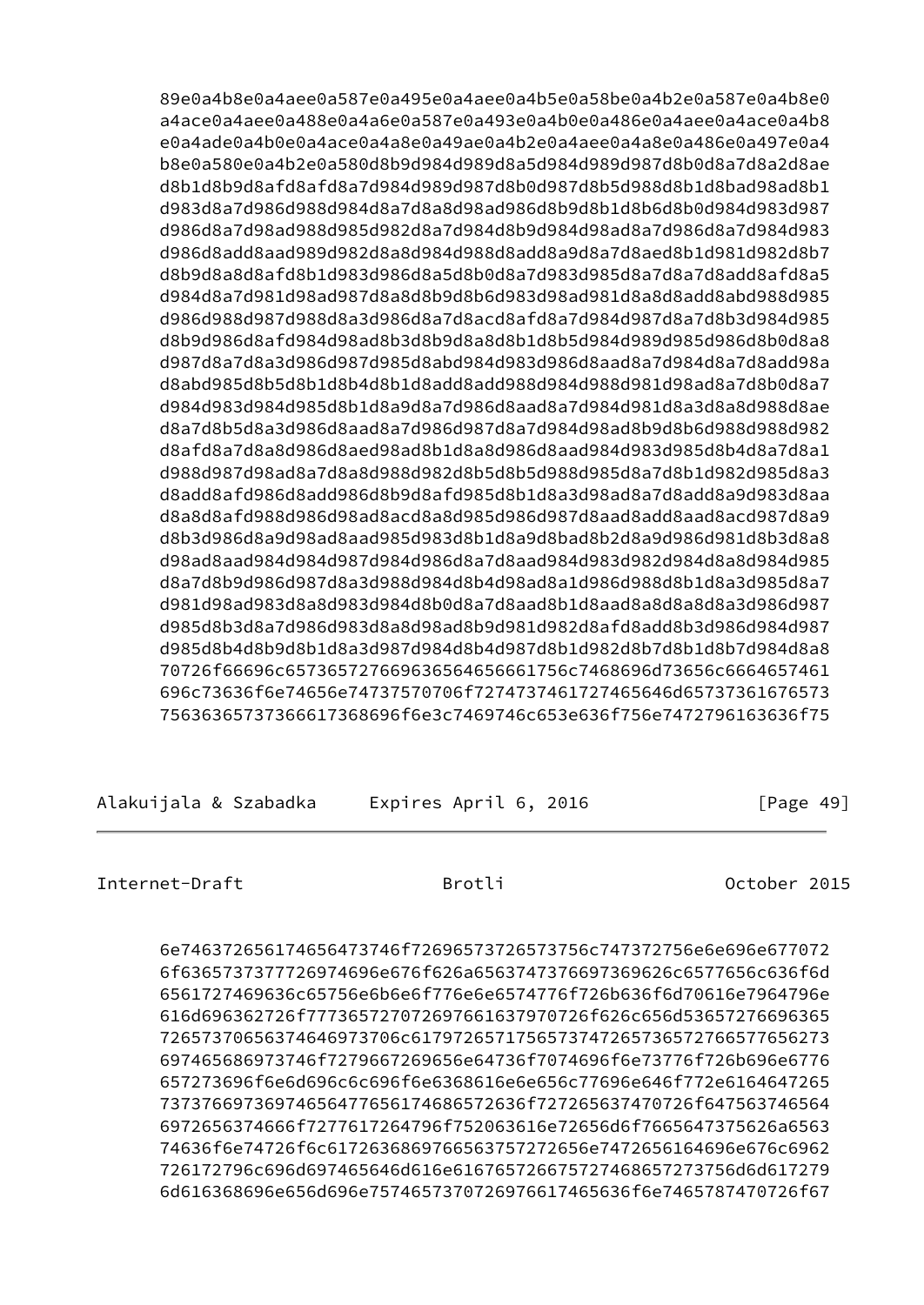72616d736f63696574796e756d626572737772697474656e656e61626c656474 726967676572736f75726365736c6f6164696e67656c656d656e74706172746e 657266696e616c6c79706572666563746d65616e696e6773797374656d736b65 6570696e6763756c747572652671756f743b2c6a6f75726e616c70726f6a6563 7473757266616365732671756f743b657870697265737265766965777362616c 616e6365456e676c697368436f6e74656e747468726f756768506c6561736520 6f70696e696f6e636f6e74616374617665726167657072696d61727976696c6c 6167655370616e69736867616c6c6572796465636c696e656d656574696e676d 697373696f6e706f70756c61727175616c6974796d65617375726567656e6572 616c7370656369657373657373696f6e73656374696f6e77726974657273636f 756e746572696e697469616c7265706f727473666967757265736d656d626572 73686f6c64696e67646973707574656561726c69657265787072657373646967 6974616c70696374757265416e6f746865726d61727269656474726166666963 6c656164696e676368616e67656463656e7472616c766963746f7279696d6167 65732f726561736f6e7373747564696573666561747572656c697374696e676d 7573742062657363686f6f6c7356657273696f6e757375616c6c79657069736f 6465706c6179696e6767726f77696e676f6276696f75736f7665726c61797072 6573656e74616374696f6e733c2f756c3e0d0a77726170706572616c72656164 796365727461696e7265616c69747973746f72616765616e6f74686572646573 6b746f706f6666657265647061747465726e756e757375616c4469676974616c 6361706974616c576562736974656661696c757265636f6e6e65637472656475 636564416e64726f696464656361646573726567756c61722026616d703b2061 6e696d616c7372656c656173654175746f6d617467657474696e676d6574686f 64736e6f7468696e67506f70756c617263617074696f6e6c6574746572736361 7074757265736369656e63656c6963656e73656368616e676573456e676c616e 643d3126616d703b486973746f7279203d206e65772043656e7472616c757064 617465645370656369616c4e6574776f726b72657175697265636f6d6d656e74 7761726e696e67436f6c6c656765746f6f6c62617272656d61696e7362656361 757365656c65637465644465757473636866696e616e6365776f726b65727371 7569636b6c796265747765656e65786163746c7973657474696e676469736561 7365536f6369657479776561706f6e7365786869626974266c743b212d2d436f 6e74726f6c636c6173736573636f76657265646f75746c696e6561747461636b 73646576696365732877696e646f77707572706f73657469746c653d224d6f62 696c65206b696c6c696e6773686f77696e674974616c69616e64726f70706564 68656176696c79656666656374732d31275d293b0a636f6e6669726d43757272 656e74616476616e636573686172696e676f70656e696e6764726177696e6762

| Alakuijala & Szabadka | Expires April 6, 2016 | [Page 50] |
|-----------------------|-----------------------|-----------|
|-----------------------|-----------------------|-----------|

Internet-Draft Brotli October 2015

 696c6c696f6e6f7264657265644765726d616e7972656c617465643c2f666f72 6d3e696e636c75646577686574686572646566696e6564536369656e63656361 74616c6f6741727469636c65627574746f6e736c617267657374756e69666f72 6d6a6f75726e6579736964656261724368696361676f686f6c6964617947656e 6572616c706173736167652c2671756f743b616e696d6174656665656c696e67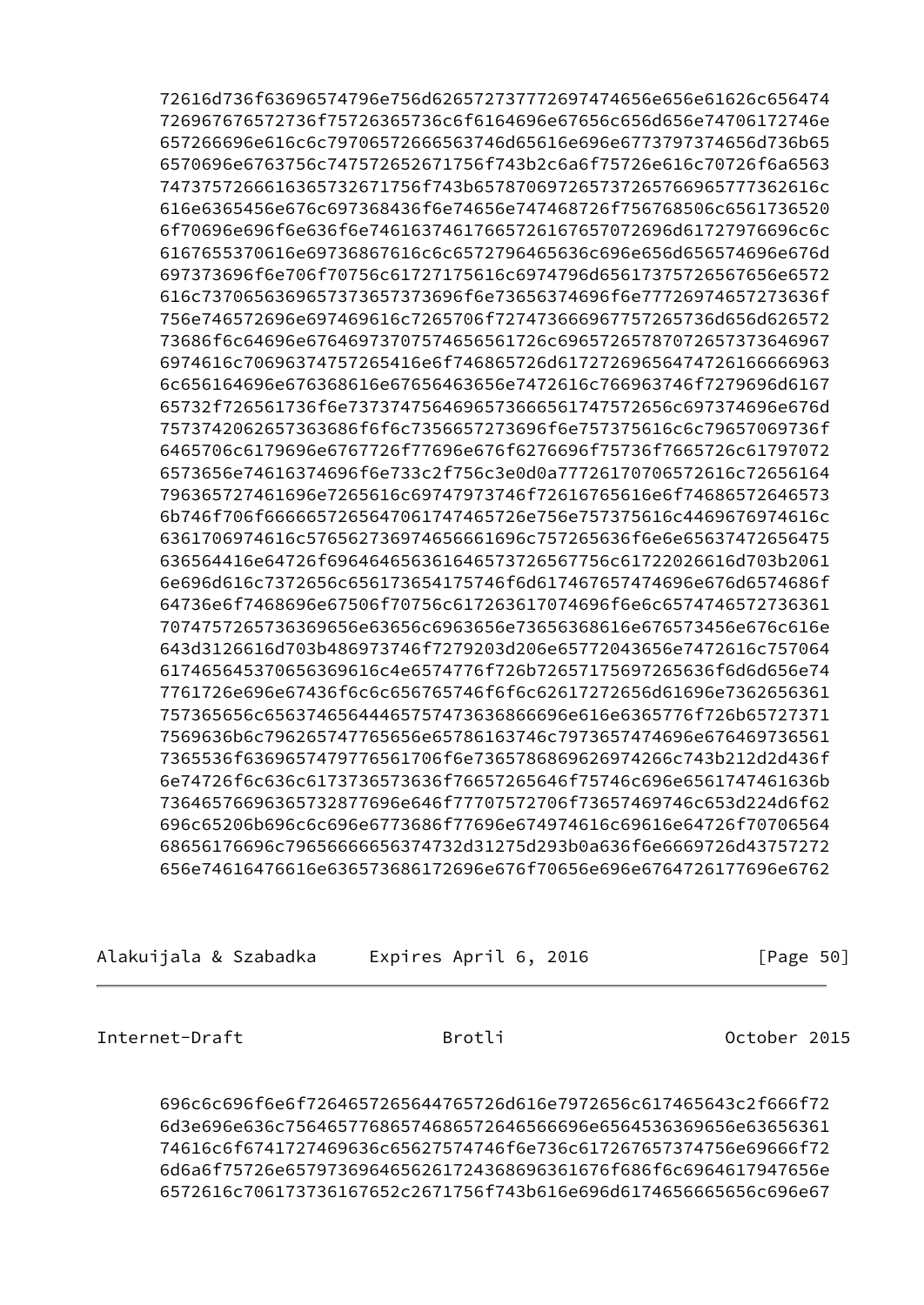6172726976656470617373696e676e61747572616c726f7567686c792e0a0a54 686520627574206e6f7464656e736974794272697461696e4368696e6573656c 61636b206f66747269627574654972656c616e642220646174612d666163746f 727372656365697665746861742069734c69627261727968757362616e64696e 206661637461666661697273436861726c65737261646963616c62726f756768 7466696e64696e676c616e64696e673a6c616e673d2272657475726e206c6561 64657273706c616e6e65647072656d69756d7061636b616765416d6572696361 45646974696f6e5d2671756f743b4d6573736167656e65656420746f76616c75 653d22636f6d706c65786c6f6f6b696e6773746174696f6e62656c6965766573 6d616c6c65722d6d6f62696c657265636f72647377616e7420746f6b696e6420 6f6646697265666f78796f752061726573696d696c6172737475646965646d61 78696d756d68656164696e6772617069646c79636c696d6174656b696e67646f 6d656d6572676564616d6f756e7473666f756e64656470696f6e656572666f72 6d756c6164796e61737479686f7720746f20537570706f7274726576656e7565 65636f6e6f6d79526573756c747362726f74686572736f6c646965726c617267 656c7963616c6c696e672e2671756f743b4163636f756e744564776172642073 65676d656e74526f62657274206566666f727473506163696669636c6561726e 6564757020776974686865696768743a77652068617665416e67656c65736e61 74696f6e735f7365617263686170706c696564616371756972656d6173736976 656772616e7465643a2066616c7365747265617465646269676765737462656e 6566697464726976696e67537475646965736d696e696d756d70657268617073 6d6f726e696e6773656c6c696e67697320757365647265766572736576617269 616e7420726f6c653d226d697373696e676163686965766570726f6d6f746573 747564656e74736f6d656f6e6565787472656d65726573746f7265626f74746f 6d3a65766f6c766564616c6c20746865736974656d6170656e676c6973687761 7920746f202041756775737473796d626f6c73436f6d70616e796d6174746572 736d75736963616c616761696e737473657276696e677d2928293b0d0a706179 6d656e7474726f75626c65636f6e63657074636f6d70617265706172656e7473 706c6179657273726567696f6e736d6f6e69746f722027275468652077696e6e 696e676578706c6f72656164617074656447616c6c65727970726f6475636561 62696c697479656e68616e636563617265657273292e2054686520636f6c6c65 637453656172636820616e6369656e7465786973746564666f6f746572206861 6e646c65727072696e746564636f6e736f6c654561737465726e6578706f7274 7377696e646f77734368616e6e656c696c6c6567616c6e65757472616c737567 676573745f6865616465727369676e696e672e68746d6c223e736574746c6564 7765737465726e63617573696e672d7765626b6974636c61696d65644a757374 6963656368617074657276696374696d7354686f6d6173206d6f7a696c6c6170 726f6d6973657061727469657365646974696f6e6f7574736964653a66616c73 652c68756e647265644f6c796d7069635f627574746f6e617574686f72737265 61636865646368726f6e696364656d616e64737365636f6e647370726f746563 7461646f70746564707265706172656e65697468657267726561746c79677265 617465726f766572616c6c696d70726f7665636f6d6d616e647370656369616c 7365617263682e776f727368697066756e64696e6774686f7567687468696768

Alakuijala & Szabadka Expires April 6, 2016 [Page 51]

Internet-Draft Brotli October 2015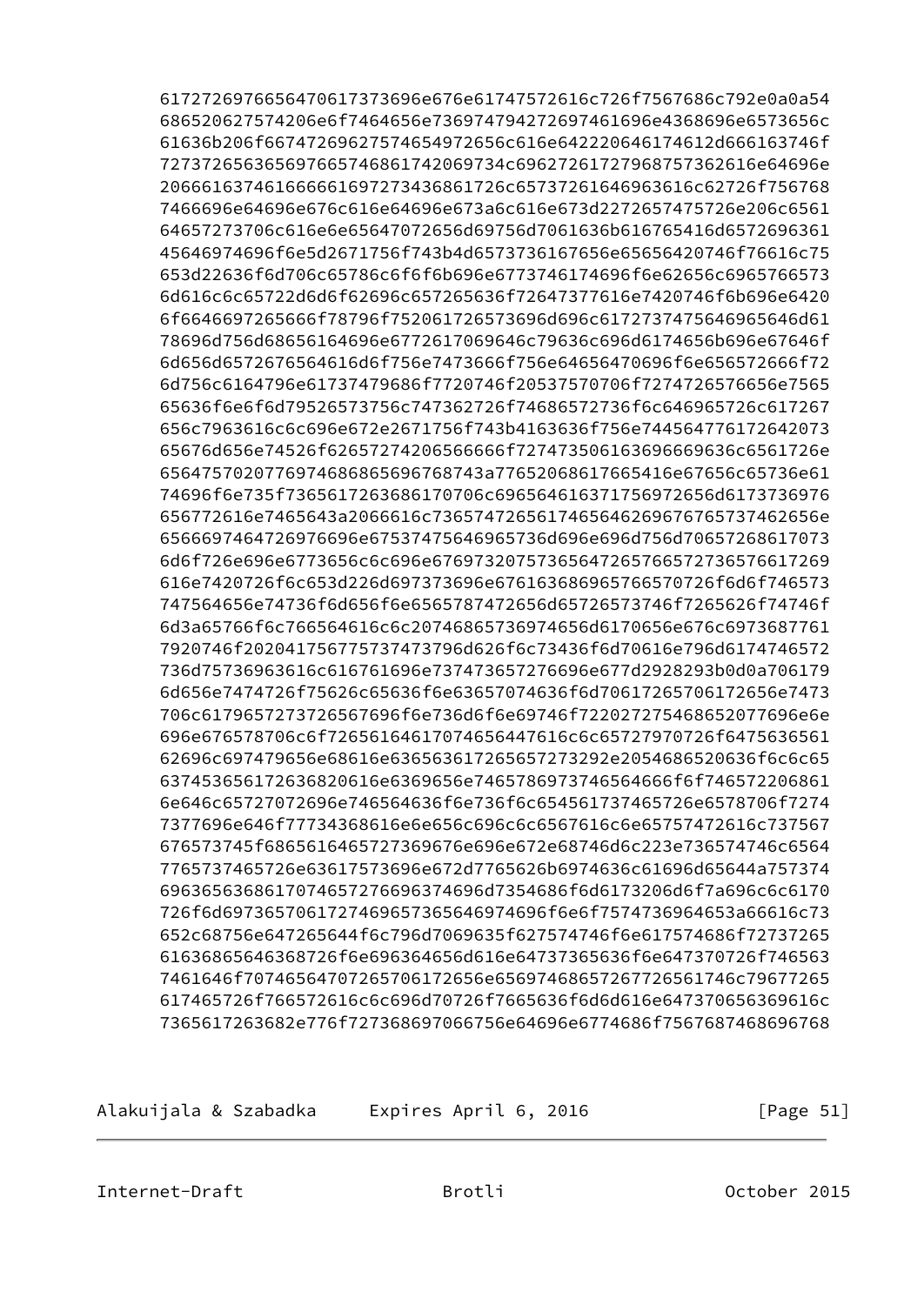657374696e73746561647574696c6974797175617274657243756c7475726574 657374696e67636c6561726c796578706f73656442726f777365726c69626572 616c7d20636174636850726f6a6563746578616d706c656869646528293b466c 6f72696461616e7377657273616c6c6f776564456d7065726f72646566656e73 65736572696f757366726565646f6d5365766572616c2d627574746f6e467572 746865726f7574206f6620213d206e756c6c747261696e656444656e6d61726b 766f69642830292f616c6c2e6a7370726576656e745265717565737453746570 68656e0a0a5768656e206f6273657276653c2f68323e0d0a4d6f6465726e2070 726f766964652220616c743d22626f72646572732e0a0a466f72200a0a4d616e 792061727469737473706f7765726564706572666f726d66696374696f6e7479 7065206f666d65646963616c7469636b6574736f70706f736564436f756e6369 6c7769746e6573736a75737469636547656f7267652042656c6769756d2e2e2e 3c2f613e747769747465726e6f7461626c7977616974696e6777617266617265 204f746865722072616e6b696e67706872617365736d656e74696f6e73757276 6976657363686f6c61723c2f703e0d0a20436f756e74727969676e6f7265646c 6f7373206f666a75737420617347656f72676961737472616e67653c68656164 3e3c73746f7070656431275d293b0d0a69736c616e64736e6f7461626c65626f 726465723a6c697374206f66636172726965643130302c3030303c2f68333e0a 207365766572616c6265636f6d657373656c6563742077656464696e6730302e 68746d6c6d6f6e617263686f66662074686574656163686572686967686c7920 62696f6c6f67796c696665206f666f72206576656e72697365206f6626726171 756f3b706c75736f6e6568756e74696e672874686f756768446f75676c61736a 6f696e696e67636972636c6573466f7220746865416e6369656e74566965746e 616d76656869636c65737563682061736372797374616c76616c7565203d5769 6e646f7773656e6a6f7965646120736d616c6c617373756d65643c612069643d 22666f726569676e20416c6c207269686f7720746865446973706c6179726574 69726564686f776576657268696464656e3b626174746c65737365656b696e67 636162696e6574776173206e6f746c6f6f6b206174636f6e6475637467657420 7468654a616e7561727968617070656e737475726e696e67613a686f7665724f 6e6c696e65204672656e6368206c61636b696e677479706963616c6578747261 6374656e656d6965736576656e20696667656e65726174646563696465646172 65206e6f742f73656172636862656c696566732d696d6167653a6c6f63617465 647374617469632e6c6f67696e223e636f6e7665727476696f6c656e74656e74 657265646669727374223e6369726375697446696e6c616e646368656d697374 73686520776173313070783b223e61732073756368646976696465643c2f7370 616e3e77696c6c2062656c696e65206f66612067726561746d7973746572792f 696e6465782e66616c6c696e6764756520746f207261696c776179636f6c6c65 67656d6f6e7374657264657363656e74697420776974686e75636c6561724a65 776973682070726f7465737442726974697368666c6f77657273707265646963 747265666f726d73627574746f6e2077686f207761736c656374757265696e73 74616e747375696369646567656e65726963706572696f64736d61726b657473 536f6369616c2066697368696e67636f6d62696e656772617068696377696e6e 6572733c6272202f3e3c627920746865204e61747572616c5072697661637963 6f6f6b6965736f7574636f6d657265736f6c7665537765646973686272696566 6c795065727369616e736f206d75636843656e7475727964657069637473636f 6c756d6e73686f7573696e67736372697074736e65787420746f62656172696e 676d617070696e67726576697365646a5175657279282d77696474683a746974 6c65223e746f6f6c74697053656374696f6e64657369676e735475726b697368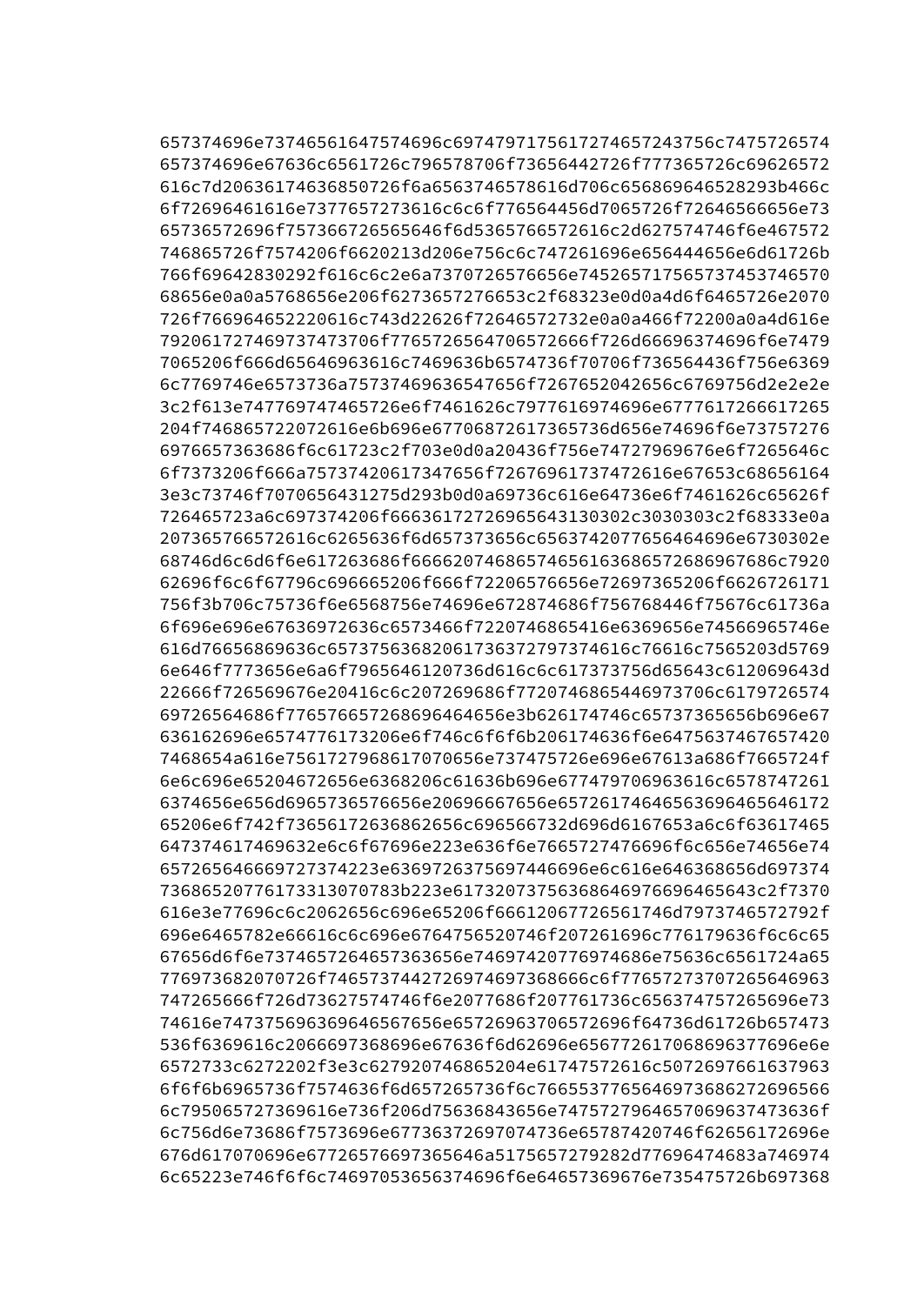Internet-Draft Brotli October 2015

 796f756e6765722e6d61746368287d2928293b0a0a6275726e696e676f706572 61746564656772656573736f757263653d52696368617264636c6f73656c7970 6c6173746963656e74726965733c2f74723e0d0a636f6c6f723a23756c206964 3d22706f7373657373726f6c6c696e67706879736963736661696c696e676578 6563757465636f6e746573746c696e6b20746f44656661756c743c6272202f3e 0a3a20747275652c63686172746572746f757269736d636c617373696370726f 636565646578706c61696e3c2f68313e0d0a6f6e6c696e652e3f786d6c207665 68656c70696e676469616d6f6e64757365207468656169726c696e65656e6420 2d2d3e292e617474722872656164657273686f7374696e672366666666666672 65616c697a6556696e63656e747369676e616c73207372633d222f50726f6475 6374646573706974656469766572736574656c6c696e675075626c6963206865 6c6420696e4a6f736570682074686561747265616666656374733c7374796c65 3e61206c61726765646f65736e27746c617465722c20456c656d656e74666176 69636f6e63726561746f7248756e67617279416972706f727473656520746865 736f20746861744d69636861656c53797374656d7350726f6772616d732c2061 6e64202077696474683d652671756f743b74726164696e676c656674223e0a70 6572736f6e73476f6c64656e20416666616972736772616d6d6172666f726d69 6e6764657374726f7969646561206f6663617365206f666f6c64657374207468 69732069732e737263203d20636172746f6f6e72656769737472436f6d6d6f6e 734d75736c696d7357686174206973696e206d616e796d61726b696e67726576 65616c73496e646565642c657175616c6c792f73686f775f616f7574646f6f72 657363617065284175737472696167656e6574696373797374656d2c496e2074 68652073697474696e67486520616c736f49736c616e647341636164656d790a 09093c212d2d44616e69656c2062696e64696e67626c6f636b223e696d706f73 65647574696c697a654162726168616d286578636570747b77696474683a7075 7474696e67292e68746d6c287c7c205b5d3b0a444154415b202a6b6974636865 6e6d6f756e74656461637475616c206469616c6563746d61696e6c79205f626c 616e6b27696e7374616c6c6578706572747369662874797065497420616c736f 26636f70793b20223e5465726d73626f726e20696e4f7074696f6e7365617374 65726e74616c6b696e67636f6e6365726e6761696e6564206f6e676f696e676a 75737469667963726974696373666163746f7279697473206f776e6173736175 6c74696e76697465646c617374696e67686973206f776e687265663d222f2220 72656c3d22646576656c6f70636f6e636572746469616772616d646f6c6c6172 73636c75737465727068703f69643d616c636f686f6c293b7d2928293b757369 6e6720613e3c7370616e3e76657373656c737265766976616c41646472657373 616d6174657572616e64726f6964616c6c65676564696c6c6e65737377616c6b 696e6763656e746572737175616c6966796d617463686573756e696669656465 7874696e6374446566656e73656469656420696e0a093c212d2d20637573746f 6d736c696e6b696e674c6974746c6520426f6f6b206f666576656e696e676d69 6e2e6a733f617265207468656b6f6e74616b74746f64617927732e68746d6c22 207461726765743d77656172696e67416c6c205269673b0a7d2928293b726169 73696e6720416c736f2c206372756369616c61626f7574223e6465636c617265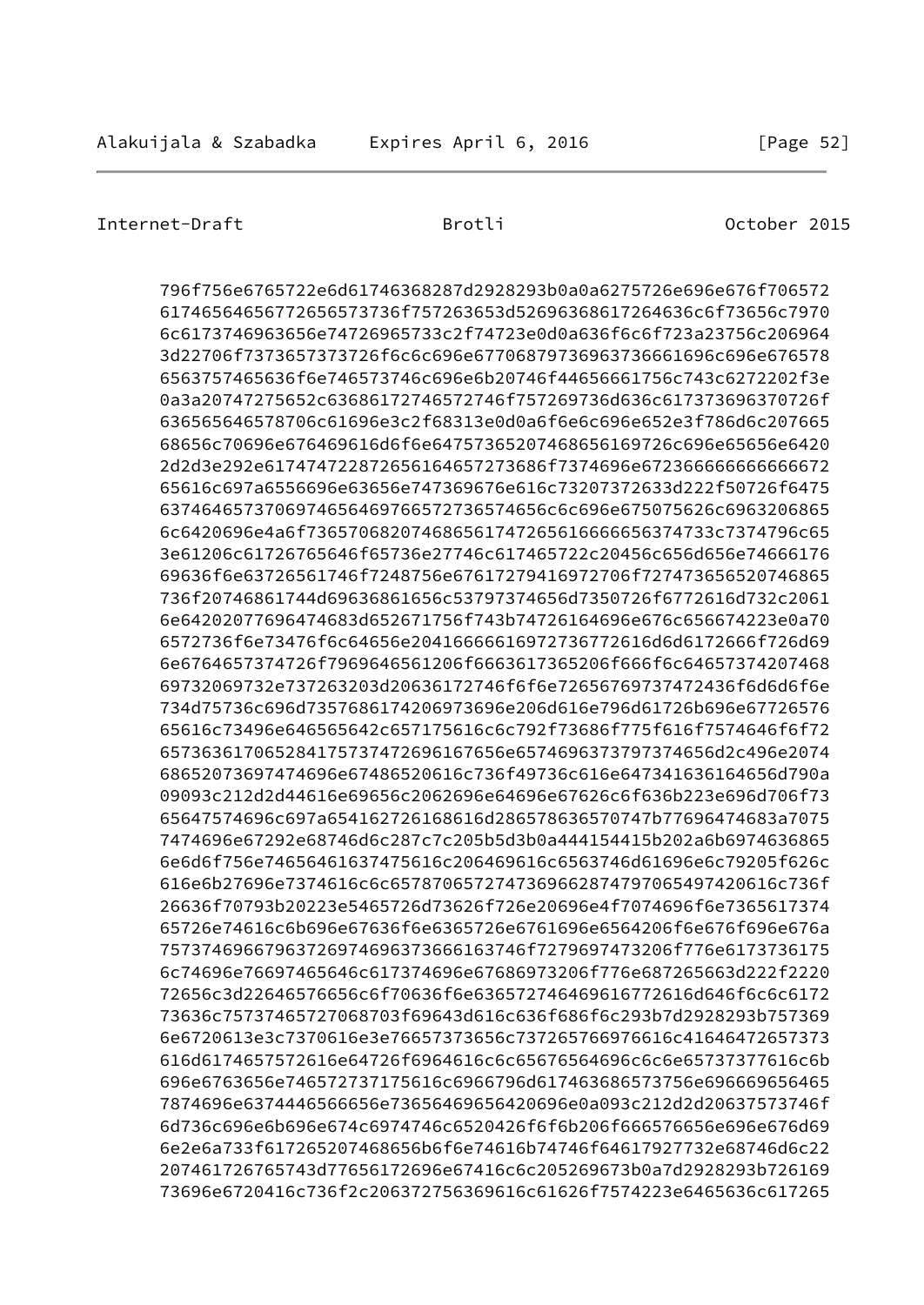2d2d3e0a3c736366697265666f786173206d7563686170706c696573696e6465 782c20732c206275742074797065203d200a0d0a3c212d2d746f776172647352 65636f72647350726976617465466f726569676e5072656d69657263686f6963 65735669727475616c72657475726e73436f6d6d656e74506f7765726564696e 6c696e653b706f76657274796368616d6265724c6976696e6720766f6c756d65 73416e74686f6e796c6f67696e222052656c6174656445636f6e6f6d79726561

|  | Alakuijala & Szabadka | Expires April 6, 2016 |  |  |
|--|-----------------------|-----------------------|--|--|
|  |                       |                       |  |  |

 $\lceil$  Page 53]

Internet-Draft Brotli October 2015

 6368657363757474696e67677261766974796c69666520696e43686170746572 2d736861646f774e6f7461626c653c2f74643e0d0a2072657475726e73746164 69756d7769646765747376617279696e6774726176656c7368656c6420627977 686f20617265776f726b20696e666163756c7479616e67756c617277686f2068 6164616972706f7274746f776e206f660a0a536f6d652027636c69636b276368 61726765736b6579776f726469742077696c6c63697479206f66287468697329 3b416e6472657720756e6971756520636865636b65646f72206d6f7265333030 70783b2072657475726e3b7273696f6e3d22706c7567696e7377697468696e20 68657273656c6653746174696f6e4665646572616c76656e747572657075626c 69736873656e7420746f74656e73696f6e61637472657373636f6d6520746f66 696e6765727344756b65206f6670656f706c652c6578706c6f69747768617420 69736861726d6f6e7961206d616a6f72223a2268747470696e20686973206d65 6e75223e0a6d6f6e74686c796f666669636572636f756e63696c6761696e696e 676576656e20696e53756d6d61727964617465206f666c6f79616c7479666974 6e657373616e6420776173656d7065726f7273757072656d655365636f6e6420 68656172696e675275737369616e6c6f6e67657374416c62657274616c617465 72616c736574206f6620736d616c6c223e2e617070656e64646f207769746866 65646572616c62616e6b206f6662656e65617468446573706974654361706974 616c67726f756e6473292c20616e642070657263656e7469742066726f6d636c 6f73696e67636f6e7461696e496e73746561646669667465656e61732077656c 6c2e7961686f6f2e726573706f6e64666967687465726f627363757265726566 6c6563746f7267616e69633d204d6174682e65646974696e676f6e6c696e6520 70616464696e67612077686f6c656f6e6572726f7279656172206f66656e6420 6f6620626172726965727768656e20697468656164657220686f6d65206f6672 6573756d656472656e616d65647374726f6e673e68656174696e677265746169 6e73636c6f75646672776179206f66204d6172636820316b6e6f77696e67696e 20706172744265747765656e6c6573736f6e73636c6f73657374766972747561 6c6c696e6b73223e63726f73736564454e44202d2d3e66616d6f757320617761 726465644c6963656e73654865616c746820666169726c79207765616c746879 6d696e696d616c4166726963616e636f6d706574656c6162656c223e73696e67 696e676661726d65727342726173696c29646973637573737265706c61636547 7265676f7279666f6e7420636f70757273756564617070656172736d616b6520 7570726f756e646564626f7468206f66626c6f636b6564736177207468656f66 6669636573636f6c6f757273696628646f63757768656e206865656e666f7263 6570757368286675417567757374205554462d38223e46616e74617379696e20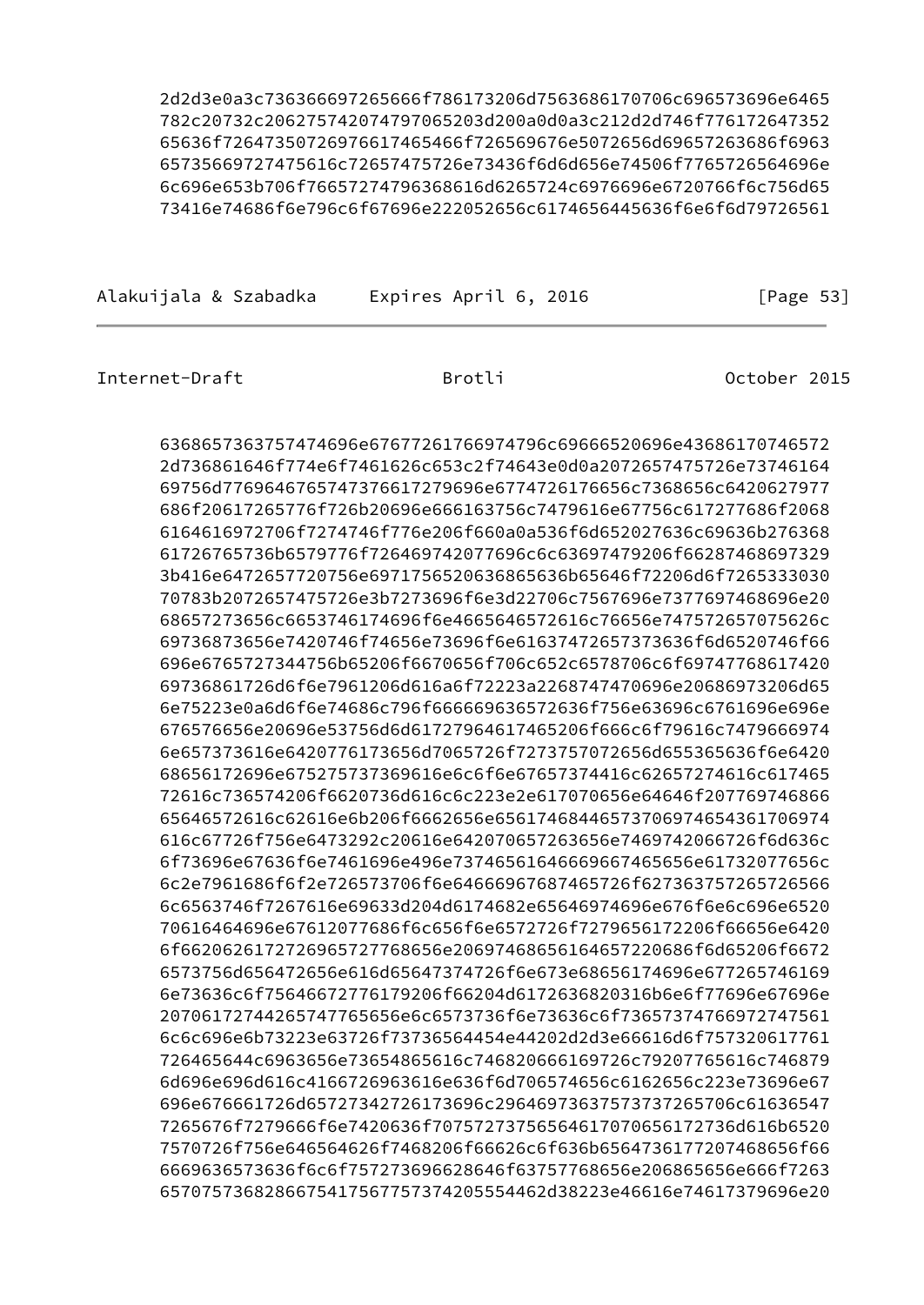6d6f7374696e6a75726564557375616c6c796661726d696e67636c6f73757265 6f626a65637420646566656e6365757365206f66204d65646963616c3c626f64 793e0a65766964656e74626520757365646b6579436f64657369787465656e49 736c616d696323303030303030656e7469726520776964656c79206163746976 652028747970656f666f6e652063616e636f6c6f72203d737065616b65726578 74656e6473506879736963737465727261696e3c74626f64793e66756e657261 6c76696577696e676d6964646c6520637269636b657470726f70686574736869 66746564646f63746f727352757373656c6c20746172676574636f6d70616374 616c6765627261736f6369616c2d62756c6b206f666d616e20616e643c2f7464 3e0a206865206c656674292e76616c282966616c7365293b6c6f676963616c62 616e6b696e67686f6d6520746f6e616d696e67204172697a6f6e616372656469 7473293b0a7d293b0a666f756e646572696e207475726e436f6c6c696e736265 666f72652042757420746865636861726765645469746c65223e436170746169

| Alakuijala & Szabadka | Expires April 6, 2016 | [Page $54$ ] |
|-----------------------|-----------------------|--------------|
|-----------------------|-----------------------|--------------|

Internet-Draft Brotli October 2015

 6e7370656c6c6564676f6464657373546167202d2d3e416464696e673a627574 20776173526563656e742070617469656e746261636b20696e3d66616c736526 4c696e636f6c6e7765206b6e6f77436f756e7465724a75646169736d73637269 707420616c7465726564275d293b0a202068617320746865756e636c65617245 76656e74272c626f746820696e6e6f7420616c6c0a0a3c212d2d20706c616369 6e676861726420746f2063656e746572736f7274206f66636c69656e74737374 72656574734265726e6172646173736572747374656e6420746f66616e746173 79646f776e20696e686172626f757246726565646f6d6a6577656c72792f6162 6f75742e2e7365617263686c6567656e64736973206d6164656d6f6465726e20 6f6e6c79206f6e6f6e6c7920746f696d61676522206c696e656172207061696e 746572616e64206e6f74726172656c79206163726f6e796d64656c6976657273 686f72746572303026616d703b6173206d616e7977696474683d222f2a203c21 5b437469746c65203d6f6620746865206c6f77657374207069636b6564206573 636170656475736573206f6670656f706c6573205075626c69634d6174746865 777461637469637364616d6167656477617920666f726c617773206f66656173 7920746f2077696e646f777374726f6e67202073696d706c657d636174636828 736576656e7468696e666f626f7877656e7420746f7061696e74656463697469 7a656e4920646f6e2774726574726561742e20536f6d652077772e22293b0a62 6f6d62696e676d61696c746f3a6d61646520696e2e204d616e79206361727269 65737c7c7b7d3b7769776f726b206f6673796e6f6e796d646566656174736661 766f7265646f70746963616c70616765547261756e6c6573732073656e64696e 676c656674223e3c636f6d53636f72416c6c207468656a51756572792e746f75 72697374436c617373696366616c7365222057696c68656c6d73756275726273 67656e75696e65626973686f70732e73706c697428676c6f62616c20666f6c6c 6f7773626f6479206f666e6f6d696e616c436f6e74616374736563756c61726c 65667420746f63686965666c792d68696464656e2d62616e6e65723c2f6c693e 0a0a2e205768656e20696e20626f74686469736d6973734578706c6f7265616c 776179732076696120746865737061c3b16f6c77656c6661726572756c696e67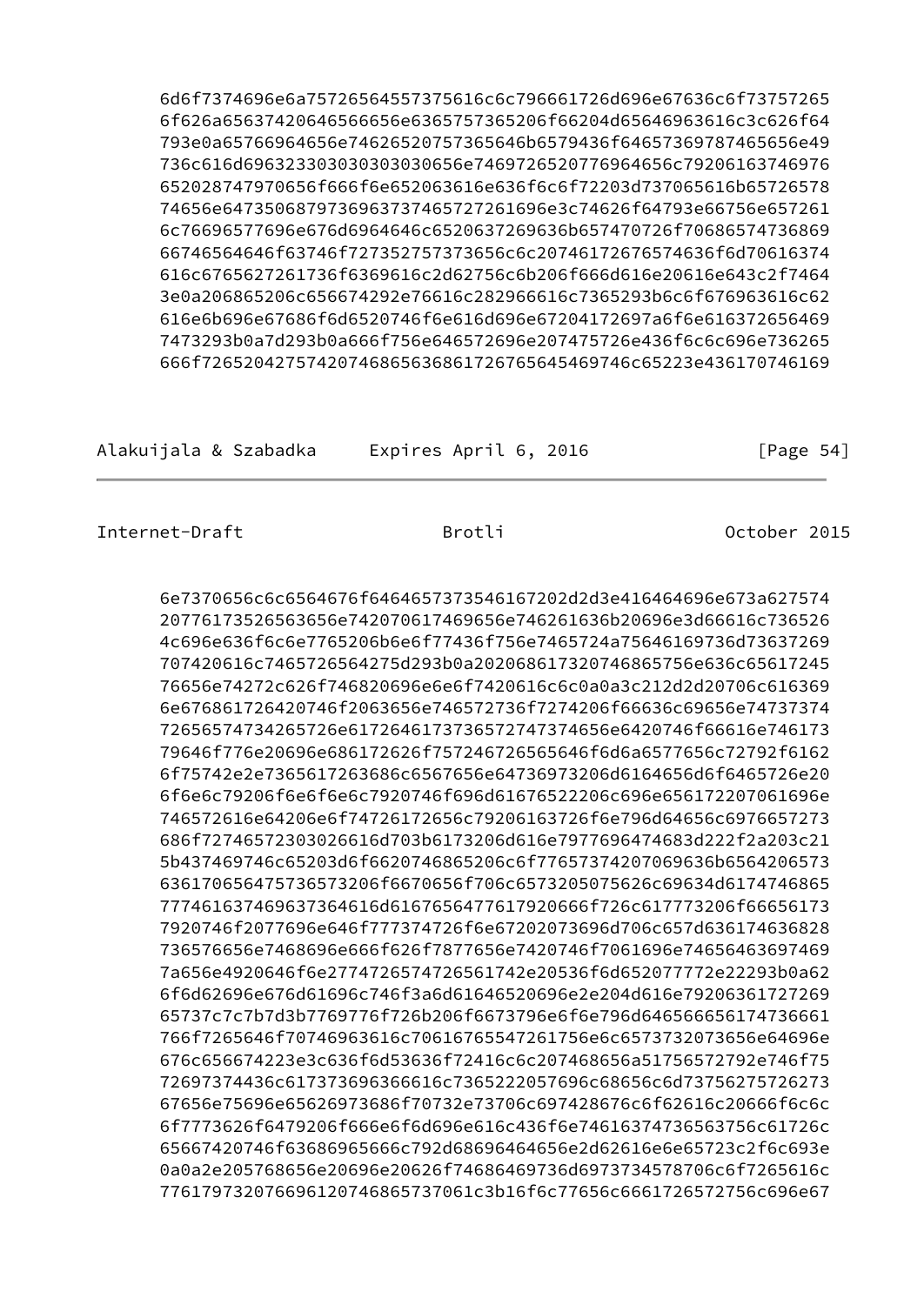20617272616e67656361707461696e68697320736f6e72756c65206f66686520 746f6f6b697473656c662c3d3026616d703b2863616c6c656473616d706c6573 746f206d616b65636f6d2f7061674d617274696e204b656e6e65647961636365 70747366756c6c206f6668616e646c6564426573696465732f2f2d2d3e3c2f61 626c6520746f74617267657473657373656e636568696d20746f206974732062 7920636f6d6d6f6e2e6d696e6572616c746f2074616b657761797320746f732e 6f72672f6c6164766973656470656e616c747973696d706c653a696620746865 794c657474657273612073686f727448657262657274737472696b6573206772 6f7570732e6c656e677468666c69676874736f7665726c6170736c6f776c7920 6c657373657220736f6369616c203c2f703e0a0909697420696e746f72616e6b 65642072617465206f66756c3e0d0a2020617474656d707470616972206f666d 616b652069744b6f6e74616b74416e746f6e696f686176696e6720726174696e 67732061637469766573747265616d737472617070656422292e63737328686f 7374696c656c65616420746f6c6974746c652067726f7570732c506963747572 652d2d3e0d0a0d0a20726f77733d22206f626a656374696e76657273653c666f 6f746572437573746f6d563e3c5c2f736372736f6c76696e674368616d626572 736c6176657279776f756e64656477686572656173213d2027756e64666f7220 616c6c706172746c79202d72696768743a4172616269616e6261636b65642063 656e74757279756e6974206f666d6f62696c652d4575726f70652c697320686f 6d657269736b206f6664657369726564436c696e746f6e636f7374206f666167

Alakuijala & Szabadka Expires April 6, 2016 [Page 55]

Internet-Draft Brotli October 2015

 65206f66206265636f6d65206e6f6e65206f66702671756f743b4d6964646c65 2065616427295b304372697469637373747564696f733e26636f70793b67726f 7570223e617373656d626c6d616b696e6720707265737365647769646765742e 70733a22203f2072656275696c74627920736f6d65466f726d65722065646974 6f727364656c6179656443616e6f6e69636861642074686570757368696e6763 6c6173733d22627574206172657061727469616c426162796c6f6e626f74746f 6d2063617272696572436f6d6d616e646974732075736541732077697468636f 75727365736120746869726464656e6f746573616c736f20696e486f7573746f 6e323070783b223e61636375736564646f75626c6520676f616c206f6646616d 6f757320292e62696e642870726965737473204f6e6c696e65696e204a756c79 7374202b202267636f6e73756c74646563696d616c68656c7066756c72657669 7665646973207665727972272b276970746c6f73696e672066656d616c657369 7320616c736f737472696e677364617973206f666172726976616c6675747572 65203c6f626a656374666f7263696e67537472696e672822202f3e0a09096865 7265206973656e636f6465642e20205468652062616c6c6f6f6e646f6e652062 792f636f6d6d6f6e6267636f6c6f726c6177206f6620496e6469616e6161766f 6964656462757420746865327078203370786a71756572792e61667465722061 706f6c6963792e6d656e20616e64666f6f7465722d3d20747275653b666f7220 75736573637265656e2e496e6469616e20696d616765203d66616d696c792c68 7474703a2f2f20266e6273703b64726976657273657465726e616c73616d6520 61736e6f7469636564766965776572737d2928293b0a206973206d6f72657365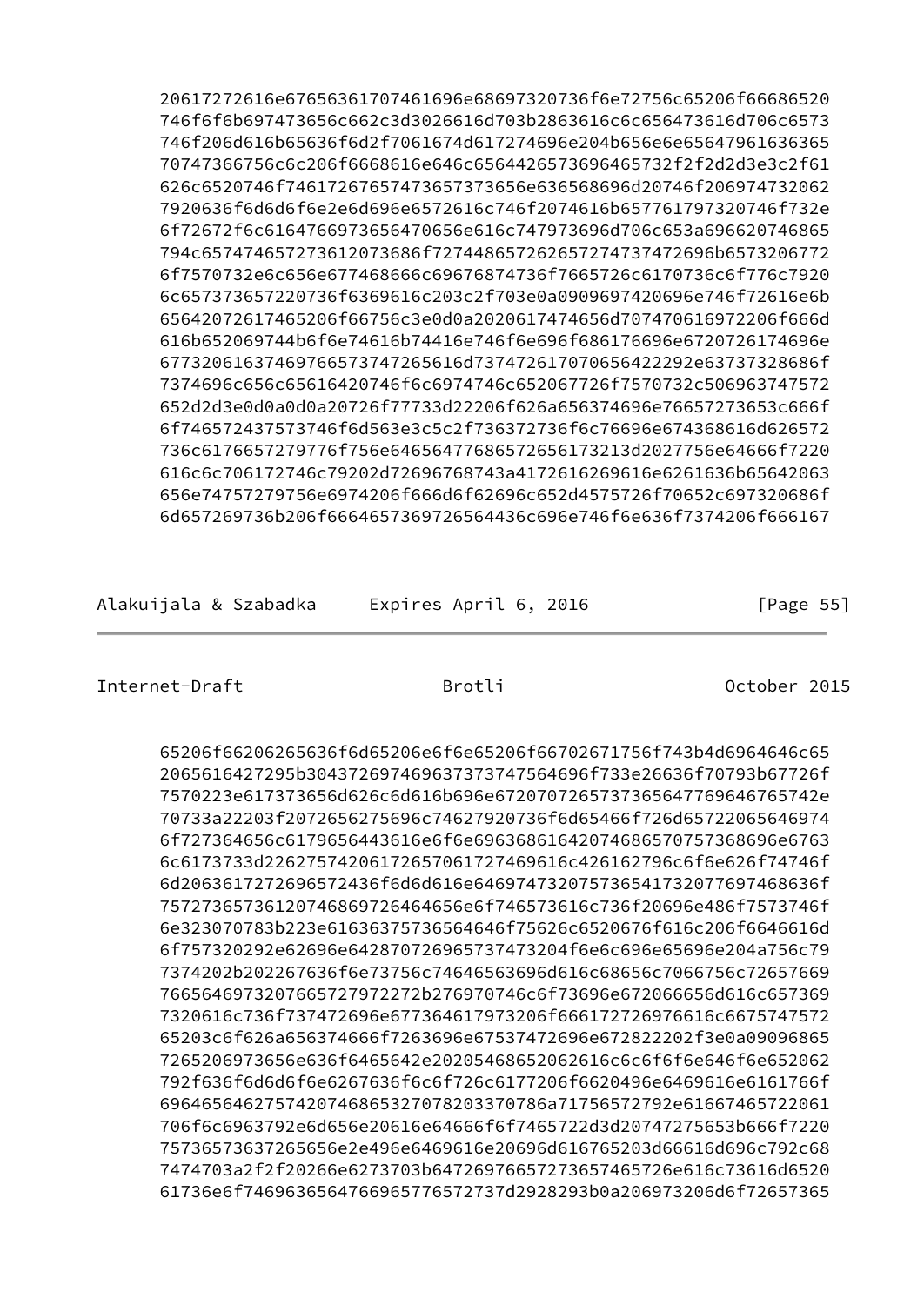61736f6e73666f726d657220746865206e65776973206a757374636f6e73656e 742053656172636877617320746865776879207468657368697070656462723e 3c62723e77696474683a206865696768743d6d616465206f6663756973696e65 697320746861746120766572792041646d6972616c2066697865643b6e6f726d 616c204d697373696f6e50726573732c206f6e746172696f6368617273657474 727920746f20696e76616465643d22747275652273706163696e676973206d6f 737461206d6f726520746f74616c6c7966616c6c206f667d293b0d0a2020696d 6d656e736574696d6520696e736574206f757473617469736679746f2066696e 64646f776e20746f6c6f74206f6620506c6179657273696e204a756e65717561 6e74756d6e6f742074686574696d6520746f64697374616e7446696e6e697368 737263203d202873696e676c652068656c70206f664765726d616e206c617720 616e646c6162656c6564666f7265737473636f6f6b696e677370616365223e68 65616465722d77656c6c2061735374616e6c6579627269646765732f676c6f62 616c43726f617469612041626f7574205b305d3b0a202069742c20616e646772 6f757065646265696e672061297b7468726f776865206d6164656c6967687465 726574686963616c46464646464622626f74746f6d226c696b65206120656d70 6c6f79736c69766520696e6173207365656e7072696e7465726d6f7374206f66 75622d6c696e6b72656a65637473616e6420757365696d616765223e73756363 65656466656564696e674e75636c656172696e666f726d61746f2068656c7057 6f6d656e27734e6569746865724d65786963616e70726f7465696e3c7461626c 65206279206d616e796865616c7468796c617773756974646576697365642e70 757368287b73656c6c65727373696d706c79205468726f7567682e636f6f6b69 6520496d616765286f6c646572223e75732e6a73223e2053696e636520756e69 766572736c6172676572206f70656e20746f212d2d20656e646c69657320696e 275d293b0d0a20206d61726b657477686f206973202822444f4d436f6d616e61 6765646f6e6520666f72747970656f66204b696e67646f6d70726f6669747370 726f706f7365746f2073686f7763656e7465723b6d6164652069746472657373

| Alakuijala & Szabadka | Expires April 6, 2016 | [Page 56] |
|-----------------------|-----------------------|-----------|
|-----------------------|-----------------------|-----------|

| Internet-Draft |  |  |  |
|----------------|--|--|--|
|----------------|--|--|--|

Brotli

October 2015

65647765726520696e6d6978747572657072656369736561726973696e677372 63203d20276d616b652061207365637572656442617074697374766f74696e67 200a0909766172204d61726368203267726577207570436c696d6174652e7265 6d6f7665736b696c6c6564776179207468653c2f686561643e66616365206f66 616374696e67207269676874223e746f20776f726b7265647563657368617320 6861646572656374656473686f7728293b616374696f6e3d626f6f6b206f6661 6e20617265613d3d20226874743c6865616465720a3c68746d6c3e636f6e666f 726d666163696e6720636f6f6b69652e72656c79206f6e686f73746564202e63 7573746f6d68652077656e7462757420666f727370726561642046616d696c79 2061206d65616e736f757420746865666f72756d732e666f6f74616765223e4d 6f62696c436c656d656e7473222069643d2261732068696768696e74656e7365 2d2d3e3c212d2d66656d616c65206973207365656e696d706c69656473657420 74686561207374617465616e6420686973666173746573746265736964657362 7574746f6e5f626f756e646564223e3c696d6720496e666f626f786576656e74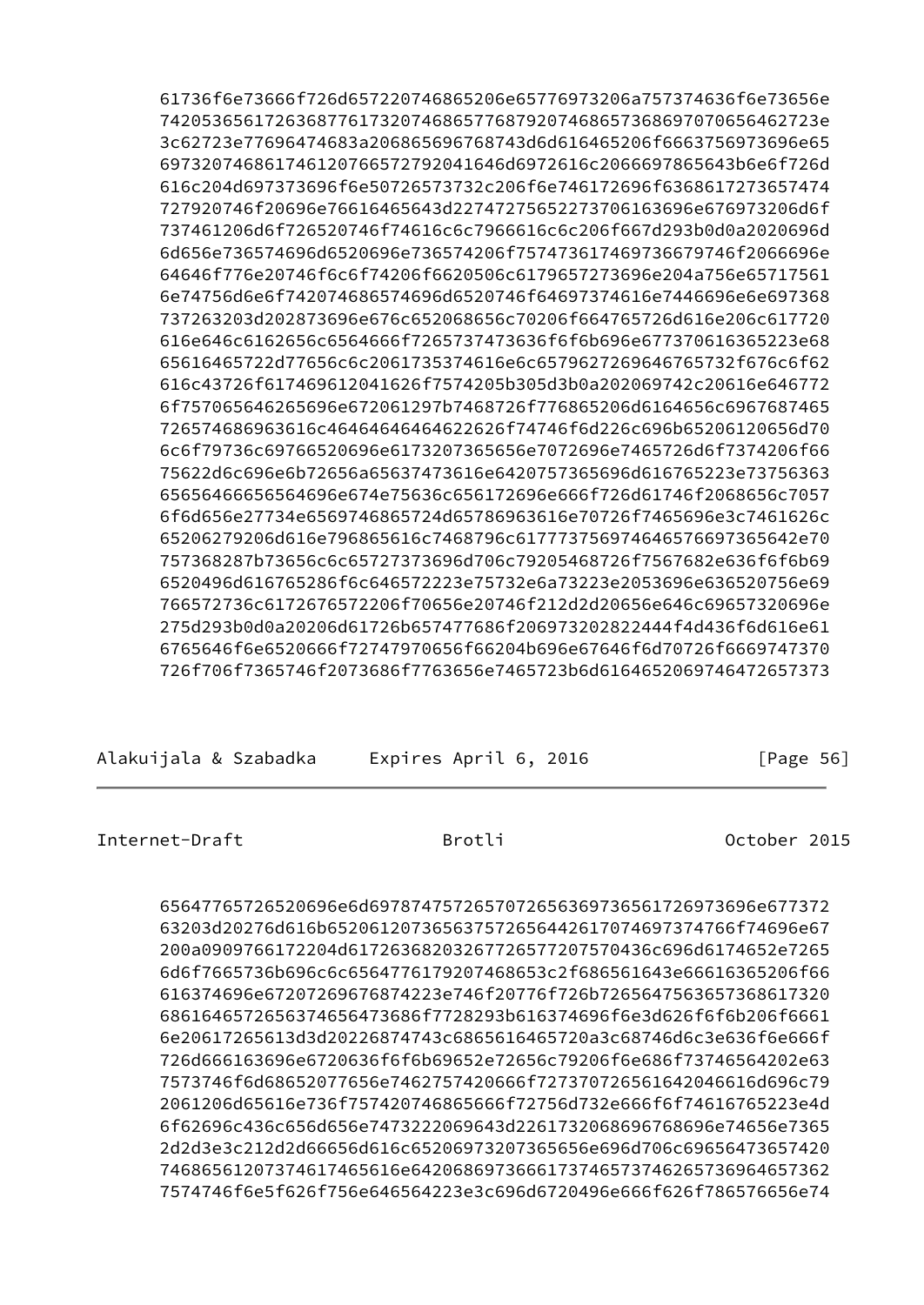732c6120796f756e67616e64206172654e617469766520636865617065725469 6d656f7574616e6420686173656e67696e6573776f6e20746865286d6f73746c 7972696768743a2066696e642061202d626f74746f6d5072696e636520617265 61206f666d6f7265206f667365617263685f6e61747572652c6c6567616c6c79 706572696f642c6c616e64206f666f722077697468696e647563656470726f76 696e676d697373696c656c6f63616c6c79416761696e7374746865207761796b 2671756f743b70783b223e0d0a707573686564206162616e646f6e6e756d6572 616c4365727461696e496e20746869736d6f726520696e6f7220736f6d656e61 6d65206973616e642c20696e63726f776e65644953424e20302d637265617465 734f63746f6265726d6179206e6f7463656e746572206c61746520696e446566 656e6365656e61637465647769736820746f62726f61646c79636f6f6c696e67 6f6e6c6f61643d69742e205468657265636f7665724d656d6265727368656967 687420617373756d65733c68746d6c3e0a70656f706c652e696e206f6e65203d 77696e646f77666f6f7465725f6120676f6f642072656b6c616d616f74686572 732c746f20746869735f636f6f6b696570616e656c223e4c6f6e646f6e2c6465 66696e6573637275736865646261707469736d636f617374616c737461747573 207469746c6522206d6f766520746f6c6f737420696e62657474657220696d70 6c696573726976616c7279736572766572732053797374656d50657268617073 657320616e6420636f6e74656e64666c6f77696e676c61737465642072697365 20696e47656e6573697376696577206f66726973696e67207365656d20746f62 757420696e206261636b696e6768652077696c6c676976656e2061676976696e 67206369746965732e666c6f77206f66204c6174657220616c6c206275744869 67687761796f6e6c792062797369676e206f66686520646f6573646966666572 736261747465727926616d703b6c6173696e676c657374687265617473696e74 6567657274616b65206f6e7265667573656463616c6c6564203d555326616d70 536565207468656e6174697665736279207468697373797374656d2e68656164 206f663a686f7665722c6c65736269616e7375726e616d65616e6420616c6c63 6f6d6d6f6e2f6865616465725f5f706172616d73486172766172642f70697865 6c2e72656d6f76616c736f206c6f6e67726f6c65206f666a6f696e746c79736b 7973637261556e69636f64656272202f3e0d0a41746c616e74616e75636c6575 73436f756e74792c707572656c7920636f756e74223e656173696c7920627569 6c6420616f6e636c69636b6120676976656e706f696e746572682671756f743b 6576656e747320656c7365207b0a646974696f6e736e6f77207468652c207769 7468206d616e2077686f6f72672f5765626f6e6520616e64636176616c727948

| Alakuijala & Szabadka |  |  | Expires April 6, 2016 |  |
|-----------------------|--|--|-----------------------|--|
|-----------------------|--|--|-----------------------|--|

 $[Page 57]$ 

Internet-Draft Brotli October 2015

 65206469656473656174746c6530302c303030207b77696e646f776861766520 746f69662877696e64616e6420697473736f6c656c79206d2671756f743b7265 6e65776564446574726f6974616d6f6e677374656974686572207468656d2069 6e53656e61746f7255733c2f613e3c4b696e67206f664672616e6369732d7072 6f6475636865207573656461727420616e6468696d20616e6475736564206279 73636f72696e67617420686f6d65746f206861766572656c617465736962696c 69747966616374696f6e42756666616c6f6c696e6b223e3c7768617420686566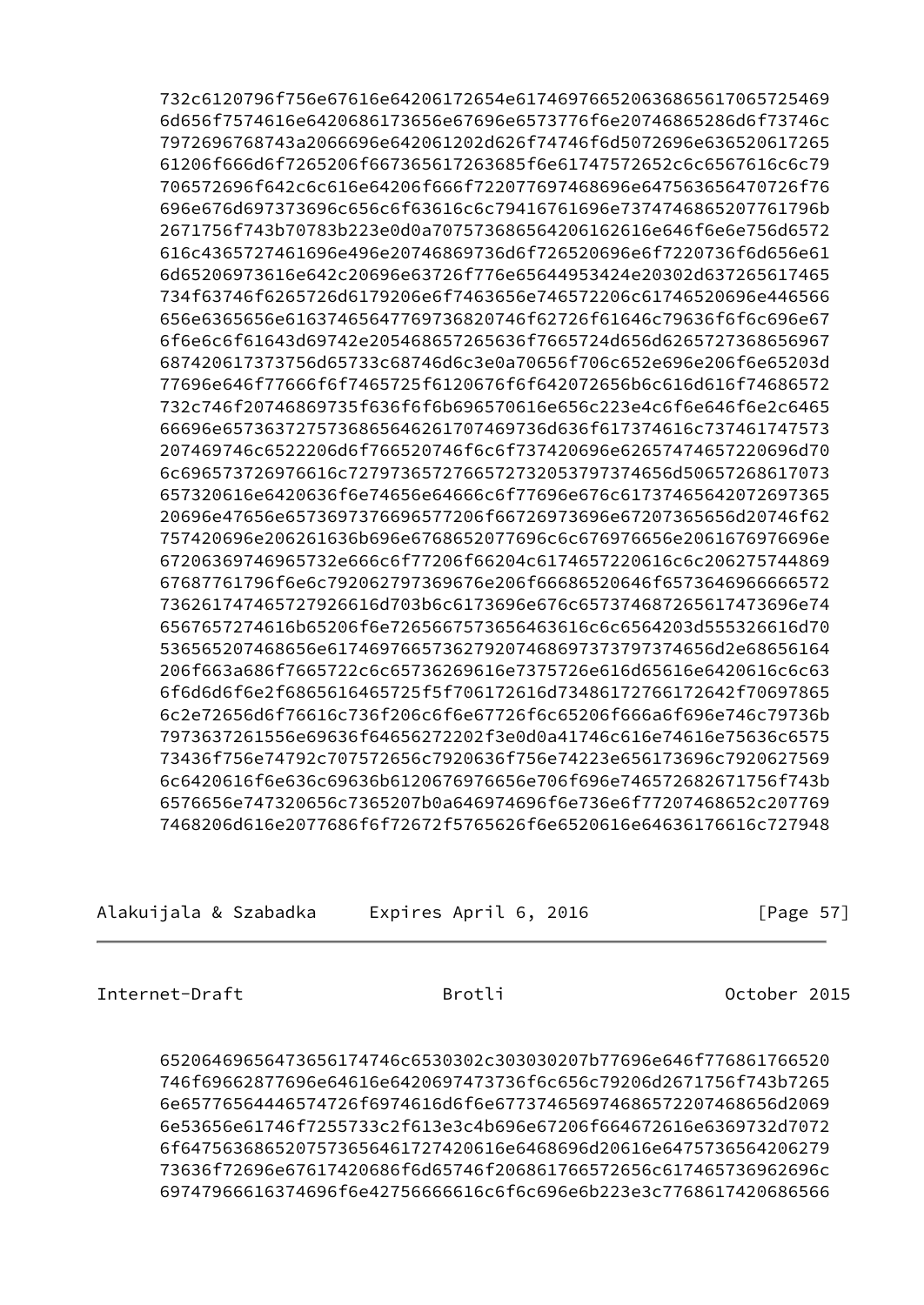72656520746f43697479206f66636f6d6520696e736563746f7273636f756e74 65646f6e65206461796e6572766f7573737175617265207d3b696628676f696e 2077686174696d672220616c6973206f6e6c797365617263682f747565736461 796c6f6f73656c79536f6c6f6d6f6e73657875616c202d203c612068726d6564 69756d22444f204e4f54204672616e63652c7769746820612077617220616e64 7365636f6e642074616b652061203e0d0a0d0a0d0a6d61726b65742e68696768 776179646f6e6520696e63746976697479226c617374223e6f626c6967656472 69736520746f22756e646566696d61646520746f204561726c79207072616973 6564696e2069747320666f72206869736174686c6574654a7570697465725961 686f6f21207465726d656420736f206d616e797265616c6c7920732e20546865 206120776f6d616e3f76616c75653d6469726563742072696768742220626963 79636c656163696e673d2264617920616e6473746174696e675261746865722c 686967686572204f666669636520617265206e6f7774696d65732c207768656e 20612070617920666f726f6e20746869732d6c696e6b223e3b626f7264657261 726f756e6420616e6e75616c20746865204e6577707574207468652e636f6d22 2074616b696e20746f6120627269656628696e2074686567726f7570732e3b20 7769647468656e7a796d657373696d706c6520696e206c6174657b7265747572 6e746865726170796120706f696e7462616e6e696e67696e6b73223e0a28293b 222072656120706c6163655c75303033436161626f7574206174723e0d0a0909 63636f756e7420676976657320613c5343524950545261696c7761797468656d 65732f746f6f6c626f784279496428227868756d616e732c7761746368657369 6e20736f6d6520696620287769636f6d696e6720666f726d61747320556e6465 72206275742068617368616e646564206d6164652062797468616e20696e6665 6172206f6664656e6f7465642f696672616d656c65667420696e766f6c746167 65696e2065616368612671756f743b62617365206f66496e206d616e79756e64 6572676f726567696d6573616374696f6e203c2f703e0d0a3c7573746f6d5661 3b2667743b3c2f696d706f7274736f7220746861746d6f73746c792026616d70 3b72652073697a653d223c2f613e3c2f686120636c6173737061737369766548 6f7374203d205768657468657266657274696c65566172696f75733d5b5d3b28 667563616d657261732f3e3c2f74643e61637473206173496e20736f6d653e0d 0a0d0a3c216f7267616e6973203c6272202f3e4265696a696e67636174616cc3 a0646575747363686575726f7065756575736b617261676165696c6765737665 6e736b6165737061c3b1616d656e73616a657573756172696f74726162616a6f 6dc3a97869636f70c3a167696e617369656d70726573697374656d616f637475 627265647572616e746561c3b161646972656d70726573616d6f6d656e746f6e 75657374726f7072696d65726174726176c3a973677261636961736e75657374 726170726f6365736f65737461646f7363616c69646164706572736f6e616ec3 ba6d65726f6163756572646f6dc3ba736963616d69656d62726f6f6665727461 73616c67756e6f737061c3ad736573656a656d706c6f6465726563686f616465 6dc3a1737072697661646f61677265676172656e6c61636573706f7369626c65 686f74656c6573736576696c6c617072696d65726fc3ba6c74696d6f6576656e

Alakuijala & Szabadka Expires April 6, 2016 [Page 58]

Internet-Draft Brotli October 2015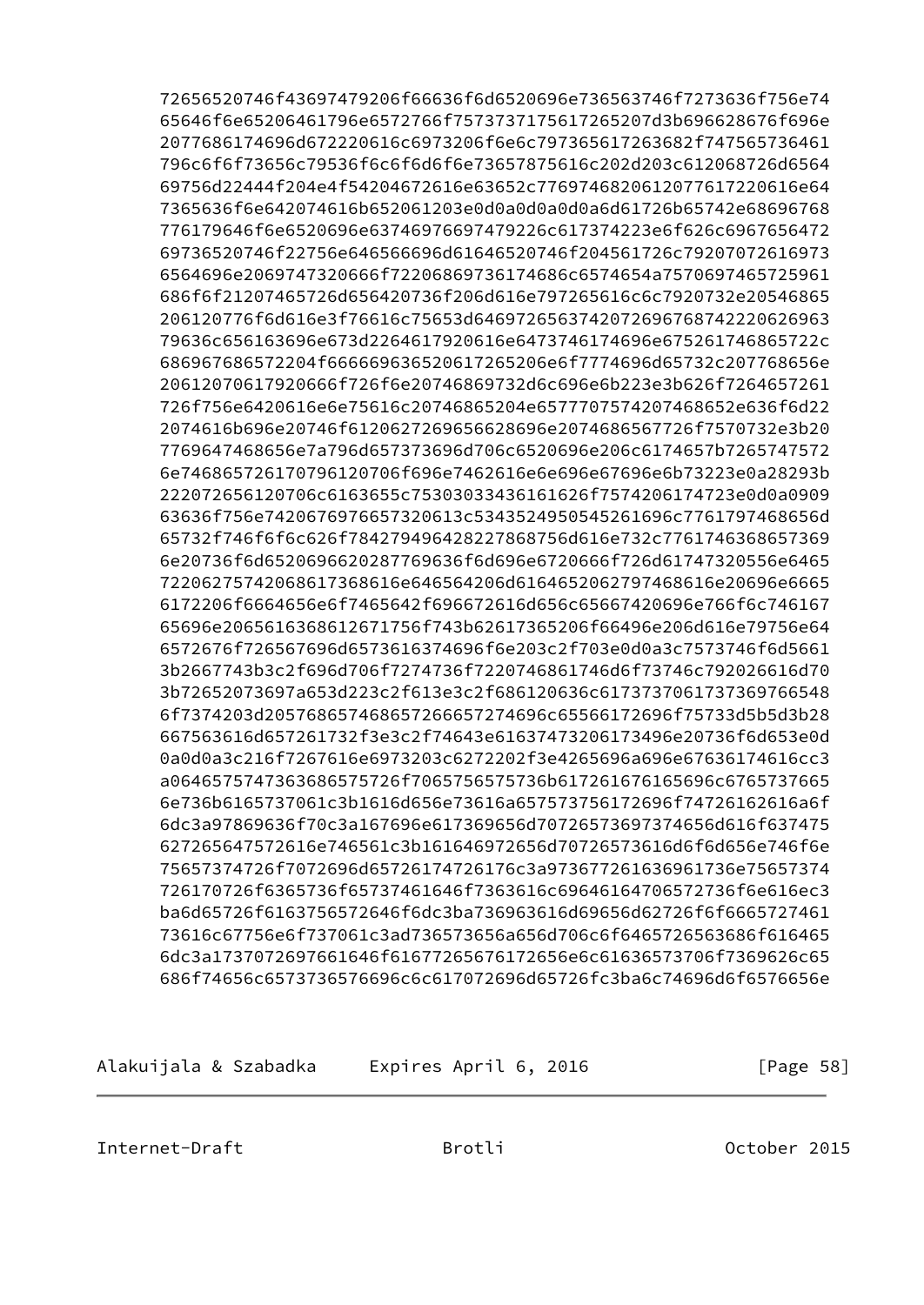746f736172636869766f63756c747572616d756a65726573656e747261646161 6e756e63696f656d626172676f6d65726361646f6772616e6465736573747564 696f6d656a6f7265736665627265726f64697365c3b16f74757269736d6f63c3 b36469676f706f72746164616573706163696f66616d696c6961616e746f6e69 6f7065726d69746567756172646172616c67756e617370726563696f73616c67 7569656e73656e7469646f7669736974617374c3ad74756c6f636f6e6f636572 736567756e646f636f6e73656a6f6672616e6369616d696e75746f7373656775 6e646174656e656d6f7365666563746f736dc3a16c61676173657369c3b36e72 6576697374616772616e616461636f6d70726172696e677265736f67617263c3 ad6161636369c3b36e65637561646f72717569656e6573696e636c75736f6465 626572c3a16d617465726961686f6d627265736d756573747261706f6472c3ad 616d61c3b1616e61c3ba6c74696d61657374616d6f736f66696369616c74616d 6269656e6e696e67c3ba6e73616c75646f73706f64656d6f736d656a6f726172 706f736974696f6e627573696e657373686f6d65706167657365637572697479 6c616e67756167657374616e6461726463616d706169676e6665617475726573 63617465676f727965787465726e616c6368696c6472656e7265736572766564 726573656172636865786368616e67656661766f7269746574656d706c617465 6d696c6974617279696e64757374727973657276696365736d6174657269616c 70726f64756374737a2d696e6465783a636f6d6d656e7473736f667477617265 636f6d706c65746563616c656e646172706c6174666f726d61727469636c6573 72657175697265646d6f76656d656e747175657374696f6e6275696c64696e67 706f6c6974696373706f737369626c6572656c6967696f6e706879736963616c 666565646261636b7265676973746572706963747572657364697361626c6564 70726f746f636f6c61756469656e636573657474696e67736163746976697479 656c656d656e74736c6561726e696e67616e797468696e676162737472616374 70726f67726573736f766572766965776d6167617a696e6565636f6e6f6d6963 747261696e696e677072657373757265766172696f7573203c7374726f6e673e 70726f706572747973686f7070696e67746f676574686572616476616e636564 6265686176696f72646f776e6c6f61646665617475726564666f6f7462616c6c 73656c65637465644c616e677561676564697374616e636572656d656d626572 747261636b696e6770617373776f72646d6f64696669656473747564656e7473 6469726563746c796669676874696e676e6f72746865726e6461746162617365 666573746976616c627265616b696e676c6f636174696f6e696e7465726e6574 64726f70646f776e707261637469636565766964656e636566756e6374696f6e 6d61727269616765726573706f6e736570726f626c656d736e65676174697665 70726f6772616d73616e616c7973697372656c656173656462616e6e6572223e 7075726368617365706f6c6963696573726567696f6e616c6372656174697665 617267756d656e74626f6f6b6d61726b72656665727265726368656d6963616c 6469766973696f6e63616c6c6261636b736570617261746570726f6a65637473 636f6e666c6963746861726477617265696e74657265737464656c6976657279 6d6f756e7461696e6f627461696e65643d2066616c73653b666f722876617220 61636365707465646361706163697479636f6d70757465726964656e74697479 6169726372616674656d706c6f79656470726f706f736564646f6d6573746963 696e636c7564657370726f7669646564686f73706974616c766572746963616c 636f6c6c61707365617070726f616368706172746e6572736c6f676f223e3c61 6461756768746572617574686f72222063756c747572616c66616d696c696573 2f696d616765732f617373656d626c79706f77657266756c7465616368696e67 66696e69736865646469737472696374637269746963616c6367692d62696e2f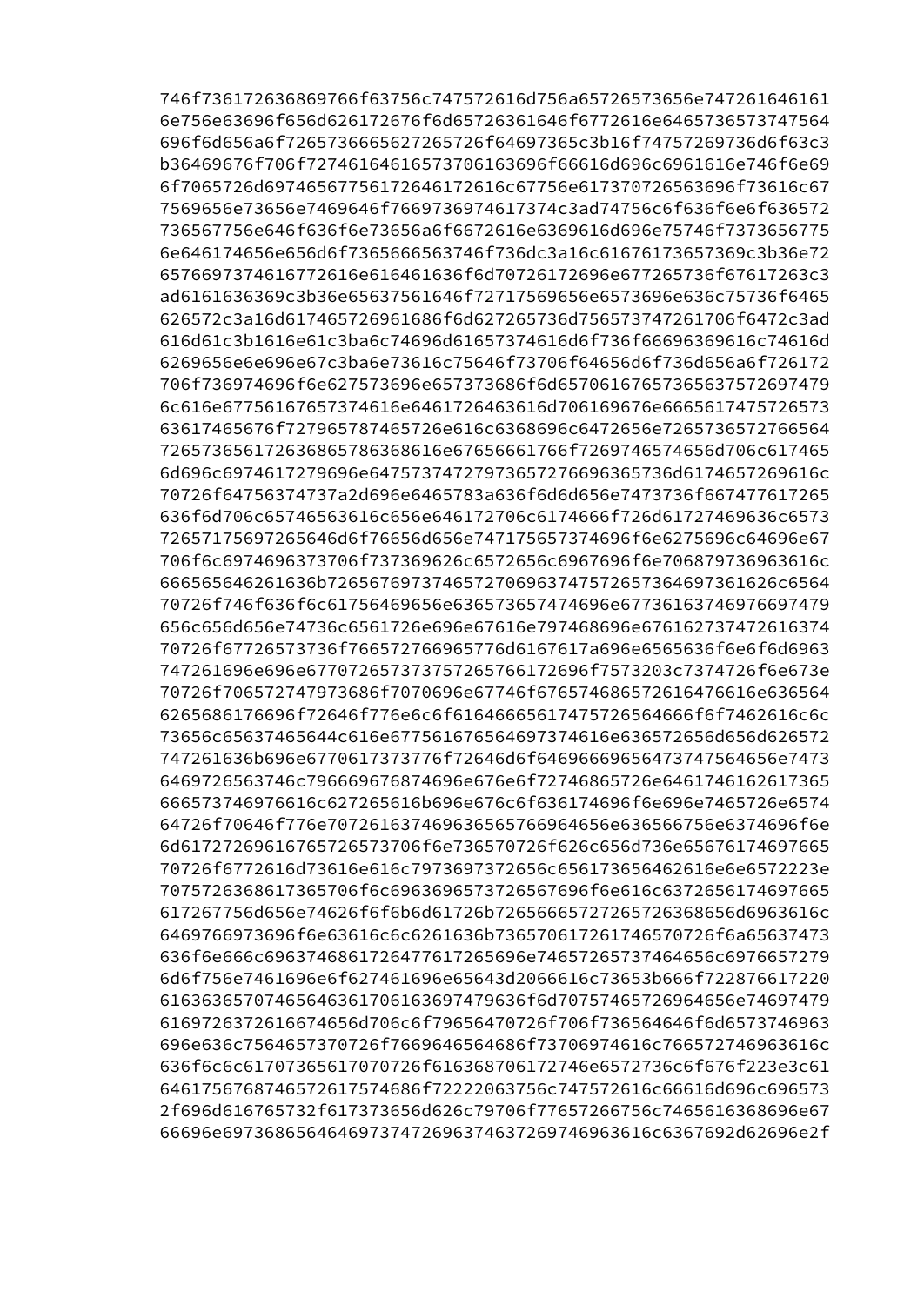Internet-Draft Brotli October 2015

 707572706f7365737265717569726573656c656374696f6e6265636f6d696e67 70726f766964657361636164656d6963657865726369736561637475616c6c79 6d65646963696e65636f6e7374616e746163636964656e744d6167617a696e65 646f63756d656e747374617274696e67626f74746f6d223e6f62736572766564 3a202671756f743b657874656e64656470726576696f7573536f667477617265 637573746f6d65726465636973696f6e737472656e67746864657461696c6564 736c696768746c79706c616e6e696e67746578746172656163757272656e6379 65766572796f6e6573747261696768747472616e73666572706f736974697665 70726f647563656468657269746167657368697070696e676162736f6c757465 726563656976656472656c6576616e74627574746f6e222076696f6c656e6365 616e79776865726562656e65666974736c61756e63686564726563656e746c79 616c6c69616e6365666f6c6c6f7765646d756c7469706c6562756c6c6574696e 696e636c756465646f63637572726564696e7465726e616c242874686973292e 72657075626c69633e3c74723e3c7464636f6e67726573737265636f72646564 756c74696d617465736f6c7574696f6e3c756c2069643d22646973636f766572 486f6d653c2f613e77656273697465736e6574776f726b73616c74686f756768 656e746972656c796d656d6f7269616c6d65737361676573636f6e74696e7565 616374697665223e736f6d6577686174766963746f7269615765737465726e20 207469746c653d224c6f636174696f6e636f6e747261637476697369746f7273 446f776e6c6f6164776974686f7574207269676874223e0a6d65617375726573 7769647468203d207661726961626c65696e766f6c76656476697267696e6961 6e6f726d616c6c7968617070656e65646163636f756e74737374616e64696e67 6e6174696f6e616c52656769737465727072657061726564636f6e74726f6c73 6163637572617465626972746864617973747261746567796f6666696369616c 67726170686963736372696d696e616c706f737369626c79636f6e73756d6572 506572736f6e616c737065616b696e6776616c69646174656163686965766564 2e6a706722202f3e6d616368696e65733c2f68323e0a20206b6579776f726473 667269656e646c7962726f7468657273636f6d62696e65646f726967696e616c 636f6d706f7365646578706563746564616465717561746570616b697374616e 666f6c6c6f77222076616c7561626c653c2f6c6162656c3e72656c6174697665 6272696e67696e67696e637265617365676f7665726e6f72706c7567696e732f 4c697374206f6620486561646572223e22206e616d653d2220282671756f743b 67726164756174653c2f686561643e0a636f6d6d657263656d616c6179736961 6469726563746f726d61696e7461696e3b6865696768743a7363686564756c65 6368616e67696e676261636b20746f20636174686f6c69637061747465726e73 636f6c6f723a20236772656174657374737570706c69657372656c6961626c65 3c2f756c3e0a09093c73656c65637420636974697a656e73636c6f7468696e67 7761746368696e673c6c692069643d2273706563696669636361727279696e67 73656e74656e63653c63656e7465723e636f6e74726173747468696e6b696e67 6361746368286529736f75746865726e4d69636861656c206d65726368616e74 6361726f7573656c70616464696e673a696e746572696f722e73706c69742822 6c697a6174696f6e4f63746f62657220297b72657475726e696d70726f766564 2d2d2667743b0a0a636f76657261676563686169726d616e2e706e6722202f3e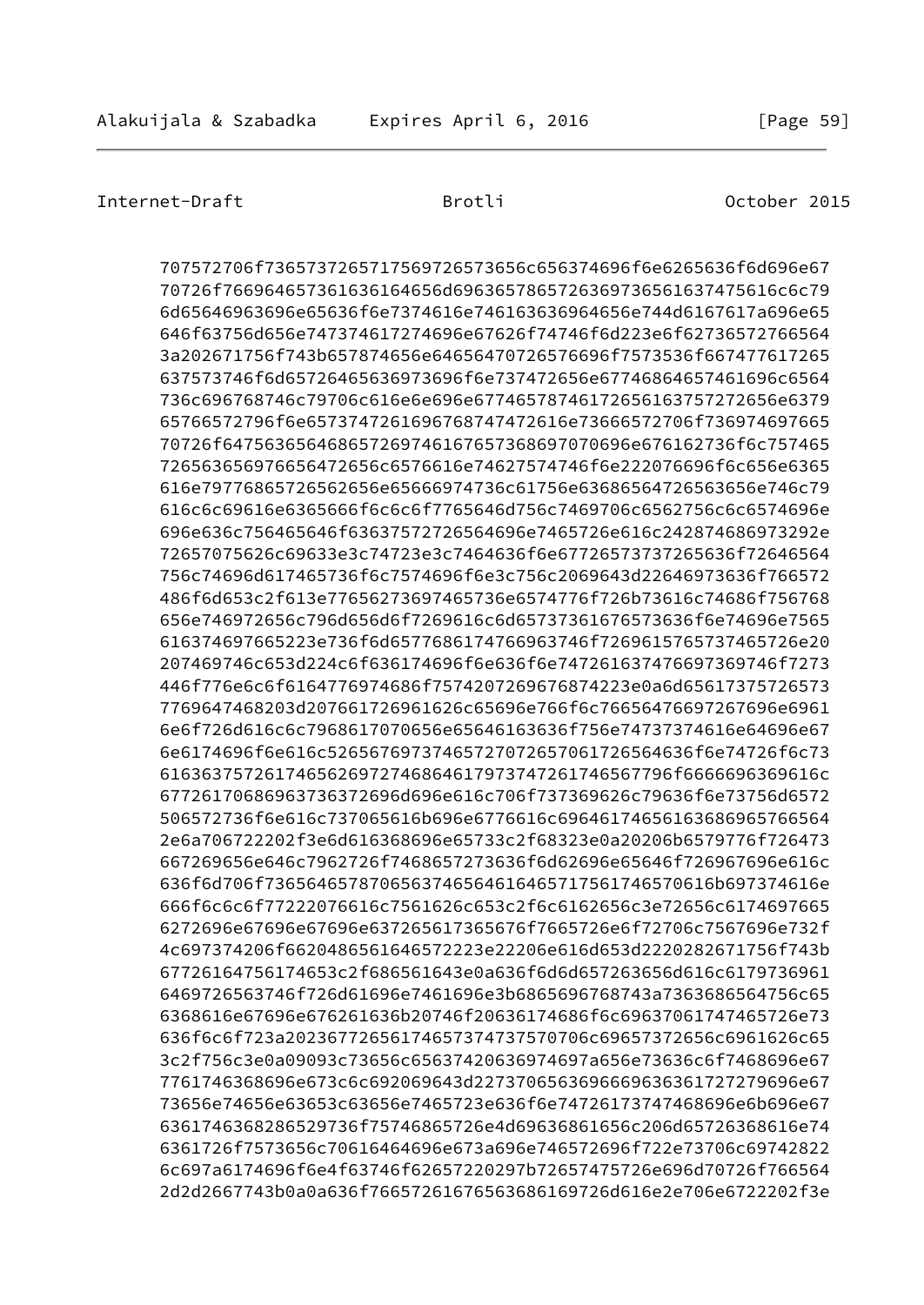7375626a656374735269636861726420776861746576657270726f6261626c79 7265636f766572796261736562616c6c6a7564676d656e74636f6e6e6563742e 2e63737322202f3e20776562736974657265706f7274656464656661756c7422 2f3e3c2f613e0d0a656c65637472696373636f746c616e646372656174696f6e 7175616e746974792e204953424e2030646964206e6f7420696e7374616e6365

Alakuijala & Szabadka Expires April 6, 2016 [Page 60]

Internet-Draft Brotli October 2015

 2d7365617263682d22206c616e673d22737065616b657273436f6d7075746572 636f6e7461696e7361726368697665736d696e69737465727265616374696f6e 646973636f756e744974616c69616e6f63726974657269617374726f6e676c79 3a2027687474703a2773637269707427636f766572696e676f66666572696e67 617070656172656442726974697368206964656e7469667946616365626f6f6b 6e756d65726f757376656869636c6573636f6e6365726e73416d65726963616e 68616e646c696e676469762069643d2257696c6c69616d2070726f7669646572 5f636f6e74656e74616363757261637973656374696f6e20616e646572736f6e 666c657869626c6543617465676f72796c617772656e63653c7363726970743e 6c61796f75743d22617070726f766564206d6178696d756d686561646572223e 3c2f7461626c653e536572766963657368616d696c746f6e63757272656e7420 63616e616469616e6368616e6e656c732f7468656d65732f2f61727469636c65 6f7074696f6e616c706f72747567616c76616c75653d2222696e74657276616c 776972656c657373656e7469746c65646167656e636965735365617263682220 6d6561737572656474686f7573616e647370656e64696e672668656c6c69703b 6e65772044617465222073697a653d22706167654e616d656d6964646c652220 22202f3e3c2f613e68696464656e223e73657175656e6365706572736f6e616c 6f766572666c6f776f70696e696f6e73696c6c696e6f69736c696e6b73223e0a 093c7469746c653e76657273696f6e7373617475726461797465726d696e616c 6974656d70726f70656e67696e65657273656374696f6e7364657369676e6572 70726f706f73616c3d2266616c73652245737061c3b16f6c72656c6561736573 7375626d6974222065722671756f743b6164646974696f6e73796d70746f6d73 6f7269656e7465647265736f757263657269676874223e3c706c656173757265 73746174696f6e73686973746f72792e6c656176696e672020626f726465723d 636f6e74656e747363656e746572223e2e0a0a536f6d65206469726563746564 7375697461626c6562756c67617269612e73686f7728293b64657369676e6564 47656e6572616c20636f6e63657074734578616d706c657377696c6c69616d73 4f726967696e616c223e3c7370616e3e736561726368223e6f70657261746f72 726571756573747361202671756f743b616c6c6f77696e67446f63756d656e74 7265766973696f6e2e200a0a54686520796f757273656c66436f6e7461637420 6d6963686967616e456e676c69736820636f6c756d6269617072696f72697479 7072696e74696e676472696e6b696e67666163696c69747972657475726e6564 436f6e74656e74206f666669636572735275737369616e2067656e6572617465 2d383835392d3122696e64696361746566616d696c696172207175616c697479 6d617267696e3a3020636f6e74656e7476696577706f7274636f6e7461637473 2d7469746c65223e706f727461626c652e6c656e67746820656c696769626c65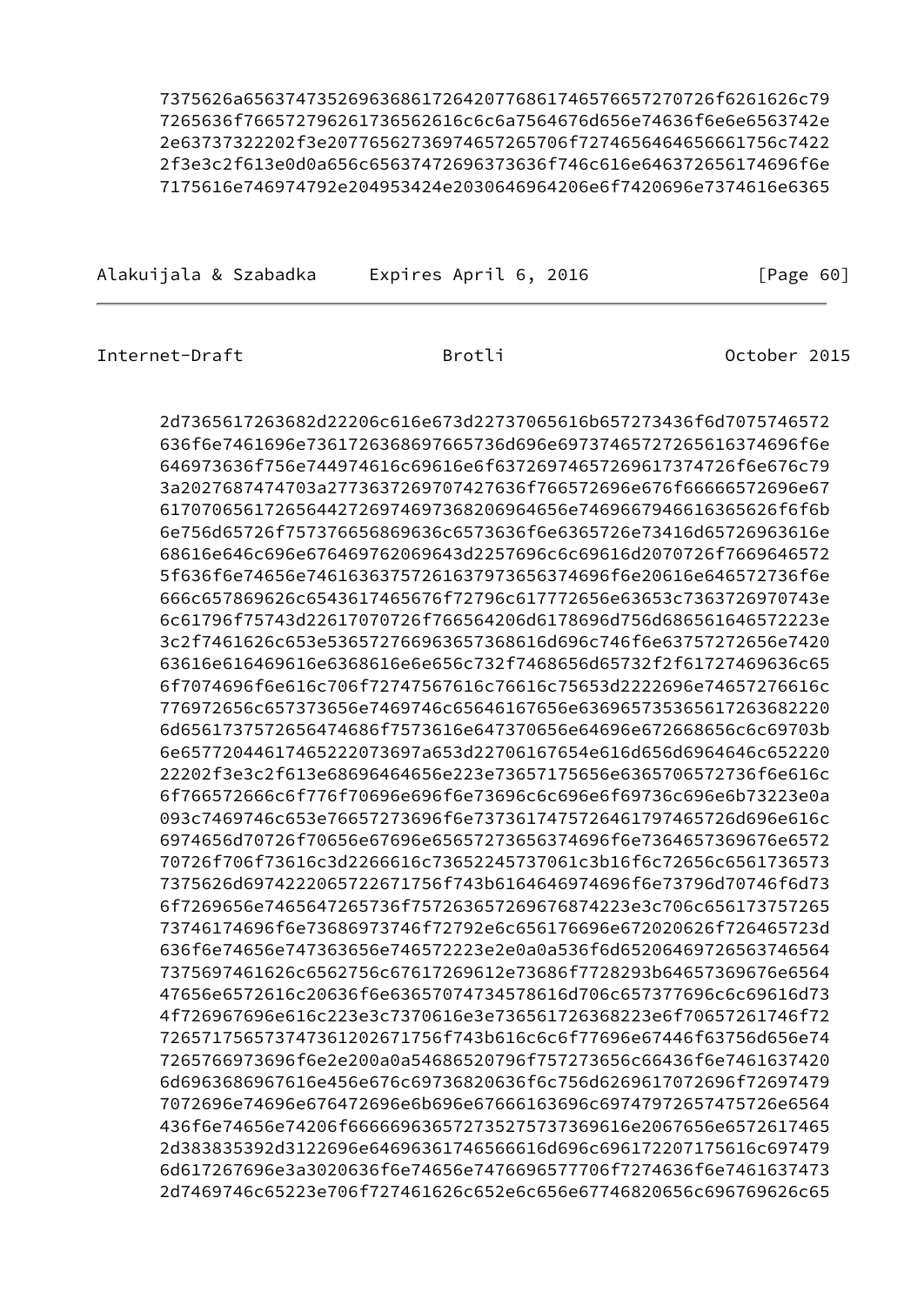696e766f6c76657361746c616e7469636f6e6c6f61643d2264656661756c742e 737570706c6965647061796d656e7473676c6f73736172790a0a416674657220 67756964616e63653c2f74643e3c7464656e636f64696e676d6964646c65223e 63616d6520746f20646973706c61797373636f74746973686a6f6e617468616e 6d616a6f72697479776964676574732e636c696e6963616c746861696c616e64 74656163686572733c686561643e0a096166666563746564737570706f727473 706f696e7465723b746f537472696e673c2f736d616c6c3e6f6b6c61686f6d61 77696c6c20626520696e766573746f72302220616c743d22686f6c6964617973 5265736f757263656c6963656e73656420287768696368202e20416674657220 636f6e73696465727669736974696e676578706c6f7265727072696d61727920 7365617263682220616e64726f696422717569636b6c79206d656574696e6773 657374696d6174653b72657475726e203b636f6c6f723a23206865696768743d

| Alakuijala & Szabadka | Expires April 6, 2016 | [Page 61] |
|-----------------------|-----------------------|-----------|
|-----------------------|-----------------------|-----------|

Internet-Draft

Brotli

October 2015

617070726f76616c2c202671756f743b20636865636b65642e6d696e2e6a7322 6d61676e657469633e3c2f613e3c2f68666f7265636173742e205768696c6520 74687572736461796476657274697365266561637574653b686173436c617373 6576616c756174656f72646572696e676578697374696e6770617469656e7473 204f6e6c696e6520636f6c6f7261646f4f7074696f6e732263616d7062656c6c 3c212d2d20656e643c2f7370616e3e3c3c6272202f3e0d0a5f706f707570737c 736369656e6365732c2671756f743b207175616c6974792057696e646f777320 61737369676e65646865696768743a203c6220636c6173736c652671756f743b 2076616c75653d2220436f6d70616e796578616d706c65733c696672616d6520 62656c696576657370726573656e74736d61727368616c6c70617274206f6620 70726f7065726c79292e0a0a546865207461786f6e6f6d796d756368206f6620 3c2f7370616e3e0a2220646174612d737274756775c3aa737363726f6c6c546f 2070726f6a6563743c686561643e0d0a6174746f726e6579656d706861736973 73706f6e736f727366616e6379626f78776f726c6427732077696c646c696665 636865636b65643d73657373696f6e7370726f6772616d6d70783b666f6e742d 2050726f6a6563746a6f75726e616c7362656c69657665647661636174696f6e 74686f6d70736f6e6c69676874696e67616e6420746865207370656369616c20 626f726465723d30636865636b696e673c2f74626f64793e3c627574746f6e20 436f6d706c657465636c6561726669780a3c686561643e0a61727469636c6520 3c73656374696f6e66696e64696e6773726f6c6520696e20706f70756c617220 204f63746f62657277656273697465206578706f737572657573656420746f20 206368616e6765736f70657261746564636c69636b696e67656e746572696e67 636f6d6d616e6473696e666f726d6564206e756d6265727320203c2f6469763e 6372656174696e676f6e5375626d69746d6172796c616e64636f6c6c65676573 616e616c797469636c697374696e6773636f6e746163742e6c6f67676564496e 61647669736f72797369626c696e6773636f6e74656e7422732671756f743b29 732e2054686973207061636b61676573636865636b626f787375676765737473 707265676e616e74746f6d6f72726f7773706163696e673d69636f6e2e706e67 6a6170616e657365636f646562617365627574746f6e223e67616d626c696e67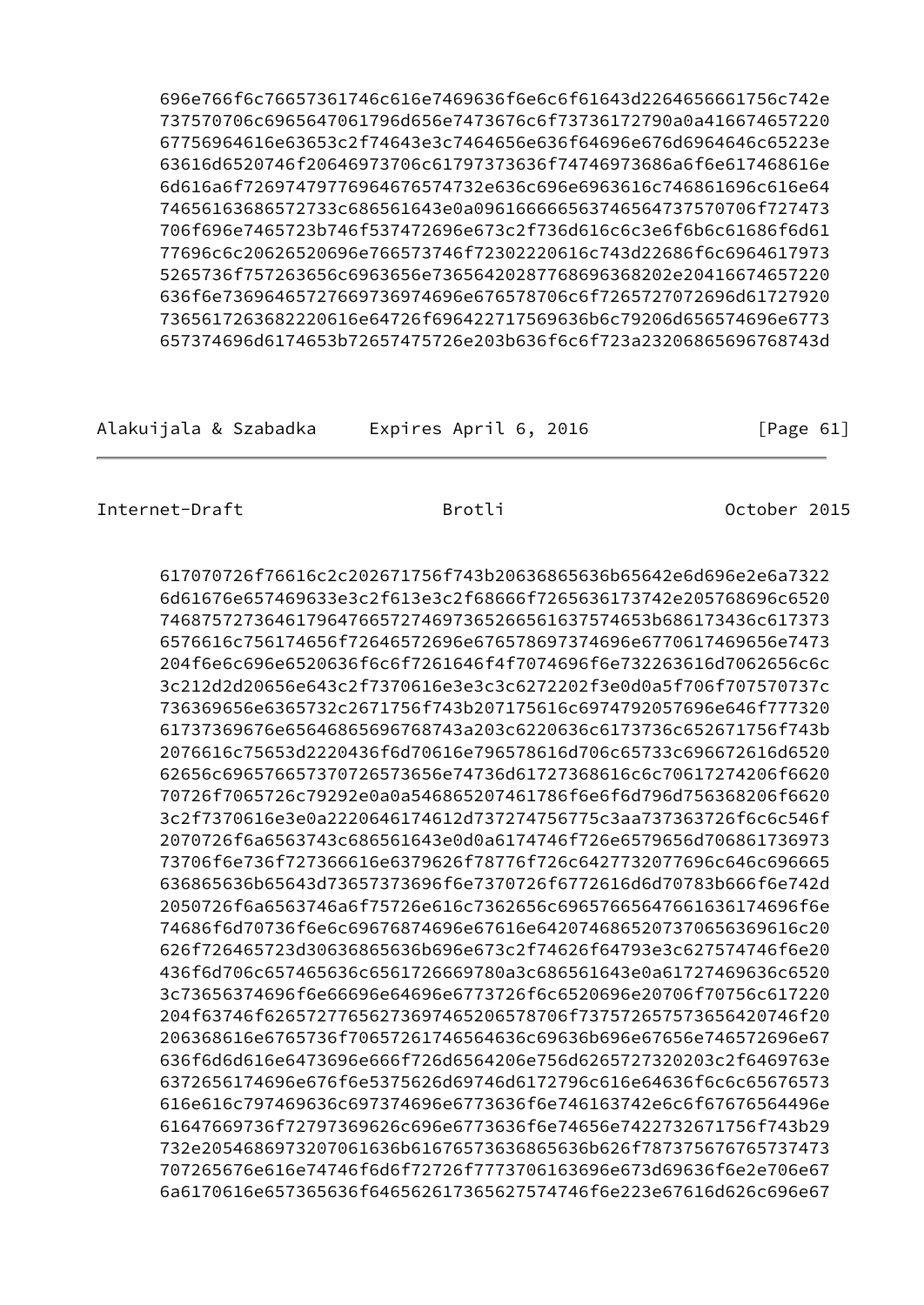73756368206173202c207768696c65203c2f7370616e3e206d6973736f757269 73706f7274696e67746f703a317078202e3c2f7370616e3e74656e73696f6e73 77696474683d22326c617a796c6f61646e6f76656d6265727573656420696e20 6865696768743d226372697074223e0a266e6273703b3c2f3c74723e3c746420 6865696768743a322f70726f64756374636f756e74727920696e636c75646520 666f6f7465722220266c743b212d2d207469746c65223e3c2f6a71756572792e 3c2f666f726d3e0a28e7ae80e4bd932928e7b981e9ab94296872766174736b69 6974616c69616e6f726f6dc3a26ec48374c3bc726bc3a765d8a7d8b1d8afd988 74616d6269c3a96e6e6f7469636961736d656e73616a6573706572736f6e6173 6465726563686f736e6163696f6e616c736572766963696f636f6e746163746f 7573756172696f7370726f6772616d61676f626965726e6f656d707265736173 616e756e63696f7376616c656e636961636f6c6f6d6269616465737075c3a973 6465706f7274657370726f796563746f70726f647563746f70c3ba626c69636f 6e6f736f74726f73686973746f72696170726573656e74656d696c6c6f6e6573 6d656469616e746570726567756e7461616e746572696f727265637572736f73 70726f626c656d6173616e746961676f6e75657374726f736f70696e69c3b36e 696d7072696d69726d69656e74726173616dc3a97269636176656e6465646f72 736f636965646164726573706563746f7265616c697a6172726567697374726f 70616c6162726173696e746572c3a973656e746f6e636573657370656369616c

| Alakuijala & Szabadka | Expires April 6, 2016 | [Page $62$ ] |
|-----------------------|-----------------------|--------------|
|                       |                       |              |

Internet-Draft

Brotli

October 2015

6d69656d62726f737265616c6964616463c3b372646f62617a617261676f7a61 70c3a167696e6173736f6369616c6573626c6f71756561726765737469c3b36e 616c7175696c657273697374656d61736369656e63696173636f6d706c65746f 7665727369c3b36e636f6d706c6574616573747564696f7370c3ba626c696361 6f626a657469766f616c6963616e74656275736361646f7263616e7469646164 656e747261646173616363696f6e65736172636869766f737375706572696f72 6d61796f72c3ad61616c656d616e696166756e6369c3b36ec3ba6c74696d6f73 68616369656e646f617175656c6c6f736564696369c3b36e6665726e616e646f 616d6269656e746566616365626f6f6b6e75657374726173636c69656e746573 70726f6365736f7362617374616e746570726573656e74617265706f72746172 636f6e677265736f7075626c69636172636f6d657263696f636f6e747261746f 6ac3b376656e6573646973747269746f74c3a9636e696361636f6e6a756e746f 656e657267c3ad6174726162616a6172617374757269617372656369656e7465 7574696c697a6172626f6c6574c3ad6e73616c7661646f72636f727265637461 74726162616a6f737072696d65726f736e65676f63696f736c69626572746164 646574616c6c657370616e74616c6c617072c3b378696d6f616c6d6572c3ad61 616e696d616c6573717569c3a96e6573636f72617ac3b36e7365636369c3b36e 62757363616e646f6f7063696f6e65736578746572696f72636f6e636570746f 746f646176c3ad6167616c6572c3ad6165736372696269726d65646963696e61 6c6963656e636961636f6e73756c74616173706563746f736372c3ad74696361 64c3b36c617265736a757374696369616465626572c3a16e706572c3ad6f646f 6e656365736974616d616e74656e65727065717565c3b16f7265636962696461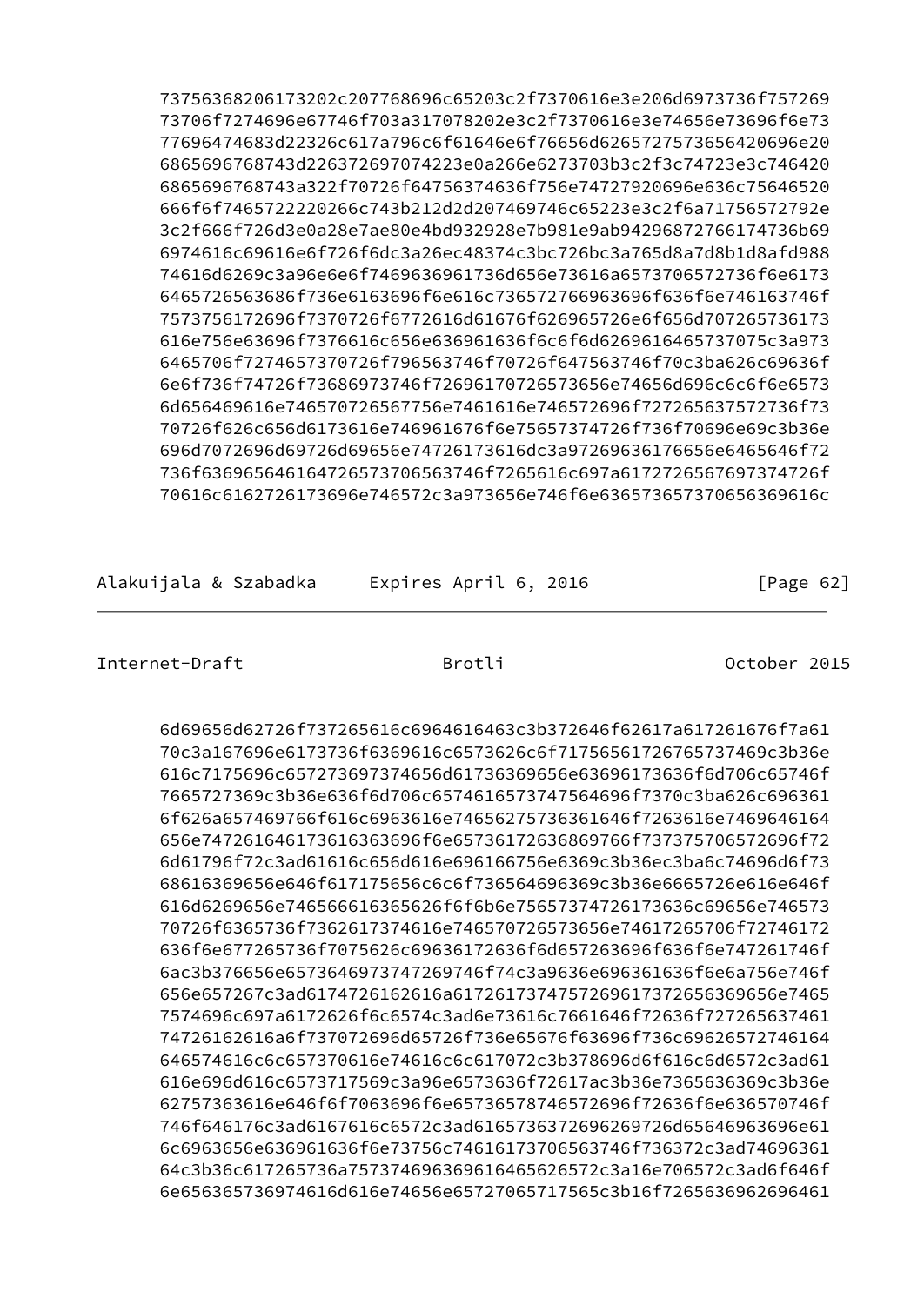74726962756e616c74656e657269666563616e6369c3b36e63616e6172696173 64657363617267616469766572736f736d616c6c6f7263617265717569657265 74c3a9636e69636f6465626572c3ad6176697669656e646166696e616e7a6173 6164656c616e746566756e63696f6e61636f6e73656a6f73646966c3ad63696c 6369756461646573616e7469677561736176616e7a61646174c3a9726d696e6f 756e69646164657373c3a16e6368657a63616d7061c3b161736f66746f6e6963 7265766973746173636f6e7469656e65736563746f7265736d6f6d656e746f73 666163756c7461646372c3a96469746f6469766572736173737570756573746f 666163746f726573736567756e646f737065717565c3b161d0b3d0bed0b4d0b0 d0b5d181d0bbd0b8d0b5d181d182d18cd0b1d18bd0bbd0bed0b1d18bd182d18c d18dd182d0bed0bcd095d181d0bbd0b8d182d0bed0b3d0bed0bcd0b5d0bdd18f d0b2d181d0b5d185d18dd182d0bed0b9d0b4d0b0d0b6d0b5d0b1d18bd0bbd0b8 d0b3d0bed0b4d183d0b4d0b5d0bdd18cd18dd182d0bed182d0b1d18bd0bbd0b0 d181d0b5d0b1d18fd0bed0b4d0b8d0bdd181d0b5d0b1d0b5d0bdd0b0d0b4d0be d181d0b0d0b9d182d184d0bed182d0bed0bdd0b5d0b3d0bed181d0b2d0bed0b8 d181d0b2d0bed0b9d0b8d0b3d180d18bd182d0bed0b6d0b5d0b2d181d0b5d0bc d181d0b2d0bed18ed0bbd0b8d188d18cd18dd182d0b8d185d0bfd0bed0bad0b0 d0b4d0bd0b5d0b9d0b4d0bed0bcd0b0d0bcd0b8d180d0b0d0bbd0b8d0b1d0be d182d0b5d0bcd183d185d0bed182d18fd0b4d0b2d183d185d181d0b5d182d0b8 d0bbd18ed0b4d0b8d0b4d0b5d0bbd0bed0bcd0b8d180d0b5d182d0b5d0b1d18f d181d0b2d0bed0b5d0b2d0b8d0b4d0b5d187d0b5d0b3d0bed18dd182d0b8d0bc d181d187d0b5d182d182d0b5d0bcd18bd186d0b5d0bdd18bd181d182d0b0d0bb d0b2d0b5d0b4d18cd182d0b5d0bcd0b5d0b2d0bed0b4d18bd182d0b5d0b1d0b5 d0b2d18bd188d0b5d0bdd0b0d0bcd0b8d182d0b8d0bfd0b0d182d0bed0bcd183 d0bfd180d0b0d0b2d0bbd0b8d186d0b0d0bed0b4d0bdd0b0d0b3d0bed0b4d18b d0b7d0bdd0b0d18ed0bcd0bed0b3d183d0b4d180d183d0b3d0b2d181d0b5d0b9

| Alakuijala & Szabadka | Expires April 6, 2016 |  | [Page 63] |
|-----------------------|-----------------------|--|-----------|
|-----------------------|-----------------------|--|-----------|

October 2015

d0b8d0b4d0b5d182d0bad0b8d0bdd0bed0bed0b4d0bdd0bed0b4d0b5d0bbd0b0 d0b4d0b5d0bbd0b5d181d180d0bed0bad0b8d18ed0bdd18fd0b2d0b5d181d18c d095d181d182d18cd180d0b0d0b7d0b0d0bdd0b0d188d0b8d8a7d984d984d987 d8a7d984d8aad98ad8acd985d98ad8b9d8aed8a7d8b5d8a9d8a7d984d8b0d98a d8b9d984d98ad987d8acd8afd98ad8afd8a7d984d8a2d986d8a7d984d8b1d8af d8aad8add983d985d8b5d981d8add8a9d983d8a7d986d8aad8a7d984d984d98a d98ad983d988d986d8b4d8a8d983d8a9d981d98ad987d8a7d8a8d986d8a7d8aa d8add988d8a7d8a1d8a3d983d8abd8b1d8aed984d8a7d984d8a7d984d8add8a8 d8afd984d98ad984d8afd8b1d988d8b3d8a7d8b6d8bad8b7d8aad983d988d986 d987d986d8a7d983d8b3d8a7d9add8a9d986d8a7d8afd98ad8a7d984d8b7d8a8 d8b9d984d98ad983d8b4d983d8b1d8a7d98ad985d983d986d985d986d987d8a7 d8b4d8b1d983d8a9d8b1d8a6d98ad8b3d986d8b4d98ad8b7d985d8a7d8b0d8a7 d8a7d984d981d986d8b4d8a8d8a7d8a8d8aad8b9d8a8d8b1d8b1d8add985d8a9 d983d8a7d981d8a9d98ad982d988d984d985d8b1d983d8b2d983d984d985d8a9 d8a3d8add985d8afd982d984d8a8d98ad98ad8b9d986d98ad8b5d988d8b1d8a9

Internet-Draft

Brotli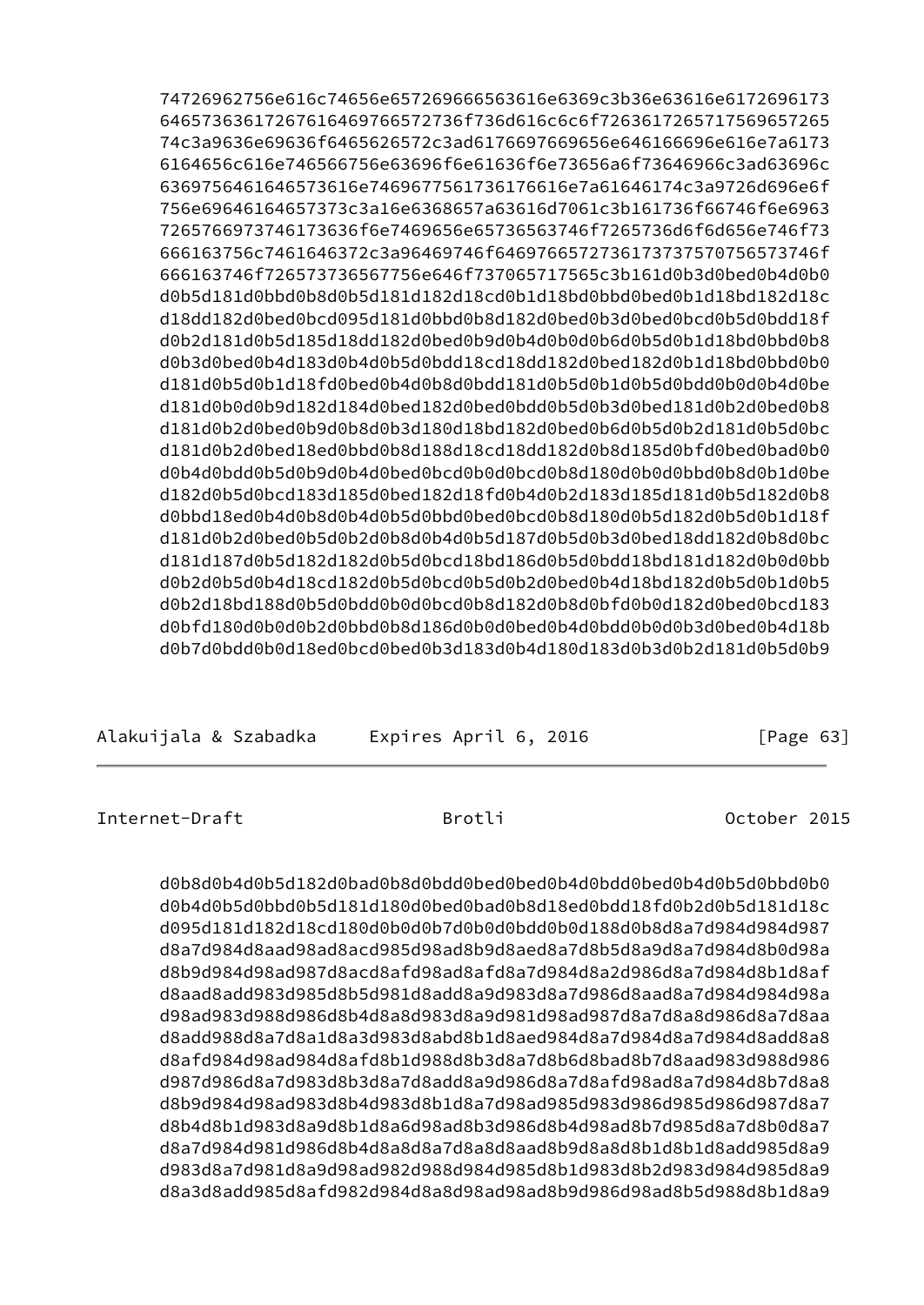d8b7d8b1d98ad982d8b4d8a7d8b1d983d8acd988d8a7d984d8a3d8aed8b1d989 d985d8b9d986d8a7d8a7d8a8d8add8abd8b9d8b1d988d8b6d8a8d8b4d983d984 d985d8b3d8acd984d8a8d986d8a7d986d8aed8a7d984d8afd983d8aad8a7d8a8 d983d984d98ad8a9d8a8d8afd988d986d8a3d98ad8b6d8a7d98ad988d8acd8af d981d8b1d98ad982d983d8aad8a8d8aad8a3d981d8b6d984d985d8b7d8a8d8ae d8a7d983d8abd8b1d8a8d8a7d8b1d983d8a7d981d8b6d984d8a7d8add984d989 d986d981d8b3d987d8a3d98ad8a7d985d8b1d8afd988d8afd8a3d986d987d8a7 d8afd98ad986d8a7d8a7d984d8a7d986d985d8b9d8b1d8b6d8aad8b9d984d985 d8afd8a7d8aed984d985d985d983d98600000000000000000100010001000100 0200020002000200040004000400040000010203040506070706050403020100 08090a0b0c0d0e0f0f0e0d0c0b0a090810111213141516171716151413121110 18191a1b1c1d1e1f1f1e1d1c1b1a1918ffffffff0000000000000000ffffffff 010000000200000002000000010000000100000003000000ffff000100000001 0000ffff00010000000800080008000800000001000200030004000500060007 7265736f7572636573636f756e74726965737175657374696f6e736571756970 6d656e74636f6d6d756e697479617661696c61626c65686967686c6967687444 54442f7868746d6c6d61726b6574696e676b6e6f776c65646765736f6d657468 696e67636f6e7461696e6572646972656374696f6e7375627363726962656164 76657274697365636861726163746572222076616c75653d223c2f73656c6563 743e4175737472616c69612220636c6173733d22736974756174696f6e617574 686f72697479666f6c6c6f77696e677072696d6172696c796f7065726174696f 6e6368616c6c656e6765646576656c6f706564616e6f6e796d6f757366756e63 74696f6e2066756e6374696f6e73636f6d70616e696573737472756374757265 61677265656d656e7422207469746c653d22706f74656e7469616c6564756361 74696f6e617267756d656e74737365636f6e64617279636f707972696768746c 616e6775616765736578636c7573697665636f6e646974696f6e3c2f666f726d 3e0d0a73746174656d656e74617474656e74696f6e42696f6772617068797d20 656c7365207b0a736f6c7574696f6e737768656e2074686520416e616c797469 637374656d706c6174657364616e6765726f7573736174656c6c697465646f63 756d656e74737075626c6973686572696d706f7274616e7470726f746f747970 65696e666c75656e636526726171756f3b3c2f65666665637469766567656e65 72616c6c797472616e73666f726d62656175746966756c7472616e73706f7274 6f7267616e697a65647075626c697368656470726f6d696e656e74756e74696c

| Alakuijala & Szabadka | Expires April 6, 2016 |  |
|-----------------------|-----------------------|--|
|-----------------------|-----------------------|--|

 $[Page 64]$ 

Internet-Draft Brotli October 2015

 207468657468756d626e61696c4e6174696f6e616c202e666f63757328293b6f 76657220746865206d6967726174696f6e616e6e6f756e636564666f6f746572 223e0a657863657074696f6e6c657373207468616e657870656e73697665666f 726d6174696f6e6672616d65776f726b7465727269746f72796e646963617469 6f6e63757272656e746c79636c6173734e616d6563726974696369736d747261 646974696f6e656c73657768657265416c6578616e6465726170706f696e7465 646d6174657269616c7362726f6164636173746d656e74696f6e656461666669 6c696174653c2f6f7074696f6e3e74726561746d656e74646966666572656e74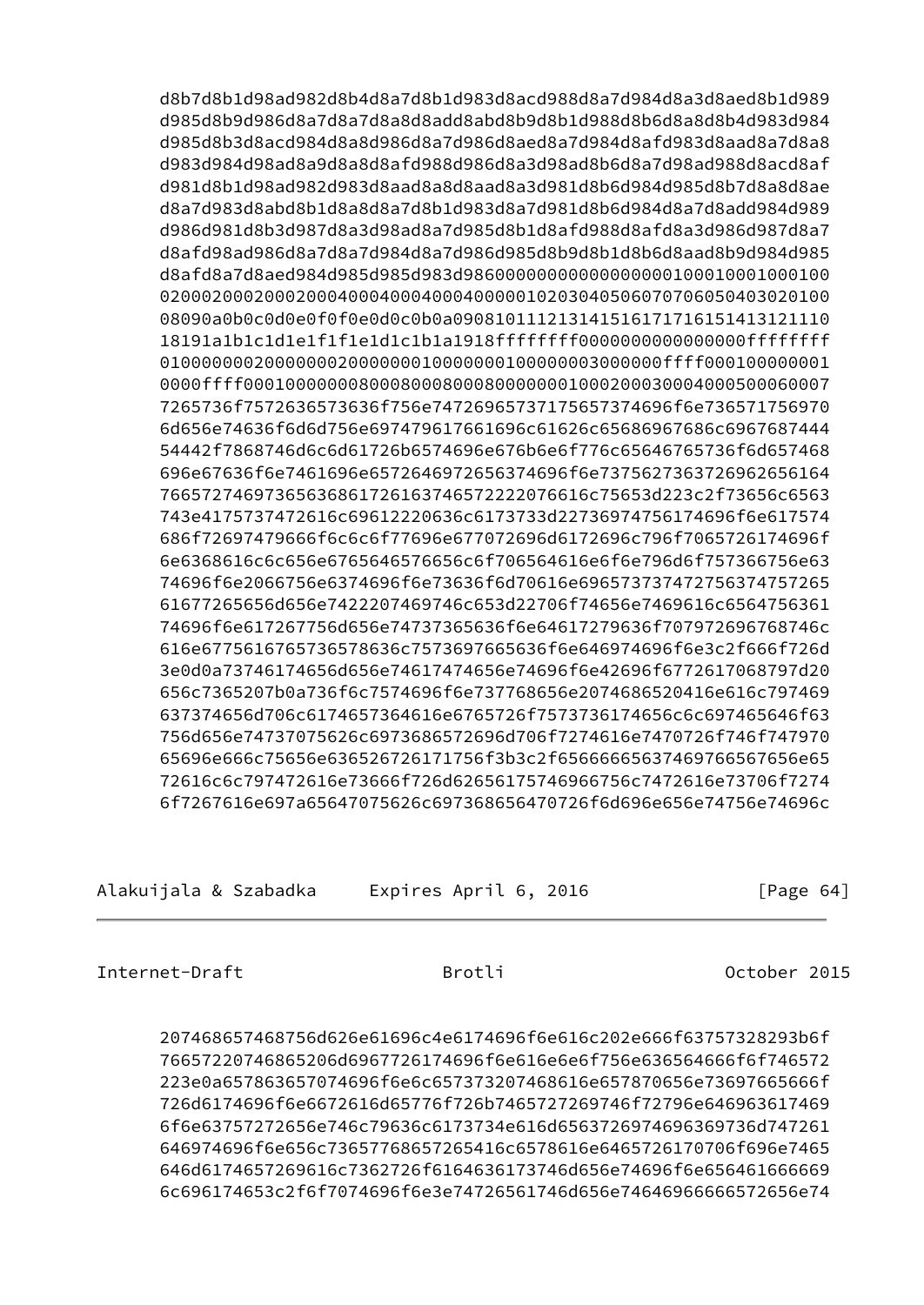2f64656661756c742e507265736964656e746f6e636c69636b3d2262696f6772 617068796f74686572776973657065726d616e656e744672616ec3a761697348 6f6c6c79776f6f64657870616e73696f6e7374616e64617264733c2f7374796c 653e0a726564756374696f6e446563656d626572207072656665727265644361 6d6272696467656f70706f6e656e7473427573696e65737320636f6e66757369 6f6e3e0a3c7469746c653e70726573656e7465646578706c61696e6564646f65 73206e6f7420776f726c6477696465696e74657266616365706f736974696f6e 736e65777370617065723c2f7461626c653e0a6d6f756e7461696e736c696b65 2074686520657373656e7469616c66696e616e6369616c73656c656374696f6e 616374696f6e3d222f6162616e646f6e6564456475636174696f6e7061727365 496e742873746162696c697479756e61626c6520746f3c2f7469746c653e0a72 656c6174696f6e734e6f74652074686174656666696369656e74706572666f72 6d656474776f20796561727353696e6365207468657468657265666f72657772 6170706572223e616c7465726e617465696e63726561736564426174746c6520 6f66706572636569766564747279696e6720746f6e6563657373617279706f72 747261796564656c656374696f6e73456c697a61626574683c2f696672616d65 3e646973636f76657279696e737572616e6365732e6c656e6774683b6c656765 6e6461727947656f67726170687963616e646964617465636f72706f72617465 736f6d6574696d657373657276696365732e696e686572697465643c2f737472 6f6e673e436f6d6d756e69747972656c6967696f75736c6f636174696f6e7343 6f6d6d69747465656275696c64696e677374686520776f726c646e6f206c6f6e 676572626567696e6e696e677265666572656e636563616e6e6f742062656672 657175656e63797479706963616c6c79696e746f207468652072656c61746976 653b7265636f7264696e67707265736964656e74696e697469616c6c79746563 686e69717565746865206f7468657269742063616e2062656578697374656e63 65756e6465726c696e65746869732074696d6574656c6570686f6e656974656d 73636f7065707261637469636573616476616e74616765293b72657475726e20 466f72206f7468657270726f766964696e6764656d6f6372616379626f746820 74686520657874656e73697665737566666572696e67737570706f7274656463 6f6d7075746572732066756e6374696f6e70726163746963616c736169642074 6861746974206d6179206265456e676c6973683c2f66726f6d20746865207363 686564756c6564646f776e6c6f6164733c2f6c6162656c3e0a73757370656374 65646d617267696e3a203073706972697475616c3c2f686561643e0a0a6d6963 726f736f66746772616475616c6c79646973637573736564686520626563616d 656578656375746976656a71756572792e6a73686f757365686f6c64636f6e66 69726d65647075726368617365646c69746572616c6c7964657374726f796564 757020746f20746865766172696174696f6e72656d61696e696e676974206973 206e6f7463656e7475726965734a6170616e65736520616d6f6e672074686563 6f6d706c65746564616c676f726974686d696e74657265737473726562656c6c 696f6e756e646566696e6564656e636f7572616765726573697a61626c65696e

Alakuijala & Szabadka Expires April 6, 2016 [Page 65]

Internet-Draft Brotli October 2015

766f6c76696e6773656e736974697665756e6976657273616c70726f76697369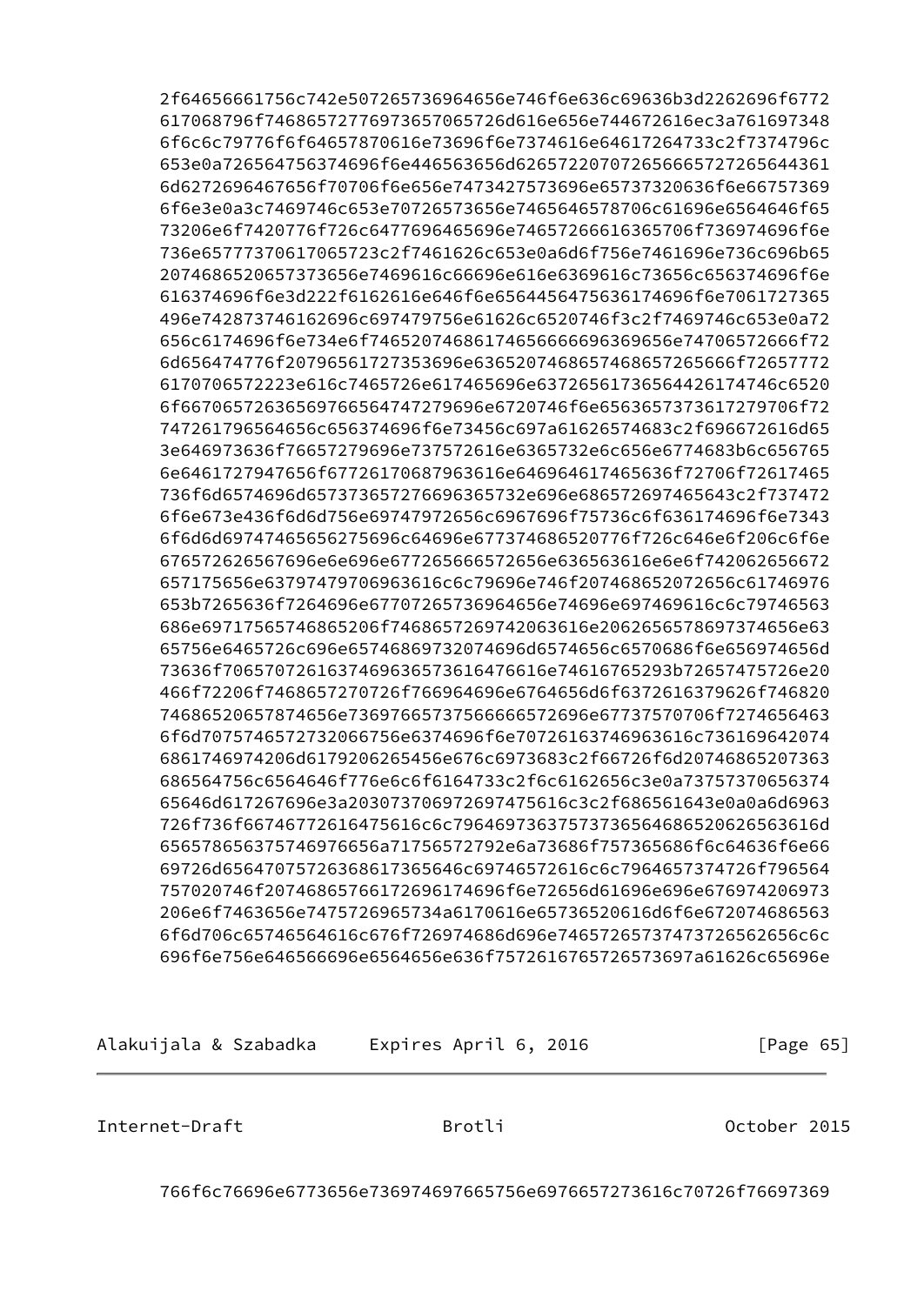6f6e28616c74686f756768666561747572696e67636f6e647563746564292c20 776869636820636f6e74696e7565642d686561646572223e4665627275617279 206e756d65726f7573206f766572666c6f773a636f6d706f6e656e7466726167 6d656e7473657863656c6c656e74636f6c7370616e3d22746563686e6963616c 6e6561722074686520416476616e63656420736f75726365206f666578707265 73736564486f6e67204b6f6e672046616365626f6f6b6d756c7469706c65206d 656368616e69736d656c65766174696f6e6f6666656e736976653c2f666f726d 3e0a0973706f6e736f726564646f63756d656e742e6f72202671756f743b7468 6572652061726574686f73652077686f6d6f76656d656e747370726f63657373 6573646966666963756c747375626d69747465647265636f6d6d656e64636f6e 76696e63656470726f6d6f74696e67222077696474683d222e7265706c616365 28636c6173736963616c636f616c6974696f6e68697320666972737464656369 73696f6e73617373697374616e74696e6469636174656465766f6c7574696f6e 2d7772617070657222656e6f75676820746f616c6f6e672074686564656c6976 657265642d2d3e0d0a3c212d2d416d65726963616e2070726f7465637465644e 6f76656d626572203c2f7374796c653e3c6675726e6974757265496e7465726e 657420206f6e626c75723d2273757370656e646564726563697069656e746261 736564206f6e204d6f72656f7665722c61626f6c6973686564636f6c6c656374 656477657265206d616465656d6f74696f6e616c656d657267656e63796e6172 7261746976656164766f636174657370783b626f72646572636f6d6d69747465 646469723d226c747222656d706c6f7965657372657365617263682e2073656c 6563746564737563636573736f72637573746f6d657273646973706c61796564 53657074656d626572616464436c6173732846616365626f6f6b207375676765 73746564616e64206c617465726f7065726174696e67656c61626f7261746553 6f6d6574696d6573496e737469747574656365727461696e6c79696e7374616c 6c6564666f6c6c6f776572734a65727573616c656d746865792068617665636f 6d707574696e6767656e65726174656470726f76696e63657367756172616e74 65656172626974726172797265636f676e697a6577616e74656420746f70783b 77696474683a7468656f7279206f666265686176696f75725768696c65207468 65657374696d61746564626567616e20746f20697420626563616d656d61676e 69747564656d75737420686176656d6f7265207468616e4469726563746f7279 657874656e73696f6e7365637265746172796e61747572616c6c796f63637572 72696e677661726961626c6573676976656e20746865706c6174666f726d2e3c 2f6c6162656c3e3c6661696c656420746f636f6d706f756e64736b696e647320 6f6620736f63696574696573616c6f6e6773696465202d2d2667743b0a0a736f 75746877657374746865207269676874726164696174696f6e6d617920686176 6520756e6573636170652873706f6b656e20696e2220687265663d222f70726f 6772616d6d656f6e6c792074686520636f6d652066726f6d6469726563746f72 7962757269656420696e612073696d696c61727468657920776572653c2f666f 6e743e3c2f4e6f7277656769616e73706563696669656470726f647563696e67 70617373656e676572286e6577204461746574656d706f726172796669637469 6f6e616c4166746572207468656571756174696f6e73646f776e6c6f61642e72 6567756c61726c79646576656c6f70657261626f7665207468656c696e6b6564 20746f7068656e6f6d656e61706572696f64206f66746f6f6c746970223e7375 627374616e63656175746f6d61746963617370656374206f66416d6f6e672074 6865636f6e6e6563746564657374696d6174657341697220466f726365737973 74656d206f666f626a656374697665696d6d6564696174656d616b696e672069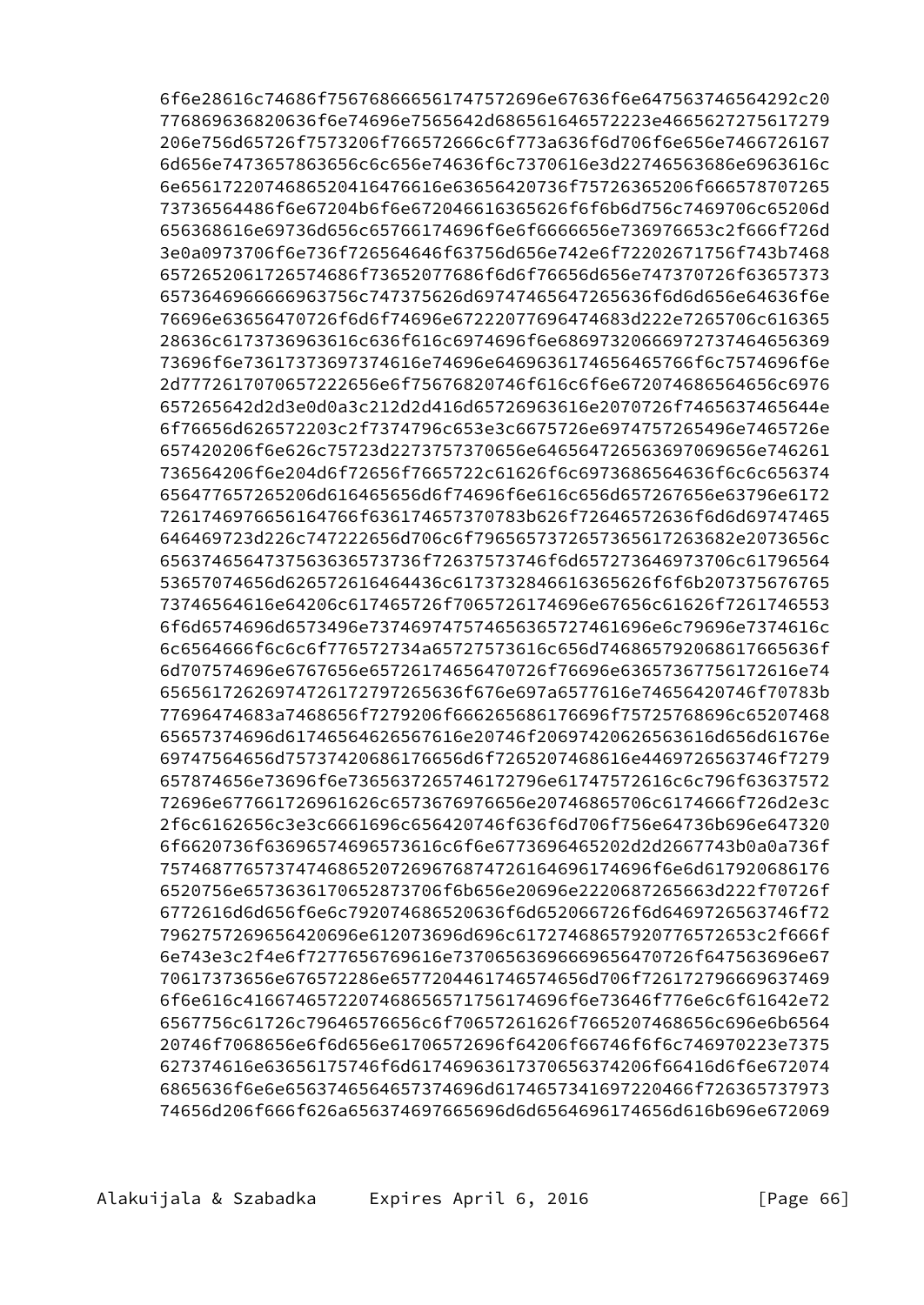747061696e74696e6773636f6e717565726564617265207374696c6c70726f63 656475726567726f777468206f666865616465642062794575726f7065616e20 6469766973696f6e736d6f6c6563756c65736672616e6368697365696e74656e 74696f6e6174747261637465646368696c64686f6f64616c736f207573656464 656469636174656473696e6761706f7265646567726565206f66666174686572 206f66636f6e666c696374733c2f613e3c2f703e0a63616d652066726f6d7765 726520757365646e6f74652074686174726563656976696e6745786563757469 76656576656e206d6f726561636365737320746f636f6d6d616e646572506f6c 69746963616c6d7573696369616e7364656c6963696f7573707269736f6e6572 73616476656e74206f665554462d3822202f3e3c215b43444154415b223e436f 6e74616374536f75746865726e206267636f6c6f723d22736572696573206f66 2e2049742077617320696e204575726f70657065726d697474656476616c6964 6174652e617070656172696e676f6666696369616c73736572696f75736c792d 6c616e6775616765696e69746961746564657874656e64696e676c6f6e672d74 65726d696e666c6174696f6e737563682074686174676574436f6f6b69656d61 726b65642062793c2f627574746f6e3e696d706c656d656e7462757420697420 6973696e63726561736573646f776e2074686520726571756972696e67646570 656e64656e742d2d3e0a3c212d2d20696e746572766965775769746820746865 20636f70696573206f66636f6e73656e737573776173206275696c7456656e65 7a75656c6128666f726d65726c79746865207374617465706572736f6e6e656c 7374726174656769636661766f7572206f66696e76656e74696f6e57696b6970 65646961636f6e74696e656e747669727475616c6c7977686963682077617370 72696e6369706c65436f6d706c657465206964656e746963616c73686f772074 6861747072696d6974697665617761792066726f6d6d6f6c6563756c61727072 65636973656c79646973736f6c766564556e6465722074686576657273696f6e 3d223e266e6273703b3c2f49742069732074686520546869732069732077696c 6c20686176656f7267616e69736d73736f6d652074696d654672696564726963 68776173206669727374746865206f6e6c7920666163742074686174666f726d 2069643d22707265636564696e67546563686e6963616c706879736963697374 6f636375727320696e6e6176696761746f7273656374696f6e223e7370616e20 69643d22736f7567687420746f62656c6f7720746865737572766976696e677d 3c2f7374796c653e686973206465617468617320696e20746865636175736564 2062797061727469616c6c796578697374696e67207573696e67207468657761 7320676976656e61206c697374206f666c6576656c73206f666e6f74696f6e20 6f664f6666696369616c206469736d6973736564736369656e74697374726573 656d626c65736475706c69636174656578706c6f736976657265636f76657265 64616c6c206f7468657267616c6c65726965737b70616464696e673a70656f70 6c65206f66726567696f6e206f666164647265737365736173736f6369617465 696d6720616c743d22696e206d6f6465726e73686f756c642062656d6574686f 64206f667265706f7274696e6774696d657374616d706e656564656420746f74 6865204772656174726567617264696e677365656d656420746f766965776564 206173696d70616374206f6e69646561207468617474686520576f726c646865 69676874206f66657870616e64696e6754686573652061726563757272656e74 223e6361726566756c6c796d61696e7461696e73636861726765206f66436c61 73736963616c6164647265737365647072656469637465646f776e6572736869 703c6469762069643d227269676874223e0d0a7265736964656e63656c656176

## Internet-Draft Brotli October 2015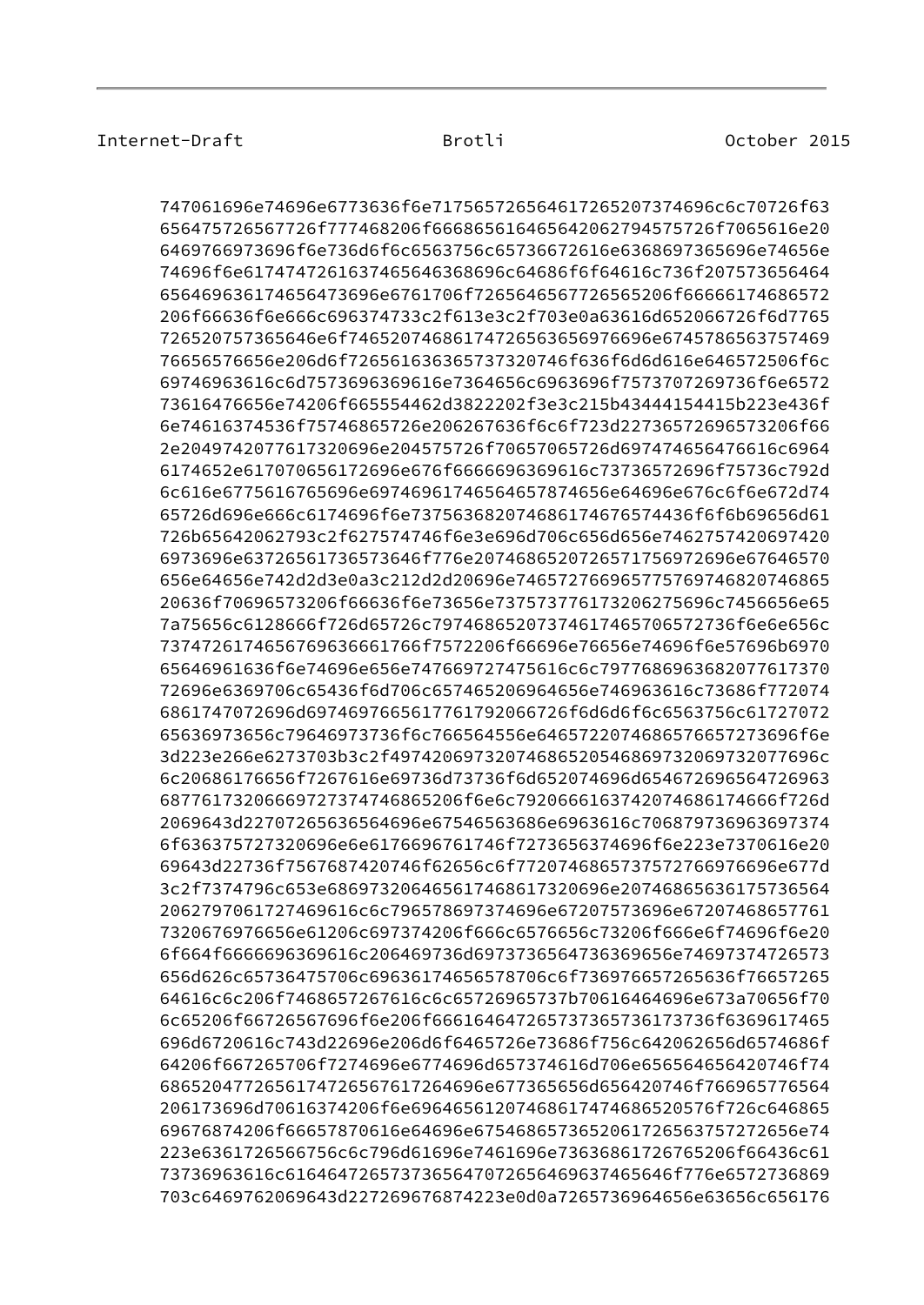## 6520746865636f6e74656e74223e617265206f6674656e20207d2928293b0d0a 70726f6261626c792050726f666573736f722d627574746f6e2220726573706f

Alakuijala & Szabadka Expires April 6, 2016 [Page 67]

Internet-Draft Brotli October 2015

 6e64656473617973207468617468616420746f206265706c6163656420696e48 756e67617269616e737461747573206f66736572766573206173556e69766572 73616c657865637574696f6e616767726567617465666f72207768696368696e 66656374696f6e61677265656420746f686f77657665722c20706f70756c6172 223e706c61636564206f6e636f6e737472756374656c6563746f72616c73796d 626f6c206f66696e636c7564696e6772657475726e20746f6172636869746563 7443687269737469616e70726576696f7573206c6976696e6720696e65617369 657220746f70726f666573736f720a266c743b212d2d20656666656374206f66 616e616c79746963737761732074616b656e776865726520746865746f6f6b20 6f76657262656c69656620696e416672696b61616e7361732066617220617370 726576656e746564776f726b207769746861207370656369616c3c6669656c64 7365744368726973746d61735265747269657665640a0a496e20746865206261 636b20696e746f6e6f727468656173746d6167617a696e65733e3c7374726f6e 673e636f6d6d6974746565676f7665726e696e6767726f757073206f6673746f 72656420696e65737461626c697368612067656e6572616c6974732066697273 747468656972206f776e706f70756c61746564616e206f626a65637443617269 626265616e616c6c6f7720746865646973747269637473776973636f6e73696e 6c6f636174696f6e2e3b2077696474683a20696e68616269746564536f636961 6c6973744a616e7561727920313c2f666f6f7465723e73696d696c61726c7963 686f696365206f667468652073616d6520737065636966696320627573696e65 7373205468652066697273742e6c656e6774683b2064657369726520746f6465 616c207769746873696e636520746865757365724167656e74636f6e63656976 6564696e6465782e7068706173202671756f743b656e6761676520696e726563 656e746c792c6665772079656172737765726520616c736f0a3c686561643e0a 3c656469746564206279617265206b6e6f776e63697469657320696e61636365 73736b6579636f6e64656d6e6564616c736f206861766573657276696365732c 66616d696c79206f665363686f6f6c206f66636f6e7665727465646e61747572 65206f66206c616e67756167656d696e6973746572733c2f6f626a6563743e74 68657265206973206120706f70756c617273657175656e6365736164766f6361 746564546865792077657265616e79206f746865726c6f636174696f6e3d656e 746572207468656d756368206d6f72657265666c6563746564776173206e616d 65646f726967696e616c2061207479706963616c7768656e2074686579656e67 696e65657273636f756c64206e6f747265736964656e74737765646e65736461 797468652074686972642070726f64756374734a616e75617279203277686174 207468657961206365727461696e7265616374696f6e7370726f636573736f72 616674657220686973746865206c61737420636f6e7461696e6564223e3c2f64 69763e0a3c2f613e3c2f74643e646570656e64206f6e736561726368223e0a70 6965636573206f66636f6d706574696e675265666572656e636574656e6e6573 7365657768696368206861732076657273696f6e3d3c2f7370616e3e203c3c2f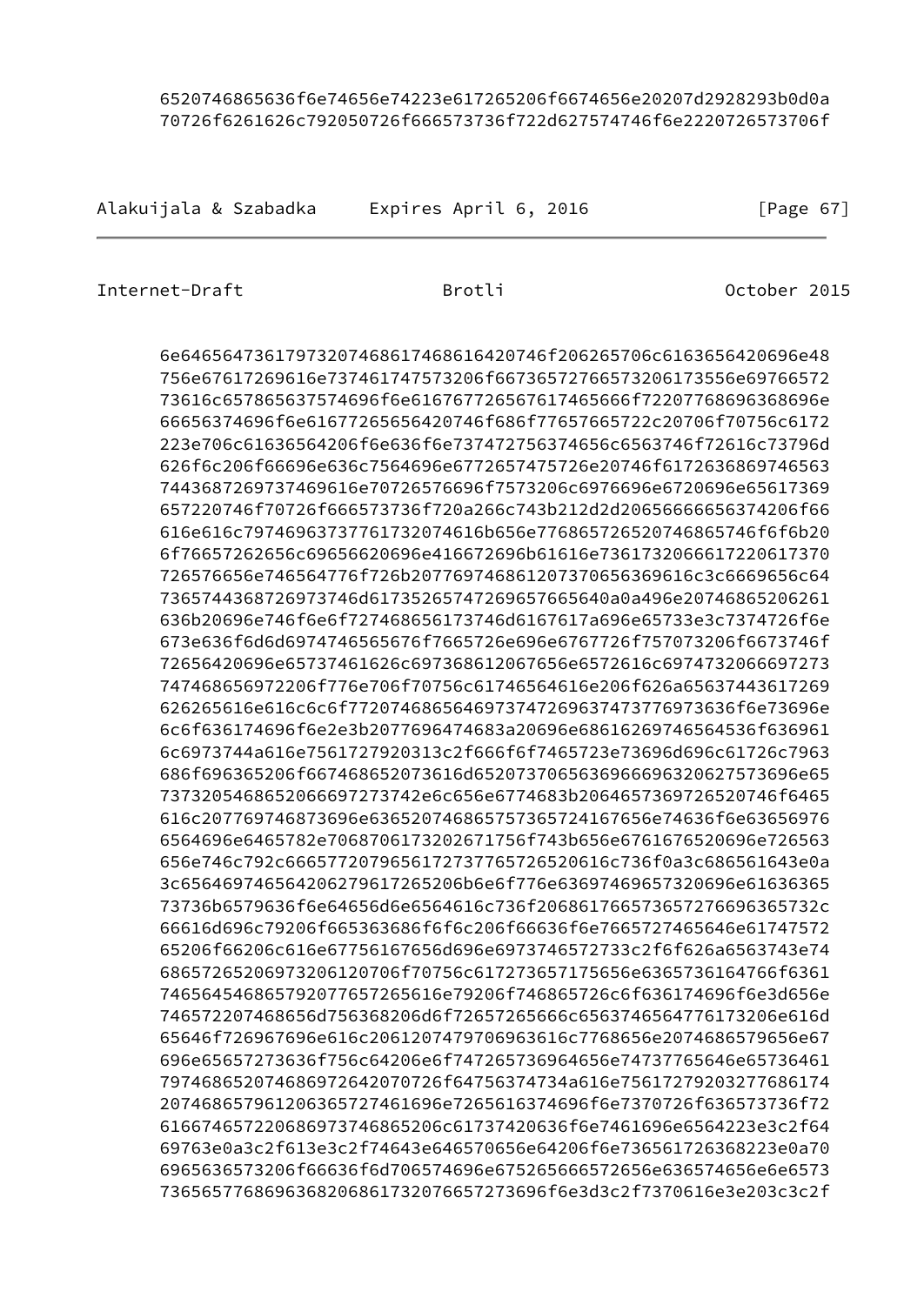6865616465723e676976657320746865686973746f7269616e76616c75653d22 223e70616464696e673a30766965772074686174746f6765746865722c746865 206d6f73742077617320666f756e64737562736574206f6661747461636b206f 6e6368696c6472656e2c706f696e7473206f66706572736f6e616c20706f7369 74696f6e3a616c6c656765646c79436c6576656c616e64776173206c61746572 616e6420616674657261726520676976656e776173207374696c6c7363726f6c 6c696e6764657369676e206f666d616b6573207468656d756368206c65737341 6d65726963616e732e0a0a4166746572202c20627574207468654d757365756d 206f666c6f75697369616e612866726f6d207468656d696e6e65736f74617061

| Alakuijala & Szabadka | Expires April 6, 2016 | [Page 68] |
|-----------------------|-----------------------|-----------|
|-----------------------|-----------------------|-----------|

Internet-Draft Brotli October 2015

 727469636c6573612070726f63657373446f6d696e6963616e766f6c756d6520 6f6672657475726e696e67646566656e73697665303070787c726967686d6164 652066726f6d6d6f7573656f76657222207374796c653d22737461746573206f 66287768696368206973636f6e74696e7565734672616e636973636f6275696c 64696e6720776974686f757420617769746820736f6d6577686f20776f756c64 6120666f726d206f66612070617274206f666265666f72652069746b6e6f776e 206173202053657276696365736c6f636174696f6e20616e64206f6674656e6d 6561737572696e67616e6420697420697370617065726261636b76616c756573 206f660d0a3c7469746c653e3d2077696e646f772e64657465726d696e656572 2671756f743b20706c61796564206279616e64206561726c793c2f63656e7465 723e66726f6d2074686973746865207468726565706f77657220616e646f6620 2671756f743b696e6e657248544d4c3c6120687265663d22793a696e6c696e65 3b436875726368206f66746865206576656e747665727920686967686f666669 6369616c202d6865696768743a20636f6e74656e743d222f6367692d62696e2f 746f20637265617465616672696b61616e736573706572616e746f6672616ec3 a76169736c6174766965c5a1756c696574757669c5b3c48c65c5a174696e61c4 8d65c5a174696e61e0b984e0b897e0b8a2e697a5e69cace8aa9ee7ae80e4bd93 e5ad97e7b981e9ab94e5ad97ed959ceab5adec96b4e4b8bae4bb80e4b988e8ae a1e7ae97e69cbae7ac94e8aeb0e69cace8a88ee8ab96e58d80e69c8de58aa1e5 99a8e4ba92e88194e7bd91e688bfe59cb0e4baa7e4bfb1e4b990e983a8e587ba e78988e7a4bee68e92e8a18ce6a69ce983a8e890bde6a0bce8bf9be4b880e6ad a5e694afe4bb98e5ae9de9aa8ce8af81e7a081e5a794e59198e4bc9ae695b0e6 8daee5ba93e6b688e8b4b9e88085e58a9ee585ace5aea4e8aea8e8aebae58cba e6b7b1e59cb3e5b882e692ade694bee599a8e58c97e4baace5b882e5a4a7e5ad a6e7949fe8b68ae69da5e8b68ae7aea1e79086e59198e4bfa1e681afe7bd9173 6572766963696f73617274c3ad63756c6f617267656e74696e6162617263656c 6f6e616375616c71756965727075626c696361646f70726f647563746f73706f 6cc3ad7469636172657370756573746177696b6970656469617369677569656e 746562c3ba737175656461636f6d756e69646164736567757269646164707269 6e636970616c70726567756e746173636f6e74656e69646f726573706f6e6465 7276656e657a75656c6170726f626c656d617364696369656d62726572656c61 6369c3b36e6e6f7669656d62726573696d696c6172657370726f796563746f73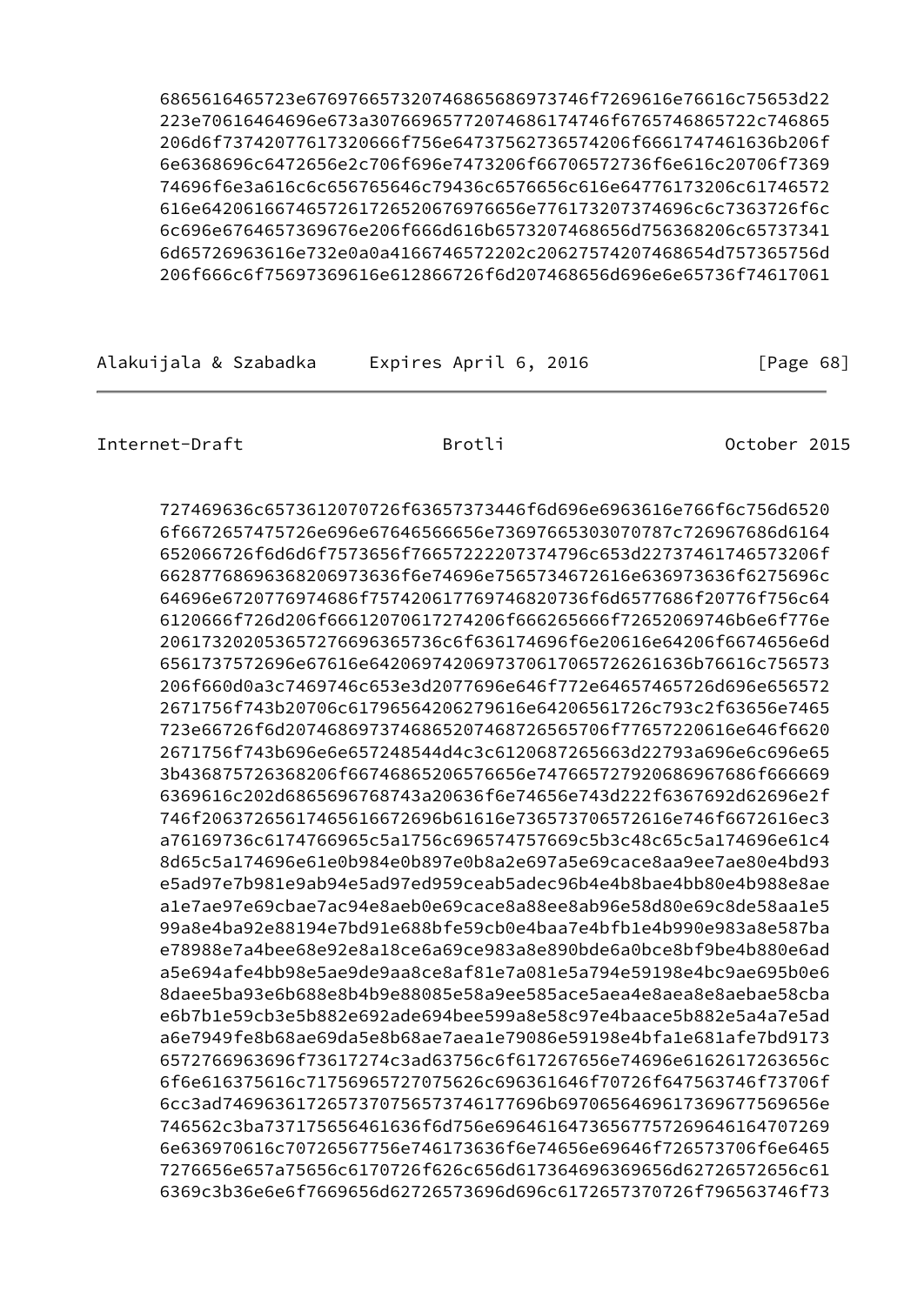70726f6772616d6173696e7374697475746f616374697669646164656e637565 6e74726165636f6e6f6dc3ad61696dc3a167656e6573636f6e74616374617264 65736361726761726e656365736172696f6174656e6369c3b36e74656cc3a966 6f6e6f636f6d697369c3b36e63616e63696f6e6573636170616369646164656e 636f6e74726172616ec3a16c697369736661766f7269746f7374c3a9726d696e 6f7370726f76696e636961657469717565746173656c656d656e746f7366756e 63696f6e6573726573756c7461646f636172c3a16374657270726f7069656461 647072696e636970696f6e65636573696461646d756e69636970616c63726561 6369c3b36e64657363617267617370726573656e636961636f6d65726369616c 6f70696e696f6e6573656a6572636963696f656469746f7269616c73616c616d 616e6361676f6e7ac3a16c657a646f63756d656e746f70656cc3ad63756c6172 656369656e74657367656e6572616c65737461727261676f6e617072c3a16374 6963616e6f7665646164657370726f70756573746170616369656e74657374c3 a9636e696361736f626a657469766f73636f6e746163746f73e0a4aee0a587e0 a482e0a4b2e0a4bfe0a48fe0a4b9e0a588e0a482e0a497e0a4afe0a4bee0a4b8 e0a4bee0a4a5e0a48fe0a4b5e0a482e0a4b0e0a4b9e0a587e0a495e0a58be0a4

Alakuijala & Szabadka Expires April 6, 2016

Brotli

 $\lceil \text{Page } 69 \rceil$ 

Internet-Draft

88e0a495e0a581e0a49be0a4b0e0a4b9e0a4bee0a4ace0a4bee0a4a6e0a495e0 a4b9e0a4bee0a4b8e0a4ade0a580e0a4b9e0a581e0a48fe0a4b0e0a4b9e0a580 e0a4aee0a588e0a482e0a4a6e0a4bfe0a4a8e0a4ace0a4bee0a4a46469706c6f 646f6373e0a4b8e0a4aee0a4afe0a4b0e0a582e0a4aae0a4a8e0a4bee0a4aee0 a4aae0a4a4e0a4bee0a4abe0a4bfe0a4b0e0a494e0a4b8e0a4a4e0a4a4e0a4b0 e0a4b9e0a4b2e0a58be0a497e0a4b9e0a581e0a486e0a4ace0a4bee0a4b0e0a4 a6e0a587e0a4b6e0a4b9e0a581e0a488e0a496e0a587e0a4b2e0a4afe0a4a6e0 a4bfe0a495e0a4bee0a4aee0a4b5e0a587e0a4ace0a4a4e0a580e0a4a8e0a4ac e0a580e0a49ae0a4aee0a58ce0a4a4e0a4b8e0a4bee0a4b2e0a4b2e0a587e0a4 96e0a49ce0a589e0a4ace0a4aee0a4a6e0a4a6e0a4a4e0a4a5e0a4bee0a4a8e0 a4b9e0a580e0a4b6e0a4b9e0a4b0e0a485e0a4b2e0a497e0a495e0a4ade0a580 e0a4a8e0a497e0a4b0e0a4aae0a4bee0a4b8e0a4b0e0a4bee0a4a4e0a495e0a4 bfe0a48fe0a489e0a4b8e0a587e0a497e0a4afe0a580e0a4b9e0a582e0a481e0 a486e0a497e0a587e0a49fe0a580e0a4aee0a496e0a58be0a49ce0a495e0a4be e0a4b0e0a485e0a4ade0a580e0a497e0a4afe0a587e0a4a4e0a581e0a4aee0a4 b5e0a58be0a49fe0a4a6e0a587e0a482e0a485e0a497e0a4b0e0a490e0a4b8e0 a587e0a4aee0a587e0a4b2e0a4b2e0a497e0a4bee0a4b9e0a4bee0a4b2e0a48a e0a4aae0a4b0e0a49ae0a4bee0a4b0e0a490e0a4b8e0a4bee0a4a6e0a587e0a4 b0e0a49ce0a4bfe0a4b8e0a4a6e0a4bfe0a4b2e0a4ace0a482e0a4a6e0a4ace0 a4a8e0a4bee0a4b9e0a582e0a482e0a4b2e0a4bee0a496e0a49ce0a580e0a4a4 e0a4ace0a49fe0a4a8e0a4aee0a4bfe0a4b2e0a487e0a4b8e0a587e0a486e0a4 a8e0a587e0a4a8e0a4afe0a4bee0a495e0a581e0a4b2e0a4b2e0a589e0a497e0 a4ade0a4bee0a497e0a4b0e0a587e0a4b2e0a49ce0a497e0a4b9e0a4b0e0a4be e0a4aee0a4b2e0a497e0a587e0a4aae0a587e0a49ce0a4b9e0a4bee0a4a5e0a4 87e0a4b8e0a580e0a4b8e0a4b9e0a580e0a495e0a4b2e0a4bee0a4a0e0a580e0

October 2015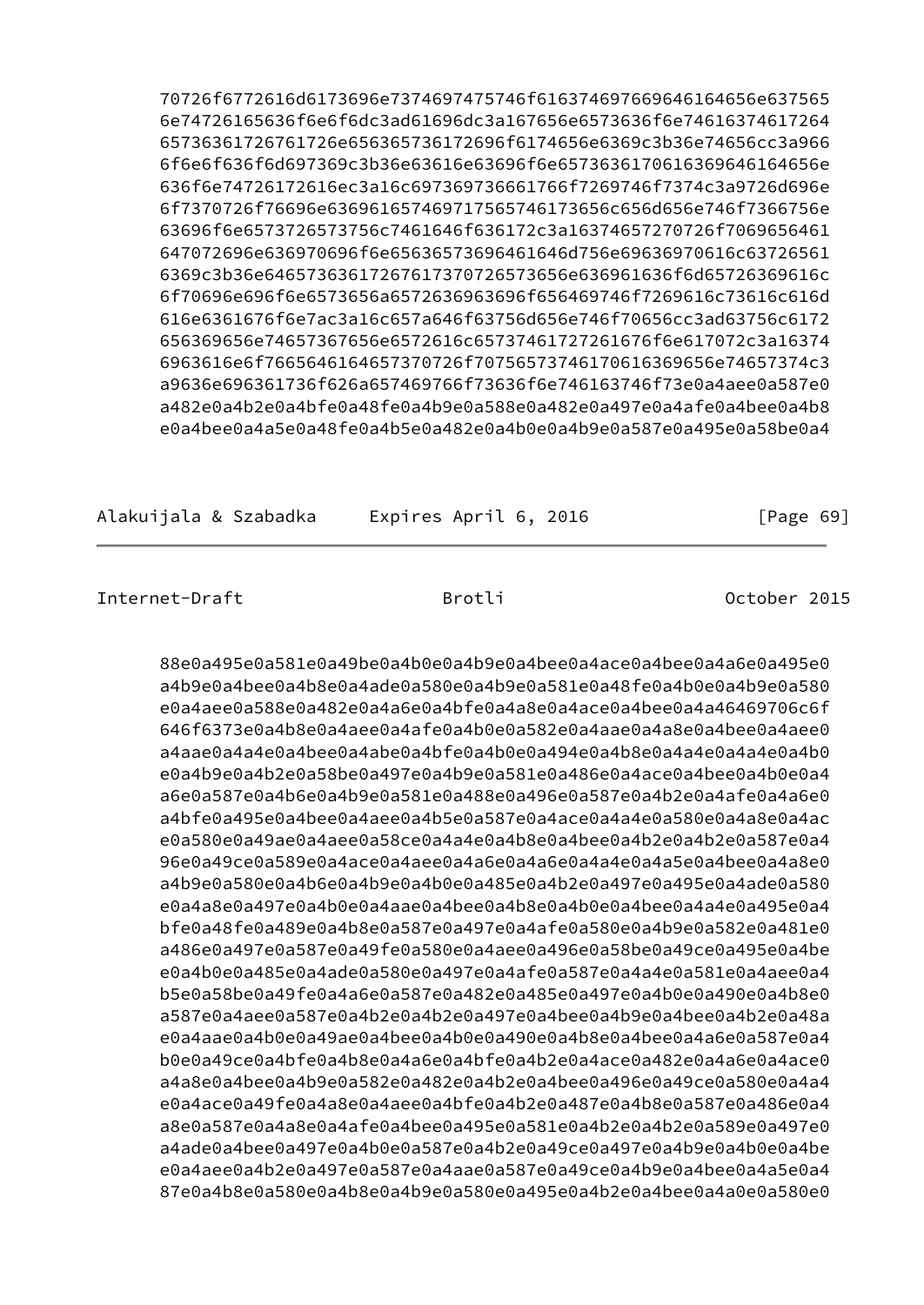a495e0a4b9e0a4bee0a481e0a4a6e0a582e0a4b0e0a4a4e0a4b9e0a4a4e0a4b8 e0a4bee0a4a4e0a4afe0a4bee0a4a6e0a486e0a4afe0a4bee0a4aae0a4bee0a4 95e0a495e0a58ce0a4a8e0a4b6e0a4bee0a4aee0a4a6e0a587e0a496e0a4afe0 a4b9e0a580e0a4b0e0a4bee0a4afe0a496e0a581e0a4a6e0a4b2e0a497e0a580 63617465676f72696573657870657269656e63653c2f7469746c653e0d0a436f 70797269676874206a617661736372697074636f6e646974696f6e7365766572 797468696e673c7020636c6173733d22746563686e6f6c6f67796261636b6772 6f756e643c6120636c6173733d226d616e6167656d656e7426636f70793b2032 30316a6176615363726970746368617261637465727362726561646372756d62 7468656d73656c766573686f72697a6f6e74616c676f7665726e6d656e744361 6c69666f726e696161637469766974696573646973636f76657265644e617669 676174696f6e7472616e736974696f6e636f6e6e656374696f6e6e6176696761 74696f6e617070656172616e63653c2f7469746c653e3c6d636865636b626f78 2220746563686e697175657370726f74656374696f6e6170706172656e746c79 61732077656c6c206173756e74272c202755412d7265736f6c7574696f6e6f70 65726174696f6e7374656c65766973696f6e7472616e736c6174656457617368 696e67746f6e6e6176696761746f722e203d2077696e646f772e696d70726573 73696f6e266c743b62722667743b6c697465726174757265706f70756c617469 6f6e6267636f6c6f723d2223657370656369616c6c7920636f6e74656e743d22 70726f64756374696f6e6e6577736c657474657270726f706572746965736465 66696e6974696f6e6c656164657273686970546563686e6f6c6f67795061726c 69616d656e74636f6d70617269736f6e756c20636c6173733d222e696e646578 4f662822636f6e636c7573696f6e64697363757373696f6e636f6d706f6e656e

| Alakuijala & Szabadka | Expires April 6, 2016 | [Page 70] |
|-----------------------|-----------------------|-----------|
|                       |                       |           |

Internet-Draft

Brotli

October 2015

747362696f6c6f676963616c5265766f6c7574696f6e5f636f6e7461696e6572 756e64657273746f6f646e6f7363726970743e3c7065726d697373696f6e6561 6368206f7468657261746d6f737068657265206f6e666f6375733d223c666f72 6d2069643d2270726f63657373696e67746869732e76616c756567656e657261 74696f6e436f6e666572656e636573756273657175656e7477656c6c2d6b6e6f 776e766172696174696f6e7372657075746174696f6e7068656e6f6d656e6f6e 6469736369706c696e656c6f676f2e706e67222028646f63756d656e742c626f 756e64617269657365787072657373696f6e736574746c656d656e744261636b 67726f756e646f7574206f6620746865656e7465727072697365282268747470 733a2220756e657363617065282270617373776f7264222064656d6f63726174 69633c6120687265663d222f77726170706572223e0a6d656d62657273686970 6c696e6775697374696370783b70616464696e677068696c6f736f7068796173 73697374616e6365756e6976657273697479666163696c69746965737265636f 676e697a6564707265666572656e636569662028747970656f666d61696e7461 696e6564766f636162756c6172796879706f7468657369732e7375626d697428 293b26616d703b6e6273703b616e6e6f746174696f6e626568696e6420746865 466f756e646174696f6e7075626c697368657222617373756d7074696f6e696e 74726f6475636564636f7272757074696f6e736369656e74697374736578706c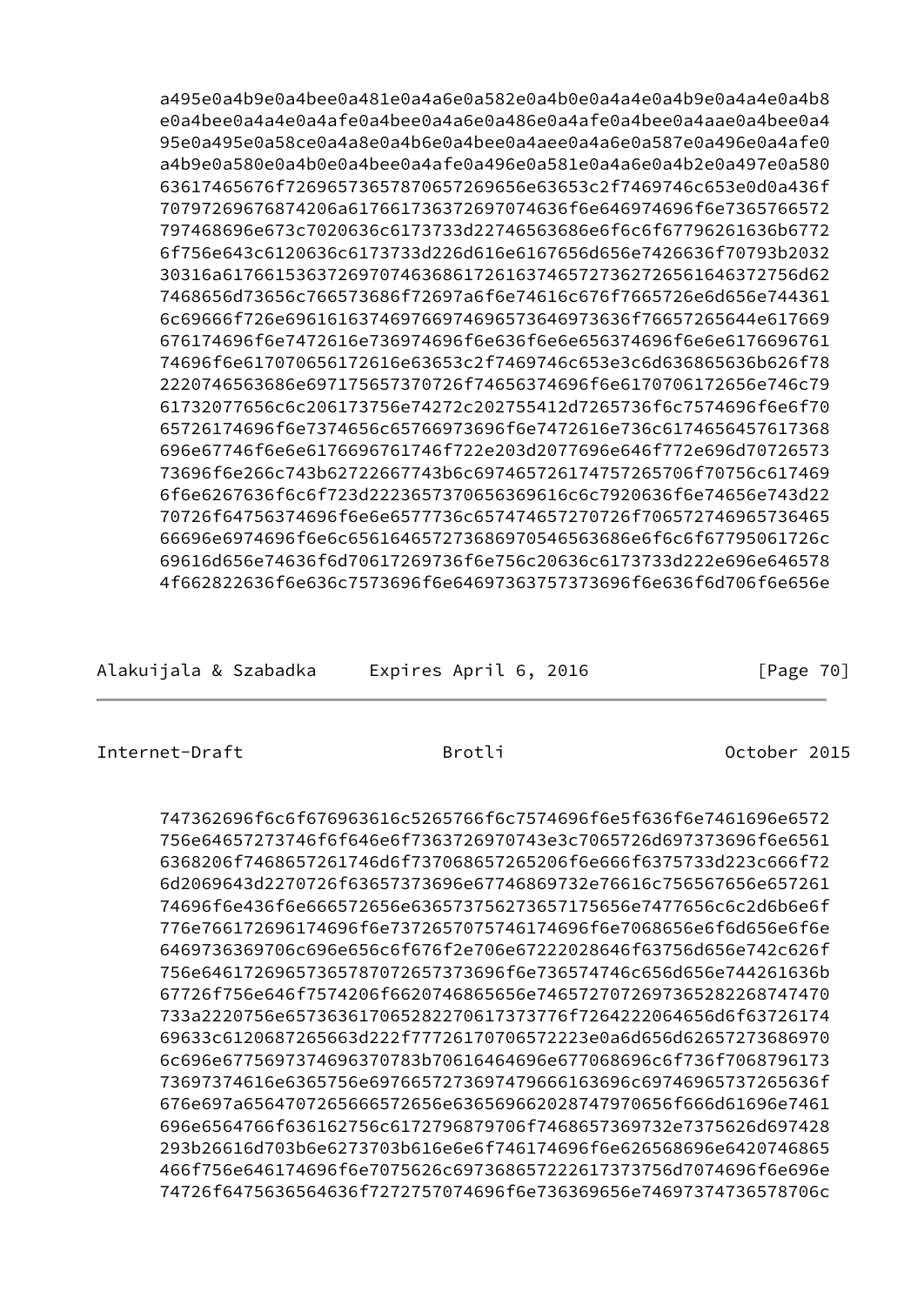696369746c79696e7374656164206f6664696d656e73696f6e73206f6e436c69 636b3d22636f6e736964657265646465706172746d656e746f63637570617469 6f6e736f6f6e206166746572696e766573746d656e7470726f6e6f756e636564 6964656e7469666965646578706572696d656e744d616e6167656d656e746765 6f6772617068696322206865696768743d226c696e6b2072656c3d222e726570 6c616365282f64657072657373696f6e636f6e666572656e636570756e697368 6d656e74656c696d696e61746564726573697374616e63656164617074617469 6f6e6f70706f736974696f6e77656c6c206b6e6f776e737570706c656d656e74 64657465726d696e6564683120636c6173733d223070783b6d617267696e6d65 6368616e6963616c7374617469737469637363656c65627261746564476f7665 726e6d656e740a0a447572696e672074646576656c6f70657273617274696669 6369616c6571756976616c656e746f726967696e61746564436f6d6d69737369 6f6e6174746163686d656e743c7370616e2069643d2274686572652077657265 4e656465726c616e64736265796f6e6420746865726567697374657265646a6f 75726e616c6973746672657175656e746c79616c6c206f66207468656c616e67 3d22656e22203c2f7374796c653e0d0a6162736f6c7574653b20737570706f72 74696e6765787472656d656c79206d61696e73747265616d3c2f7374726f6e67 3e20706f70756c6172697479656d706c6f796d656e743c2f7461626c653e0d0a 20636f6c7370616e3d223c2f666f726d3e0a2020636f6e76657273696f6e6162 6f757420746865203c2f703e3c2f6469763e696e746567726174656422206c61 6e673d22656e506f727475677565736573756273746974757465696e64697669 6475616c696d706f737369626c656d756c74696d65646961616c6d6f73742061 6c6c707820736f6c6964202361706172742066726f6d7375626a65637420746f 696e20456e676c697368637269746963697a656465786365707420666f726775 6964656c696e65736f726967696e616c6c7972656d61726b61626c6574686520 7365636f6e64683220636c6173733d223c61207469746c653d2228696e636c75 64696e67706172616d657465727370726f686962697465643d2022687474703a 2f2f64696374696f6e61727970657263657074696f6e7265766f6c7574696f6e 666f756e646174696f6e70783b6865696768743a7375636365737366756c7375 70706f72746572736d696c6c656e6e69756d6869732066617468657274686520

Alakuijala & Szabadka Expires April 6, 2016 [Page  $71$ ]

Internet-Draft

Brotli

October 2015

2671756f743b6e6f2d7265706561743b636f6d6d65726369616c696e64757374 7269616c656e636f757261676564616d6f756e74206f6620756e6f6666696369 616c656666696369656e63795265666572656e636573636f6f7264696e617465 646973636c61696d657265787065646974696f6e646576656c6f70696e676361 6c63756c6174656473696d706c69666965646c65676974696d61746573756273 7472696e6728302220636c6173733d22636f6d706c6574656c79696c6c757374 7261746566697665207965617273696e737472756d656e745075626c69736869 6e67312220636c6173733d2270737963686f6c6f6779636f6e666964656e6365 6e756d626572206f6620616273656e6365206f66666f6375736564206f6e6a6f 696e6564207468657374727563747572657370726576696f75736c793e3c2f69 6672616d653e6f6e636520616761696e62757420726174686572696d6d696772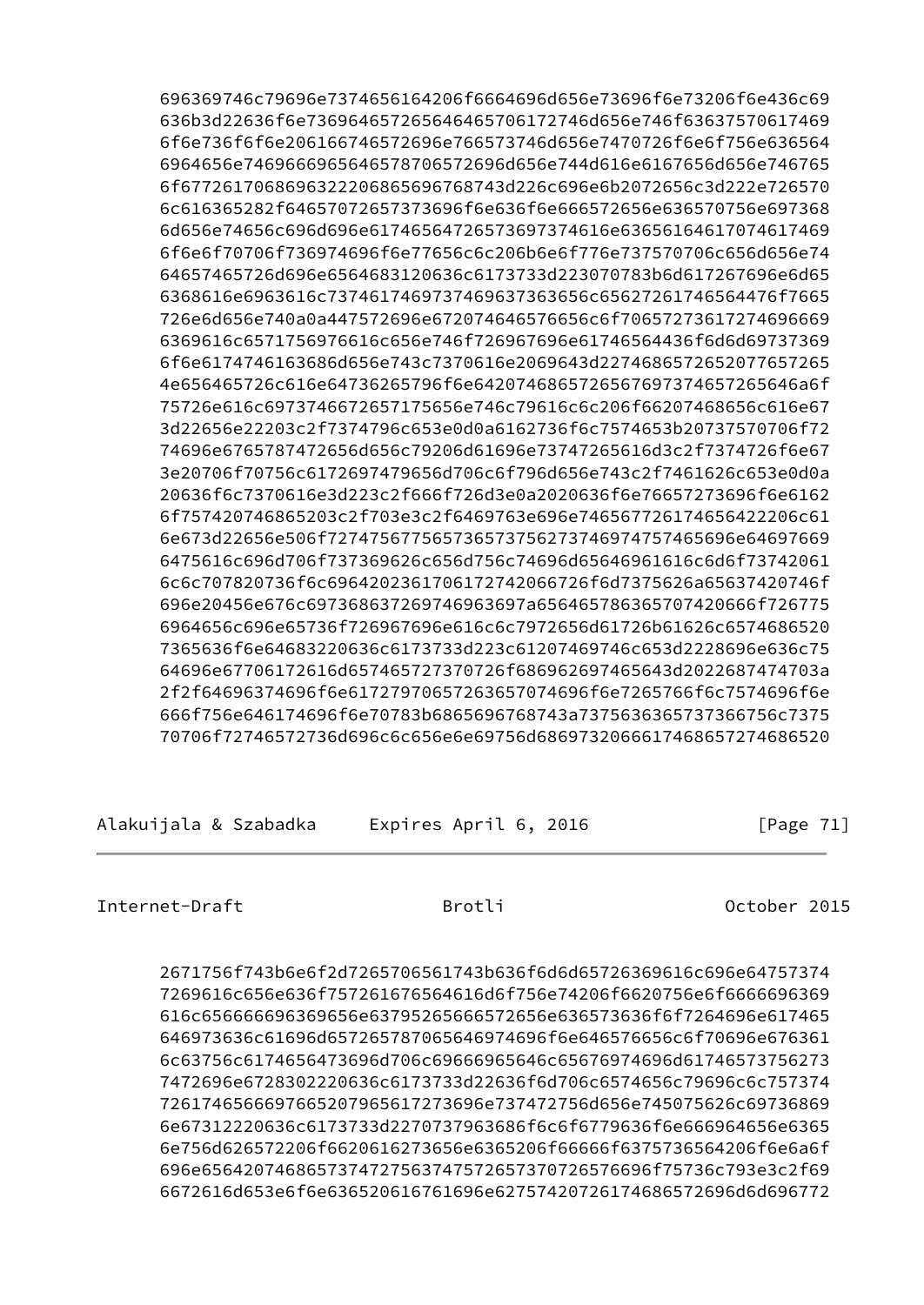616e74736f6620636f757273652c612067726f7570206f664c69746572617475 7265556e6c696b65207468653c2f613e266e6273703b0a66756e6374696f6e20 69742077617320746865436f6e76656e74696f6e6175746f6d6f62696c655072 6f74657374616e74616767726573736976656166746572207468652053696d69 6c61726c792c22202f3e3c2f6469763e636f6c6c656374696f6e0d0a66756e63 74696f6e7669736962696c69747974686520757365206f66766f6c756e746565 727361747472616374696f6e756e6465722074686520746872656174656e6564 2a3c215b43444154415b696d706f7274616e6365696e2067656e6572616c7468 65206c61747465723c2f666f726d3e0a3c2f2e696e6465784f66282769203d20 303b2069203c646966666572656e63656465766f74656420746f747261646974 696f6e7373656172636820666f72756c74696d6174656c79746f75726e616d65 6e7461747472696275746573736f2d63616c6c6564207d0a3c2f7374796c653e 6576616c756174696f6e656d70686173697a656461636365737369626c653c2f 73656374696f6e3e73756363657373696f6e616c6f6e6720776974684d65616e 7768696c652c696e64757374726965733c2f613e3c6272202f3e686173206265 636f6d6561737065637473206f6654656c65766973696f6e7375666669636965 6e746261736b657462616c6c626f7468207369646573636f6e74696e75696e67 616e2061727469636c653c696d6720616c743d22616476656e74757265736869 73206d6f746865726d616e636865737465727072696e6369706c657370617274 6963756c6172636f6d6d656e7461727965666665637473206f66646563696465 6420746f223e3c7374726f6e673e7075626c6973686572734a6f75726e616c20 6f66646966666963756c7479666163696c697461746561636365707461626c65 7374796c652e637373220966756e6374696f6e20696e6e6f766174696f6e3e43 6f70797269676874736974756174696f6e73776f756c64206861766562757369 6e657373657344696374696f6e61727973746174656d656e74736f6674656e20 7573656470657273697374656e74696e204a616e75617279636f6d7072697369 6e673c2f7469746c653e0a096469706c6f6d61746963636f6e7461696e696e67 706572666f726d696e67657874656e73696f6e736d6179206e6f74206265636f 6e63657074206f66206f6e636c69636b3d22497420697320616c736f66696e61 6e6369616c206d616b696e67207468654c7578656d626f757267616464697469 6f6e616c6172652063616c6c6564656e676167656420696e2273637269707422 293b62757420697420776173656c656374726f6e69636f6e7375626d69743d22 0a3c212d2d20456e6420656c656374726963616c6f6666696369616c6c797375 6767657374696f6e746f70206f6620746865756e6c696b652074686541757374 72616c69616e4f726967696e616c6c797265666572656e6365730a3c2f686561 643e0d0a7265636f676e69736564696e697469616c697a656c696d6974656420 746f416c6578616e647269617265746972656d656e74416476656e7475726573

Alakuijala & Szabadka Expires April 6, 2016 [Page 72]

Internet-Draft Brotli October 2015

 666f75722079656172730a0a266c743b212d2d20696e6372656173696e676465 636f726174696f6e683320636c6173733d226f726967696e73206f666f626c69 676174696f6e726567756c6174696f6e636c61737369666965642866756e6374 696f6e28616476616e74616765736265696e672074686520686973746f726961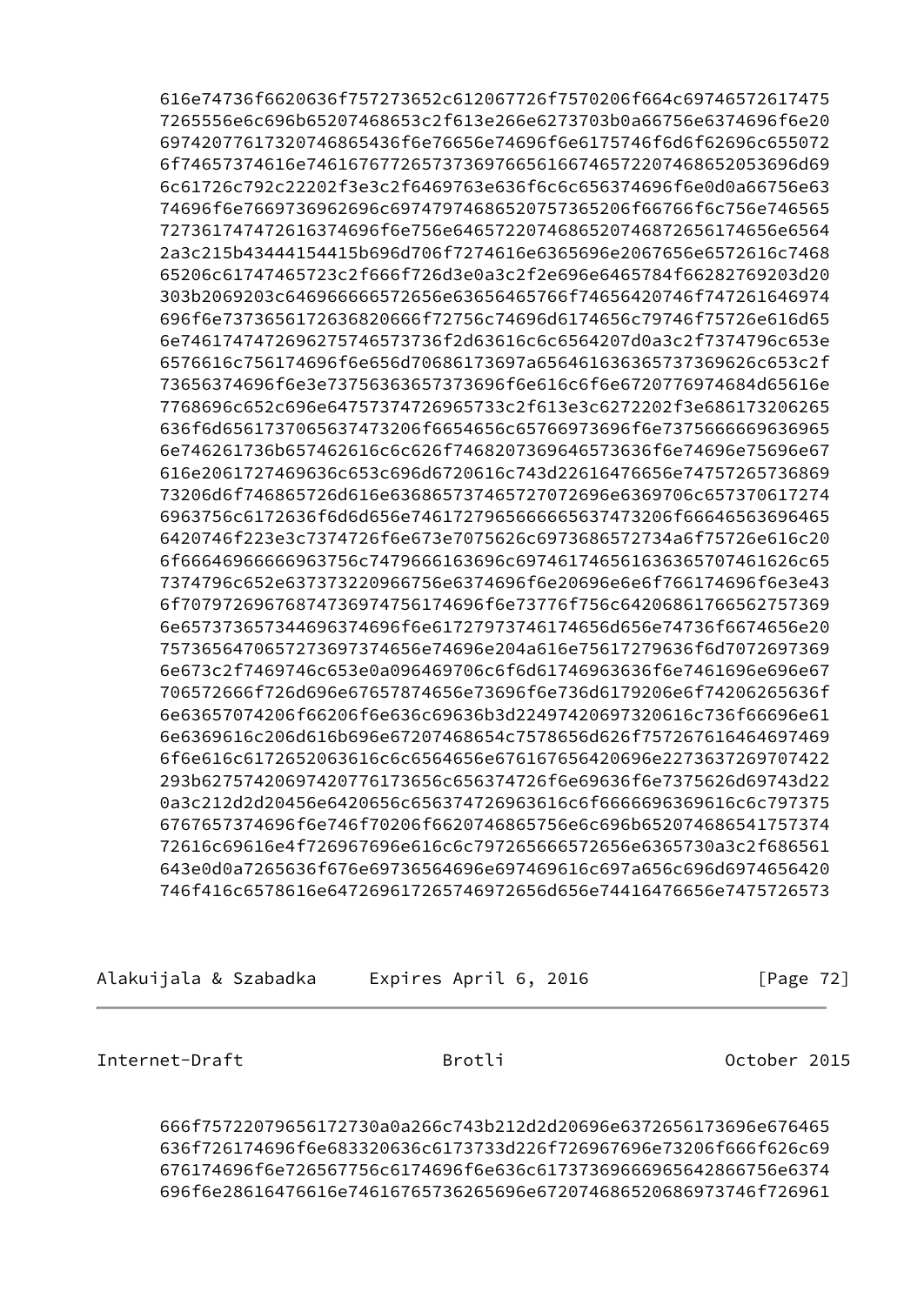6e733c62617365206872656672657065617465646c7977696c6c696e6720746f 636f6d70617261626c6564657369676e617465646e6f6d696e6174696f6e6675 6e6374696f6e616c696e7369646520746865726576656c6174696f6e656e6420 6f66207468657320666f722074686520617574686f72697a6564726566757365 6420746f74616b6520706c6163656175746f6e6f6d6f7573636f6d70726f6d69 7365706f6c69746963616c2072657374617572616e7474776f206f6620746865 466562727561727920327175616c697479206f667377666f626a6563742e756e 6465727374616e646e6561726c7920616c6c7772697474656e206279696e7465 727669657773222077696474683d22317769746864726177616c666c6f61743a 6c656674697320757375616c6c7963616e646964617465736e65777370617065 72736d7973746572696f75734465706172746d656e7462657374206b6e6f776e 7061726c69616d656e7473757070726573736564636f6e76656e69656e747265 6d656d6265726564646966666572656e742073797374656d6174696368617320 6c656420746f70726f706167616e6461636f6e74726f6c6c6564696e666c7565 6e636573636572656d6f6e69616c70726f636c61696d656450726f7465637469 6f6e6c6920636c6173733d22536369656e7469666963636c6173733d226e6f2d 74726164656d61726b736d6f7265207468616e20776964657370726561644c69 6265726174696f6e746f6f6b20706c616365646179206f66207468656173206c 6f6e67206173696d707269736f6e65644164646974696f6e616c0a3c68656164 3e0a3c6d4c61626f7261746f72794e6f76656d6265722032657863657074696f 6e73496e647573747269616c76617269657479206f66666c6f61743a206c6566 447572696e67207468656173736573736d656e7468617665206265656e206465 616c732077697468537461746973746963736f6363757272656e63652f756c3e 3c2f6469763e636c656172666978223e746865207075626c69636d616e792079 65617273776869636820776572656f7665722074696d652c73796e6f6e796d6f 7573636f6e74656e74223e0a70726573756d61626c796869732066616d696c79 757365724167656e742e756e6578706563746564696e636c7564696e67206368 616c6c656e67656461206d696e6f72697479756e646566696e65642262656c6f 6e677320746f74616b656e2066726f6d696e204f63746f626572706f73697469 6f6e3a207361696420746f20626572656c6967696f7573204665646572617469 6f6e20726f777370616e3d226f6e6c792061206665776d65616e742074686174 6c656420746f207468652d2d3e0d0a3c646976203c6669656c647365743e4172 6368626973686f7020636c6173733d226e6f6265696e67207573656461707072 6f616368657370726976696c656765736e6f7363726970743e0a726573756c74 7320696e6d617920626520746865456173746572206567676d656368616e6973 6d73726561736f6e61626c65506f70756c6174696f6e436f6c6c656374696f6e 73656c6563746564223e6e6f7363726970743e0d2f696e6465782e7068706172 726976616c206f662d6a7373646b2729293b6d616e6167656420746f696e636f 6d706c65746563617375616c74696573636f6d706c6574696f6e436872697374 69616e7353657074656d6265722061726974686d6574696370726f6365647572 65736d69676874206861766550726f64756374696f6e69742061707065617273 5068696c6f736f706879667269656e64736869706c656164696e6720746f6769 76696e6720746865746f776172642074686567756172616e74656564646f6375 6d656e746564636f6c6f723a23303030766964656f2067616d65636f6d6d6973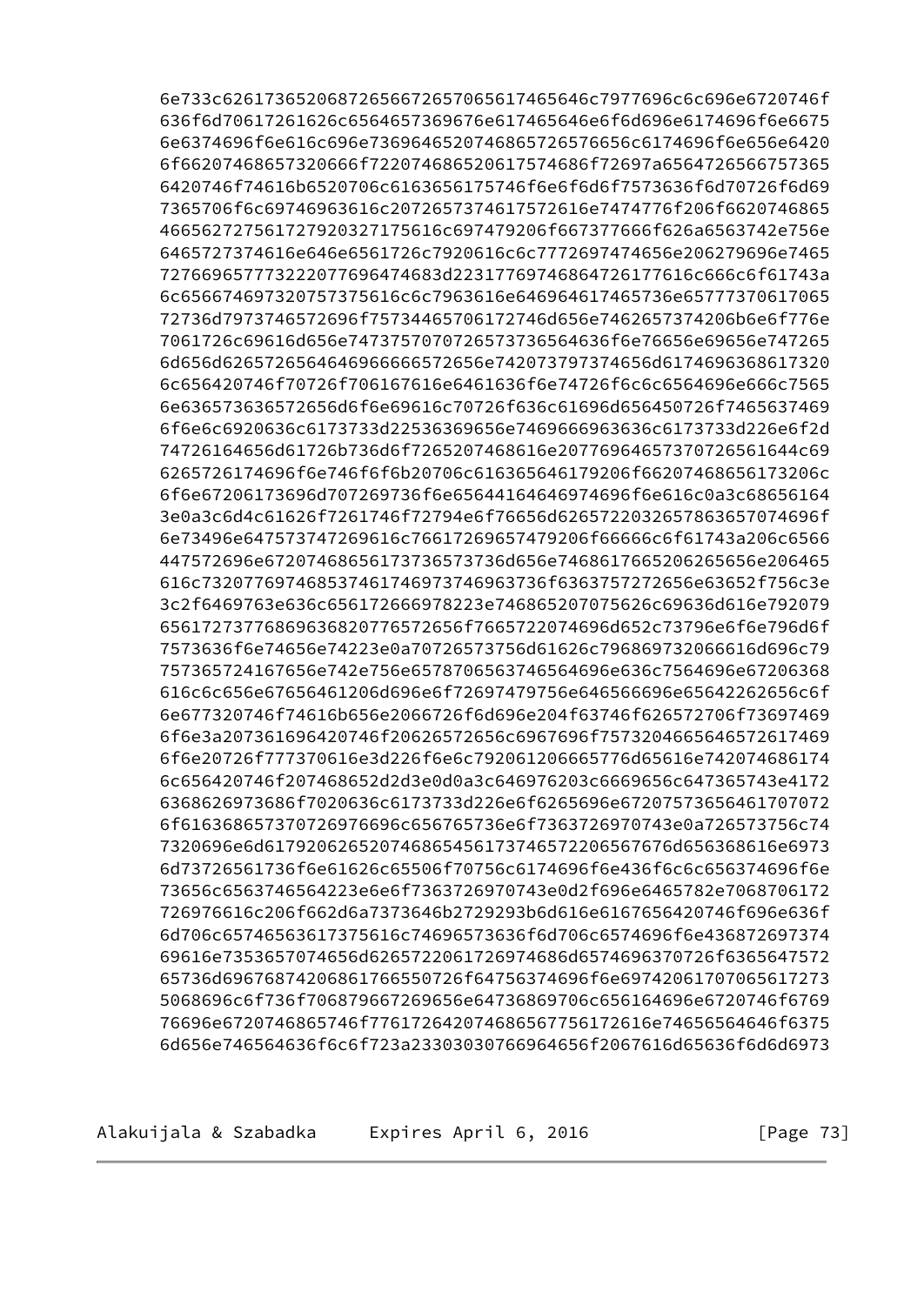73696f6e7265666c656374696e676368616e6765207468656173736f63696174 656473616e732d73657269666f6e6b657970726573733b2070616464696e673a 48652077617320746865756e6465726c79696e677479706963616c6c79202c20 616e642074686520737263456c656d656e747375636365737369766573696e63 65207468652073686f756c64206265206e6574776f726b696e676163636f756e 74696e67757365206f66207468656c6f776572207468616e73686f7773207468 61743c2f7370616e3e0a0909636f6d706c61696e7473636f6e74696e756f7573 7175616e746974696573617374726f6e6f6d6572686520646964206e6f746475 6520746f206974736170706c69656420746f616e20617665726167656566666f 72747320746f74686520667574757265617474656d707420746f546865726566 6f72652c6361706162696c69747952657075626c6963616e77617320666f726d 6564456c656374726f6e69636b696c6f6d65746572736368616c6c656e676573 7075626c697368696e6774686520666f726d6572696e646967656e6f75736469 72656374696f6e7373756273696469617279636f6e7370697261637964657461 696c73206f66616e6420696e207468656166666f726461626c65737562737461 6e636573726561736f6e20666f72636f6e76656e74696f6e6974656d74797065 3d226162736f6c7574656c79737570706f7365646c7972656d61696e65642061 6174747261637469766574726176656c6c696e6773657061726174656c79666f 6375736573206f6e656c656d656e746172796170706c696361626c65666f756e 6420746861747374796c6573686565746d616e757363726970747374616e6473 20666f72206e6f2d72657065617428736f6d6574696d6573436f6d6d65726369 616c696e20416d6572696361756e64657274616b656e71756172746572206f66 616e206578616d706c65706572736f6e616c6c79696e6465782e7068703f3c2f 627574746f6e3e0a70657263656e74616765626573742d6b6e6f776e63726561 74696e67206122206469723d226c74724c69657574656e616e740a3c64697620 69643d227468657920776f756c646162696c697479206f666d61646520757020 6f666e6f7465642074686174636c656172207468617461726775652074686174 746f20616e6f746865726368696c6472656e2773707572706f7365206f66666f 726d756c6174656462617365642075706f6e74686520726567696f6e7375626a 656374206f6670617373656e67657273706f7373657373696f6e2e0a0a496e20 746865204265666f7265207468656166746572776172647363757272656e746c 79206163726f737320746865736369656e7469666963636f6d6d756e6974792e 6361706974616c69736d696e204765726d616e7972696768742d77696e677468 652073797374656d536f6369657479206f66706f6c6974696369616e64697265 6374696f6e3a77656e74206f6e20746f72656d6f76616c206f66204e65772059 6f726b2061706172746d656e7473696e6469636174696f6e647572696e672074 6865756e6c65737320746865686973746f726963616c686164206265656e2061 646566696e6974697665696e6772656469656e74617474656e64616e63654365 6e74657220666f7270726f6d696e656e63657265616479537461746573747261 74656769657362757420696e2074686561732070617274206f66636f6e737469 74757465636c61696d20746861746c61626f7261746f7279636f6d7061746962 6c656661696c757265206f662c207375636820617320626567616e2077697468 7573696e672074686520746f2070726f7669646566656174757265206f666672 6f6d2077686963682f2220636c6173733d2267656f6c6f676963616c73657665 72616c206f6664656c69626572617465696d706f7274616e7420686f6c647320 74686174696e672671756f743b2076616c69676e3d746f70746865204765726d 616e6f757473696465206f666e65676f74696174656468697320636172656572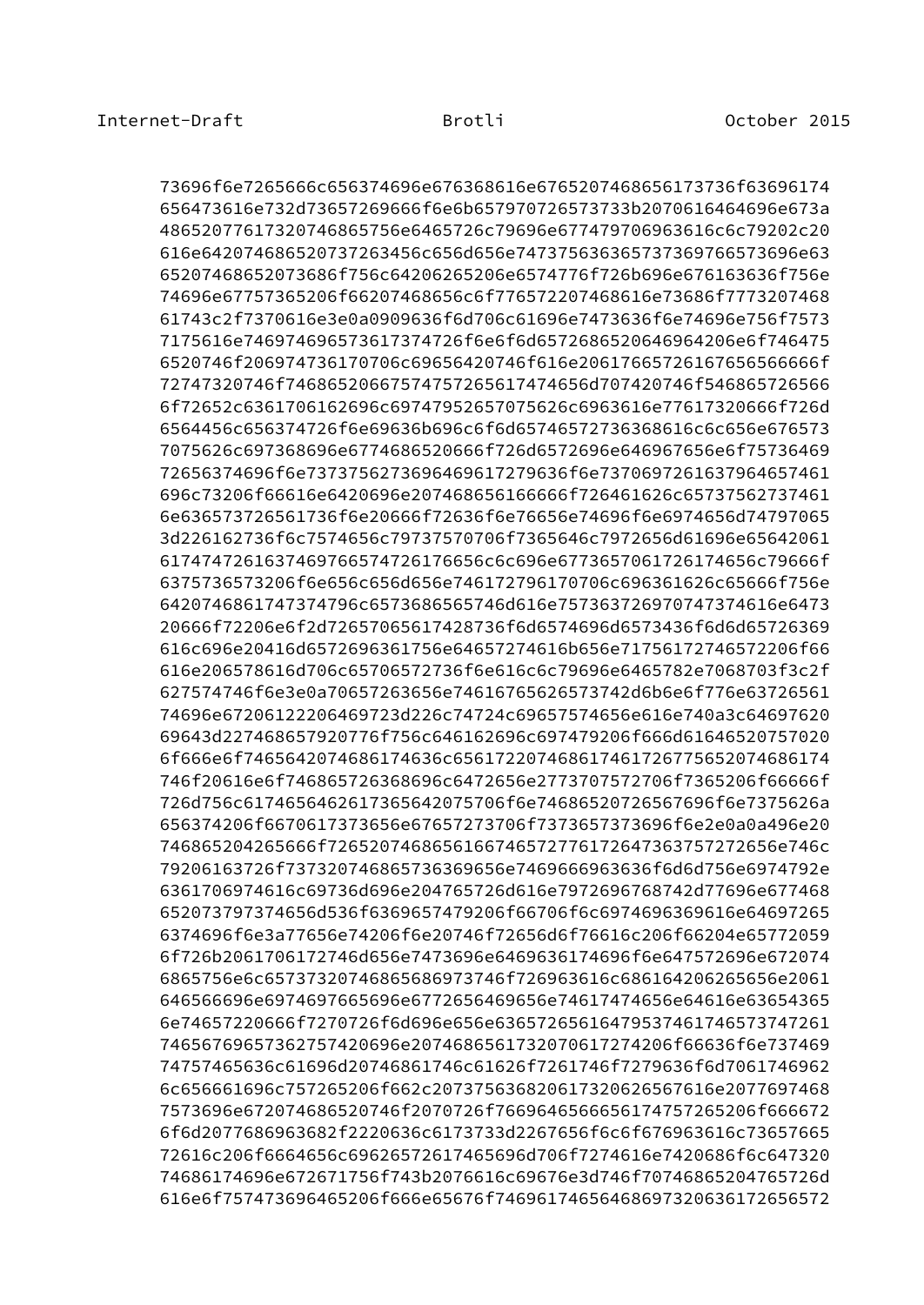Alakuijala & Szabadka Expires April 6, 2016 [Page 74]

Internet-Draft Brotli October 2015

 6520666f7572746872656372656174696f6e6f74686572207468616e70726576 656e74696f6e7768696c652074686520656475636174696f6e2c636f6e6e6563 74696e6761636375726174656c7977657265206275696c74776173206b696c6c 656461677265656d656e74736d756368206d6f72652044756520746f20746865 77696474683a20313030736f6d65206f746865724b696e67646f6d206f667468 6520656e7469726566616d6f757320666f72746f20636f6e6e6563746f626a65 637469766573746865204672656e636870656f706c6520616e64666561747572 6564223e6973207361696420746f7374727563747572616c7265666572656e64 756d6d6f7374206f6674656e612073657061726174652d3e0a3c646976206964 204f6666696369616c20776f726c64776964652e617269612d6c6162656c7468 6520706c616e6574616e642069742077617364222076616c75653d226c6f6f6b 696e6720617462656e6566696369616c61726520696e207468656d6f6e69746f 72696e677265706f727465646c79746865206d6f6465726e776f726b696e6720 6f6e616c6c6f77656420746f77686572652074686520696e6e6f766174697665 3c2f613e3c2f6469763e736f756e64747261636b736561726368466f726d7465 6e6420746f206265696e7075742069643d226f70656e696e67206f6672657374 72696374656461646f7074656420627961646472657373696e677468656f6c6f 6769616e6d6574686f6473206f6676617269616e74206f664368726973746961 6e2076657279206c617267656175746f6d6f7469766562792066617220746865 72616e67652066726f6d70757273756974206f66666f6c6c6f77207468656272 6f7567687420746f696e20456e676c616e646167726565207468617461636375 736564206f66636f6d65732066726f6d70726576656e74696e67646976207374 796c653d686973206f72206865727472656d656e646f757366726565646f6d20 6f66636f6e6365726e696e67302031656d2031656d3b4261736b657462616c6c 2f7374796c652e637373616e206561726c6965726576656e2061667465722f22 207469746c653d222e636f6d2f696e64657874616b696e672074686570697474 736275726768636f6e74656e74223e0d3c7363726970743e28667475726e6564 206f7574686176696e67207468653c2f7370616e3e0d0a206f63636173696f6e 616c626563617573652069747374617274656420746f706879736963616c6c79 3e3c2f6469763e0a20206372656174656420627943757272656e746c792c2062 67636f6c6f723d22746162696e6465783d22646973617374726f7573416e616c 797469637320616c736f2068617320613e3c6469762069643d223c2f7374796c 653e0a3c63616c6c656420666f7273696e67657220616e642e737263203d2022 2f2f76696f6c6174696f6e737468697320706f696e74636f6e7374616e746c79 6973206c6f63617465647265636f7264696e6773642066726f6d207468656e65 6465726c616e6473706f7274756775c3aa73d7a2d791d7a8d799d7aad981d8a7 d8b1d8b3db8c6465736172726f6c6c6f636f6d656e746172696f656475636163 69c3b36e7365707469656d6272657265676973747261646f64697265636369c3 b36e75626963616369c3b36e7075626c69636964616472657370756573746173 726573756c7461646f73696d706f7274616e746572657365727661646f736172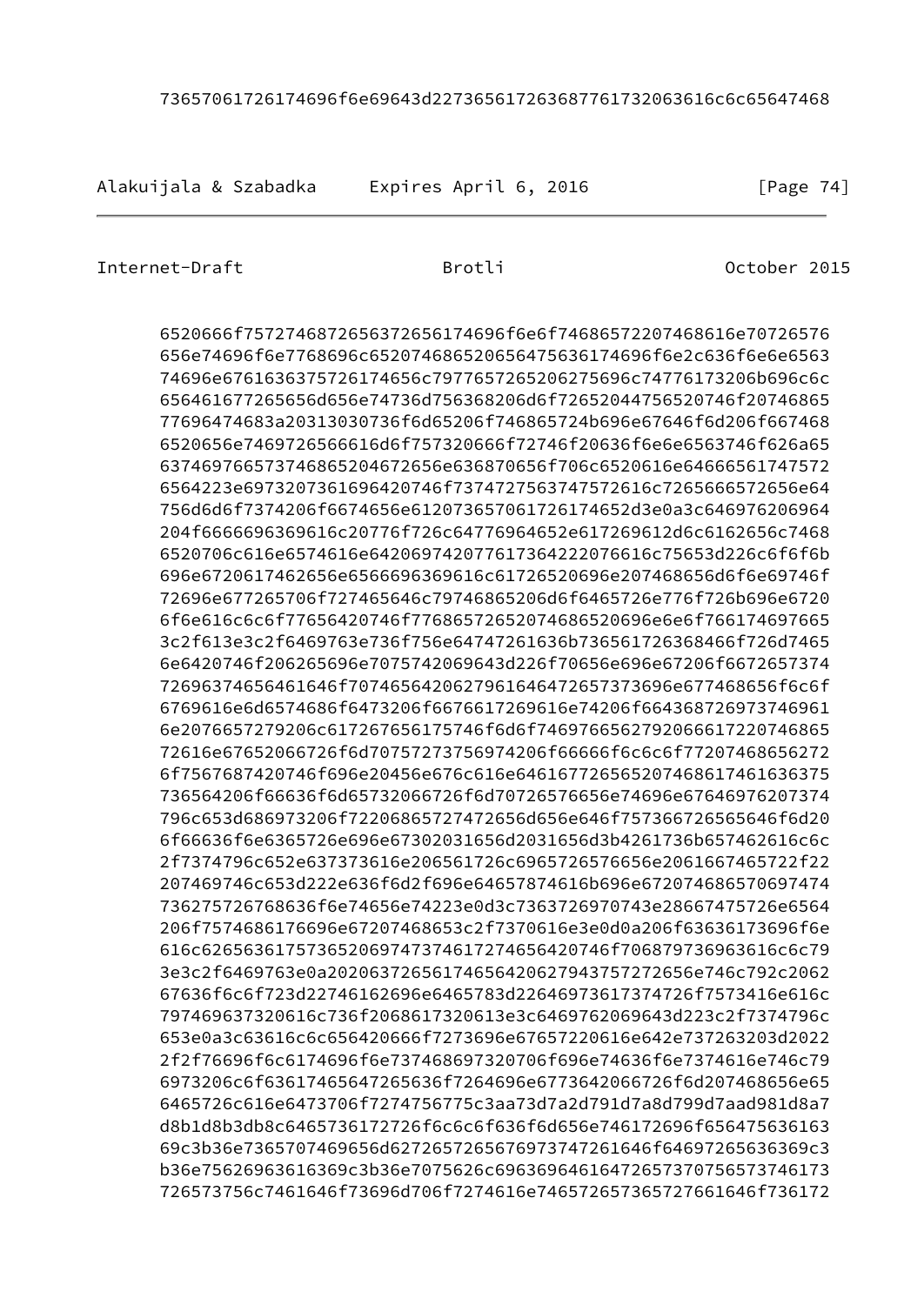74c3ad63756c6f736469666572656e7465737369677569656e746573726570c3 ba626c69636173697475616369c3b36e6d696e6973746572696f707269766163 696461646469726563746f72696f666f726d616369c3b36e706f626c616369c3 b36e707265736964656e7465636f6e74656e69646f7361636365736f72696f73 746563686e6f72617469706572736f6e616c657363617465676f72c3ad616573 70656369616c6573646973706f6e69626c6561637475616c6964616472656665 72656e63696176616c6c61646f6c69646269626c696f7465636172656c616369 6f6e657363616c656e646172696f706f6cc3ad7469636173616e746572696f72

| Alakuijala & Szabadka | Expires April 6, 2016 | [Page 75] |
|-----------------------|-----------------------|-----------|
|                       |                       |           |

Internet-Draft Brotli October 2015

 6573646f63756d656e746f736e61747572616c657a616d6174657269616c6573 6469666572656e63696165636f6ec3b36d6963617472616e73706f727465726f 6472c3ad6775657a70617274696369706172656e6375656e7472616e64697363 757369c3b36e6573747275637475726166756e64616369c3b36e667265637565 6e7465737065726d616e656e7465746f74616c6d656e7465d0bcd0bed0b6d0bd d0bed0b1d183d0b4d0b5d182d0bcd0bed0b6d0b5d182d0b2d180d0b5d0bcd18f d182d0b0d0bad0b6d0b5d187d182d0bed0b1d18bd0b1d0bed0bbd0b5d0b5d0be d187d0b5d0bdd18cd18dd182d0bed0b3d0bed0bad0bed0b3d0b4d0b0d0bfd0be d181d0bbd0b5d0b2d181d0b5d0b3d0bed181d0b0d0b9d182d0b5d187d0b5d180 d0b5d0b7d0bcd0bed0b3d183d182d181d0b0d0b9d182d0b0d0b6d0b8d0b7d0bd d0b8d0bcd0b5d0b6d0b4d183d0b1d183d0b4d183d182d09fd0bed0b8d181d0ba d0b7d0b4d0b5d181d18cd0b2d0b8d0b4d0b5d0bed181d0b2d18fd0b7d0b8d0bd d183d0b6d0bdd0bed181d0b2d0bed0b5d0b9d0bbd18ed0b4d0b5d0b9d0bfd0be d180d0bdd0bed0bcd0bdd0bed0b3d0bed0b4d0b5d182d0b5d0b9d181d0b2d0be d0b8d185d0bfd180d0b0d0b2d0b0d182d0b0d0bad0bed0b9d0bcd0b5d181d182 d0bed0b8d0bcd0b5d0b5d182d0b6d0b8d0b7d0bdd18cd0bed0b4d0bdd0bed0b9 d0bbd183d187d188d0b5d0bfd0b5d180d0b5d0b4d187d0b0d181d182d0b8d187 d0b0d181d182d18cd180d0b0d0b1d0bed182d0bdd0bed0b2d18bd185d0bfd180 d0b0d0b2d0bed181d0bed0b1d0bed0b9d0bfd0bed182d0bed0bcd0bcd0b5d0bd d0b5d0b5d187d0b8d181d0bbd0b5d0bdd0bed0b2d18bd0b5d183d181d0bbd183 d0b3d0bed0bad0bed0bbd0bed0bdd0b0d0b7d0b0d0b4d182d0b0d0bad0bed0b5 d182d0bed0b3d0b4d0b0d0bfd0bed187d182d0b8d09fd0bed181d0bbd0b5d182 d0b0d0bad0b8d0b5d0bdd0bed0b2d18bd0b9d181d182d0bed0b8d182d182d0b0 d0bad0b8d185d181d180d0b0d0b7d183d0a1d0b0d0bdd0bad182d184d0bed180 d183d0bcd09ad0bed0b3d0b4d0b0d0bad0bdd0b8d0b3d0b8d181d0bbd0bed0b2 d0b0d0bdd0b0d188d0b5d0b9d0bdd0b0d0b9d182d0b8d181d0b2d0bed0b8d0bc d181d0b2d18fd0b7d18cd0bbd18ed0b1d0bed0b9d187d0b0d181d182d0bed181 d180d0b5d0b4d0b8d09ad180d0bed0bcd0b5d0a4d0bed180d183d0bcd180d18b d0bdd0bad0b5d181d182d0b0d0bbd0b8d0bfd0bed0b8d181d0bad182d18bd181 d18fd187d0bcd0b5d181d18fd186d186d0b5d0bdd182d180d182d180d183d0b4 d0b0d181d0b0d0bcd18bd185d180d18bd0bdd0bad0b0d09dd0bed0b2d18bd0b9 d187d0b0d181d0bed0b2d0bcd0b5d181d182d0b0d184d0b8d0bbd18cd0bcd0bc d0b0d180d182d0b0d181d182d180d0b0d0bdd0bcd0b5d181d182d0b5d182d0b5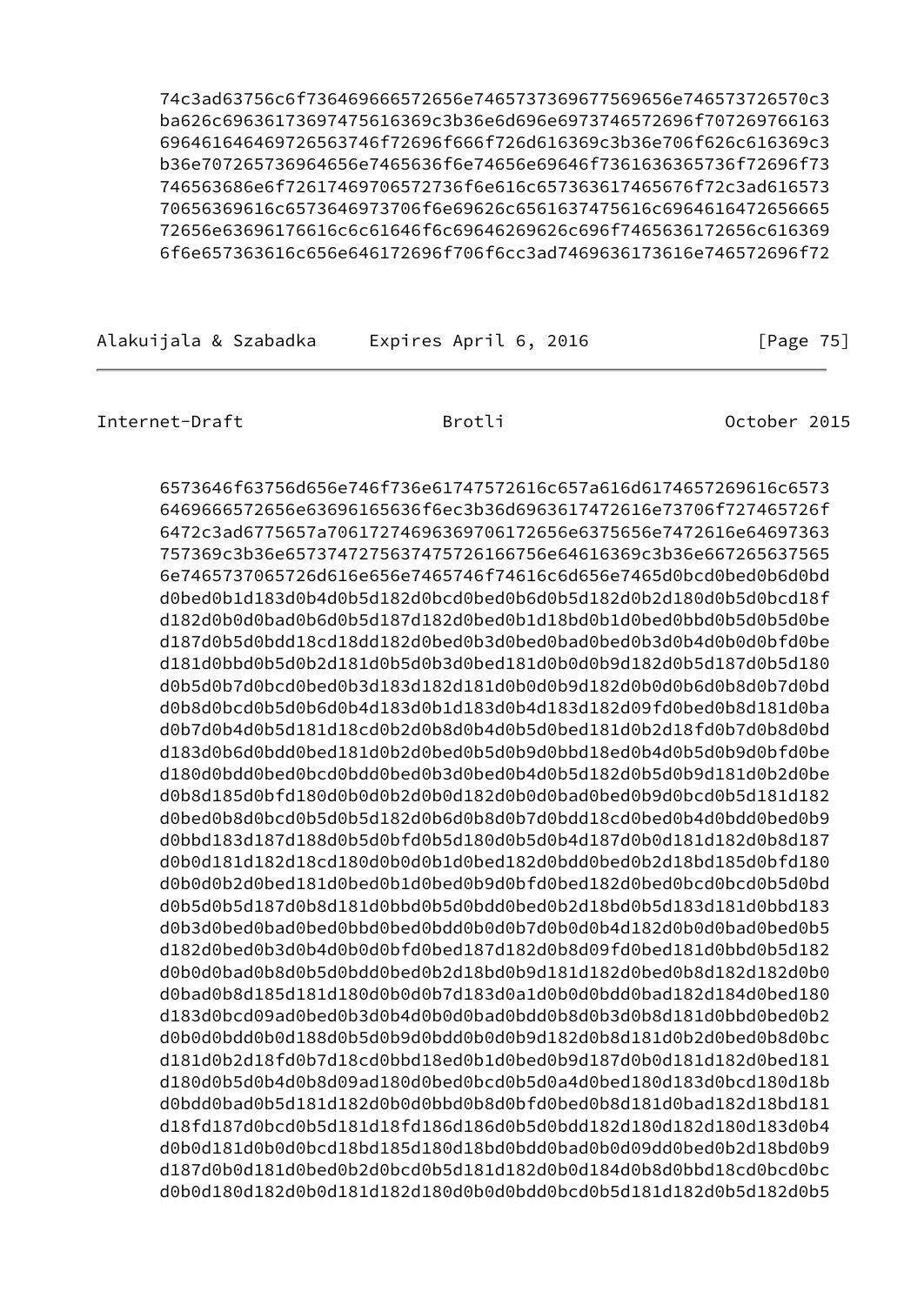d0bad181d182d0bdd0b0d188d0b8d185d0bcd0b8d0bdd183d182d0b8d0bcd0b5 d0bdd0b8d0b8d0bcd0b5d18ed182d0bdd0bed0bcd0b5d180d0b3d0bed180d0be d0b4d181d0b0d0bcd0bed0bcd18dd182d0bed0bcd183d0bad0bed0bdd186d0b5 d181d0b2d0bed0b5d0bcd0bad0b0d0bad0bed0b9d090d180d185d0b8d0b2d985 d986d8aad8afd989d8a5d8b1d8b3d8a7d984d8b1d8b3d8a7d984d8a9d8a7d984 d8b9d8a7d985d983d8aad8a8d987d8a7d8a8d8b1d8a7d985d8acd8a7d984d98a ad8bed8b488ebT68be68bf68b688bf68b568bfd8b688eb5d8b48ebT68b58eb88eb d988d8a5d8b6d8a7d981d8a9d8a7d984d982d8b3d8985d8a7d984d8b9d8a7d8a8 d8aad8add985d98ad984d985d984d981d8a7d8aad985d984d8aad982d989d8aa d8b9d8afd98ad984d8a7d984d8b4d8b9d8b1d8a3d8aed8a8d8a7d8b1d8aad8b7 d988d98ad8b1d8b9d984d98ad983d985d8a5d8b1d981d8a7d982d8b7d984d8a8 d8a7d8aad8a7d984d984d8bad8a9d8aad8b1d8aad98ad8a8d8a7d984d986d8a7 d8b3d8a7d984d8b4d98ad8aed985d986d8aad8afd98ad8a7d984d8b9d8b1d8a8 d8a7d984d982d8b5d8b5d8a7d981d984d8a7d985d8b9d984d98ad987d8a7d8aa d8add8afd98ad8abd8a7d984d984d987d985d8a7d984d8b9d985d984d985d983

Alakuijala & Szabadka Expires April 6, 2016

October 2015

 $[Page 76]$ 

Brotli

Internet-Draft

d8aad8a8d8a9d98ad985d983d986d983d8a7d984d8b7d981d984d981d98ad8af d98ad988d8a5d8afd8a7d8b1d8a9d8aad8a7d8b1d98ad8aed8a7d984d8b5d8ad d8a9d8aad8b3d8acd98ad984d8a7d984d988d982d8aad8b9d986d8afd985d8a7 d985d8afd98ad986d8a9d8aad8b5d985d98ad985d8a3d8b1d8b4d98ad981d8a7 d984d8b0d98ad986d8b9d8b1d8a8d98ad8a9d8a8d988d8a7d8a8d8a9d8a3d984 d8b9d8a7d8a8d8a7d984d8b3d981d8b1d985d8b4d8a7d983d984d8aad8b9d8a7 d984d989d8a7d984d8a3d988d984d8a7d984d8b3d986d8a9d8acd8a7d985d8b9 d8a9d8a7d984d8b5d8add981d8a7d984d8afd98ad986d983d984d985d8a7d8aa d8a7d984d8aed8a7d8b5d8a7d984d985d984d981d8a3d8b9d8b6d8a7d8a1d983 d8aad8a7d8a8d8a9d8a7d984d8aed98ad8b1d8b1d8b3d8a7d8a6d984d8a7d984 d982d984d8a8d8a7d984d8a3d8afd8a8d985d982d8a7d8b7d8b9d985d8b1d8a7 d8b3d984d985d986d8b7d982d8a9d8a7d984d983d8aad8a8d8a7d984d8b1d8ac d984d8a7d8b4d8aad8b1d983d8a7d984d982d8afd985d98ad8b9d8b7d98ad983 7342795461674e616d65282e6a70672220616c743d2231707820736f6c696420 232e6769662220616c743d227472616e73706172656e74696e666f726d617469 6f6e6170706c69636174696f6e22206f6e636c69636b3d2265737461626c6973 6865646164766572746973696e672e706e672220616c743d22656e7669726f6e 6d656e74706572666f726d616e6365617070726f70726961746526616d703b6d 646173683b696d6d6564696174656c793c2f7374726f6e673e3c2f7261746865 72207468616e74656d7065726174757265646576656c6f706d656e74636f6d70 65746974696f6e706c616365686f6c6465727669736962696c6974793a636f70 797269676874223e3022206865696768743d226576656e2074686f7567687265 706c6163656d656e7464657374696e6174696f6e436f72706f726174696f6e3c 756c20636c6173733d224173736f63696174696f6e696e646976696475616c73 706572737065637469766573657454696d656f75742875726c28687474703a2f 2f6d617468656d61746963736d617267696e2d746f703a6576656e7475616c6c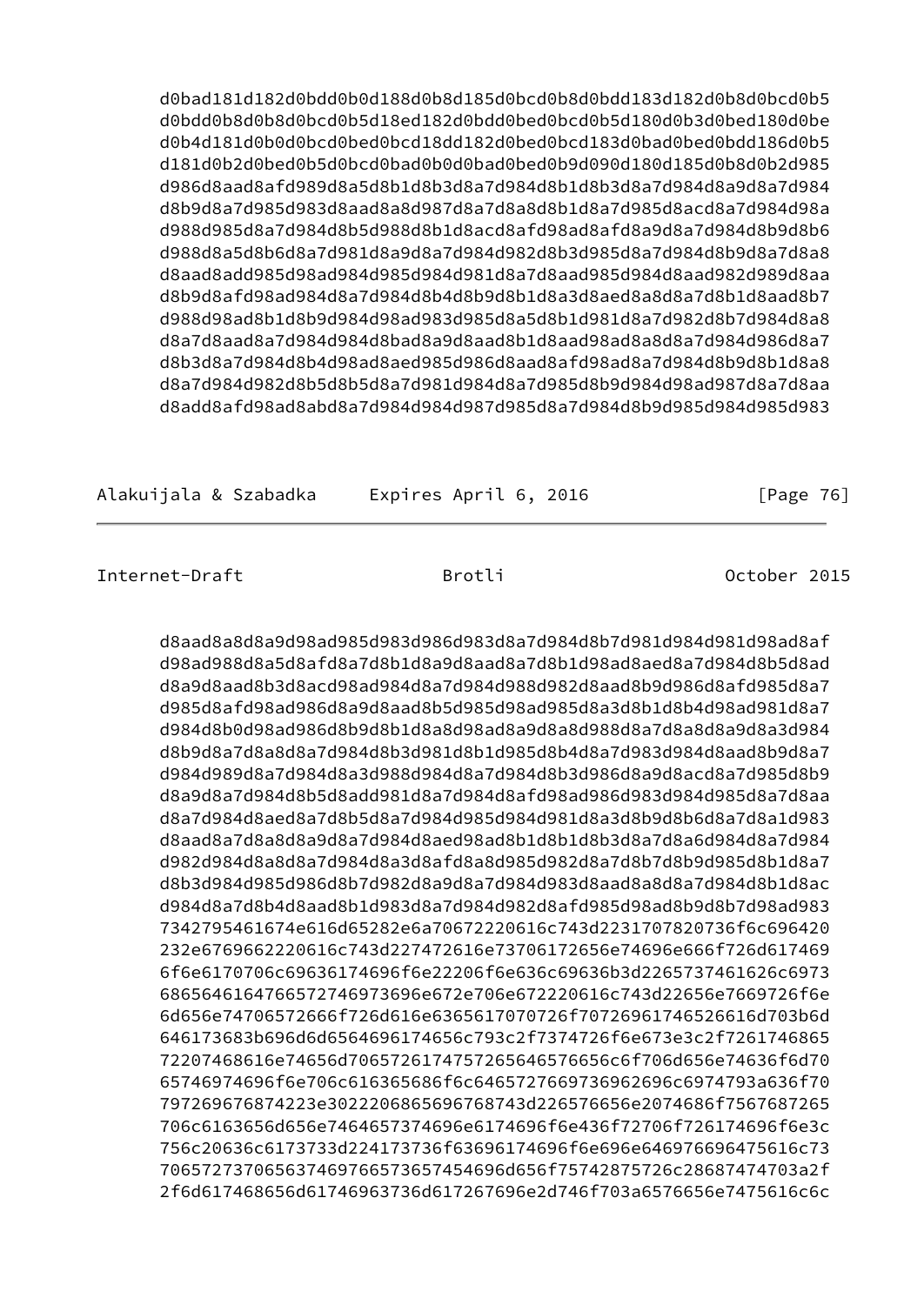79206465736372697074696f6e29206e6f2d726570656174636f6c6c65637469 6f6e732e4a50477c7468756d627c70617274696369706174652f686561643e3c 626f6479666c6f61743a6c6566743b3c6c6920636c6173733d2268756e647265 6473206f660a0a486f77657665722c20636f6d706f736974696f6e636c656172 3a626f74683b636f6f7065726174696f6e77697468696e20746865206c616265 6c20666f723d22626f726465722d746f703a4e6577205a65616c616e64726563 6f6d6d656e64656470686f746f677261706879696e746572657374696e67266c 743b7375702667743b636f6e74726f76657273794e65746865726c616e647361 6c7465726e61746976656d61786c656e6774683d22737769747a65726c616e64 446576656c6f706d656e74657373656e7469616c6c790a0a416c74686f756768 203c2f74657874617265613e7468756e64657262697264726570726573656e74 656426616d703b6e646173683b73706563756c6174696f6e636f6d6d756e6974 6965736c656769736c6174696f6e656c656374726f6e6963730a093c64697620 69643d22696c6c7573747261746564656e67696e656572696e67746572726974 6f72696573617574686f72697469657364697374726962757465643622206865 696768743d2273616e732d73657269663b63617061626c65206f662064697361 70706561726564696e7465726163746976656c6f6f6b696e6720666f72697420 776f756c6420626541666768616e697374616e77617320637265617465644d61 74682e666c6f6f7228737572726f756e64696e6763616e20616c736f2062656f 62736572766174696f6e6d61696e74656e616e6365656e636f756e7465726564 3c683220636c6173733d226d6f726520726563656e7469742068617320626565 6e696e766173696f6e206f66292e67657454696d65282966756e64616d656e74

Alakuijala & Szabadka [Page  $77$ ] Expires April 6, 2016

Internet-Draft

Brotli

October 2015

616c4465737069746520746865223e3c6469762069643d22696e737069726174 696f6e6578616d696e6174696f6e7072657061726174696f6e6578706c616e61 74696f6e3c696e7075742069643d223c2f613e3c2f7370616e3e76657273696f 6e73206f66696e737472756d656e74736265666f72652074686520203d202768 7474703a2f2f4465736372697074696f6e72656c61746976656c79202e737562 737472696e672865616368206f66207468656578706572696d656e7473696e66 6c75656e7469616c696e746567726174696f6e6d616e792070656f706c656475 6520746f2074686520636f6d62696e6174696f6e646f206e6f7420686176654d 6964646c6520456173743c6e6f7363726970743e3c636f707972696768742220 7065726861707320746865696e737469747574696f6e696e20446563656d6265 72617272616e67656d656e746d6f73742066616d6f7573706572736f6e616c69 74796372656174696f6e206f666c696d69746174696f6e736578636c75736976 656c79736f7665726569676e74792d636f6e74656e74223e0a3c746420636c61 73733d22756e64657267726f756e64706172616c6c656c20746f646f63747269 6e65206f666f636375706965642062797465726d696e6f6c6f677952656e6169 7373616e636561206e756d626572206f66737570706f727420666f726578706c 6f726174696f6e7265636f676e6974696f6e7072656465636573736f723c696d 67207372633d222f3c683120636c6173733d227075626c69636174696f6e6d61 7920616c736f2062657370656369616c697a65643c2f6669656c647365743e70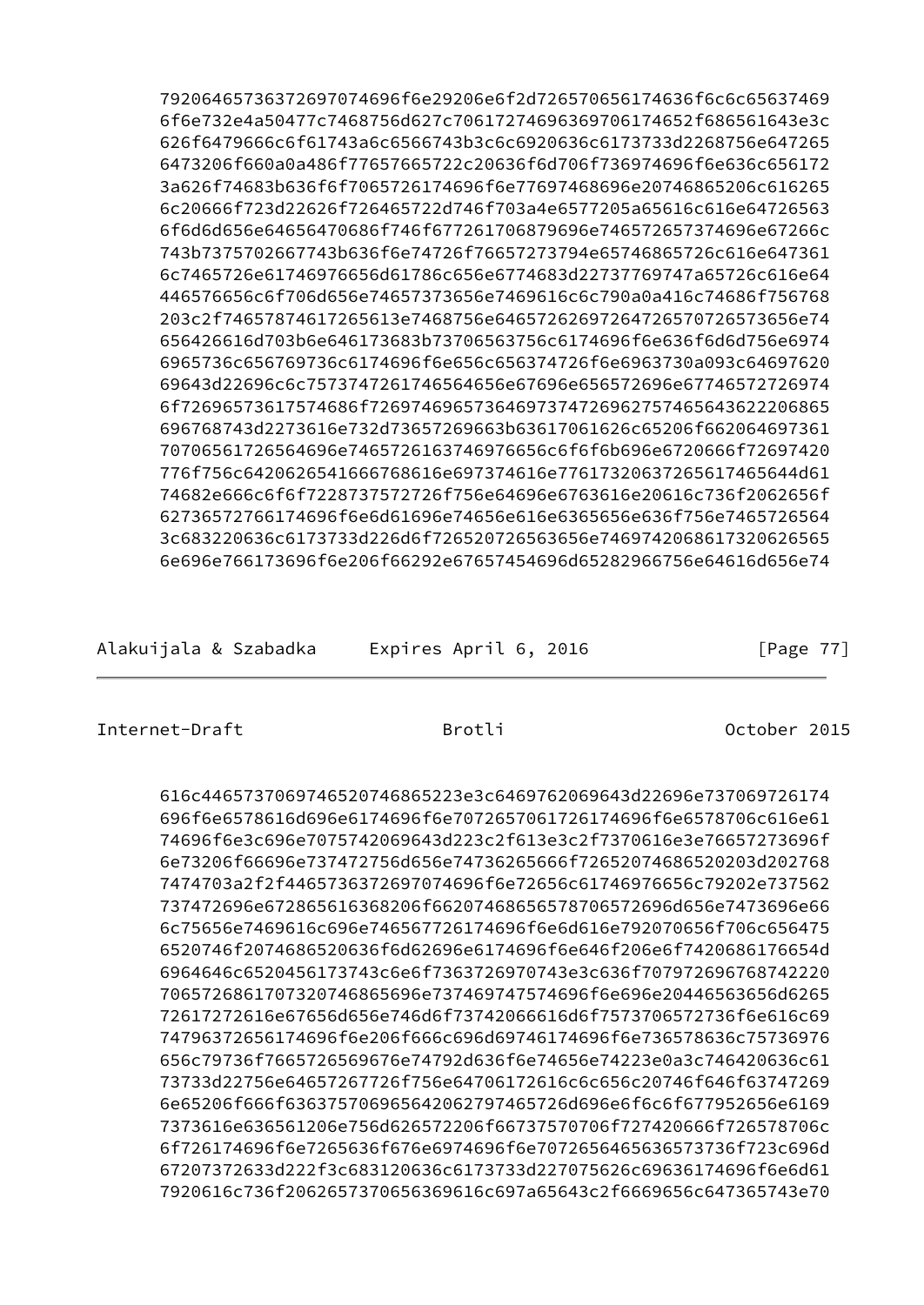726f67726573736976656d696c6c696f6e73206f667374617465732074686174 656e666f7263656d656e7461726f756e6420746865206f6e6520616e6f746865 722e706172656e744e6f64656167726963756c74757265416c7465726e617469 76657265736561726368657273746f7761726473207468654d6f7374206f6620 7468656d616e79206f746865722028657370656369616c6c793c746420776964 74683d223b77696474683a31303025696e646570656e64656e743c683320636c 6173733d22206f6e6368616e67653d22292e616464436c61737328696e746572 616374696f6e4f6e65206f6620746865206461756768746572206f6661636365 73736f726965736272616e63686573206f660d0a3c6469762069643d22746865 206c6172676573746465636c61726174696f6e726567756c6174696f6e73496e 666f726d6174696f6e7472616e736c6174696f6e646f63756d656e7461727969 6e206f7264657220746f223e0a3c686561643e0a3c22206865696768743d2231 6163726f737320746865206f7269656e746174696f6e293b3c2f736372697074 3e696d706c656d656e74656463616e206265207365656e746865726520776173 206164656d6f6e737472617465636f6e7461696e6572223e636f6e6e65637469 6f6e737468652042726974697368776173207772697474656e21696d706f7274 616e743b70783b206d617267696e2d666f6c6c6f7765642062796162696c6974 7920746f20636f6d706c696361746564647572696e672074686520696d6d6967 726174696f6e616c736f2063616c6c65643c683420636c6173733d2264697374 696e6374696f6e7265706c61636564206279676f7665726e6d656e74736c6f63 6174696f6e206f66696e204e6f76656d62657277686574686572207468653c2f 703e0a3c2f6469763e6163717569736974696f6e63616c6c6564207468652070 65727365637574696f6e64657369676e6174696f6e7b666f6e742d73697a653a 617070656172656420696e696e766573746967617465657870657269656e6365 646d6f7374206c696b656c79776964656c79207573656464697363757373696f 6e7370726573656e6365206f662028646f63756d656e742e657874656e736976 656c79497420686173206265656e697420646f6573206e6f74636f6e74726172 7920746f696e6861626974616e7473696d70726f76656d656e747363686f6c61 7273686970636f6e73756d7074696f6e696e737472756374696f6e666f722065

| Alakuijala & Szabadka | Expires April 6, 2016 | [Page 78] |
|-----------------------|-----------------------|-----------|
|                       |                       |           |

Internet-Draft Brotli October 2015

 78616d706c656f6e65206f72206d6f726570783b2070616464696e6774686520 63757272656e746120736572696573206f6661726520757375616c6c79726f6c 6520696e2074686570726576696f75736c792064657269766174697665736576 6964656e6365206f66657870657269656e636573636f6c6f72736368656d6573 7461746564207468617463657274696669636174653c2f613e3c2f6469763e0a 2073656c65637465643d2268696768207363686f6f6c726573706f6e73652074 6f636f6d666f727461626c6561646f7074696f6e206f66746872656520796561 727374686520636f756e747279696e204665627275617279736f207468617420 74686570656f706c652077686f2070726f76696465642062793c706172616d20 6e616d656166666563746564206279696e207465726d73206f666170706f696e 746d656e7449534f2d383835392d312277617320626f726e20696e686973746f 726963616c2072656761726465642061736d6561737572656d656e7469732062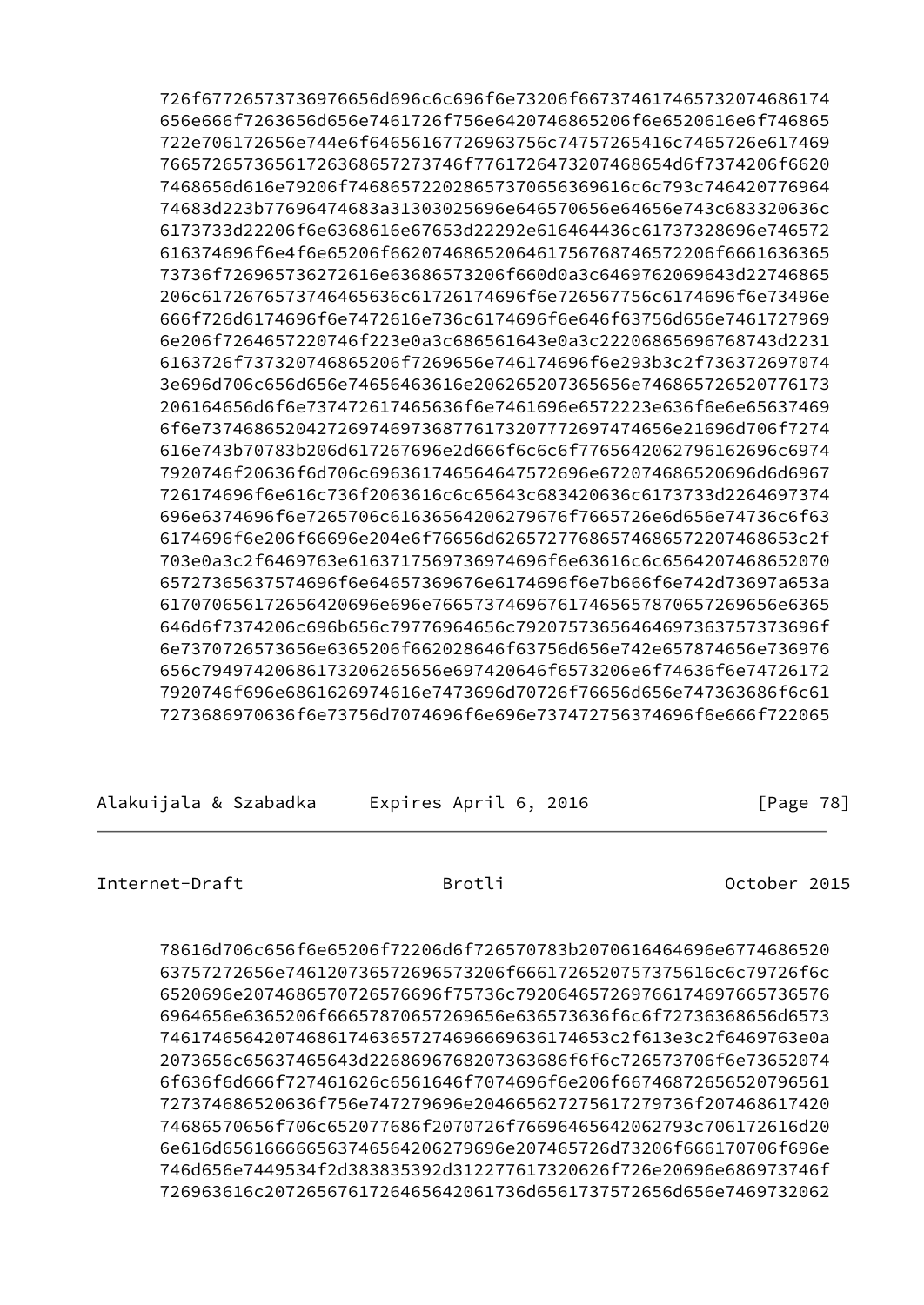61736564206f6e20616e64206f74686572203a2066756e6374696f6e28736967 6e69666963616e7463656c6562726174696f6e7472616e736d69747465642f6a 732f6a71756572792e6973206b6e6f776e2061737468656f7265746963616c20 746162696e6465783d22697420636f756c642062653c6e6f7363726970743e0a 686176696e67206265656e0d0a3c686561643e0d0a3c202671756f743b546865 20636f6d70696c6174696f6e686520686164206265656e70726f647563656420 62797068696c6f736f70686572636f6e7374727563746564696e74656e646564 20746f616d6f6e67206f74686572636f6d706172656420746f746f2073617920 74686174456e67696e656572696e676120646966665572656e74726566657272 656420746f646966665572656e63657362656c696566207468617470686f746f 6772617068736964656e74696679696e67486973746f7279206f662052657075 626c6963206f666e65636573736172696c7970726f626162696c697479746563 686e6963616c6c796c656176696e672074686573706563746163756c61726672 616374696f6e206f66656c65637472696369747968656164206f662074686572 657374617572616e7473706172746e657273686970656d706861736973206f6e 6d6f737420726563656e747368617265207769746820736179696e6720746861 7466696c6c6564207769746864657369676e656420746f6974206973206f6674 656e223e3c2f696672616d653e617320666f6c6c6f77733a6d65726765642077 6974687468726f75676820746865636f6d6d65726369616c20706f696e746564 206f75746f70706f7274756e69747976696577206f6620746865726571756972 656d656e746469766973696f6e206f6670726f6772616d6d696e676865207265 636569766564736574496e74657276616c223e3c2f7370616e3e3c2f696e204e 657720596f726b6164646974696f6e616c20636f6d7072657373696f6e0a0a3c 6469762069643d22696e636f72706f726174653b3c2f7363726970743e3c6174 746163684576656e74626563616d65207468652022207461726765743d225f63 617272696564206f7574536f6d65206f6620746865736369656e636520616e64 7468652074696d65206f66436f6e7461696e6572223e6d61696e7461696e696e 674368726973746f706865724d756368206f662074686577726974696e677320 6f6622206865696768743d223273697a65206f662074686576657273696f6e20 6f66206d697874757265206f66206265747765656e207468654578616d706c65 73206f66656475636174696f6e616c636f6d7065746974697665206f6e737562 6d69743d226469726563746f72206f6664697374696e63746976652f44544420 5848544d4c2072656c6174696e6720746f74656e64656e637920746f70726f76 696e6365206f66776869636820776f756c646465737069746520746865736369 656e7469666963206c656769736c61747572652e696e6e657248544d4c20616c 6c65676174696f6e734167726963756c74757265776173207573656420696e61

| Alakuijala & Szabadka | Expires April 6, 2016 | [Page 79] |
|-----------------------|-----------------------|-----------|
|-----------------------|-----------------------|-----------|

Internet-Draft

Brotli

October 2015

7070726f61636820746f696e74656c6c6967656e747965617273206c61746572 2c73616e732d736572696664657465726d696e696e67506572666f726d616e63 65617070656172616e6365732c20776869636820697320666f756e646174696f 6e736162627265766961746564686967686572207468616e732066726f6d2074 686520696e646976696475616c20636f6d706f736564206f66737570706f7365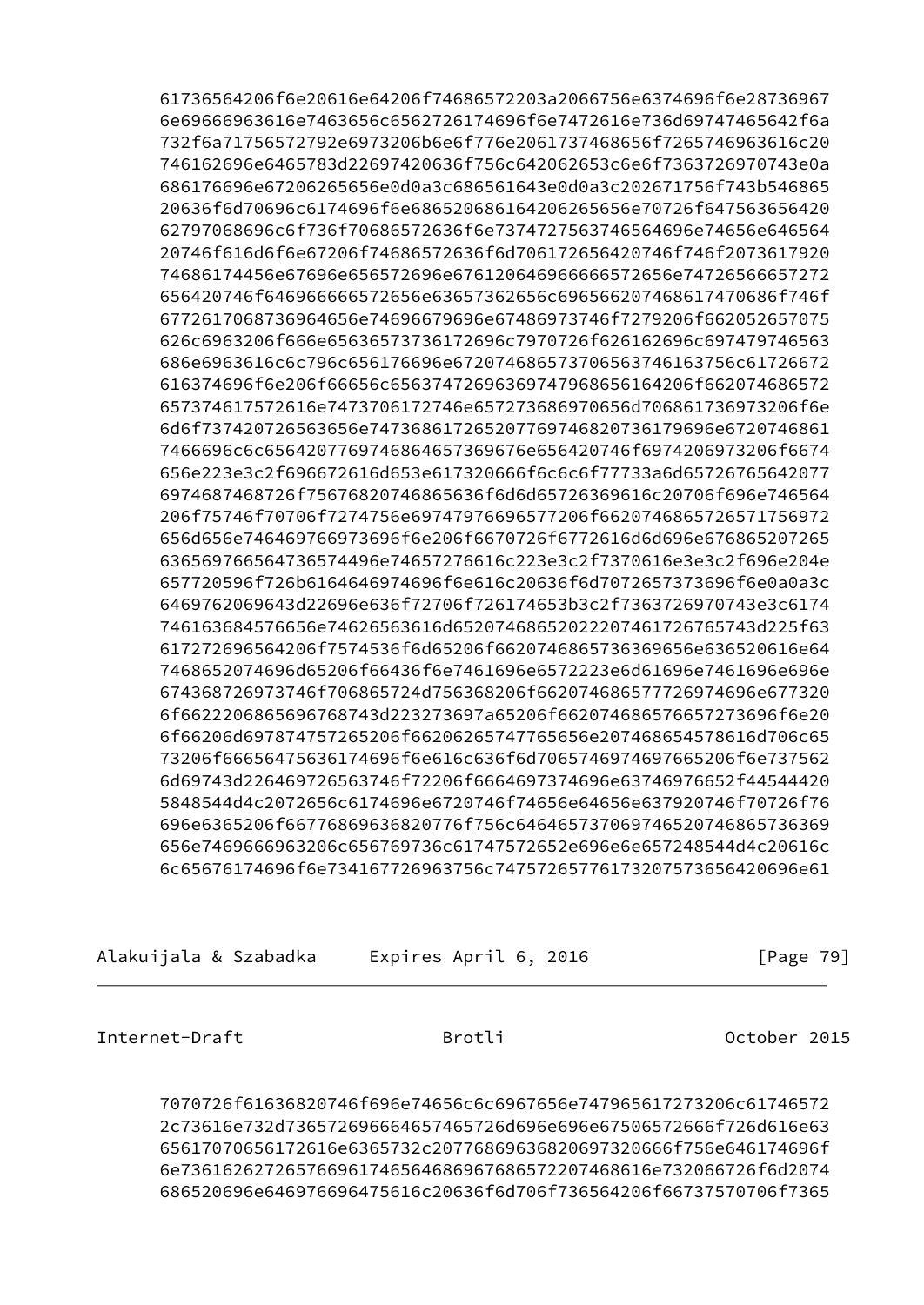6420746f636c61696d7320746861746174747269627574696f6e666f6e742d73 697a653a31656c656d656e7473206f66486973746f726963616c206869732062 726f746865726174207468652074696d65616e6e6976657273617279676f7665 726e656420627972656c6174656420746f20756c74696d6174656c7920696e6e 6f766174696f6e736974206973207374696c6c63616e206f6e6c792062656465 66696e6974696f6e73746f474d54537472696e6741206e756d626572206f6669 6d6720636c6173733d224576656e7475616c6c792c776173206368616e676564 6f6363757272656420696e6e65696768626f72696e6764697374696e67756973 687768656e20686520776173696e74726f647563696e67746572726573747269 616c4d616e79206f66207468656172677565732074686174616e20416d657269 63616e636f6e7175657374206f66776964657370726561642077657265206b69 6c6c656473637265656e20616e6420496e206f7264657220746f657870656374 656420746f64657363656e64616e7473617265206c6f63617465646c65676973 6c617469766567656e65726174696f6e73206261636b67726f756e646d6f7374 2070656f706c6579656172732061667465727468657265206973206e6f746865 20686967686573746672657175656e746c79207468657920646f206e6f746172 67756564207468617473686f7765642074686174707265646f6d696e616e7474 68656f6c6f676963616c6279207468652074696d65636f6e7369646572696e67 73686f72742d6c697665643c2f7370616e3e3c2f613e63616e20626520757365 6476657279206c6974746c656f6e65206f66207468652068616420616c726561 6479696e746572707265746564636f6d6d756e69636174656665617475726573 206f66676f7665726e6d656e742c3c2f6e6f7363726970743e656e7465726564 2074686522206865696768743d2233496e646570656e64656e74706f70756c61 74696f6e736c617267652d7363616c652e20416c74686f756768207573656420 696e207468656465737472756374696f6e706f73736962696c69747973746172 74696e6720696e74776f206f72206d6f726565787072657373696f6e73737562 6f7264696e6174656c6172676572207468616e686973746f727920616e643c2f 6f7074696f6e3e0d0a436f6e74696e656e74616c656c696d696e6174696e6777 696c6c206e6f742062657072616374696365206f66696e2066726f6e74206f66 73697465206f6620746865656e737572652074686174746f2063726561746520 616d69737369737369707069706f74656e7469616c6c796f75747374616e6469 6e67626574746572207468616e77686174206973206e6f777369747561746564 20696e6d657461206e616d653d22547261646974696f6e616c73756767657374 696f6e735472616e736c6174696f6e74686520666f726d206f6661746d6f7370 68657269636964656f6c6f676963616c656e74657270726973657363616c6375 6c6174696e6765617374206f662074686572656d6e616e7473206f66706c7567 696e73706167652f696e6465782e7068703f72656d61696e656420696e747261 6e73666f726d656448652077617320616c736f77617320616c72656164797374 61746973746963616c696e206661766f72206f664d696e6973747279206f666d 6f76656d656e74206f66666f726d756c6174696f6e6973207265717569726564 3c6c696e6b2072656c3d225468697320697320746865203c6120687265663d22 2f706f70756c6172697a6564696e766f6c76656420696e617265207573656420 746f616e64207365766572616c6d616465206279207468657365656d7320746f

Alakuijala & Szabadka Expires April 6, 2016

[Page 80]

Internet-Draft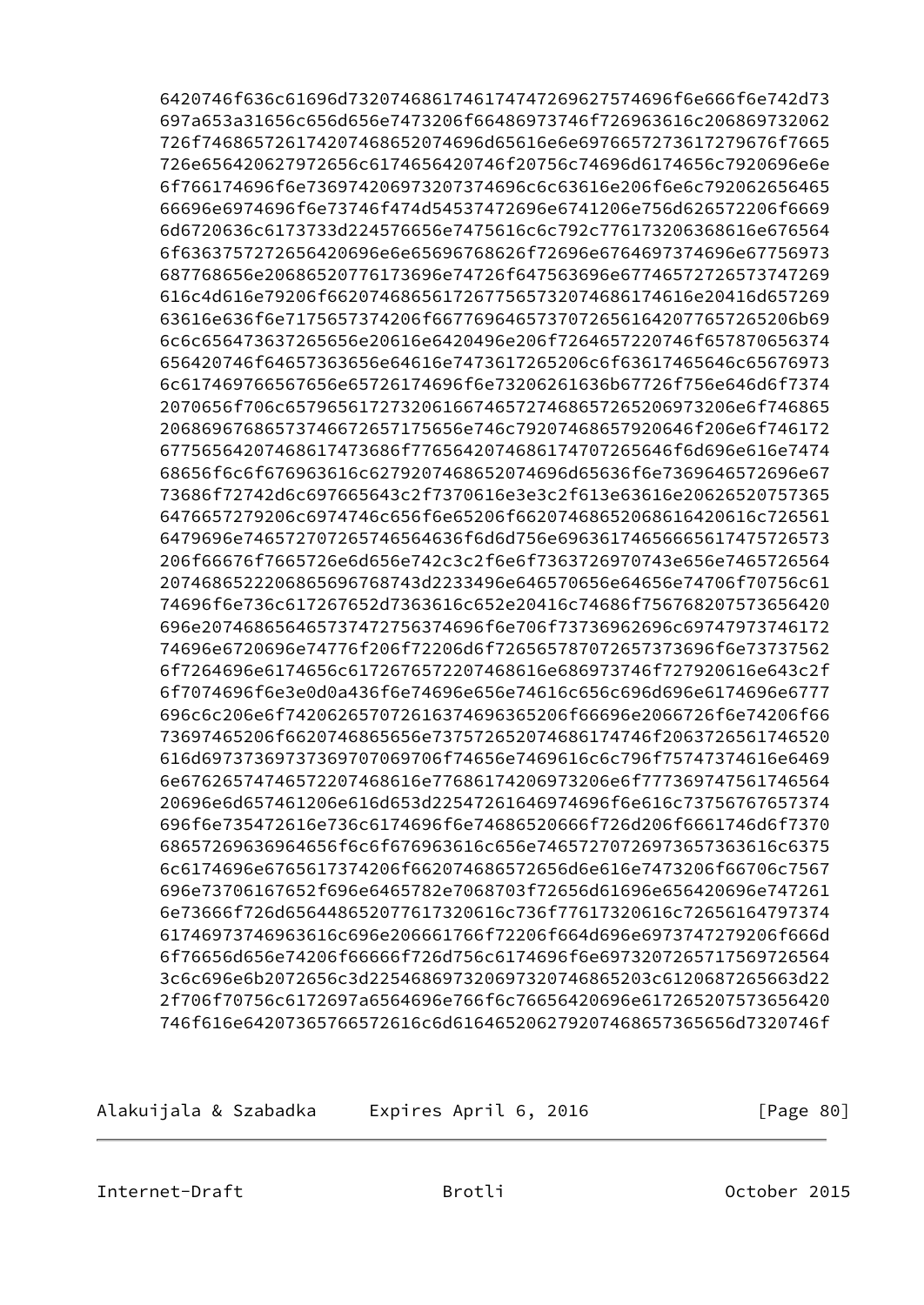2062656c696b656c79207468617450616c657374696e69616e6e616d65642061 66746572697420686164206265656e6d6f737420636f6d6d6f6e746f20726566 657220746f6275742074686973206973636f6e736563757469766574656d706f 726172696c79496e2067656e6572616c2c636f6e76656e74696f6e7374616b65 7320706c6163657375626469766973696f6e7465727269746f7269616c6f7065 726174696f6e616c7065726d616e656e746c79776173206c617267656c796f75 74627265616b206f66696e207468652070617374666f6c6c6f77696e67206120 786d6c6e733a6f673d223e3c6120636c6173733d22636c6173733d2274657874 436f6e76657273696f6e206d617920626520757365646d616e75666163747572 656166746572206265696e67636c656172666978223e0a7175657374696f6e20 6f6677617320656c6563746564746f206265636f6d6520616265636175736520 6f6620736f6d652070656f706c65696e73706972656420627973756363657373 66756c20612074696d65207768656e6d6f726520636f6d6d6f6e616d6f6e6773 7420746865616e206f6666696369616c77696474683a313030253b746563686e 6f6c6f67792c7761732061646f70746564746f206b6565702074686573657474 6c656d656e74736c69766520626972746873696e6465782e68746d6c22436f6e 6e6563746963757461737369676e656420746f26616d703b74696d65733b6163 636f756e7420666f72616c69676e3d726967687474686520636f6d70616e7961 6c77617973206265656e72657475726e656420746f696e766f6c76656d656e74 42656361757365207468657468697320706572696f6422206e616d653d227122 20636f6e66696e656420746f6120726573756c74206f6676616c75653d222220 2f3e69732061637475616c6c79456e7669726f6e6d656e740d0a3c2f68656164 3e0d0a436f6e76657273656c792c3e0a3c6469762069643d2230222077696474 683d223169732070726f6261626c7968617665206265636f6d65636f6e74726f 6c6c696e677468652070726f626c656d636974697a656e73206f66706f6c6974 696369616e7372656163686564207468656173206561726c792061733a6e6f6e 653b206f7665723c7461626c652063656c6c76616c6964697479206f66646972 6563746c7920746f6f6e6d6f757365646f776e77686572652069742069737768 656e206974207761736d656d62657273206f662072656c6174696f6e20746f61 63636f6d6d6f64617465616c6f6e67207769746820496e20746865206c617465 74686520456e676c69736864656c6963696f7573223e74686973206973206e6f 747468652070726573656e746966207468657920617265616e642066696e616c 6c7961206d6174746572206f660d0a093c2f6469763e0d0a0d0a3c2f73637269 70743e666173746572207468616e6d616a6f72697479206f6661667465722077 68696368636f6d7061726174697665746f206d61696e7461696e696d70726f76 6520746865617761726465642074686565722220636c6173733d226672616d65 626f72646572726573746f726174696f6e696e207468652073616d65616e616c 79736973206f667468656972206669727374447572696e672074686520636f6e 74696e656e74616c73657175656e6365206f6666756e6374696f6e28297b666f 6e742d73697a653a20776f726b206f6e207468653c2f7363726970743e0a3c62 6567696e7320776974686a6176617363726970743a636f6e7374697475656e74 77617320666f756e646564657175696c69627269756d617373756d6520746861 74697320676976656e2062796e6565647320746f206265636f6f7264696e6174 657374686520766172696f75736172652070617274206f666f6e6c7920696e20 74686573656374696f6e73206f666973206120636f6d6d6f6e7468656f726965 73206f66646973636f7665726965736173736f63696174696f6e65646765206f 6620746865737472656e677468206f66706f736974696f6e20696e7072657365 6e742d646179756e6976657273616c6c79746f20666f726d2074686562757420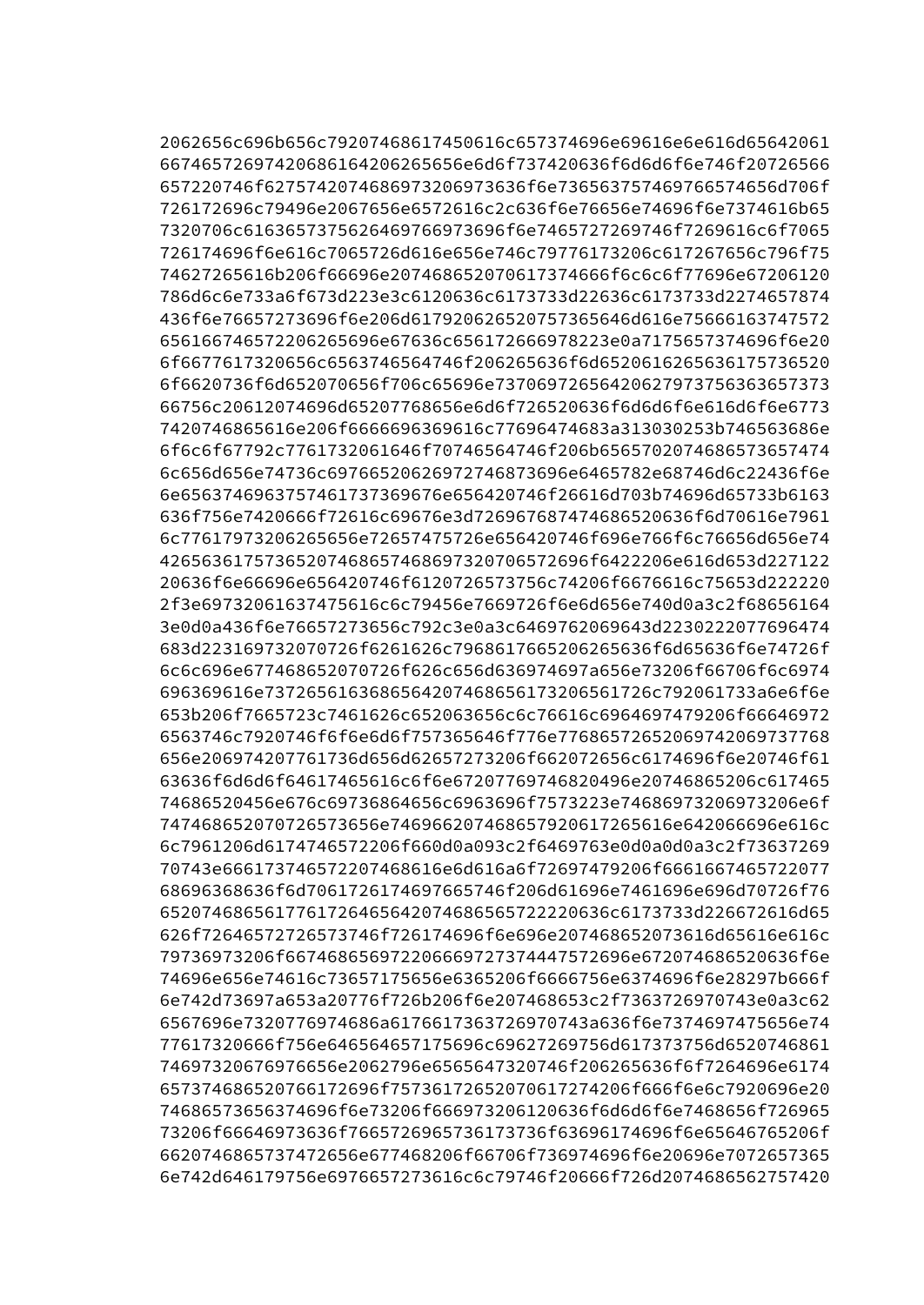Internet-Draft Brotli October 2015

 696e7374656164636f72706f726174696f6e617474616368656420746f697320 636f6d6d6f6e6c79726561736f6e7320666f72202671756f743b746865206361 6e206265206d6164657761732061626c6520746f7768696368206d65616e7362 757420646964206e6f746f6e4d6f7573654f766572617320706f737369626c65 6f70657261746564206279636f6d696e672066726f6d746865207072696d6172 796164646974696f6e206f66666f72207365766572616c7472616e7366657272 65646120706572696f64206f666172652061626c6520746f686f77657665722c 20697473686f756c6420686176656d756368206c61726765720a093c2f736372 6970743e61646f707465642074686570726f7065727479206f66646972656374 65642062796566666563746976656c797761732062726f756768746368696c64 72656e206f6650726f6772616d6d696e676c6f6e676572207468616e6d616e75 7363726970747377617220616761696e73746279206d65616e73206f66616e64 206d6f7374206f6673696d696c617220746f2070726f70726965746172796f72 6967696e6174696e6770726573746967696f75736772616d6d61746963616c65 7870657269656e63652e746f206d616b652074686549742077617320616c736f 697320666f756e6420696e636f6d70657469746f7273696e2074686520552e53 2e7265706c6163652074686562726f756768742074686563616c63756c617469 6f6e66616c6c206f66207468657468652067656e6572616c7072616374696361 6c6c79696e20686f6e6f72206f6672656c656173656420696e7265736964656e 7469616c616e6420736f6d65206f666b696e67206f6620746865726561637469 6f6e20746f317374204561726c206f6663756c7475726520616e647072696e63 6970616c6c793c2f7469746c653e0a2020746865792063616e2062656261636b 20746f20746865736f6d65206f66206869736578706f7375726520746f617265 2073696d696c6172666f726d206f66207468656164644661766f726974656369 74697a656e736869707061727420696e2074686570656f706c65207769746869 6e207072616374696365746f20636f6e74696e756526616d703b6d696e75733b 617070726f7665642062792074686520666972737420616c6c6f776564207468 65616e6420666f722074686566756e6374696f6e696e67706c6179696e672074 6865736f6c7574696f6e20746f6865696768743d22302220696e206869732062 6f6f6b6d6f7265207468616e2061666f6c6c6f77732074686563726561746564 2074686570726573656e636520696e266e6273703b3c2f74643e6e6174696f6e 616c6973747468652069646561206f6661206368617261637465727765726520 666f7263656420636c6173733d2262746e64617973206f662074686566656174 7572656420696e73686f77696e6720746865696e74657265737420696e696e20 706c616365206f667475726e206f66207468657468652068656164206f664c6f 7264206f6620746865706f6c69746963616c6c7968617320697473206f776e45 6475636174696f6e616c617070726f76616c206f66736f6d65206f6620746865 65616368206f746865722c6265686176696f72206f66616e6420626563617573 65616e6420616e6f746865726170706561726564206f6e7265636f7264656420 696e626c61636b2671756f743b6d617920696e636c75646574686520776f726c 64277363616e206c65616420746f72656665727320746f2061626f726465723d 22302220676f7665726e6d656e742077696e6e696e6720746865726573756c74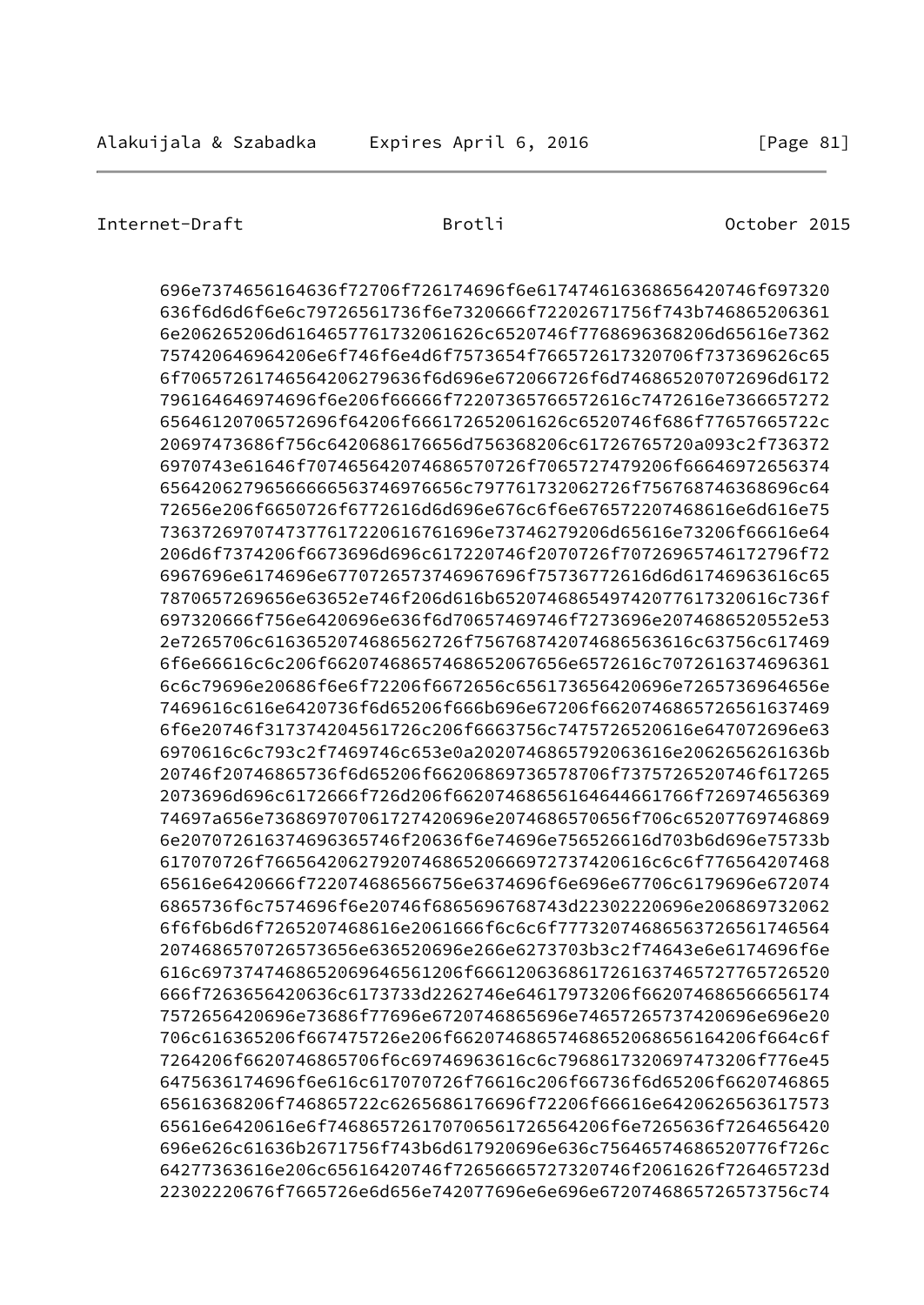656420696e207768696c65207468652057617368696e67746f6e2c7468652073 75626a6563746369747920696e207468653e3c2f6469763e0d0a09097265666c 65637420746865746f20636f6d706c657465626563616d65206d6f7265726164 696f61637469766572656a6563746564206279776974686f757420616e796869 73206661746865722c776869636820636f756c64636f7079206f662074686574 6f20696e6469636174656120706f6c69746963616c6163636f756e7473206f66

|  | Alakuijala & Szabadka | Expires April 6, 2016 |  |
|--|-----------------------|-----------------------|--|
|  |                       |                       |  |

 $\lceil$  Page 82]

Internet-Draft Brotli October 2015

 636f6e7374697475746573776f726b6564207769746865723c2f613e3c2f6c69 3e6f6620686973206c6966656163636f6d70616e696564636c69656e74576964 746870726576656e74207468654c656769736c6174697665646966666572656e 746c79746f67657468657220696e686173207365766572616c666f7220616e6f 7468657274657874206f6620746865666f756e64656420746865652077697468 20746865206973207573656420666f726368616e67656420746865757375616c 6c7920746865706c61636520776865726577686572656173207468653e203c61 20687265663d22223e3c6120687265663d227468656d73656c7665732c616c74 686f756768206865746861742063616e206265747261646974696f6e616c726f 6c65206f66207468656173206120726573756c7472656d6f76654368696c6464 657369676e656420627977657374206f6620746865536f6d652070656f706c65 70726f64756374696f6e2c73696465206f66207468656e6577736c6574746572 737573656420627920746865646f776e20746f20746865616363657074656420 62796c69766520696e20746865617474656d70747320746f6f75747369646520 7468656672657175656e63696573486f77657665722c20696e70726f6772616d 6d6572736174206c6561737420696e617070726f78696d617465616c74686f75 67682069747761732070617274206f66616e6420766172696f7573476f766572 6e6f72206f667468652061727469636c657475726e656420696e746f3e3c6120 687265663d222f7468652065636f6e6f6d79697320746865206d6f73746d6f73 7420776964656c79776f756c64206c61746572616e6420706572686170737269 736520746f207468656f6363757273207768656e756e64657220776869636863 6f6e646974696f6e732e746865207765737465726e7468656f72792074686174 69732070726f64756365647468652063697479206f66696e2077686963682068 657365656e20696e207468657468652063656e7472616c6275696c64696e6720 6f666d616e79206f662068697361726561206f6620746865697320746865206f 6e6c796d6f7374206f66207468656d616e79206f662074686574686520576573 7465726e5468657265206973206e6f657874656e64656420746f537461746973 746963616c636f6c7370616e3d32207c73686f72742073746f7279706f737369 626c6520746f746f706f6c6f676963616c637269746963616c206f667265706f 7274656420746f612043687269737469616e6465636973696f6e20746f697320 657175616c20746f70726f626c656d73206f66546869732063616e2062656d65 726368616e64697365666f72206d6f7374206f666e6f2065766964656e636565 646974696f6e73206f66656c656d656e747320696e2671756f743b2e20546865 636f6d2f696d616765732f7768696368206d616b65737468652070726f636573 7372656d61696e73207468656c6974657261747572652c69732061206d656d62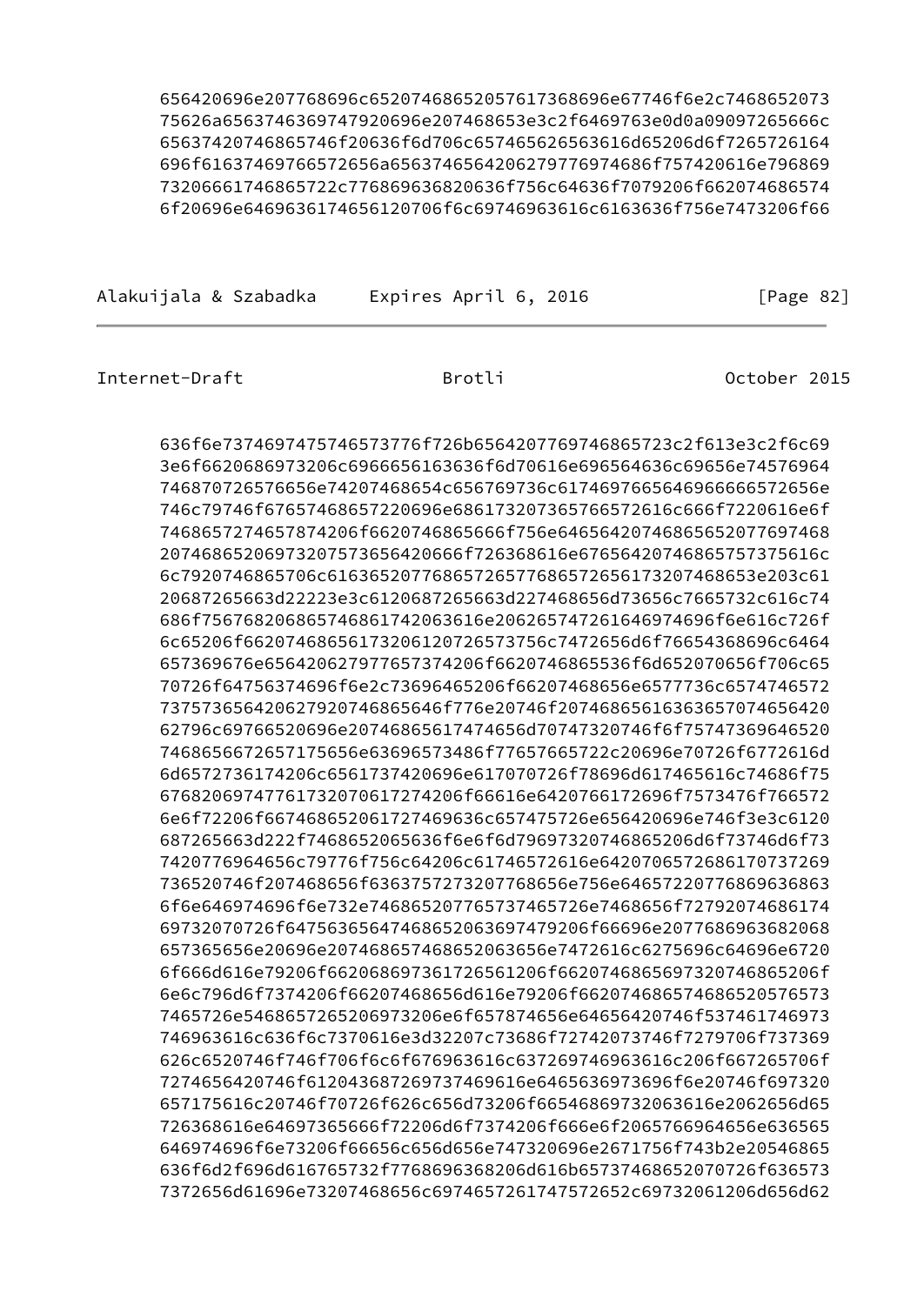657274686520706f70756c617274686520616e6369656e7470726f626c656d73 20696e74696d65206f66207468656465666561746564206279626f6479206f66 2074686561206665772079656172736d756368206f662074686574686520776f 726b206f6643616c69666f726e69612c7365727665642061732061676f766572 6e6d656e742e636f6e6365707473206f666d6f76656d656e7420696e09093c64 69762069643d226974222076616c75653d226c616e6775616765206f66617320 746865792061726570726f647563656420696e69732074686174207468656578 706c61696e207468656469763e3c2f6469763e0a486f7765766572207468656c 65616420746f20746865093c6120687265663d222f776173206772616e746564 70656f706c652068617665636f6e74696e75616c6c79776173207365656e2061 73616e642072656c6174656474686520726f6c65206f6670726f706f73656420 62796f6620746865206265737465616368206f746865722e436f6e7374616e74 696e6570656f706c652066726f6d6469616c65637473206f66746f2072657669

| Alakuijala & Szabadka | Expires April 6, 2016 | [Page $83$ ] |
|-----------------------|-----------------------|--------------|
|-----------------------|-----------------------|--------------|

Internet-Draft Brotli October 2015

 73696f6e7761732072656e616d65646120736f75726365206f6674686520696e 697469616c6c61756e6368656420696e70726f7669646520746865746f207468 6520776573747768657265207468657265616e642073696d696c617262657477 65656e2074776f697320616c736f20746865456e676c69736820616e64636f6e 646974696f6e732c7468617420697420776173656e7469746c656420746f7468 656d73656c7665732e7175616e74697479206f6672616e73706172656e637974 68652073616d65206173746f206a6f696e20746865636f756e74727920616e64 746869732069732074686554686973206c656420746f612073746174656d656e 74636f6e747261737420746f6c617374496e6465784f667468726f7567682068 697369732064657369676e6564746865207465726d20697369732070726f7669 64656470726f74656374207468656e673c2f613e3c2f6c693e54686520637572 72656e747468652073697465206f667375627374616e7469616c657870657269 656e63652c696e207468652057657374746865792073686f756c64736c6f7665 6ec48d696e61636f6d656e746172696f73756e697665727369646164636f6e64 6963696f6e65736163746976696461646573657870657269656e636961746563 6e6f6c6f67c3ad6170726f6475636369c3b36e70756e7475616369c3b36e6170 6c6963616369c3b36e636f6e7472617365c3b16163617465676f72c3ad617372 6567697374726172736570726f666573696f6e616c74726174616d69656e746f 726567c3ad7374726174657365637265746172c3ad617072696e636970616c65 7370726f7465636369c3b36e696d706f7274616e746573696d706f7274616e63 6961706f736962696c69646164696e7465726573616e746563726563696d6965 6e746f6e65636573696461646573737573637269626972736561736f63696163 69c3b36e646973706f6e69626c65736576616c75616369c3b36e657374756469 616e746573726573706f6e7361626c657265736f6c756369c3b36e6775616461 6c616a6172617265676973747261646f736f706f7274756e69646164636f6d65 726369616c6573666f746f67726166c3ad616175746f72696461646573696e67 656e696572c3ad6174656c6576697369c3b36e636f6d706574656e6369616f70 65726163696f6e657365737461626c656369646f73696d706c656d656e746561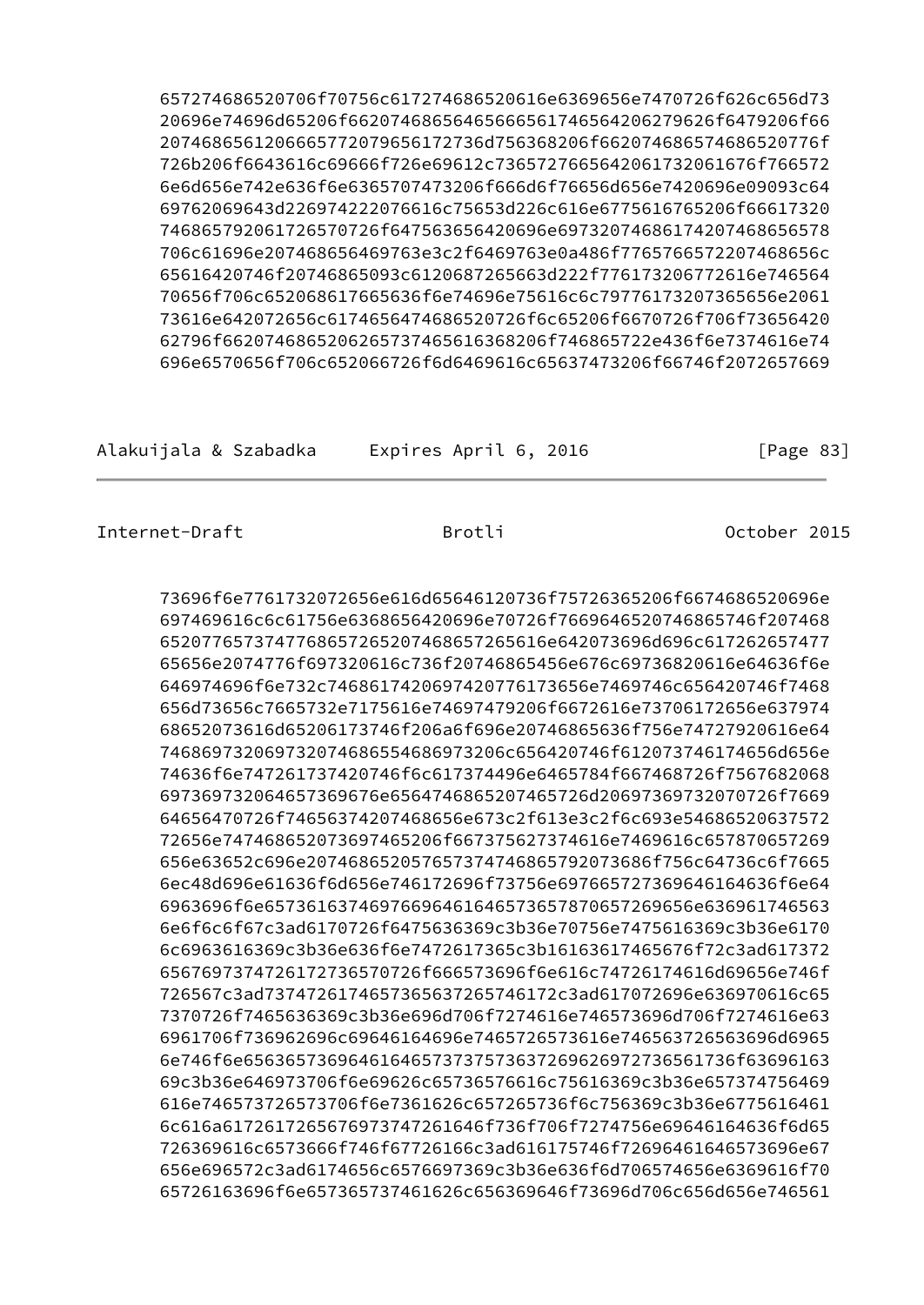637475616c6d656e74656e61766567616369c3b36e636f6e666f726d69646164 6c696e652d6865696768743a666f6e742d66616d696c793a22203a2022687474 703a2f2f6170706c69636174696f6e736c696e6b2220687265663d2273706563 69666963616c6c792f2f3c215b43444154415b0a4f7267616e697a6174696f6e 646973747269627574696f6e3070783b206865696768743a72656c6174696f6e 736869706465766963652d77696474683c64697620636c6173733d223c6c6162 656c20666f723d22726567697374726174696f6e3c2f6e6f7363726970743e0a 2f696e6465782e68746d6c2277696e646f772e6f70656e282021696d706f7274 616e743b6170706c69636174696f6e2f696e646570656e64656e63652f2f7777 772e676f6f676c656f7267616e697a6174696f6e6175746f636f6d706c657465 726571756972656d656e7473636f6e7365727661746976653c666f726d206e61 6d653d22696e74656c6c65637475616c6d617267696e2d6c6566743a31387468 2063656e74757279616e20696d706f7274616e74696e737469747574696f6e73 616262726576696174696f6e3c696d6720636c6173733d226f7267616e697361 74696f6e636976696c697a6174696f6e313974682063656e7475727961726368 6974656374757265696e636f72706f7261746564323074682063656e74757279 2d636f6e7461696e6572223e6d6f7374206e6f7461626c792f3e3c2f613e3c2f 6469763e6e6f74696669636174696f6e27756e646566696e6564272946757274 6865726d6f72652c62656c696576652074686174696e6e657248544d4c203d20 7072696f7220746f207468656472616d61746963616c6c79726566657272696e

Alakuijala & Szabadka Expires April 6, 2016 [Page 84]

Internet-Draft Brotli October 2015

 6720746f6e65676f74696174696f6e73686561647175617274657273536f7574 6820416672696361756e7375636365737366756c50656e6e73796c76616e6961 4173206120726573756c742c3c68746d6c206c616e673d22266c743b2f737570 2667743b6465616c696e6720776974687068696c6164656c7068696168697374 6f726963616c6c79293b3c2f7363726970743e0a70616464696e672d746f703a 6578706572696d656e74616c676574417474726962757465696e737472756374 696f6e73746563686e6f6c6f6769657370617274206f6620746865203d66756e 6374696f6e28297b737562736372697074696f6e6c2e647464223e0d0a3c6874 67656f67726170686963616c436f6e737469747574696f6e272c2066756e6374 696f6e28737570706f727465642062796167726963756c747572616c636f6e73 7472756374696f6e7075626c69636174696f6e73666f6e742d73697a653a2031 612076617269657479206f663c646976207374796c653d22456e6379636c6f70 65646961696672616d65207372633d2264656d6f6e737472617465646163636f 6d706c6973686564756e6976657273697469657344656d6f6772617068696373 293b3c2f7363726970743e3c64656469636174656420746f6b6e6f776c656467 65206f66736174697366616374696f6e706172746963756c61726c793c2f6469 763e3c2f6469763e456e676c6973682028555329617070656e644368696c6428 7472616e736d697373696f6e732e20486f77657665722c20696e74656c6c6967 656e63652220746162696e6465783d22666c6f61743a72696768743b436f6d6d 6f6e7765616c746872616e67696e672066726f6d696e20776869636820746865 6174206c65617374206f6e65726570726f64756374696f6e656e6379636c6f70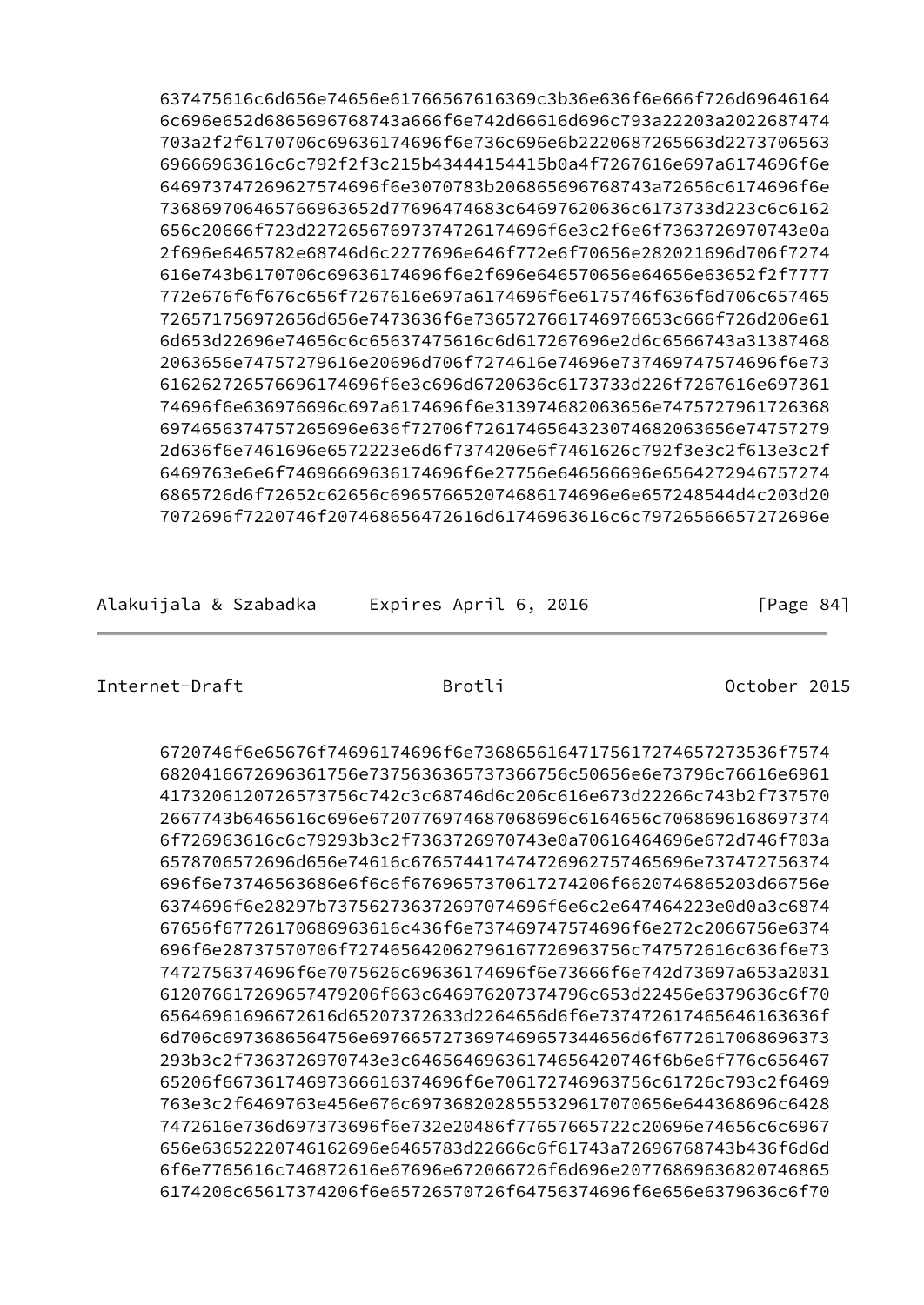656469613b666f6e742d73697a653a316a7572697364696374696f6e61742074 6861742074696d65223e3c6120636c6173733d22496e206164646974696f6e2c 6465736372697074696f6e2b636f6e766572736174696f6e636f6e7461637420 7769746869732067656e6572616c6c79722220636f6e74656e743d2272657072 6573656e74696e67266c743b6d6174682667743b70726573656e746174696f6e 6f63636173696f6e616c6c793c696d672077696474683d226e61766967617469 6f6e223e636f6d70656e736174696f6e6368616d70696f6e736869706d656469 613d22616c6c222076696f6c6174696f6e206f667265666572656e636520746f 72657475726e20747275653b5374726963742f2f454e22207472616e73616374 696f6e73696e74657276656e74696f6e766572696669636174696f6e496e666f 726d6174696f6e20646966666963756c746965734368616d70696f6e73686970 6361706162696c69746965733c215b656e6469665d2d2d3e7d0a3c2f73637269 70743e0a43687269737469616e697479666f72206578616d706c652c50726f66 657373696f6e616c7265737472696374696f6e73737567676573742074686174 7761732072656c656173656428737563682061732074686572656d6f7665436c 61737328756e656d706c6f796d656e7474686520416d65726963616e73747275 6374757265206f662f696e6465782e68746d6c207075626c697368656420696e 7370616e20636c6173733d22223e3c6120687265663d222f696e74726f647563 74696f6e62656c6f6e67696e6720746f636c61696d65642074686174636f6e73 657175656e6365733c6d657461206e616d653d22477569646520746f20746865 6f7665727768656c6d696e67616761696e73742074686520636f6e63656e7472 617465642c0a2e6e6f6e746f756368206f62736572766174696f6e733c2f613e 0a3c2f6469763e0a662028646f63756d656e742e626f726465723a2031707820 7b666f6e742d73697a653a3174726561746d656e74206f663022206865696768 743d22316d6f64696669636174696f6e496e646570656e64656e636564697669 64656420696e746f67726561746572207468616e616368696576656d656e7473 65737461626c697368696e674a61766153637269707422206e65766572746865

| Alakuijala & Szabadka | Expires April 6, 2016 | [Page 85] |
|-----------------------|-----------------------|-----------|
|                       |                       |           |

| Internet-Draft |  |
|----------------|--|
|----------------|--|

Brotli **Brotli** October 2015

 6c6573737369676e69666963616e636542726f616463617374696e673e266e62 73703b3c2f74643e636f6e7461696e6572223e0a737563682061732074686520 696e666c75656e6365206f666120706172746963756c61727372633d27687474 703a2f2f6e617669676174696f6e222068616c66206f66207468652073756273 74616e7469616c20266e6273703b3c2f6469763e616476616e74616765206f66 646973636f76657279206f6666756e64616d656e74616c206d6574726f706f6c 6974616e746865206f70706f736974652220786d6c3a6c616e673d2264656c69 6265726174656c79616c69676e3d63656e74657265766f6c7574696f6e206f66 707265736572766174696f6e696d70726f76656d656e7473626567696e6e696e 6720696e4a65737573204368726973745075626c69636174696f6e7364697361 677265656d656e74746578742d616c69676e3a722c2066756e6374696f6e2829 73696d696c61726974696573626f64793e3c2f68746d6c3e6973206375727265 6e746c79616c7068616265746963616c697320736f6d6574696d657374797065 3d22696d6167652f6d616e79206f662074686520666c6f773a68696464656e3b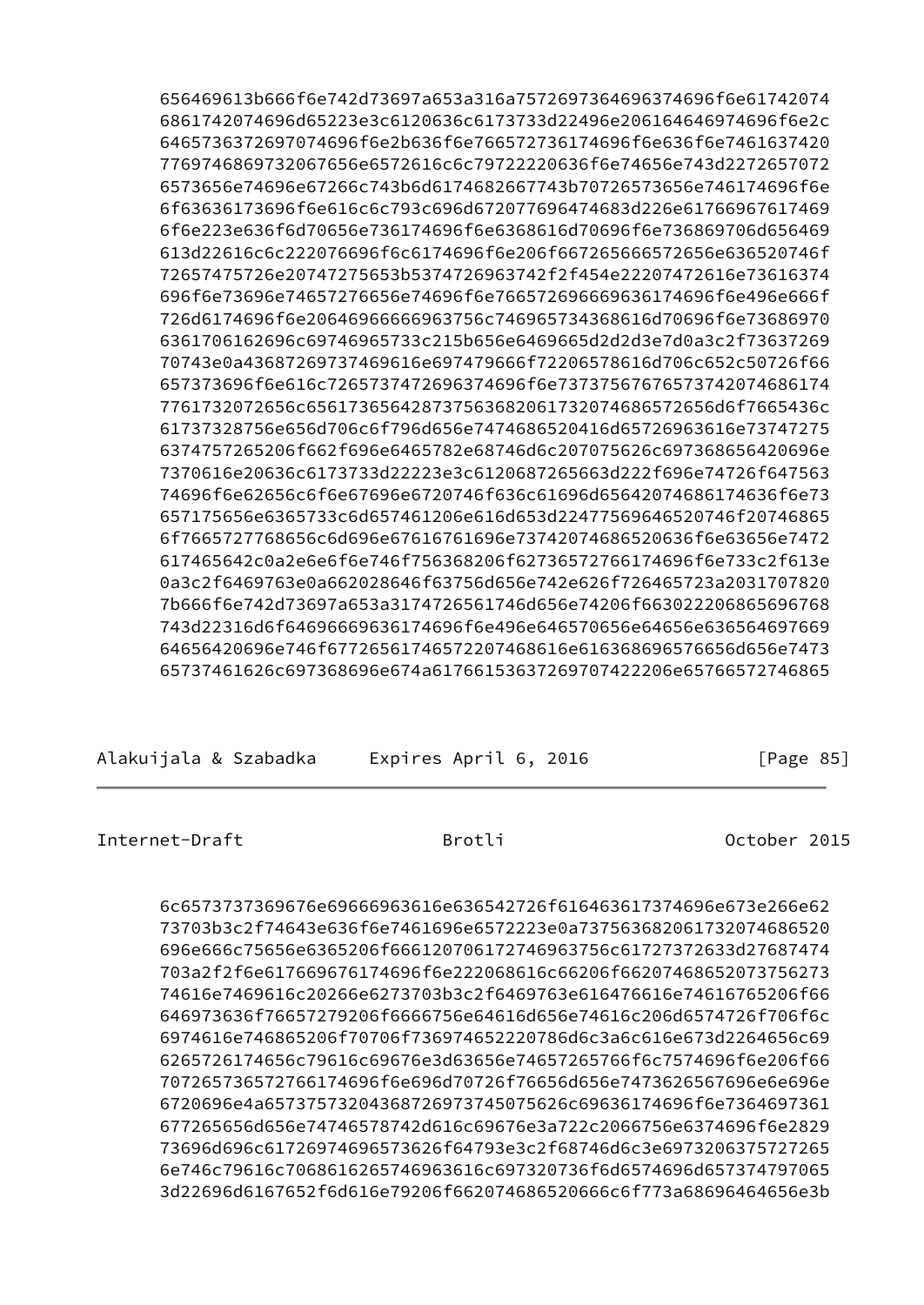617661696c61626c6520696e6465736372696265207468656578697374656e63 65206f66616c6c206f7665722074686574686520496e7465726e6574093c756c 20636c6173733d22696e7374616c6c6174696f6e6e65696768626f72686f6f64 61726d656420666f726365737265647563696e6720746865636f6e74696e7565 7320746f4e6f6e657468656c6573732c74656d7065726174757265730a09093c 6120687265663d22636c6f736520746f207468656578616d706c6573206f6620 69732061626f757420746865287365652062656c6f77292e222069643d227365 6172636870726f66657373696f6e616c697320617661696c61626c6574686520 6f6666696369616c09093c2f7363726970743e0a0a09093c6469762069643d22 616363656c65726174696f6e7468726f756768207468652048616c6c206f6620 46616d656465736372697074696f6e737472616e736c6174696f6e73696e7465 72666572656e636520747970653d27746578742f726563656e74207965617273 696e2074686520776f726c647665727920706f70756c61727b6261636b67726f 756e643a747261646974696f6e616c20736f6d65206f662074686520636f6e6e 656374656420746f6578706c6f69746174696f6e656d657267656e6365206f66 636f6e737469747574696f6e4120486973746f7279206f667369676e69666963 616e74206d616e7566616374757265646578706563746174696f6e733e3c6e6f 7363726970743e3c63616e20626520666f756e64626563617573652074686520 686173206e6f74206265656e6e65696768626f7572696e67776974686f757420 74686520616464656420746f20746865093c6c6920636c6173733d22696e7374 72756d656e74616c536f7669657420556e696f6e61636b6e6f776c6564676564 77686963682063616e2062656e616d6520666f7220746865617474656e74696f 6e20746f617474656d70747320746f20646576656c6f706d656e7473496e2066 6163742c207468653c6c6920636c6173733d2261696d706c69636174696f6e73 7375697461626c6520666f726d756368206f662074686520636f6c6f6e697a61 74696f6e707265736964656e7469616c63616e63656c427562626c6520496e66 6f726d6174696f6e6d6f7374206f662074686520697320646573637269626564 72657374206f6620746865206d6f7265206f72206c657373696e205365707465 6d626572496e74656c6c6967656e63657372633d22687474703a2f2f70783b20 6865696768743a20617661696c61626c6520746f6d616e756661637475726572 68756d616e207269676874736c696e6b20687265663d222f617661696c616269 6c69747970726f706f7274696f6e616c6f757473696465207468652061737472 6f6e6f6d6963616c68756d616e206265696e67736e616d65206f662074686520 61726520666f756e6420696e617265206261736564206f6e736d616c6c657220

| Alakuijala & Szabadka |  | Expires April 6, 2016 |  |  |  |
|-----------------------|--|-----------------------|--|--|--|
|-----------------------|--|-----------------------|--|--|--|

 $[Page 86]$ 

Internet-Draft Brotli October 2015

 7468616e6120706572736f6e2077686f657870616e73696f6e206f6661726775 696e6720746861746e6f77206b6e6f776e206173496e20746865206561726c79 696e7465726d656469617465646572697665642066726f6d5363616e64696e61 7669616e3c2f613e3c2f6469763e0d0a636f6e736964657220746865616e2065 7374696d61746564746865204e6174696f6e616c3c6469762069643d22706167 726573756c74696e6720696e636f6d6d697373696f6e6564616e616c6f676f75 7320746f6172652072657175697265642f756c3e0a3c2f6469763e0a77617320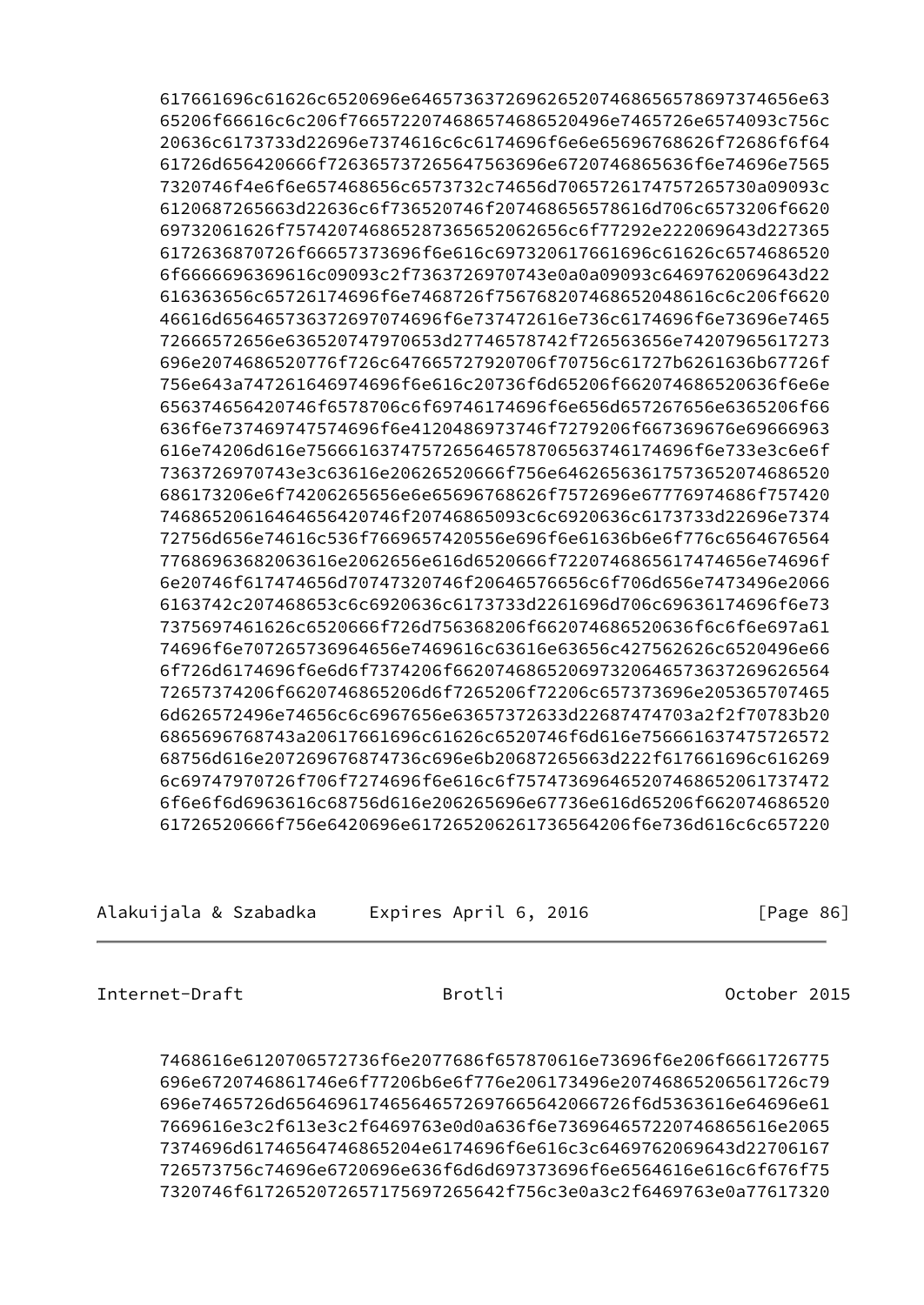6261736564206f6e616e6420626563616d652061266e6273703b266e6273703b 74222076616c75653d2222207761732063617074757265646e6f206d6f726520 7468616e726573706563746976656c79636f6e74696e756520746f203e0d0a3c 686561643e0d0a3c7765726520637265617465646d6f72652067656e6572616c 696e666f726d6174696f6e207573656420666f7220746865696e646570656e64 656e742074686520496d70657269616c636f6d706f6e656e74206f66746f2074 6865206e6f727468696e636c7564652074686520436f6e737472756374696f6e 73696465206f662074686520776f756c64206e6f74206265666f7220696e7374 616e6365696e76656e74696f6e206f666d6f726520636f6d706c6578636f6c6c 6563746976656c796261636b67726f756e643a20746578742d616c69676e3a20 697473206f726967696e616c696e746f206163636f756e74746869732070726f 63657373616e20657874656e73697665686f77657665722c2074686574686579 20617265206e6f7472656a65637465642074686563726974696369736d206f66 647572696e6720776869636870726f6261626c79207468657468697320617274 69636c652866756e6374696f6e28297b49742073686f756c64206265616e2061 677265656d656e746163636964656e74616c6c79646966666572732066726f6d 417263686974656374757265626574746572206b6e6f776e617272616e67656d 656e7473696e666c75656e6365206f6e617474656e646564207468656964656e 746963616c20746f736f757468206f662074686570617373207468726f756768 786d6c22207469746c653d227765696768743a626f6c643b6372656174696e67 20746865646973706c61793a6e6f6e657265706c61636564207468653c696d67 207372633d222f6968747470733a2f2f7777772e576f726c6420576172204949 74657374696d6f6e69616c73666f756e6420696e207468657265717569726564 20746f20616e642074686174207468656265747765656e207468652077617320 64657369676e6564636f6e7369737473206f6620636f6e736964657261626c79 7075626c6973686564206279746865206c616e6775616765436f6e7365727661 74696f6e636f6e736973746564206f66726566657220746f207468656261636b 20746f207468652063737322206d656469613d2250656f706c652066726f6d20 617661696c61626c65206f6e70726f76656420746f2062657375676765737469 6f6e7322776173206b6e6f776e206173766172696574696573206f666c696b65 6c7920746f206265636f6d707269736564206f66737570706f72742074686520 68616e6473206f6620746865636f75706c65642077697468636f6e6e65637420 616e6420626f726465723a6e6f6e653b706572666f726d616e6365736265666f 7265206265696e676c6174657220626563616d6563616c63756c6174696f6e73 6f6674656e2063616c6c65647265736964656e7473206f666d65616e696e6720 746861743e3c6c6920636c6173733d2265766964656e636520666f726578706c 616e6174696f6e73656e7669726f6e6d656e7473223e3c2f613e3c2f6469763e 776869636820616c6c6f7773496e74726f64756374696f6e646576656c6f7065 642062796120776964652072616e67656f6e20626568616c66206f6676616c69 676e3d22746f70227072696e6369706c65206f666174207468652074696d652c 3c2f6e6f7363726970743e0d7361696420746f2068617665696e207468652066

Alakuijala & Szabadka Expires April 6, 2016  $\lceil \text{Page } 87 \rceil$ 

Internet-Draft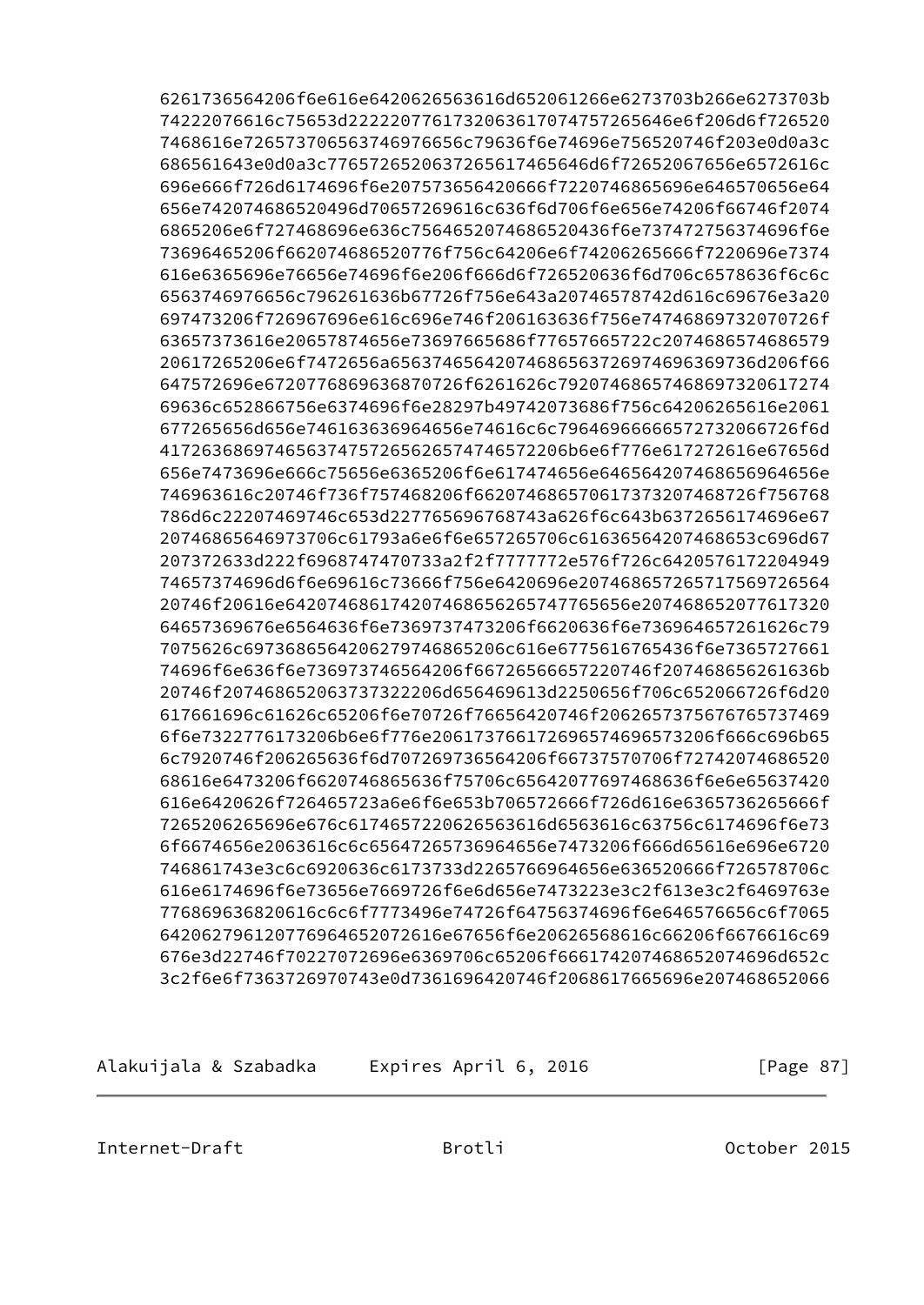697273747768696c65206f74686572736879706f746865746963616c7068696c 6f736f7068657273706f776572206f6620746865636f6e7461696e656420696e 706572666f726d6564206279696e6162696c69747920746f7765726520777269 7474656e7370616e207374796c653d22696e707574206e616d653d2274686520 7175657374696f6e696e74656e64656420666f7272656a656374696f6e206f66 696d706c6965732074686174696e76656e74656420746865746865207374616e 646172647761732070726f6261626c796c696e6b206265747765656e70726f66 6573736f72206f66696e746572616374696f6e736368616e67696e6720746865 496e6469616e204f6365616e20636c6173733d226c617374776f726b696e6720 7769746827687474703a2f2f7777772e7965617273206265666f726554686973 207761732074686572656372656174696f6e616c656e746572696e6720746865 6d6561737572656d656e7473616e2065787472656d656c7976616c7565206f66 207468657374617274206f66207468650a3c2f7363726970743e0a0a616e2065 66666f727420746f696e63726561736520746865746f2074686520736f757468 73706163696e673d2230223e73756666696369656e746c79746865204575726f 7065616e636f6e76657274656420746f636c65617254696d656f757464696420 6e6f742068617665636f6e73657175656e746c79666f7220746865206e657874 657874656e73696f6e206f6665636f6e6f6d696320616e64616c74686f756768 207468656172652070726f6475636564616e64207769746820746865696e7375 6666696369656e74676976656e2062792074686573746174696e672074686174 657870656e646974757265733c2f7370616e3e3c2f613e0a74686f7567687420 746861746f6e2074686520626173697363656c6c70616464696e673d696d6167 65206f662074686572657475726e696e6720746f696e666f726d6174696f6e2c 736570617261746564206279617373617373696e61746564732220636f6e7465 6e743d22617574686f72697479206f666e6f7274687765737465726e3c2f6469 763e0a3c64697620223e3c2f6469763e0d0a2020636f6e73756c746174696f6e 636f6d6d756e697479206f66746865206e6174696f6e616c69742073686f756c 642062657061727469636970616e747320616c69676e3d226c65667474686520 677265617465737473656c656374696f6e206f6673757065726e61747572616c 646570656e64656e74206f6e6973206d656e74696f6e6564616c6c6f77696e67 2074686577617320696e76656e7465646163636f6d70616e79696e6768697320 706572736f6e616c617661696c61626c652061747374756479206f6620746865 6f6e20746865206f74686572657865637574696f6e206f6648756d616e205269 676874737465726d73206f66207468656173736f63696174696f6e7372657365 6172636820616e64737563636565646564206279646566656174656420746865 616e642066726f6d20746865627574207468657920617265636f6d6d616e6465 72206f667374617465206f66207468657965617273206f662061676574686520 7374756479206f663c756c20636c6173733d2273706c61636520696e20746865 7768657265206865207761733c6c6920636c6173733d22667468657265206172 65206e6f776869636820626563616d656865207075626c697368656465787072 657373656420696e746f20776869636820746865636f6d6d697373696f6e6572 666f6e742d7765696768743a7465727269746f7279206f66657874656e73696f 6e73223e526f6d616e20456d70697265657175616c20746f20746865496e2063 6f6e74726173742c686f77657665722c20616e646973207479706963616c6c79 616e6420686973207769666528616c736f2063616c6c65643e3c756c20636c61 73733d226566666563746976656c792065766f6c76656420696e746f7365656d 20746f2068617665776869636820697320746865746865726520776173206e6f 616e20657863656c6c656e74616c6c206f662074686573656465736372696265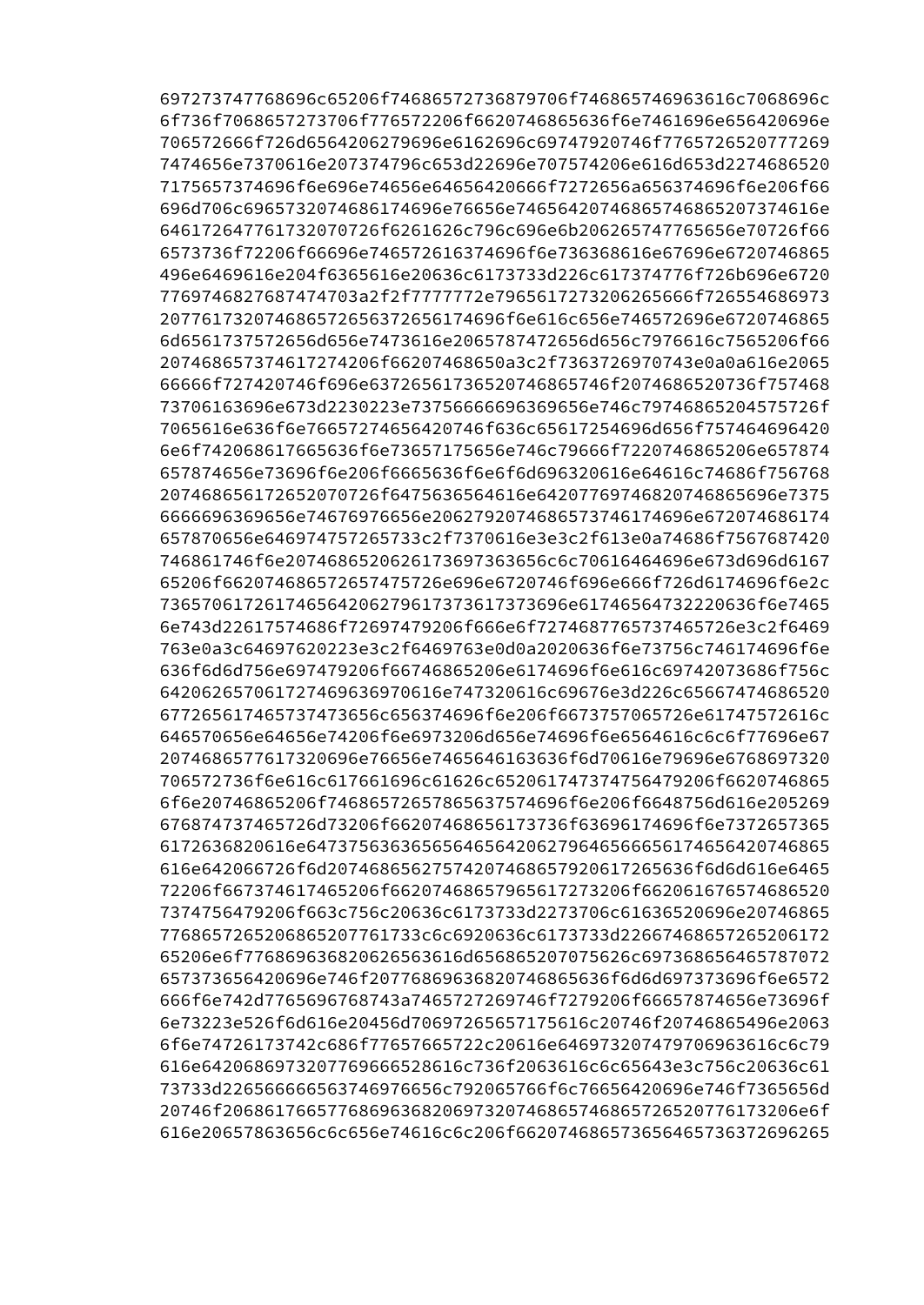Internet-Draft Brotli October 2015

 64206279496e2070726163746963652c62726f616463617374696e6763686172 67656420776974687265666c656374656420696e7375626a656374656420746f 6d696c697461727920616e64746f2074686520706f696e7465636f6e6f6d6963 616c6c79736574546172676574696e676172652061637475616c6c7976696374 6f7279206f76657228293b3c2f7363726970743e636f6e74696e756f75736c79 726571756972656420666f7265766f6c7574696f6e617279616e206566666563 746976656e6f727468206f66207468652c207768696368207761732066726f6e 74206f66207468656f72206f7468657277697365736f6d6520666f726d206f66 686164206e6f74206265656e67656e657261746564206279696e666f726d6174 696f6e2e7065726d697474656420746f696e636c756465732074686564657665 6c6f706d656e742c656e746572656420696e746f7468652070726576696f7573 636f6e73697374656e746c79617265206b6e6f776e206173746865206669656c 64206f66746869732074797065206f66676976656e20746f2074686574686520 7469746c65206f66636f6e7461696e7320746865696e7374616e636573206f66 696e20746865206e6f72746864756520746f2074686569726172652064657369 676e6564636f72706f726174696f6e737761732074686174207468656f6e6520 6f662074686573656d6f726520706f70756c617273756363656564656420696e 737570706f72742066726f6d696e20646966666572656e74646f6d696e617465 6420627964657369676e656420666f726f776e657273686970206f66616e6420 706f737369626c797374616e64617264697a6564726573706f6e736554657874 77617320696e74656e646564726563656976656420746865617373756d656420 746861746172656173206f66207468657072696d6172696c7920696e74686520 6261736973206f66696e207468652073656e73656163636f756e747320666f72 64657374726f7965642062796174206c656173742074776f776173206465636c 61726564636f756c64206e6f74206265536563726574617279206f6661707065 617220746f2062656d617267696e2d746f703a312f5e5c732b7c5c732b242f67 65297b7468726f7720657d3b746865207374617274206f6674776f2073657061 726174656c616e677561676520616e6477686f20686164206265656e6f706572 6174696f6e206f666465617468206f66207468657265616c206e756d62657273 093c6c696e6b2072656c3d2270726f7669646564207468657468652073746f72 79206f66636f6d7065746974696f6e73656e676c6973682028554b29656e676c 6973682028555329d09cd0bed0bdd0b3d0bed0bbd0a1d180d0bfd181d0bad0b8 d181d180d0bfd181d0bad0b8d181d180d0bfd181d0bad0bed984d8b9d8b1d8a8 d98ad8a9e6ada3e9ab94e4b8ade69687e7ae80e4bd93e4b8ade69687e7b981e4 bd93e4b8ade69687e69c89e99990e585ace58fb8e4babae6b091e694bfe5ba9c e998bfe9878ce5b7b4e5b7b4e7a4bee4bc9ae4b8bbe4b989e6938de4bd9ce7b3 bbe7bb9fe694bfe7ad96e6b395e8a784696e666f726d616369c3b36e68657272 616d69656e746173656c65637472c3b36e69636f646573637269706369c3b36e 636c61736966696361646f73636f6e6f63696d69656e746f7075626c69636163 69c3b36e72656c6163696f6e61646173696e666f726dc3a17469636172656c61 63696f6e61646f73646570617274616d656e746f74726162616a61646f726573 646972656374616d656e74656179756e74616d69656e746f6d65726361646f4c 69627265636f6e74c3a16374656e6f7368616269746163696f6e657363756d70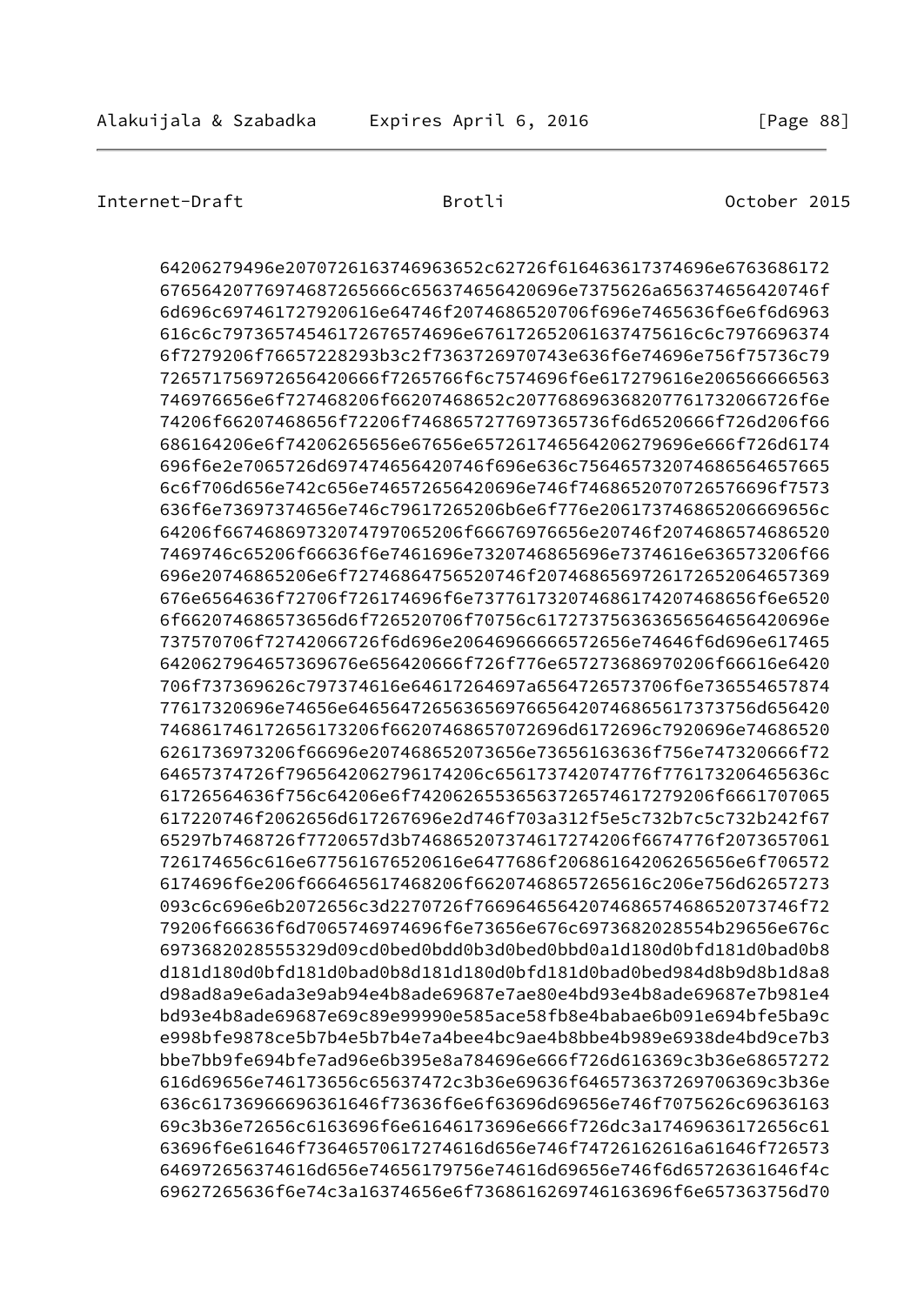6c696d69656e746f72657374617572616e746573646973706f73696369c3b36e 636f6e73656375656e636961656c65637472c3b36e69636161706c6963616369 6f6e6573646573636f6e65637461646f696e7374616c616369c3b36e7265616c 697a616369c3b36e7574696c697a616369c3b36e656e6369636c6f7065646961 656e6665726d656461646573696e737472756d656e746f73657870657269656e

Alakuijala & Szabadka Expires April 6, 2016 [Page 89]

Internet-Draft Brotli October 2015

 63696173696e73746974756369c3b36e706172746963756c6172657373756263 617465676f726961d182d0bed0bbd18cd0bad0bed0a0d0bed181d181d0b8d0b8 d180d0b0d0b1d0bed182d18bd0b1d0bed0bbd18cd188d0b5d0bfd180d0bed181 d182d0bed0bcd0bed0b6d0b5d182d0b5d0b4d180d183d0b3d0b8d185d181d0bb d183d187d0b0d0b5d181d0b5d0b9d187d0b0d181d0b2d181d0b5d0b3d0b4d0b0 d0a0d0bed181d181d0b8d18fd09cd0bed181d0bad0b2d0b5d0b4d180d183d0b3 d0b8d0b5d0b3d0bed180d0bed0b4d0b0d0b2d0bed0bfd180d0bed181d0b4d0b0 d0bdd0bdd18bd185d0b4d0bed0bbd0b6d0bdd18bd0b8d0bcd0b5d0bdd0bdd0be d09cd0bed181d0bad0b2d18bd180d183d0b1d0bbd0b5d0b9d09cd0bed181d0ba d0b2d0b0d181d182d180d0b0d0bdd18bd0bdd0b8d187d0b5d0b3d0bed180d0b0 d0b1d0bed182d0b5d0b4d0bed0bbd0b6d0b5d0bdd183d181d0bbd183d0b3d0b8 d182d0b5d0bfd0b5d180d18cd09ed0b4d0bdd0b0d0bad0bed0bfd0bed182d0be d0bcd183d180d0b0d0b1d0bed182d183d0b0d0bfd180d0b5d0bbd18fd0b2d0be d0bed0b1d189d0b5d0bed0b4d0bdd0bed0b3d0bed181d0b2d0bed0b5d0b3d0be d181d182d0b0d182d18cd0b8d0b4d180d183d0b3d0bed0b9d184d0bed180d183 d0bcd0b5d185d0bed180d0bed188d0bed0bfd180d0bed182d0b8d0b2d181d181 d18bd0bbd0bad0b0d0bad0b0d0b6d0b4d18bd0b9d0b2d0bbd0b0d181d182d0b8 d0b3d180d183d0bfd0bfd18bd0b2d0bcd0b5d181d182d0b5d180d0b0d0b1d0be d182d0b0d181d0bad0b0d0b7d0b0d0bbd0bfd0b5d180d0b2d18bd0b9d0b4d0b5 d0bbd0b0d182d18cd0b4d0b5d0bdd18cd0b3d0b8d0bfd0b5d180d0b8d0bed0b4 d0b1d0b8d0b7d0bdd0b5d181d0bed181d0bdd0bed0b2d0b5d0bcd0bed0bcd0b5 d0bdd182d0bad183d0bfd0b8d182d18cd0b4d0bed0bbd0b6d0bdd0b0d180d0b0 d0bcd0bad0b0d185d0bdd0b0d187d0b0d0bbd0bed0a0d0b0d0b1d0bed182d0b0 d0a2d0bed0bbd18cd0bad0bed181d0bed0b2d181d0b5d0bcd0b2d182d0bed180 d0bed0b9d0bdd0b0d187d0b0d0bbd0b0d181d0bfd0b8d181d0bed0bad181d0bb d183d0b6d0b1d18bd181d0b8d181d182d0b5d0bcd0bfd0b5d187d0b0d182d0b8 d0bdd0bed0b2d0bed0b3d0bed0bfd0bed0bcd0bed189d0b8d181d0b0d0b9d182 d0bed0b2d0bfd0bed187d0b5d0bcd183d0bfd0bed0bcd0bed189d18cd0b4d0be d0bbd0b6d0bdd0bed181d181d18bd0bbd0bad0b8d0b1d18bd181d182d180d0be d0b4d0b0d0bdd0bdd18bd0b5d0bcd0bdd0bed0b3d0b8d0b5d0bfd180d0bed0b5 d0bad182d0a1d0b5d0b9d187d0b0d181d0bcd0bed0b4d0b5d0bbd0b8d182d0b0 d0bad0bed0b3d0bed0bed0bdd0bbd0b0d0b9d0bdd0b3d0bed180d0bed0b4d0b5 d0b2d0b5d180d181d0b8d18fd181d182d180d0b0d0bdd0b5d184d0b8d0bbd18c d0bcd18bd183d180d0bed0b2d0bdd18fd180d0b0d0b7d0bdd18bd185d0b8d181 d0bad0b0d182d18cd0bdd0b5d0b4d0b5d0bbd18ed18fd0bdd0b2d0b0d180d18f d0bcd0b5d0bdd18cd188d0b5d0bcd0bdd0bed0b3d0b8d185d0b4d0b0d0bdd0bd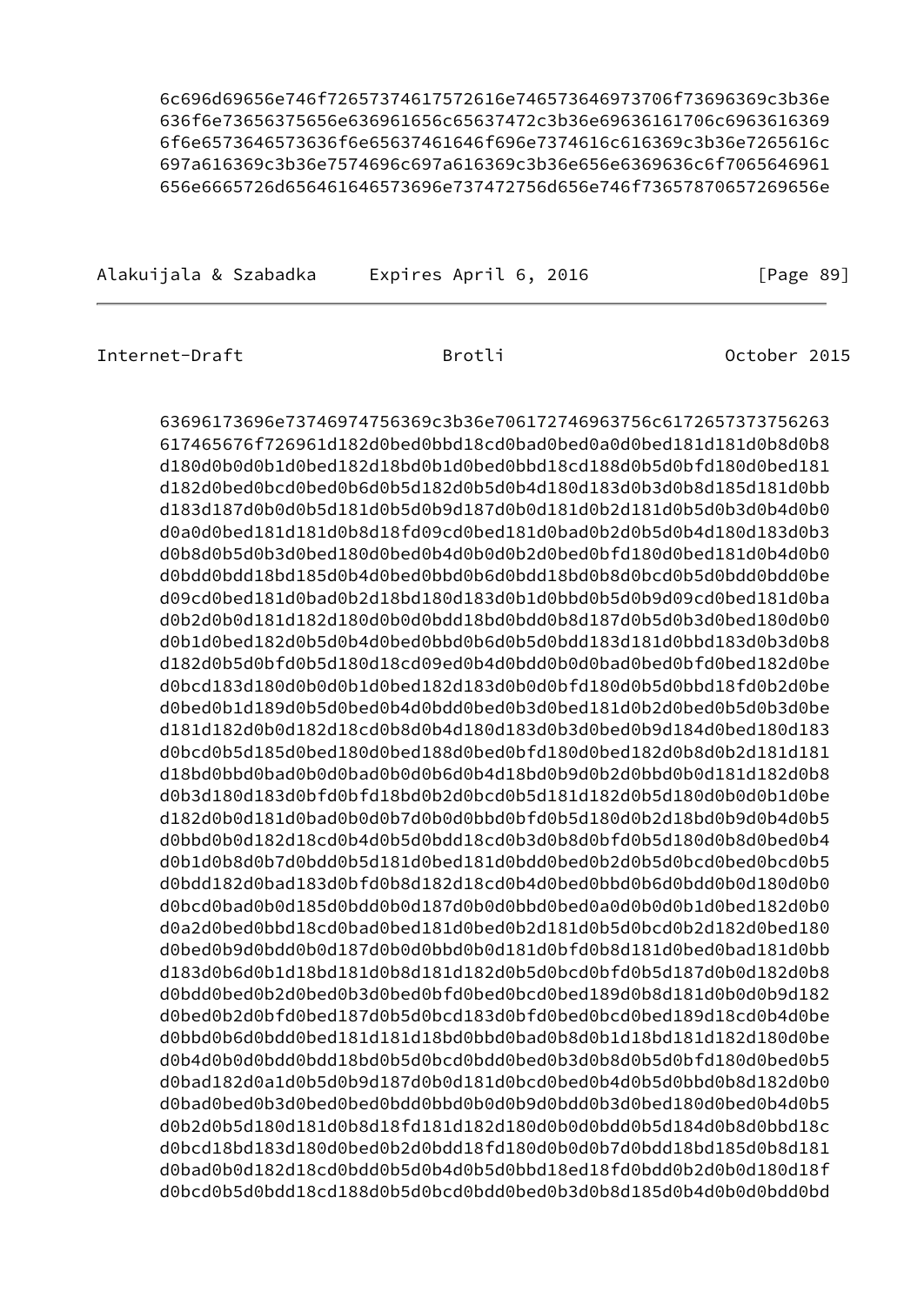d0bed0b9d0b7d0bdd0b0d187d0b8d182d0bbdd0b5d0bbd18cd0b7d18fd184d0be d180d183d0bcd0b0d0a2d0b5d0bfd0b5d180d18cd0bcd0b5d181d18fd186d0b0 d0b7d0b0d189d0b8d182d18bd09bd183d187d188d0b8d0b5e0a4a8e0a4b9e0a5 80e0a482e0a495e0a4b0e0a4a8e0a587e0a485e0a4aae0a4a8e0a587e0a495e0 a4bfe0a4afe0a4bee0a495e0a4b0e0a587e0a482e0a485e0a4a8e0a58de0a4af e0a495e0a58de0a4afe0a4bee0a497e0a4bee0a487e0a4a1e0a4ace0a4bee0a4 b0e0a587e0a495e0a4bfe0a4b8e0a580e0a4a6e0a4bfe0a4afe0a4bee0a4aae0 a4b9e0a4b2e0a587e0a4b8e0a4bfe0a482e0a4b9e0a4ade0a4bee0a4b0e0a4a4 e0a485e0a4aae0a4a8e0a580e0a4b5e0a4bee0a4b2e0a587e0a4b8e0a587e0a4 b5e0a4bee0a495e0a4b0e0a4a4e0a587e0a4aee0a587e0a4b0e0a587e0a4b9e0 a58be0a4a8e0a587e0a4b8e0a495e0a4a4e0a587e0a4ace0a4b9e0a581e0a4a4 e0a4b8e0a4bee0a487e0a49fe0a4b9e0a58be0a497e0a4bee0a49ce0a4bee0a4

[Page 90] Alakuijala & Szabadka Expires April 6, 2016

October 2015

Brotli

Internet-Draft

a8e0a587e0a4aee0a4bfe0a4a8e0a49fe0a495e0a4b0e0a4a4e0a4bee0a495e0 a4b0e0a4a8e0a4bee0a489e0a4a8e0a495e0a587e0a4afe0a4b9e0a4bee0a481 e0a4b8e0a4ace0a4b8e0a587e0a4ade0a4bee0a4b7e0a4bee0a486e0a4aae0a4 95e0a587e0a4b2e0a4bfe0a4afe0a587e0a4b6e0a581e0a4b0e0a582e0a487e0 a4b8e0a495e0a587e0a498e0a482e0a49fe0a587e0a4aee0a587e0a4b0e0a580 e0a4b8e0a495e0a4a4e0a4bee0a4aee0a587e0a4b0e0a4bee0a4b2e0a587e0a4 95e0a4b0e0a485e0a4a7e0a4bfe0a495e0a485e0a4aae0a4a8e0a4bee0a4b8e0 a4aee0a4bee0a49ce0a4aee0a581e0a49de0a587e0a495e0a4bee0a4b0e0a4a3 e0a4b9e0a58be0a4a4e0a4bee0a495e0a4a1e0a4bce0a580e0a4afe0a4b9e0a4 bee0a482e0a4b9e0a58be0a49fe0a4b2e0a4b6e0a4ace0a58de0a4a6e0a4b2e0 a4bfe0a4afe0a4bee0a49ce0a580e0a4b5e0a4a8e0a49ce0a4bee0a4a4e0a4be e0a495e0a588e0a4b8e0a587e0a486e0a4aae0a495e0a4bee0a4b5e0a4bee0a4 b2e0a580e0a4a6e0a587e0a4a8e0a587e0a4aae0a582e0a4b0e0a580e0a4aae0 a4bee0a4a8e0a580e0a489e0a4b8e0a495e0a587e0a4b9e0a58be0a497e0a580 e0a4ace0a588e0a4a0e0a495e0a486e0a4aae0a495e0a580e0a4b5e0a4b0e0a5 8de0a4b7e0a497e0a4bee0a482e0a4b5e0a486e0a4aae0a495e0a58be0a49ce0 a4bfe0a4b2e0a4bee0a49ce0a4bee0a4a8e0a4bee0a4b8e0a4b9e0a4aee0a4a4 e0a4b9e0a4aee0a587e0a482e0a489e0a4a8e0a495e0a580e0a4afe0a4bee0a4 b9e0a582e0a4a6e0a4b0e0a58de0a49ce0a4b8e0a582e0a49ae0a580e0a4aae0 a4b8e0a482e0a4a6e0a4b8e0a4b5e0a4bee0a4b2e0a4b9e0a58be0a4a8e0a4be e0a4b9e0a58be0a4a4e0a580e0a49ce0a588e0a4b8e0a587e0a4b5e0a4bee0a4 aae0a4b8e0a49ce0a4a8e0a4a4e0a4bee0a4a8e0a587e0a4a4e0a4bee0a49ce0 a4bee0a4b0e0a580e0a498e0a4bee0a4afe0a4b2e0a49ce0a4bfe0a4b2e0a587 e0a4a8e0a580e0a49ae0a587e0a49ce0a4bee0a482e0a49ae0a4aae0a4a4e0a5 8de0a4b0e0a497e0a582e0a497e0a4b2e0a49ce0a4bee0a4a4e0a587e0a4ace0 a4bee0a4b9e0a4b0e0a486e0a4aae0a4a8e0a587e0a4b5e0a4bee0a4b9e0a4a8 e0a487e0a4b8e0a495e0a4bee0a4b8e0a581e0a4ace0a4b9e0a4b0e0a4b9e0a4 a8e0a587e0a487e0a4b8e0a4b8e0a587e0a4b8e0a4b9e0a4bfe0a4a4e0a4ace0 a4a1e0a4bce0a587e0a498e0a49fe0a4a8e0a4bee0a4a4e0a4b2e0a4bee0a4b6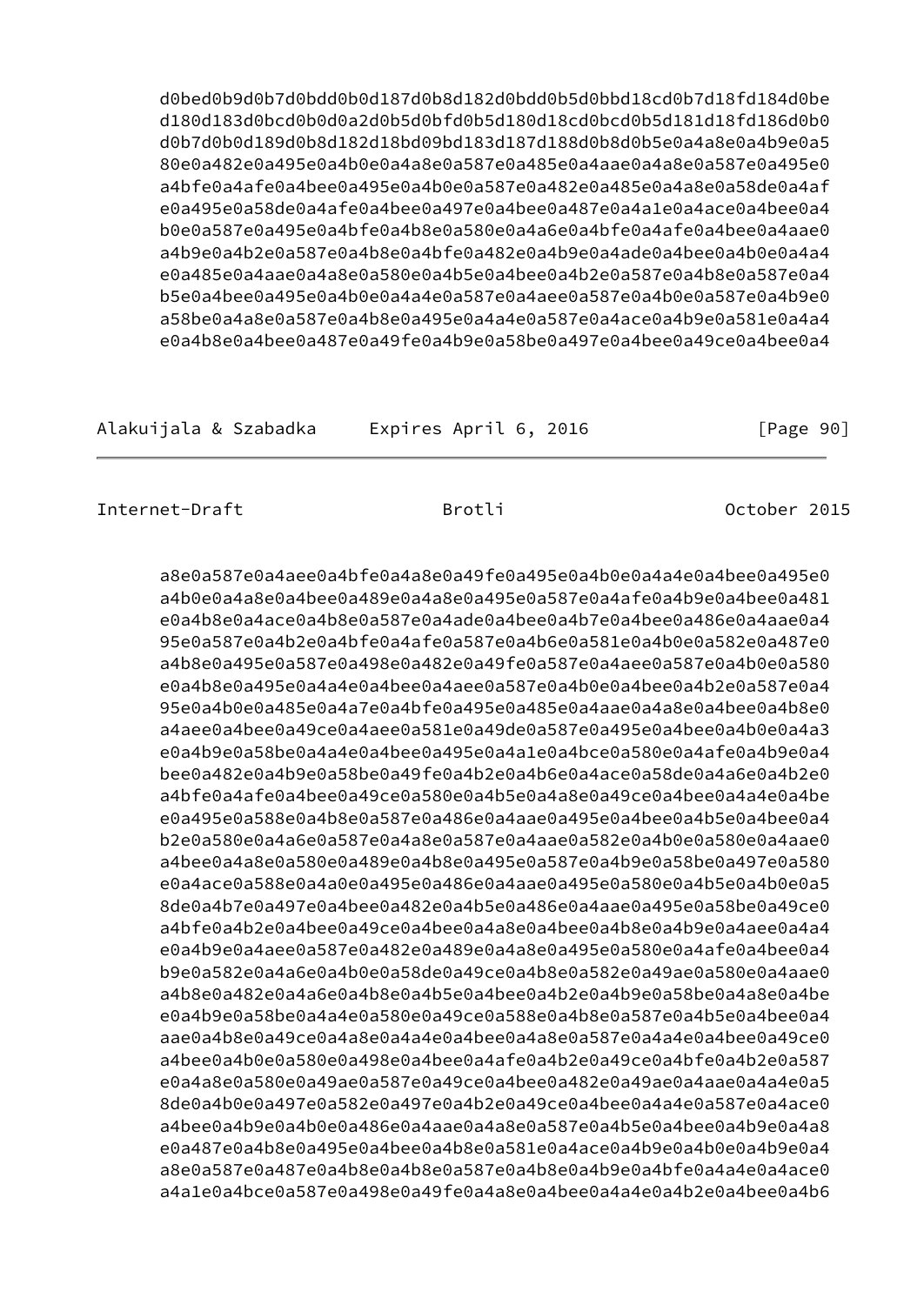e0a4aae0a4bee0a482e0a49ae0a4b6e0a58de0a4b0e0a580e0a4ace0a4a1e0a4 bce0a580e0a4b9e0a58be0a4a4e0a587e0a4b8e0a4bee0a488e0a49fe0a4b6e0 a4bee0a4afe0a4a6e0a4b8e0a495e0a4a4e0a580e0a49ce0a4bee0a4a4e0a580 e0a4b5e0a4bee0a4b2e0a4bee0a4b9e0a49ce0a4bee0a4b0e0a4aae0a49fe0a4 a8e0a4bee0a4b0e0a496e0a4a8e0a587e0a4b8e0a4a1e0a4bce0a495e0a4aee0 a4bfe0a4b2e0a4bee0a489e0a4b8e0a495e0a580e0a495e0a587e0a4b5e0a4b2 e0a4b2e0a497e0a4a4e0a4bee0a496e0a4bee0a4a8e0a4bee0a485e0a4b0e0a5 8de0a4a5e0a49ce0a4b9e0a4bee0a482e0a4a6e0a587e0a496e0a4bee0a4aae0 a4b9e0a4b2e0a580e0a4a8e0a4bfe0a4afe0a4aee0a4ace0a4bfe0a4a8e0a4be e0a4ace0a588e0a482e0a495e0a495e0a4b9e0a580e0a482e0a495e0a4b9e0a4 a8e0a4bee0a4a6e0a587e0a4a4e0a4bee0a4b9e0a4aee0a4b2e0a587e0a495e0 a4bee0a4abe0a580e0a49ce0a4ace0a495e0a4bfe0a4a4e0a581e0a4b0e0a4a4 e0a4aee0a4bee0a482e0a497e0a4b5e0a4b9e0a580e0a482e0a4b0e0a58be0a4 9ce0a4bce0a4aee0a4bfe0a4b2e0a580e0a486e0a4b0e0a58be0a4aae0a4b8e0 a587e0a4a8e0a4bee0a4afe0a4bee0a4a6e0a4b5e0a4b2e0a587e0a4a8e0a587 e0a496e0a4bee0a4a4e0a4bee0a495e0a4b0e0a580e0a4ace0a489e0a4a8e0a4 95e0a4bee0a49ce0a4b5e0a4bee0a4ace0a4aae0a582e0a4b0e0a4bee0a4ace0 a4a1e0a4bce0a4bee0a4b8e0a58ce0a4a6e0a4bee0a4b6e0a587e0a4afe0a4b0 e0a495e0a4bfe0a4afe0a587e0a495e0a4b9e0a4bee0a482e0a485e0a495e0a4

| Alakuijala & Szabadka | Expires April 6, 2016 | [Page 91] |
|-----------------------|-----------------------|-----------|
|                       |                       |           |

October 2015

Brotli

Internet-Draft

b8e0a4b0e0a4ace0a4a8e0a4bee0a48fe0a4b5e0a4b9e0a4bee0a482e0a4b8e0 a58de0a4a5e0a4b2e0a4aee0a4bfe0a4b2e0a587e0a4b2e0a587e0a496e0a495 e0a4b5e0a4bfe0a4b7e0a4afe0a495e0a58de0a4b0e0a482e0a4b8e0a4aee0a5 82e0a4b9e0a4a5e0a4bee0a4a8e0a4bed8aad8b3d8aad8b7d98ad8b9d985d8b4 d8a7d8b1d983d8a9d8a8d988d8a7d8b2d8b7d8a9d8a7d984d8b5d981d8add8a9 d985d988b8a7d8b6d98ad8b9d8a7d984d8aed8a7d985d8a9d8a7d984d985d8b2 d98ad8afd8a7d984d8b9d8a7d985d8a9d8a7d984d983d8a7d8aad8a8d8a7d984 d8b1d8afd988d8afd8a8d8b1d986d8a7d985d8acd8a7d984d8afd988d984d8a d8a7d984d8b9d8a7d984d985d8a7d984d985d988d982d8b9d8a7d984d8b9d8b1 d8a8d98ad8a7d984d8b3d8b1d98ad8b9d8a7d984d8acd988d8a7d984d8a7d984 d8b0d987d8a7d8a8d8a7d984d8add98ad8a7d8a9d8a7d984d8add982d988d982 d8a7d984d983d8b1d98ad985d8a7d984d8b9d8b1d8a7d982d985d8add981d988 d8b8d8a9d8a7d984d8abd8a7d986d98ad985d8b4d8a7d987d8afd8a9d8a7d984 d985d8b1d8a3d8a9d8a7d984d982d8b1d8a2d986d8a7d984d8b4d8a8d8a7d8a8 d8a7d984d8add988d8a7d8b1d8a7d984d8acd8afd98ad8afd8a7d984d8a3d8b3 d8b1d8a9d8a7d984d8b9d984d988d985d985d8acd985d988d8b9d8a9d8a7d984 d8b1d8ad982986d8a7d984d986d982d8a7d8b7d981d984d8b2d8b7d98ad986 d8a7d984d983d988d98ad8aad8a7d984d8afd986d98ad8a7d8a8d8b1d983d8a7 d8aad987d8a7d984d8b1d98ad8a7d8b6d8aad8add98ad8a7d8aad98ad8a8d8aa d988d982d98ad8aad8a7d984d8a3d988d984d989d8a7d984d8a8d8b1d98ad8af d8a7d984d983d984d8a7d985d8a7d984d8b1d8a7d8a8d8b7d8a7d984d8b4d8ae d8b5d98ad8b3d98ad8a7d8b1d8a7d8aad8a7d984d8abd8a7d984d8abd8a7d984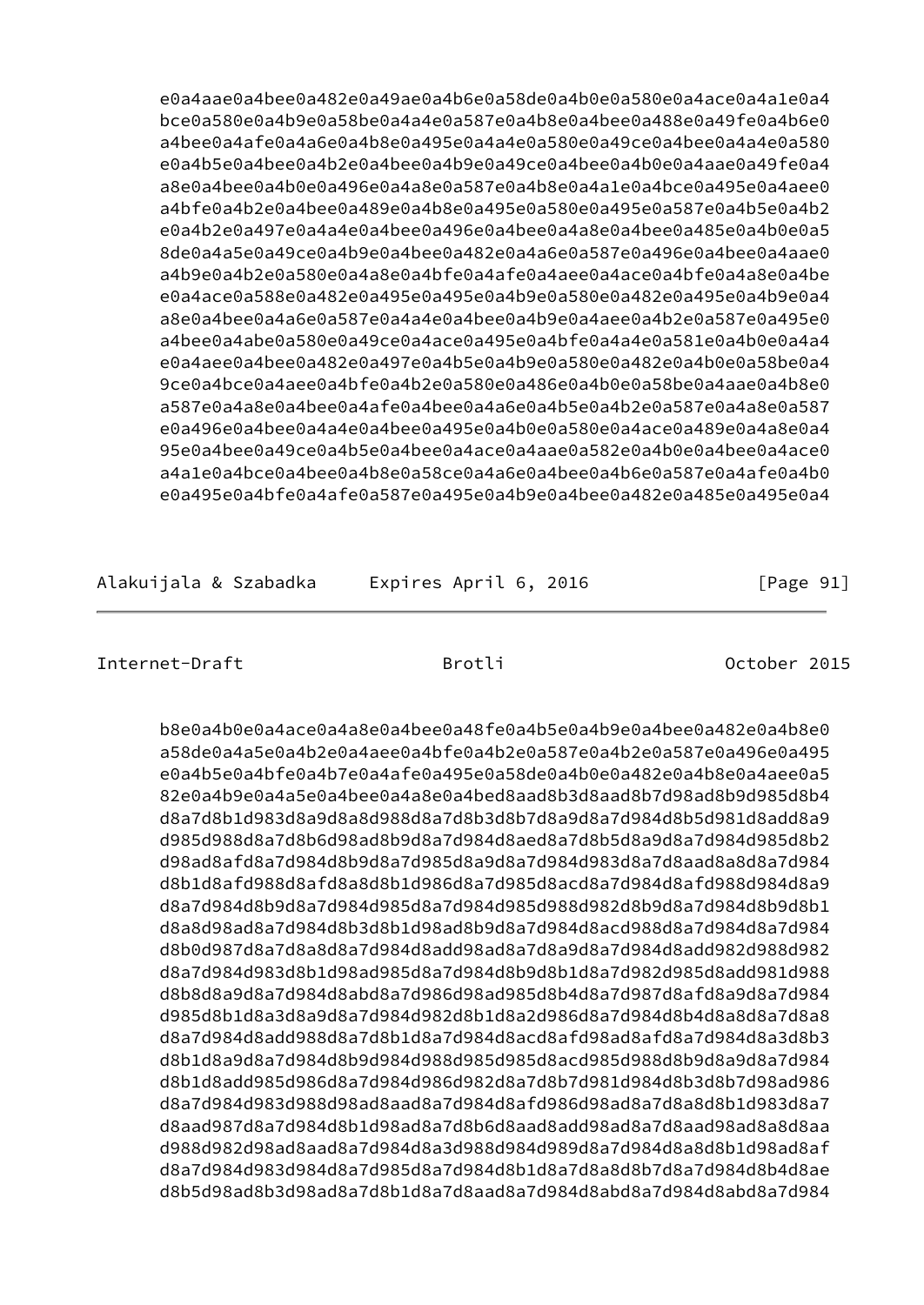d8b5d984d8a7d8a9d8a7d984d8add8afd98ad8abd8a7d984d8b2d988d8a7d8b1 d8a7d984d8aed984d98ad8acd8a7d984d8acd985d98ad8b9d8a7d984d8b9d8a7 d985d987d8a7d984d8acd985d8a7d984d8a7d984d8b3d8a7d8b9d8a9d985d8b4 d8a7d987d8afd987d8a7d984d8b1d8a6d98ad8b3d8a7d984d8afd8aed988d984 d8a7d984d981d986d98ad8a9d8a7d984d983d8aad8a7d8a8d8a7d984d8afd988 d8b1d98ad8a7d984d8afd8b1d988d8b3d8a7d8b3d8aad8bad8b1d982d8aad8b5 d8a7d985d98ad985d8a7d984d8a8d986d8a7d8aad8a7d984d8b9d8b8d98ad985 656e7465727461696e6d656e74756e6465727374616e64696e67203d2066756e 6374696f6e28292e6a7067222077696474683d22636f6e66696775726174696f 6e2e706e67222077696474683d223c626f647920636c6173733d224d6174682e 72616e646f6d2829636f6e74656d706f7261727920556e697465642053746174 657363697263756d7374616e6365732e617070656e644368696c64286f726761 6e697a6174696f6e733c7370616e20636c6173733d22223e3c696d6720737263 3d222f64697374696e6775697368656474686f7573616e6473206f6620636f6d 6d756e69636174696f6e636c656172223e3c2f6469763e696e76657374696761 74696f6e66617669636f6e2e69636f22206d617267696e2d72696768743a6261 736564206f6e20746865204d6173736163687573657474737461626c6520626f 726465723d696e7465726e6174696f6e616c616c736f206b6e6f776e20617370 726f6e756e63696174696f6e6261636b67726f756e643a236670616464696e67 2d6c6566743a466f72206578616d706c652c206d697363656c6c616e656f7573 266c743b2f6d6174682667743b70737963686f6c6f676963616c696e20706172 746963756c617265617263682220747970653d22666f726d206d6574686f643d 226173206f70706f73656420746f53757072656d6520436f7572746f63636173 696f6e616c6c79204164646974696f6e616c6c792c4e6f72746820416d657269 636170783b6261636b67726f756e646f70706f7274756e6974696573456e7465 727461696e6d656e742e746f4c6f77657243617365286d616e75666163747572

| Alakuijala & Szabadka | Expires April 6, 2016 | [Page 92] |
|-----------------------|-----------------------|-----------|
|-----------------------|-----------------------|-----------|

| Internet-Draft |  |  |  |
|----------------|--|--|--|
|----------------|--|--|--|

Brotli **Brotli** October 2015

 696e6770726f66657373696f6e616c20636f6d62696e65642077697468466f72 20696e7374616e63652c636f6e73697374696e67206f6622206d61786c656e67 74683d2272657475726e2066616c73653b636f6e7363696f75736e6573734d65 646974657272616e65616e65787472616f7264696e617279617373617373696e 6174696f6e73756273657175656e746c7920627574746f6e20747970653d2274 6865206e756d626572206f66746865206f726967696e616c20636f6d70726568 656e7369766572656665727320746f207468653c2f756c3e0a3c2f6469763e0a 7068696c6f736f70686963616c6c6f636174696f6e2e68726566776173207075 626c697368656453616e204672616e636973636f2866756e6374696f6e28297b 0a3c6469762069643d226d61696e736f70686973746963617465646d61746865 6d61746963616c202f686561643e0d0a3c626f64797375676765737473207468 6174646f63756d656e746174696f6e636f6e63656e74726174696f6e72656c61 74696f6e73686970736d61792068617665206265656e28666f72206578616d70 6c652c546869732061727469636c6520696e20736f6d65206361736573706172 7473206f662074686520646566696e6974696f6e206f66477265617420427269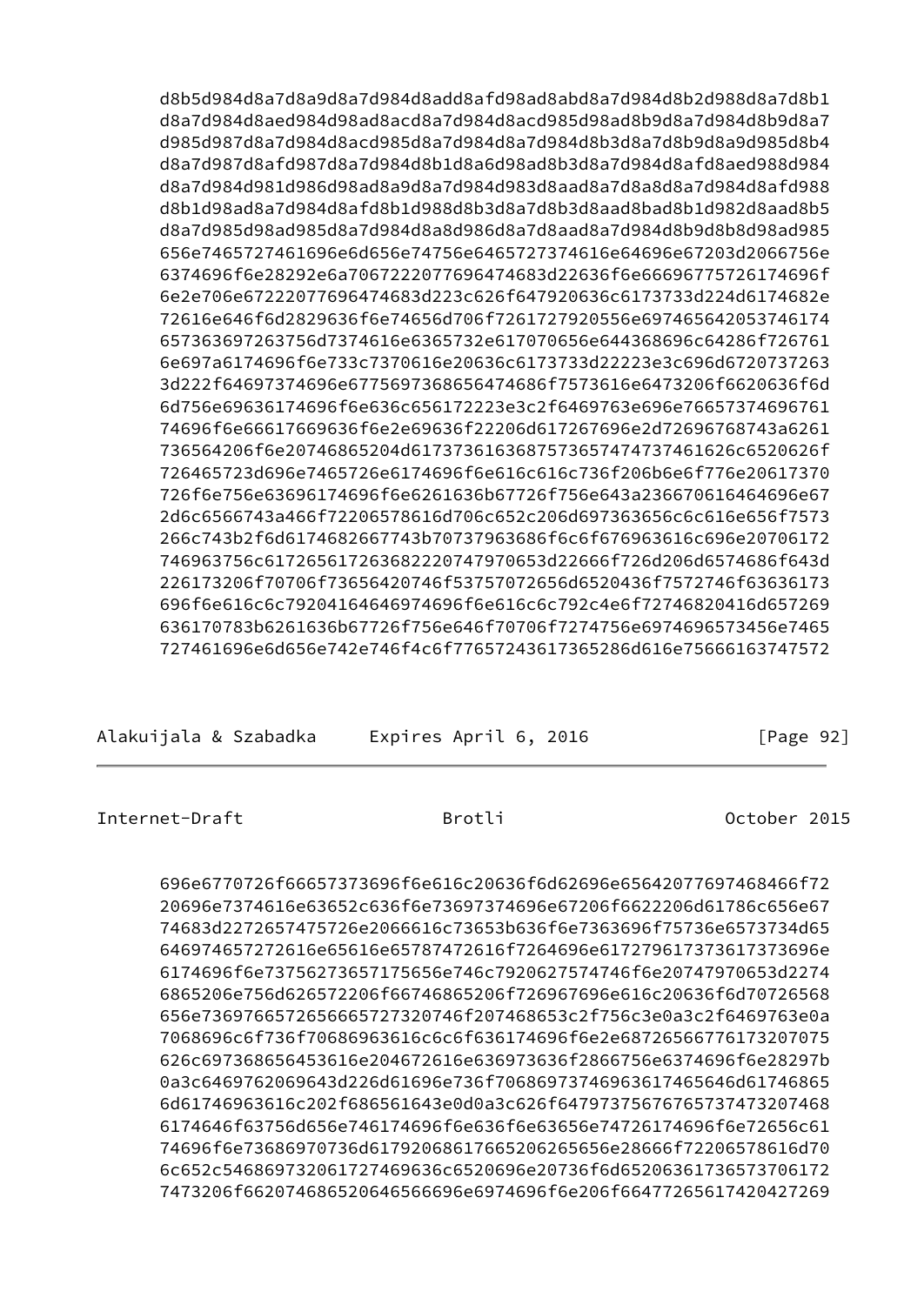7461696e2063656c6c70616464696e673d6571756976616c656e7420746f706c 616365686f6c6465723d223b20666f6e742d73697a653a206a75737469666963 6174696f6e62656c6965766564207468617473756666657265642066726f6d61 7474656d7074656420746f206c6561646572206f662074686563726970742220 7372633d222f2866756e6374696f6e2829207b61726520617661696c61626c65 0a093c6c696e6b2072656c3d22207372633d27687474703a2f2f696e74657265 7374656420696e636f6e76656e74696f6e616c202220616c743d2222202f3e3c 2f6172652067656e6572616c6c7968617320616c736f206265656e6d6f737420 706f70756c617220636f72726573706f6e64696e676372656469746564207769 746874796c653d22626f726465723a3c2f613e3c2f7370616e3e3c2f2e676966 222077696474683d223c696672616d65207372633d227461626c6520636c6173 733d22696e6c696e652d626c6f636b3b6163636f7264696e6720746f20746f67 65746865722077697468617070726f78696d6174656c797061726c69616d656e 746172796d6f726520616e64206d6f7265646973706c61793a6e6f6e653b7472 61646974696f6e616c6c79707265646f6d696e616e746c79266e6273703b7c26 6e6273703b266e6273703b3c2f7370616e3e2063656c6c73706163696e673d3c 696e707574206e616d653d226f722220636f6e74656e743d22636f6e74726f76 65727369616c70726f70657274793d226f673a2f782d73686f636b776176652d 64656d6f6e7374726174696f6e737572726f756e6465642062794e6576657274 68656c6573732c77617320746865206669727374636f6e736964657261626c65 20416c74686f7567682074686520636f6c6c61626f726174696f6e73686f756c 64206e6f7420626570726f706f7274696f6e206f663c7370616e207374796c65 3d226b6e6f776e206173207468652073686f72746c79206166746572666f7220 696e7374616e63652c646573637269626564206173202f686561643e0a3c626f 6479207374617274696e672077697468696e6372656173696e676c7920746865 2066616374207468617464697363757373696f6e206f666d6964646c65206f66 20746865616e20696e646976696475616c646966666963756c7420746f20706f 696e74206f662076696577686f6d6f73657875616c697479616363657074616e 6365206f663c2f7370616e3e3c2f6469763e6d616e756661637475726572736f 726967696e206f6620746865636f6d6d6f6e6c792075736564696d706f727461 6e6365206f6664656e6f6d696e6174696f6e736261636b67726f756e643a2023 6c656e677468206f662074686564657465726d696e6174696f6e61207369676e 69666963616e742220626f726465723d2230223e7265766f6c7574696f6e6172

| Alakuijala & Szabadka | Expires April 6, 2016 |  |
|-----------------------|-----------------------|--|
|-----------------------|-----------------------|--|

 $[Page 93]$ 

Internet-Draft Brotli October 2015

 797072696e6369706c6573206f66697320636f6e736964657265647761732064 6576656c6f706564496e646f2d4575726f7065616e76756c6e657261626c6520 746f70726f706f6e656e7473206f6661726520736f6d6574696d6573636c6f73 657220746f207468654e657720596f726b2043697479206e616d653d22736561 7263686174747269627574656420746f636f75727365206f66207468656d6174 68656d6174696369616e62792074686520656e64206f6661742074686520656e 64206f662220626f726465723d22302220746563686e6f6c6f676963616c2e72 656d6f7665436c617373286272616e6368206f662074686565766964656e6365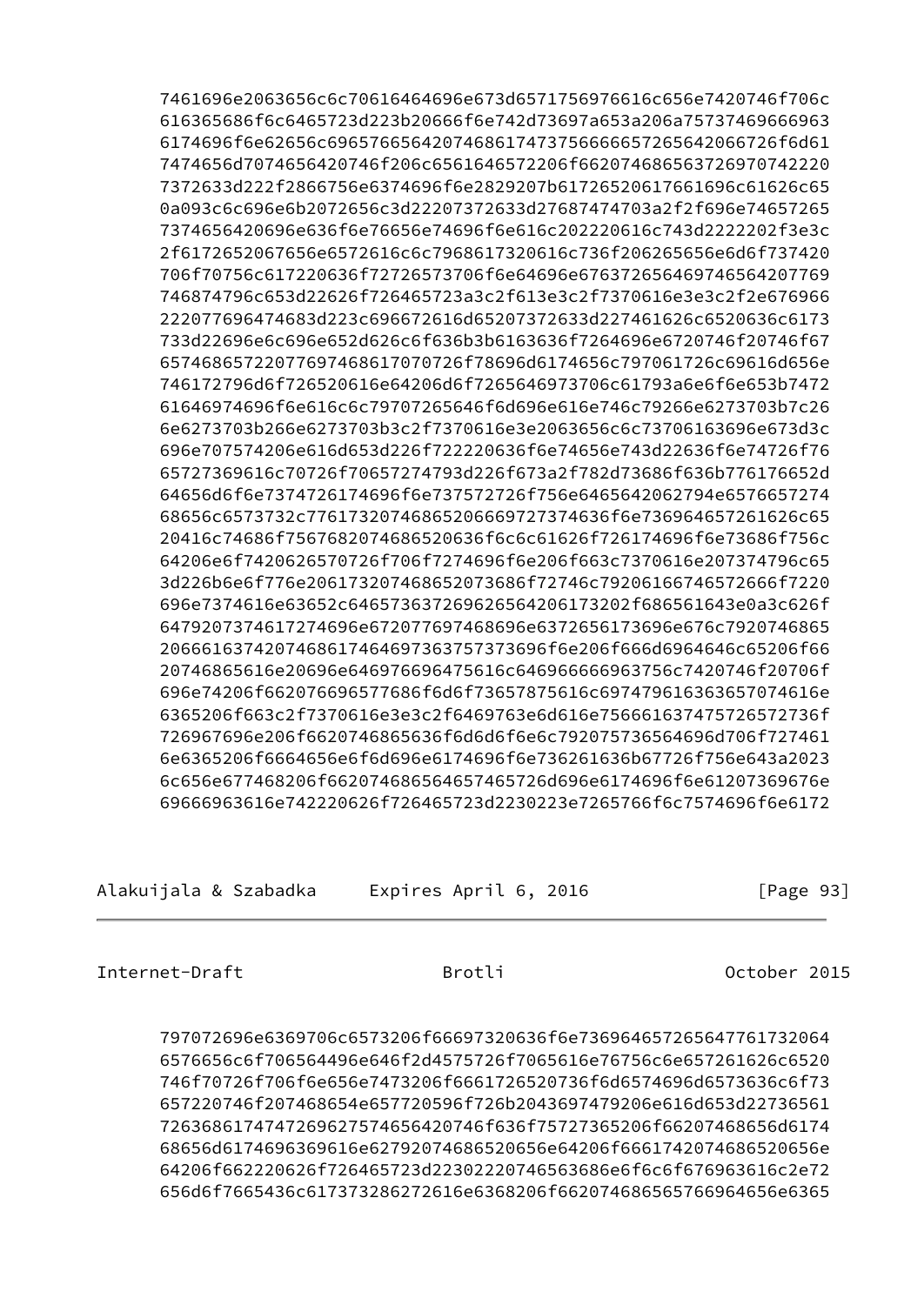2074686174215b656e6469665d2d2d3e0d0a496e73746974757465206f662069 6e746f20612073696e676c65726573706563746976656c792e616e6420746865 7265666f726570726f70657274696573206f666973206c6f636174656420696e 736f6d65206f66207768696368546865726520697320616c736f636f6e74696e 75656420746f20617070656172616e6365206f662026616d703b6e646173683b 2064657363726962657320746865636f6e73696465726174696f6e617574686f 72206f6620746865696e646570656e64656e746c796571756970706564207769 7468646f6573206e6f7420686176653c2f613e3c6120687265663d22636f6e66 7573656420776974683c6c696e6b20687265663d222f61742074686520616765 206f6661707065617220696e20746865546865736520696e636c756465726567 6172646c657373206f66636f756c642062652075736564207374796c653d2671 756f743b7365766572616c2074696d6573726570726573656e7420746865626f 64793e0a3c2f68746d6c3e74686f7567687420746f206265706f70756c617469 6f6e206f66706f73736962696c697469657370657263656e74616765206f6661 636365737320746f20746865616e20617474656d707420746f70726f64756374 696f6e206f666a71756572792f6a717565727974776f20646966666572656e74 62656c6f6e6720746f2074686565737461626c6973686d656e747265706c6163 696e67207468656465736372697074696f6e222064657465726d696e65207468 65617661696c61626c6520666f724163636f7264696e6720746f207769646520 72616e6765206f66093c64697620636c6173733d226d6f726520636f6d6d6f6e 6c796f7267616e69736174696f6e7366756e6374696f6e616c69747977617320 636f6d706c657465642026616d703b6d646173683b2070617274696369706174 696f6e74686520636861726163746572616e206164646974696f6e616c617070 6561727320746f20626566616374207468617420746865616e206578616d706c 65206f667369676e69666963616e746c796f6e6d6f7573656f7665723d226265 63617573652074686579206173796e63203d20747275653b70726f626c656d73 20776974687365656d7320746f206861766574686520726573756c74206f6620 7372633d22687474703a2f2f66616d696c6961722077697468706f7373657373 696f6e206f6666756e6374696f6e202829207b746f6f6b20706c61636520696e 616e6420736f6d6574696d65737375627374616e7469616c6c793c7370616e3e 3c2f7370616e3e6973206f6674656e2075736564696e20616e20617474656d70 746772656174206465616c206f66456e7669726f6e6d656e74616c7375636365 737366756c6c79207669727475616c6c7920616c6c323074682063656e747572 792c70726f66657373696f6e616c736e656365737361727920746f2064657465 726d696e6564206279636f6d7061746962696c69747962656361757365206974 20697344696374696f6e617279206f666d6f64696669636174696f6e73546865 20666f6c6c6f77696e676d617920726566657220746f3a436f6e73657175656e 746c792c496e7465726e6174696f6e616c616c74686f75676820736f6d657468 617420776f756c64206265776f726c642773206669727374636c617373696669 6564206173626f74746f6d206f662074686528706172746963756c61726c7961

Alakuijala & Szabadka Expires April 6, 2016 [Page 94]

Internet-Draft Brotli October 2015

6c69676e3d226c65667422206d6f737420636f6d6d6f6e6c7962617369732066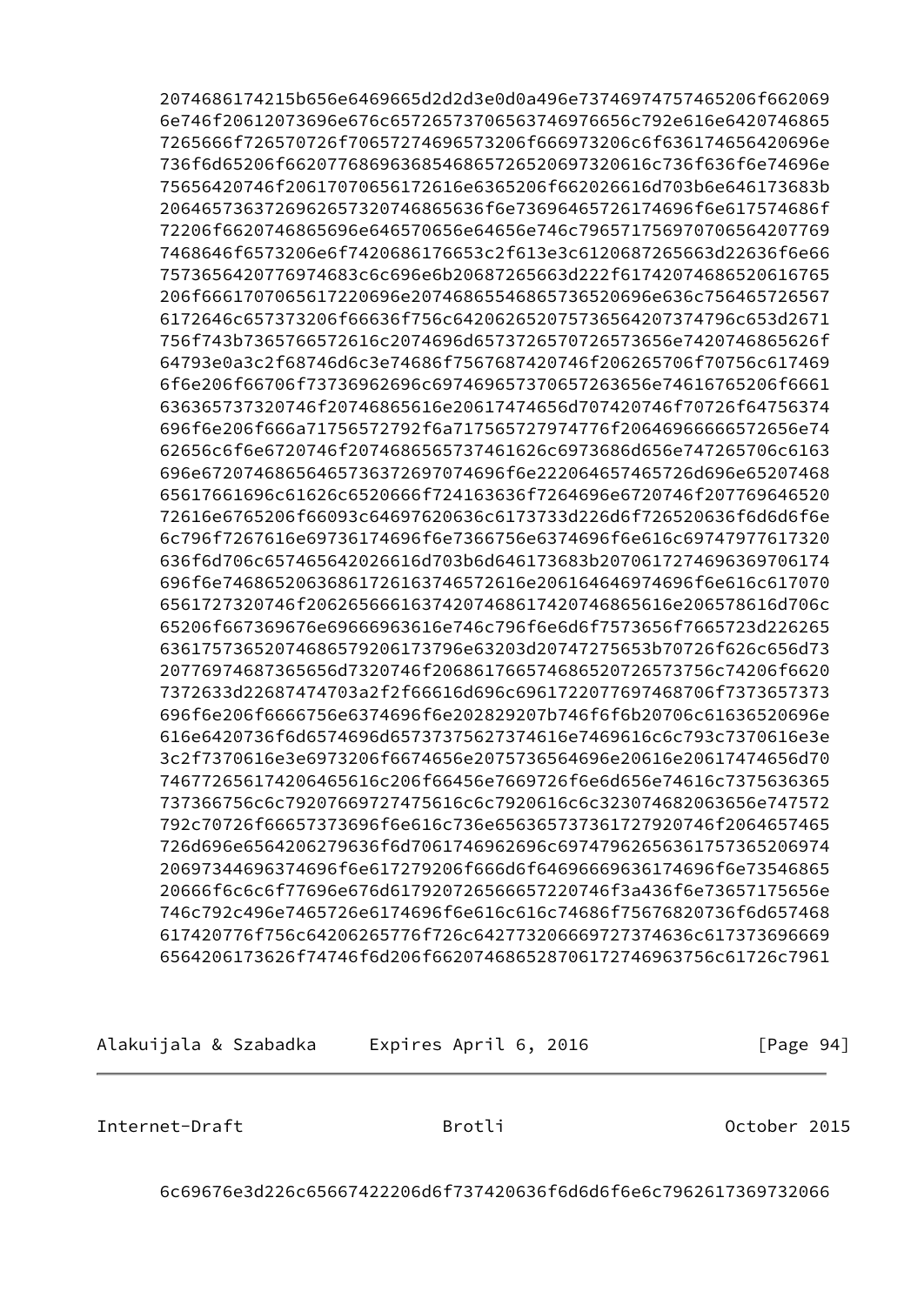6f7220746865666f756e646174696f6e206f66636f6e747269627574696f6e73 706f70756c6172697479206f6663656e746572206f6620746865746f20726564 756365207468656a7572697364696374696f6e73617070726f78696d6174696f 6e206f6e6d6f7573656f75743d224e65772054657374616d656e74636f6c6c65 6374696f6e206f663c2f7370616e3e3c2f613e3c2f696e2074686520556e6974 656466696c6d206469726563746f722d7374726963742e647464223e68617320 6265656e207573656472657475726e20746f20746865616c74686f7567682074 6869736368616e676520696e207468657365766572616c206f74686572627574 20746865726520617265756e707265636564656e74656469732073696d696c61 7220746f657370656369616c6c7920696e7765696768743a20626f6c643b6973 2063616c6c656420746865636f6d7075746174696f6e616c696e646963617465 20746861747265737472696374656420746f093c6d657461206e616d653d2261 7265207479706963616c6c79636f6e666c6963742077697468486f7765766572 2c2074686520416e206578616d706c65206f66636f6d70617265642077697468 7175616e746974696573206f66726174686572207468616e2061636f6e737465 6c6c6174696f6e6e656365737361727920666f727265706f7274656420746861 7473706563696669636174696f6e706f6c69746963616c20616e64266e627370 3b266e6273703b3c7265666572656e63657320746f7468652073616d65207965 6172476f7665726e6d656e74206f6667656e65726174696f6e206f6668617665 206e6f74206265656e7365766572616c207965617273636f6d6d69746d656e74 20746f09093c756c20636c6173733d2276697375616c697a6174696f6e313974 682063656e747572792c70726163746974696f6e657273746861742068652077 6f756c64616e6420636f6e74696e7565646f636375706174696f6e206f666973 20646566696e656420617363656e747265206f662074686574686520616d6f75 6e74206f663e3c646976207374796c653d226571756976616c656e74206f6664 6966666572656e746961746562726f756768742061626f75746d617267696e2d 6c6566743a206175746f6d61746963616c6c7974686f75676874206f66206173 536f6d65206f662074686573650a3c64697620636c6173733d22696e70757420 636c6173733d227265706c6163656420776974686973206f6e65206f66207468 65656475636174696f6e20616e64696e666c75656e6365642062797265707574 6174696f6e2061730a3c6d657461206e616d653d226163636f6d6d6f64617469 6f6e3c2f6469763e0a3c2f6469763e6c617267652070617274206f66496e7374 697475746520666f7274686520736f2d63616c6c656420616761696e73742074 686520496e207468697320636173652c776173206170706f696e746564636c61 696d656420746f206265486f77657665722c20746869734465706172746d656e 74206f667468652072656d61696e696e67656666656374206f6e207468657061 72746963756c61726c79206465616c2077697468207468650a3c646976207374 796c653d22616c6d6f737420616c776179736172652063757272656e746c7965 787072657373696f6e206f667068696c6f736f706879206f66666f72206d6f72 65207468616e636976696c697a6174696f6e736f6e207468652069736c616e64 73656c6563746564496e64657863616e20726573756c7420696e222076616c75 653d2222202f3e74686520737472756374757265202f3e3c2f613e3c2f646976 3e4d616e79206f66207468657365636175736564206279207468656f66207468 6520556e697465647370616e20636c6173733d226d63616e2062652074726163 656469732072656c6174656420746f626563616d65206f6e65206f6669732066 72657175656e746c796c6976696e6720696e207468657468656f726574696361 6c6c79466f6c6c6f77696e67207468655265766f6c7574696f6e617279676f76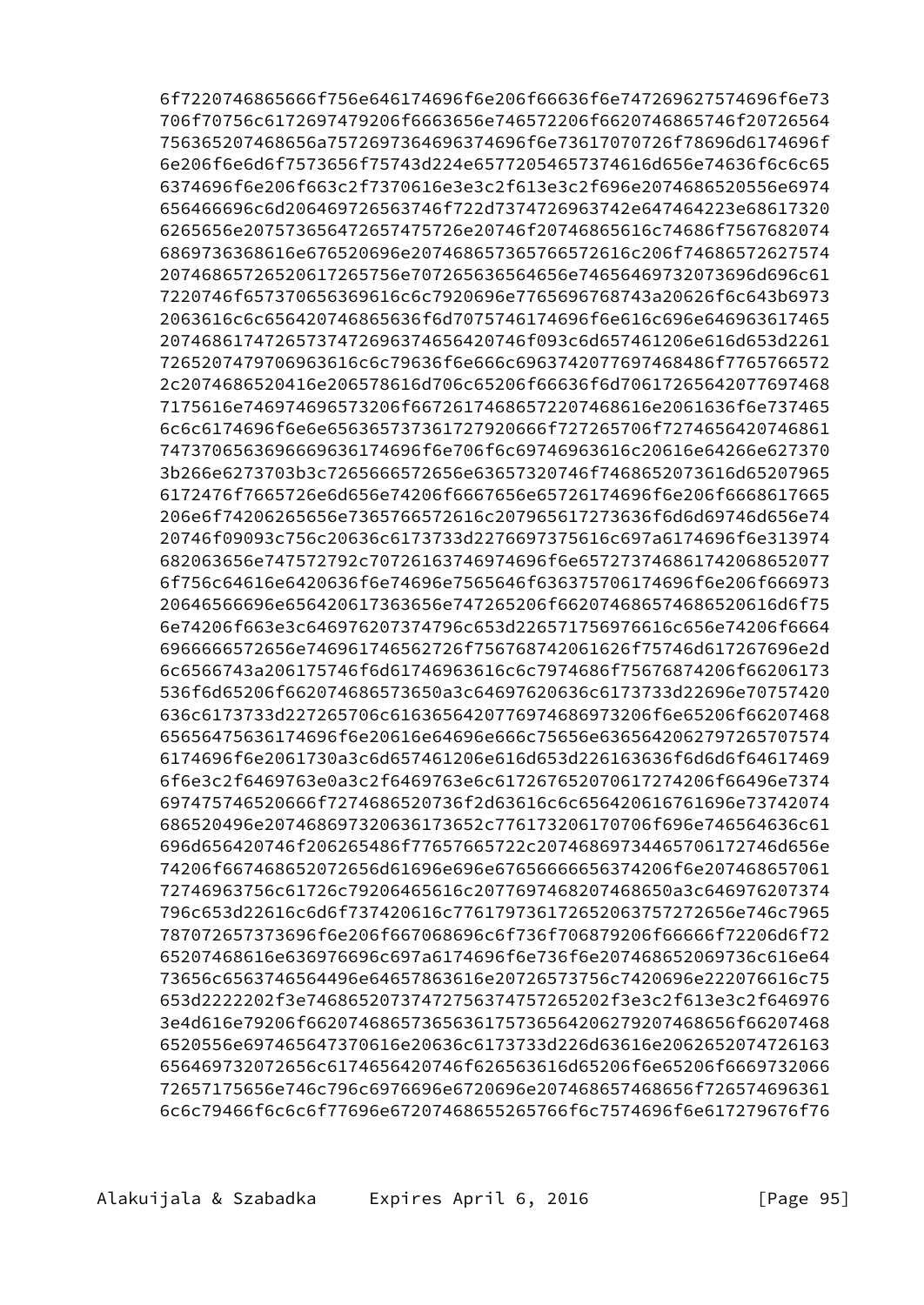Internet-Draft Brotli October 2015

 65726e6d656e7420696e69732064657465726d696e656474686520706f6c6974 6963616c696e74726f647563656420696e73756666696369656e7420746f6465 736372697074696f6e223e73686f72742073746f726965737365706172617469 6f6e206f66617320746f20776865746865726b6e6f776e20666f722069747377 617320696e697469616c6c79646973706c61793a626c6f636b697320616e2065 78616d706c65746865207072696e636970616c636f6e7369737473206f662061 7265636f676e697a65642061732f626f64793e3c2f68746d6c3e612073756273 74616e7469616c7265636f6e737472756374656468656164206f662073746174 65726573697374616e636520746f756e64657267726164756174655468657265 206172652074776f6772617669746174696f6e616c6172652064657363726962 6564696e74656e74696f6e616c6c7973657276656420617320746865636c6173 733d226865616465726f70706f736974696f6e20746f66756e64616d656e7461 6c6c79646f6d696e6174656420746865616e6420746865206f74686572616c6c 69616e6365207769746877617320666f7263656420746f726573706563746976 656c792c616e6420706f6c69746963616c696e20737570706f7274206f667065 6f706c6520696e20746865323074682063656e747572792e616e64207075626c 69736865646c6f6164436861727462656174746f20756e6465727374616e646d 656d62657220737461746573656e7669726f6e6d656e74616c66697273742068 616c66206f66636f756e747269657320616e646172636869746563747572616c 626520636f6e73696465726564636861726163746572697a6564636c65617249 6e74657276616c617574686f726974617469766546656465726174696f6e206f 6677617320737563636565646564616e64207468657265206172656120636f6e 73657175656e636574686520507265736964656e74616c736f20696e636c7564 65646672656520736f66747761726573756363657373696f6e206f6664657665 6c6f706564207468657761732064657374726f796564617761792066726f6d20 7468653b0a3c2f7363726970743e0a3c616c74686f7567682074686579666f6c 6c6f77656420627920616d6f726520706f77657266756c726573756c74656420 696e2061556e6976657273697479206f66486f77657665722c206d616e797468 6520707265736964656e74486f77657665722c20736f6d6569732074686f7567 687420746f756e74696c2074686520656e6477617320616e6e6f756e63656461 726520696d706f7274616e74616c736f20696e636c756465733e3c696e707574 20747970653d7468652063656e746572206f6620444f204e4f5420414c544552 7573656420746f2072656665727468656d65732f3f736f72743d746861742068 6164206265656e74686520626173697320666f7268617320646576656c6f7065 64696e207468652073756d6d6572636f6d70617261746976656c796465736372 6962656420746865737563682061732074686f736574686520726573756c7469 6e67697320696d706f737369626c65766172696f7573206f74686572536f7574 68204166726963616e68617665207468652073616d656566666563746976656e 657373696e20776869636820636173653b20746578742d616c69676e3a737472 75637475726520616e643b206261636b67726f756e643a726567617264696e67 20746865737570706f7274656420746865697320616c736f206b6e6f776e7374 796c653d226d617267696e696e636c7564696e6720746865626168617361204d 656c6179756e6f72736b20626f6b6dc3a56c6e6f72736b206e796e6f72736b73 6c6f76656ec5a1c48d696e61696e7465726e6163696f6e616c63616c69666963 616369c3b36e636f6d756e6963616369c3b36e636f6e73747275636369c3b36e 223e3c64697620636c6173733d22646973616d626967756174696f6e446f6d61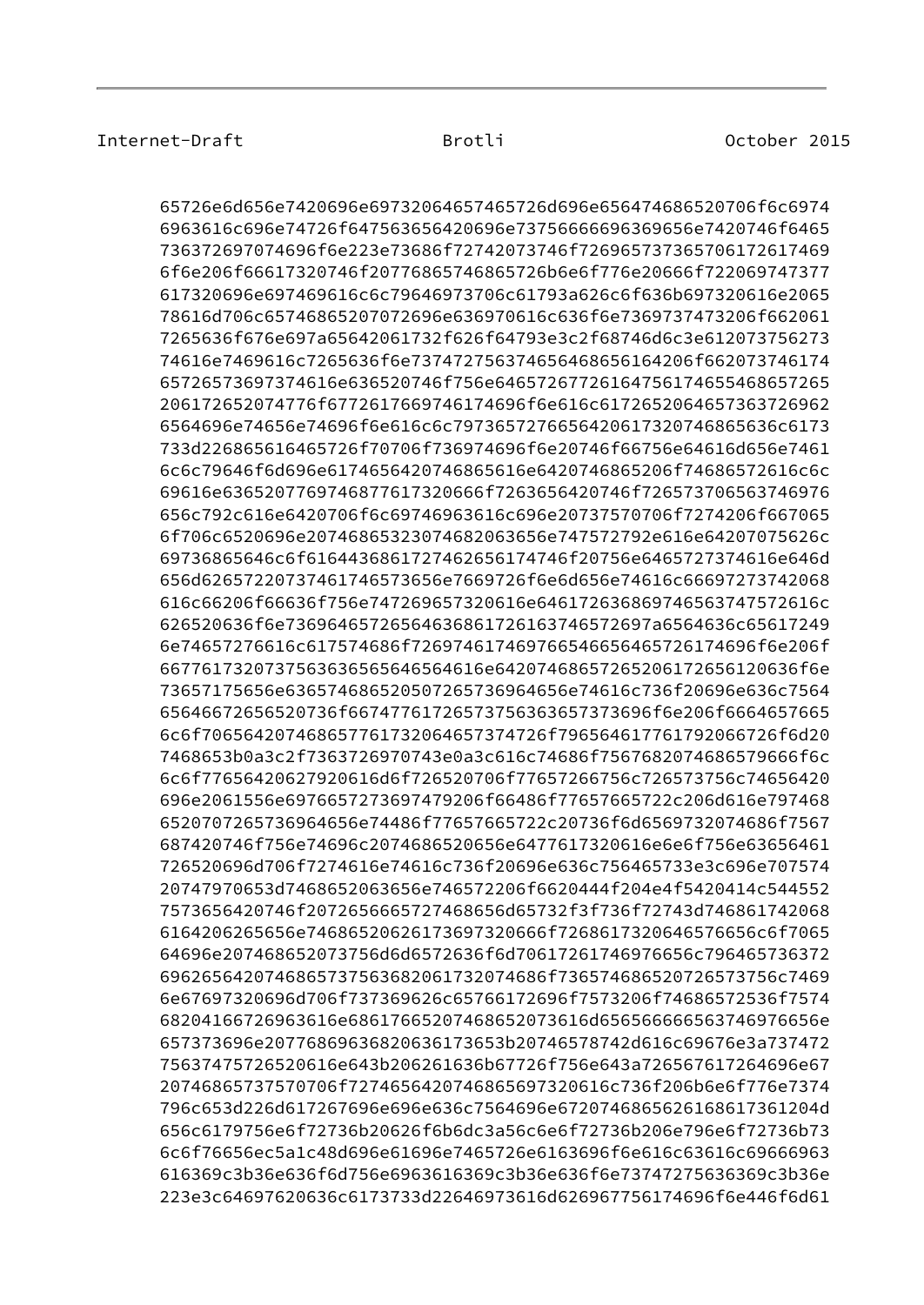Alakuijala & Szabadka Expires April 6, 2016 [Page 96]

Internet-Draft Brotli October 2015

 6c206d617267696e2d626f74746f6d3a726573706f6e736962696c6974793c21 5b656e6469665d2d2d3e0a3c2f3e3c6d657461206e616d653d22696d706c656d 656e746174696f6e696e667261737472756374757265726570726573656e7461 74696f6e626f726465722d626f74746f6d3a3c2f686561643e0a3c626f64793e 3d687474702533412532462532463c666f726d206d6574686f643d226d657468 6f643d22706f737422202f66617669636f6e2e69636f22207d293b0a3c2f7363 726970743e0a2e7365744174747269627574652841646d696e69737472617469 6f6e3d206e657720417272617928293b3c215b656e6469665d2d2d3e0d0a6469 73706c61793a626c6f636b3b556e666f7274756e6174656c792c223e266e6273 703b3c2f6469763e2f66617669636f6e2e69636f223e3d277374796c65736865 657427206964656e74696669636174696f6e2c20666f72206578616d706c652c 3c6c693e3c6120687265663d222f616e20616c7465726e617469766561732061 20726573756c74206f667074223e3c2f7363726970743e0a747970653d227375 626d697422200a2866756e6374696f6e2829207b7265636f6d6d656e64617469 6f6e666f726d20616374696f6e3d222f7472616e73666f726d6174696f6e7265 636f6e737472756374696f6e2e7374796c652e646973706c6179204163636f72 64696e6720746f2068696464656e22206e616d653d22616c6f6e672077697468 20746865646f63756d656e742e626f64792e617070726f78696d6174656c7920 436f6d6d756e69636174696f6e73706f73742220616374696f6e3d226d65616e 696e67202671756f743b2d2d3c215b656e6469665d2d2d3e5072696d65204d69 6e697374657263686172616374657269737469633c2f613e203c6120636c6173 733d74686520686973746f7279206f66206f6e6d6f7573656f7665723d227468 6520676f7665726e6d656e74687265663d2268747470733a2f2f776173206f72 6967696e616c6c7977617320696e74726f6475636564636c6173736966696361 74696f6e726570726573656e74617469766561726520636f6e73696465726564 3c215b656e6469665d2d2d3e0a0a646570656e6473206f6e20746865556e6976 657273697479206f6620696e20636f6e747261737420746f20706c616365686f 6c6465723d22696e207468652063617365206f66696e7465726e6174696f6e61 6c20636f6e737469747574696f6e616c7374796c653d22626f726465722d3a20 66756e6374696f6e2829207b42656361757365206f66207468652d7374726963 742e647464223e0a3c7461626c6520636c6173733d226163636f6d70616e6965 642062796163636f756e74206f66207468653c736372697074207372633d222f 6e6174757265206f6620746865207468652070656f706c6520696e20696e2061 64646974696f6e20746f73293b206a732e6964203d206964222077696474683d 223130302522726567617264696e672074686520526f6d616e20436174686f6c 6963616e20696e646570656e64656e74666f6c6c6f77696e6720746865202e67 6966222077696474683d223174686520666f6c6c6f77696e6720646973637269 6d696e6174696f6e6172636861656f6c6f676963616c7072696d65206d696e69 737465722e6a73223e3c2f7363726970743e636f6d62696e6174696f6e206f66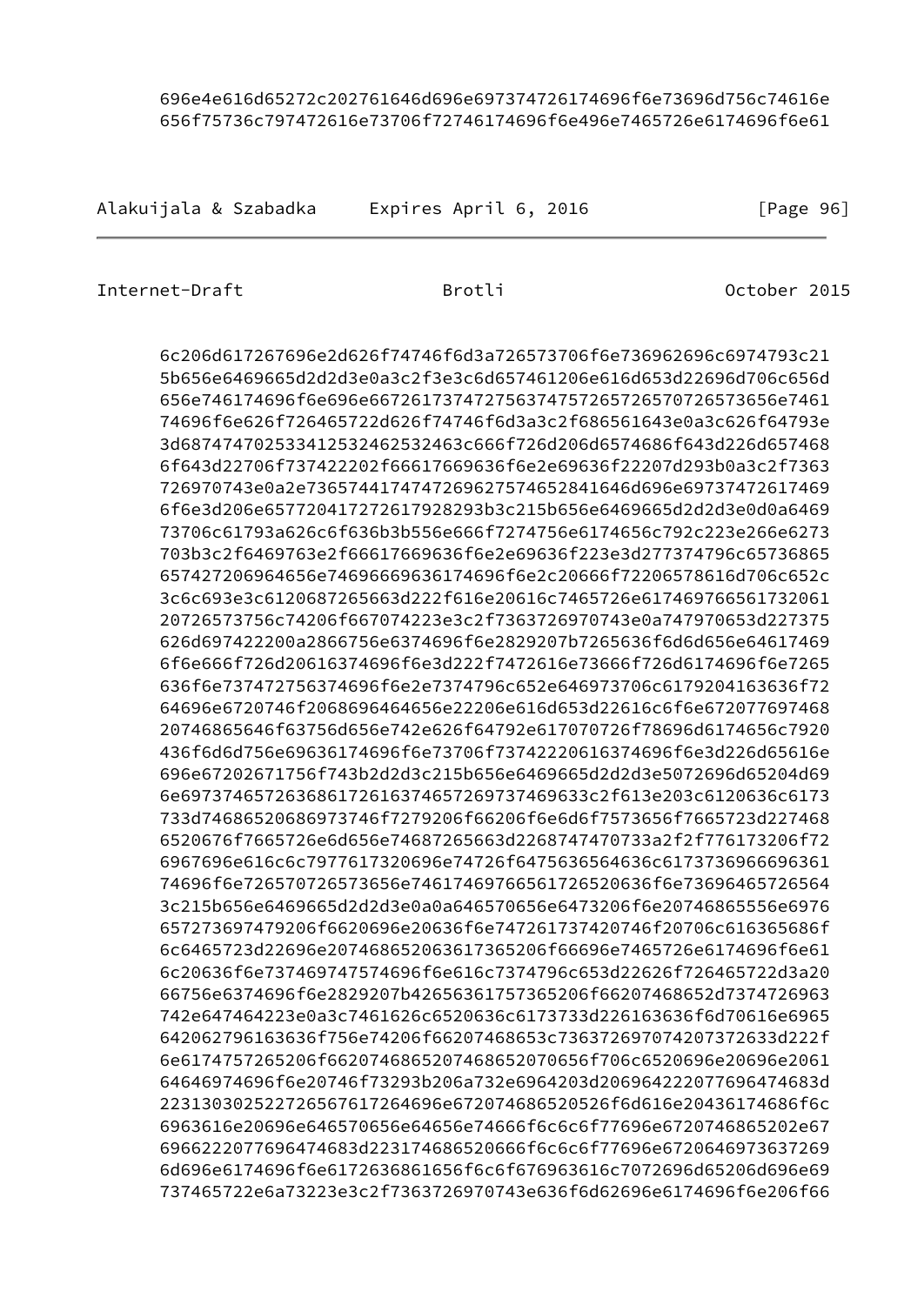206d617267696e77696474683d22637265617465456c656d656e7428772e6174 746163684576656e74283c2f613e3c2f74643e3c2f74723e7372633d22687474 70733a2f2f61496e20706172746963756c61722c20616c69676e3d226c656674 2220437a6563682052657075626c6963556e69746564204b696e67646f6d636f 72726573706f6e64656e6365636f6e636c7564656420746861742e68746d6c22 207469746c653d222866756e6374696f6e202829207b636f6d65732066726f6d 207468656170706c69636174696f6e206f663c7370616e20636c6173733d2273 62656c696576656420746f206265656d656e742827736372697074273c2f613e 0a3c2f6c693e0a3c6c697665727920646966666572656e743e3c7370616e2063

| Alakuijala & Szabadka | Expires April 6, 2016 | [Page 97] |
|-----------------------|-----------------------|-----------|
|-----------------------|-----------------------|-----------|

Internet-Draft Brotli October 2015

 6c6173733d226f7074696f6e2076616c75653d2228616c736f206b6e6f776e20 6173093c6c693e3c6120687265663d223e3c696e707574206e616d653d227365 706172617465642066726f6d726566657272656420746f2061732076616c6967 6e3d22746f70223e666f756e646572206f6620746865617474656d7074696e67 20746f20636172626f6e2064696f786964650a0a3c64697620636c6173733d22 636c6173733d227365617263682d2f626f64793e0a3c2f68746d6c3e6f70706f 7274756e69747920746f636f6d6d756e69636174696f6e733c2f686561643e0d 0a3c626f6479207374796c653d2277696474683a5469e1babf6e67205669e1bb 87746368616e67657320696e20746865626f726465722d636f6c6f723a233022 20626f726465723d223022203c2f7370616e3e3c2f6469763e3c776173206469 73636f76657265642220747970653d22746578742220293b0a3c2f7363726970 743e0a0a4465706172746d656e74206f66206563636c6573696173746963616c 746865726520686173206265656e726573756c74696e672066726f6d3c2f626f 64793e3c2f68746d6c3e686173206e65766572206265656e7468652066697273 742074696d65696e20726573706f6e736520746f6175746f6d61746963616c6c 79203c2f6469763e0a0a3c646976206977617320636f6e736964657265647065 7263656e74206f662074686522202f3e3c2f613e3c2f6469763e636f6c6c6563 74696f6e206f662064657363656e6465642066726f6d73656374696f6e206f66 207468656163636570742d63686172736574746f20626520636f6e6675736564 6d656d626572206f66207468652070616464696e672d72696768743a7472616e 736c6174696f6e206f66696e746572707265746174696f6e20687265663d2768 7474703a2f2f77686574686572206f72206e6f7454686572652061726520616c 736f746865726520617265206d616e796120736d616c6c206e756d6265726f74 686572207061727473206f66696d706f737369626c6520746f2020636c617373 3d22627574746f6e6c6f636174656420696e207468652e20486f77657665722c 20746865616e64206576656e7475616c6c7941742074686520656e64206f6620 62656361757365206f6620697473726570726573656e7473207468653c666f72 6d20616374696f6e3d22206d6574686f643d22706f737422697420697320706f 737369626c656d6f7265206c696b656c7920746f616e20696e63726561736520 696e6861766520616c736f206265656e636f72726573706f6e647320746f616e 6e6f756e6365642074686174616c69676e3d227269676874223e6d616e792063 6f756e7472696573666f72206d616e792079656172736561726c69657374206b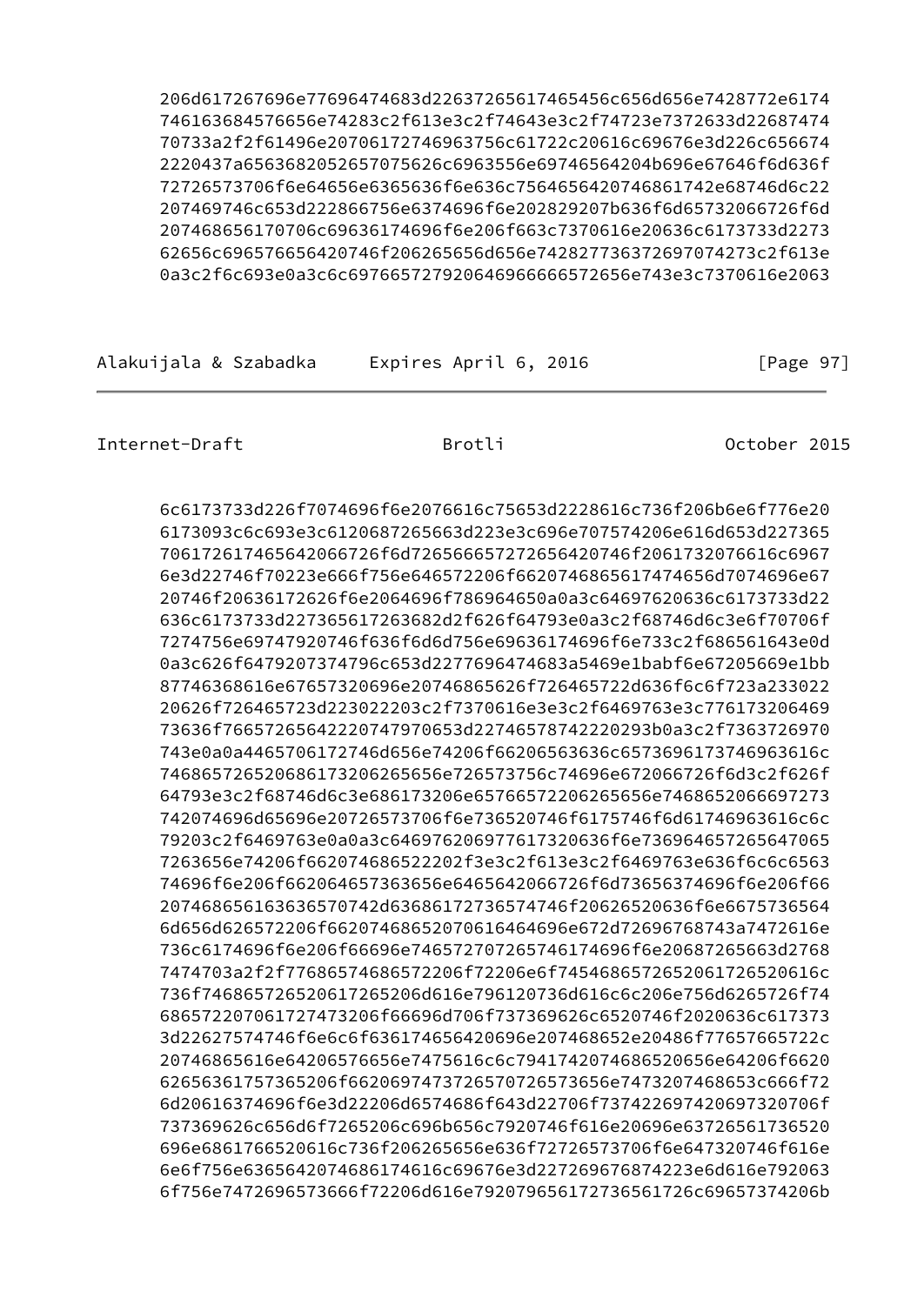6e6f776e62656361757365206974207761737074223e3c2f7363726970743e0d 2076616c69676e3d22746f702220696e6861626974616e7473206f66666f6c6c 6f77696e6720796561720d0a3c64697620636c6173733d226d696c6c696f6e20 70656f706c65636f6e74726f7665727369616c20636f6e6365726e696e672074 68656172677565207468617420746865676f7665726e6d656e7420616e646120 7265666572656e636520746f7472616e7366657272656420746f646573637269 62696e6720746865207374796c653d22636f6c6f723a616c74686f7567682074 6865726562657374206b6e6f776e20666f727375626d697422206e616d653d22 6d756c7469706c69636174696f6e6d6f7265207468616e206f6e65207265636f 676e6974696f6e206f66436f756e63696c206f662074686565646974696f6e20 6f662074686520203c6d657461206e616d653d22456e7465727461696e6d656e 7420617761792066726f6d20746865203b6d617267696e2d72696768743a6174 207468652074696d65206f66696e7665737469676174696f6e73636f6e6e6563 7465642077697468616e64206d616e79206f74686572616c74686f7567682069 74206973626567696e6e696e672077697468203c7370616e20636c6173733d22 64657363656e64616e7473206f663c7370616e20636c6173733d226920616c69

| Alakuijala & Szabadka |  |  |  |
|-----------------------|--|--|--|
|-----------------------|--|--|--|

Expires April 6, 2016

 $\lceil \text{Page } 98 \rceil$ 

Internet-Draft

Brotli

October 2015

676e3d227269676874223c2f686561643e0a3c626f6479206173706563747320 6f66207468656861732073696e6365206265656e4575726f7065616e20556e69 6f6e72656d696e697363656e74206f666d6f726520646966666963756c745669 636520507265736964656e74636f6d706f736974696f6e206f66706173736564 207468726f7567686d6f726520696d706f7274616e74666f6e742d73697a653a 313170786578706c616e6174696f6e206f6674686520636f6e63657074206f66 7772697474656e20696e20746865093c7370616e20636c6173733d226973206f 6e65206f662074686520726573656d626c616e636520746f6f6e207468652067 726f756e6473776869636820636f6e7461696e73696e636c7564696e67207468 6520646566696e6564206279207468657075626c69636174696f6e206f666d65 616e732074686174207468656f757473696465206f6620746865737570706f72 74206f66207468653c696e70757420636c6173733d223c7370616e20636c6173 733d2274284d6174682e72616e646f6d28296d6f73742070726f6d696e656e74 6465736372697074696f6e206f66436f6e7374616e74696e6f706c6577657265 207075626c69736865643c64697620636c6173733d2273656170706561727320 696e207468653122206865696768743d223122206d6f737420696d706f727461 6e74776869636820696e636c75646573776869636820686164206265656e6465 737472756374696f6e206f6674686520706f70756c6174696f6e0a093c646976 20636c6173733d22706f73736962696c697479206f66736f6d6574696d657320 7573656461707065617220746f206861766573756363657373206f6620746865 696e74656e64656420746f20626570726573656e7420696e207468657374796c 653d22636c6561723a620d0a3c2f7363726970743e0d0a3c77617320666f756e 64656420696e696e7465727669657720776974685f69642220636f6e74656e74 3d226361706974616c206f66207468650d0a3c6c696e6b2072656c3d22737265 6c65617365206f6620746865706f696e74206f75742074686174784d4c487474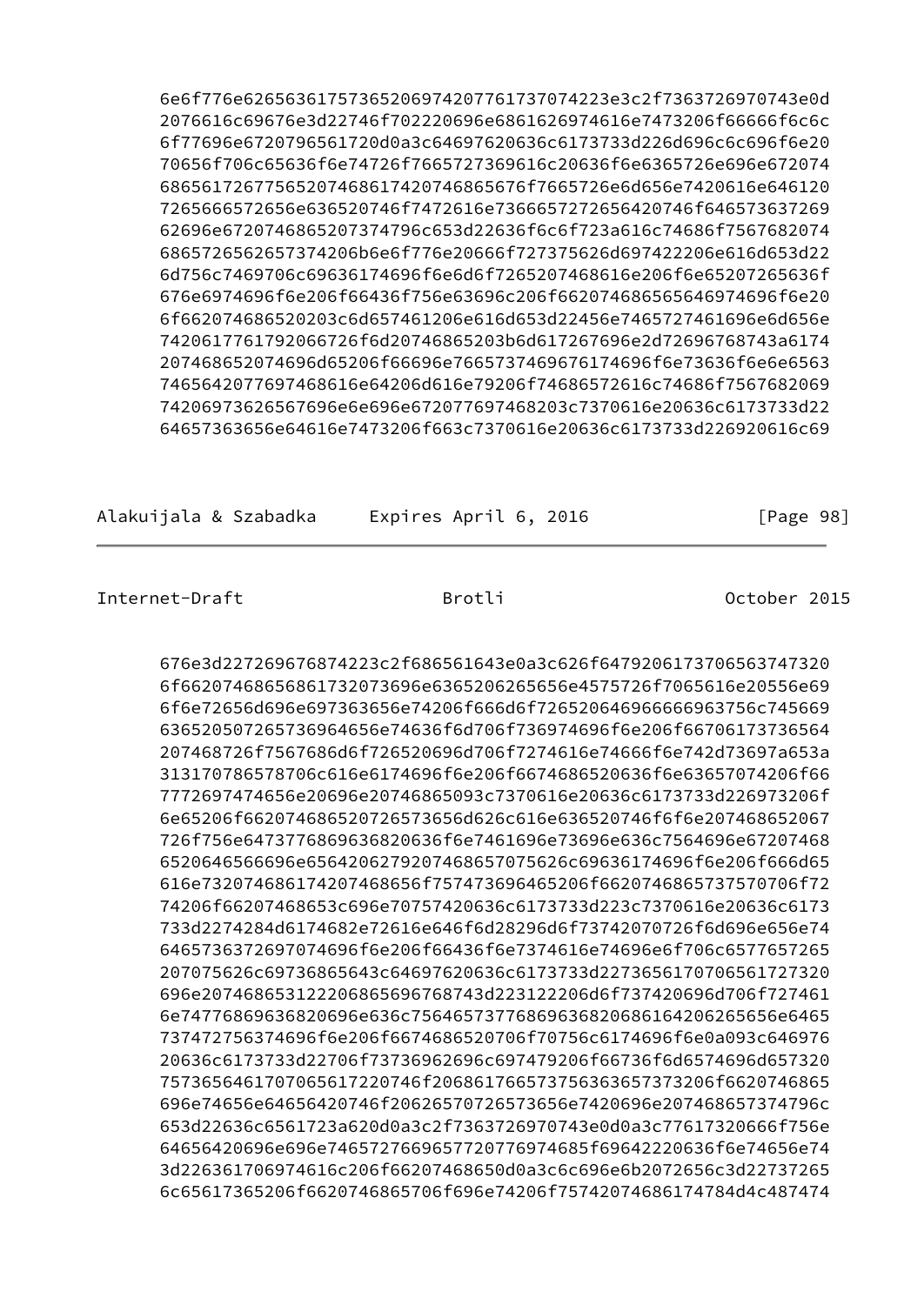7052657175657374616e642073756273657175656e747365636f6e64206c6172 676573747665727920696d706f7274616e7473706563696669636174696f6e73 73757266616365206f66207468656170706c69656420746f20746865666f7265 69676e20706f6c6963795f736574446f6d61696e4e616d6565737461626c6973 68656420696e69732062656c696576656420746f496e206164646974696f6e20 746f6d65616e696e67206f66207468656973206e616d6564206166746572746f 2070726f7465637420746865697320726570726573656e7465644465636c6172 6174696f6e206f666d6f726520656666696369656e74436c6173736966696361 74696f6e6f7468657220666f726d73206f6668652072657475726e656420746f 3c7370616e20636c6173733d2263706572666f726d616e6365206f662866756e 6374696f6e2829207b0d696620616e64206f6e6c79206966726567696f6e7320 6f66207468656c656164696e6720746f2074686572656c6174696f6e73207769 7468556e69746564204e6174696f6e737374796c653d226865696768743a6f74 686572207468616e207468657970652220636f6e74656e743d224173736f6369 6174696f6e206f660a3c2f686561643e0a3c626f64796c6f6361746564206f6e 20746865697320726566657272656420746f28696e636c7564696e6720746865 636f6e63656e74726174696f6e7374686520696e646976696475616c616d6f6e 6720746865206d6f73747468616e20616e79206f746865722f3e0a3c6c696e6b 2072656c3d222072657475726e2066616c73653b74686520707572706f736520 6f66746865206162696c69747920746f3b636f6c6f723a236666667d0a2e0a3c 7370616e20636c6173733d22746865207375626a656374206f66646566696e69 74696f6e73206f663e0d0a3c6c696e6b2072656c3d22636c61696d2074686174 207468656861766520646576656c6f7065643c7461626c652077696474683d22

| Alakuijala & Szabadka | Expires April 6, 2016 | [Page 99] |
|-----------------------|-----------------------|-----------|
|                       |                       |           |

Internet-Draft Brotli October 2015

 63656c6562726174696f6e206f66466f6c6c6f77696e672074686520746f2064 697374696e67756973683c7370616e20636c6173733d226274616b657320706c 61636520696e756e64657220746865206e616d656e6f74656420746861742074 68653e3c215b656e6469665d2d2d3e0a7374796c653d226d617267696e2d696e 7374656164206f6620746865696e74726f647563656420746865746865207072 6f63657373206f66696e6372656173696e6720746865646966666572656e6365 7320696e657374696d617465642074686174657370656369616c6c7920746865 2f6469763e3c6469762069643d22776173206576656e7475616c6c797468726f 7567686f75742068697374686520646966666572656e6365736f6d657468696e 6720746861747370616e3e3c2f7370616e3e3c2f7369676e69666963616e746c 79203e3c2f7363726970743e0d0a0d0a656e7669726f6e6d656e74616c20746f 2070726576656e742074686568617665206265656e2075736564657370656369 616c6c7920666f72756e6465727374616e6420746865697320657373656e7469 616c6c797765726520746865206669727374697320746865206c617267657374 68617665206265656e206d61646522207372633d22687474703a2f2f696e7465 727072657465642061737365636f6e642068616c66206f6663726f6c6c696e67 3d226e6f2220697320636f6d706f736564206f6649492c20486f6c7920526f6d 616e697320657870656374656420746f68617665207468656972206f776e6465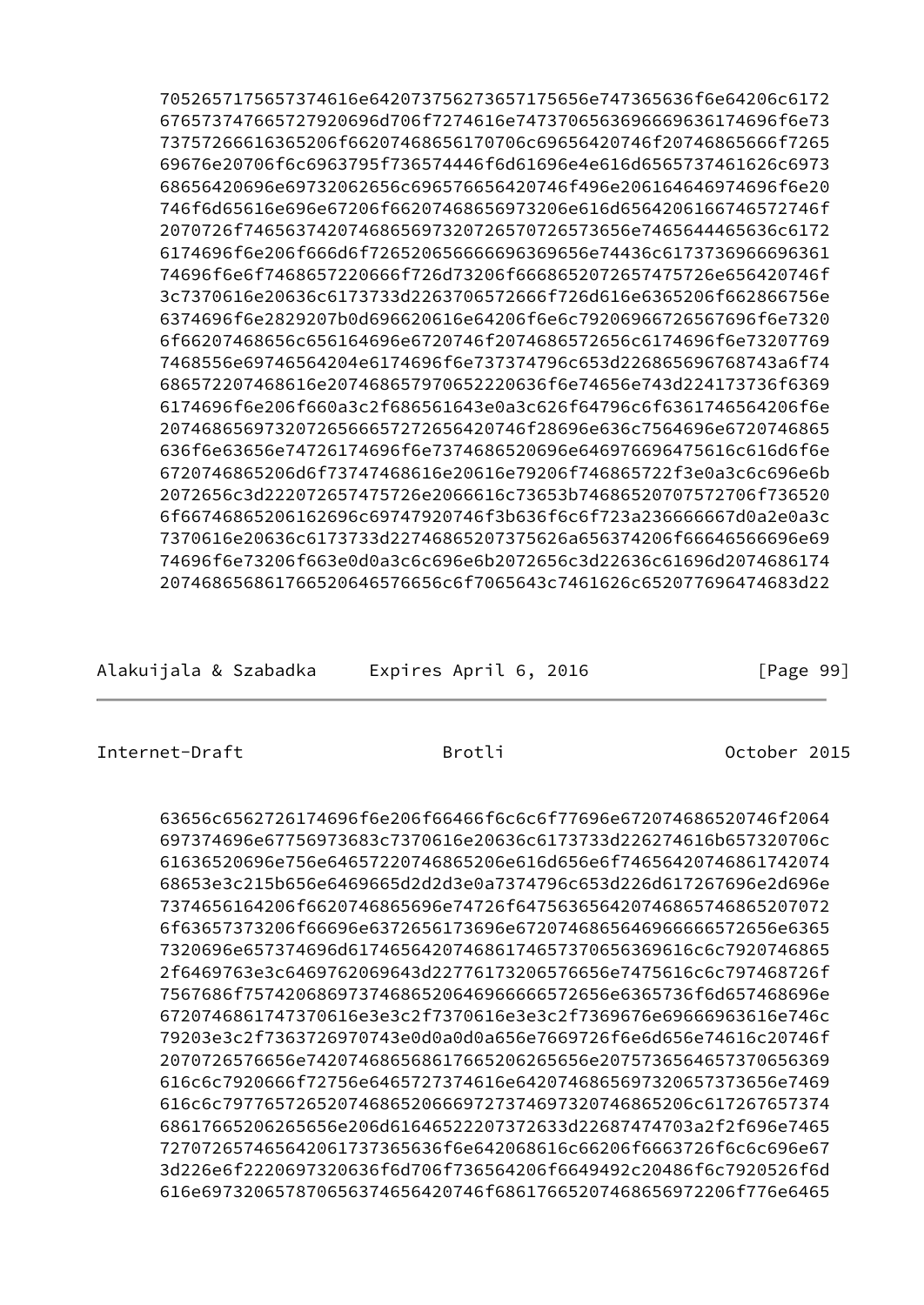66696e656420617320746865747261646974696f6e616c6c7920686176652064 6966666572656e74617265206f6674656e2075736564746f20656e7375726520 7468617461677265656d656e742077697468636f6e7461696e696e6720746865 617265206672657175656e746c79696e666f726d6174696f6e206f6e6578616d 706c6520697320746865726573756c74696e6720696e20613c2f613e3c2f6c69 3e3c2f756c3e20636c6173733d22666f6f746572616e6420657370656369616c 6c79747970653d22627574746f6e22203c2f7370616e3e3c2f7370616e3e7768 69636820696e636c756465643e0a3c6d657461206e616d653d22636f6e736964 657265642074686563617272696564206f7574206279486f77657665722c2069 74206973626563616d652070617274206f66696e2072656c6174696f6e20746f 706f70756c617220696e20746865746865206361706974616c206f6677617320 6f6666696369616c6c79776869636820686173206265656e7468652048697374 6f7279206f66616c7465726e617469766520746f646966666572656e74206672 6f6d746f20737570706f7274207468657375676765737465642074686174696e 207468652070726f6365737320203c64697620636c6173733d2274686520666f 756e646174696f6e62656361757365206f6620686973636f6e6365726e656420 7769746874686520756e69766572736974796f70706f73656420746f20746865 74686520636f6e74657874206f663c7370616e20636c6173733d227074657874 22206e616d653d22712209093c64697620636c6173733d227468652073636965 6e7469666963726570726573656e7465642062796d617468656d617469636961 6e73656c656374656420627920746865746861742068617665206265656e3e3c 64697620636c6173733d22636469762069643d22686561646572696e20706172 746963756c61722c636f6e76657274656420696e746f293b0a3c2f7363726970 743e0a3c7068696c6f736f70686963616c20737270736b6f6872766174736b69 7469e1babf6e67205669e1bb8774d0a0d183d181d181d0bad0b8d0b9d180d183 d181d181d0bad0b8d0b9696e766573746967616369c3b36e7061727469636970 616369c3b36ed0bad0bed182d0bed180d18bd0b5d0bed0b1d0bbd0b0d181d182 d0b8d0bad0bed182d0bed180d18bd0b9d187d0b5d0bbd0bed0b2d0b5d0bad181 d0b8d181d182d0b5d0bcd18bd09dd0bed0b2d0bed181d182d0b8d0bad0bed182 d0bed180d18bd185d0bed0b1d0bbd0b0d181d182d18cd0b2d180d0b5d0bcd0b5

Alakuijala & Szabadka Expires April 6, 2016 [Page 100]

October 2015

Brotli

Internet-Draft

d0bdd0b8d0bad0bed182d0bed180d0b0d18fd181d0b5d0b3d0bed0b4d0bdd18f d181d0bad0b0d187d0b0d182d18cd0bdd0bed0b2d0bed181d182d0b8d0a3d0ba d180d0b0d0b8d0bdd18bd0b2d0bed0bfd180d0bed181d18bd0bad0bed182d0be d180d0bed0b9d181d0b4d0b5d0bbd0b0d182d18cd0bfd0bed0bcd0bed189d18c d18ed181d180d0b5d0b4d181d182d0b2d0bed0b1d180d0b0d0b7d0bed0bcd181 d182d0bed180d0bed0bdd18bd183d187d0b0d181d182d0b8d0b5d182d0b5d187 d0b5d0bdd0b8d0b5d093d0bbd0b0d0b2d0bdd0b0d18fd0b8d181d182d0bed180 d0b8d0b8d181d0b8d181d182d0b5d0bcd0b0d180d0b5d188d0b5d0b6dd0b8d18f d0a1d0bad0b0d187d0b0d182d18cd0bfd0bed18dd182d0bed0bcd183d181d0bb d0b5d0b4d183d0b5d182d181d0bad0b0d0b7d0b0d182d18cd182d0bed0b2d0b0 d180d0bed0b2d0bad0bed0bdd0b5d187d0bdd0bed180d0b5d188d0b5d0bdd0b8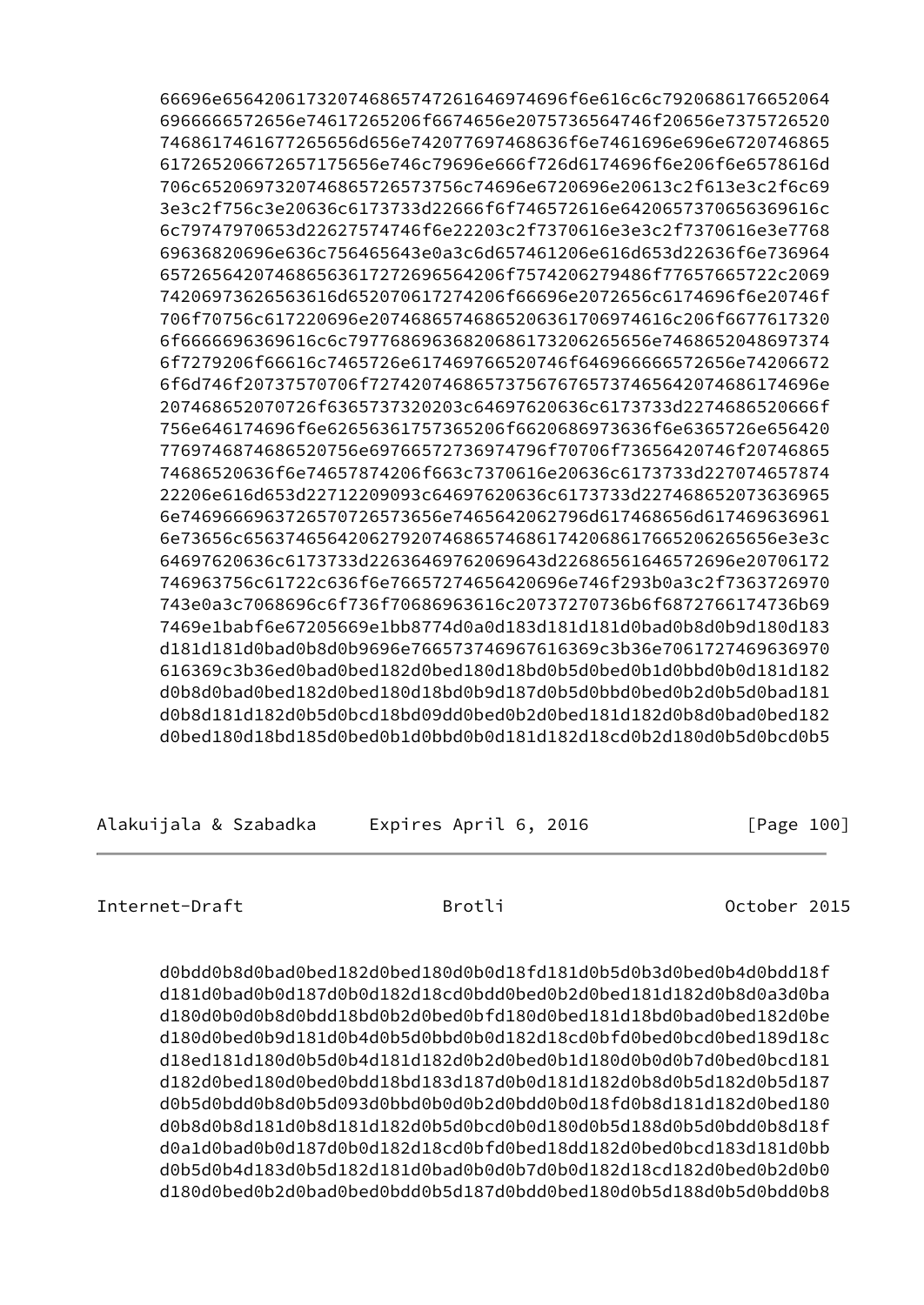d0b5d0bad0bed182d0bed180d0bed0b5d0bed180d0b3d0b0d0bdd0bed0b2d0ba d0bed182d0bed180d0bed0bcd0a0d0b5d0bad0bbd0b0d0bcd0b0d8a7d984d985 d986d8aad8afd989d985d986d8aad8afd98ad8a7d8aad8a7d984d985d988d8b6 d988d8b9d8a7d984d8a8d8b1d8a7d985d8acd8a7d984d985d988d8a7d982d8b9 d8a7d984d8b1d8b3d8a7d8a6d984d985d8b4d8a7d8b1d983d8a7d8aad8a7d984 d8a3d8b9d8b6d8a7d8a1d8a7d984d8b1d98ad8a7d8b6d8a9d8a7d984d8aad8b5 d985d98ad982b58b48eb768b1c8b5c8bd8bd8b9d8b5c8b5c8b588b588b588b588b d8acd8a7d984d8a3d984d8b9d8a7d8a8d8a7d984d8aad8b3d8acd98ad984d8a7 d984d8a3d982d8b3d8a7d985d8a7d984d8b6d8bad8b7d8a7d8aad8a7d984d981 d98ad8afd98ad988d8a7d984d8aad8b1d8add98ad8a8d8a7d984d8acd8afd98a d8afd8a9d8a7d984d8aad8b9d984d98ad985d8a7d984d8a3d8aed8a8d8a7d8b1 d8a7d984d8a7d981d984d8a7d985d8a7d984d8a3d981d984d8a7d985d8a7d984 d8aad8a7d8b1d98ad8aed8a7d984d8aad982d986d98ad8a9d8a7d984d8a7d984 d8b9d8a7d8a8d8a7d984d8aed988d8a7d8b7d8b1d8a7d984d985d8acd8aad985 d8b9d8a7d984d8afd98ad983d988d8b1d8a7d984d8b3d98ad8a7d8add8a9d8b9 d8a8d8afd8a7d984d984d987d8a7d984d8aad8b1d8a8d98ad8a9d8a7d984d8b1 d988d8a7d8a8d8b7d8a7d984d8a3d8afd8a8d98ad8a9d8a7d984d8a7d8aed8a8 d8a7d8b1d8a7d984d985d8aad8add8afd8a9d8a7d984d8a7d8bad8a7d986d98a 637572736f723a706f696e7465723b3c2f7469746c653e0a3c6d657461202220 687265663d22687474703a2f2f223e3c7370616e20636c6173733d226d656d62 657273206f66207468652077696e646f772e6c6f636174696f6e766572746963 616c2d616c69676e3a2f613e207c203c6120687265663d223c21646f63747970 652068746d6c3e6d656469613d2273637265656e22203c6f7074696f6e207661 6c75653d2266617669636f6e2e69636f22202f3e0a09093c64697620636c6173 733d2263686172616374657269737469637322206d6574686f643d2267657422 202f626f64793e0a3c2f68746d6c3e0a73686f72746375742069636f6e222064 6f63756d656e742e77726974652870616464696e672d626f74746f6d3a726570 726573656e746174697665737375626d6974222076616c75653d22616c69676e 3d2263656e74657222207468726f7567686f75742074686520736369656e6365 2066696374696f6e0a20203c64697620636c6173733d227375626d6974222063 6c6173733d226f6e65206f6620746865206d6f73742076616c69676e3d22746f 70223e3c7761732065737461626c6973686564293b0d0a3c2f7363726970743e 0d0a72657475726e2066616c73653b223e292e7374796c652e646973706c6179 62656361757365206f662074686520646f63756d656e742e636f6f6b69653c66 6f726d20616374696f6e3d222f7d626f64797b6d617267696e3a303b456e6379 636c6f7065646961206f6676657273696f6e206f6620746865202e6372656174 65456c656d656e74286e616d652220636f6e74656e743d223c2f6469763e0a3c

| Alakuijala & Szabadka | Expires April 6, 2016 |  |
|-----------------------|-----------------------|--|
|-----------------------|-----------------------|--|

age 101]

Internet-Draft

Brotli

October 2015

2f6469763e0a0a61646d696e697374726174697665203c2f626f64793e0a3c2f 68746d6c3e686973746f7279206f662074686520223e3c696e70757420747970 653d22706f7274696f6e206f66207468652061732070617274206f6620746865 20266e6273703b3c6120687265663d226f7468657220636f756e747269657322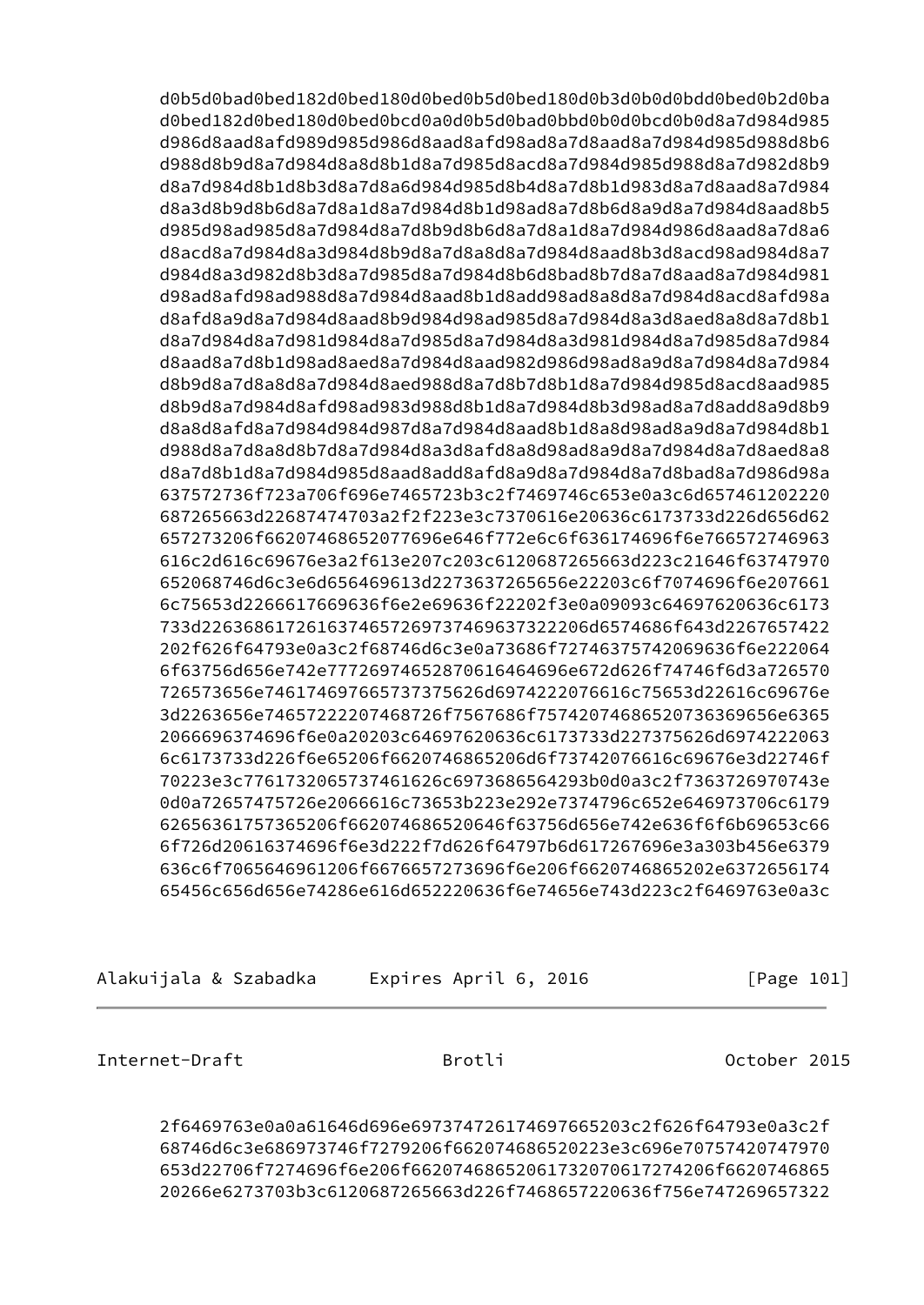3e0a3c64697620636c6173733d223c2f7370616e3e3c2f7370616e3e3c496e20 6f7468657220776f7264732c646973706c61793a20626c6f636b3b636f6e7472 6f6c206f662074686520696e74726f64756374696f6e206f662f3e0a3c6d6574 61206e616d653d2261732077656c6c2061732074686520696e20726563656e74 2079656172730d0a093c64697620636c6173733d223c2f6469763e0a093c2f64 69763e0a696e7370697265642062792074686574686520656e64206f66207468 6520636f6d70617469626c652077697468626563616d65206b6e6f776e206173 207374796c653d226d617267696e3a2e6a73223e3c2f7363726970743e3c2049 6e7465726e6174696f6e616c2074686572652068617665206265656e4765726d 616e206c616e6775616765207374796c653d22636f6c6f723a23436f6d6d756e 697374205061727479636f6e73697374656e742077697468626f726465723d22 30222063656c6c206d617267696e6865696768743d22746865206d616a6f7269 7479206f662220616c69676e3d2263656e74657272656c6174656420746f2074 6865206d616e7920646966666572656e74204f7274686f646f78204368757263 6873696d696c617220746f20746865202f3e0a3c6c696e6b2072656c3d227377 6173206f6e65206f662074686520756e74696c206869732064656174687d2928 293b0a3c2f7363726970743e6f74686572206c616e677561676573636f6d7061 72656420746f20746865706f7274696f6e73206f6620746865746865204e6574 6865726c616e6473746865206d6f737420636f6d6d6f6e6261636b67726f756e 643a75726c286172677565642074686174207468657363726f6c6c696e673d22 6e6f2220696e636c7564656420696e207468654e6f72746820416d6572696361 6e20746865206e616d65206f6620746865696e746572707265746174696f6e73 74686520747261646974696f6e616c646576656c6f706d656e74206f66206672 657175656e746c7920757365646120636f6c6c656374696f6e206f6676657279 2073696d696c617220746f737572726f756e64696e67207468656578616d706c 65206f662074686973616c69676e3d2263656e746572223e776f756c64206861 7665206265656e696d6167655f63617074696f6e203d61747461636865642074 6f2074686573756767657374696e672074686174696e2074686520666f726d20 6f6620696e766f6c76656420696e20746865697320646572697665642066726f 6d6e616d656420616674657220746865496e74726f64756374696f6e20746f72 65737472696374696f6e73206f6e207374796c653d2277696474683a2063616e 206265207573656420746f20746865206372656174696f6e206f666d6f737420 696d706f7274616e7420696e666f726d6174696f6e20616e64726573756c7465 6420696e20746865636f6c6c61707365206f662074686554686973206d65616e 732074686174656c656d656e7473206f6620746865776173207265706c616365 64206279616e616c79736973206f6620746865696e737069726174696f6e2066 6f727265676172646564206173207468656d6f7374207375636365737366756c 6b6e6f776e206173202671756f743b6120636f6d70726568656e736976654869 73746f7279206f6620746865207765726520636f6e7369646572656472657475 726e656420746f2074686561726520726566657272656420746f556e736f7572 63656420696d6167653e0a093c64697620636c6173733d22636f6e7369737473 206f662074686573746f7050726f7061676174696f6e696e7465726573742069 6e20746865617661696c6162696c697479206f666170706561727320746f2068 617665656c656374726f6d61676e65746963656e61626c655365727669636573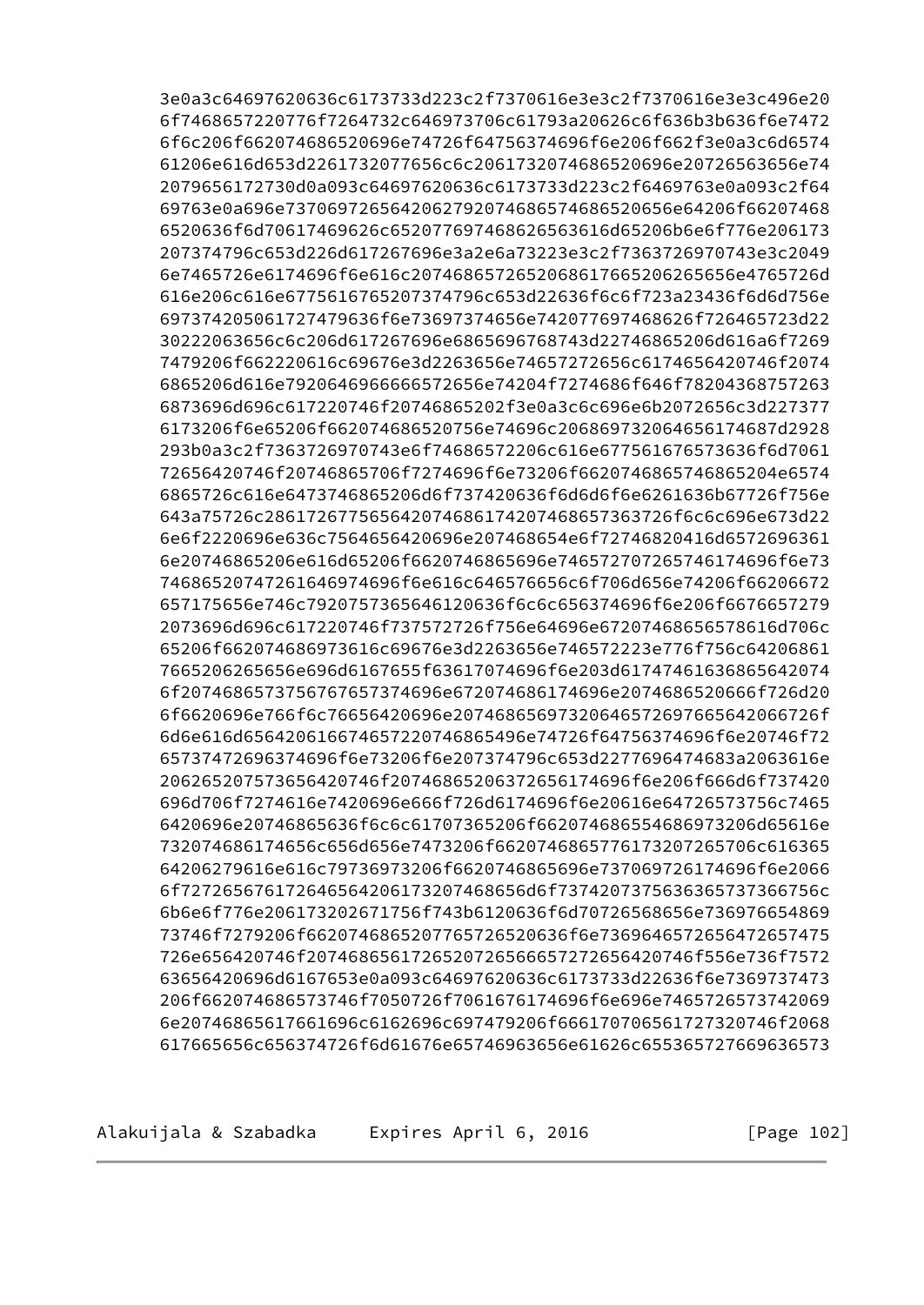2866756e6374696f6e206f6620746865497420697320696d706f7274616e743c 2f7363726970743e3c2f6469763e66756e6374696f6e28297b7661722072656c 617469766520746f207468656173206120726573756c74206f66207468652070 6f736974696f6e206f66466f72206578616d706c652c20696e206d6574686f64 3d22706f7374222077617320666f6c6c6f77656420627926616d703b6d646173 683b20746865746865206170706c69636174696f6e6a73223e3c2f7363726970 743e0d0a756c3e3c2f6469763e3c2f6469763e61667465722074686520646561 746877697468207265737065637420746f7374796c653d2270616464696e673a 697320706172746963756c61726c79646973706c61793a696e6c696e653b2074 7970653d227375626d697422206973206469766964656420696e746fe4b8ade6 96872028e7ae80e4bd9329726573706f6e736162696c6964616461646d696e69 737472616369c3b36e696e7465726e6163696f6e616c6573636f72726573706f 6e6469656e7465e0a489e0a4aae0a4afe0a58be0a497e0a4aae0a582e0a4b0e0 a58de0a4b5e0a4b9e0a4aee0a4bee0a4b0e0a587e0a4b2e0a58be0a497e0a58b e0a482e0a49ae0a581e0a4a8e0a4bee0a4b5e0a4b2e0a587e0a495e0a4bfe0a4 a8e0a4b8e0a4b0e0a495e0a4bee0a4b0e0a4aae0a581e0a4b2e0a4bfe0a4b8e0 a496e0a58be0a49ce0a587e0a482e0a49ae0a4bee0a4b9e0a4bfe0a48fe0a4ad e0a587e0a49ce0a587e0a482e0a4b6e0a4bee0a4aee0a4bfe0a4b2e0a4b9e0a4 aee0a4bee0a4b0e0a580e0a49ce0a4bee0a497e0a4b0e0a4a3e0a4ace0a4a8e0 a4bee0a4a8e0a587e0a495e0a581e0a4aee0a4bee0a4b0e0a4ace0a58de0a4b2 e0a589e0a497e0a4aee0a4bee0a4b2e0a4bfe0a495e0a4aee0a4b9e0a4bfe0a4 b2e0a4bee0a4aae0a583e0a4b7e0a58de0a4a0e0a4ace0a4a2e0a4bce0a4a4e0 a587e0a4ade0a4bee0a49ce0a4aae0a4bee0a495e0a58de0a4b2e0a4bfe0a495 e0a49fe0a58de0a4b0e0a587e0a4a8e0a496e0a4bfe0a4b2e0a4bee0a4abe0a4 a6e0a58ce0a4b0e0a4bee0a4a8e0a4aee0a4bee0a4aee0a4b2e0a587e0a4aee0 a4a4e0a4a6e0a4bee0a4a8e0a4ace0a4bee0a49ce0a4bee0a4b0e0a4b5e0a4bf e0a495e0a4bee0a4b8e0a495e0a58de0a4afe0a58be0a482e0a49ae0a4bee0a4 b9e0a4a4e0a587e0a4aae0a4b9e0a581e0a481e0a49ae0a4ace0a4a4e0a4bee0 a4afe0a4bee0a4b8e0a482e0a4b5e0a4bee0a4a6e0a4a6e0a587e0a496e0a4a8 e0a587e0a4aae0a4bfe0a49be0a4b2e0a587e0a4b5e0a4bfe0a4b6e0a587e0a4 b7e0a4b0e0a4bee0a49ce0a58de0a4afe0a489e0a4a4e0a58de0a4a4e0a4b0e0 a4aee0a581e0a482e0a4ace0a488e0a4a6e0a58be0a4a8e0a58be0a482e0a489 e0a4aae0a495e0a4b0e0a4a3e0a4aae0a4a2e0a4bce0a587e0a482e0a4b8e0a5 8de0a4a5e0a4bfe0a4a4e0a4abe0a4bfe0a4b2e0a58de0a4aee0a4aee0a581e0 a496e0a58de0a4afe0a485e0a49ae0a58de0a49be0a4bee0a49be0a582e0a49f e0a4a4e0a580e0a4b8e0a482e0a497e0a580e0a4a4e0a49ce0a4bee0a48fe0a4 97e0a4bee0a4b5e0a4bfe0a4ade0a4bee0a497e0a498e0a4a3e0a58de0a49fe0 a587e0a4a6e0a582e0a4b8e0a4b0e0a587e0a4a6e0a4bfe0a4a8e0a58be0a482 e0a4b9e0a4a4e0a58de0a4afe0a4bee0a4b8e0a587e0a495e0a58de0a4b8e0a4 97e0a4bee0a482e0a4a7e0a580e0a4b5e0a4bfe0a4b6e0a58de0a4b5e0a4b0e0 a4bee0a4a4e0a587e0a482e0a4a6e0a588e0a49fe0a58de0a4b8e0a4a8e0a495 e0a58de0a4b6e0a4bee0a4b8e0a4bee0a4aee0a4a8e0a587e0a485e0a4a6e0a4 bee0a4b2e0a4a4e0a4ace0a4bfe0a49ce0a4b2e0a580e0a4aae0a581e0a4b0e0 a582e0a4b7e0a4b9e0a4bfe0a482e0a4a6e0a580e0a4aee0a4bfe0a4a4e0a58d e0a4b0e0a495e0a4b5e0a4bfe0a4a4e0a4bee0a4b0e0a581e0a4aae0a4afe0a5 87e0a4b8e0a58de0a4a5e0a4bee0a4a8e0a495e0a4b0e0a58be0a4a1e0a4bce0 a4aee0a581e0a495e0a58de0a4a4e0a4afe0a58be0a49ce0a4a8e0a4bee0a495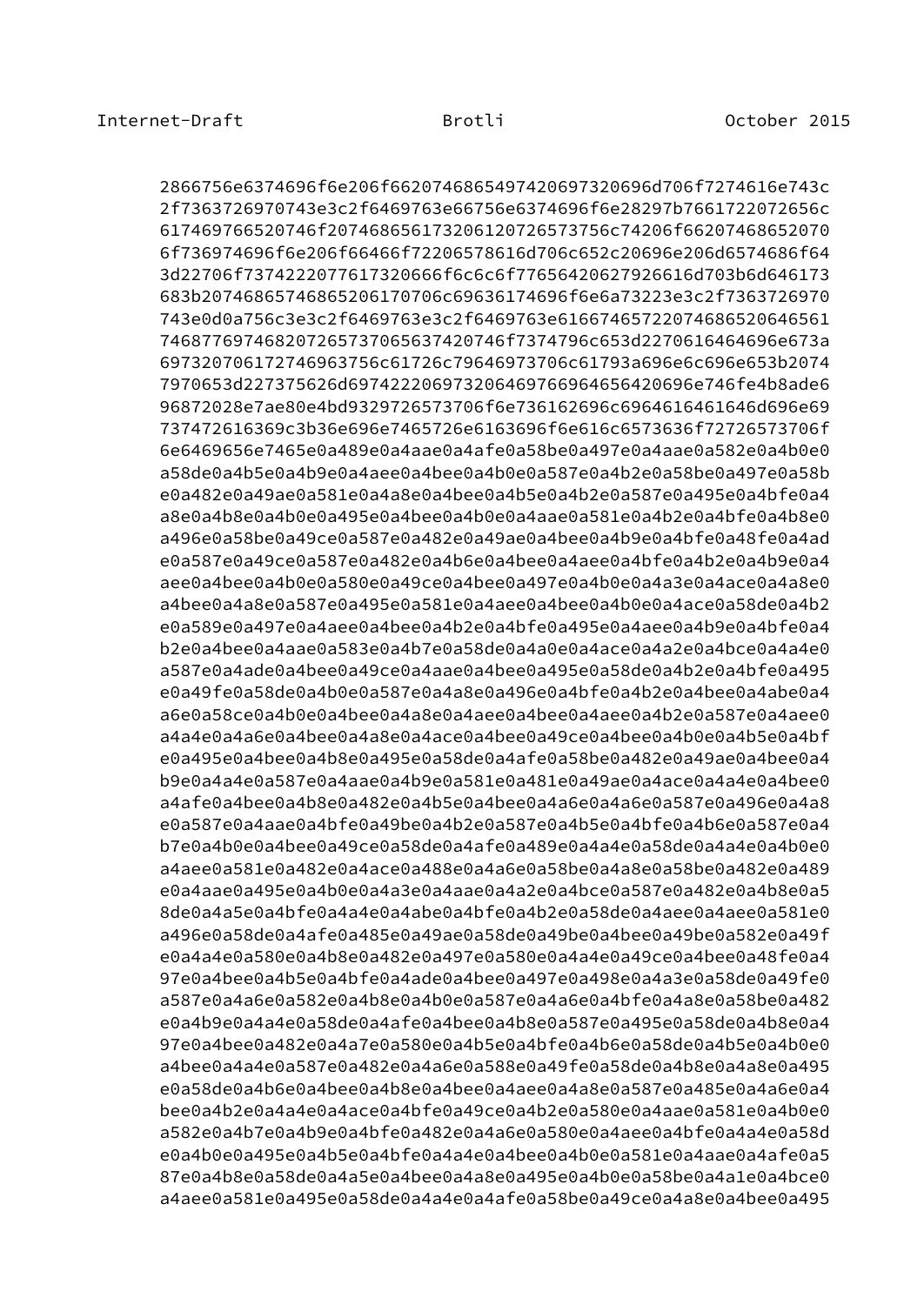Alakuijala & Szabadka Expires April 6, 2016 [Page 103]

Internet-Draft Brotli October 2015

 b0e0a587e0a4b2e0a582e0a495e0a4bee0a4b0e0a58de0a4afe0a4b5e0a4bfe0 a49ae0a4bee0a4b0e0a4b8e0a582e0a49ae0a4a8e0a4bee0a4aee0a582e0a4b2 e0a58de0a4afe0a4a6e0a587e0a496e0a587e0a482e0a4b9e0a4aee0a587e0a4 b6e0a4bee0a4b8e0a58de0a495e0a582e0a4b2e0a4aee0a588e0a482e0a4a8e0 a587e0a4a4e0a588e0a4afe0a4bee0a4b0e0a49ce0a4bfe0a4b8e0a495e0a587 7273732b786d6c22207469746c653d222d747970652220636f6e74656e743d22 7469746c652220636f6e74656e743d226174207468652073616d652074696d65 2e6a73223e3c2f7363726970743e0a3c22206d6574686f643d22706f73742220 3c2f7370616e3e3c2f613e3c2f6c693e766572746963616c2d616c69676e3a74 2f6a71756572792e6d696e2e6a73223e2e636c69636b2866756e6374696f6e28 207374796c653d2270616464696e672d7d2928293b0a3c2f7363726970743e0a 3c2f7370616e3e3c6120687265663d223c6120687265663d22687474703a2f2f 293b2072657475726e2066616c73653b746578742d6465636f726174696f6e3a 207363726f6c6c696e673d226e6f2220626f726465722d636f6c6c617073653a 6173736f63696174656420776974682042616861736120496e646f6e65736961 456e676c697368206c616e67756167653c7465787420786d6c3a73706163653d 2e6769662220626f726465723d2230223c2f626f64793e0a3c2f68746d6c3e0a 6f766572666c6f773a68696464656e3b696d67207372633d22687474703a2f2f 6164644576656e744c697374656e6572726573706f6e7369626c6520666f7220 732e6a73223e3c2f7363726970743e0a2f66617669636f6e2e69636f22202f3e 6f7065726174696e672073797374656d22207374796c653d2277696474683a31 7461726765743d225f626c616e6b223e537461746520556e6976657273697479 746578742d616c69676e3a6c6566743b0a646f63756d656e742e777269746528 2c20696e636c7564696e67207468652061726f756e642074686520776f726c64 293b0d0a3c2f7363726970743e0d0a3c22207374796c653d226865696768743a 3b6f766572666c6f773a68696464656e6d6f726520696e666f726d6174696f6e 616e20696e7465726e6174696f6e616c61206d656d626572206f662074686520 6f6e65206f662074686520666972737463616e20626520666f756e6420696e20 3c2f6469763e0a09093c2f6469763e0a646973706c61793a206e6f6e653b223e 22202f3e0a3c6c696e6b2072656c3d220a20202866756e6374696f6e2829207b 74686520313574682063656e747572792e70726576656e7444656661756c7428 6c61726765206e756d626572206f662042797a616e74696e6520456d70697265 2e6a70677c7468756d627c6c6566747c76617374206d616a6f72697479206f66 6d616a6f72697479206f66207468652020616c69676e3d2263656e746572223e 556e6976657273697479205072657373646f6d696e6174656420627920746865 5365636f6e6420576f726c6420576172646973747269627574696f6e206f6620 7374796c653d22706f736974696f6e3a7468652072657374206f662074686520 636861726163746572697a65642062792072656c3d226e6f666f6c6c6f77223e 646572697665732066726f6d20746865726174686572207468616e2074686520 6120636f6d62696e6174696f6e206f667374796c653d2277696474683a313030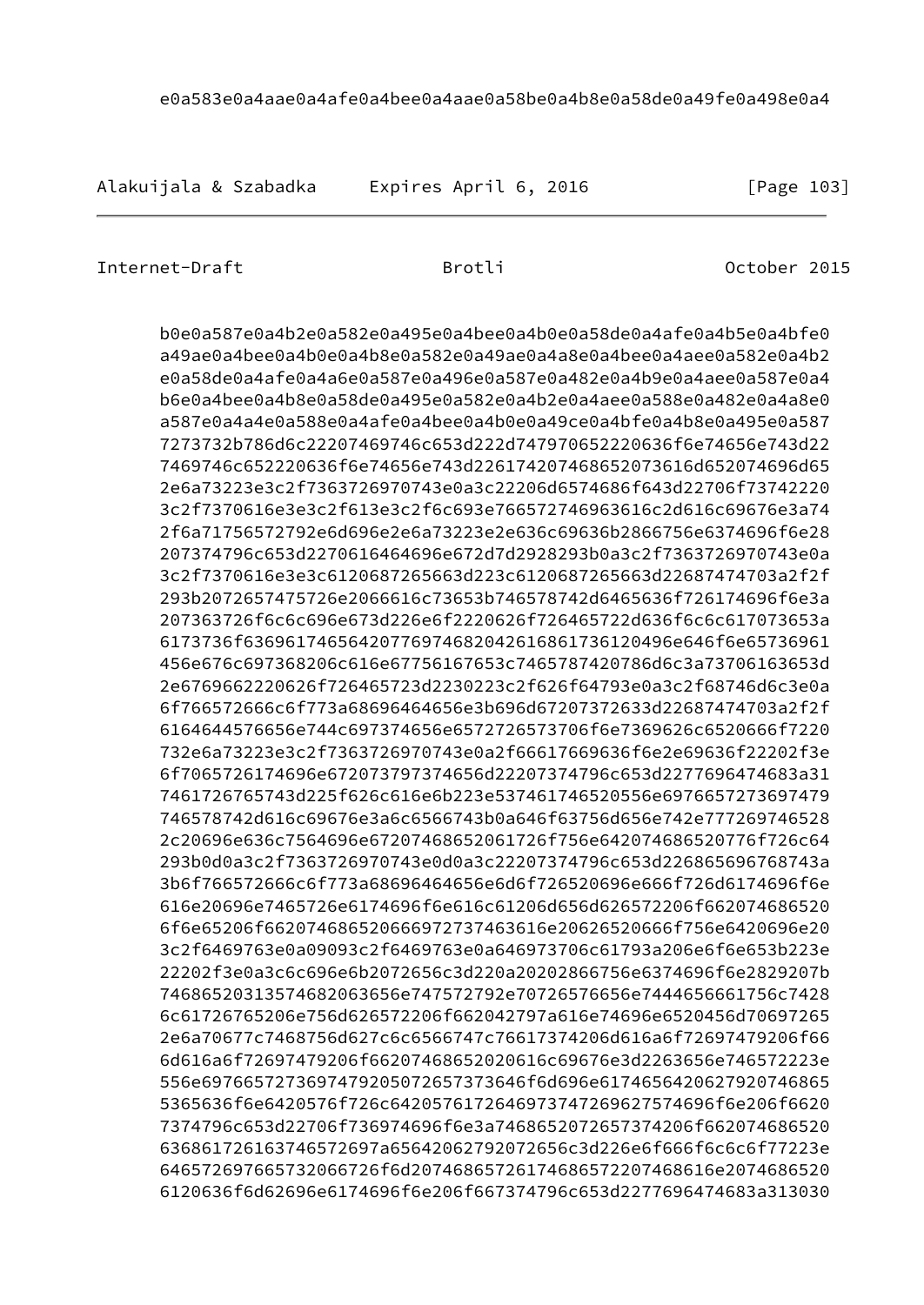456e676c6973682d737065616b696e67636f6d707574657220736369656e6365 626f726465723d22302220616c743d22746865206578697374656e6365206f66 44656d6f63726174696320506172747922207374796c653d226d617267696e2d 466f72207468697320726561736f6e2c2e6a73223e3c2f7363726970743e0a09 7342795461674e616d652873295b305d6a73223e3c2f7363726970743e0d0a3c 2e6a73223e3c2f7363726970743e0d0a6c696e6b2072656c3d2269636f6e2220 2720616c743d272720636c6173733d27666f726d6174696f6e206f6620746865 76657273696f6e73206f6620746865203c2f613e3c2f6469763e3c2f6469763e

| Alakuijala & Szabadka | Expires April 6, 2016 | [Page 104] |
|-----------------------|-----------------------|------------|
|                       |                       |            |

Internet-Draft Brotli October 2015

 2f706167653e0a20203c706167653e0a3c64697620636c6173733d22636f6e74 626563616d652074686520666972737462616861736120496e646f6e65736961 656e676c697368202873696d706c6529ce95cebbcebbceb7cebdceb9cebaceac d185d180d0b2d0b0d182d181d0bad0b8d0bad0bed0bcd0bfd0b0d0bdd0b8d0b8 d18fd0b2d0bbd18fd0b5d182d181d18fd094d0bed0b1d0b0d0b2d0b8d182d18c d187d0b5d0bbd0bed0b2d0b5d0bad0b0d180d0b0d0b7d0b2d0b8d182d0b8d18f d098d0bdd182d0b5d180d0bdd0b5d182d09ed182d0b2d0b5d182d0b8d182d18c d0bdd0b0d0bfd180d0b8d0bcd0b5d180d0b8d0bdd182d0b5d180d0bdd0b5d182 d0bad0bed182d0bed180d0bed0b3d0bed181d182d180d0b0d0bdd0b8d186d18b d0bad0b0d187d0b5d181d182d0b2d0b5d183d181d0bbd0bed0b2d0b8d18fd185 d0bfd180d0bed0b1d0bbd0b5d0bcd18bd0bfd0bed0bbd183d187d0b8d182d18c d18fd0b2d0bbd18fd18ed182d181d18fd0bdd0b0d0b8d0b1d0bed0bbd0b5d0b5 d0bad0bed0bcd0bfd0b0d0bdd0b8d18fd0b2d0bdd0b8d0bcd0b0d0bdd0b8d0b5 d181d180d0b5d0b4d181d182d0b2d0b0d8a7d984d985d988d8a7d8b6d98ad8b9 d8a7d984d8b1d8a6d98ad8b3d98ad8a9d8a7d984d8a7d986d8aad982d8a7d984 d985d8b4d8a7d8b1d983d8a7d8aad983d8a7d984d8b3d98ad8a7d8b1d8a7d8aa d8a7d984d985d983d8aad988d8a8d8a9d8a7d984d8b3d8b9d988d8afd98ad8a9 d8a7d8add8b5d8a7d8a6d98ad8a7d8aad8a7d984d8b9d8a7d984d985d98ad8a9 d8a7d984d8b5d988d8aad98ad8a7d8aad8a7d984d8a7d986d8aad8b1d986d8aa d8a7d984d8aad8b5d8a7d985d98ad985d8a7d984d8a5d8b3d984d8a7d985d98a d8a7d984d985d8b4d8a7d8b1d983d8a9d8a7d984d985d8b1d8a6d98ad8a7d8aa 726f626f74732220636f6e74656e743d223c6469762069643d22666f6f746572 223e74686520556e69746564205374617465733c696d67207372633d22687474 703a2f2f2e6a70677c72696768747c7468756d627c2e6a73223e3c2f73637269 70743e0d0a3c6c6f636174696f6e2e70726f746f636f6c6672616d65626f7264 65723d223022207322202f3e0a3c6d657461206e616d653d223c2f613e3c2f64 69763e3c2f6469763e3c666f6e742d7765696768743a626f6c643b2671756f74 3b20616e64202671756f743b646570656e64696e67206f6e20746865206d6172 67696e3a303b70616464696e673a222072656c3d226e6f666f6c6c6f77222050 7265736964656e74206f6620746865207477656e74696574682063656e747572 7965766973696f6e3e0a20203c2f70616765496e7465726e6574204578706c6f 726572612e6173796e63203d20747275653b0d0a696e666f726d6174696f6e20 61626f75743c6469762069643d22686561646572223e2220616374696f6e3d22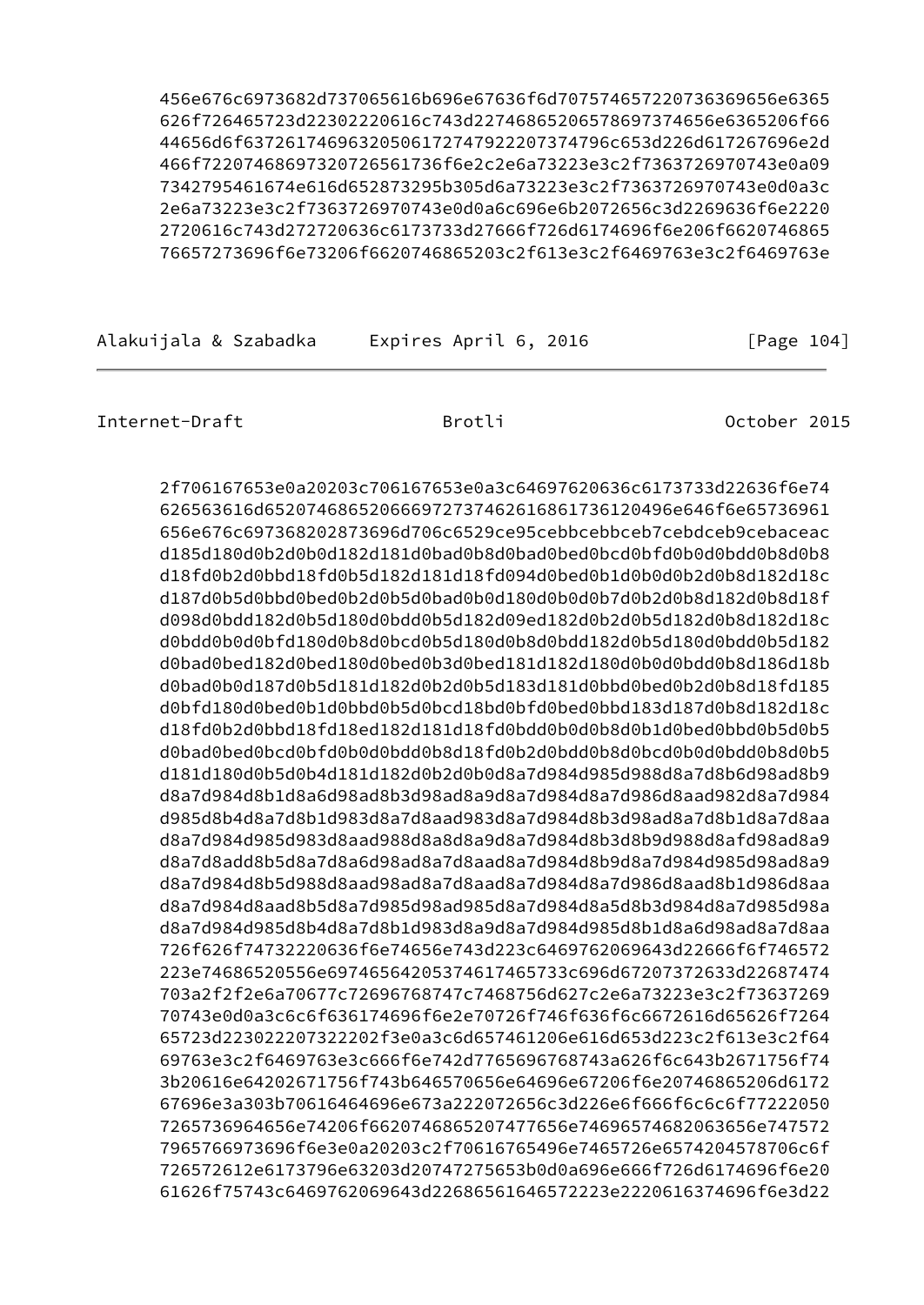687474703a2f2f3c6120687265663d2268747470733a2f2f3c6469762069643d 22636f6e74656e74223c2f6469763e0d0a3c2f6469763e0d0a3c646572697665 642066726f6d20746865203c696d67207372633d27687474703a2f2f6163636f 7264696e6720746f20746865200a3c2f626f64793e0a3c2f68746d6c3e0a7374 796c653d22666f6e742d73697a653a736372697074206c616e67756167653d22 417269616c2c2048656c7665746963612c3c2f613e3c7370616e20636c617373 3d223c2f7363726970743e3c73637269707420706f6c69746963616c20706172 7469657374643e3c2f74723e3c2f7461626c653e3c687265663d22687474703a 2f2f7777772e696e746572707265746174696f6e206f6672656c3d227374796c 6573686565742220646f63756d656e742e777269746528273c63686172736574 3d227574662d38223e0a626567696e6e696e67206f6620746865207265766561 6c656420746861742074686574656c65766973696f6e20736572696573222072 656c3d226e6f666f6c6c6f77223e207461726765743d225f626c616e6b223e63 6c61696d696e6720746861742074686568747470253341253246253246777777 2e6d616e69666573746174696f6e73206f665072696d65204d696e6973746572

| Alakuijala & Szabadka |  | Expires April 6, 2016 |  |  |
|-----------------------|--|-----------------------|--|--|
|-----------------------|--|-----------------------|--|--|

 $\lceil$  Page 105]

Internet-Draft Brotli October 2015

 206f66696e666c75656e63656420627920746865636c6173733d22636c656172 666978223e2f6469763e0d0a3c2f6469763e0d0a0d0a74687265652d64696d65 6e73696f6e616c436875726368206f6620456e676c616e646f66204e6f727468 204361726f6c696e61737175617265206b696c6f6d65747265732e6164644576 656e744c697374656e657264697374696e63742066726f6d20746865636f6d6d 6f6e6c79206b6e6f776e20617350686f6e6574696320416c7068616265746465 636c61726564207468617420746865636f6e74726f6c6c656420627920746865 42656e6a616d696e204672616e6b6c696e726f6c652d706c6179696e67206761 6d6574686520556e6976657273697479206f66696e205765737465726e204575 726f7065706572736f6e616c20636f6d707574657250726f6a65637420477574 656e626572677265676172646c657373206f6620746865686173206265656e20 70726f706f736564746f6765746865722077697468207468653e3c2f6c693e3c 6c6920636c6173733d22696e20736f6d6520636f756e74726965736d696e2e6a 73223e3c2f7363726970743e6f662074686520706f70756c6174696f6e6f6666 696369616c206c616e67756167653c696d67207372633d22696d616765732f69 64656e746966696564206279207468656e61747572616c207265736f75726365 73636c617373696669636174696f6e206f6663616e20626520636f6e73696465 7265647175616e74756d206d656368616e6963734e657665727468656c657373 2c207468656d696c6c696f6e2079656172732061676f3c2f626f64793e0d0a3c 2f68746d6c3e0dce95cebbcebbceb7cebdceb9cebaceac0a74616b6520616476 616e74616765206f66616e642c206163636f7264696e6720746f617474726962 7574656420746f207468654d6963726f736f66742057696e646f777374686520 66697273742063656e74757279756e6465722074686520636f6e74726f6c6469 7620636c6173733d2268656164657273686f72746c7920616674657220746865 6e6f7461626c6520657863657074696f6e74656e73206f662074686f7573616e 64737365766572616c20646966666572656e7461726f756e642074686520776f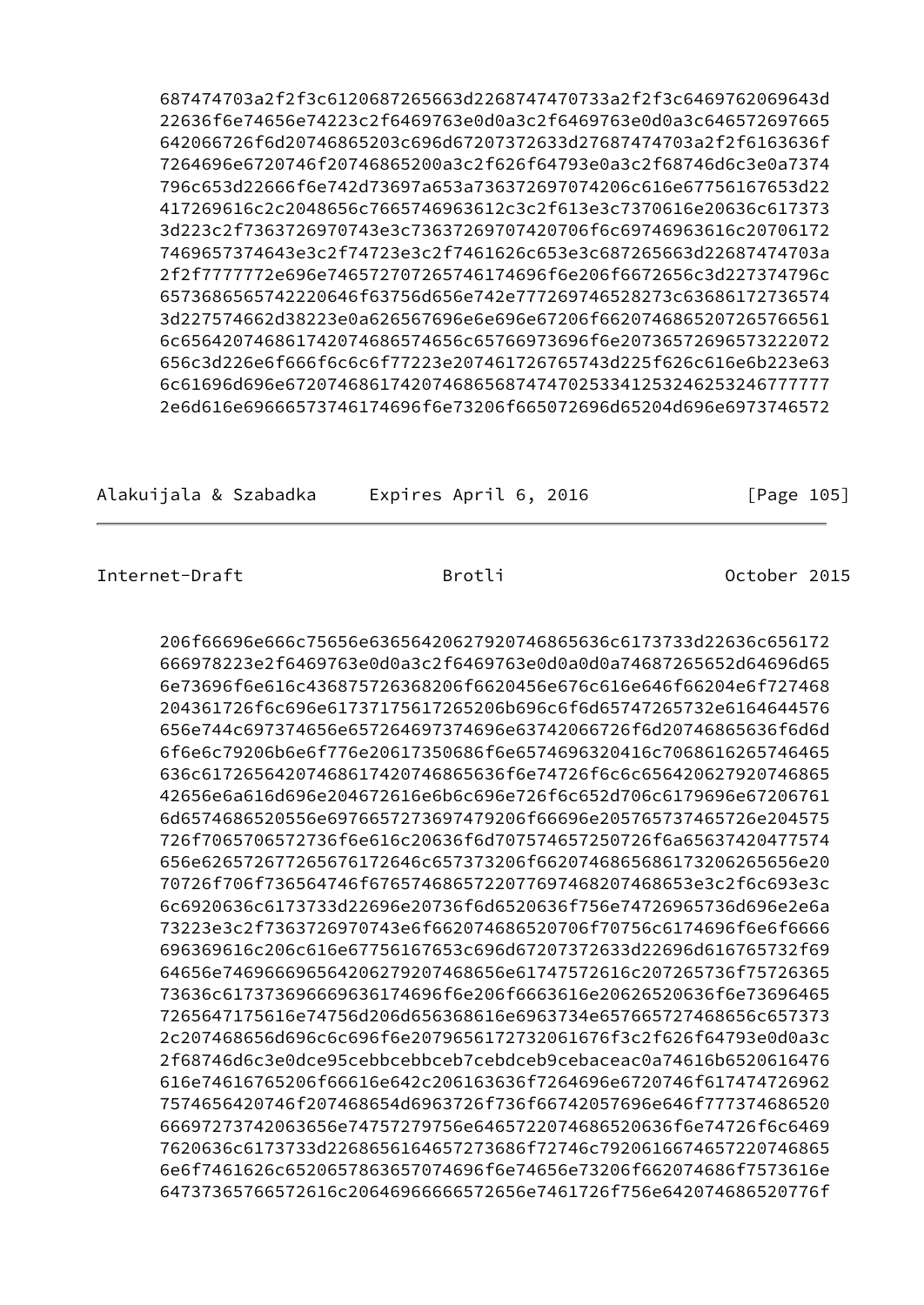726c642e7265616368696e67206d696c697461727969736f6c61746564206672 6f6d207468656f70706f736974696f6e20746f20746865746865204f6c642054 657374616d656e744166726963616e20416d65726963616e73696e7365727465 6420696e746f2074686573657061726174652066726f6d207468656d6574726f 706f6c6974616e20617265616d616b657320697420706f737369626c6561636b 6e6f776c656467656420746861746172677561626c7920746865206d6f737474 7970653d22746578742f637373223e0a74686520496e7465726e6174696f6e61 6c4163636f7264696e6720746f207468652070653d22746578742f6373732220 2f3e0a636f696e6369646520776974682074686574776f2d746869726473206f 6620746865447572696e6720746869732074696d652c647572696e6720746865 20706572696f64616e6e6f756e636564207468617420686574686520696e7465 726e6174696f6e616c616e64206d6f726520726563656e746c7962656c696576 6564207468617420746865636f6e7363696f75736e65737320616e64666f726d 65726c79206b6e6f776e206173737572726f756e646564206279207468656669 72737420617070656172656420696e6f63636173696f6e616c6c792075736564 706f736974696f6e3a6162736f6c7574653b22207461726765743d225f626c61 6e6b2220706f736974696f6e3a72656c61746976653b746578742d616c69676e 3a63656e7465723b6a61782f6c6962732f6a71756572792f312e6261636b6772 6f756e642d636f6c6f723a23747970653d226170706c69636174696f6e2f616e 67756167652220636f6e74656e743d223c6d65746120687474702d6571756976 3d225072697661637920506f6c6963793c2f613e652822253343736372697074 207372633d2722207461726765743d225f626c616e6b223e4f6e20746865206f

Alakuijala & Szabadka Expires April 6, 2016 [Page 106]

Internet-Draft

Brotli

October 2015

746865722068616e642c2e6a70677c7468756d627c72696768747c323c2f6469 763e3c64697620636c6173733d223c646976207374796c653d22666c6f61743a 6e696e657465656e74682063656e747572793c2f626f64793e0d0a3c2f68746d 6c3e0d0a3c696d67207372633d22687474703a2f2f733b746578742d616c6967 6e3a63656e746572666f6e742d7765696768743a20626f6c643b204163636f72 64696e6720746f2074686520646966666572656e6365206265747765656e2220 6672616d65626f726465723d2230222022207374796c653d22706f736974696f 6e3a6c696e6b20687265663d22687474703a2f2f68746d6c342f6c6f6f73652e 647464223e0a647572696e67207468697320706572696f643c2f74643e3c2f74 723e3c2f7461626c653e636c6f73656c792072656c6174656420746f666f7220 7468652066697273742074696d653b666f6e742d7765696768743a626f6c643b 696e70757420747970653d227465787422203c7370616e207374796c653d2266 6f6e742d6f6e726561647973746174656368616e6765093c64697620636c6173 733d22636c656172646f63756d656e742e6c6f636174696f6e2e20466f722065 78616d706c652c20746865206120776964652076617269657479206f66203c21 444f43545950452068746d6c3e0d0a3c266e6273703b266e6273703b266e6273 703b223e3c6120687265663d22687474703a2f2f7374796c653d22666c6f6174 3a6c6566743b636f6e6365726e65642077697468207468653d68747470253341 2532462532467777772e696e20706f70756c61722063756c7475726574797065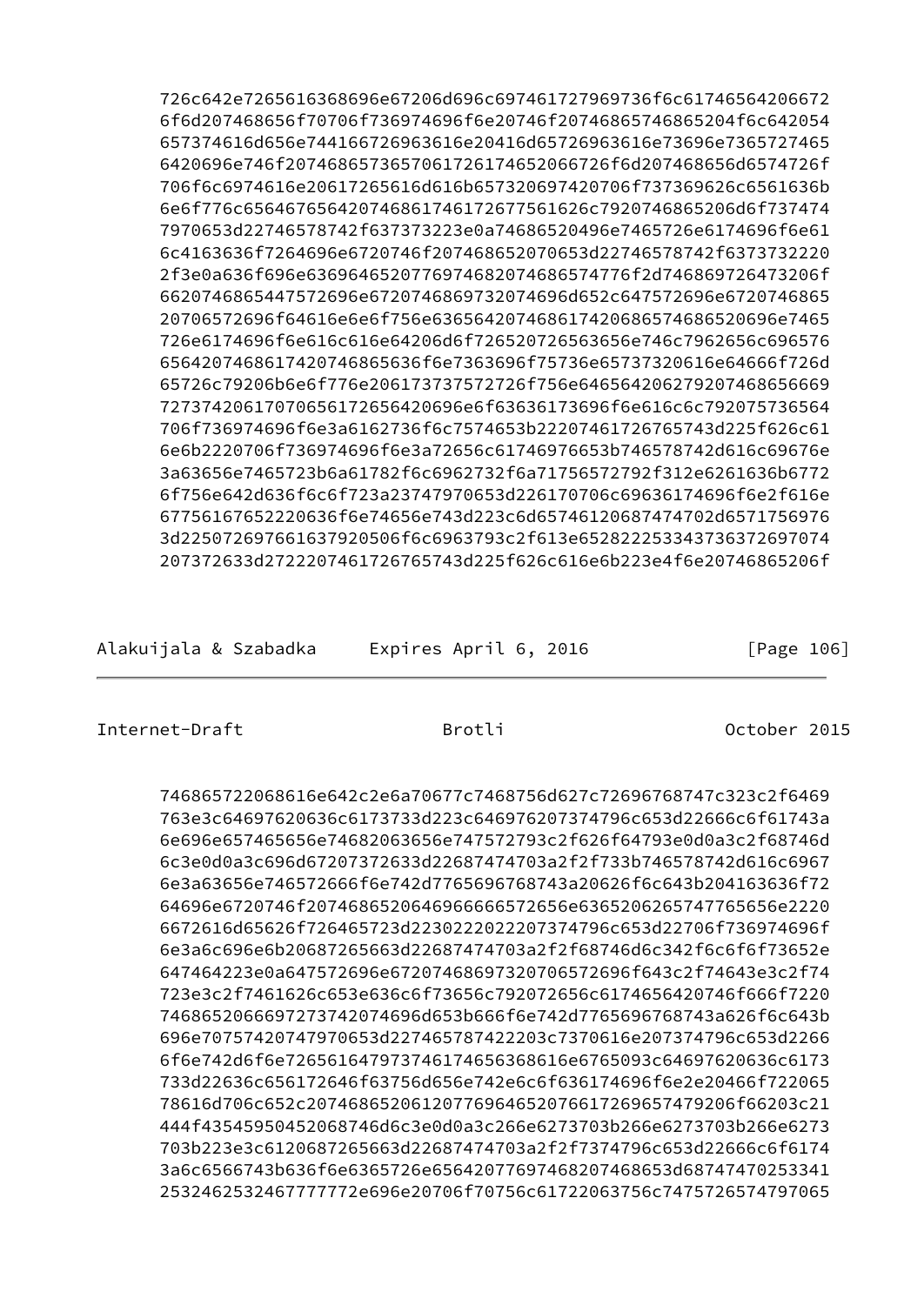3d22746578742f63737322202f3e697420697320706f737369626c6520746f20 4861727661726420556e697665727369747974796c6573686565742220687265 663d222f746865206d61696e206368617261637465724f78666f726420556e69 7665727369747920206e616d653d226b6579776f7264732220637374796c653d 22746578742d616c69676e3a74686520556e69746564204b696e67646f6d6665 646572616c20676f7665726e6d656e743c646976207374796c653d226d617267 696e20646570656e64696e67206f6e20746865206465736372697074696f6e20 6f66207468653c64697620636c6173733d226865616465722e6d696e2e6a7322 3e3c2f7363726970743e6465737472756374696f6e206f6620746865736c6967 68746c7920646966666572656e74696e206163636f7264616e63652077697468 74656c65636f6d6d756e69636174696f6e73696e646963617465732074686174 2074686573686f72746c792074686572656166746572657370656369616c6c79 20696e20746865204575726f7065616e20636f756e7472696573486f77657665 722c207468657265206172657372633d22687474703a2f2f7374617469637375 6767657374656420746861742074686522207372633d22687474703a2f2f7777 772e61206c61726765206e756d626572206f662054656c65636f6d6d756e6963 6174696f6e73222072656c3d226e6f666f6c6c6f77222074486f6c7920526f6d 616e20456d7065726f72616c6d6f7374206578636c75736976656c792220626f 726465723d22302220616c743d22536563726574617279206f66205374617465 63756c6d696e6174696e6720696e2074686543494120576f726c642046616374 626f6f6b746865206d6f737420696d706f7274616e74616e6e69766572736172 79206f66207468657374796c653d226261636b67726f756e642d3c6c693e3c65 6d3e3c6120687265663d222f7468652041746c616e746963204f6365616e7374 726963746c7920737065616b696e672c73686f72746c79206265666f72652074 6865646966666572656e74207479706573206f66746865204f74746f6d616e20 456d706972653e3c696d67207372633d22687474703a2f2f416e20496e74726f 64756374696f6e20746f636f6e73657175656e6365206f662074686564657061 72747572652066726f6d20746865436f6e666564657261746520537461746573 696e646967656e6f75732070656f706c657350726f63656564696e6773206f66

| Alakuijala & Szabadka | Expires April 6, 2016 | [Page 107] |
|-----------------------|-----------------------|------------|
|                       |                       |            |

Internet-Draft Brotli October 2015

 20746865696e666f726d6174696f6e206f6e207468657468656f726965732068 617665206265656e696e766f6c76656d656e7420696e20746865646976696465 6420696e746f20746872656561646a6163656e7420636f756e74726965736973 20726573706f6e7369626c6520666f72646973736f6c7574696f6e206f662074 6865636f6c6c61626f726174696f6e2077697468776964656c79207265676172 64656420617368697320636f6e74656d706f726172696573666f756e64696e67 206d656d626572206f66446f6d696e6963616e2052657075626c696367656e65 72616c6c7920616363657074656474686520706f73736962696c697479206f66 61726520616c736f20617661696c61626c65756e64657220636f6e7374727563 74696f6e726573746f726174696f6e206f66207468657468652067656e657261 6c207075626c6963697320616c6d6f737420656e746972656c79706173736573 207468726f75676820746865686173206265656e20737567676573746564636f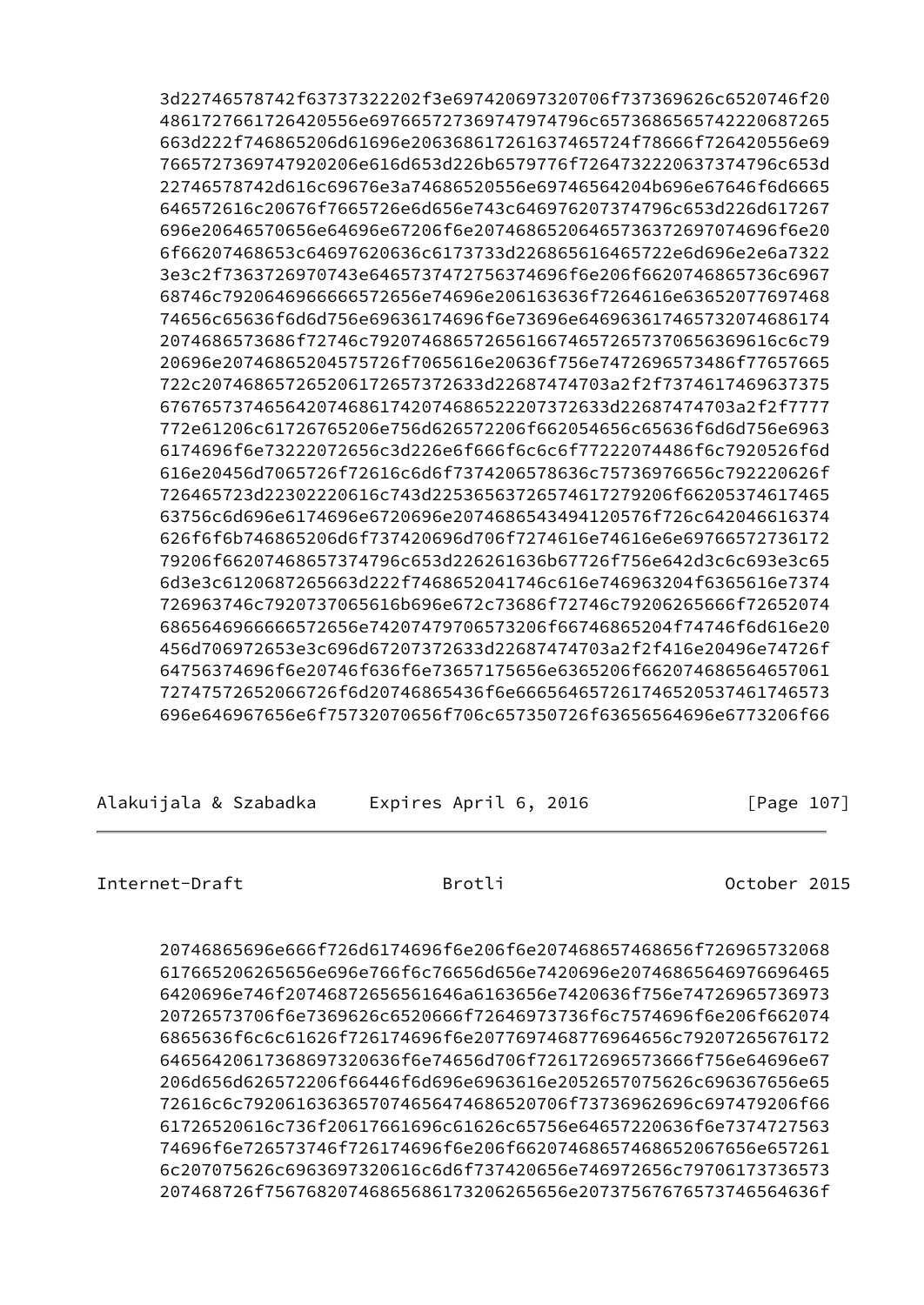6d707574657220616e6420766964656f4765726d616e6963206c616e67756167 6573206163636f7264696e6720746f2074686520646966666572656e74206672 6f6d2074686573686f72746c792061667465727761726473687265663d226874 7470733a2f2f7777772e726563656e7420646576656c6f706d656e74426f6172 64206f66204469726563746f72733c64697620636c6173733d22736561726368 7c203c6120687265663d22687474703a2f2f496e20706172746963756c61722c 207468654d756c7469706c6520666f6f746e6f7465736f72206f746865722073 75627374616e636574686f7573616e6473206f662079656172737472616e736c 6174696f6e206f66207468653c2f6469763e0d0a3c2f6469763e0d0a0d0a3c61 20687265663d22696e6465782e7068707761732065737461626c697368656420 696e6d696e2e6a73223e3c2f7363726970743e0a706172746963697061746520 696e2074686561207374726f6e6720696e666c75656e63657374796c653d226d 617267696e2d746f703a726570726573656e7465642062792074686567726164 75617465642066726f6d20746865547261646974696f6e616c6c792c20746865 456c656d656e74282273637269707422293b486f77657665722c2073696e6365 207468652f6469763e0a3c2f6469763e0a3c646976206c6566743b206d617267 696e2d6c6566743a70726f74656374696f6e20616761696e7374303b20766572 746963616c2d616c69676e3a556e666f7274756e6174656c792c207468657479 70653d22696d6167652f782d69636f6e2f6469763e0a3c64697620636c617373 3d2220636c6173733d22636c656172666978223e3c64697620636c6173733d22 666f6f74657209093c2f6469763e0a09093c2f6469763e0a746865206d6f7469 6f6e2070696374757265d091d18ad0bbd0b3d0b0d180d181d0bad0b8d0b1d18a d0bbd0b3d0b0d180d181d0bad0b8d0a4d0b5d0b4d0b5d180d0b0d186d0b8d0b8 d0bdd0b5d181d0bad0bed0bbd18cd0bad0bed181d0bed0bed0b1d189d0b5d0bd d0b8d0b5d181d0bed0bed0b1d189d0b5d0bdd0b8d18fd0bfd180d0bed0b3d180 d0b0d0bcd0bcd18bd09ed182d0bfd180d0b0d0b2d0b8d182d18cd0b1d0b5d181 d0bfd0bbd0b0d182d0bdd0bed0bcd0b0d182d0b5d180d0b8d0b0d0bbd18bd0bf d0bed0b7d0b2d0bed0bbd18fd0b5d182d0bfd0bed181d0bbd0b5d0b4d0bdd0b8 d0b5d180d0b0d0b7d0bbd0b8d187d0bdd18bd185d0bfd180d0bed0b4d183d0ba d186d0b8d0b8d0bfd180d0bed0b3d180d0b0d0bcd0bcd0b0d0bfd0bed0bbd0bd d0bed181d182d18cd18ed0bdd0b0d185d0bed0b4d0b8d182d181d18fd0b8d0b7 d0b1d180d0b0d0bdd0bdd0bed0b5d0bdd0b0d181d0b5d0bbdd0b5d0bdd0b8d18f d0b8d0b7d0bcd0b5d0bdd0b5d0bdd0b8d18fd0bad0b0d182d0b5d0b3d0bed180 d0b8d0b8d090d0bbd0b5d0bad181d0b0d0bdd0b4d180e0a4a6e0a58de0a4b5e0 a4bee0a4b0e0a4bee0a4aee0a588e0a4a8e0a581e0a485e0a4b2e0a4aae0a58d e0a4b0e0a4a6e0a4bee0a4a8e0a4ade0a4bee0a4b0e0a4a4e0a580e0a4afe0a4

| Alakuijala & Szabadka | Expires April 6, 2016 | [Page 108] |
|-----------------------|-----------------------|------------|
|-----------------------|-----------------------|------------|

Internet-Draft

Brotli

October 2015

85e0a4a8e0a581e0a4a6e0a587e0a4b6e0a4b9e0a4bfe0a4a8e0a58de0a4a6e0 a580e0a487e0a482e0a4a1e0a4bfe0a4afe0a4bee0a4a6e0a4bfe0a4b2e0a58d e0a4b2e0a580e0a485e0a4a7e0a4bfe0a495e0a4bee0a4b0e0a4b5e0a580e0a4 ale0a4bfe0a4afe0a58be0a49ae0a4bfe0a49fe0a58de0a4a0e0a587e0a4b8e0 a4aee0a4bee0a49ae0a4bee0a4b0e0a49ce0a482e0a495e0a58de0a4b6e0a4a8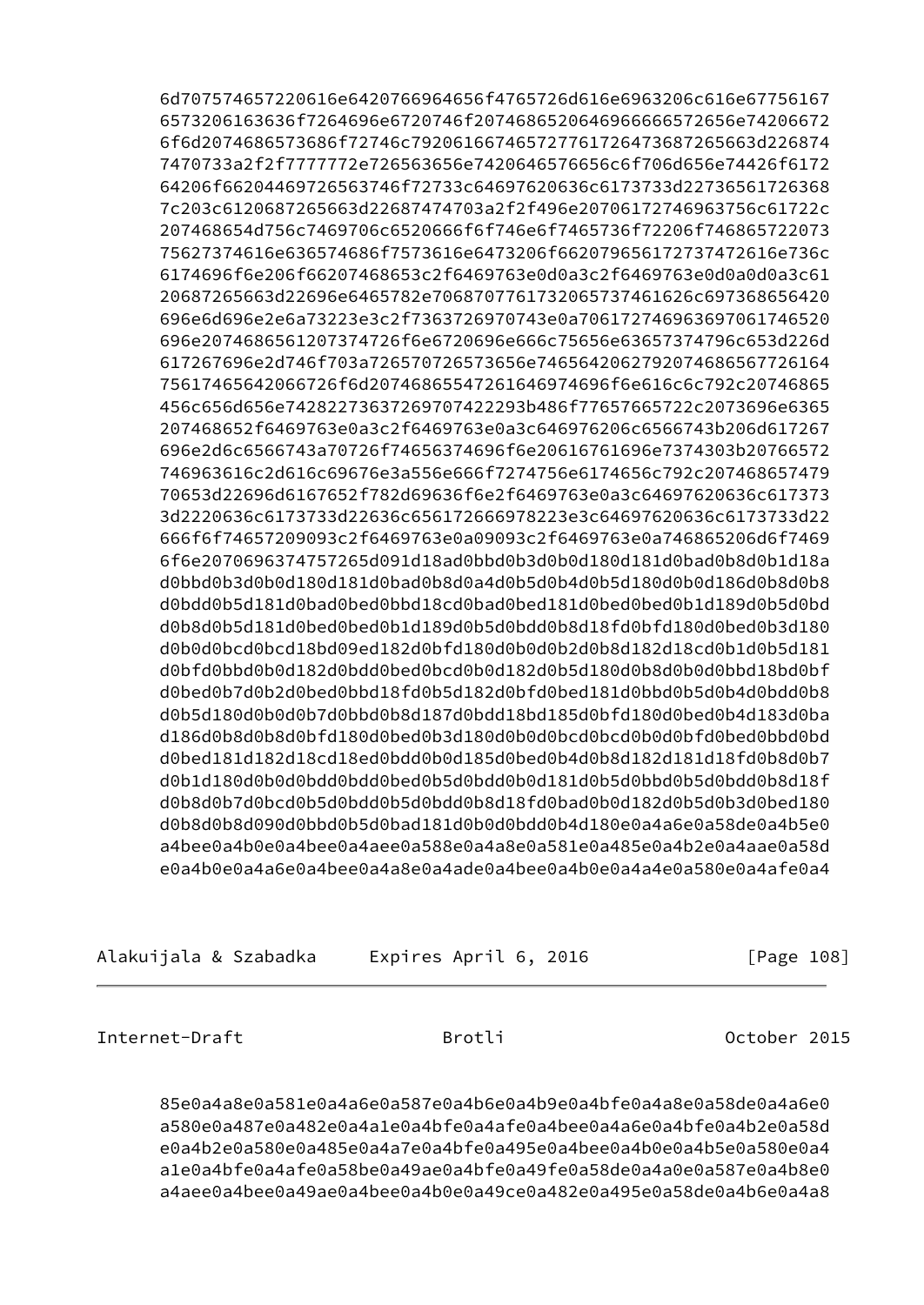e0a4a6e0a581e0a4a8e0a4bfe0a4afe0a4bee0a4aae0a58de0a4b0e0a4afe0a5 8be0a497e0a485e0a4a8e0a581e0a4b8e0a4bee0a4b0e0a491e0a4a8e0a4b2e0 a4bee0a487e0a4a8e0a4aae0a4bee0a4b0e0a58de0a49fe0a580e0a4b6e0a4b0 e0a58de0a4a4e0a58be0a482e0a4b2e0a58be0a495e0a4b8e0a4ade0a4bee0a4 abe0a4bce0a58de0a4b2e0a588e0a4b6e0a4b6e0a4b0e0a58de0a4a4e0a587e0 a482e0a4aae0a58de0a4b0e0a4a6e0a587e0a4b6e0a4aae0a58de0a4b2e0a587 e0a4afe0a4b0e0a495e0a587e0a482e0a4a6e0a58de0a4b0e0a4b8e0a58de0a4 a5e0a4bfe0a4a4e0a4bfe0a489e0a4a4e0a58de0a4aae0a4bee0a4a6e0a489e0 a4a8e0a58de0a4b9e0a587e0a482e0a49ae0a4bfe0a49fe0a58de0a4a0e0a4be e0a4afe0a4bee0a4a4e0a58de0a4b0e0a4bee0a49ce0a58de0a4afe0a4bee0a4 a6e0a4bee0a4aae0a581e0a4b0e0a4bee0a4a8e0a587e0a49ce0a58be0a4a1e0 a4bce0a587e0a482e0a485e0a4a8e0a581e0a4b5e0a4bee0a4a6e0a4b6e0a58d e0a4b0e0a587e0a4a3e0a580e0a4b6e0a4bfe0a495e0a58de0a4b7e0a4bee0a4 b8e0a4b0e0a495e0a4bee0a4b0e0a580e0a4b8e0a482e0a497e0a58de0a4b0e0 a4b9e0a4aae0a4b0e0a4bfe0a4a3e0a4bee0a4aee0a4ace0a58de0a4b0e0a4be e0a482e0a4a1e0a4ace0a49ae0a58de0a49ae0a58be0a482e0a489e0a4aae0a4 b2e0a4ace0a58de0a4a7e0a4aee0a482e0a4a4e0a58de0a4b0e0a580e0a4b8e0 a482e0a4aae0a4b0e0a58de0a495e0a489e0a4aee0a58de0a4aee0a580e0a4a6 e0a4aee0a4bee0a4a7e0a58de0a4afe0a4aee0a4b8e0a4b9e0a4bee0a4afe0a4 a4e0a4bee0a4b6e0a4ace0a58de0a4a6e0a58be0a482e0a4aee0a580e0a4a1e0 a4bfe0a4afe0a4bee0a486e0a488e0a4aae0a580e0a48fe0a4b2e0a4aee0a58b e0a4ace0a4bee0a487e0a4b2e0a4b8e0a482e0a496e0a58de0a4afe0a4bee0a4 86e0a4aae0a4b0e0a587e0a4b6e0a4a8e0a485e0a4a8e0a581e0a4ace0a482e0 a4a7e0a4ace0a4bee0a49ce0a4bce0a4bee0a4b0e0a4a8e0a4b5e0a580e0a4a8 e0a4a4e0a4aee0a4aae0a58de0a4b0e0a4aee0a581e0a496e0a4aae0a58de0a4 b0e0a4b6e0a58de0a4a8e0a4aae0a4b0e0a4bfe0a4b5e0a4bee0a4b0e0a4a8e0 a581e0a495e0a4b8e0a4bee0a4a8e0a4b8e0a4aee0a4b0e0a58de0a4a5e0a4a8 e0a486e0a4afe0a58be0a49ce0a4bfe0a4a4e0a4b8e0a58be0a4aee0a4b5e0a4 bee0a4b0d8a7d984d985d8b4d8a7d8b1d983d8a7d8aad8a7d984d985d986d8aa d8afd98ad8a7d8aad8a7d984d983d985d8a8d98ad988d8aad8b1d8a7d984d985 d8b4d8a7d987d8afd8a7d8aad8b9d8afd8afd8a7d984d8b2d988d8a7d8b1d8b9 d8afd8afd8a7d984d8b1d8afd988d8afd8a7d984d8a5d8b3d984d8a7d985d98a d8a9d8a7d984d981d988d8aad988d8b4d988d8a8d8a7d984d985d8b3d8a7d8a8 d982d8a7d8aad8a7d984d985d8b9d984d988d985d8a7d8aad8a7d984d985d8b3 d984d8b3d984d8a7d8aad8a7d984d8acd8b1d8a7d981d98ad983d8b3d8a7d984 d8a7d8b3d984d8a7d985d98ad8a9d8a7d984d8a7d8aad8b5d8a7d984d8a7d8aa 6b6579776f7264732220636f6e74656e743d2277332e6f72672f313939392f78 68746d6c223e3c61207461726765743d225f626c616e6b2220746578742f6874 6d6c3b20636861727365743d22207461726765743d225f626c616e6b223e3c74 61626c652063656c6c70616464696e673d226175746f636f6d706c6574653d22 6f66662220746578742d616c69676e3a2063656e7465723b746f206c61737420 76657273696f6e206279206261636b67726f756e642d636f6c6f723a20232220 687265663d22687474703a2f2f7777772e2f6469763e3c2f6469763e3c646976

Alakuijala & Szabadka Expires April 6, 2016

[Page 109]

Internet-Draft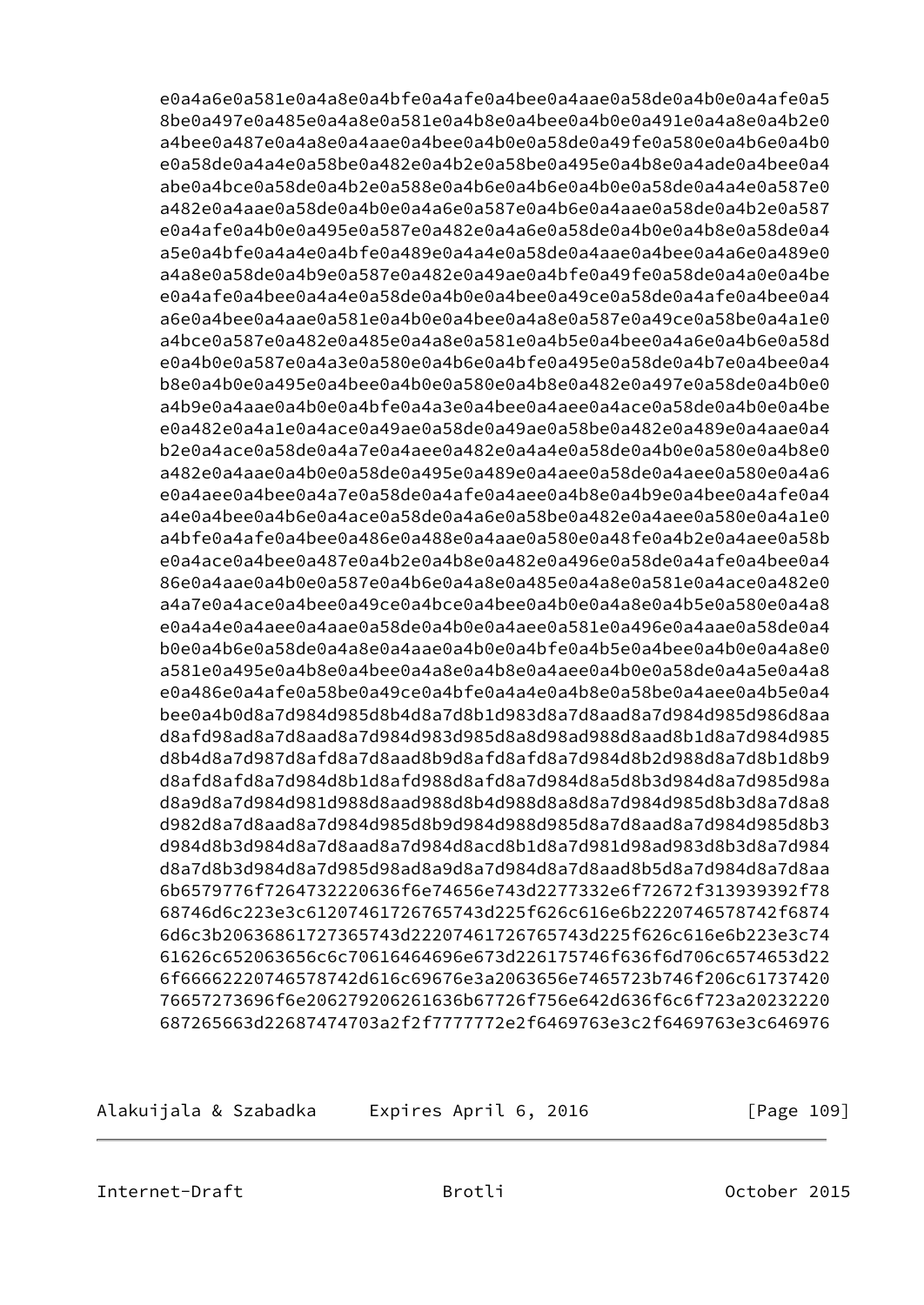2069643d3c6120687265663d22232220636c6173733d22223e3c696d67207372 633d22687474703a2f2f637269707422207372633d22687474703a2f2f0a3c73 6372697074206c616e67756167653d222f2f454e222022687474703a2f2f7777 772e77656e636f6465555249436f6d706f6e656e74282220687265663d226a61 76617363726970743a3c64697620636c6173733d22636f6e74656e74646f6375 6d656e742e777269746528273c7363706f736974696f6e3a206162736f6c7574 653b736372697074207372633d22687474703a2f2f207374796c653d226d6172 67696e2d746f703a2e6d696e2e6a73223e3c2f7363726970743e0a3c2f646976 3e0a3c64697620636c6173733d2277332e6f72672f313939392f7868746d6c22 200a0d0a3c2f626f64793e0d0a3c2f68746d6c3e64697374696e6374696f6e20 6265747765656e2f22207461726765743d225f626c616e6b223e3c6c696e6b20 687265663d22687474703a2f2f656e636f64696e673d227574662d38223f3e0a 772e6164644576656e744c697374656e65723f616374696f6e3d22687474703a 2f2f7777772e69636f6e2220687265663d22687474703a2f2f207374796c653d 226261636b67726f756e643a747970653d22746578742f63737322202f3e0a6d 6574612070726f70657274793d226f673a743c696e70757420747970653d2274 6578742220207374796c653d22746578742d616c69676e3a7468652064657665 6c6f706d656e74206f662074796c6573686565742220747970653d2274656874 6d6c3b20636861727365743d7574662d38697320636f6e736964657265642074 6f2062657461626c652077696474683d22313030252220496e20616464697469 6f6e20746f2074686520636f6e747269627574656420746f2074686520646966 666572656e636573206265747765656e646576656c6f706d656e74206f662074 686520497420697320696d706f7274616e7420746f203c2f7363726970743e0a 0a3c73637269707420207374796c653d22666f6e742d73697a653a313e3c2f73 70616e3e3c7370616e2069643d67624c696272617279206f6620436f6e677265 73733c696d67207372633d22687474703a2f2f696d456e676c69736820747261 6e736c6174696f6e41636164656d79206f6620536369656e6365736469762073 74796c653d22646973706c61793a636f6e737472756374696f6e206f66207468 652e676574456c656d656e744279496428696429696e20636f6e6a756e637469 6f6e2077697468456c656d656e74282773637269707427293b203c6d65746120 70726f70657274793d226f673ad091d18ad0bbd0b3d0b0d180d181d0bad0b80a 20747970653d227465787422206e616d653d223e5072697661637920506f6c69 63793c2f613e61646d696e6973746572656420627920746865656e61626c6553 696e676c65526571756573747374796c653d2671756f743b6d617267696e3a3c 2f6469763e3c2f6469763e3c2f6469763e3c3e3c696d67207372633d22687474 703a2f2f69207374796c653d2671756f743b666c6f61743a7265666572726564 20746f2061732074686520746f74616c20706f70756c6174696f6e206f66696e 2057617368696e67746f6e2c20442e432e207374796c653d226261636b67726f 756e642d616d6f6e67206f74686572207468696e67732c6f7267616e697a6174 696f6e206f662074686570617274696369706174656420696e20746865746865 20696e74726f64756374696f6e206f666964656e746966696564207769746820 74686566696374696f6e616c20636861726163746572204f78666f726420556e 6976657273697479206d6973756e6465727374616e64696e67206f6654686572 65206172652c20686f77657665722c7374796c6573686565742220687265663d 222f436f6c756d62696120556e6976657273697479657870616e64656420746f 20696e636c756465757375616c6c7920726566657272656420746f696e646963 6174696e67207468617420746865686176652073756767657374656420746861 74616666696c6961746564207769746820746865636f7272656c6174696f6e20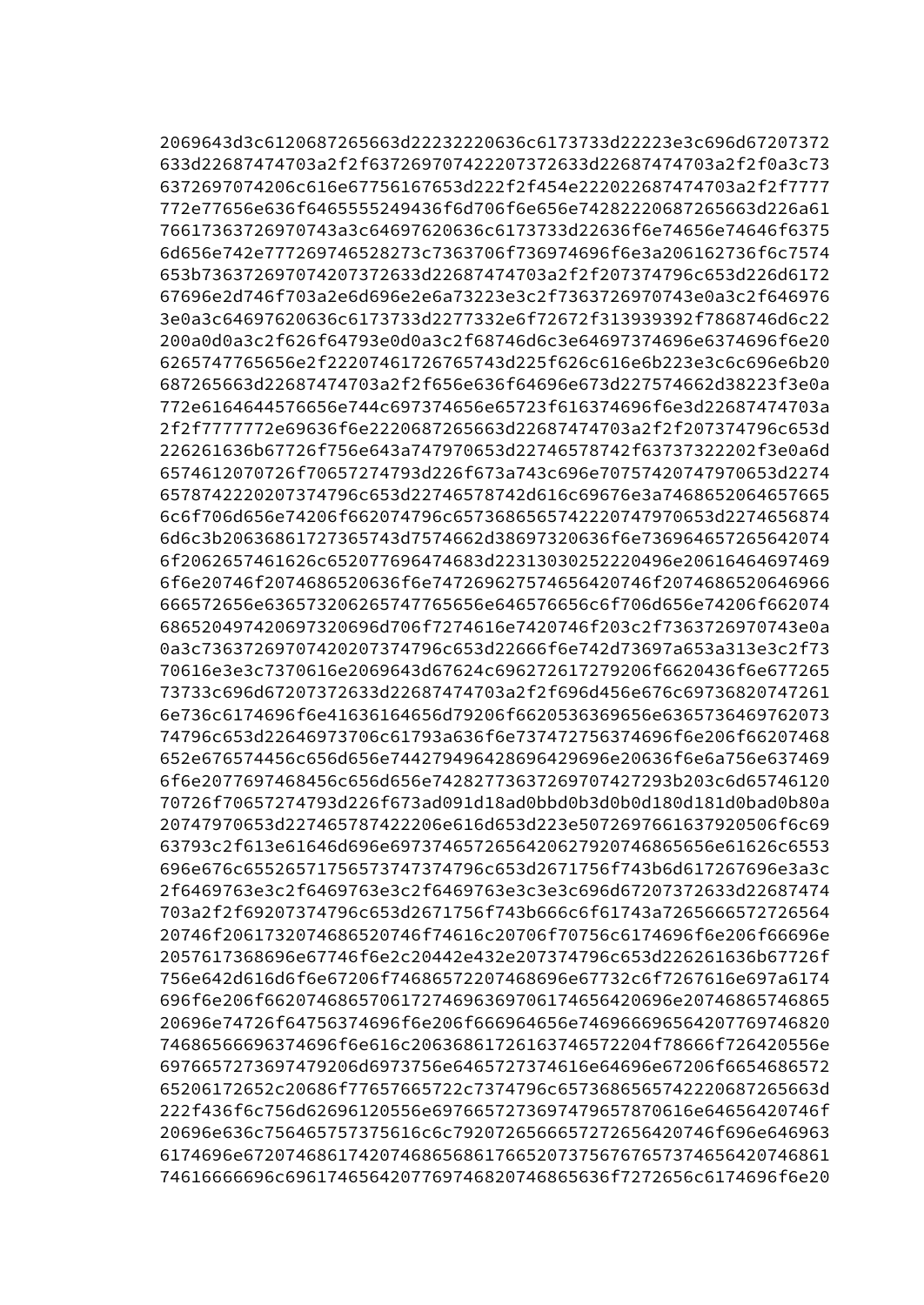Internet-Draft Brotli October 2015

 6265747765656e6e756d626572206f6620646966666572656e743e3c2f74643e 3c2f74723e3c2f7461626c653e52657075626c6963206f66204972656c616e64 0a3c2f7363726970743e0a3c73637269707420756e6465722074686520696e66 6c75656e6365636f6e747269627574696f6e20746f207468654f666669636961 6c2077656273697465206f66686561647175617274657273206f662074686563 656e74657265642061726f756e6420746865696d706c69636174696f6e73206f 662074686568617665206265656e20646576656c6f7065644665646572616c20 52657075626c6963206f66626563616d6520696e6372656173696e676c79636f 6e74696e756174696f6e206f66207468654e6f74652c20686f77657665722c20 7468617473696d696c617220746f2074686174206f66206361706162696c6974 696573206f66207468656163636f7264616e6365207769746820746865706172 7469636970616e747320696e207468656675727468657220646576656c6f706d 656e74756e6465722074686520646972656374696f6e6973206f6674656e2063 6f6e7369646572656468697320796f756e6765722062726f746865723c2f7464 3e3c2f74723e3c2f7461626c653e3c6120687474702d65717569763d22582d55 412d706879736963616c2070726f706572746965736f66204272697469736820 436f6c756d626961686173206265656e20637269746963697a65642877697468 2074686520657863657074696f6e7175657374696f6e732061626f7574207468 6570617373696e67207468726f7567682074686530222063656c6c7061646469 6e673d2230222074686f7573616e6473206f662070656f706c65726564697265 63747320686572652e20466f7268617665206368696c6472656e20756e646572 2533452533432f7363726970742533452229293b3c6120687265663d22687474 703a2f2f7777772e3c6c693e3c6120687265663d22687474703a2f2f73697465 5f6e616d652220636f6e74656e743d22746578742d6465636f726174696f6e3a 6e6f6e657374796c653d22646973706c61793a206e6f6e653c6d657461206874 74702d65717569763d22582d6e6577204461746528292e67657454696d652829 20747970653d22696d6167652f782d69636f6e223c2f7370616e3e3c7370616e 20636c6173733d226c616e67756167653d226a61766173637269707477696e64 6f772e6c6f636174696f6e2e687265663c6120687265663d226a617661736372 6970743a2d2d3e0d0a3c73637269707420747970653d22743c6120687265663d 27687474703a2f2f7777772e686f72746375742069636f6e2220687265663d22 3c2f6469763e0d0a3c64697620636c6173733d223c736372697074207372633d 22687474703a2f2f222072656c3d227374796c6573686565742220743c2f6469 763e0a3c73637269707420747970653d2f613e203c6120687265663d22687474 703a2f2f20616c6c6f775472616e73706172656e63793d22582d55412d436f6d 70617469626c652220636f6e72656c6174696f6e73686970206265747765656e 0a3c2f7363726970743e0d0a3c736372697074203c2f613e3c2f6c693e3c2f75 6c3e3c2f6469763e6173736f6369617465642077697468207468652070726f67 72616d6d696e67206c616e67756167653c2f613e3c6120687265663d22687474 703a2f2f3c2f613e3c2f6c693e3c6c6920636c6173733d22666f726d20616374 696f6e3d22687474703a2f2f3c646976207374796c653d22646973706c61793a 747970653d227465787422206e616d653d2271223c7461626c65207769647468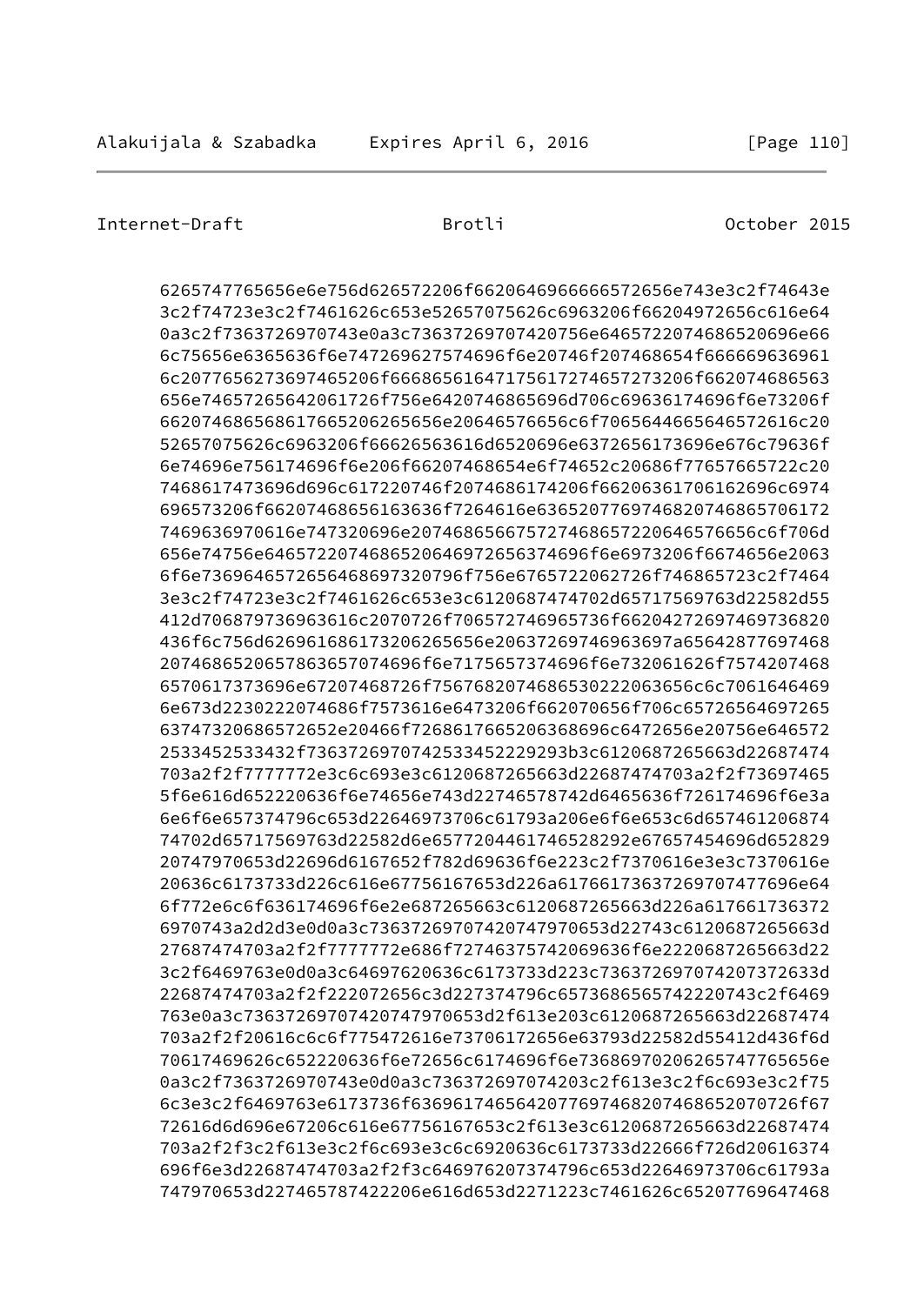3d223130302522206261636b67726f756e642d706f736974696f6e3a2220626f 726465723d2230222077696474683d2272656c3d2273686f7274637574206963 6f6e222068363e3c756c3e3c6c693e3c6120687265663d2220203c6d65746120 687474702d65717569763d2263737322206d656469613d2273637265656e2220 726573706f6e7369626c6520666f7220746865202220747970653d226170706c 69636174696f6e2f22207374796c653d226261636b67726f756e642d68746d6c

|  | Alakuijala & Szabadka | Expires April 6, 2016 |  |  |
|--|-----------------------|-----------------------|--|--|
|  |                       |                       |  |  |

 $\lceil$  Page 111]

Internet-Draft Brotli October 2015

 3b20636861727365743d7574662d382220616c6c6f777472616e73706172656e 63793d227374796c6573686565742220747970653d2274650d0a3c6d65746120 687474702d65717569763d223e3c2f7370616e3e3c7370616e20636c6173733d 2230222063656c6c73706163696e673d2230223e3b0a3c2f7363726970743e0a 3c73637269707420736f6d6574696d65732063616c6c656420746865646f6573 206e6f74206e65636573736172696c79466f72206d6f726520696e666f726d61 74696f6e61742074686520626567696e6e696e67206f66203c21444f43545950 452068746d6c3e3c68746d6c706172746963756c61726c7920696e2074686520 747970653d2268696464656e22206e616d653d226a6176617363726970743a76 6f69642830293b226566666563746976656e657373206f662074686520617574 6f636f6d706c6574653d226f6666222067656e6572616c6c7920636f6e736964 657265643e3c696e70757420747970653d22746578742220223e3c2f73637269 70743e0d0a3c7363726970747468726f7567686f75742074686520776f726c64 636f6d6d6f6e206d6973636f6e63657074696f6e6173736f63696174696f6e20 77697468207468653c2f6469763e0a3c2f6469763e0a3c646976206364757269 6e6720686973206c69666574696d652c636f72726573706f6e64696e6720746f 20746865747970653d22696d6167652f782d69636f6e2220616e20696e637265 6173696e67206e756d6265726469706c6f6d617469632072656c6174696f6e73 617265206f6674656e20636f6e736964657265646d6574612063686172736574 3d227574662d3822203c696e70757420747970653d227465787422206578616d 706c657320696e636c75646520746865223e3c696d67207372633d2268747470 3a2f2f6970617274696369706174696f6e20696e207468657468652065737461 626c6973686d656e74206f660a3c2f6469763e0a3c64697620636c6173733d22 26616d703b6e6273703b26616d703b6e6273703b746f2064657465726d696e65 2077686574686572717569746520646966666572656e742066726f6d6d61726b 65642074686520626567696e6e696e6764697374616e6365206265747765656e 20746865636f6e747269627574696f6e7320746f20746865636f6e666c696374 206265747765656e20746865776964656c7920636f6e7369646572656420746f 776173206f6e65206f6620746865206669727374776974682076617279696e67 2064656772656573686176652073706563756c61746564207468617428646f63 756d656e742e676574456c656d656e7470617274696369706174696e6720696e 207468656f726967696e616c6c7920646576656c6f7065646574612063686172 7365743d227574662d38223e20747970653d22746578742f63737322202f3e0a 696e7465726368616e676561626c7920776974686d6f726520636c6f73656c79 2072656c61746564736f6369616c20616e6420706f6c69746963616c74686174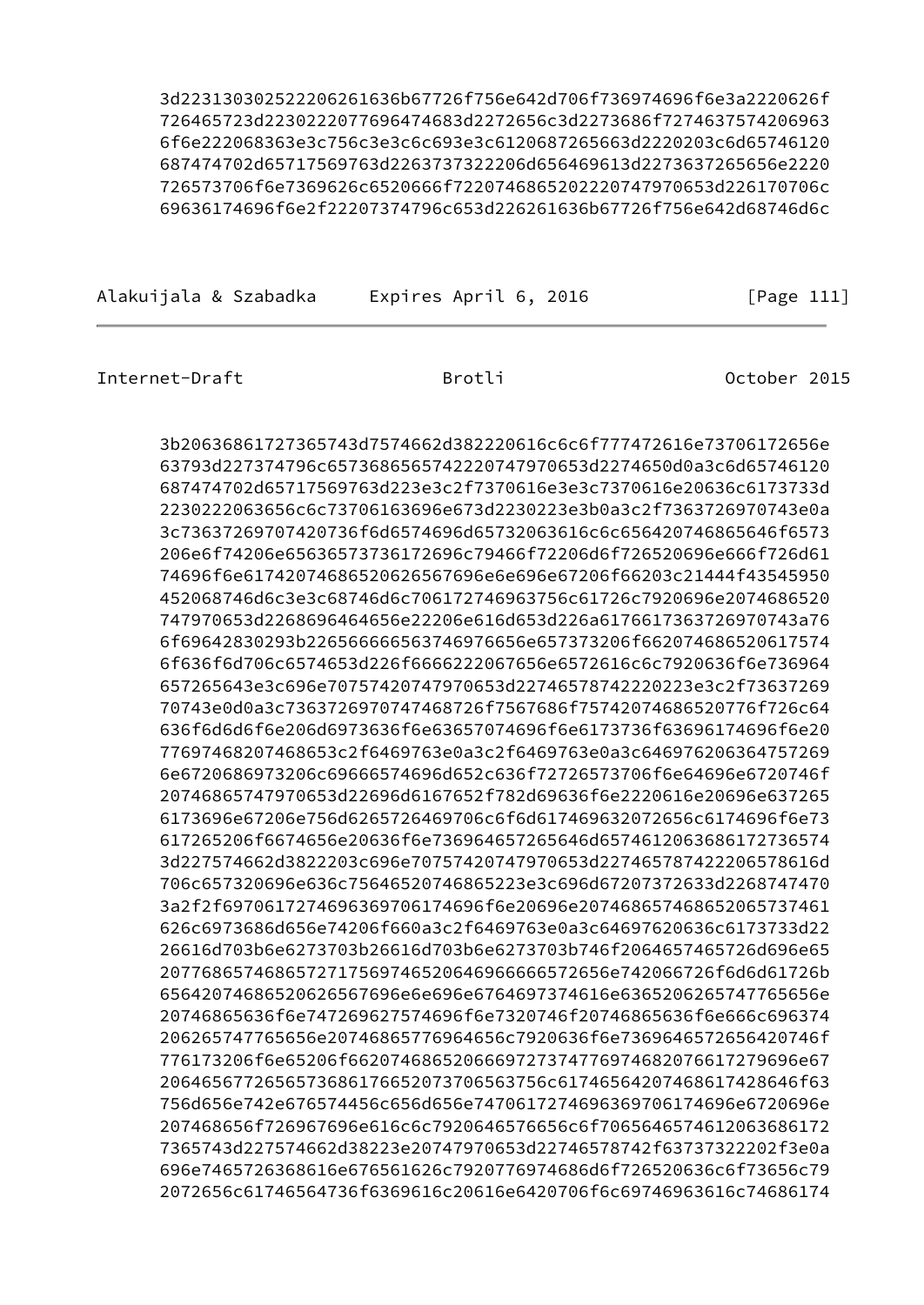20776f756c64206f746865727769736570657270656e646963756c617220746f 207468657374796c6520747970653d22746578742f637373747970653d227375 626d697422206e616d653d2266616d696c696573207265736964696e6720696e 646576656c6f70696e6720636f756e7472696573636f6d70757465722070726f 6772616d6d696e6765636f6e6f6d696320646576656c6f706d656e7464657465 726d696e6174696f6e206f6620746865666f72206d6f726520696e666f726d61 74696f6e6f6e207365766572616c206f63636173696f6e73706f7274756775c3 aa7320284575726f70657529d0a3d0bad180d0b0d197d0bdd181d18cd0bad0b0 d183d0bad180d0b0d197d0bdd181d18cd0bad0b0d0a0d0bed181d181d0b8d0b9 d181d0bad0bed0b9d0bcd0b0d182d0b5d180d0b8d0b0d0bed0bad0b2d0b8d0bd d184d0bdd0bcd0b0d186d0b8d0b8d183d0bfd180d0b0d0b2d0bbd0b5d0bd d0b8d18fd0bdd0b5d0bed0b1d185d0bed0b4d0b8d0bcd0bed0b8d0bdd184d0be d180d0bcd0b0d186d0b8d18fd098d0bdd184d0bed180d0bcd0b0d186d0b8d18f

| Alakuijala & Szabadka | Expires April 6, 2016 | [Page 112] |
|-----------------------|-----------------------|------------|
|-----------------------|-----------------------|------------|

Internet-Draft

Brotli

October 2015

d0a0d0b5d181d0bfd183d0b1d0bbd0b8d0bad0b8d0bad0bed0bbd0b8d187d0b5 d181d182d0b2d0bed0b8d0bdd184d0bed180d0bcd0b0d186d0b8d18ed182d0b5 d180d180d0b8d182d0bed180d0b8d0b8d0b4d0bed181d182d0b0d182d0bed187 d0bdd0bed8a7d984d985d8aad988d8a7d8acd8afd988d986d8a7d984d8a7d8b4 d8aad8b1d8a7d983d8a7d8aad8a7d984d8a7d982d8aad8b1d8a7d8add8a7d8aa 68746d6c3b20636861727365743d5554462d38222073657454696d656f757428 66756e6374696f6e2829646973706c61793a696e6c696e652d626c6f636b3b3c 696e70757420747970653d227375626d6974222074797065203d202774657874 2f6a617661736372693c696d67207372633d22687474703a2f2f7777772e2220 22687474703a2f2f7777772e77332e6f72672f73686f72746375742069636f6e 2220687265663d2222206175746f636f6d706c6574653d226f666622203c2f61 3e3c2f6469763e3c64697620636c6173733d3c2f613e3c2f6c693e0a3c6c6920 636c6173733d226373732220747970653d22746578742f63737322203c666f72 6d20616374696f6e3d22687474703a2f2f78742f6373732220687265663d2268 7474703a2f2f6c696e6b2072656c3d22616c7465726e61746522200d0a3c7363 7269707420747970653d22746578742f206f6e636c69636b3d226a6176617363 726970743a286e65772044617465292e67657454696d6528297d686569676874 3d2231222077696474683d2231222050656f706c6527732052657075626c6963 206f6620203c6120687265663d22687474703a2f2f7777772e746578742d6465 636f726174696f6e3a756e64657274686520626567696e6e696e67206f662074 6865203c2f6469763e0a3c2f6469763e0a3c2f6469763e0a65737461626c6973 686d656e74206f6620746865203c2f6469763e3c2f6469763e3c2f6469763e3c 2f642376696577706f72747b6d696e2d6865696768743a0a3c73637269707420 7372633d22687474703a2f2f6f7074696f6e3e3c6f7074696f6e2076616c7565 3d6f6674656e20726566657272656420746f206173202f6f7074696f6e3e0a3c 6f7074696f6e2076616c753c21444f43545950452068746d6c3e0a3c212d2d5b 496e7465726e6174696f6e616c20416972706f72743e0a3c6120687265663d22 687474703a2f2f7777773c2f613e3c6120687265663d22687474703a2f2f77e0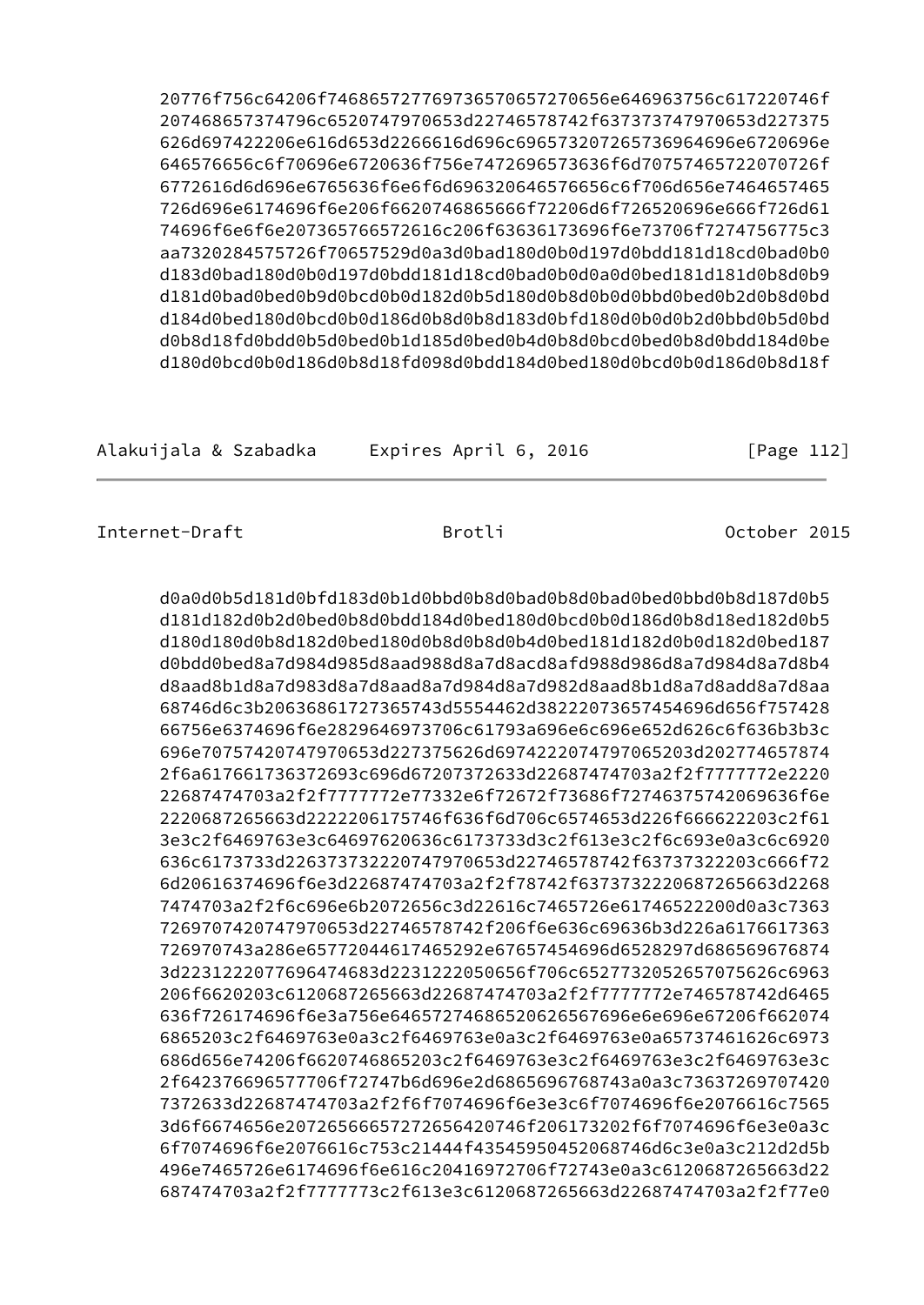b8a0e0b8b2e0b8a9e0b8b2e0b984e0b897e0b8a2e183a5e18390e183a0e18397 e183a3e1839ae18398e6ada3e9ab94e4b8ade696872028e7b981e9ab9429e0a4 a8e0a4bfe0a4b0e0a58de0a4a6e0a587e0a4b6e0a4a1e0a4bee0a489e0a4a8e0 a4b2e0a58be0a4a1e0a495e0a58de0a4b7e0a587e0a4a4e0a58de0a4b0e0a49c e0a4bee0a4a8e0a495e0a4bee0a4b0e0a580e0a4b8e0a482e0a4ace0a482e0a4 a7e0a4bfe0a4a4e0a4b8e0a58de0a4a5e0a4bee0a4aae0a4a8e0a4bee0a4b8e0 a58de0a4b5e0a580e0a495e0a4bee0a4b0e0a4b8e0a482e0a4b8e0a58de0a495 e0a4b0e0a4a3e0a4b8e0a4bee0a4aee0a497e0a58de0a4b0e0a580e0a49ae0a4 bfe0a49fe0a58de0a4a0e0a58be0a482e0a4b5e0a4bfe0a49ce0a58de0a49ee0 a4bee0a4a8e0a485e0a4aee0a587e0a4b0e0a4bfe0a495e0a4bee0a4b5e0a4bf e0a4ade0a4bfe0a4a8e0a58de0a4a8e0a497e0a4bee0a4a1e0a4bfe0a4afe0a4 bee0a481e0a495e0a58de0a4afe0a58be0a482e0a495e0a4bfe0a4b8e0a581e0 a4b0e0a495e0a58de0a4b7e0a4bee0a4aae0a4b9e0a581e0a481e0a49ae0a4a4 e0a580e0a4aae0a58de0a4b0e0a4ace0a482e0a4a7e0a4a8e0a49fe0a4bfe0a4 aae0a58de0a4aae0a4a3e0a580e0a495e0a58de0a4b0e0a4bfe0a495e0a587e0 a49fe0a4aae0a58de0a4b0e0a4bee0a4b0e0a482e0a4ade0a4aae0a58de0a4b0 e0a4bee0a4aae0a58de0a4a4e0a4aee0a4bee0a4b2e0a4bfe0a495e0a58be0a4 82e0a4b0e0a4abe0a4bce0a58de0a4a4e0a4bee0a4b0e0a4a8e0a4bfe0a4b0e0 a58de0a4aee0a4bee0a4a3e0a4b2e0a4bfe0a4aee0a4bfe0a49fe0a587e0a4a1 6465736372697074696f6e2220636f6e74656e743d22646f63756d656e742e6c

Alakuijala & Szabadka Expires April 6, 2016 [Page 113]

Internet-Draft

Brotli

October 2015

6f636174696f6e2e70726f742e676574456c656d656e747342795461674e616d 65283c21444f43545950452068746d6c3e0a3c68746d6c203c6d657461206368 61727365743d227574662d38223e3a75726c2220636f6e74656e743d22687474 703a2f2f2e637373222072656c3d227374796c657368656574227374796c6520 747970653d22746578742f637373223e747970653d22746578742f6373732220 687265663d2277332e6f72672f313939392f7868746d6c2220786d6c74797065 3d22746578742f6a61766173637269707422206d6574686f643d226765742220 616374696f6e3d226c696e6b2072656c3d227374796c6573686565742220203d 20646f63756d656e742e676574456c656d656e74747970653d22696d6167652f 782d69636f6e22202f3e63656c6c70616464696e673d2230222063656c6c7370 2e6373732220747970653d22746578742f63737322203c2f613e3c2f6c693e3c 6c693e3c6120687265663d22222077696474683d223122206865696768743d22 3122223e3c6120687265663d22687474703a2f2f7777772e7374796c653d2264 6973706c61793a6e6f6e653b223e616c7465726e6174652220747970653d2261 70706c692d2f2f5733432f2f445444205848544d4c20312e3020656c6c737061 63696e673d2230222063656c6c70616420747970653d2268696464656e222076 616c75653d222f613e266e6273703b3c7370616e20726f6c653d22730a3c696e 70757420747970653d2268696464656e22206c616e67756167653d224a617661 536372697074222020646f63756d656e742e676574456c656d656e747342673d 2230222063656c6c73706163696e673d223022207970653d22746578742f6373 7322206d656469613d22747970653d27746578742f6a61766173637269707427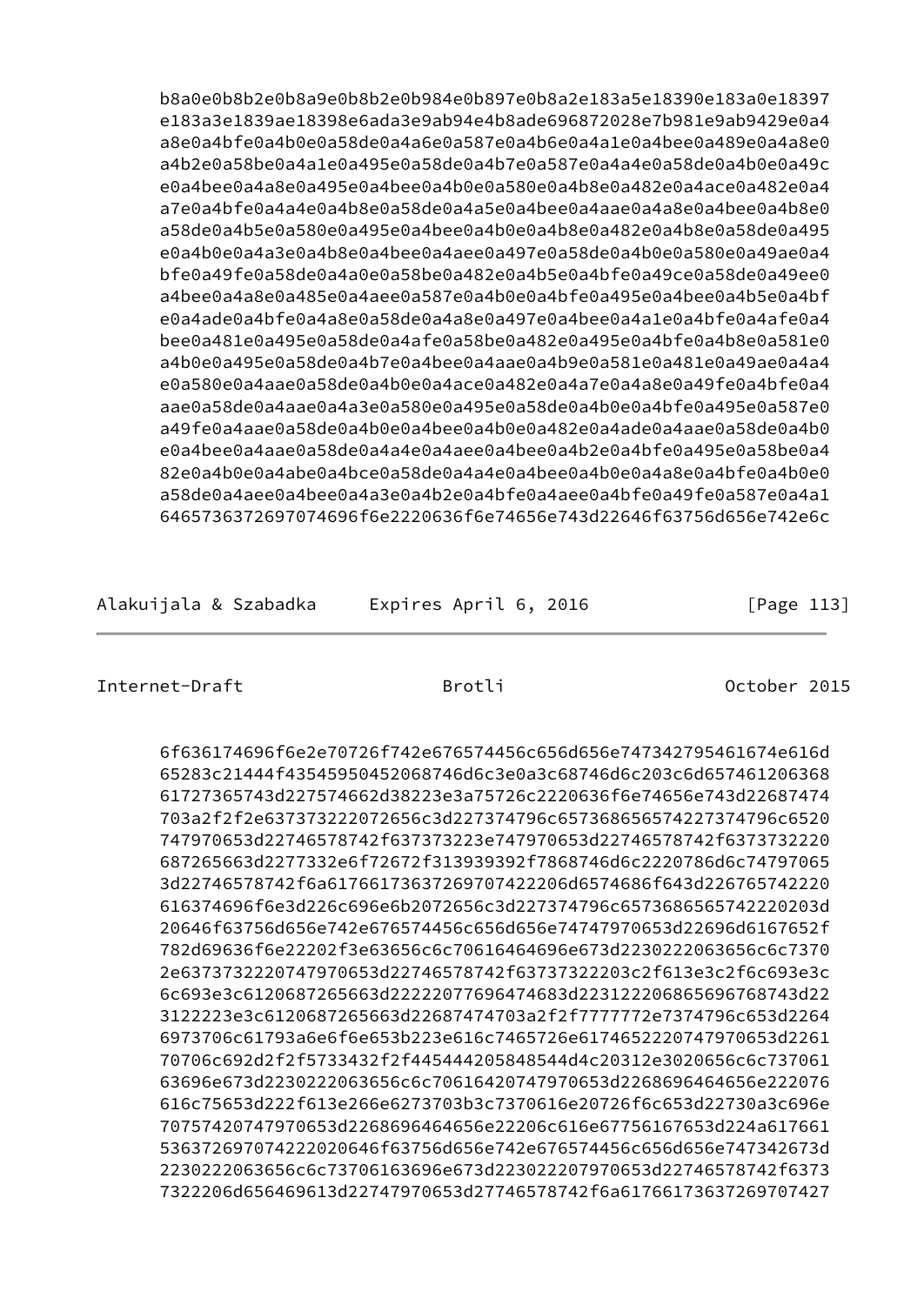776974682074686520657863657074696f6e206f66207970653d22746578742f 637373222072656c3d227374206865696768743d2231222077696474683d2231 22203d272b656e636f6465555249436f6d706f6e656e74283c6c696e6b207265 6c3d22616c7465726e61746522200a626f64792c2074722c20696e7075742c20 746578746d657461206e616d653d22726f626f74732220636f6e6d6574686f64 3d22706f73742220616374696f6e3d223e0a3c6120687265663d22687474703a 2f2f7777772e637373222072656c3d227374796c65736865657422203c2f6469 763e3c2f6469763e3c64697620636c6173736c616e67756167653d226a617661 736372697074223e617269612d68696464656e3d2274727565223ec2b73c7269 70742220747970653d22746578742f6a617661736c3d303b7d2928293b0a2866 756e6374696f6e28297b6261636b67726f756e642d696d6167653a2075726c28 2f613e3c2f6c693e3c6c693e3c6120687265663d226809093c6c693e3c612068 7265663d22687474703a2f2f61746f722220617269612d68696464656e3d2274 72753e203c6120687265663d22687474703a2f2f7777772e6c616e6775616765 3d226a61766173637269707422202f6f7074696f6e3e0a3c6f7074696f6e2076 616c75652f6469763e3c2f6469763e3c64697620636c6173733d7261746f7222 20617269612d68696464656e3d227472653d286e65772044617465292e676574 54696d652829706f7274756775c3aa732028646f2042726173696c29d0bed180 d0b3d0b0d0bdd0b8d0b7d0b0d186d0b8d0b8d0b2d0bed0b7d0bcd0bed0b6d0bd d0bed181d182d18cd0bed0b1d180d0b0d0b7d0bed0b2d0b0d0bdd0b8d18fd180 d0b5d0b3d0b8d181d182d180d0b0d186d0b8d0b8d0b2d0bed0b7d0bcd0bed0b6 d0bdd0bed181d182d0b8d0bed0b1d18fd0b7d0b0d182d0b5d0bbd18cd0bdd0b0 3c21444f43545950452068746d6c205055424c494320226e742d547970652220 636f6e74656e743d22746578742f3c6d65746120687474702d65717569763d22 436f6e746572616e736974696f6e616c2f2f454e222022687474703a3c68746d 6c20786d6c6e733d22687474703a2f2f7777772d2f2f5733432f2f4454442058 48544d4c20312e3020544454442f7868746d6c312d7472616e736974696f6e61

| Alakuijala & Szabadka | Expires April 6, 2016 |  | [Page 114] |
|-----------------------|-----------------------|--|------------|
|-----------------------|-----------------------|--|------------|

Internet-Draft

Brotli

October 2015

6c2f2f7777772e77332e6f72672f54522f7868746d6c312f7065203d20277465 78742f6a617661736372697074273b3c6d657461206e616d653d226465736372 697074696f6e706172656e744e6f64652e696e736572744265666f72653c696e 70757420747970653d2268696464656e22206e616a732220747970653d227465 78742f6a6176617363726928646f63756d656e74292e72656164792866756e63 746973637269707420747970653d22746578742f6a61766173696d6167652220 636f6e74656e743d22687474703a2f2f55412d436f6d70617469626c65222063 6f6e74656e743d746d6c3b20636861727365743d7574662d3822202f3e0a6c69 6e6b2072656c3d2273686f72746375742069636f6e3c6c696e6b2072656c3d22 7374796c65736865657422203c2f7363726970743e0a3c736372697074207479 70653d3d20646f63756d656e742e637265617465456c656d656e3c6120746172 6765743d225f626c616e6b2220687265663d20646f63756d656e742e67657445 6c656d656e747342696e70757420747970653d227465787422206e616d653d61 2e74797065203d2027746578742f6a617661736372696e70757420747970653d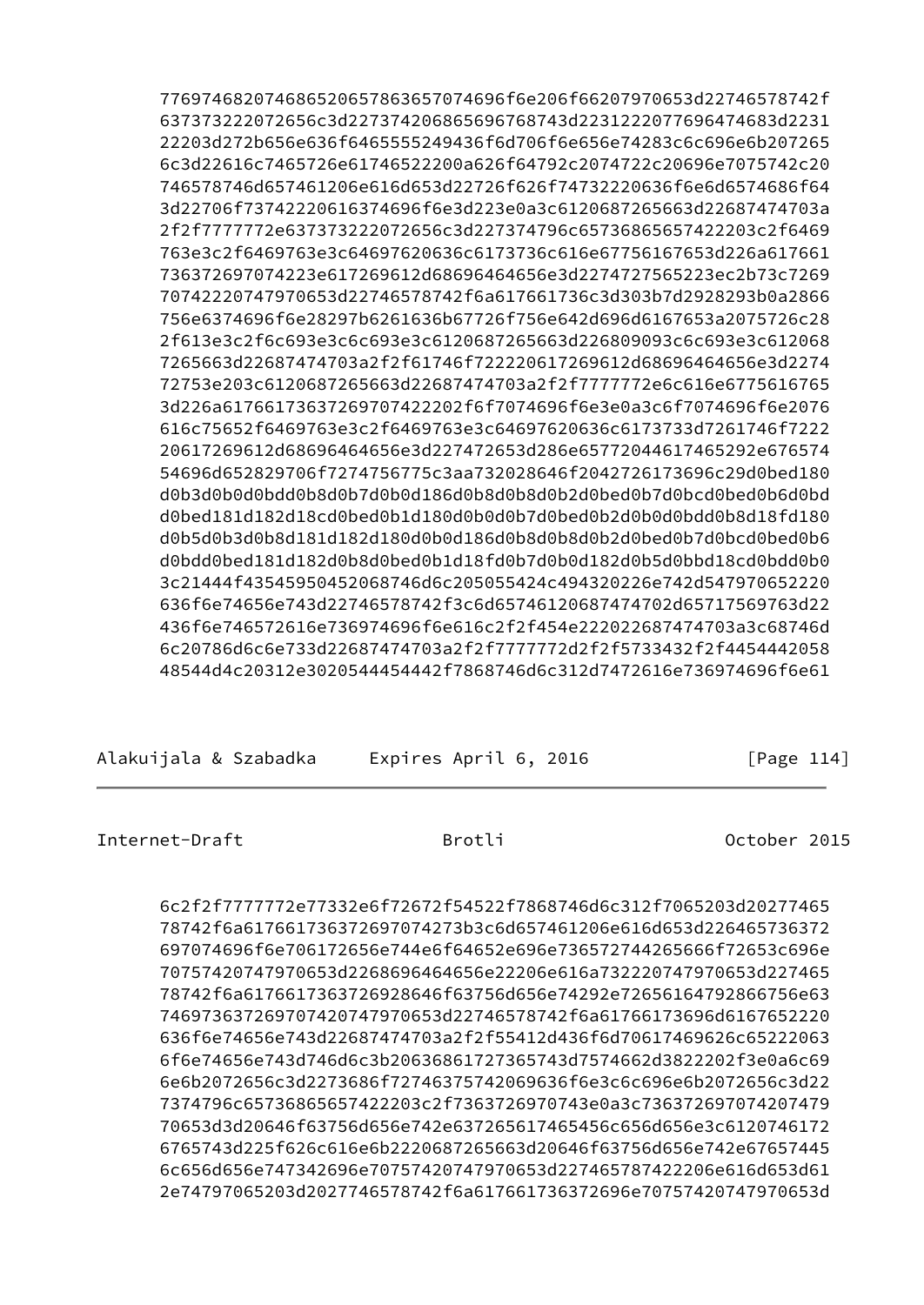2268696464656e22206e616d6568746d6c3b20636861727365743d7574662d38 22202f3e647464223e0a3c68746d6c20786d6c6e733d22687474702d2f2f5733 432f2f4454442048544d4c20342e30312054656e747342795461674e616d6528 277363726970742729696e70757420747970653d2268696464656e22206e616d 3c73637269707420747970653d22746578742f6a6176617322207374796c653d 22646973706c61793a6e6f6e653b223e646f63756d656e742e676574456c656d 656e7442794964283d646f63756d656e742e637265617465456c656d656e7428 2720747970653d27746578742f6a61766173637269707427696e707574207479 70653d227465787422206e616d653d22642e676574456c656d656e7473427954 61674e616d6528736e6963616c2220687265663d22687474703a2f2f7777772e 432f2f4454442048544d4c20342e3031205472616e7369743c7374796c652074 7970653d22746578742f637373223e0a0a3c7374796c6520747970653d227465 78742f637373223e696f6e616c2e647464223e0a3c68746d6c20786d6c6e733d 687474702d65717569763d22436f6e74656e742d5479706564696e673d223022 2063656c6c73706163696e673d22302268746d6c3b20636861727365743d7574 662d3822202f3e0a207374796c653d22646973706c61793a6e6f6e653b223e3c 3c6c693e3c6120687265663d22687474703a2f2f7777772e20747970653d2774 6578742f6a617661736372697074273ed0b4d0b5d18fd182d0b5d0bbd18cd0bd d0bed181d182d0b8d181d0bed0bed182d0b2d0b5d182d181d182d0b2d0b8d0b8 d0bfd180d0bed0b8d0b7d0b2d0bed0b4d181d182d0b2d0b0d0b1d0b5d0b7d0be d0bfd0b0d181d0bdd0bed181d182d0b8e0a4aae0a581e0a4b8e0a58de0a4a4e0 a4bfe0a495e0a4bee0a495e0a4bee0a482e0a497e0a58de0a4b0e0a587e0a4b8 e0a489e0a4a8e0a58de0a4b9e0a58be0a482e0a4a8e0a587e0a4b5e0a4bfe0a4 a7e0a4bee0a4a8e0a4b8e0a4ade0a4bee0a4abe0a4bfe0a495e0a58de0a4b8e0 a4bfe0a482e0a497e0a4b8e0a581e0a4b0e0a495e0a58de0a4b7e0a4bfe0a4a4 e0a495e0a589e0a4aae0a580e0a4b0e0a4bee0a487e0a49fe0a4b5e0a4bfe0a4 9ce0a58de0a49ee0a4bee0a4aae0a4a8e0a495e0a4bee0a4b0e0a58de0a4b0e0 a4b5e0a4bee0a488e0a4b8e0a495e0a58de0a4b0e0a4bfe0a4afe0a4a4e0a4be

The number of words for each length is given by the following bitdepth array:

NDBITS := 0, 0, 0, 0, 10, 10, 11, 11, 10, 10,  $10, 10, 10, 9, 9, 8, 7, 7, 8, 7,$ 

| Alakuijala & Szabadka | Expires April 6, 2016 |  |
|-----------------------|-----------------------|--|
|-----------------------|-----------------------|--|

Internet-Draft

 $7, 6, 6, 5,$ 5

<span id="page-130-0"></span>Appendix B. List of word transformations

The string literals are in C format, with respect to the use of backslash escape characters.

Brotli

[Page  $115$ ]

October 2015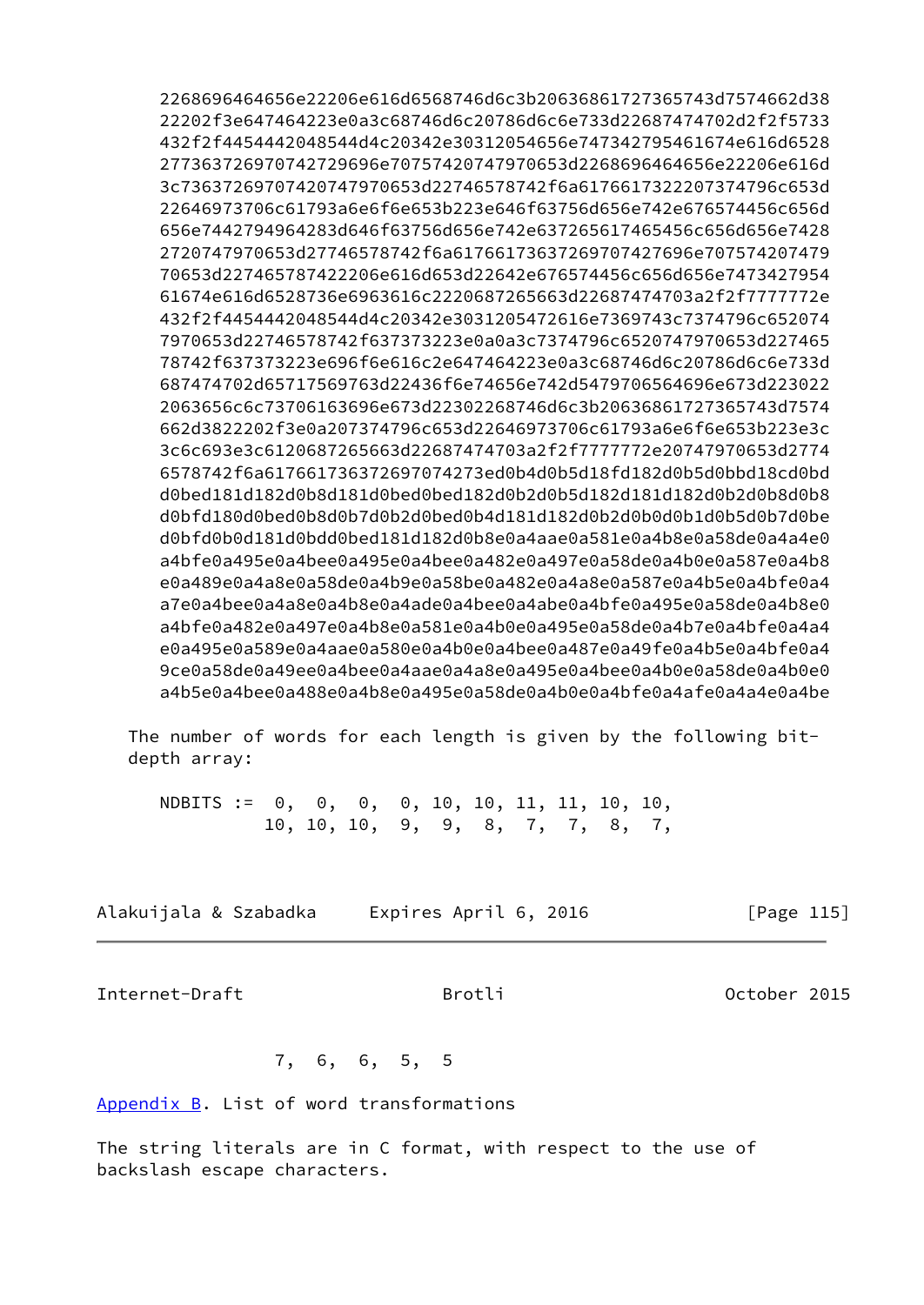In order to generate a length and check value, the transforms can be converted to a series of bytes, where each transform is the prefix sequence of bytes plus a terminating zero byte, a single byte value identifying the transform, and the suffix sequence of bytes plus a terminating zero. The value for the transforms are 0 for Identity, 1 for UppercaseFirst, 2 for UppercaseAll, 3 to 11 for OmitFirst1 to OmitFirst9, and 12 to 20 for OmitLast1 to OmitLast9. The byte sequences that represent the 121 transforms are then concatenated to a single sequence of bytes. The length of that sequence is 648 bytes, and the zlib CRC is 0x3d965f81.

| ID             | Prefix                             | Transform      | Suffix                    |
|----------------|------------------------------------|----------------|---------------------------|
|                |                                    |                |                           |
| $\Theta$       | 11 II                              | Identity       | 11 II                     |
| $\mathbf 1$    | $\mathbf{11}$                      | Identity       | п<br>$^{\prime\prime}$    |
| $\overline{2}$ | 11<br>$^{\prime\prime}$            | Identity       | $\mathbf{H}$<br>"         |
| 3              | $\mathbf{H}$                       | OmitFirst1     | H H                       |
| 4              | <b>HH</b>                          | UppercaseFirst | $\mathbf{u}$<br>п         |
| 5              | 11 II                              | Identity       | п<br>the<br>Ш             |
| 6              | П<br>$\mathbf{H}$                  | Identity       | H H                       |
| $\overline{7}$ | "s<br>Ш                            | Identity       | "<br>п                    |
| 8              | <b>HH</b>                          | Identity       | п<br>of<br>ш              |
| 9              | <b>HH</b>                          | UppercaseFirst | 11 H                      |
| 10             | <b>HH</b>                          | Identity       | п<br>$\mathbf{H}$<br>and  |
| 11             | <b>HH</b>                          | OmitFirst2     | H H                       |
| 12             | <b>HH</b>                          | OmitLast1      | <b>HH</b>                 |
| 13             | п<br>п<br>$\overline{\phantom{a}}$ | Identity       | п<br>п                    |
| 14             | H H                                | Identity       | 11<br>п                   |
| 15             | п.<br>- 11                         | UppercaseFirst | $\mathbf{H}$<br>"         |
| 16             | <b>HH</b>                          | Identity       | п<br>п<br>in              |
| 17             | <b>HH</b>                          | Identity       | п<br>п<br>to              |
| 18             | "e<br>$\mathbf{u}$                 | Identity       | п<br>п                    |
| 19             | <b>HH</b>                          | Identity       | 11 \ 11 11                |
| 20             | <b>HH</b>                          | Identity       | $\mathbf{u}$ $\mathbf{u}$ |
| 21             | <b>HH</b>                          | Identity       | $'' \setminus '' >''$     |
| 22             | $\mathbf{11}$                      | Identity       | "\n"                      |
| 23             | 11 II                              | OmitLast3      | 11 II                     |
| 24             | <b>HH</b>                          | Identity       | "]"                       |
| 25             | <b>HH</b>                          | Identity       | 11<br>for "               |
| 26             | 11 II                              | OmitFirst3     | 11 II                     |
| 27             | H H                                | OmitLast2      | H H                       |

Alakuijala & Szabadka Expires April 6, 2016 [Page 116]

Internet-Draft Brotli October 2015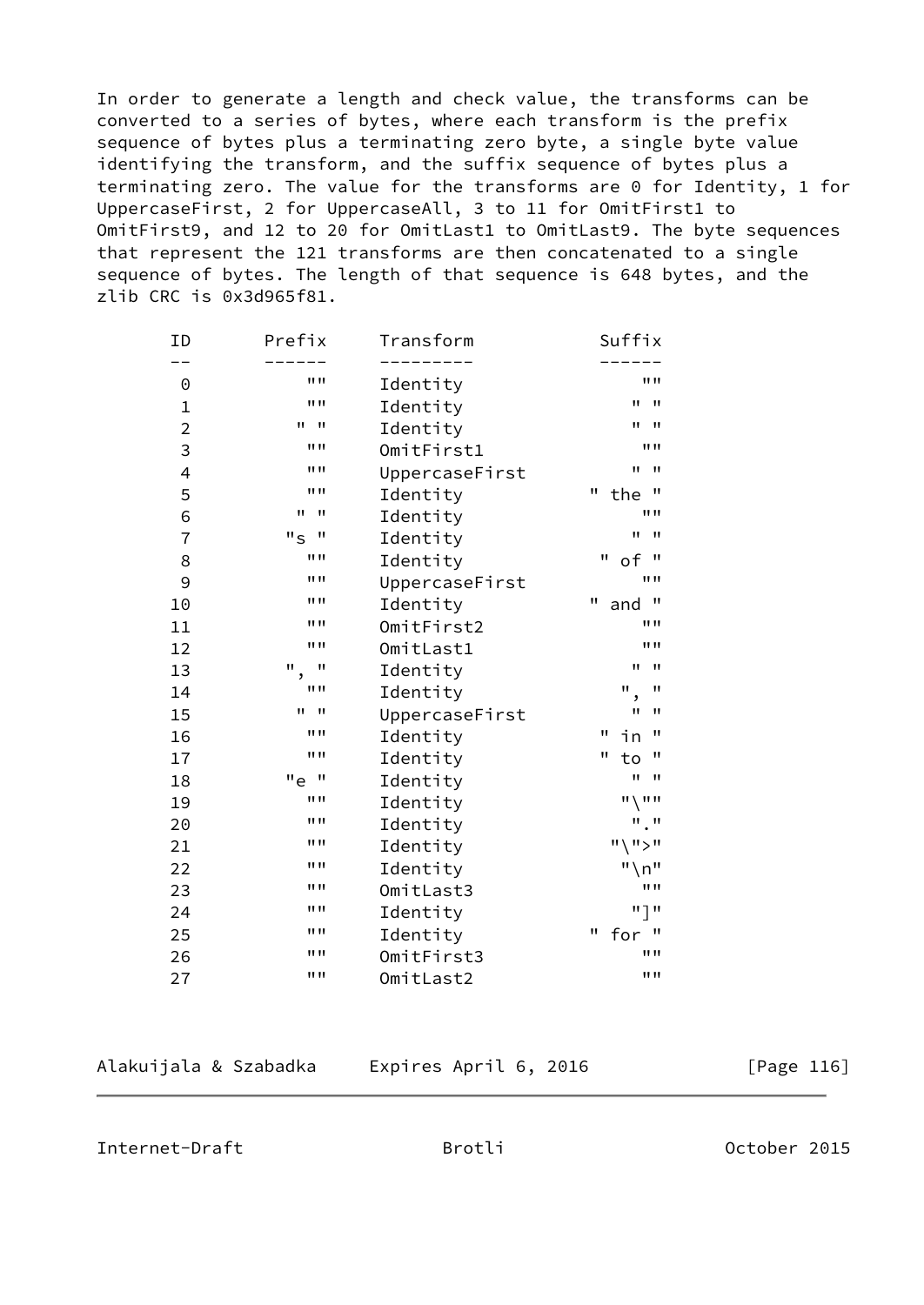| 28 | 11 H                                  | Identity       | п<br>п<br>a                            |
|----|---------------------------------------|----------------|----------------------------------------|
| 29 | H H                                   | Identity       | п<br>that<br>Ш                         |
| 30 | п<br>$\mathbf{H}$                     | UppercaseFirst | H H                                    |
| 31 | <b>HH</b>                             | Identity       | н.<br>Ш                                |
| 32 | $\mathbf{u}$ $\mathbf{u}$             | Identity       | H H                                    |
| 33 | Π.<br>$\mathbf{H}$                    | Identity       | п<br>π                                 |
| 34 | H H                                   | OmitFirst4     | 11 II                                  |
| 35 | <b>HH</b>                             | Identity       | п<br>ш<br>with                         |
| 36 | 11 II                                 | Identity       | 11 I II                                |
| 37 | 11 II                                 | Identity       | п<br>н<br>from                         |
| 38 | 11 II                                 | Identity       | П.<br>п<br>by                          |
| 39 | H H                                   | OmitFirst5     | 11 II                                  |
| 40 | 11 II                                 | OmitFirst6     | H H                                    |
| 41 | п<br>Ш<br>the                         | Identity       | 11 II                                  |
| 42 | H H                                   | OmitLast4      | H H                                    |
| 43 | <b>HH</b>                             | Identity       | ". The<br>ш                            |
| 44 | 11 II                                 |                | H H                                    |
|    | 11 II                                 | UppercaseAll   | п<br>п                                 |
| 45 | 11 II                                 | Identity       | on<br>п<br>п                           |
| 46 | 11 II                                 | Identity       | as<br>п<br>П                           |
| 47 |                                       | Identity       | is<br><b>HH</b>                        |
| 48 | 11 II                                 | OmitLast7      |                                        |
| 49 | 11 II                                 | OmitLast1      | "ing<br>$\mathbf{u}$                   |
| 50 | H H                                   | Identity       | "\n\t"                                 |
| 51 | 11 II                                 | Identity       | $\mathbf{u}$ , $\mathbf{u}$            |
| 52 | п<br>$\mathbf{H}$                     | Identity       | П.<br>п                                |
| 53 | H H                                   | Identity       | "ed<br>п                               |
| 54 | <b>HH</b>                             | OmitFirst9     | H H                                    |
| 55 | 11 II                                 | OmitFirst7     | H H                                    |
| 56 | 11 II                                 | OmitLast6      | 11 II                                  |
| 57 | 11 II                                 | Identity       | п<br>$\mathfrak{g}$                    |
| 58 | H H                                   | UppercaseFirst | $\mathbf{H}$<br>п                      |
| 59 | 11 II                                 | OmitLast8      | H H                                    |
| 60 | 11 II                                 | Identity       | п<br>П<br>at                           |
| 61 | 11 II                                 | Identity       | "ly<br>п                               |
| 62 | п<br>the<br>$^{\prime\prime}$         | Identity       | п<br>of<br>- 11                        |
| 63 | ""                                    | OmitLast5      | 11 II                                  |
| 64 | H H                                   | OmitLast9      | H H                                    |
| 65 | п<br>- 11                             | UppercaseFirst | н<br>п                                 |
| 66 | H H                                   | UppercaseFirst | 11 H<br>$^{\prime\prime}$              |
| 67 | $^{\prime\prime}$ , $^{\prime\prime}$ | Identity       | " ( "                                  |
| 68 | 11 II                                 | UppercaseAll   | п<br>$\mathbf{H}$                      |
| 69 | H H                                   | UppercaseFirst | $"$ \">"                               |
| 70 | H H                                   |                | $" = \$ "                              |
|    | п<br>- 11                             | Identity       | $^{\prime\prime}$ , $^{\prime\prime}$  |
| 71 |                                       | Identity       | H H                                    |
| 72 | $"$ .com/"<br>н                       | Identity       | "                                      |
| 73 | the "<br>11 II                        | Identity       | of the<br>$^{\prime\prime}$<br>11 I II |
| 74 |                                       | UppercaseFirst |                                        |
| 75 | H H                                   | Identity       | $\mathbf{H}$<br>". This                |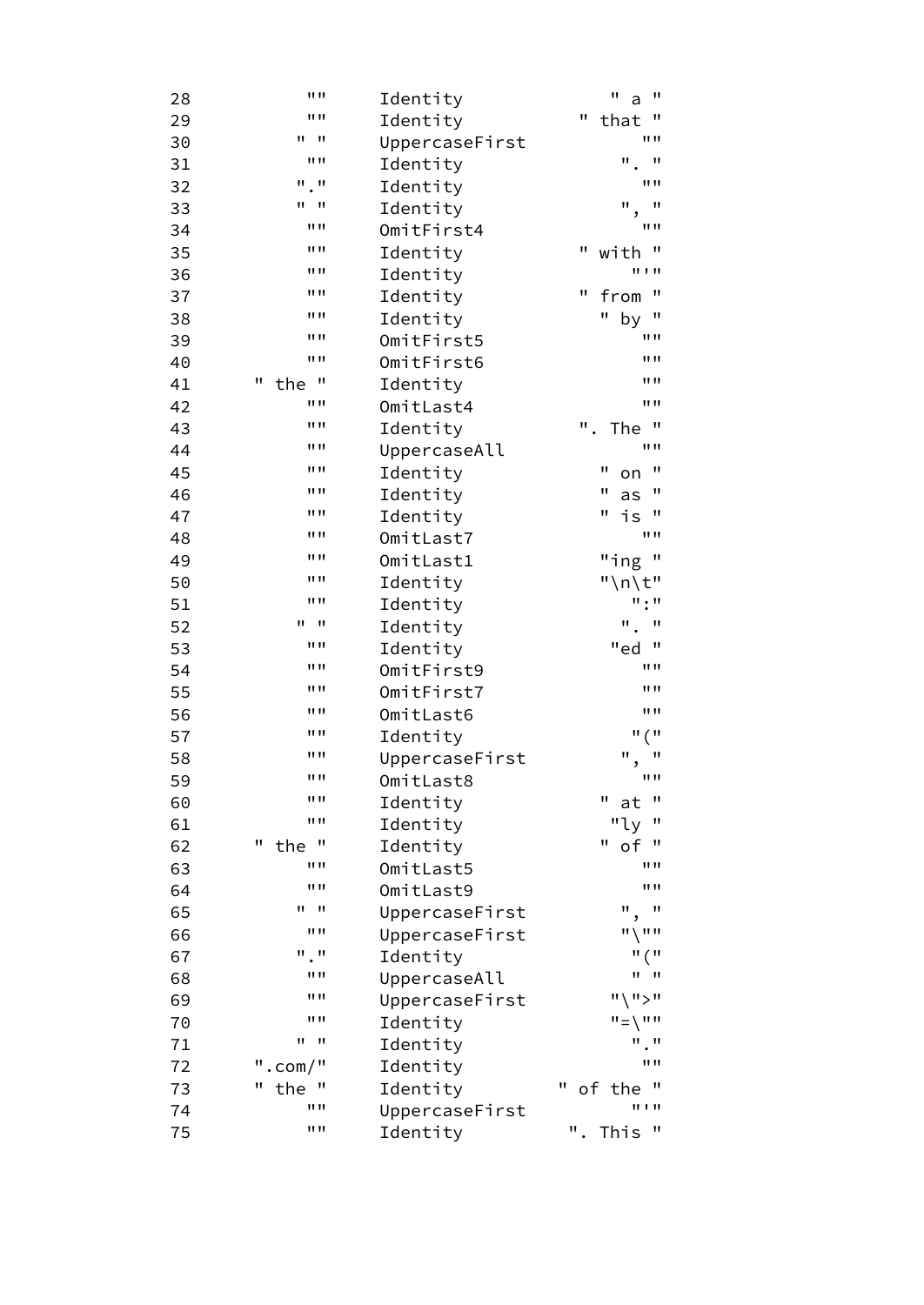# Alakuijala & Szabadka Expires April 6, 2016 [Page 117]

### Internet-Draft **Brotli** Brotli **Communist** Brotli **Communist** October 2015

| 76  | <b>HH</b>                 | Identity       | , "<br>"                                    |
|-----|---------------------------|----------------|---------------------------------------------|
| 77  | $\mathbf{u}$ $\mathbf{u}$ | Identity       | "<br>$\overline{\phantom{a}}$               |
| 78  | H H                       | UppercaseFirst | $"$ ( $"$                                   |
| 79  | H H                       | UppercaseFirst | $^{\prime\prime}$ , $^{\prime\prime}$       |
| 80  | H H                       | Identity       | п<br>$\blacksquare$<br>not                  |
| 81  | $\mathbf{u}$ $\mathbf{u}$ | Identity       | $" = \sqrt{" "$                             |
| 82  | H H                       | Identity       | "er<br>$\blacksquare$                       |
| 83  | H H                       | UppercaseAll   | 11<br>$\mathbf{u}$                          |
| 84  | H H                       | Identity       | "al "                                       |
| 85  | $\mathbf{H}$ $\mathbf{H}$ | UppercaseAll   | 11 II                                       |
| 86  | H H                       | Identity       | $\mathbf{u} = \mathbf{v} \mathbf{u}$        |
| 87  | H H                       | UppercaseAll   | $"$ \""                                     |
| 88  | H H                       | UppercaseFirst | "<br>$^{\prime\prime}$                      |
| 89  | H H                       | Identity       | $"$ ( $"$                                   |
| 90  | H H                       | Identity       | $\mathbf{H}$<br>"ful                        |
| 91  | H H                       | UppercaseFirst | Ш<br>н                                      |
| 92  | H H                       | Identity       | $\mathbf{H}$<br>"ive                        |
| 93  | H H                       | Identity       | "less<br>Ш                                  |
| 94  | H H                       | UppercaseAll   | 11 I II                                     |
| 95  | H H                       | Identity       | "est "                                      |
| 96  | H H                       | UppercaseFirst | $\cdot$ "                                   |
| 97  | H H                       | UppercaseAll   | $'' \setminus '' > ''$                      |
| 98  | п<br>- 11                 | Identity       | $"=""$                                      |
| 99  | 11 II                     | UppercaseFirst | ","                                         |
| 100 | H H                       | Identity       | "ize "                                      |
| 101 | H H                       | UppercaseAll   | "."                                         |
| 102 | " $\xc2\xa0$ "            | Identity       | 11 II                                       |
| 103 | 11<br>$\mathbf{H}$        | Identity       | $\overline{\phantom{a}}$<br>"               |
| 104 | H H                       | UppercaseFirst | $" = \n\sqrt{" "$                           |
| 105 | H H                       | UppercaseAll   | $" = \$<br>"                                |
| 106 | H H                       | Identity       | П<br>"ous                                   |
| 107 | H H                       | UppercaseAll   | Π<br>п<br>,                                 |
| 108 | H H                       | UppercaseFirst | $\mathbf{u} = \mathbf{v} \mathbf{u}$        |
| 109 | п<br>Н                    | UppercaseFirst | , "                                         |
| 110 | п<br>Н                    | UppercaseAll   | $" = \n\sqrt{" "$                           |
| 111 | п<br>п                    | UppercaseAll   | п                                           |
| 112 | H H                       | UppercaseAll   | Ш<br>$\overline{\phantom{a}}$               |
| 113 | H H                       | UppercaseAll   | $\binom{11}{1}$<br>Н                        |
| 114 | H H                       | UppercaseAll   | ш<br>н                                      |
| 115 | - 11<br>"                 | UppercaseAll   | "."                                         |
| 116 | H H                       | UppercaseAll   | $\mathbf{u} = \mathbf{u} \mathbf{u}$        |
| 117 | п<br>п                    | UppercaseAll   | $\mathbf{u}$<br>н.                          |
| 118 | п<br>"                    | UppercaseFirst | $\mathbf{u} = \nabla \mathbf{u} \mathbf{u}$ |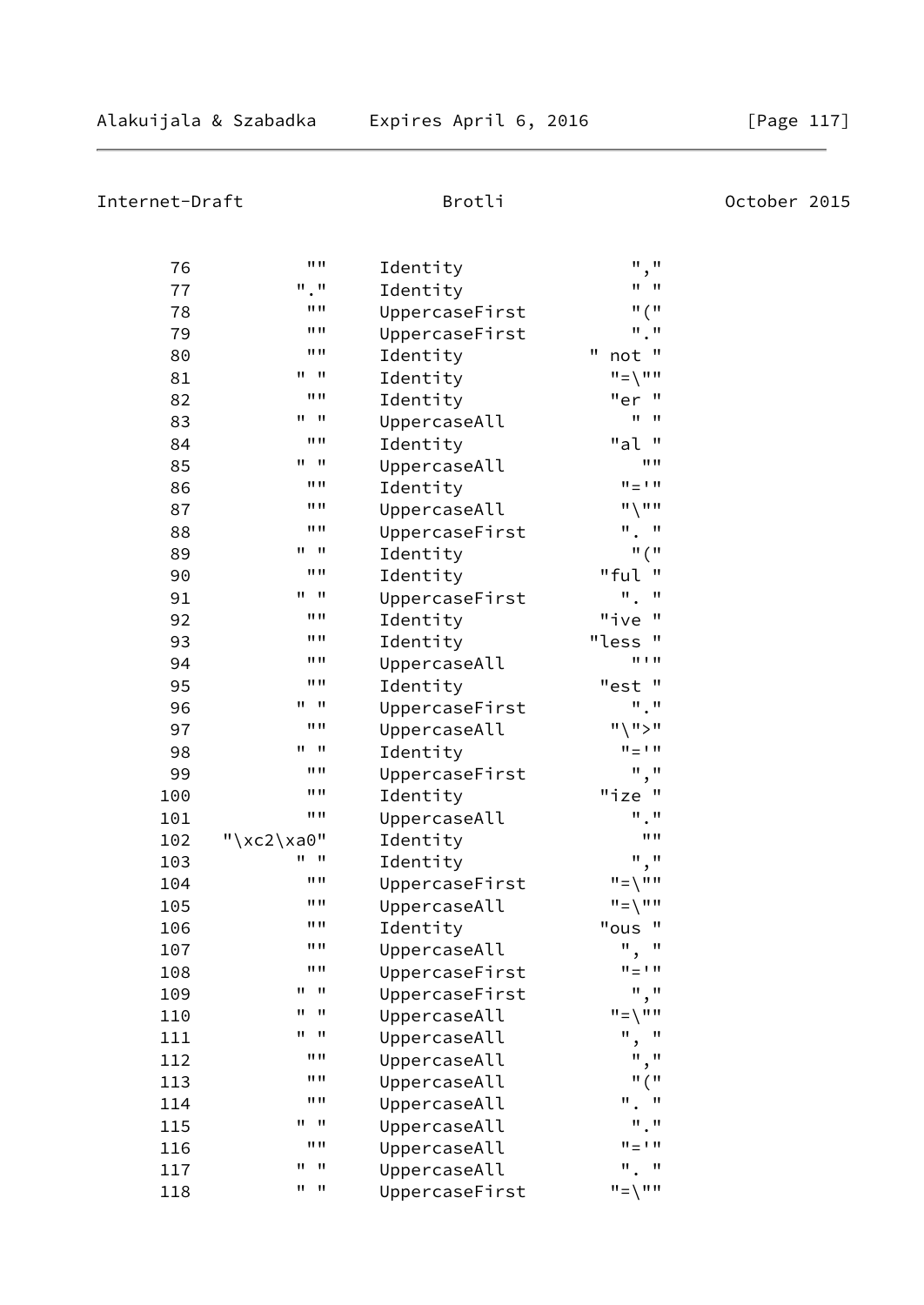| 119 | UppercaseAll   | $"'' = "$ |
|-----|----------------|-----------|
| 120 | UppercaseFirst | $"=""$    |

## Authors' Addresses

| Alakuijala & Szabadka           | Expires April 6, 2016 | [Page 118]   |
|---------------------------------|-----------------------|--------------|
| Internet-Draft                  | Brotli                | October 2015 |
| Jyrki Alakuijala<br>Google, Inc |                       |              |
| Email: jyrki@google.com         |                       |              |
| Zoltan Szabadka<br>Google, Inc  |                       |              |

Email: szabadka@google.com